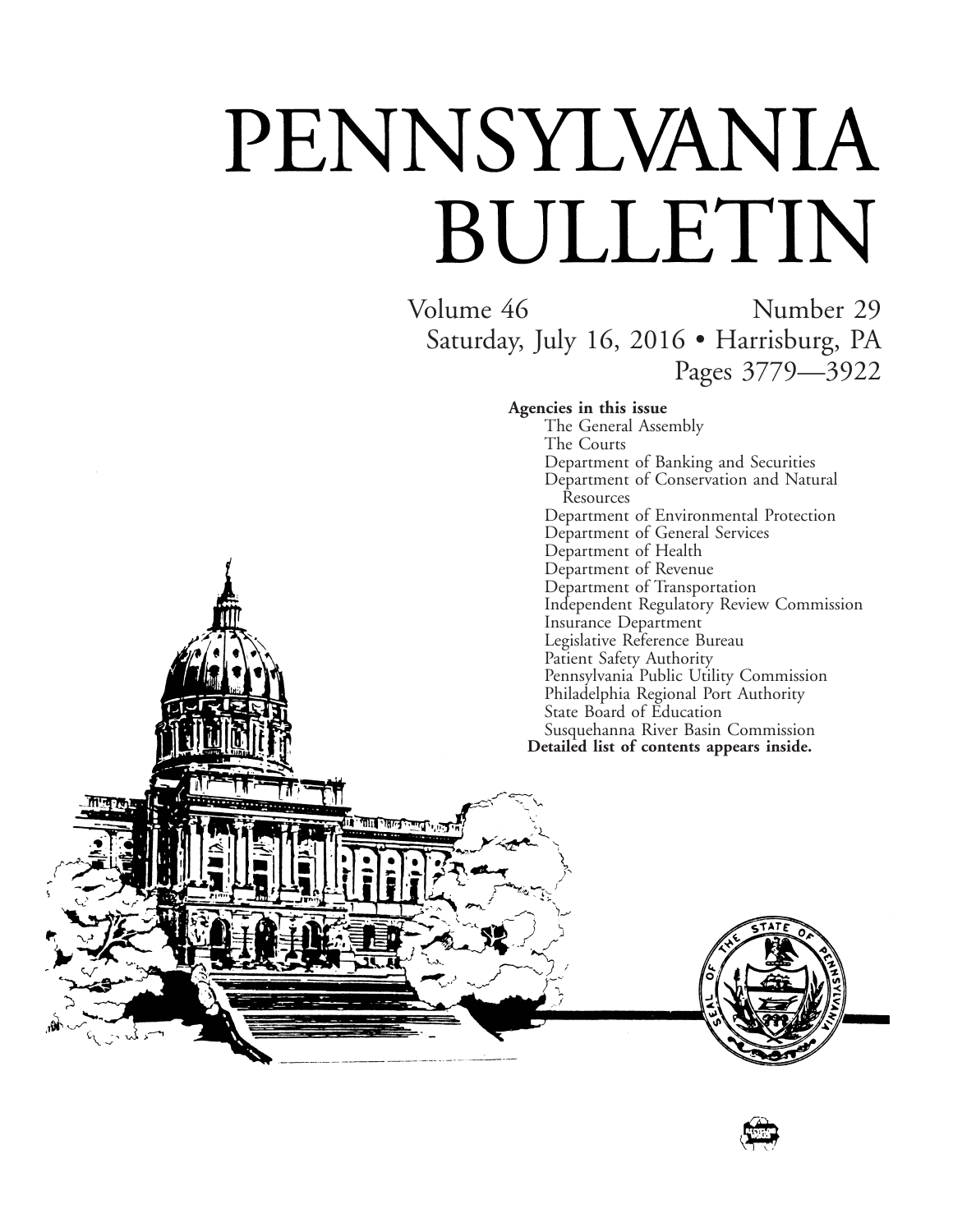|                                                                                        | If information on mailing label is incorrect, please email changes to info@pabulletin.com or mail to:<br>CHANGE NOTICE/NEW SUBSCRIPTION<br>Mechanicsburg, PA 17055-3198<br>CUT ON DOTTED LINES AND ENCLOSE IN AN ENVELOPE<br>FRY COMMUNICATIONS, INC.<br>Attn: Pennsylvania Bulletin | (Zip Code)<br>CUSTOMER NUMBER (6 digit number above name on mailing label)<br>画  |
|----------------------------------------------------------------------------------------|--------------------------------------------------------------------------------------------------------------------------------------------------------------------------------------------------------------------------------------------------------------------------------------|----------------------------------------------------------------------------------|
| Latest Pennsylvania Code Reporter<br>(Master Transmittal Sheet):<br>No. 500, July 2016 | 800 W. Church Rd                                                                                                                                                                                                                                                                     | <b>LNISLE OR PRINT</b><br>(State)                                                |
|                                                                                        |                                                                                                                                                                                                                                                                                      | ADDRESS (Number and Street)<br>NAME OF INDIVIDUAI<br>OFFICE NAME-TITLE<br>(City) |

# **PENNSYLVANIA**



**BULLETIN**

The *Pennsylvania Bulletin* is published weekly by Fry Communications, Inc. for the Commonwealth of Pennsylvania, Legislative Reference Bureau, 641 Main Capitol Building, Harrisburg, Pennsylvania 17120, under the policy supervision and direction of the Joint Committee on Documents under 4 Pa.C.S. Part II (relating to publication and effectiveness of Commonwealth documents). The subscription rate is \$82.00 per year, postpaid to points in the United States. Individual copies are \$2.50. Checks for subscriptions and individual copies should be made payable to "*Fry Communications, Inc.*" Periodicals postage paid at Harrisburg, Pennsylvania.

Orders for subscriptions and other circulation matters should be sent to:

Fry Communications, Inc. Attn: *Pennsylvania Bulletin* 800 West Church Road Mechanicsburg, Pennsylvania 17055-3198

Postmaster send address changes to:

FRY COMMUNICATIONS, Inc. Attn: *Pennsylvania Bulletin* 800 West Church Road Mechanicsburg, Pennsylvania 17055-3198 (717) 766-0211 ext. 2340 (800) 334-1429 ext. 2340 (toll free, out-of-State) (800) 524-3232 ext. 2340 (toll free, in State)

Copyright © 2016 Commonwealth of Pennsylvania

Editorial preparation, composition, printing and distribution of the *Pennsylvania Bulletin* is effected on behalf of the Commonwealth of Pennsylvania by FRY COMMUNICATIONS, Inc., 800 West Church Road, Mechanicsburg, Pennsylvania 17055-3198.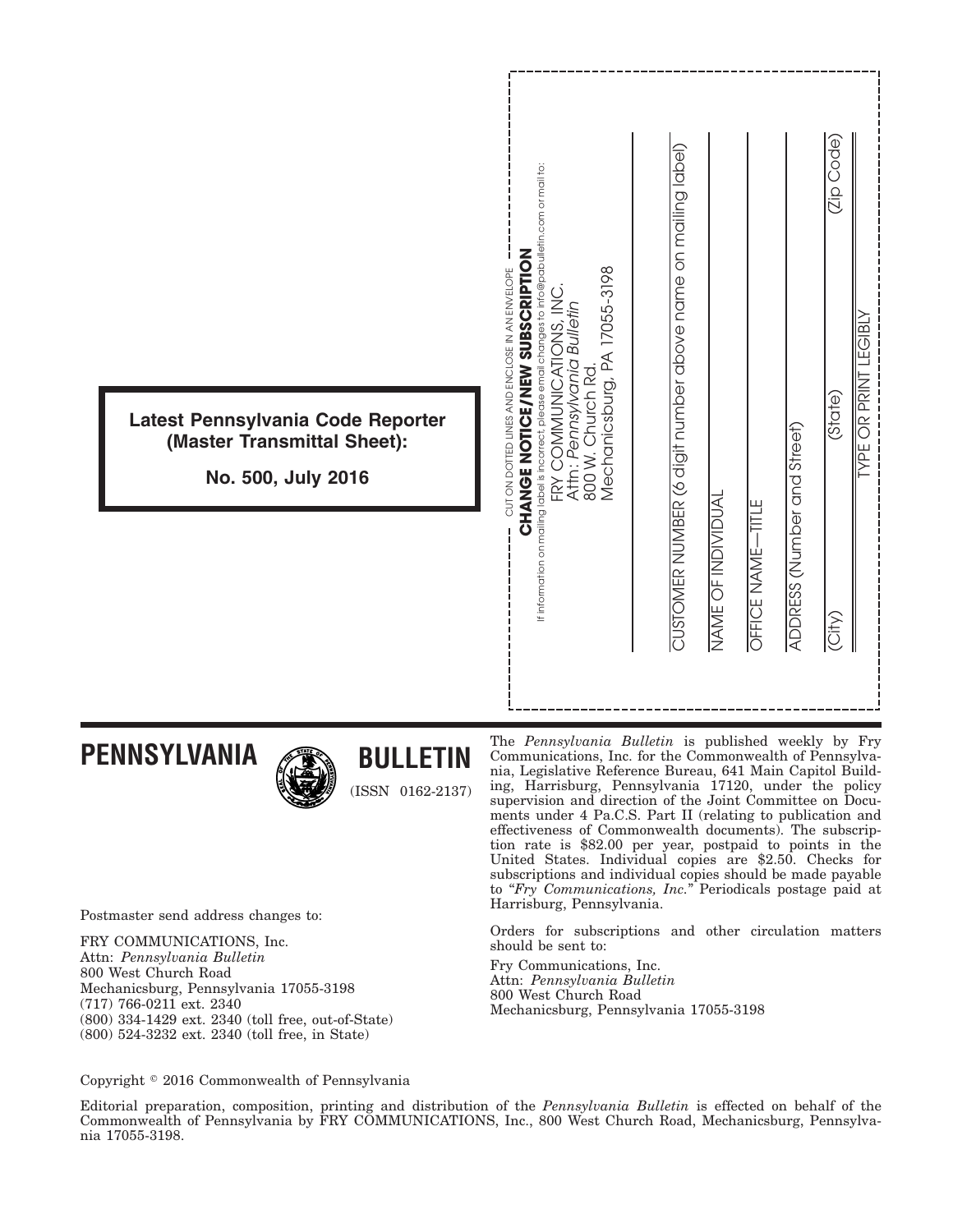# **THE GENERAL ASSEMBLY**

Recent actions during the 2016 regular session of the General Assembly ........................... 3788

# **THE COURTS**

# **JUVENILE RULES**

| Order rescinding and replacing Rule 121 and Rule |  |
|--------------------------------------------------|--|
| 1121 of the Rules of Juvenile Court Procedure;   |  |
| No. 700 Supreme Court rules doc.  3808           |  |

# **LOCAL COURT RULES**

# **Bedford County**

#### **MINOR COURT CIVIL RULES**

Order adopting Rule 216 of the Rules of Civil Procedure before Magisterial District Judges; No. 399 magisterial doc. . . . . . . . . . . . . . . . . . . . . . . . . . . . . 3811

# **RULES OF CIVIL PROCEDURE**

| Order amending Rules 205.2, 205.5, 206.1, 206.4, |  |
|--------------------------------------------------|--|
| 208.2, 208.3, 210, 239, 239.8, 239.9, 1028, 1034 |  |
| and 1035.2 of the Rules of Civil Procedure; No.  |  |
|                                                  |  |
| Order rescinding and replacing Rule 1.5 of the   |  |
| Orphans' Court Rules; No. 699 Supreme Court      |  |
|                                                  |  |
|                                                  |  |

# **RULES OF CRIMINAL PROCEDURE**

|  |  | Order rescinding and replacing Rule 105 of the |  |  |  |
|--|--|------------------------------------------------|--|--|--|
|  |  | Rules of Criminal Procedure; No. 477 criminal  |  |  |  |
|  |  |                                                |  |  |  |

# **RULES OF EVIDENCE**

| Proposed amendment of comment to Pa.R.E. 902  3793 |  |  |  |
|----------------------------------------------------|--|--|--|
|                                                    |  |  |  |

# **RULES OF JUDICIAL ADMINISTRATION**

| Order amending Rules 103 and 1952 of the Rules of  |  |
|----------------------------------------------------|--|
| Judicial Administration; No. 465 judicial adminis- |  |
|                                                    |  |

#### **SUPREME COURT**

| Order for establishment of local rules website; No. |
|-----------------------------------------------------|
|                                                     |
| Reaccreditation of the Pennsylvania Bar Association |
| Workers' Compensation Law Section; No. 141          |
|                                                     |

# **EXECUTIVE AND INDEPENDENT AGENCIES**

# **DEPARTMENT OF BANKING AND SECURITIES**

**Notices**

|--|--|

# **DEPARTMENT OF CONSERVATION AND NATURAL RESOURCES**

# **Notices**

Conservation and Natural Resources Advisory Council meeting ................................ 3820

### **DEPARTMENT OF ENVIRONMENTAL PROTECTION**

#### **Notices**

| Aggregate Advisory Board; Regulatory, Legislative                                                   |
|-----------------------------------------------------------------------------------------------------|
| and Technical Committee meeting  3879                                                               |
| Applications, actions and special notices 3820                                                      |
|                                                                                                     |
| Conditional State water quality certification for the<br>Army Corps of Engineers Pennsylvania State |
| Programmatic General Permit (PASPGP-5) 3879                                                         |
| Mid-Atlantic Ocean Action Plan, public comment                                                      |
| period, webinar and public open house sessions3880                                                  |
| Mining and Reclamation Advisory Board meeting3880                                                   |
| Processing of asbestos abatement and demolition/                                                    |
|                                                                                                     |
|                                                                                                     |

# **DEPARTMENT OF GENERAL SERVICES**

#### **Notices**

|  |  |  | Lease office space to the Commonwealth (2 docu- |  |  |
|--|--|--|-------------------------------------------------|--|--|
|  |  |  |                                                 |  |  |

#### **DEPARTMENT OF HEALTH**

#### **Notices**

| Ambulatory surgical facilities; requests for excep- |  |  |
|-----------------------------------------------------|--|--|
|                                                     |  |  |
| Long-term care nursing facilities; requests for ex- |  |  |
|                                                     |  |  |

# **DEPARTMENT OF REVENUE**

#### **Notices**

Pennsylvania Cash Bam Boom instant lottery game. 3882 Pennsylvania Power 7s '16 instant lottery game .... 3885 Pennsylvania Wild 1 '16 instant lottery game....... 3887 Pennsylvania Wonder Buck\$ instant lottery game. . . 3890

# **DEPARTMENT OF TRANSPORTATION**

#### **Notices**

| Contemplated sale of land no longer needed for |  |  |  |  |
|------------------------------------------------|--|--|--|--|
|                                                |  |  |  |  |

# **INDEPENDENT REGULATORY REVIEW COMMISSION**

#### **Notices**

| Notice of filing of final rulemakings3895 |  |
|-------------------------------------------|--|

# **INSURANCE DEPARTMENT**

#### **Notices**

| Benjamin Joseph Wade Owens; license denial; doc.                                         |  |
|------------------------------------------------------------------------------------------|--|
|                                                                                          |  |
| Pennsylvania Compensation Rating Bureau; United                                          |  |
| States Longshore and Harbor Workers Compensa-                                            |  |
| tion Act; rate filing $\dots \dots \dots \dots \dots \dots \dots \dots \dots \dots 3896$ |  |
|                                                                                          |  |

# **LEGISLATIVE REFERENCE BUREAU**

#### **Notices**

|  |  |  | Documents filed but not published 3896 |  |
|--|--|--|----------------------------------------|--|
|--|--|--|----------------------------------------|--|

# **Available Online at http://www.pabulletin.com**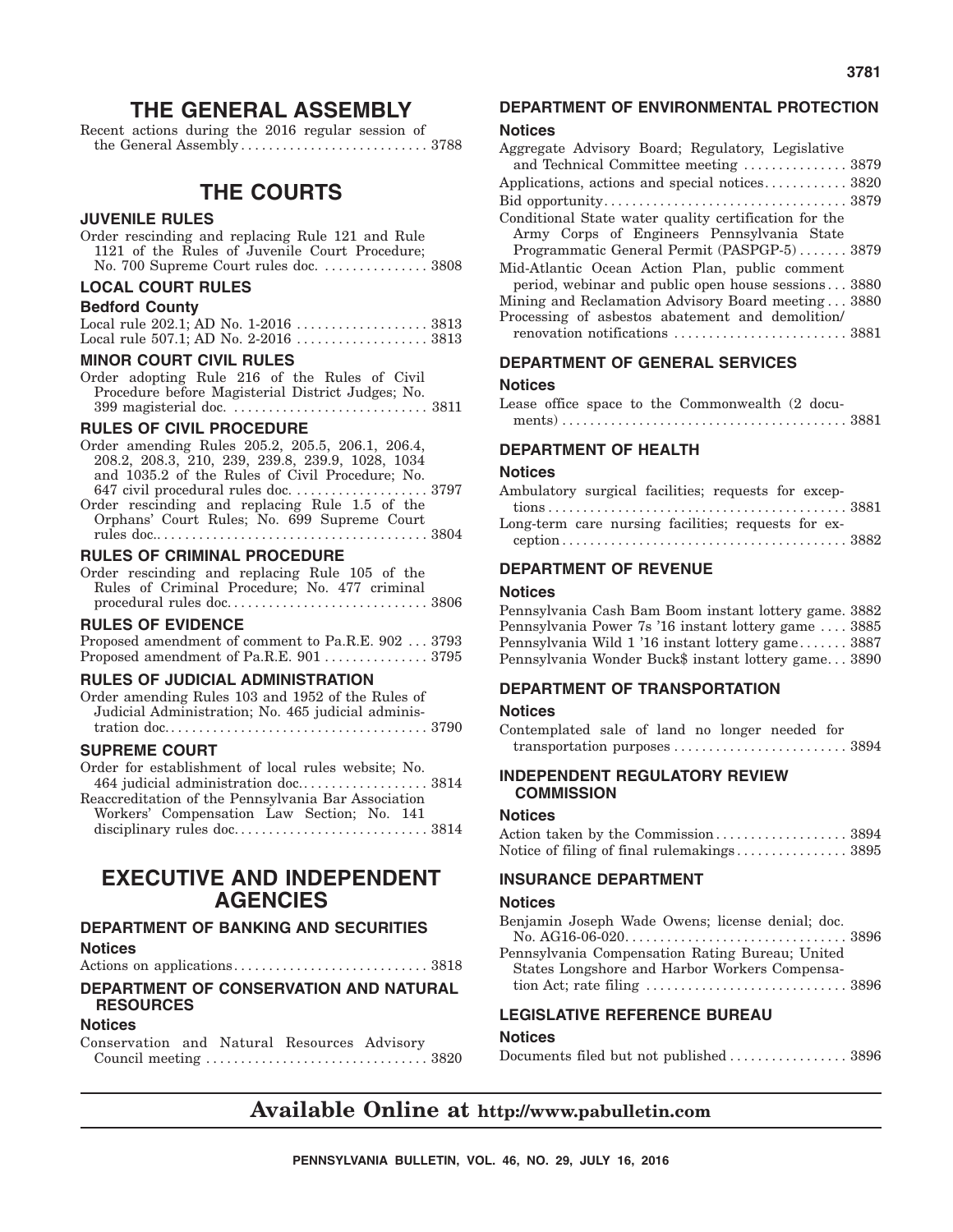# **PATIENT SAFETY AUTHORITY**

# **Notices** Public meeting ................................... 3896

# **PENNSYLVANIA PUBLIC UTILITY COMMISSION Notices**

| Electric generation supplier license cancellations of      |  |
|------------------------------------------------------------|--|
| companies with an expired financial security $\dots$ 3897  |  |
| Pike County Light and Power Company Plan for               |  |
| seamless moves and instant connects  3898                  |  |
|                                                            |  |
| Service of notice of motor carrier applications 3902       |  |
| Service of notice of motor carrier formal complaints. 3903 |  |
|                                                            |  |

# **PHILADELPHIA REGIONAL PORT AUTHORITY Notices**

# **STATE BOARD OF EDUCATION**

# **Rules and Regulations**

Strategic planning ................................ 3815

# **SUSQUEHANNA RIVER BASIN COMMISSION**

# **Notices**

| Projects approved for consumptive uses of water $3918$ |  |  |  |  |
|--------------------------------------------------------|--|--|--|--|
|                                                        |  |  |  |  |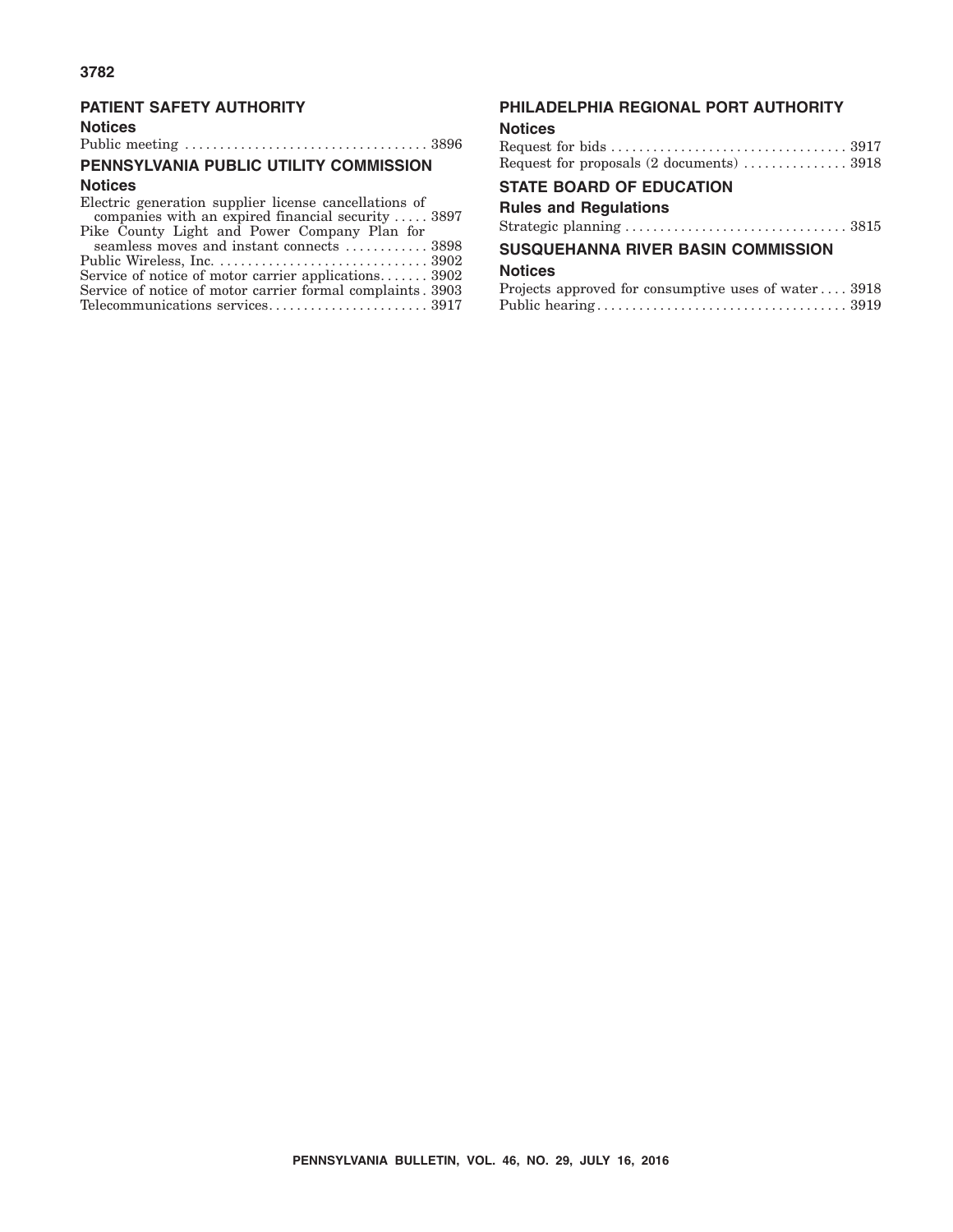# **READER'S GUIDE TO THE** *PENNSYLVANIA BULLETIN* **AND THE** *PENNSYLVANIA CODE*

# *Pennsylvania Bulletin*

The *Pennsylvania Bulletin* is the official gazette of the Commonwealth of Pennsylvania. It is published every week and includes a table of contents. A cumulative subject matter index is published quarterly.

The *Pennsylvania Bulletin* serves several purposes. First, it is the temporary supplement to the *Pennsylvania Code*, which is the official codification of agency rules and regulations and other statutorily authorized documents. Changes in the codified text, whether by adoption, amendment, repeal or emergency action must be published in the *Pennsylvania Bulletin*. Further, agencies proposing changes to the codified text do so in the *Pennsylvania Bulletin*.

Second, the *Pennsylvania Bulletin* also publishes: Governor's Executive Orders; State Contract Notices; Summaries of Enacted Statutes; Statewide and Local Court Rules; Attorney General Opinions; Motor Carrier Applications before the Pennsylvania Public Utility Commission; Applications and Actions before the Department of Environmental Protection; Orders of the Independent Regulatory Review Commission; and other documents authorized by law.

The text of certain documents published in the *Pennsylvania Bulletin* is the only valid and enforceable text. Courts are required to take judicial notice of the *Pennsylvania Bulletin*.

### **Adoption, Amendment or Repeal of Regulations**

Generally an agency wishing to adopt, amend or repeal regulations must first publish in the *Pennsylvania Bulletin* a Notice of Proposed Rulemaking. There are limited instances when the agency may omit the proposal step; it still must publish the adopted version.

The Notice of Proposed Rulemaking contains the full text of the change, the agency contact person, a fiscal note required by law and background for the action.

The agency then allows sufficient time for public comment before taking final action. An adopted proposal must be published in the *Pennsylvania Bulletin* before it can take effect. If the agency

wishes to adopt changes to the Notice of Proposed Rulemaking to enlarge the scope, it must repropose.

### **Citation to the** *Pennsylvania Bulletin*

Cite material in the *Pennsylvania Bulletin* by volume number, a page number and date. Example: Volume 1, *Pennsylvania Bulletin*, page 801, January 9, 1971 (short form: 1 Pa.B. 801 (January 9, 1971)).

#### *Pennsylvania Code*

The *Pennsylvania Code* is the official codification of rules and regulations issued by Commonwealth agencies and other statutorily authorized documents. The *Pennsylvania Bulletin* is the temporary supplement to the *Pennsylvania Code*, printing changes as soon as they occur. These changes are then permanently codified by the *Pennsylvania Code Reporter*, a monthly, loose-leaf supplement.

The *Pennsylvania Code* is cited by title number and section number. Example: Title 10 *Pennsylvania Code*, § 1.1 (short form: 10 Pa. Code § 1.1).

Under the *Pennsylvania Code* codification system, each regulation is assigned a unique number by title and section. Titles roughly parallel the organization of Commonwealth government. Title 1 *Pennsylvania Code* lists every agency and its corresponding *Code* title location.

#### **How to Find Documents**

Search for your area of interest in the *Pennsylvania Code*. The *Pennsylvania Code* is available at www.pacode.com.

Source Notes give the history of regulations. To see if there have been recent changes, not yet codified, check the List of *Pennsylvania Code* Chapters Affected in the most recent issue of the *Pennsylvania Bulletin*.

A chronological table of the history of *Pennsylvania Code* sections may be found at www.legis.state. pa.us/cfdocs/legis/CH/Public/pcde\_index.cfm.

The *Pennsylvania Bulletin* also publishes a quarterly List of Pennsylvania Code Sections Affected which lists the regulations in numerical order, followed by the citation to the *Pennsylvania Bulletin* in which the change occurred. The *Pennsylvania Bulletin* is available at www.pabulletin.com.

# **SUBSCRIPTION INFORMATION: (717) 766-0211 GENERAL INFORMATION AND FINDING AIDS: (717) 783-1530**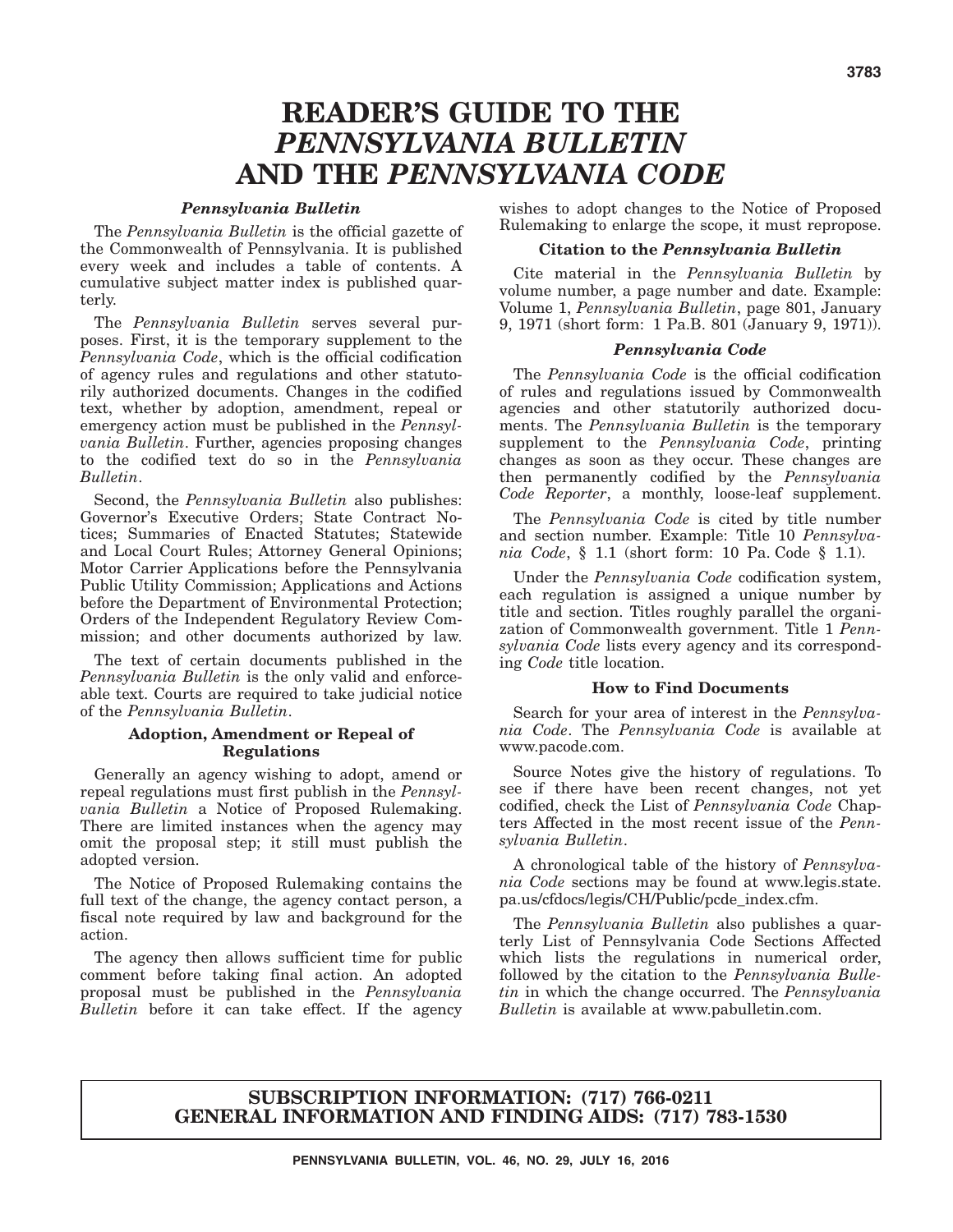### **Printing Format**

Material proposed to be added to an existing rule or regulation is printed in **bold face** and material proposed to be deleted from a rule or regulation is enclosed in brackets **[ ]** and printed in **bold face**. Asterisks indicate ellipsis of *Pennsylvania Code* text retained without change. Proposed new or additional regulations are printed in ordinary style face.

### **Fiscal Notes**

Section 612 of The Administrative Code of 1929 (71 P. S. § 232) requires that the Office of Budget prepare a fiscal note for regulatory actions and administrative procedures of the administrative departments, boards, commissions or authorities receiving money from the State Treasury stating whether the proposed action or procedure causes a loss of revenue or an increase in the cost of programs for the Commonwealth or its political subdivisions; that the fiscal note be published in the *Pennsylvania Bulletin* at the same time as the proposed change is advertised. A fiscal note provides the following information: (1) the designation of the fund out of which the appropriation providing for expenditures under the action or procedure shall be made; (2) the probable cost for the fiscal year the program is implemented; (3) projected cost estimate of the program for each of the 5 succeeding fiscal years; (4) fiscal history of the program for which expenditures are to be made; (5) probable loss of revenue for the fiscal year of its implementation; (6) projected loss of revenue from the program for each of the 5 succeeding fiscal years; (7) line item, if any, of the General Appropriation Act or other appropriation act out of which expenditures or losses of Commonwealth funds shall occur as a result of the action or procedures; (8) recommendation, if any, of the Secretary of the Budget and the reasons therefor.

The required information is published in the foregoing order immediately following the proposed change to which it relates; the omission of an item indicates that the agency text of the fiscal note states that there is no information available with respect thereto. In items (3) and (6) information is set forth for the first through fifth fiscal years; in that order, following the year the program is implemented, which is stated. In item (4) information is set forth for the current and two immediately preceding years, in that order. In item (8) the recommendation, if any, made by the Secretary of Budget is published with the fiscal note. See 4 Pa. Code § 7.231 *et seq.* Where "no fiscal impact" is published, the statement means no additional cost or revenue loss to the Commonwealth or its local political subdivision is intended.

#### **Reproduction, Dissemination or Publication of Information**

Third parties may not take information from the *Pennsylvania Code* and *Pennsylvania Bulletin* and reproduce, disseminate or publish such information except as provided by 1 Pa. Code § 3.44. 1 Pa. Code § 3.44 reads as follows:

#### **§ 3.44. General permission to reproduce content of** *Code* **and** *Bulletin***.**

Information published under this part, which information includes, but is not limited to, cross references, tables of cases, notes of decisions, tables of contents, indexes, source notes, authority notes, numerical lists and codification guides, other than the actual text of rules or regulations may be reproduced only with the written consent of the Bureau. The information which appears on the same leaf with the text of a rule or regulation, however, may be incidentally reproduced in connection with the reproduction of the rule or regulation, if the reproduction is for the private use of a subscriber and not for resale. There are no other restrictions on the reproduction of information published under this part, and the Commonwealth hereby consents to a reproduction.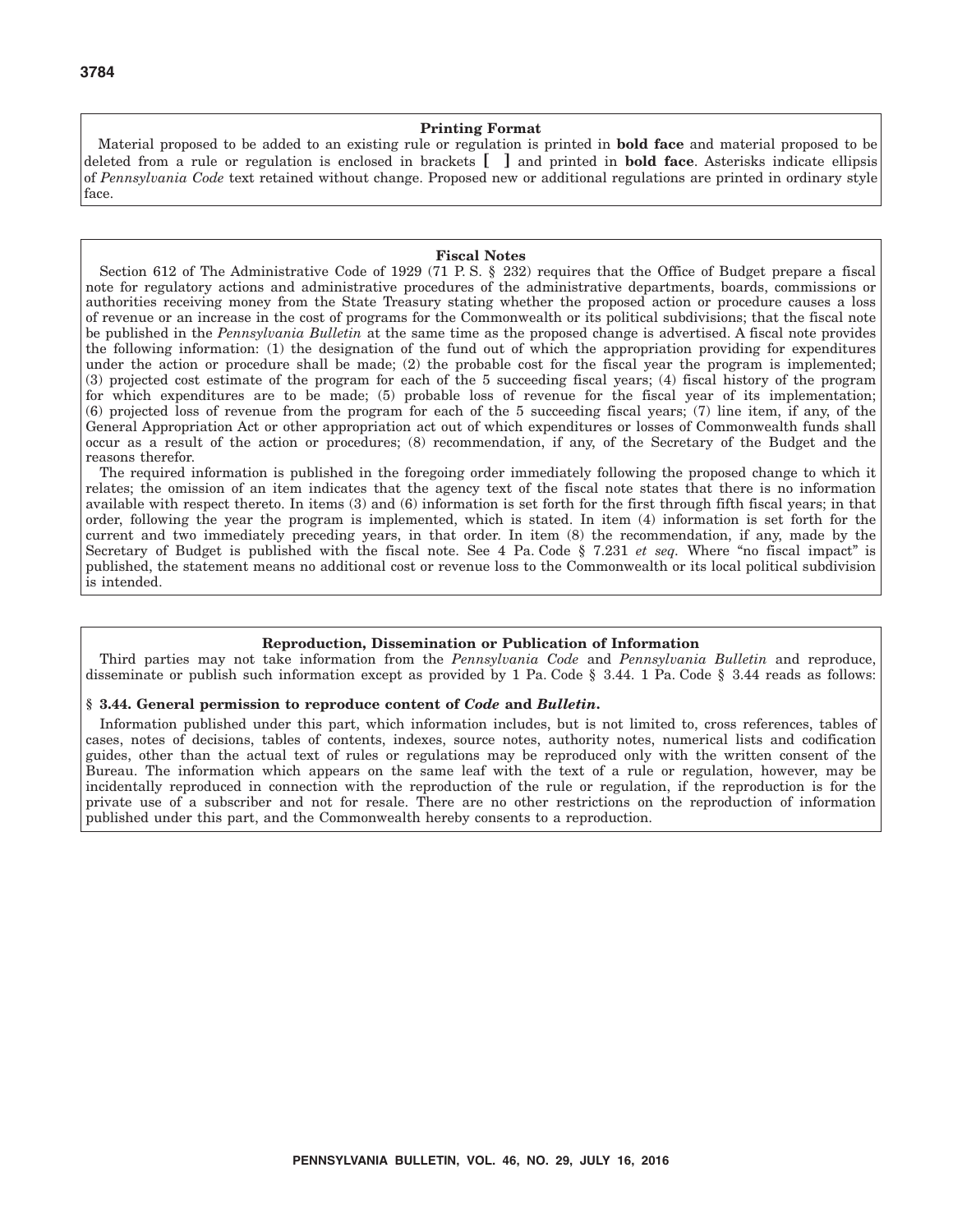# List of Pa. Code Chapters Affected

The following numerical guide is a list of the chapters of each title of the Pennsylvania Code affected by documents published in the Pennsylvania Bulletin during 2016.

| 4 Pa. Code (Administration)<br><b>Adopted Rules</b>                                              |
|--------------------------------------------------------------------------------------------------|
| $1 \ldots \ldots \ldots \ldots \ldots \ldots \ldots \ldots \ldots \ldots 1529, 1891, 2027, 2029$ |
|                                                                                                  |
| <b>Proposed Rules</b>                                                                            |
|                                                                                                  |
| <b>Statements of Policy</b><br>$9 \ldots 22, 219, 1027, 1808, 2065, 2318, 2858, 3072, 3259$      |
| 7 Pa. Code (Agriculture)<br><b>Proposed Rules</b>                                                |
|                                                                                                  |
| 10 Pa. Code (Banking and Securities)<br><b>Proposed Rules</b>                                    |
|                                                                                                  |
|                                                                                                  |
|                                                                                                  |
|                                                                                                  |
|                                                                                                  |
|                                                                                                  |
|                                                                                                  |
|                                                                                                  |
|                                                                                                  |
|                                                                                                  |
|                                                                                                  |
|                                                                                                  |
|                                                                                                  |
|                                                                                                  |
|                                                                                                  |
|                                                                                                  |
|                                                                                                  |
|                                                                                                  |
|                                                                                                  |
|                                                                                                  |
|                                                                                                  |
|                                                                                                  |
|                                                                                                  |
|                                                                                                  |
|                                                                                                  |
|                                                                                                  |
|                                                                                                  |
|                                                                                                  |
|                                                                                                  |
|                                                                                                  |
|                                                                                                  |
|                                                                                                  |
|                                                                                                  |
|                                                                                                  |
| 1001                                                                                             |
| 12 Pa. Code (Commerce, Trade and Local Government)<br><b>Proposed Rules</b>                      |
|                                                                                                  |
| <b>Statements of Policy</b>                                                                      |
|                                                                                                  |
| 22 Pa. Code (Education)<br><b>Adopted Rules</b>                                                  |
|                                                                                                  |
|                                                                                                  |
|                                                                                                  |

#### **Proposed Rules**

# 25 Pa. Code (Environmental Protection)

| aaoptea rules |  |
|---------------|--|
| - - -         |  |

| 901 |  | 1417 |
|-----|--|------|

### **Proposed Rules**

| $93 \ldots \ldots \ldots \ldots \ldots \ldots \ldots \ldots \ldots \ldots \ldots \ldots 1205, 1324, 2970$ |  |  |  |  |  |  |  |  |  |  |  |  |  |  |  |  |  |  |  |  |  |  |  |  |  |
|-----------------------------------------------------------------------------------------------------------|--|--|--|--|--|--|--|--|--|--|--|--|--|--|--|--|--|--|--|--|--|--|--|--|--|
|                                                                                                           |  |  |  |  |  |  |  |  |  |  |  |  |  |  |  |  |  |  |  |  |  |  |  |  |  |
|                                                                                                           |  |  |  |  |  |  |  |  |  |  |  |  |  |  |  |  |  |  |  |  |  |  |  |  |  |
|                                                                                                           |  |  |  |  |  |  |  |  |  |  |  |  |  |  |  |  |  |  |  |  |  |  |  |  |  |
|                                                                                                           |  |  |  |  |  |  |  |  |  |  |  |  |  |  |  |  |  |  |  |  |  |  |  |  |  |
|                                                                                                           |  |  |  |  |  |  |  |  |  |  |  |  |  |  |  |  |  |  |  |  |  |  |  |  |  |
|                                                                                                           |  |  |  |  |  |  |  |  |  |  |  |  |  |  |  |  |  |  |  |  |  |  |  |  |  |
|                                                                                                           |  |  |  |  |  |  |  |  |  |  |  |  |  |  |  |  |  |  |  |  |  |  |  |  |  |

# 28 Pa. Code (Health and Safety)

**Adopted Rules** 

| <b>Proposed Rules</b>                                                                    |  |
|------------------------------------------------------------------------------------------|--|
| 31 Pa. Code (Insurance)<br><b>Adopted Rules</b>                                          |  |
|                                                                                          |  |
| <b>Proposed Rules</b>                                                                    |  |
| 34 Pa. Code (Labor and Industry)<br><b>Adopted Rules</b>                                 |  |
|                                                                                          |  |
| 40 Pa. Code (Liquor)<br><b>Adopted Rules</b>                                             |  |
|                                                                                          |  |
| <b>Proposed Rules</b><br>$9 \ldots  \ldots  \ldots  \ldots  \ldots  \ldots  \ldots 1652$ |  |
| 49 Pa. Code (Professional and Vocational Standards)<br><b>Adopted Rules</b>              |  |
|                                                                                          |  |
| <b>Proposed Rules</b>                                                                    |  |
|                                                                                          |  |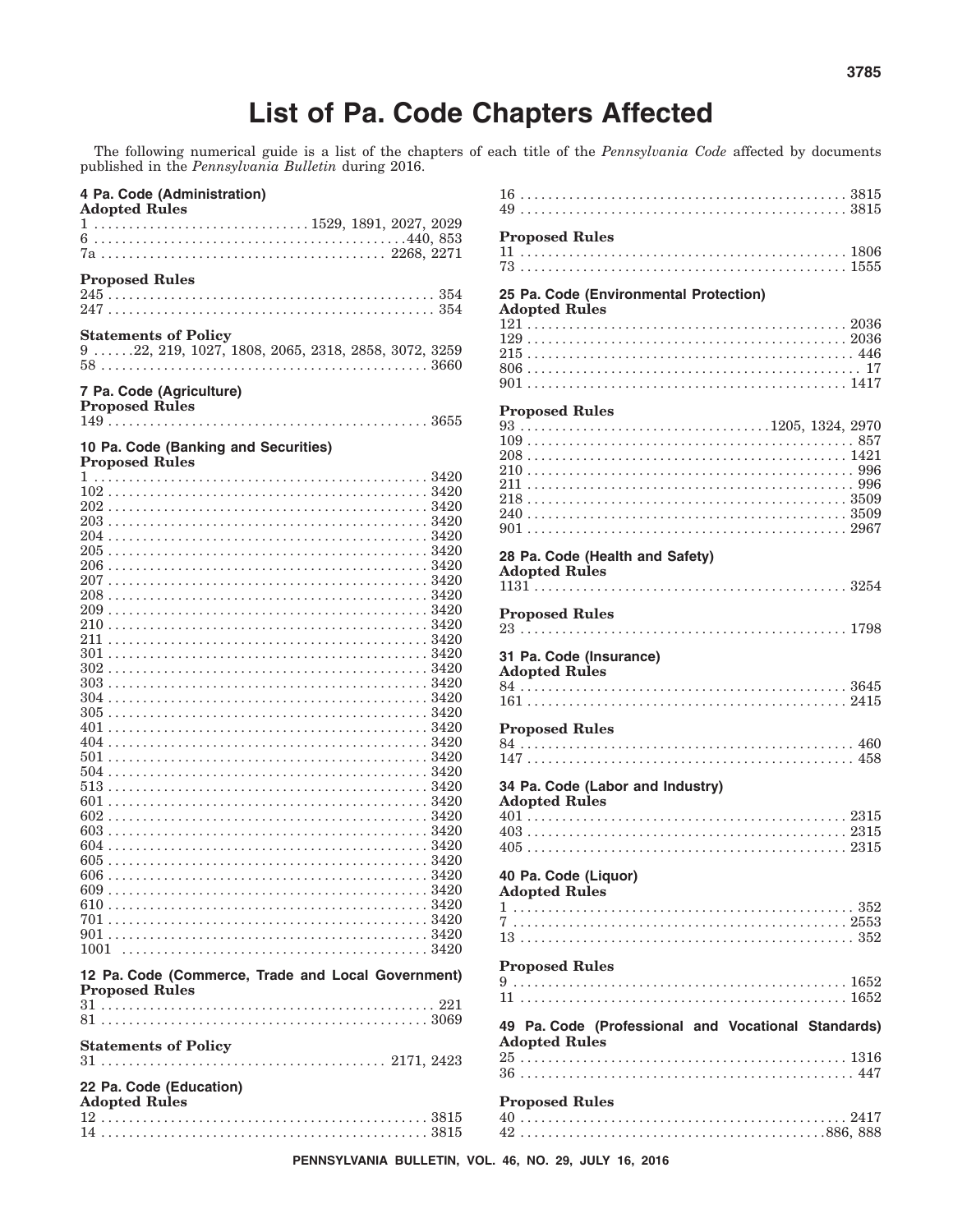# 3786

#### 52 Pa. Code (Public Utilities) **Adopted Rules Proposed Rules Statements of Policy** 55 Pa. Code (Human Services) **Adopted Rules Statements of Policy** 58 Pa. Code (Recreation) **Adopted Rules Proposed Rules**  $141 \ldots \ldots \ldots \ldots \ldots \ldots \ldots \ldots \ldots \ldots \ldots 1423, 1425, 1552$

| 681a                                                                      |
|---------------------------------------------------------------------------|
| 61 Pa. Code (Revenue)<br><b>Adopted Rules</b>                             |
|                                                                           |
| 67 Pa. Code (Transportation)<br><b>Proposed Rules</b>                     |
| 201 Pa. Code (Rules of Judicial Administration)<br><b>Adopted Rules</b>   |
|                                                                           |
| 204 Pa. Code (Judicial System General Provisions)<br><b>Adopted Rules</b> |
| <b>Proposed Rules</b>                                                     |
| 207 Pa. Code (Judicial Conduct)                                           |
| <b>Adopted Rules</b>                                                      |
| 210 Pa. Code (Appellate Procedure)<br><b>Adopted Rules</b>                |
|                                                                           |
| <b>Proposed Rules</b>                                                     |
|                                                                           |
|                                                                           |
| 225 Pa. Code (Rules of Evidence)<br><b>Adopted Rules</b>                  |
| <b>Proposed Rules</b>                                                     |
| 231 Pa. Code (Rules of Civil Procedure)<br><b>Adopted Rules</b>           |
| 1000<br>1915<br>1920                                                      |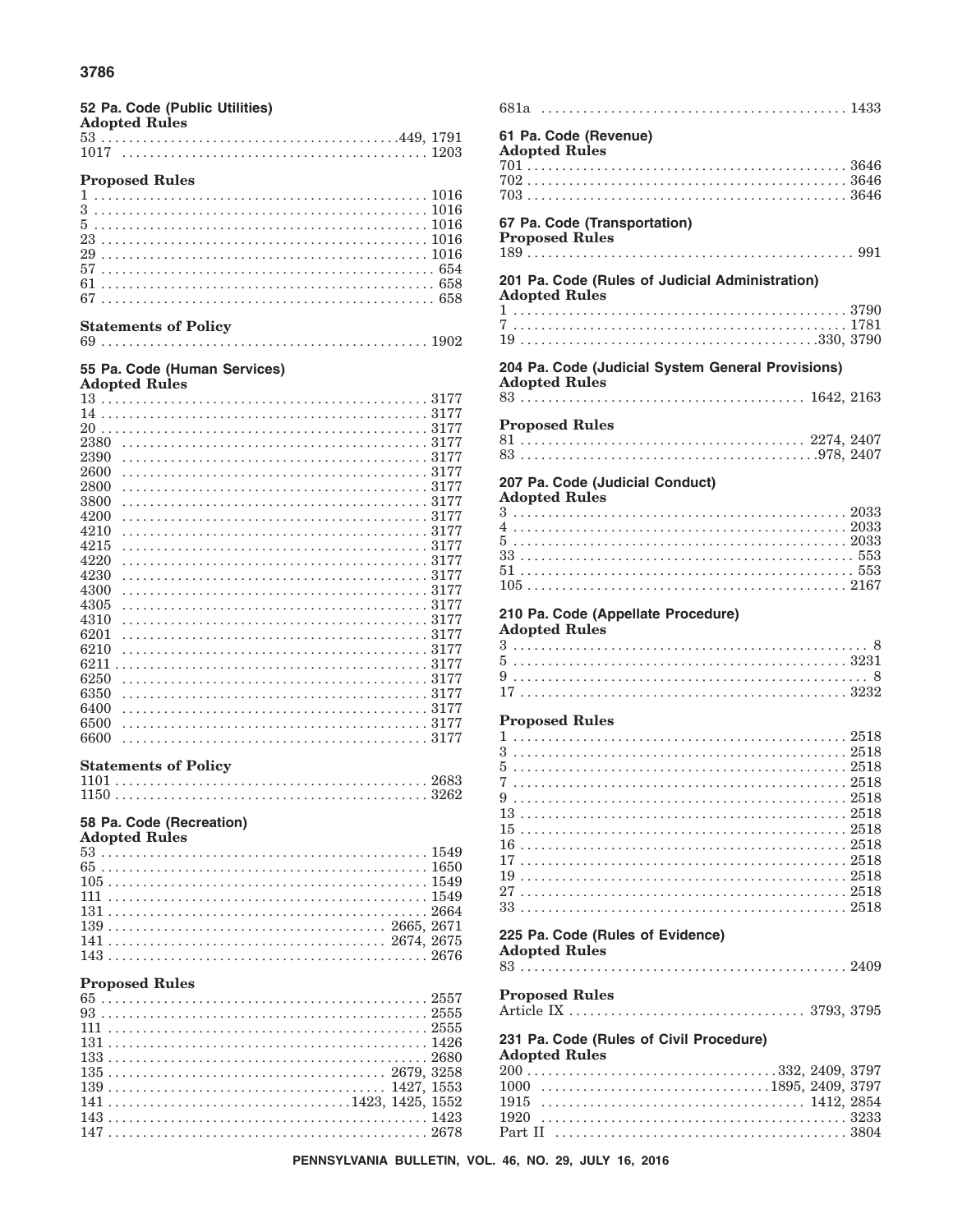# **Proposed Rules**

# **234 Pa. Code (Rules of Criminal Procedure)**

# **Adopted Rules**

### **Proposed Rules**

# **237 Pa. Code (Juvenile Rules)**

# **Adopted Rules**

# **Proposed Rules**

| 246 Pa. Code (Minor Court Civil Rules)<br><b>Adopted Rules</b>                |
|-------------------------------------------------------------------------------|
|                                                                               |
|                                                                               |
|                                                                               |
| <b>Proposed Rules</b>                                                         |
|                                                                               |
|                                                                               |
| 249 Pa. Code (Philadelphia Rules)<br>Unclassified 445, 1541, 2855, 2953, 3416 |
| 252 Pa. Code (Allegheny County Rules)                                         |
|                                                                               |
| 255 Pa. Code (Local Court Rules)                                              |
| Unclassified 209, 558, 560, 647, 651, 652, 759, 854, 855,                     |
| 856, 987, 988, 989, 1192, 1201, 1311, 1312, 1314, 1412,                       |
| 1414, 1415, 1416, 1542, 1787, 1789, 1896, 1897, 1898,                         |
| 2034, 2035, 2314, 2413, 2549, 2551, 2660, 2966, 3064,                         |

3239, 3240, 3243, 3245, 3250, 3417, 3418, 3640,

3641, 3642, 3643, 3644, 3813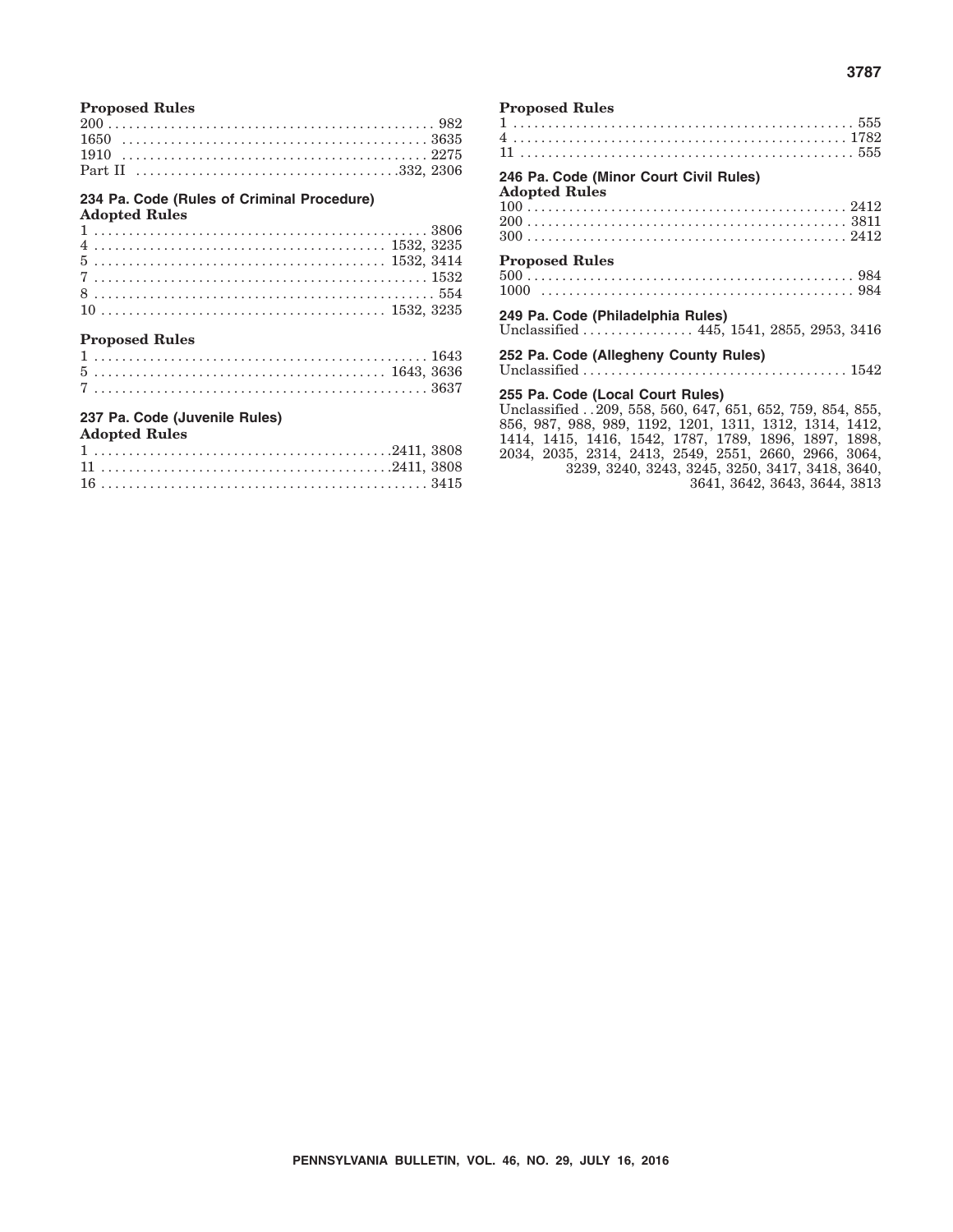# **THE GENERAL ASSEMBLY**

# **Recent Actions during the 2016 Regular Session of the General Assembly**

The following is a summary of recent actions of the General Assembly during the 2016 Regular Session:

| Doc.<br>No. | Date of<br>Action | Bill<br>Number | <i>Printer's</i><br>Number | Effective<br>Date | <b>Subject Matter</b>                                                                                                                                                                                |
|-------------|-------------------|----------------|----------------------------|-------------------|------------------------------------------------------------------------------------------------------------------------------------------------------------------------------------------------------|
|             |                   |                |                            |                   | 2016 General Acts of Regular Session Enacted-Act 035 through 060                                                                                                                                     |
| 035         | Jun 1             | HB1552         | PN3373                     | Immediately*      | Public School Code of 1949-powers and<br>duties of Secretary of Education, student-<br>weighted basic education funding, supple-<br>mental payment of basic education and<br>making an appropriation |
| 036         | Jun 8             | HB0150         | PN2573                     | 60 days           | Vehicle Code (75 Pa.C.S.)-Share the<br>Road plate                                                                                                                                                    |
| 037         | Jun 8             | <b>HB0608</b>  | PN3372                     | 60 days           | Controlled Substance, Drug, Device and<br>Cosmetic Act—schedules of controlled sub-<br>stances, liquefied ammonia gas, precur-<br>sors and chemicals and promulgation of<br>regulations              |
| 038         | Jun 8             | HB1484         | <b>PN3338</b>              | Immediately       | Soldiers' Grove-duties of Department of<br>General Services, preservation of Soldiers'<br>Grove and construction                                                                                     |
| 039         | Jun 8             | HB1690         | PN2653                     | 60 days           | Liquor Code—omnibus amendments                                                                                                                                                                       |
| 040         | Jun $12$          | HB1436         | <b>PN2690</b>              | 60 days           | Public Utility Code (66 Pa.C.S.)—compu-<br>tation of income tax expense for ratemak-<br>ing purposes                                                                                                 |
| 041         | Jun 13            | SB0590         | <b>PN0566</b>              | 60 days           | State System of Higher Education Intel-<br>lectual Property Act-title amended                                                                                                                        |
| 042         | Jun 13            | SB0847         | PN1639                     | 60 days           | Military and Veterans Code (51 Pa.C.S.)—<br>State Veterans' Commission                                                                                                                               |
| 043         | Jun 13            | SB1152         | PN1591                     | 60 days           | Vehicle Code (75 Pa.C.S.)-restraint sys-<br>tems                                                                                                                                                     |
| 044         | Jun 17            | SB0061         | <b>PN1846</b>              | 60 days           | Vehicle Code (75 Pa.C.S.)—drivers of<br>emergency vehicles                                                                                                                                           |
| 045         | Jun 17            | SB0489         | <b>PN1847</b>              | 60 days           | Check Casher Licensing Act—authority of<br>department, conditions for licensing and<br>for fees and charges, recovery of losses<br>due to theft and fraudulent misrepresen-<br>tation                |
| 046         | Jun 17            | SB1153         | <b>PN1807</b>              | 60 days           | Multiple designations in multiple counties                                                                                                                                                           |
| 047         | Jun 23            | HB0057         | PN0049                     | 60 days           | Public Utility Code (66 Pa.C.S.)—sliding<br>scale of rates and adjustments and duties<br>of natural gas distribution companies                                                                       |
| 048         | Jun $23$          | HB0264         | <b>PN3367</b>              | 90 days           | Care Facility Carbon Monoxide Alarms<br>Standards Act—enactment                                                                                                                                      |
| 049         | Jun 23            | HB1199         | PN1574                     | 60 days           | Authorizing the Department of Highways<br>to erect a bridge over Monongahela<br>River-repealed                                                                                                       |
| 050         | Jun $23$          | HB1241         | PN3451                     | Immediately       | Public Utility Code (66 Pa.C.S.)—defini-<br>tion of public utility                                                                                                                                   |
| 051         | Jun 23            | SB0179         | PN0230                     | 60 days           | Lodging and Housing (48 Pa.C.S.)-<br>omnibus amendments                                                                                                                                              |
| 052         | Jun 23            | SB0279         | PN1903                     | Immediately       | Pennsylvania Grade Crude Development<br>Act-enactment                                                                                                                                                |
| 053         | Jun 23            | SB0772         | <b>PN1879</b>              | 60 days           | Professional Psychologists Practice Act-<br>necessity and qualifications for license,<br>refusal, suspension or revocation of license                                                                |

and reporting of multiple licensure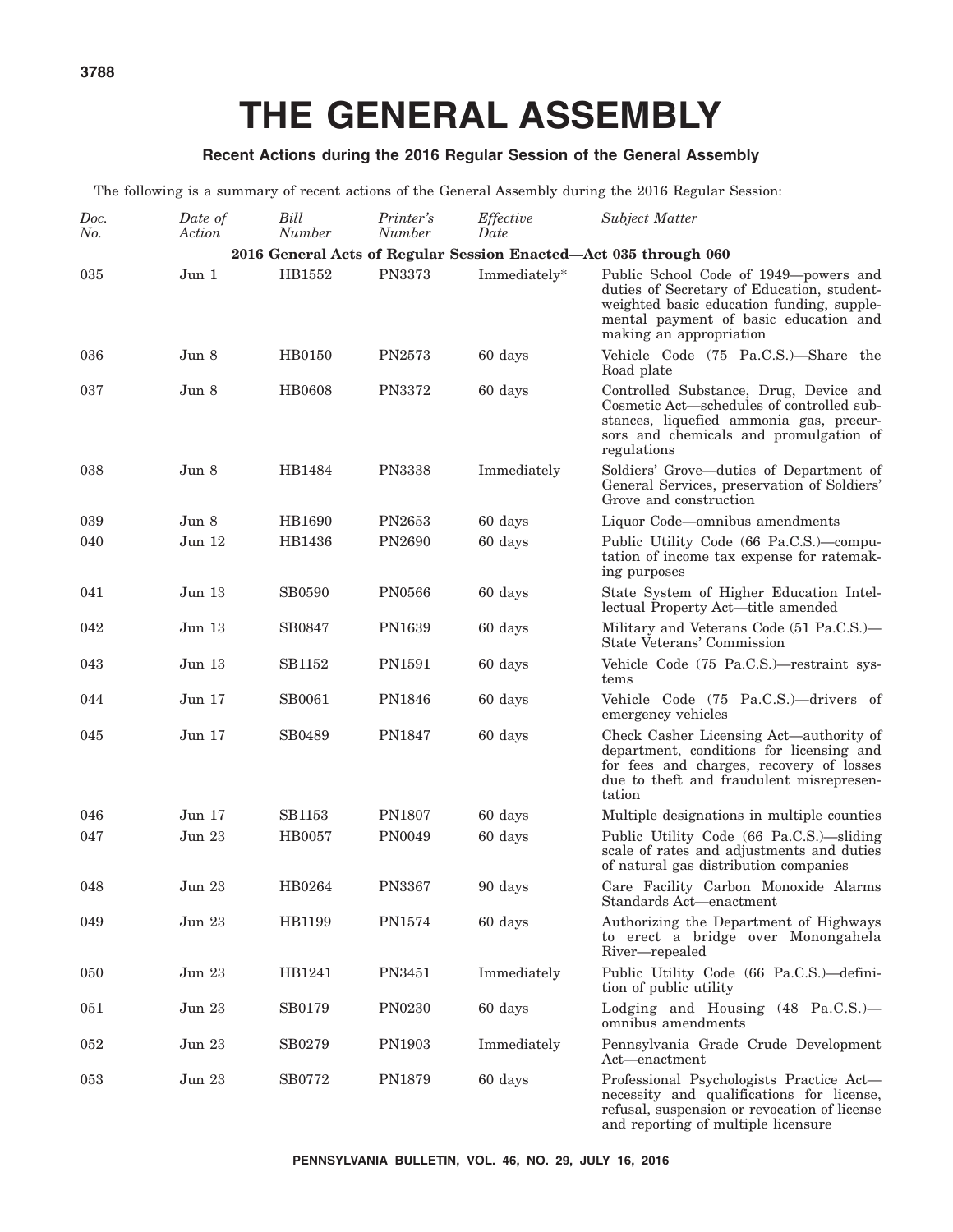# **THE GENERAL ASSEMBLY 3789**

| Doc.<br>No. | Date of<br>Action | Bill<br>Number | Printer's<br>Number | <i>Effective</i><br>Date                                | <b>Subject Matter</b>                                                                                    |
|-------------|-------------------|----------------|---------------------|---------------------------------------------------------|----------------------------------------------------------------------------------------------------------|
| 054         | Jun 23            | SB0837         | PN1671              | $120$ days                                              | Social Workers, Marriage and Family<br>Therapists and Professional Counselors<br>Act—penalties           |
| 055         | Jun 23            | SB0983         | PN1852              | 60 days                                                 | Vehicle Code (75 Pa.C.S.)-person with<br>disability plate and placard                                    |
| 056         | Jun 23            | <b>SB1077</b>  | PN1765              | 60 days                                                 | Crimes Code (18 Pa.C.S)—exceptions to<br>prohibition of interception and disclosure<br>of communications |
| 057         | Jun 23            | SB1195         | PN1929              | Immediately                                             | Pennsylvania Greenhouse Gas Regulation<br>Implementation Act—submission of State<br>plan                 |
| 058         | Jun 23            | SB1232         | <b>PN1760</b>       | Immediately                                             | Conveyance—Commonwealth property in<br>Rush Township, Centre County                                      |
| 059         | Jun 30            | HB1766         | PN3382              | Immediately                                             | Insurance (40 Pa.C.S.)—omnibus amend-<br>ments                                                           |
| 060         | Jun 30            | HB1877         | PN3321              | Immediately                                             | Health and Safety (35 Pa.C.S.)—omnibus<br>amendments                                                     |
|             |                   |                |                     | 2016 Joint Resolutions of Regular Session Passed—JR 002 |                                                                                                          |
| 002         | Jun $15$          | HB0147         | PN0139              |                                                         | Constitution of Pennsylvania—exemptions<br>and special provisions                                        |

\* denotes an effective date with exceptions

#### **Effective Dates of Statutes**

The effective dates specified above for laws and appropriation acts were contained in the applicable law or appropriation act. Where no date is specified or where the effective date specified is prior to the date of enactment, the effective date is 60 days after final enactment except for statutes making appropriations or affecting budgets of political subdivisions. See 1 Pa.C.S. §§ 1701—1704 (relating to effective dates of statutes).

#### **Advance Copies of Statutes**

Section 1106 of Title 1 of the *Pennsylvania Consolidated Statutes* provides that the prothonotaries of each county shall file advance copies of statutes in their offices for public inspection until the *Laws of Pennsylvania* are generally available. Section 2406(h) of The Administrative Code of 1929 provides that the Department of General Services shall distribute advance sheets of the *Laws of Pennsylvania* to each law judge of the courts, to every county and public library of this Commonwealth and to each member of the General Assembly. These copies shall be furnished without charge. The Department shall also mail one copy of each law enacted during any legislative session to any person who pays to it the sum of \$25.

Requests for annual subscriptions for advance copies of statutes should be sent to the State Bookstore, Commonwealth Keystone Building, 400 North Street, Harrisburg, PA 17120, accompanied by a check or money order in the sum of \$25, payable to the ''Commonwealth of Pennsylvania.''

> VINCENT C. DeLIBERATO, Jr., *Director Legislative Reference Bureau*

[Pa.B. Doc. No. 16-1196. Filed for public inspection July 15, 2016, 9:00 a.m.]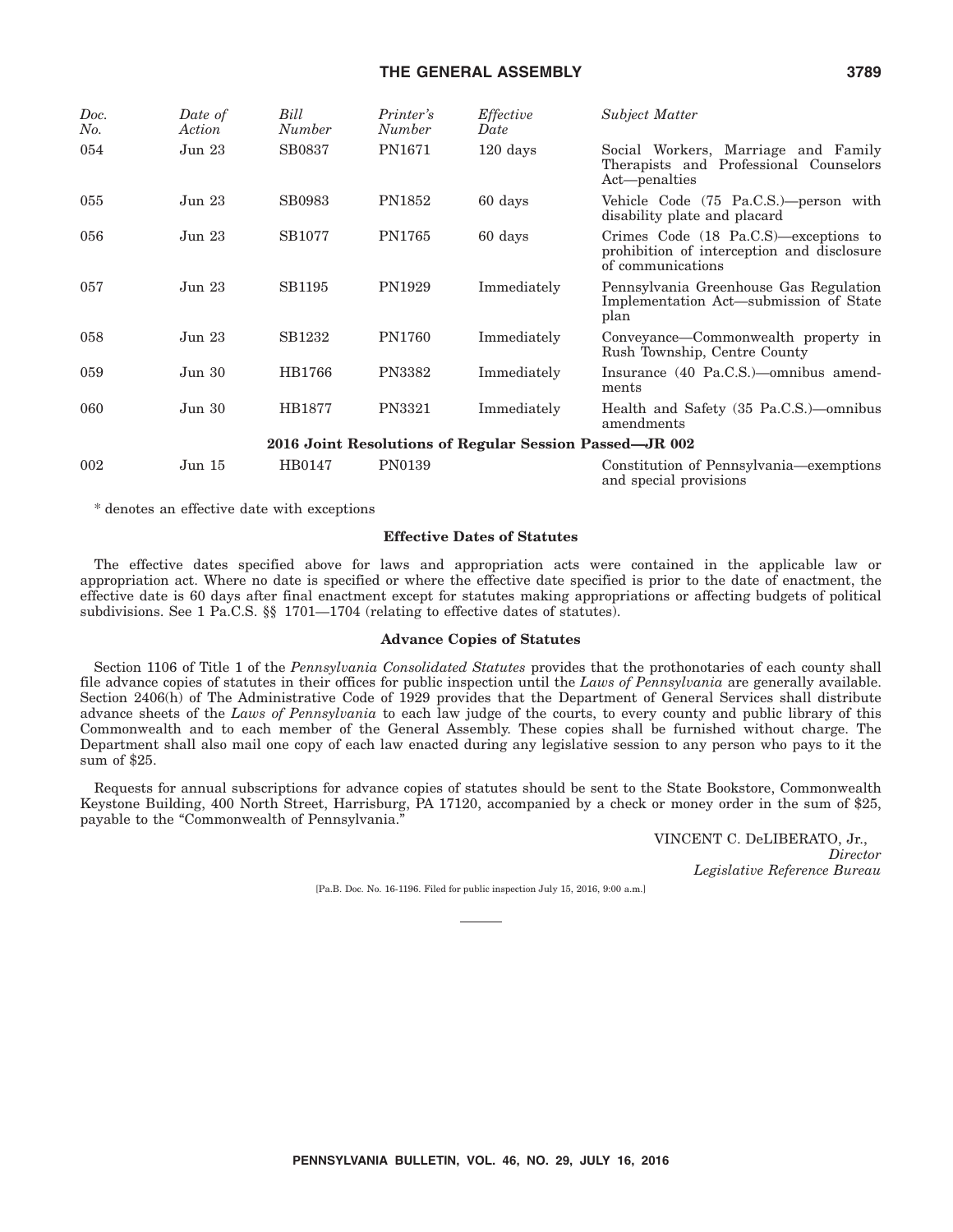# **THE COURTS**

# **Title 201—RULES OF JUDICIAL ADMINISTRATION**

# **[ 201 PA. CODE CHS. 1 AND 19 ]**

# **Order Amending Rules 103 and 1952 of the Rules of Judicial Administration; No. 465 Judicial Administration Doc.**

#### **Order**

#### *Per Curiam*

*And Now*, this 28th day of June, 2016, the proposal having been submitted without publication pursuant to Pa.R.J.A. No. 103(b):

*It Is Ordered* pursuant to Article V, Section 10 of the Constitution of Pennsylvania that:

1) Rules 103 and 1952 of the Pennsylvania Rules of Judicial Administration are amended in the following form.

2) Local rules of judicial administration effective prior to August 1, 2016 shall be compiled and published on the local court website in accordance with Pa.R.J.A. No. 103(c)(7), as amended, no later than September 1, 2016 to remain effective.

3) All local rules of judicial administration that have been published in the *Pennsylvania Bulletin* but are not yet effective shall become effective in accordance with Pa.R.J.A. No.  $103(c)(5)(iii)$  and shall be subject to the requirements of Pa.R.J.A. No.  $103(d)(6)$ — $(7)$ .

This *Order* shall be processed in accordance with Pa.R.J.A. No. 103(b), and shall be effective on August 1, 2016.

#### **Annex A**

# **TITLE 201. RULES OF JUDICIAL ADMINISTRATION**

#### **CHAPTER 1. GENERAL PROVISIONS**

#### **Rule 103. Procedure for adoption, filing and publishing rules.**

#### (a) *Notice of proposed rulemaking*.

(1) Except as provided in subdivision **[ (3) ] (a)(3)**, the initial recommendation of a proposed **[ Rule, ] rule** or proposed **[ Rule ]** amendment **[ ( ],** including the explanatory note that is to accompany the **[ Rule) ] rule,** shall be distributed by the proposing Rules Committee to the *Pennsylvania Bulletin* for publication therein. The publication notification shall contain a statement to the effect that comments regarding the proposed **[ Rule ] rule or amendment** are invited and should be sent directly to the proposing Rules Committee within a specified period of time.

(2) Written comments, suggestions or objections relating to the proposed **[ Rule ] rule or amendment** shall be sent directly to the proposing Rules Committee within a specified number of days after the **[ Rules' ]** publication **of the rule or amendment** in the *Pennsylvania Bulletin*, and any such commentary shall be reviewed by the said Committee prior to action on the proposal by the Supreme Court. Any further proposals which are based

upon the commentary so received need not be, but may be, published in the manner prescribed **[ herein ] in subdivision (a)(1)**.

(3) A proposed rule **or amendment** may be promulgated even though it has not been previously distributed and published in the manner required by subdivisions  $\left[ (1)$  and  $(2)$   $\right]$   $\left( (a)(1)$  and  $\left( (a)(2) \right)$ , where exigent circumstances require the immediate adoption of the proposal; or where the proposed amendment is of a typographical or perfunctory nature; or where in the discretion of the Supreme Court such action is otherwise required in the interests of justice or efficient administration.

(b) *Rules adopted by the Supreme Court.*

(1) Rules adopted by the Supreme Court shall be filed in the office of the Prothonotary of the Supreme Court **[ and in the Administrative Office ]**.

(2) After an order adopting a rule **or amendment** has been filed with the Prothonotary of the Supreme Court, the Prothonotary shall forward a certified copy of the order and rule **or amendment** to:

(i) The publisher of the official version of Supreme Court decisions and opinions who shall cause it to be printed in the first available volume of the State Reports.

(ii) The prothonotaries or clerks of all courts**,** which may be affected thereby, and thereupon the order and rule **or amendment** shall be published by such prothonotaries or clerks in the same manner as local rules adopted by such courts.

(iii) The Legislative Reference Bureau for publication in the *Pennsylvania Bulletin*.

(iv) The Administrative Office.

(c) *Rules of judicial administration adopted by other courts and by agencies of the* **[** *system* **]** *System*.

(1) As used in this subdivision, ''**local** rule'' shall include every rule, administrative order, regulation, directive, policy, custom, usage, form, or order of general application, however labeled or promulgated, which is adopted or enforced by a court, council, committee, board, commission or other agency of the unified judicial system to govern **[ practice or procedure but shall not include a rule of civil, domestic relations, criminal, or juvenile procedure ] judicial administration**. **This subdivision shall also apply to any amendment of a local rule.**

(2) **[ Rules ] Local rules** shall not be inconsistent with any general rule of the Supreme Court or any Act of Assembly.

(3) When **a local** rule under this subdivision corresponds to a **[ statewide ] general** rule, the **local** rule shall be given a number that is keyed to the number of the **[ statewide ] general** rule.

#### **(4) Reserved.**

**[ (4) ] (5)** All **local** rules shall be published in the *Pennsylvania Bulletin* to be effective and enforceable.

# **(i) Reserved.**

**[ (i) ] (ii)** The adopting court or agency shall distribute two **[ certified ]** paper copies of the **[ rule and a copy of the ] local rule to the Legislative Reference**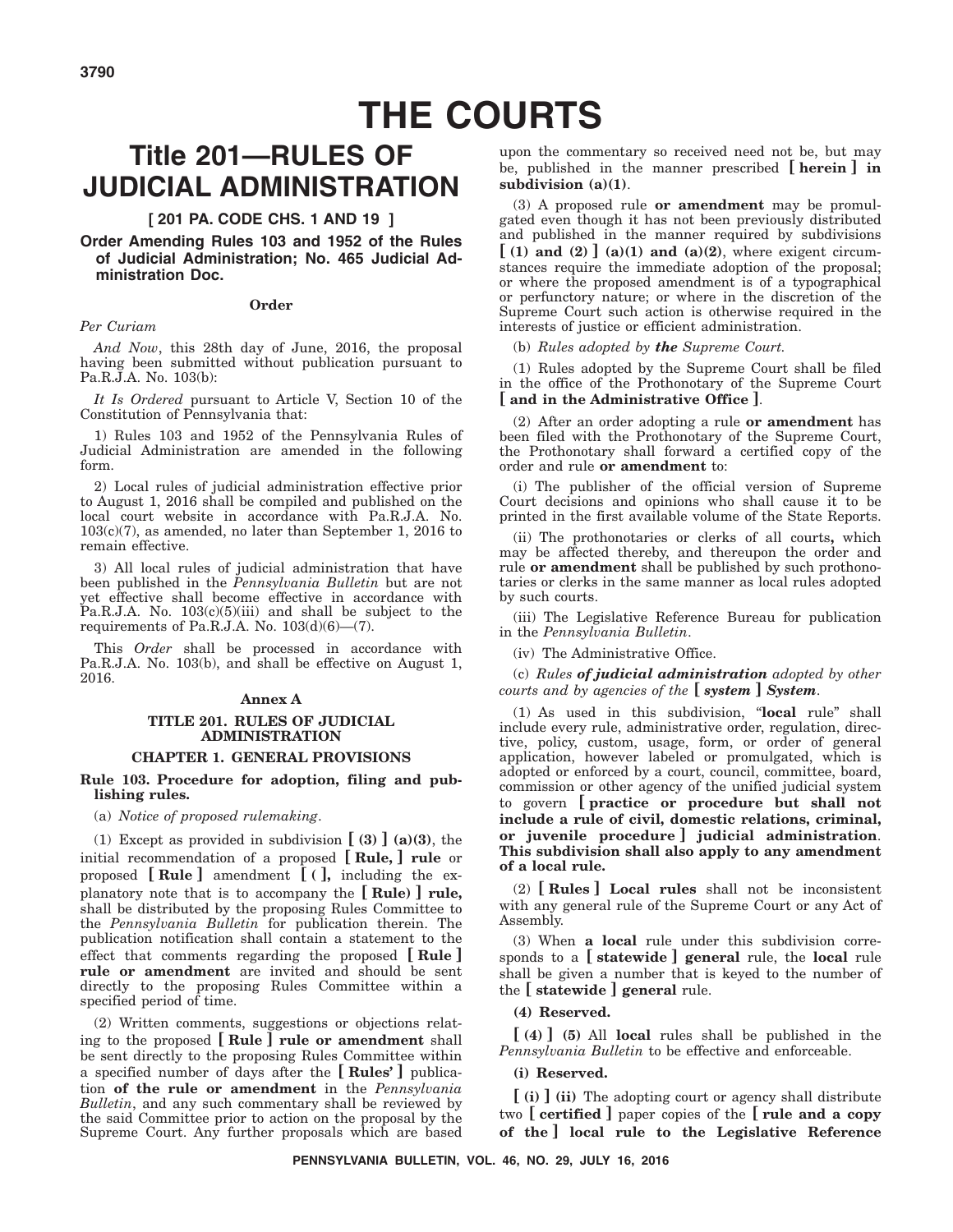**Bureau for publication in the** *Pennsylvania Bulletin***. The adopting court or agency also shall distribute to the Legislative Reference Bureau a copy of the local** rule on a computer diskette **[ or on a ],** CD-ROM**, or other agreed upon alternate format** that complies with the requirements of 1 Pa. Code § 13.11(b) **[ to the Legislative Reference Bureau, or agreed upon alternate format, for publication in the** *Pennsylvania Bulletin* **]**.

**[ (ii) ] (iii)** The effective date of the **local** rule shall not be less than 30 days after the date of publication of the **local** rule in the *Pennsylvania Bulletin*.

**[ (5) ] (6)** Contemporaneously with publishing the **local** rule in the *Pennsylvania Bulletin*, the adopting court or agency shall **[ file one certified copy of the rule with the Administrative Office of Pennsylvania Courts. The Administrative Office shall assign a serial number to the rule, and shall note on the rule the serial number and the date of filing. A copy of the rule shall be available for public inspection and copying immediately upon filing. ]:**

**[ (6) The rules shall be kept continuously available for public inspection and copying in the office of the prothonotary or clerk of courts of the adopting court. Upon request and payment of reasonable costs of reproduction and mailing, the prothonotary or clerk shall furnish to any person a copy of any rule. ]**

**(i) file one copy of the local rule with the Administrative Office;**

**(ii) publish a copy of the local rule on the website of the court or county in which the adopting court has jurisdiction; and**

**(iii) thereafter compile the local rule within the complete set of local rules no later than 30 days following publication in the** *Pennsylvania Bulletin***.**

**(7) A compilation of local rules shall be kept continuously available for public inspection and copying in the respective filing office and on the website of the adopting court or county in which the adopting court has jurisdiction. Upon request and payment of reasonable costs of reproduction and mailing, the respective court office shall furnish a person with a copy of any local rule.**

**[ (7) ] (8)** No pleading or other legal paper shall be refused for filing by the prothonotary or clerk of courts based on a requirement of a **local** rule **unrelated to the payment of filing fees**. No case shall be dismissed nor request for relief granted or denied because of failure to **initially** comply with a **local** rule. In any case of noncompliance with a **local** rule, the court shall alert the party to the specific provision at issue and provide a reasonable time for the party to comply with the **local** rule.

#### **(d)** *Rules of procedure adopted by other courts of the System.*

**(1) For the purpose of this subdivision, the term ''local rule'' shall include every rule, administrative order, regulation, directive, policy, custom, usage, form or order of general application, however labeled or promulgated, which is adopted by a court of common pleas, the Philadelphia Municipal Court—Criminal Division, and the Philadelphia Municipal Court—Traffic Division, to govern practice**

**and procedure. This subdivision shall also apply to any amendment of a local rule.**

**(2) Local rules shall not be inconsistent with any general rule of the Supreme Court or any Act of Assembly. A Rules Committee, at any time, may recommend that the Supreme Court suspend, vacate, or require amendment of a local rule.**

**(3) Local rules shall be given numbers that are either keyed to the number of the general rules to which the local rules correspond or assigned by the general rules.**

**(4) All proposed local rules shall be submitted in writing to the appropriate Rules Committee for review. The adopting court shall not proceed with the proposed local rule until it receives written notification from the appropriate Rules Committee that the proposed local rule is not inconsistent with any general rule of the Supreme Court.**

**(5) All local rules shall be published in the** *Pennsylvania Bulletin* **to be effective and enforceable.**

**(i) The adopting court shall not publish the local rule in the** *Pennsylvania Bulletin* **until it has received the written notification pursuant to subdivision (d)(4).**

**(ii) The adopting court shall distribute two paper copies of the local rule to the Legislative Reference Bureau for publication in the** *Pennsylvania Bulletin***. The adopting court also shall distribute to the Legislative Reference Bureau a copy of the local rule on a computer diskette, CD-ROM, or other agreed upon alternate format that complies with the requirements of 1 Pa. Code § 13.11(b).**

**(iii) The effective date of the local rule shall not be less than 30 days after the date of publication of the local rule in the** *Pennsylvania Bulletin***.**

**(6) Contemporaneously with publishing the local rule in the** *Pennsylvania Bulletin***, the adopting court shall:**

**(i) file one copy of the local rule with the Administrative Office;**

**(ii) publish a copy of the local rule on the website of the court or county in which the adopting court has jurisdiction; and**

**(iii) incorporate the local rule in the complete set of local rules no later than 30 days following publication in the** *Pennsylvania Bulletin***.**

**(7) A compilation of local rules shall be kept continuously available for public inspection and copying in the respective filing office and on the website of the adopting court or county in which the adopting court has jurisdiction. Upon request and payment of reasonable costs of reproduction and mailing, the respective court office shall furnish a person with a copy of any local rule.**

**(8) No pleading or other legal paper shall be refused for filing based upon a requirement of a local rule. No case shall be dismissed nor request for relief granted or denied because of failure to initially comply with a local rule. In any case of noncompliance with a local rule, the court shall alert the party to the specific provision at issue and provide a reasonable time for the party to comply with the local rule.**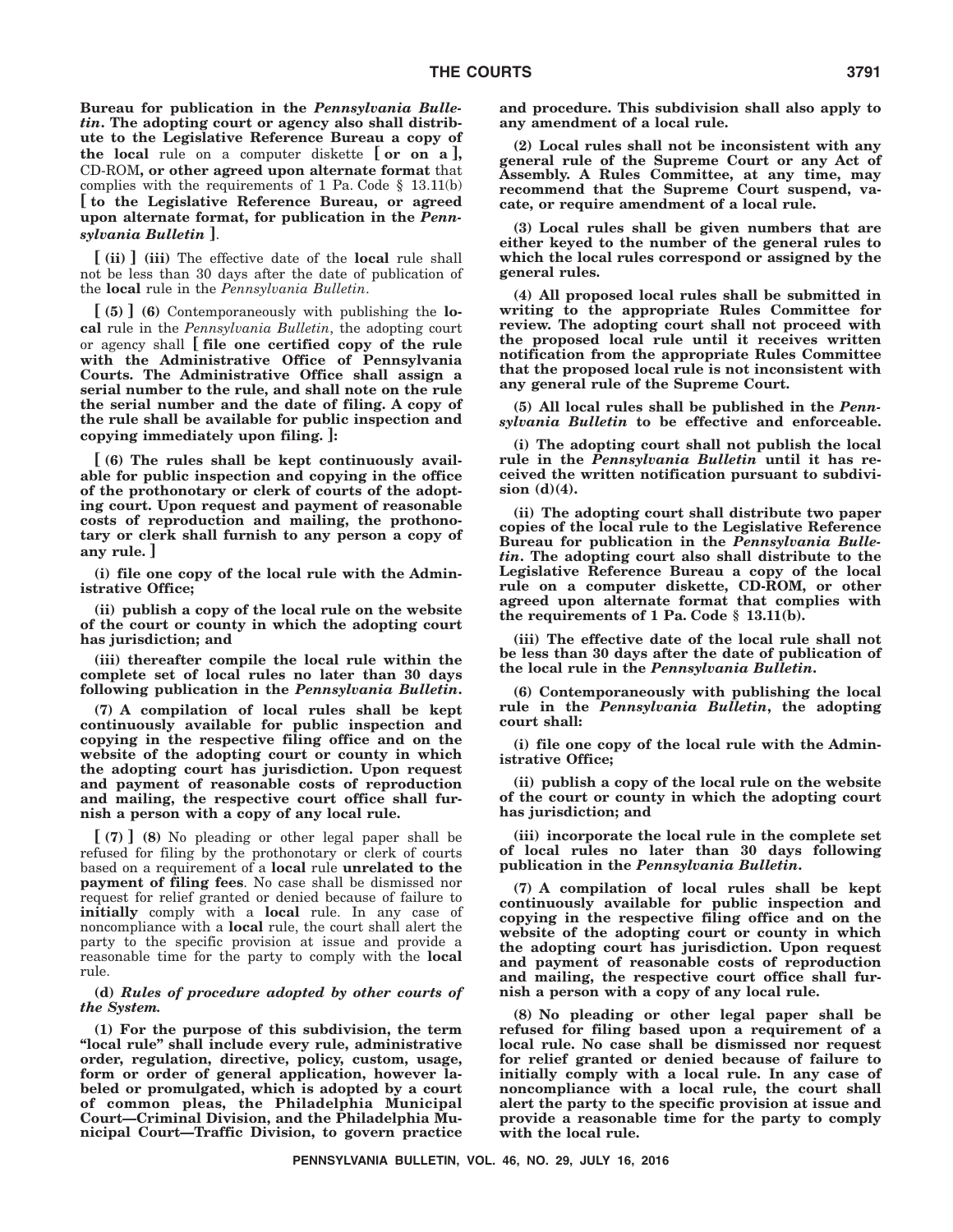*Official Note***: The purpose of subdivisions (c) and (d) is to further the policy of the Supreme Court to implement the Unified Judicial System under the Constitution of 1968 and to facilitate the statewide practice of law under the Court's general rules. Local rules of judicial administration and local rules of procedure should not repeat general rules or statutory provisions verbatim or substantially verbatim nor should local rules make it difficult for attorneys to practice law in several counties. The provisions of subdivision (d) apply to local rules of procedure, but not to case-specific orders.**

The caption or other words used as a label or designation shall not determine whether something is or establishes a rule; if the definition in **[ paragraph (c)(1) of this rule ] subdivisions** (c)(1) or (d)(1) is satisfied, the matter is a rule regardless of what it may be called. **[ The provisions of this rule also are intended to apply to any amendments to a rule. Nothing in this rule is intended to apply to case-specific orders. ] Local rules ''adopted by a court of common pleas'' in subdivision (d)(1) is intended to include those local rules of procedure for proceedings before a magisterial district judge.**

**[ Pursuant to paragraph (c)(1), local rules of civil, domestic relations, criminal, and juvenile procedure are not included within the scope of this rule. The procedures for adopting, filing, and publishing local rules of criminal, juvenile, domestic relations and civil procedure are governed by Rule of Criminal Procedure 105, Rules of Juvenile Court Procedure 121 and 1121, and Rules of Civil Procedure 239, 239.8 and 239.9. ]**

To simplify the use of rules, **[ paragraph (c)(3) requires rules ] local rules are** to be given numbers that are keyed to the number of the general rules to which the rules correspond **unless numbers are specifically assigned**. *See, e.g.***, Pa.R.C.P. No. 239.1—239.7.** This requirement is not intended to apply to **local** rules that govern general business of the court or agency and which do not correspond to a statewide rule.

**[ To further facilitate the statewide practice of law and accessibility by the public, the adopting court or agency should post and update its rules on its website. ]**

**Subdivision (d)(4) requires that, before publishing a local rule of procedure or proceeding with any of the other requirements, the adopting court must submit all proposed local rules of procedure to the appropriate Rules Committee. For administrative convenience, proposed local rules of procedure may be sent to one email address (rulescommittees@pacourts.us) where the proposal will be distributed to the appropriate Rules Committee. Subdivision (d)(4) emphasizes that the adopting court must comply with all the provisions of this subdivision before any local rule will be effective and enforceable.**

**[ Paragraph (c)(4) requires the rule to ] To be effective, all local rules shall** be published in the *Pennsylvania Bulletin* **[ to be effective ]**. Pursuant to 1 Pa. Code  $§$  13.11(b)—(f), any documents that are submitted for publication must be accompanied by a diskette or CD-ROM formatted in MS-DOS, ASCII, Microsoft Word, or WordPerfect. The diskette or CD-ROM must be labeled with the court's or agency's name and address and the rule's computer file name. Section 13.11(e) provides that documents may be accepted in an alternate format if it is requested by the court or agency and agreed upon by the Legislative Reference Bureau.

Although **[ under paragraph (c)(4)(ii) ]** a **local** rule shall not be effective until at least 30 days after the date of publication in the *Pennsylvania Bulletin*, when a situation arises that requires immediate action, the court or agency may act by specific orders governing particular matters in the interim before an applicable **local** rule becomes effective.

**[ Paragraph (c)(5) requires one ] One** copy of the **local** rule **[ to ] must also** be filed with the Administrative Office **[ of Pennsylvania Courts ]**. When rules are forwarded to the Administrative Office, the adopting court or agency should indicate whether the rules have been distributed to the Legislative Reference Bureau for publication in the *Pennsylvania Bulletin* **[ and, if appropriate, submitted to the Criminal, Juvenile, Domestic Relations or Civil Procedural Rules Committees pursuant to their respective rules ]**. **For administrative convenience, local rules of procedure and judicial administration may be sent to adminrules@ pacourts.us for filing.**

**[ The Administrative Office of the Pennsylvania Courts maintains a website containing local court rules at: http://www.pacourts.us/courts/supremecourt/committees/rules-committees/local-rules-forcommon-pleas-and-magisterial-district-courts/**

**The Administrative Office of the Pennsylvania Courts also maintains a website containing all local criminal rules adopted or amended after February 1, 2009, local juvenile rules, and local civil rules adopted pursuant to Pa.R.C.P. 239.8 and 239.9 at: http://ujsportal.pacourts.us/localrules/ ruleselection.aspx ]**

**New or amended local rules shall be timely compiled into the set of local rules to further facilitate the statewide practice of law, increase accessibility by the public, and maintain the currency of the requirement set forth in subdivisions (c)(7) and (d)(7).**

**Subdivisions (c)(7) and (d)(7) require that a separate consolidated set of local rules be maintained in the filing office, which may be the prothonotary, clerk of courts, clerk of orphans' court, or domestic relations section depending on the type of proceeding, and on the website of the adopting court or the county in which the adopting court has jurisdiction. It is intended that a complete and up-to-date set of local rules will be maintained on the website of the adopting court or the county in which the adopting court has jurisdiction.**

**The Administrative Office maintains a web page linking to the websites of the courts of common pleas. That web page is located at http://www.pacourts. us/courts/courts-of-common-pleas/individual-countycourts.**

**Under subdivision (c)(8) a filing may be rejected if it is not accompanied by the necessary filing fee unless a fee waiver request is pending or granted.** *See, e.g.***, Pa.R.C.P. No. 240.**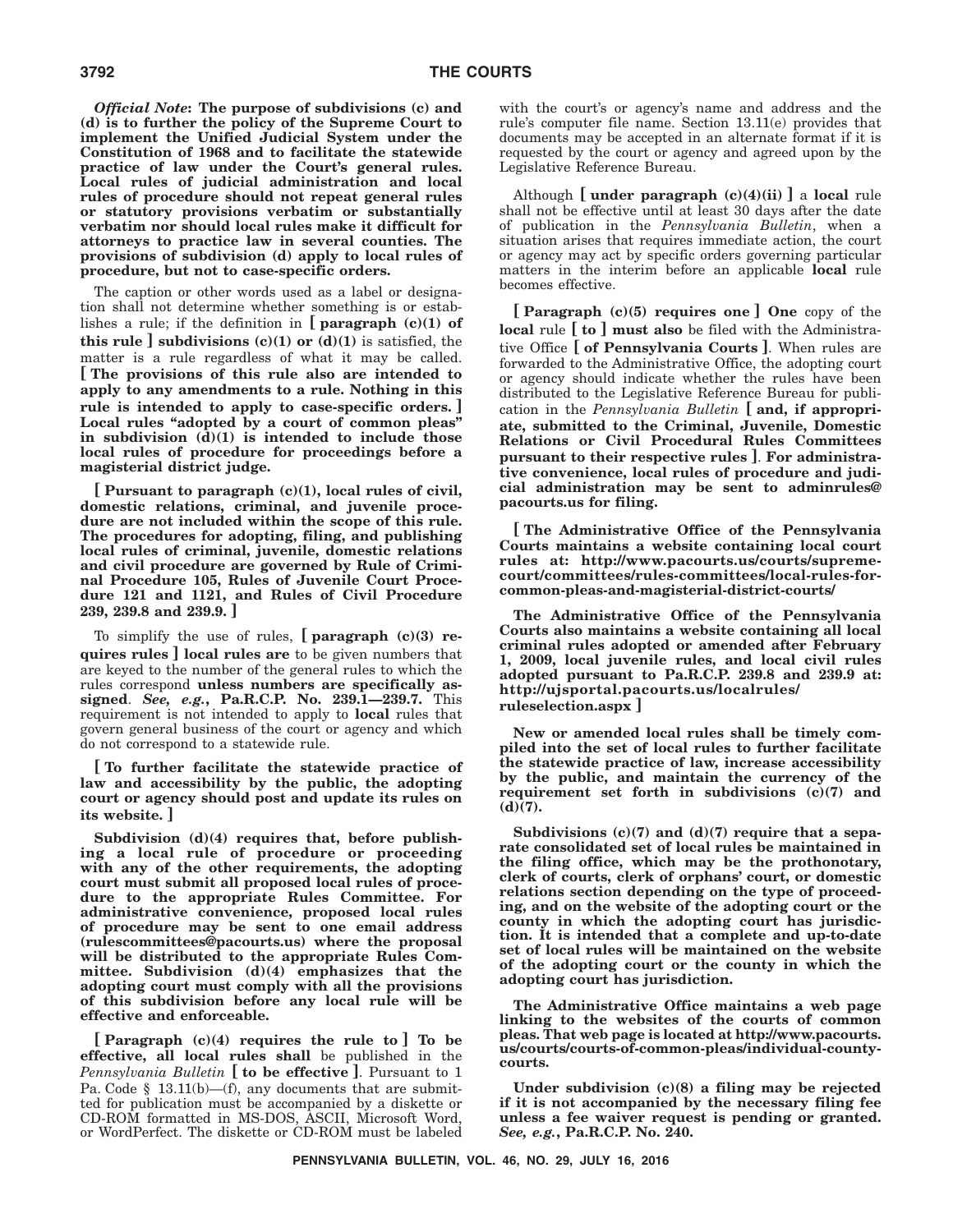# **CHAPTER 19. MISCELLANEOUS ADMINISTRATIVE PROVISIONS CONTINUITY OF OPERATIONS, EMERGENCY**

### **ACTIONS, EMERGENCY UNITS AND JUDICIAL SECURITY**

**Rule 1952. Emergency actions, duties and authorities.**

\*\*\*\*\*

(b) Role of the President Judge

\*\*\*\*\*

(5) During an emergency, the provisions of any statewide procedural rules that require submission of local rules, including administrative orders, to the Supreme Court, the Administrative Office of Pennsylvania Courts, a statewide procedural rules committee, or the Legislative Reference Bureau for publication in the *Pennsylvania Bulletin*, shall not apply to any local rules or administrative orders issued in response to the emergency. The president judge of the affected judicial district shall inform the Supreme Court of any local rule or administrative order issued under this paragraph as soon as practicable.

*Official Note*: *See* **[ Pa.R.C.P. No. 239, Pa.R.Crim.P. 105, and Pa.R.J.C.P. 121 ] Pa.R.J.A. No. 103(c) and (d)** for local rule adoption procedures.

\*\*\*\*\*

[Pa.B. Doc. No. 16-1197. Filed for public inspection July 15, 2016, 9:00 a.m.]

# **Title 225—RULES OF EVIDENCE**

#### **[ 225 PA. CODE ART. IX ]**

#### **Proposed Amendment of Comment to Pa.R.E. 902**

Proposed amendment of the Comment to Pa.R.E. 902 governing self-authentication is being published for the reasons set forth in the accompanying explanatory report. Pursuant to Pa.R.J.A. No.  $103(a)(1)$ , the proposal is being published in the *Pennsylvania Bulletin* for comments, suggestions, or objections prior to submission to the Supreme Court.

Any reports, notes, or comments in the proposal have been inserted by the Committee for the convenience of those using the rules. They neither will constitute a part of the rules nor will be officially adopted by the Supreme Court.

Additions to the text of the proposal are bolded; deletions to the text are bolded and bracketed.

The Committee invites all interested persons to submit comments, suggestions, or objections in writing to:

> Daniel A. Durst, Counsel Committee on Rules of Evidence Supreme Court of Pennsylvania Pennsylvania Judicial Center PO Box 62635 Harrisburg, PA 17106-2635 FAX: 717.231.9536 evidencerules@pacourts.us

All communications in reference to the proposal should be received by September 1, 2016. E-mail is the preferred

method for submitting comments, suggestions, or objections; any e-mailed submission need not be reproduced and resubmitted via mail. The Committee will acknowledge receipt of all submissions.

*By the Committee on Rules of Evidence*

> THOMAS W. DOLGENOS, Esq., *Chair*

# **Annex A**

# **TITLE 225. RULES OF EVIDENCE**

#### **ARTICLE IX. AUTHENTICATION AND IDENTIFICATION**

#### **Rule 902. Evidence That is Self-Authenticating.**

The following items of evidence are self-authenticating; they require no extrinsic evidence of authenticity in order to be admitted:

(1) *Domestic Public Documents That Are Sealed and Signed.* A document that bears:

(A) a seal purporting to be that of the United States; any state, district, commonwealth, territory, or insular possession of the United States; the former Panama Canal Zone; the Trust Territory of the Pacific Islands; a political subdivision of any of these entities; or a department, agency, or officer of any entity named above; and

(B) a signature purporting to be an execution or attestation.

(2) *Domestic Public Documents That Are Not Sealed But Are Signed and Certified.* A document that bears no seal if:

(A) it bears the signature of an officer or employee of an entity named in Rule 902(1)(A); and

(B) another public officer who has a seal and official duties within that same entity certifies under seal—or its equivalent—that the signer has the official capacity and that the signature is genuine.

(3) *Foreign Public Documents.* A document that purports to be signed or attested by a person who is authorized by a foreign country's law to do so. The document must be accompanied by a final certification that certifies the genuineness of the signature and official position of the signer or attester—or of any foreign official whose certificate of genuineness relates to the signature or attestation or is in a chain of certificates of genuineness relating to the signature or attestation. The certification may be made by a secretary of a United States embassy or legation; by a consul general, vice consul, or consular agent of the United States; or by a diplomatic or consular official of the foreign country assigned or accredited to the United States. If all parties have been given a reasonable opportunity to investigate the document's authenticity and accuracy, the court may for good cause, either:

(A) order that it be treated as presumptively authentic without final certification; or

(B) allow it to be evidenced by an attested summary with or without final certification.

(4) *Certified Copies of Public Records.* A copy of an official record—or a copy of a document that was recorded or filed in a public office as authorized by law—if the copy is certified as correct by:

(A) the custodian or another person authorized to make the certification; or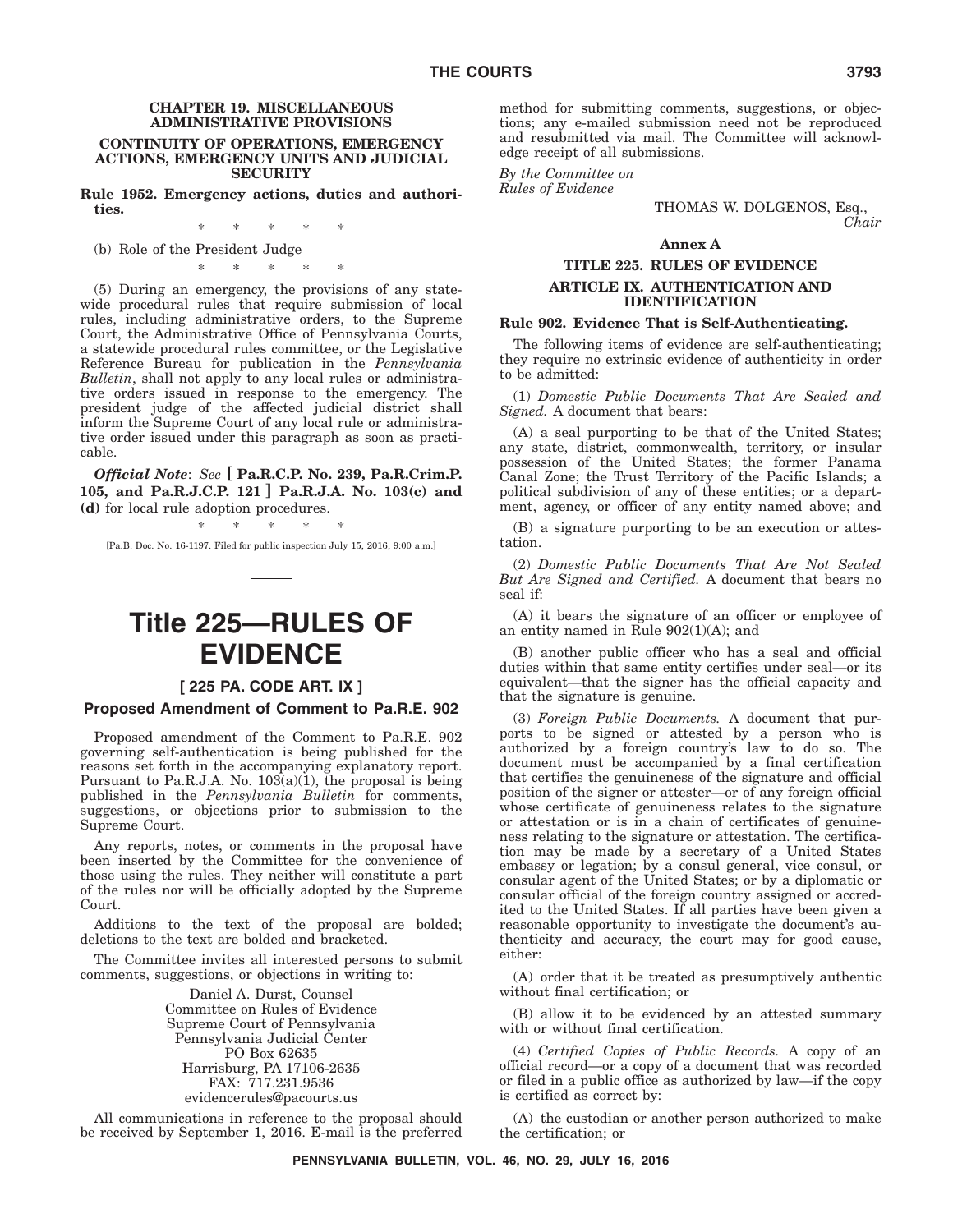(B) a certificate that complies with Rule 902(1), (2), or (3), a statute or a rule prescribed by the Supreme Court.

(5) *Official Publications.* A book, pamphlet, or other publication purporting to be issued by a public authority.

(6) *Newspapers and Periodicals.* Printed material purporting to be a newspaper or periodical.

(7) *Trade Inscriptions and the Like.* An inscription, sign, tag, or label purporting to have been affixed in the course of business and indicating origin, ownership, or control.

(8) *Acknowledged Documents.* A document accompanied by a certificate of acknowledgment that is lawfully executed by a notary public or another officer who is authorized to take acknowledgments.

(9) *Commercial Paper and Related Documents.* Commercial paper, a signature on it, and related documents, to the extent allowed by general commercial law.

(10) *Presumptions Authorized by Statute.* A signature, document, or anything else that a statute declares to be presumptively or prima facie genuine or authentic.

(11) *Certified Domestic Records of a Regularly Conducted Activity.* The original or a copy of a domestic record that meets the requirements of Rule  $803(6)(A)$ (C), as shown by a certification of the custodian or another qualified person that complies with Pa.R.C.P. No. 76. Before the trial or hearing, the proponent must give an adverse party reasonable written notice of the intent to offer the record—and must make the record and certification available for inspection—so that the party has a fair opportunity to challenge them.

(12) *Certified Foreign Records of a Regularly Conducted Activity.* In a civil case, the original or a copy of a foreign record that meets the requirements of Rule 902(11), modified as follows: the certification rather than complying with a statute or Supreme Court rule, must be signed in a manner that, if falsely made, would subject the maker to a criminal penalty in the country where the certification is signed. The proponent must also meet the notice requirements of Rule 902(11).

#### **Comment**

This rule permits some evidence to be authenticated without extrinsic evidence of authentication or identification. In other words, the requirement that a proponent must present authentication or identification evidence as a condition precedent to admissibility, as provided by Pa.R.E. 901(a), is inapplicable to the evidence discussed in Pa.R.E. 902. The rationale for the rule is that, for the types of evidence covered by Pa.R.E. 902, the risk of forgery or deception is so small, and the likelihood of discovery of forgery or deception is so great, that the cost of presenting extrinsic evidence and the waste of court time is not justified. Of course, this rule does not preclude the opposing party from contesting the authenticity of the evidence. In that situation, authenticity is to be resolved by the finder of fact.

Pa.R.E. 902(1), (2), (3) and (4) deal with selfauthentication of various kinds of public documents and records. They are identical to F.R.E.  $902(1)$ ,  $(2)$ ,  $(3)$  and (4), except that Pa.R.E. 901(4) eliminates the reference to Federal law. These paragraphs are consistent with Pennsylvania statutory law. *See, e.g.* 42 Pa.C.S. § 6103 (official records within the Commonwealth); 42 Pa.C.S. § 5328 (domestic records outside the Commonwealth and foreign records); 35 P.S. § 450.810 (vital statistics); 42 Pa.C.S. § 6106 (documents filed in a public office).

**The admission of a self-authenticating record of a prior conviction also requires sufficient evidence, either direct or circumstantial, to prove that the subject of the record is the same person for whom the record is offered in a proceeding.** *See, e.g., Commonwealth v. Boyd***, 344 A.2d 864 (Pa. 1975).**

Pa.R.E. 902(5), (6) and (7) are identical to F.R.E. 902(5), (6) and (7). There are no corresponding statutory provisions in Pennsylvania; however, 45 Pa.C.S. § 506 (judicial notice of the contents of the *Pennsylvania Code* and the *Pennsylvania Bulletin*) is similar to Pa.R.E. 902(5).

Pa.R.E. 902(8) is identical to F.R.E. 902(8). It is consistent with Pennsylvania law. *See Sheaffer v. Baeringer*, **[ 346 Pa. 32, ]** 29 A.2d 697 (**Pa.** 1943); *Williamson v. Barrett*, **[ 147 Pa. Super. 460, ]** 24 A.2d 546 (**Pa. Super.** 1942); 21 P.S. §§ 291.1—291.13 (Uniform Acknowledgement Act); 57 P.S. §§ 147—169 (Notary Public Law). An acknowledged document is a type of official record and the treatment of acknowledged documents is consistent with Pa.R.E. 902(1), (2), (3), and (4).

Pa.R.E. 902(9) is identical to F.R.E. 902(9). Pennsylvania law treats various kinds of commercial paper and documents as self-authenticating. *See, e.g.*, 13 Pa.C.S. § 3505 (evidence of dishonor of negotiable instruments).

Pa.R.E. 902(10) differs from F.R.E. 902(10) to eliminate the reference to Federal law and to make the paragraph conform to Pennsylvania law. In some Pennsylvania statutes, the self-authenticating nature of a document is expressed by language creating a "presumption" of authenticity. *See, e.g.*, 13 Pa.C.S. § 3505.

Pa.R.E. 902(11) and (12) permit the authentication of domestic and foreign records of regularly conducted activity by verification or certification. Pa.R.E. 902(11) is similar to F.R.E. 902(11). The language of Pa.R.E. 902(11) differs from F.R.E. 902(11) in that it refers to Pa.R.C.P. No. 76 rather than to Federal law. Pa.R.E. 902(12) differs from F.R.E. 902(12) in that it requires compliance with a Pennsylvania statute rather than a Federal statute.

*Official Note***:** Adopted May 8, 1998, effective October 1, 1998; amended November 2, 2001, effective January 1, 2002; amended February 23, 2004, effective May 1, 2004; rescinded and replaced January 17, 2013, effective March 18, 2013**; amended , 2016, effective , 2016**.

#### *Committee Explanatory Reports:*

Final Report explaining the November 2, 2001 amendments adding paragraphs (11) and (12) published with Court's Order at 31 Pa.B. 6384 (November 24, 2001).

Final Report explaining the February 23, 2004 amendment of paragraph (12) published with Court's Order at 34 Pa.B. 1429 (March 13, 2004).

Final Report explaining the January 17, 2013 rescission and replacement published with the Court's Order at 43 Pa.B. 651 (February 2, 2013).

#### Final Report explaining the , 2016 amend**ment published with the Court's Order at 46 Pa.B.**  $( , 2016).$

#### **REPORT**

#### **Proposed Amendment of Comment to Pa.R.E. 902**

The Committee on Rules of Evidence is considering amendment of the Comment to Rule 902 to provide notice that certain self-authenticating records also require proof of identification. Under the Rules of Evidence, certificates evidencing a prior criminal record are self-authenticating

**PENNSYLVANIA BULLETIN, VOL. 46, NO. 29, JULY 16, 2016**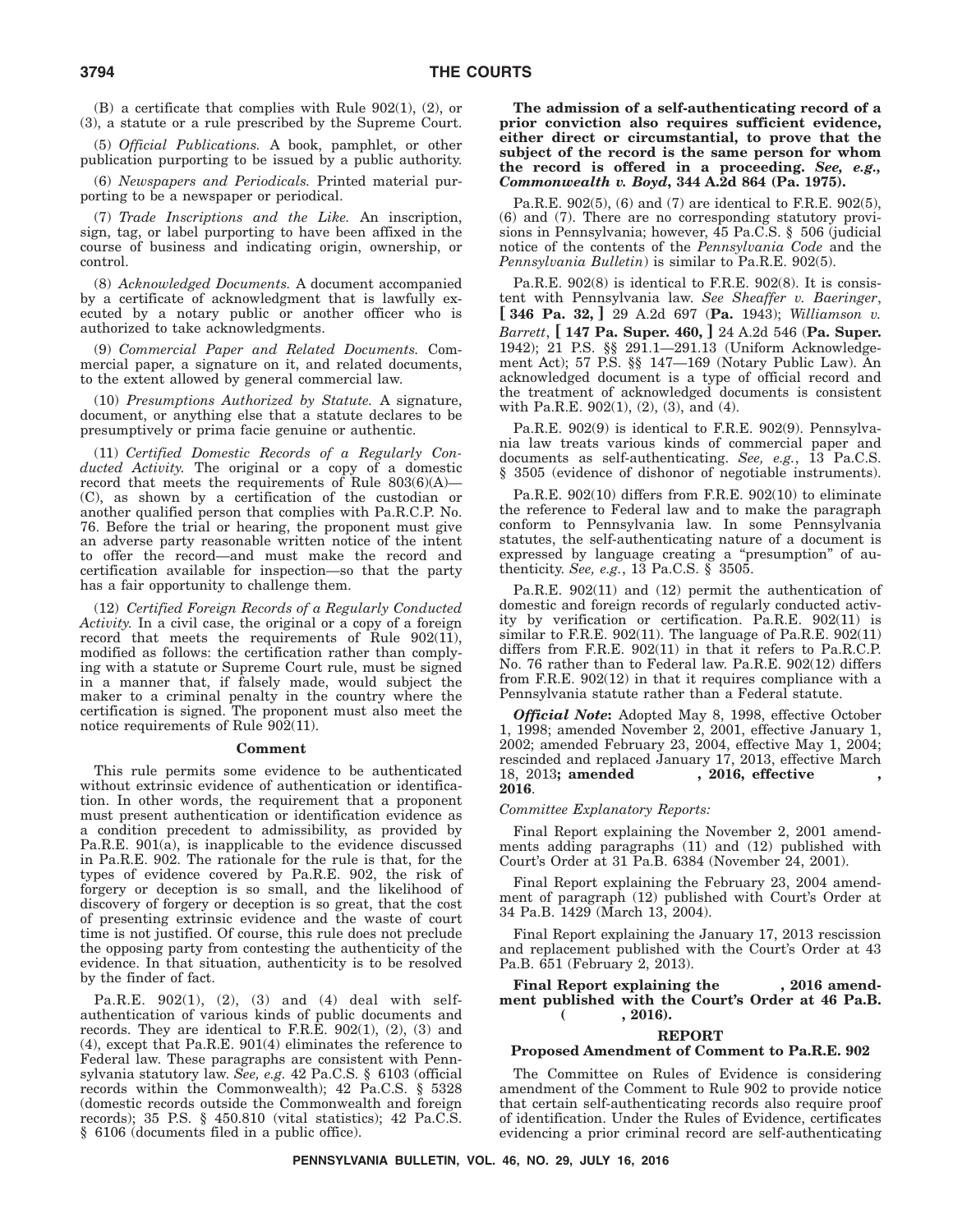under Pa.R.E. 902(4). *See also* 42 Pa.C.S. § 5328, 42 Pa.C.S. § 6103, and 75 Pa.C.S. § 6501. However, selfauthenticating certificates fulfill only part of the requirement for proving a prior criminal conviction.

Under case law, the proponent has the burden of proving: 1) a prior conviction is authentic (*i.e.*, with a self-authenticating certificate); and 2) the person against whom it is sought to be admitted is the same person reflected on the certificate. *Commonwealth v. Boyd*, 344 A.2d 864 (Pa. 1975). Concerning the second aspect of this burden, a criminal record cannot be authenticated solely on the basis of the similarity of names between the record and the in-court witness. *Id.* For example, in *Commonwealth v. Young*, 211 A.2d 440 (Pa. 1965), name, age, race, and gender were deemed to be insufficient to establish identity. Rather, the Court focused on the name, ''Thomas Young," as being "not uncommon" in Philadelphia. Of course, a stipulation would obviate the need for corroborative evidence of identity. *See Commonwealth v. Connolly*, 269 A.2d 390, 392 (Pa. Super. 1970).

One method of proving identity is to produce a witness from the previous trial. *Boyd*, 344 A.2d at 869. Similar nicknames and addresses have been deemed sufficient. *See Commonwealth v. Chandler*, 346 A.2d 579, 582 (Pa. Super. 1975). Likewise, the same first name, middle initial, and last name, together with an exact address, has been deemed sufficient. *Commonwealth v. Moyer*, 2014 WL 10896803 (Pa. Super. 2014) (unreported). The identity of a person convicted by court-martial has been considered duly shown by the person in question having the same social security number as that of the person named in a self-authenticating certificate. *See Commonwealth v. Smith*, 563 A.2d 905, 909 n. 5 (Pa. Super. 1989), *order affirmed*, 598 A.2d 268 (Pa. 1991). Whether sufficient evidence of identity has been proffered as a matter of law is initially to be determined by the judge outside the presence of the jury. *Commonwealth v. Brabham*, 407 A.2d 424, 430 (Pa. Super. 1979).

The Committee recognizes that evidence of a prior conviction may be used in multiple circumstances, including as an element of a crime, 18 Pa.C.S.  $\S$  6105(a)(1) (prohibition against possessing a firearm as a result of a prior felony), to determine custody, 23 Pa.C.S. § 5329, to prove motive, opportunity, intent, preparation, plan, knowledge, identity, absence of mistake, lack of accident, Pa.R.E. 404(b)(2), and for impeachment purposes, Pa.R.E. 609. However, a universal requirement for this evidence, absent a stipulation, is authentication. Therefore, the Committee favors adding a statement regarding identification to the Comment to Rule 902.

All comments, concerns, and suggestions concerning this proposal are welcome.

[Pa.B. Doc. No. 16-1198. Filed for public inspection July 15, 2016, 9:00 a.m.]

# **[ 225 PA. CODE ART. IX ] Proposed Amendment of Pa.R.E. 901**

Proposed amendment of Pa.R.E. 901 governing authentication is being published for the reasons set forth in the accompanying explanatory report. Pursuant to Pa.R.J.A. No. 103(a)(1), the proposal is being published in the *Pennsylvania Bulletin* for comments, suggestions, or objections prior to submission to the Supreme Court.

Any reports, notes, or comments in the proposal have been inserted by the Committee for the convenience of those using the rules. They neither will constitute a part of the rules nor will be officially adopted by the Supreme Court.

Additions to the text of the proposal are bolded; deletions to the text are bolded and bracketed.

The Committee invites all interested persons to submit comments, suggestions, or objections in writing to:

> Daniel A. Durst, Counsel Committee on Rules of Evidence Supreme Court of Pennsylvania Pennsylvania Judicial Center PO Box 62635 Harrisburg, PA 17106-2635 FAX: 717.231.9536 evidencerules@pacourts.us

All communications in reference to the proposal should be received by September 1, 2016. E-mail is the preferred method for submitting comments, suggestions, or objections; any e-mailed submission need not be reproduced and resubmitted via mail. The Committee will acknowledge receipt of all submissions.

*By the Committee on Rules of Evidence*

> THOMAS W. DOLGENOS, Esq., *Chair*

#### **Annex A**

# **TITLE 225. RULES OF EVIDENCE ARTICLE IX. AUTHENTICATION AND IDENTIFICATION**

#### **Rule 901. Authenticating or Identifying Evidence.**

(a) *In General*. To satisfy the requirement of authenticating or identifying an item of evidence, the proponent must produce evidence sufficient to support a finding that the item is what the proponent claims it is.

(b) *Examples*. The following are examples only—not a complete list—of evidence that satisfies the requirement:

(1) *Testimony of a Witness with Knowledge*. Testimony that an item is what it is claimed to be.

(2) *Nonexpert Opinion about Handwriting*. A nonexpert's opinion that handwriting is genuine, based on a familiarity with it that was not acquired for the current litigation.

(3) *Comparison by an Expert Witness or the Trier of Fact*. A comparison with an authenticated specimen by an expert witness or the trier of fact.

(4) *Distinctive Characteristics and the Like*. The appearance, contents, substance, internal patterns, or other distinctive characteristics of the item, taken together with all the circumstances.

(5) *Opinion About a Voice*. An opinion identifying a person's voice—whether heard firsthand or through mechanical or electronic transmission or recording—based on hearing the voice at any time under circumstances that connect it with the alleged speaker.

(6) *Evidence About a Telephone Conversation*. For a telephone conversation, evidence that a call was made to the number assigned at the time to:

(A) a particular person, if circumstances, including self-identification, show that the person answering was the one called; or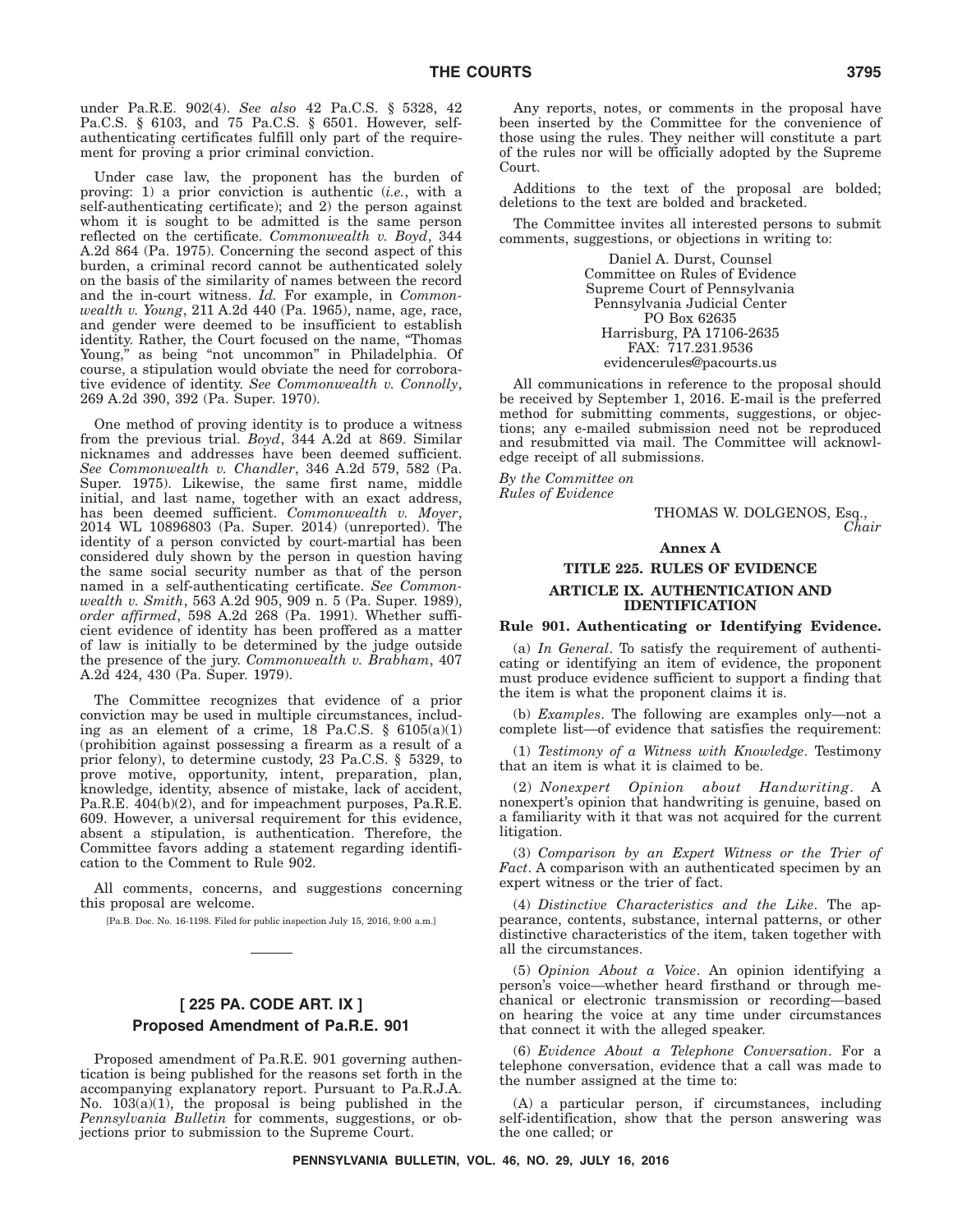(B) a particular business, if the call was made to a business and the call related to business reasonably transacted over the telephone.

(7) *Evidence About Public Records.* Evidence that:

(A) a document was recorded or filed in a public office as authorized by law; or

(B) a purported public record or statement is from the office where items of this kind are kept.

(8) *Evidence About Ancient Documents or Data Compilations*. For a document or data compilation, evidence that it:

(A) is in a condition that creates no suspicion about its authenticity;

(B) was in a place where, if authentic, it would likely be; and

(C) is at least 30 years old when offered.

(9) *Evidence About a Process or System*. Evidence describing a process or system and showing that it produces an accurate result.

(10) *Methods Provided by a Statute or a Rule*. Any method of authentication or identification allowed by a statute or a rule prescribed by the Supreme Court.

**(11)** *Evidence About A Writing, Posting, Communication, or Image on an Electronic Device or Medium***. A writing, posting, communication, or image on or sent from an electronic device may be attributed to a person by:**

**(A) the testimony of a person with knowledge; or**

**(B) circumstantial evidence such as content or exclusivity of ownership, access, or possession of the device or account at the relevant time.**

#### **Comment**

Pa.R.E. 901(a) is identical to F.R.E. 901(a) and consistent with Pennsylvania law. The authentication or identification requirement may be expressed as follows: When a party offers evidence contending either expressly or impliedly that the evidence is connected with a person, place, thing, or event, the party must provide evidence sufficient to support a finding of the contended connection. *See Commonwealth v. Hudson*, **[ 489 Pa. 620, ]** 414 A.2d 1381 (**Pa.** 1980); *Commonwealth v. Pollock*, **[ 414 Pa. Super. 66, ]** 606 A.2d 500 (**Pa. Super.** 1992).

In some cases, real evidence may not be relevant unless its condition at the time of trial is similar to its condition at the time of the incident in question. In such cases, the party offering the evidence must also introduce evidence sufficient to support a finding that the condition is similar. Pennsylvania law treats this requirement as an aspect of authentication. *See Commonwealth v. Hudson*, **[ 489 Pa. 620, ]** 414 A.2d 1381 (**Pa.** 1980).

Demonstrative evidence such as photographs, motion pictures, diagrams and models must be authenticated by evidence sufficient to support a finding that the demonstrative evidence fairly and accurately represents that which it purports to depict. *See Nyce v. Muffley*, **[ 384 Pa. 107, ]** 119 A.2d 530 (**Pa.** 1956).

Pa.R.E. 901(b) is identical to F.R.E. 901(b).

Pa.R.E.  $901(b)(1)$  is identical to F.R.E.  $901(b)(1)$ . It is consistent with Pennsylvania law in that the testimony of a witness with personal knowledge may be sufficient to authenticate or identify the evidence. *See Commonwealth v. Hudson*, **[ 489 Pa. 620, ]** 414 A.2d 1381 (**Pa.** 1980).

Pa.R.E.  $901(b)(2)$  is identical to F.R.E.  $901(b)(2)$ . It is consistent with 42 Pa.C.S. § 6111, which also deals with the admissibility of handwriting.

Pa.R.E.  $901(b)(3)$  is identical to F.R.E.  $901(b)(3)$ . It is consistent with Pennsylvania law. When there is a question as to the authenticity of an exhibit, the trier of fact will have to resolve the issue. This may be done by comparing the exhibit to authenticated specimens. *See Commonwealth v. Gipe*, **[ 169 Pa. Super. 623, ]** 84 A.2d 366 (**Pa. Super.** 1951) (comparison of typewritten document with authenticated specimen). Under this rule, the court must decide whether the specimen used for comparison to the exhibit is authentic. If the court determines that there is sufficient evidence to support a finding that the specimen is authentic, the trier of fact is then permitted to compare the exhibit to the authenticated specimen. Under Pennsylvania law, lay or expert testimony is admissible to assist the jury in resolving the question. *See, e.g.*, 42 Pa.C.S. § 6111.

Pa.R.E. 901(b)(4) is identical to F.R.E. 901(b)(4). Pennsylvania law has permitted evidence to be authenticated by circumstantial evidence similar to that discussed in this illustration. The evidence may take a variety of forms including: evidence establishing chain of custody, see *Commonwealth v. Melendez*, **[ 326 Pa. Super. 531, ]** 474 A.2d 617 (**Pa. Super.** 1984); evidence that a letter is in reply to an earlier communication, see *Roe v. Dwelling House Ins. Co. of Boston*, **[ 149 Pa. 94, ]** 23 A.718 (**Pa.** 1892); testimony that an item of evidence was found in a place connected to a party, see *Commonwealth v. Bassi*, **[ 284 Pa. 81, ]** 130 A. 311 (**Pa.** 1925); a phone call authenticated by evidence of party's conduct after the call, see *Commonwealth v. Gold*, **[ 123 Pa. Super. 128, ]** 186 A. 208 (**Pa. Super.** 1936); and the identity of a speaker established by the content and circumstances of a conversation, see *Bonavitacola v. Cluver*, **[ 422 Pa. Super. 556, ]** 619 A.2d 1363 (**Pa. Super.** 1993).

Pa.R.E.  $901(b)(5)$  is identical to F.R.E.  $901(b)(5)$ . Pennsylvania law has permitted the identification of a voice to be made by a person familiar with the alleged speaker's voice. *See Commonwealth v. Carpenter*, **[ 472 Pa. 510, ]** 372 A.2d 806 (**Pa.** 1977).

Pa.R.E.  $901(b)(6)$  is identical to F.R.E.  $901(b)(6)$ . This paragraph appears to be consistent with Pennsylvania law. *See Smithers v. Light*, **[ 305 Pa. 141, ]** 157 A. 489 (**Pa.** 1931); *Wahl v. State Workmen's Ins. Fund*, **[ 139 Pa. Super. 53, ]** 11 A.2d 496 (**Pa. Super.** 1940).

Pa.R.E.  $901(b)(7)$  is identical to F.R.E.  $901(b)(7)$ . This paragraph illustrates that public records and reports may be authenticated in the same manner as other writings. In addition, public records and reports may be selfauthenticating as provided in Pa.R.E. 902. Public records and reports may also be authenticated as otherwise provided by statute. *See* Pa.R.E. 901(b)(10) and its Comment.

Pa.R.E.  $901(b)(8)$  differs from F.R.E.  $901(b)(8)$ , in that the Pennsylvania Rule requires thirty years, while the Federal Rule requires twenty years. This change makes the rule consistent with Pennsylvania law. *See Commonwealth ex rel. Ferguson v. Ball*, **[ 277 Pa. 301, ]** 121 A. 191 (**Pa.** 1923).

Pa.R.E.  $901(b)(9)$  is identical to F.R.E.  $901(b)(9)$ . There is very little authority in Pennsylvania discussing authen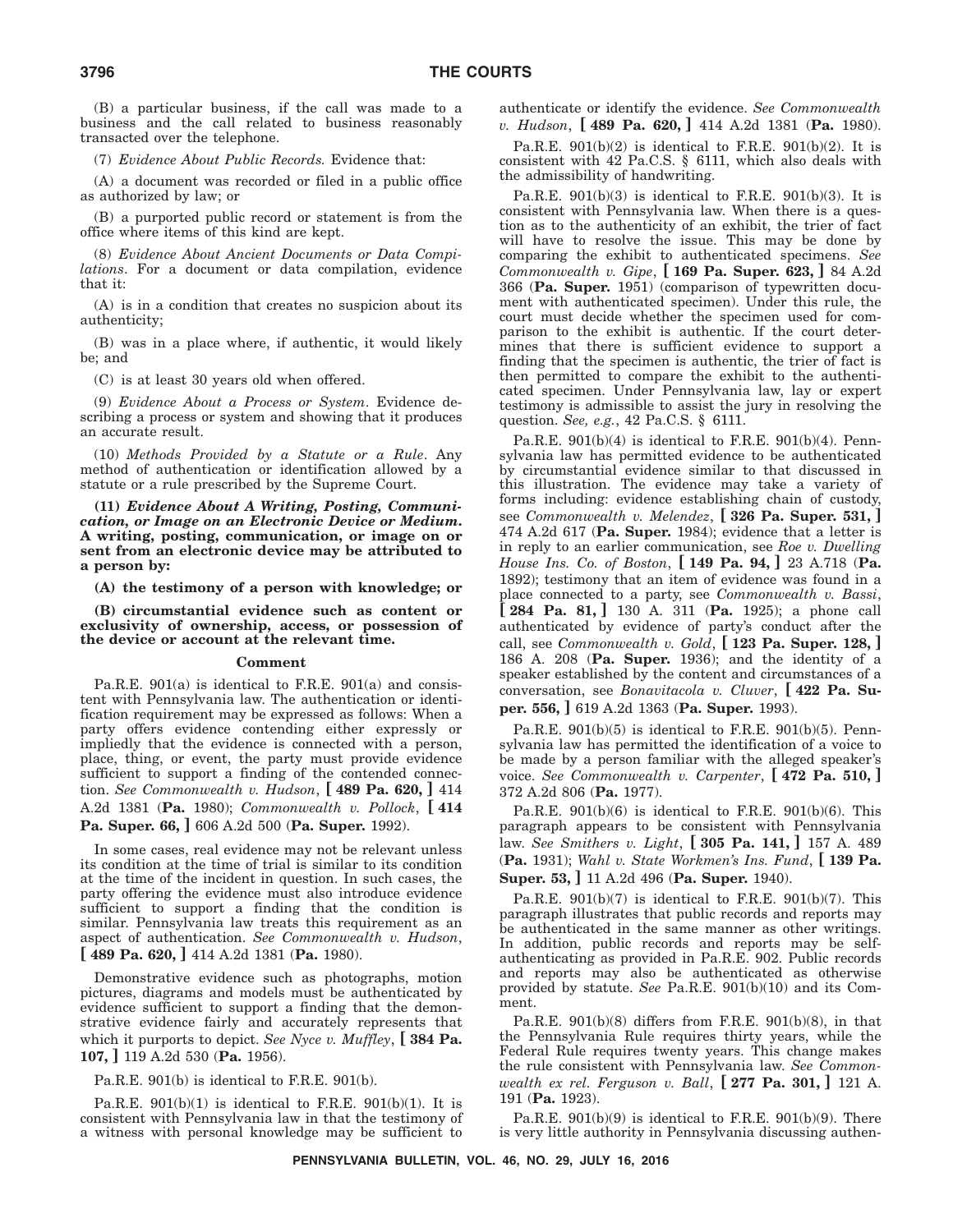tication of evidence as provided in this illustration. The paragraph is consistent with the authority that exists. For example, in *Commonwealth v. Visconto*, **[ 301 Pa. Super. 543, ]** 448 A.2d 41 (**Pa. Super.** 1982), a computer print-out was held to be admissible. In *Appeal of Chartiers Valley School District*, **[ 67 Pa. Cmwlth. 121, ]** 447 A.2d 317 (**Pa. Cmwlth.** 1982), computer studies were not admitted as business records, in part, because it was not established that the mode of preparing the evidence was reliable. The court used a similar approach in *Commonwealth v. Westwood*, **[ 324 Pa. 289, ]** 188 A. 304 (**Pa.** 1936) (test for gun powder residue) and in other cases to admit various kinds of scientific evidence. *See Commonwealth v. Middleton*, **[ 379 Pa. Super. 502, ]** 550 A.2d 561 (**Pa. Super.** 1988) (electrophoretic analysis of dried blood); *Commonwealth v. Rodgers*, **[ 413 Pa. Super. 498, ]** 605 A.2d 1228 (**Pa. Super.** 1992) (results of DNA/RFLP testing).

Pa.R.E. 901(b)(10) differs from F.R.E. 901(b)(10) to eliminate the reference to Federal law and to make the paragraph conform to Pennsylvania law.

**Pa.R.E. 901(b)(11) has no counterpart in the Federal Rules of Evidence. Circumstantial evidence may include self-identification, the appearance, contents, substance, internal patterns, or other distinctive characteristics of the item, including a display of knowledge only possessed by the author, or the exclusivity of ownership, possession, control, or access of the device or account attributed to the item.**

There are a number of statutes that provide for authentication or identification of various types of evidence. *See, e.g.*, 42 Pa.C.S. § 6103 (official records within the Commonwealth); 42 Pa.C.S. § 5328 (domestic records outside the Commonwealth and foreign records); 35 P.S. § 450.810 (vital statistics); 42 Pa.C.S. § 6106 (documents filed in a public office); 42 Pa.C.S. § 6110 (certain registers of marriages, births and burials records); 75 Pa.C.S. § 1547(c) (chemical tests for alcohol and controlled substances); 75 Pa.C.S. § 3368 (speed timing devices); 75 Pa.C.S. § 1106(c) (certificates of title); 42 Pa.C.S. § 6151 (certified copies of medical records); 23 Pa.C.S. § 5104 (blood tests to determine paternity); 23 Pa.C.S. § 4343 (genetic tests to determine paternity).

*Official Note***:** Adopted May 8, 1998, effective October 1, 1998; rescinded and replaced January 17, 2013, effective March 18, 2013**; adopted**, 2016, effective **, 2016**.

#### *Committee Explanatory Reports:*

Final Report explaining the January 17, 2013 rescission and replacement published with the Court's Order at 43 Pa.B. 651 (February 2, 2013).

**Final Report explaining the , 2016 amendment published with the Court's Order at 46 Pa.B.**  $( , 2016).$ 

#### **REPORT**

#### **Proposed Amendment of Pa.R.E. 901**

The Committee on Rules of Evidence is considering amendment of Rule 901 to add a new paragraph (b)(11) to provide an example of evidence for the authentication of a writing, posting, communication, or image on an electronic device or medium. The Committee's consideration of this issue arose from its review of *Commonwealth v. Koch*, 106 A.3d 705 (Pa. 2014) and the lack of rules-based guidance for resolving authentication questions involving electronic communications.

The Committee acknowledges that there is often a lack of direct evidence of authentication absent an admission or eyewitness. Rather, authentication is frequently proven by circumstantial evidence. The Committee found that the same circumstantial evidence used to establish the authenticity of writings, see *Commonwealth v. Brooks*, 508 A.2d 316 (Pa. Super. 1985), have been used to authenticate electronic communications, see, e.g., *U.S. v. Siddiqui*, 235 F.3d 1318 (11th Cir. 2000) and *Massimo v. State*, 144 S.W.3d 210 (Tex. App. 2004).

The Committee deliberated whether ownership, access, or possession of a device or to an account should be considered for authenticating whether an electronic communication was sent from or received by the person having ownership, access, or possession of the device or access to the account. Members expressed concern that mere possession of or access to a device or account does not equate to exclusive possession or access to support the inference that the person sent or received the communication.

Therefore, the Committee has included ownership, access, or possession of a device or to an account as a factor to be considered, but qualifies it by reference to exclusivity. Therefore, to permit ownership, access, or possession to be the sole means of authentication of an electronic communication, the proponent should demonstrate by *prima facie* evidence that ownership, access, or possession was exclusive.

All comments, concerns, and suggestions concerning this proposal are welcome.

[Pa.B. Doc. No. 16-1199. Filed for public inspection July 15, 2016, 9:00 a.m.]

# **Title 231—RULES OF CIVIL PROCEDURE**

### **PART I. GENERAL**

#### **[ 231 PA. CODE CHS. 200 AND 1000 ]**

**Order Amending Rules 205.2, 205.5, 206.1, 206.4, 208.2, 208.3, 210, 239, 239.8, 239.9, 1028, 1034 and 1035.2 of the Rules of Civil Procedure; No. 647 Civil Procedural Rules Doc.**

#### **Order**

#### *Per Curiam*

*And Now*, this 28th day of June, 2016, upon the recommendation of the Civil Procedural Rules Committee and the Domestic Relations Procedural Rules Committee, the proposal having been published for public comment at 45 Pa.B. 5384 (August 29, 2015):

*It Is Ordered* pursuant to Article V, Section 10 of the Constitution of Pennsylvania that:

1) Rules 205.2, 205.5, 206.1, 206.4, 208.2, 208.3, 210, 239, 239.8, 239.9, 1028, 1034, and 1035.2 of the Pennsylvania Rules of Civil Procedure are amended in the following form.

2) Local rules of civil procedure effective prior to August 1, 2016 shall be compiled and published on the local court website in accordance with Pa.R.J.A. No. 103(d)(7), see No. 464 Judicial Administration Docket

**PENNSYLVANIA BULLETIN, VOL. 46, NO. 29, JULY 16, 2016**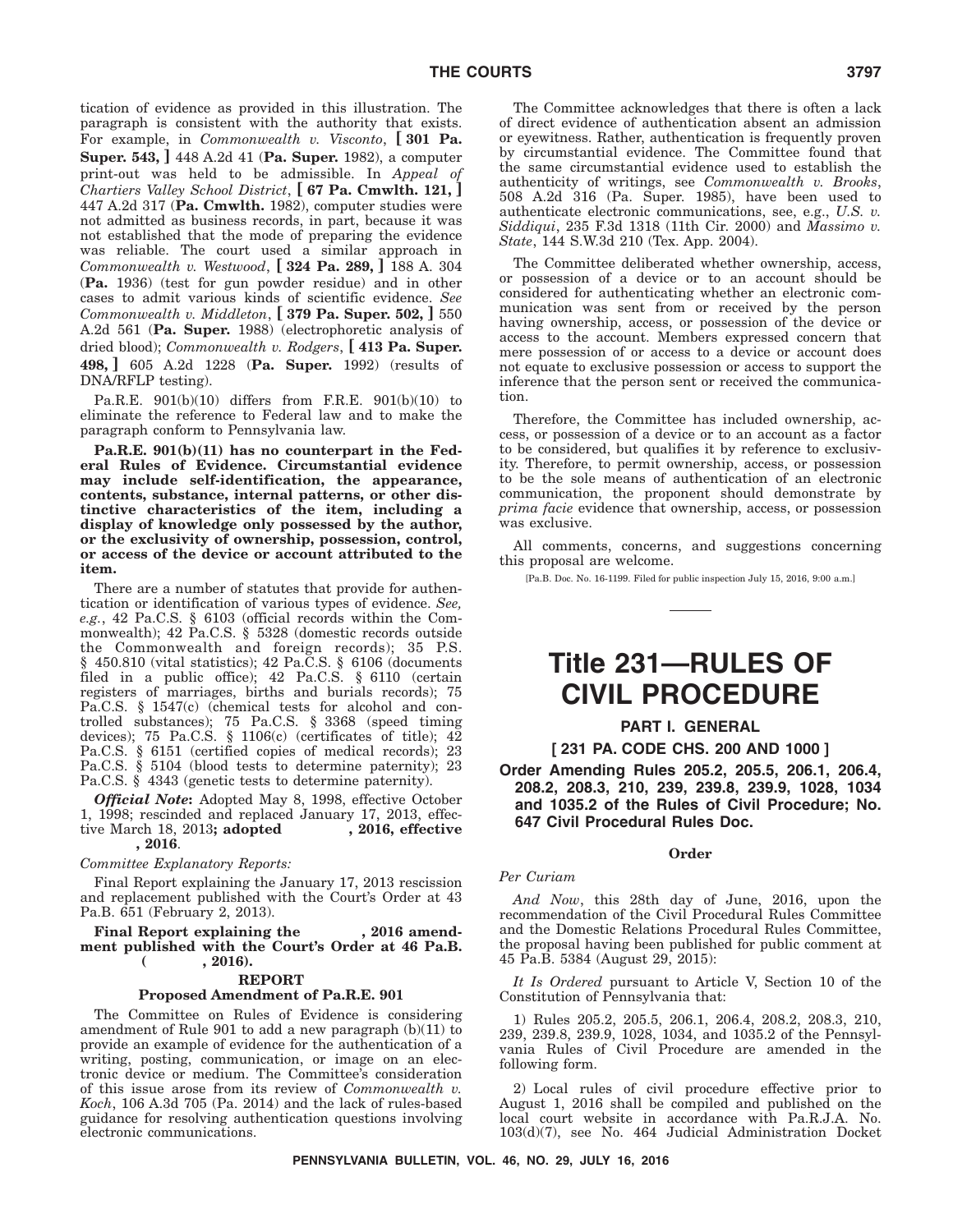(June 28, 2016); No. 465 Judicial Administration Docket (June 28, 2016), no later than September 1, 2016 to remain effective.

3) Local rules of civil procedure that have been adopted before, but not yet published in the *Pennsylvania Bulletin* as of August 1, 2016 pursuant to Pa.R.C.P. No. 239 shall be subject to the requirements of Pa.R.J.A. No.  $103(d)(5)$ —(7), see No. 465 Judicial Administration Docket (June 28, 2016).

4) Local rules of civil procedure that have been published in the *Pennsylvania Bulletin* as of August 1, 2016 but are not yet effective pursuant to Pa.R.C.P. 239 shall become effective in accordance with Pa.R.J.A. No.  $103(d)(5)(iii)$  and shall be subject to the requirements of Pa.R.J.A. No. 103(d)(6)—(7), see No. 465 Judicial Administration Docket (June 28, 2016).

5) Local rules of civil procedure that have been approved by the Civil Procedural Rules Committee pursuant to Pa.R.C.P. No. 239.8, but have not yet been published and made effective as of August 1, 2016 shall be subject to the requirements of Pa.R.J.A. No.  $103(d)(5)$ — $(7)$ , see No. 465 Judicial Administration Docket (June 28, 2016).

This *Order* shall be processed in accordance with Pa.R.J.A. No. 103(b), and shall be effective on August 1, 2016.

#### **Annex A**

# **TITLE 231. RULES OF CIVIL PROCEDURE PART I. GENERAL**

#### **CHAPTER 200. BUSINESS OF COURTS**

#### **Rule 205.2. Filing Legal Papers with the Prothonotary.**

No pleading or other legal paper that complies with the Pennsylvania Rules of Civil Procedure shall be refused for filing by the prothonotary based on a requirement of a local rule of civil procedure or judicial administration, including local Rules 205.2(a) and 205.2(b).

*Official Note***:** Rule 239.1(a) authorizes each court of common pleas to impose requirements governing the physical characteristics of pleadings and other legal papers. Rule 239.1(a) requires each court which has imposed requirements to promulgate a local rule, numbered Local Rule 205.2(a), listing the requirements.

Similarly, Rule 239.1(b) also authorizes each court to require pleadings and other legal papers to be accompanied by a cover sheet. Rule 239.1(b) requires each court which has imposed the requirement to promulgate a local rule, numbered Local Rule 205.2(b), stating the requirement and setting forth the form of the cover sheet.

**[ Any local rule which has been promulgated must be published on the Pennsylvania Judiciary's Web Application Portal (http://ujsportal.pacourts. us). ]**

#### **Rule 205.5. Cover Sheet.**

 $(a)(1)$  This rule shall apply to all actions governed by the rules of civil procedure except the following:

(i) actions pursuant to the Protection from Abuse Act, Rules 1901 *et seq*.

(ii) actions for support, Rules 1910.1 *et seq*.

(iii) actions for custody, partial custody and visitation of minor children, Rules 1915.1 *et seq*.

(iv) actions for divorce or annulment of marriage, Rules 1920.1 *et seq*.

(v) actions in domestic relations generally, including paternity actions, Rules 1930.1 *et seq*.

(vi) voluntary mediation in custody actions, Rules 1940.1 *et seq*.

(2) At the commencement of any action, the party initiating the action shall complete the cover sheet set forth in subdivision (e) and file it with the prothonotary.

*Official Note***:** When a defendant in an action before a magisterial district court appeals the decision to the court of common pleas, the plaintiff in the action before the magisterial district court shall complete the cover sheet when filing the complaint with the prothonotary.

(b) The prothonotary shall not accept a filing commencing an action without a completed cover sheet.

(c) The prothonotary shall assist a party appearing pro se in the completion of the form.

(d) A judicial district which has implemented an electronic filing system pursuant to Rule 205.4 and has promulgated those procedures pursuant to Rule 239.9 shall be exempt from the provisions of this rule.

*Official Note***:** Pa.R.C.P. No. 205.4 provides for electronic filing and service of legal papers. Rule 205.4(h) permits a judicial district which has implemented an electronic filing system to be exempt from the requirements of this rule provided that the information to be gathered by the cover sheet can be captured and transmitted to the Administrative Office of Pennsylvania Courts by the electronic filing system.

Pa.R.C.P. No. 239.9 provides for the promulgation of a local rule, numbered Local Rule 205.4, governing procedures for electronic filing specific to a judicial district.

(e) The Court Administrator of Pennsylvania, in conjunction with the Civil Procedural Rules Committee, shall design and publish the cover sheet. The latest version of the form shall be published on the web site of the Administrative Office of Pennsylvania Courts at www. pacourts.us.

*Official Note:* Cover sheets developed by a judicial district may be used in addition to the cover sheet required by this rule. See Rule 239.1, which requires a court that uses local cover sheets to promulgate a local rule, numbered Local Rule 205.2(b), setting forth the form of cover sheet**[ , and Rule 239.8 for the requirements for adopting Local Rule 205.2(b) ]**.

#### **Rule 206.1. Petition. Definition. Content. Form.**

(a) As used in this chapter, ''petition'' means

(1) an application to strike and/or open a default judgment or a judgment of non pros, and

(2) any other application which is designated by local rule, numbered Local Rule 206.1(a), to be governed by Rule 206.1 *et seq.*

*Official Note***:** A petition for relief from a judgment by confession is governed by Rule 2959.

Motions are governed by Rule 208.1 *et seq*.

Rule  $206.1(a)(2)$  authorizes each court of common pleas to designate applications which are to proceed in the manner of a petition under Rule 206.1 *et seq*. Rule 239.2(a) requires each court which has made that designation to promulgate a local rule, numbered Local Rule 206.1(a), listing the applications to be determined pursuant to Rule 206.1 *et seq*. **[ Any local rule which has**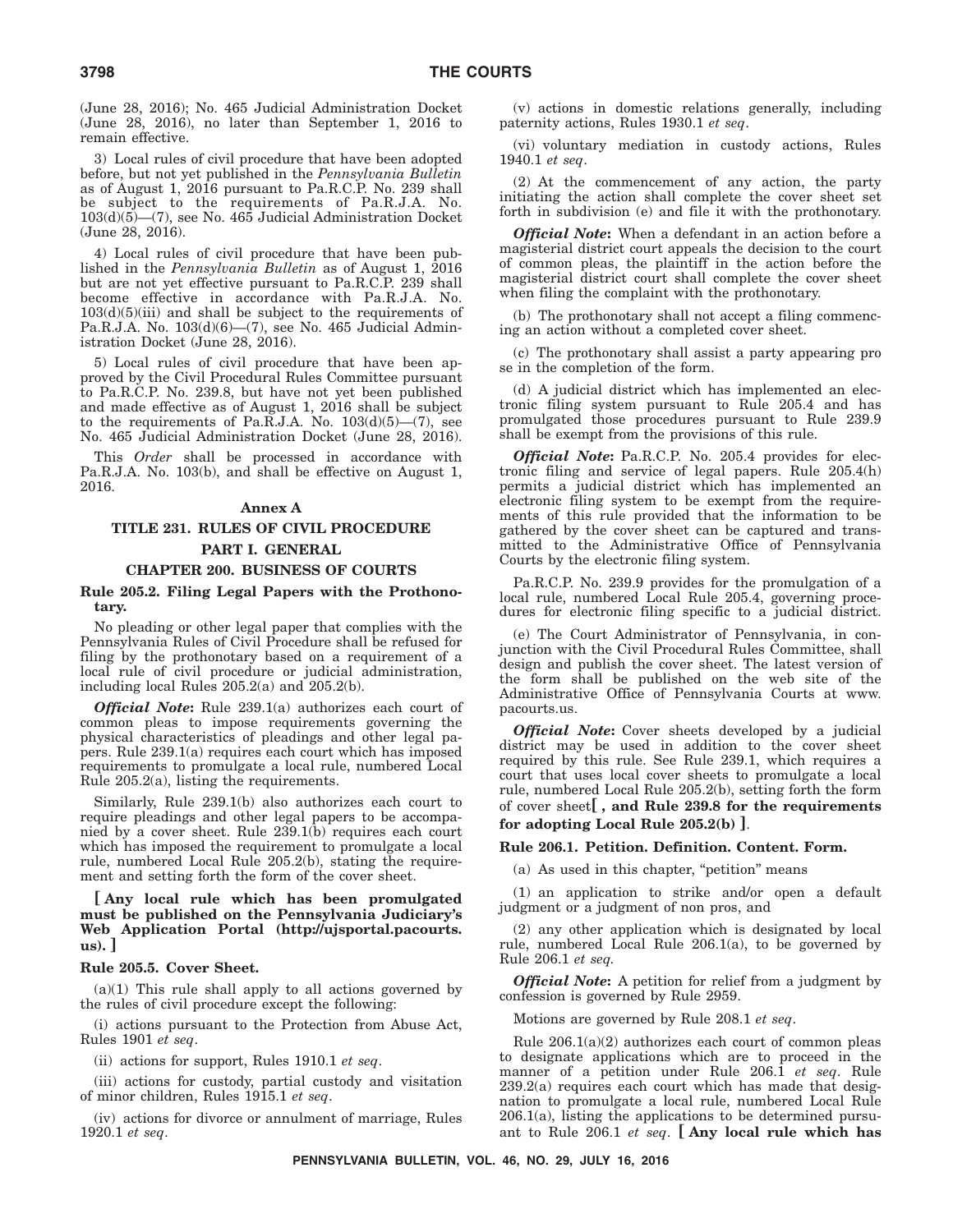#### **been promulgated must be published on the Pennsylvania Judiciary's Web Application Portal (http:// ujsportal.pacourts.us). ]**

(b) A petition shall specify the relief sought and state the material facts which constitute the grounds therefor. All grounds for relief, whether to strike or open a default judgment, shall be asserted in a single petition.

(c) A petition shall be divided into paragraphs numbered consecutively. Each paragraph shall contain as far as practicable only one material allegation.

*Official Note***:** Petitions are subject to Rule 440 governing service of legal papers other than original process, Rule 1023.1 governing the signing of documents, and Rule 1025 governing the endorsement of legal papers. Any requirements of a court relating to the format of a petition and cover sheet must be set forth in local rules numbered Local Rule 205.2(a) and Local Rule 205.2(b).

#### **Rule 206.4. Rule to Show Cause. Alternative Procedures. Exception.**

 $(a)(1)$  Except as provided by subparagraph  $(2)$ , a petition shall proceed upon a rule to show cause, the issuance of which shall be discretionary with the court as provided by Rule 206.5 unless the court by local rule adopts the procedure of Rule 206.6 providing for issuance as of course.

*Official Note***:** See Rule 440 requiring service of the petition upon every other party to the action.

(2) A judgment shall be stricken without the issuance of a rule to show cause when there is a defect on the face of the record that constitutes a ground for striking a default judgment.

(b) The procedure following issuance of the rule to show cause shall be in accordance with Rule 206.7.

*Official Note***:** Subdivisions (b) through (e) of Rule 239.2 require every court to promulgate Local Rule 206.4(c) describing the court's procedures for the issuance of a rule to show cause. **[ Local Rule 206.4(c) shall be published on the Pennsylvania Judiciary's Web Application Portal (http://ujsportal.pacourts.us). ]**

#### **Rule 208.2. Motion. Form. Content.**

(a) A motion shall

(1) contain a caption setting forth the name of the court, the number of the action, the name of the motion, and the name of the moving party,

(2) be divided into paragraphs numbered consecutively,

(3) set forth material facts constituting grounds for the relief sought, specify the relief sought and include a proposed order,

(4) include a certificate of service which sets forth the manner of service including the name of an attorney of record for each party that is represented by counsel, the party whom the attorney represents, a "pro se" designation for each party that is unrepresented, and the address at which service was made, and

(5) be signed and endorsed.

*Official Note***:** Motions are subject to Rule 440 governing service of legal papers other than original process, Rule 1023.1 governing the signing of documents, and Rule 1025 governing the endorsement of legal papers. Any requirements of a court relating to the format of a motion and cover sheet must be set forth in local rules numbered Local Rule 205.2(a) and Local Rule 205.2(b).

(b) A motion need not be verified unless verification is required by general rule governing the particular motion or by order of court.

*Official Note***:** Rule 239.3(a) authorizes a court to require that a motion include a brief statement of the applicable authority. Rule 239.3(a) requires each court which has imposed this requirement to promulgate a local rule, numbered Local Rule 208.2(c), stating the requirement.

Rule 239.3(b) also authorizes each court to provide a certification requirement for a motion as uncontested. Rule 239.3(b) requires each court which has imposed this requirement to promulgate a local rule, numbered Local Rule 208.2(d), stating the requirement.

Similarly, Rule 239.3(c) authorizes each court of common pleas to require the moving party in any motion relating to discovery to certify that counsel has conferred or attempted to confer with all interested parties in order to resolve the matter without court action. Rule 239.3(c) requires each court which has imposed this requirement to promulgate a local rule, numbered Local Rule 208.2(e), stating the requirement.

**[ Any local rule which has been promulgated must be published on the Pennsylvania Judiciary's Web Application Portal (http://ujsportal.pacourts. us). ]**

#### **Rule 208.3. Alternative Procedures.**

(a) Except as otherwise provided by subdivision (b), the court shall initially consider a motion without written responses or briefs. For a motion governed by this subdivision, the court may not enter an order that grants relief to the moving party unless the motion is presented as uncontested or the other parties to the proceeding are given an opportunity for an argument.

*Official Note***:** Rule 208.3(a) does not prevent a court from denying the moving party's request for relief without the opportunity for an argument where the motion is procedurally defective, is untimely filed or fails to set forth adequate grounds for relief.

Parties may choose to submit responses and briefs at the time of the presentation, provided that copies have been served on every other party. However, parties are not required to do so.

Rule 239.3(d) requires every court to promulgate Local Rule 208.3(a) describing the local court procedure governing motions under this rule. **[ Local Rule 208.3(a) shall be published on the Pennsylvania Judiciary's Web Application Portal (http://ujsportal.pacourts.us). ]**

(b) A court, by local rule, numbered Local Rule 208.3(b), may impose requirements with respect to motions listed in the rule for the filing of a response, a brief or both. Where a response is required, any party opposing a motion governed by Local Rule 208.3(b) shall file the response within twenty days after service of the motion, unless the time for filing the response is modified by court order or enlarged by local rule.

*Official Note***:** Motions are governed by the procedure in subdivision (a) unless the court by local rule designates particular types of motions to be governed by the procedure in subdivision (b).

The twenty-day response period may be extended or reduced by special order of court. A local rule may only extend the time period.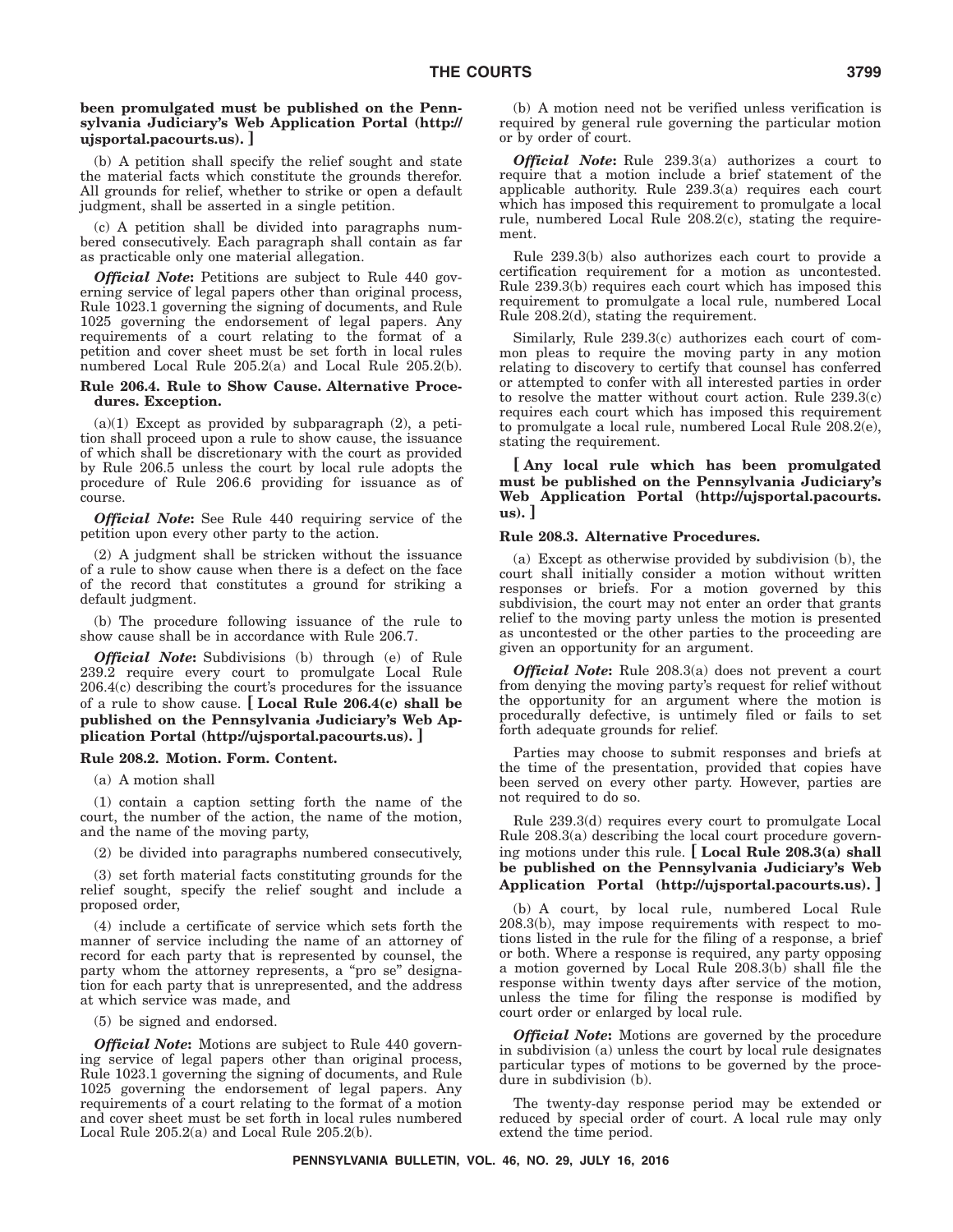A response shall be filed by any party opposing a motion governed by subdivision (b) even if there are no contested issues of fact because the response is the opposing party's method of indicating its opposition.

Rule 208.3(b) authorizes each court of common pleas to impose requirements of responses and briefs with respect to designated motions. Rule 239.3(e) requires each court which has imposed such requirements to promulgate a local rule, numbered Local Rule 208.3(b), listing the motions and the requirements.

Rule 239.3(e) also provides that Local Rule 208.3(b) must describe the local court procedure governing motions under subdivision (b) and may allow the court to treat the motion as uncontested if a response is not filed.

**[ Any local rule promulgated must be published on the Pennsylvania Judiciary's Web Application Portal (http://ujsportal.pacourts.us). ]**

#### **Rule 210. Form of Briefs.**

Briefs shall be typewritten, printed**,** or otherwise duplicated**,** and endorsed with the name of the case, the court and number and the name, address**,** and telephone number of the attorney or the party if not represented by an attorney.

*Official Note***:** Rule 239.4 authorizes each court of common pleas to impose additional requirements governing the form and content of a brief. Rule 239.4 requires each court which has imposed such requirements to promulgate a local rule, numbered Local Rule 210, listing the requirements. **[ Any local rule which has been promulgated must be published on the Pennsylvania Judiciary's Web Application Portal (http:// ujsportal.pacourts.us). ]**

#### **Rule 239. Local Rules.**

**[ (a) For the purpose of this rule, the term ''local rule'' shhall include every rule, regulation, directive, policy, custom, usage, form or order of general application, however labeled or promulgated, which is adopted and enforced by a court of common pleas to govern civil practice and procedure.**

*Official Note***: The caption or other words used as a label or designation shall not determine whether something is or establishes a local rule; if the definition in subdivision (a) of this rule is satisfied the matter is a local rule regardless of what it may be called. The provisions of this rule are also intended to apply to any amendments to a ''local rule.''**

**(b)(1) Local rules shall not be inconsistent with any general rule of the Supreme Court or any Act of Assembly.**

*Official Note***: The policy of the Supreme Court as declared in the Order promulgating this rule is ''to implement the unified judicial system under the Constitution of 1968, to facilitate the statewide practice of law under this Court's general rules, and to promote the further policy that a general rule of civil procedure normally preempts the subject covered.'' In accordance with the Court's policy, it is intended that local rules should not repeat general rules or statutory provisions verbatim or substantially verbatim nor should local rules make it difficult for attorneys to practice law in several counties.**

**(2) Except as otherwise provided by Rule 239.8, local rules which implement general rules shall be given numbers that are keyed to the numbers of the general rules to which the local rules correspond.**

**(c) Except as otherwise provided by Rule 239.8, to be effective and enforceable:**

**(1) A local rule shall be in writing.**

**(2) One certified copy of the local rule shall be filed by the court promulgating the rule with the Administrative Office of Pennsylvania Courts.**

**(3) Two certified copies of the local rule and a computer diskette containing the text of the local rule shall be distributed by the court promulgating the rule to the Legislative Reference Bureau for publication in the** *Pennsylvania Bulletin***.**

*Official Note***: The diskette must (1) be formatted in one of the following formats: MS-DOS, ASCII, Microsoft Word, or WordPerfect, (2) contain the local rule text as reflected in the ''hard copy'' version of the rule, and (3) be labeled with court's name and address and computer file name. See 1 Pa. Code § 13.11(b).**

**(4) One certified copy of the local rule shall be filed by the court promulgating the rule with the Civil Procedural Rules Committee, unless the rule relates to domestic relations matters, in which case it shall be filed with the Domestic Relations Procedural Rules Committee.**

**(5) The local rule shall be kept continuously available for public inspection and copying in the office of the prothonotary or clerk of court. Upon request and payment of reasonable costs of reproduction and mailing, the prothonotary or clerk shall furnish to any person a copy of any local rule.**

*Official Note***: It is contemplated under subdivision (c)(5) that a separate consolidated set of local rules shall be maintained in the prothonotary's or clerk's office.**

**The Administrative Office of the Pennsylvania Courts maintaina a webpage containing the texts of local rules. That webpage is located at: http:// www.pacourts.us/T/SpecialCourts/LocalRules.htm**

**(6) A local rule promulgated before the effective date of this rule shall be filed on or before that effective date with the prothonotary or clerk of court and shall be kept by the prothonotary or clerk for inspection, copying, and furnishing as provided in subdivision (c)(5).**

**(d) Except as otherwise provided by Rule 239.8, a local rule shall become effective not less than thirty days after the date of publication of the rule in the** *Pennsylvania Bulletin***.**

*Official Note***: Although under subdivision (d) a local rule shall not be effective until at least thirty days after the date of publication in the** *Pennsylvania Bulletin***, when a situation arises that requires immediate action, the local court may act by specific orders governing particular cases in the interim before an applicable local rule becomes effective.**

**(e) The Civil Procedural Rules Committee may at any time recommend that the Supreme Court suspend, vacate, or require amendment of a local rule**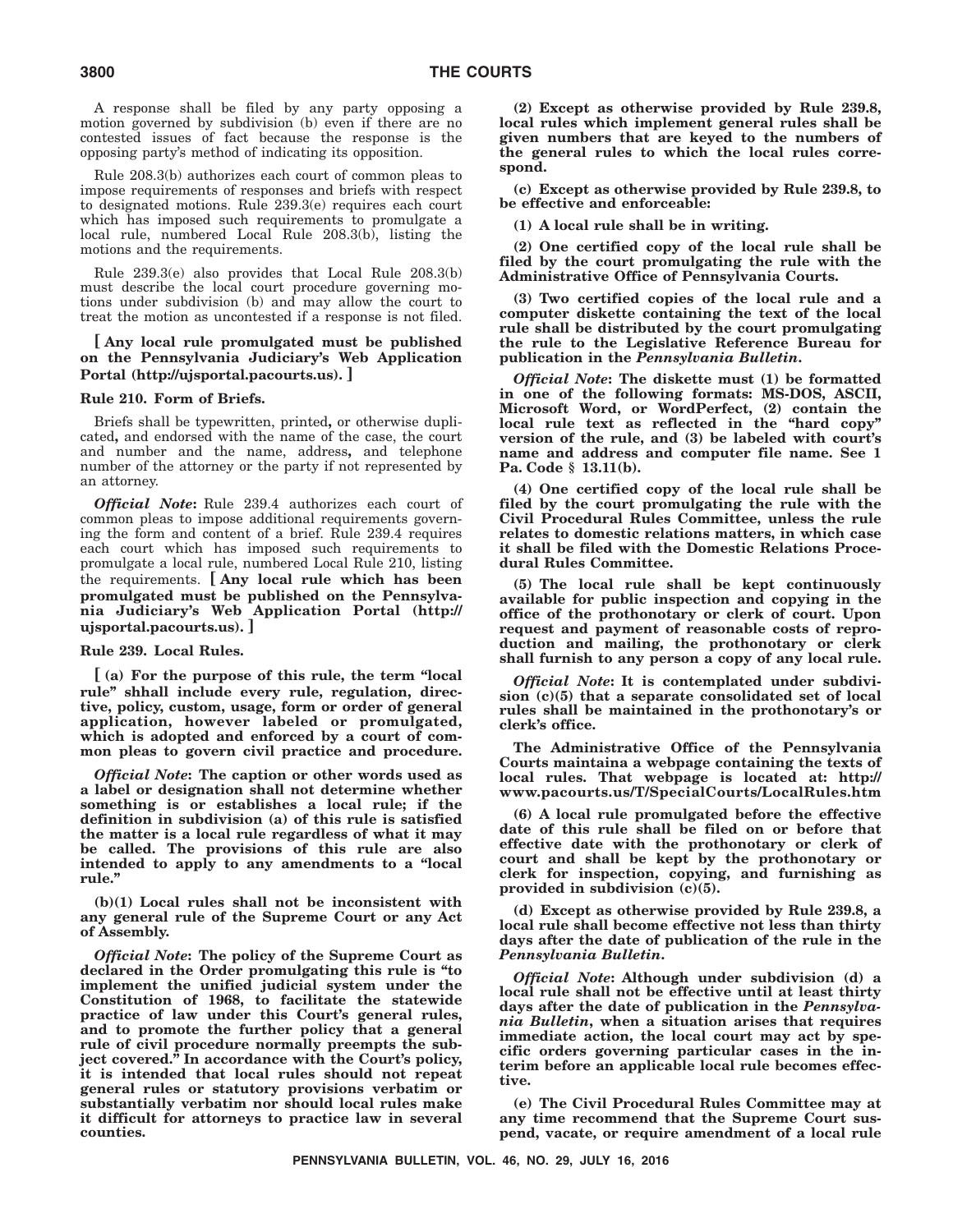**and may suspend that local rule pending action by the Court on that recommendation.**

**(f) No civil action or proceeding shall be dismissed for failure to comply with a local rule.**

*Official Note***: See Rule of Judicial Administration 1952 governing the duties and authorities of the trial court in emergency actions. Rule 1952(B)(5) suspends the provisions of this rule during an emergency. ]**

**The requirements for the promulgation and amendment of local rules of civil procedure are set forth in Pennsylvania Rule of Judicial Administration 103(d).**

*Official Note***: Effective August 1, 2016, Pennsylvania Rule of Judicial Administration 103 was amended to consolidate and include all local rulemaking requirements. Accordingly, the requirements under Rule 239 for the promulgation and amendment of local rules of civil procedure were rescinded and replaced. All local rules previously promulgated in accordance with the requirements of this rule prior to rescission remain effective upon compilation and publication pursuant to Pa.R.J.A. No. 103(d)(7).**

**Rule 239.8. Local Rules. Promulgation. Publication. Effective Date.**

**[ (a) Local rules required by Rules 239.2, 239.3, 239.5, 239.6 and 239.7 shall be promulgated not later than nine months following the date of the Order of the Supreme Court promulgating this rule.**

*Official Note***: The date of the Order promulgating Rule 239.8 was October 24, 2003.**

**Local requirements under Rules 239.1 through 239.7 are not effective and enforceable unless local rules are published on the Pennsylvania Judiciary's Web Application Portal (http://ujsportal.pacourts. us). See subdivision (c) of this rule.**

**(b) The court promulgating a local rule or an amendment to a local rule pursuant to Rules 239.1 through 239.7 shall transmit a copy to the Civil Procedural Rules Committee which shall then forward a copy to the Administrative Office of Pennsylvania Courts (AOPC) for publication on the Pennsylvania Judiciary's Web Application Portal.**

*Official Note***: The preferable method of transmission to the Civil Procedural Rules Committee is by attachment to e-mail addressed to civil.rules@ pacourts.us.**

**The Committee may, of necessity arising from judicial automation, direct the court promulgating a local rule or amendment to transmit it to the AOPC or take other action to effect publication on the Pennsylvania Judiciary's Web Application Portal (http://ujsportal.pacourts.us).**

**(c) To be effective and enforceable, a local rule or an amendment to a local rule promulgated pursuant to Rules 239.1 through 239.7 shall be**

**(1) numbered in accordance with the requirements of those rules,**

**(2) published on the Pennsylvania Judiciary's Web Application Portal, and**

*Official Note***: The Pennsylvania Judiciary maintains a web page at http://ujsportal.pacourts.us/** **containing the texts of local rules promulgated pursuant to Rules 239.1 through 239.7.**

**(3) kept continuously available for public inspection and copying in the office of the prothonotary or clerk of the court promulgating the rule or amendment. Upon request and payment of reasonable costs of reproduction and mailing, the prothonotary or clerk shall furnish to any person a copy of any local rule.**

*Official Note***: It is contemplated under subdivision (c)(3) that a separate consolidated set of local rules shall be maintained in the prothonotary or clerk's office. The set of local rules may be in book or electronic form.**

**(d) A local rule or amendment promulgated pursuant to Rules 239.1 through 239.7 shall become effective upon publication on the Pennsylvania Judiciary's Web Application Portal.**

*Official Note***: See Rule of Judicial Administration 1952 governing the duties and authorities of the trial court in emergency actions. Rule 1952(B)(5) suspends local rule-making procedures during an emergency. ]**

**The requirements for the promulgation and amendment of local rules of civil procedure are set forth in Pennsylvania Rule of Judicial Administration 103(d).**

*Official Note***: Effective August 1, 2016, Pennsylvania Rule of Judicial Administration 103 was amended to consolidate and include all local rulemaking requirements. Accordingly, the requirements under Rule 239.8 for the promulgation and amendment of local rules of civil procedure were rescinded and replaced. All local rules previously promulgated in accordance with the requirements of this rule prior to rescission remain effective upon compilation and publication pursuant to Pa.R.J.A. No. 103(d)(7).**

**Rule 239.9. Electronic Filing. Local Rule 205.4.**

 $* * * * * *$ 

(c) Local Rule 205.4 may contain such additional subdivisions as the court deems necessary to provide a full and complete description of the electronic filing system.

**[ (d) Local Rule 205.4 shall be promulgated in accordance with the provisions of Rule 239.8(b) through (d). ]**

#### **CHAPTER 1000. ACTIONS**

#### **Subchapter A. CIVIL ACTION**

#### **PLEADINGS**

#### **Rule 1028. Preliminary Objections.**

(a) Preliminary objections may be filed by any party to any pleading and are limited to the following grounds:

(1) lack of jurisdiction over the subject matter of the action or the person of the defendant, improper venue or improper form or service of a writ of summons or a complaint**[ : ];**

*Official Note***:** Of the three grounds available to challenge venue, only improper venue may be raised by preliminary objection as provided by Rule 1006(e). *Forum non conveniens* and inability to hold a fair and impartial trial are raised by petition as provided by Rule  $1006(d)(1)$ and (2).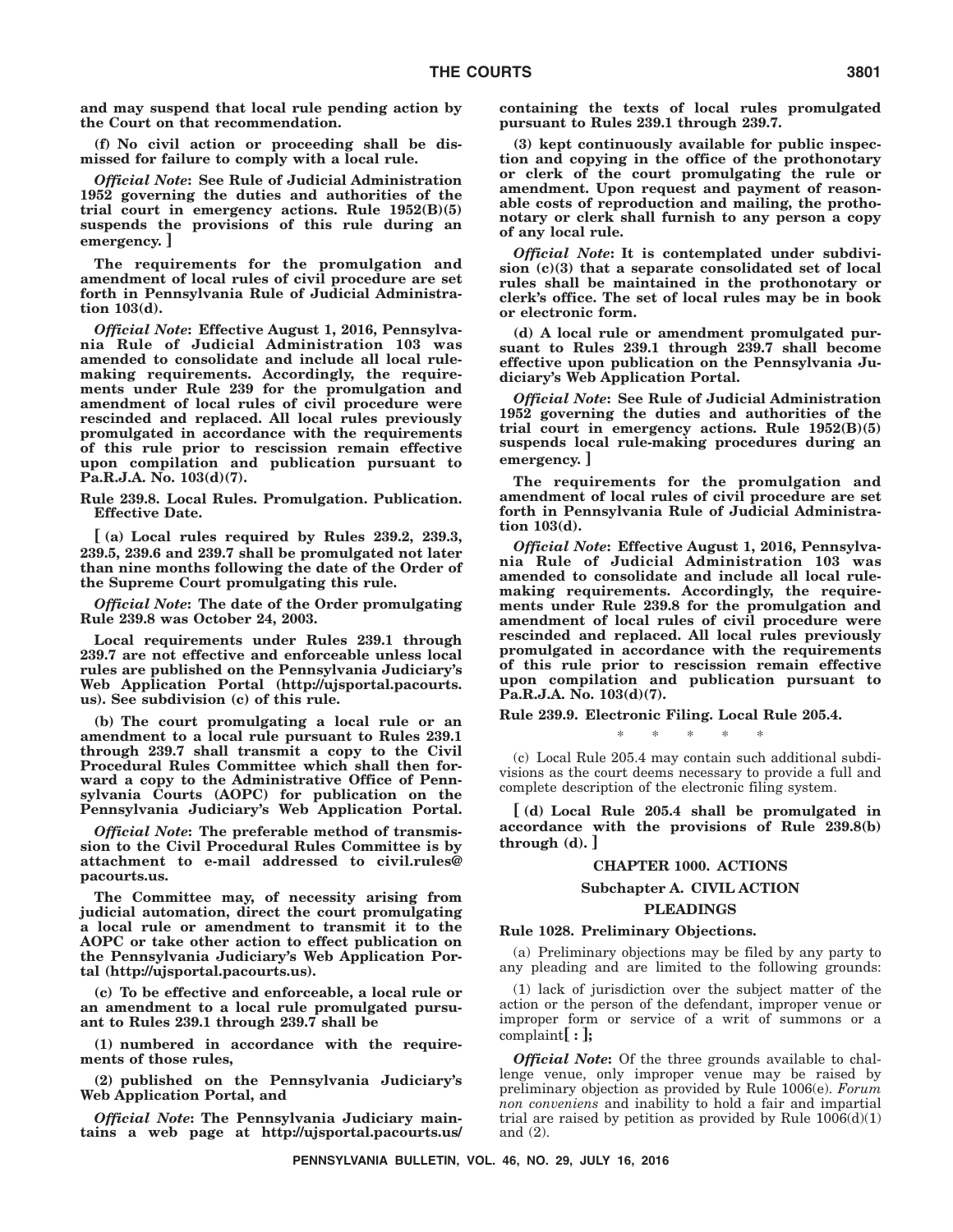See Rule of Appellate Procedure 311(b) for interlocutory appeals as of right from orders sustaining jurisdiction and venue.

(2) failure of a pleading to conform to law or rule of court or inclusion of scandalous or impertinent matter;

(3) insufficient specificity in a pleading;

(4) legal insufficiency of a pleading (demurrer);

*Official Note***:** The defense of the bar of a statute of frauds or statute of limitations can be asserted only in a responsive pleading as new matter under Rule 1030.

(5) lack of capacity to sue, nonjoinder of a necessary party or misjoinder of a cause of action;

(6) pendency of a prior action or agreement for alternative dispute resolution;

*Official Note***:** An agreement to arbitrate may be asserted by preliminary objection or by petition to compel arbitration pursuant to the Uniform Arbitration Act, 42 Pa.C.S. § 7304, or the common law, 42 Pa.C.S. § 7342(a).

(7) failure to exercise or exhaust a statutory remedy**[ , ];** and

(8) full, complete and adequate non-statutory remedy at law.

(b) All preliminary objections shall be raised at one time. They shall state specifically the grounds relied upon and may be inconsistent. Two or more preliminary objections may be raised in one pleading.

(c)(1) A party may file an amended pleading as of course within twenty days after service of a copy of preliminary objections. If a party has filed an amended pleading as of course, the preliminary objections to the original pleading shall be deemed moot.

(2) The court shall determine promptly all preliminary objections. If an issue of fact is raised, the court shall consider evidence by depositions or otherwise.

*Official Note***:** Preliminary objections raising an issue under subdivision  $(a)(1)$ ,  $(5)$ ,  $(6)$ ,  $(7)$  or  $(8)$  cannot be determined from facts of record. In such a case, the preliminary objections must be endorsed with a notice to plead or no response will be required under Rule 1029(d).

However, preliminary objections raising an issue under subdivision  $(a)(2)$ ,  $(3)$  or  $(4)$  may be determined from facts of record so that further evidence is not required.

Rule 239.5 requires every court to promulgate Local Rule 1028(c) describing the local court procedure governing preliminary objections. **[ Local Rule 1028(c) shall be published on the Pennsylvania Judiciary's Web Application Portal (http://ujsportal.pacourts.us). ]**

(d) If the preliminary objections are overruled, the objecting party shall have the right to plead over within twenty days after notice of the order or within such other time as the court shall fix.

(e) If the filing of an amendment, an amended pleading or a new pleading is allowed or required, it shall be filed within twenty days after notice of the order or within such other time as the court shall fix.

(f) Objections to any amended pleading shall be made by filing new preliminary objections.

#### **Rule 1034. Motion for Judgment on the Pleadings.**

(a) After the relevant pleadings are closed, but within such time as not to unreasonably delay the trial, any party may move for judgment on the pleadings.

*Official Note***:** Only the pleadings between the parties to the motion for judgment on the pleadings must be closed prior to filing the motion.

Rule 239.6 requires every court to promulgate Local Rule 1034(a) describing the local court procedure governing motions for judgment on the pleadings. **[ Local Rule 1034(a) shall be published on the Pennsylvania Judiciary's Web Application Portal (http://ujsportal. pacourts.us). ]**

(b) The court shall enter such judgment or order as shall be proper on the pleadings.

#### **Rule 1035.2. Motion.**

After the relevant pleadings are closed, but within such time as not to unreasonably delay trial, any party may move for summary judgment in whole or in part as a matter of law

(1) whenever there is no genuine issue of any material fact as to a necessary element of the cause of action or defense which could be established by additional discovery or expert report, or

(2) if, after the completion of discovery relevant to the motion, including the production of expert reports, an adverse party who will bear the burden of proof at trial has failed to produce evidence of facts essential to the cause of action or defense which in a jury trial would require the issues to be submitted to a jury.

*Official Note***:** Rule 1035.2 sets forth the general principle that a motion for summary judgment is based on an evidentiary record which entitles the moving party to judgment as a matter of law.

The evidentiary record may be one of two types. Under **[ subparagraph ] subdivision** (1), the record shows that the material facts are undisputed and, therefore, there is no issue to be submitted to a jury.

An example of a motion under **[ subparagraph ] subdivision** (1) is a motion supported by a record containing an admission. By virtue of the admission, no issue of fact could be established by further discovery or expert report.

Under **[ subparagraph ] subdivision** (2), the record contains insufficient evidence of facts to make out a *prima facie* cause of action or defense and, therefore, there is no issue to be submitted to a jury. The motion in this instance is made by a party who does not have the burden of proof at trial and who does not have access to the evidence to make a record which affirmatively supports the motion. To defeat this motion, the adverse party must come forth with evidence showing the existence of the facts essential to the cause of action or defense.

Oral testimony alone, either through testimonial affidavits or depositions, of the moving party or the moving party's witnesses, even if uncontradicted, is generally insufficient to establish the absence of a genuine issue of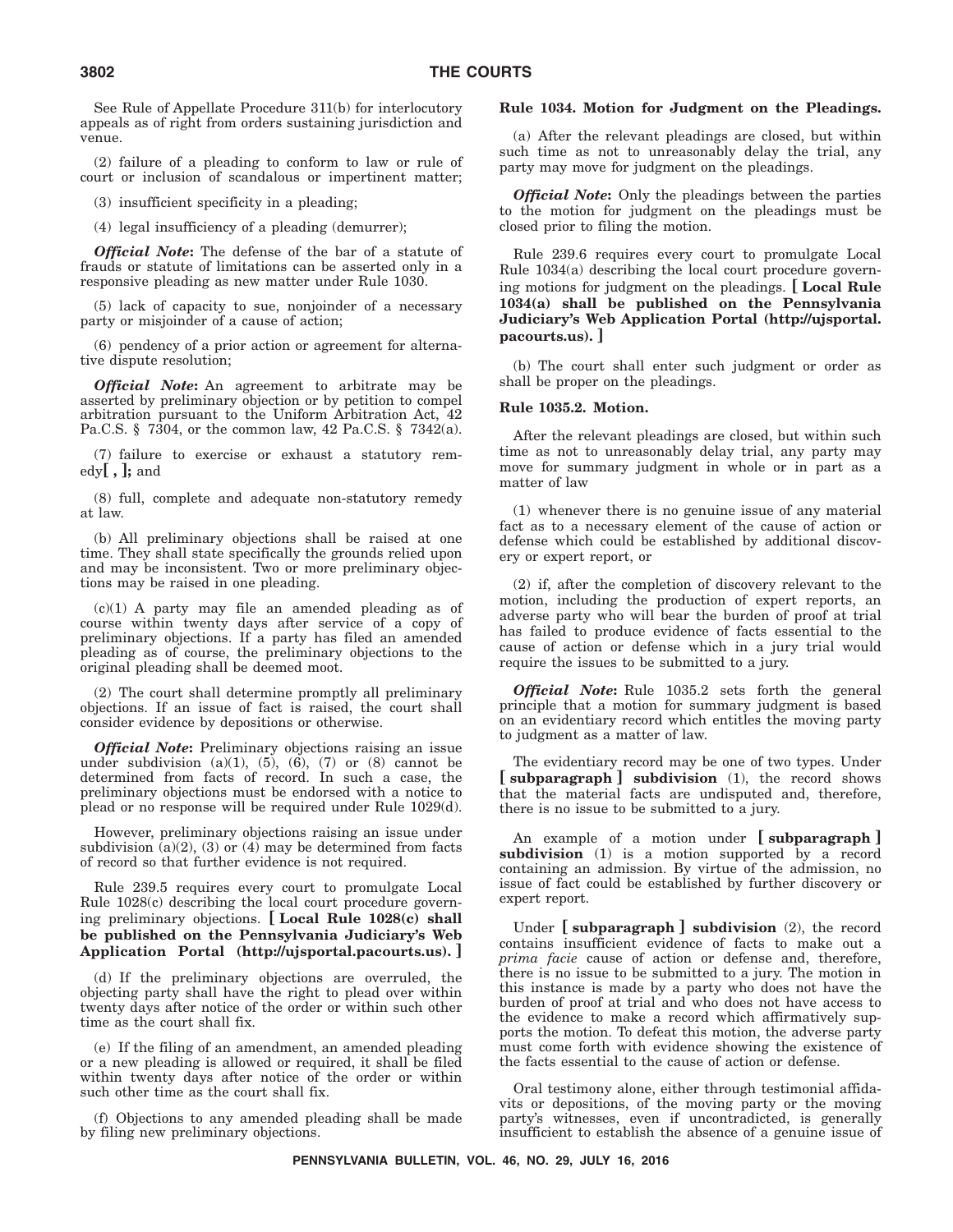material fact. *See Nanty-Glo v. American Surety Co.*, **[ 309 Pa. 236, ]** 163 A.523 (**Pa.** 1932); *Penn Center House, Inc. v. Hoffman*, **[ 520 Pa. 171, ]** 553 A.2d 900 (**Pa.** 1989).

Only the pleadings between the parties to the motion for summary judgment must be closed prior to filing the motion.

In asbestos litigation, a motion for summary judgment filed by one defendant alleging a ground common to one or more other defendants is deemed filed on behalf of all such defendants. *See* Rule 1041.1(f).

Partial summary judgment, interlocutory in character, may be rendered on one or more issues of liability, defense or damages.

Rule 239.7 requires every court to promulgate Local Rule 1035.2(a) describing the local court procedure governing motions for summary judgment. **[ Local Rule 1035.2(a) shall be published on the Pennsylvania Judiciary's Web Application Portal (http://ujsportal. pacourts.us). ]**

#### **SUREME COURT OF PENNSYLVANIA**

#### **CIVIL PROCEDURAL RULES COMMITTEE CRIMINAL PROCEDURAL RULES COMMITTEE JUVENILE COURT PROCEDURAL RULES COMMITTEE MINOR COURT RULES COMMITTEE ORPHANS' COURT PROCEDURAL RULES COMMITTEE**

#### **Report**

On June 28, 2016, the Court amended Pa.R.J.A. No. 103 to consolidate the local rulemaking procedure in the courts of common pleas and replace the requirements currently set forth in Pa.R.C.P. No. 239, Pa.R.C.P. No. 239.8, Pa.R.Crim.P. 105, Pa.R.J.C.P. 121, Pa.R.J.C.P. 1121, and Pa.O.C. Rule 1.5 (collectively "Procedural Rules''). The Court also adopted new Pa.R.C.P.M.D.J. No. 216 to provide a cross-reference to the consolidated local rulemaking procedure in Pa.R.J.A. No. 103.1

On August 29, 2015, the Rules Committees published a joint proposal at 45 Pa.B. 5384 to modify the local rulemaking procedure to require courts to publish their local rules on their court or county's website, which the majority are presently doing, and to effectively require the AOPC to add a link on the UJS website back to each court or county website where local rules are maintained. Each county already has a webpage on the UJS website (http://www.pacourts.us/courts/courts-of-common-pleas/). In addition, the Civil Procedural Rules Committee would prospectively expand its review to all local rules of civil procedure while the Domestic Relations Procedural Rules Committee would begin to review all new and amended "family court" rules. Please note that the scope of review is limited to whether the local rule is inconsistent with a statewide rule; the Rules Committees do not review the merits or wisdom of the local rule.

After addressing comments, some of which prompted further revisions, the Rules Committees proceeded to recommend multiple rule changes to effectuate this proposal. During this process, the need to maintain five individual procedures for the promulgation of local rules was reconsidered. Historically, the different procedures accrued as each body adopted a review process over the

<sup>1</sup> This recommendation also contains an amendment to the Note to Pa.R.J.A. No. 1952(B)(5) to make a corollary revision to the reference to local rule adoption procedures.

span of decades. However, the process is at a point where the review requirement is nearly uniform across all bodies of rules; therefore, the continued need for separate rules no longer appears substantiated.

Accordingly, the prior proposal was revised to include:

1) Consolidation of all local procedural rulemaking requirements, currently existing in various statewide procedural rules, into one Rule of Judicial Administration.

2) Compilation and publication of all local rules of judicial administration on the website of the respective court or county.

3) Expansion of the review requirement to encompass local rules governing magisterial district courts, which rules are promulgated infrequently, but included for the purpose of uniformity.

Pennsylvania Rule of Judicial Administration 103, which governs rulemaking generally in the Unified Judicial System, appeared as the appropriate vehicle for the consolidated procedure. Current subdivision (c) of Pa.R.J.A. No. 103 provides a procedure for adoption of local rules other than local procedural rules, such as local rules of judicial administration, which are outside the purview of the procedural rules. In consultation with the Administrative Office of Pennsylvania Courts, separate procedures for local rules of judicial administration and local rules of procedure were developed. Subdivision (c) governs the adoption of local rules of judicial administration, while new subdivision (d) governs the adoption of local procedural rules.

#### *Subdivision (c)*

Current subdivision (c) functions as a ''residuary'' procedure. Local rules that do not come under the purview of the Procedural Rules are promulgated in accordance with subdivision (c). Revisions were made to subdivision (c) to change it from serving as a "residuary" function to a distinct category by labeling it ''local rules of judicial administration.''

To the greatest extent possible, the procedure in amended subdivision (c) is the same as the procedure in new subdivision (d), which will be described below. Of particular note, the numbering and format of the two subdivisions were mirrored to maintain uniformity. For example, Pa.R.J.A. No.  $103(c)(4)$  was "reserved" so that subsequent requirements would align with those in subdivision (d).

Amended subdivision (c) differs from the procedure in new subdivision (d) in two respects. First, there is no requirement that local rules of judicial administration be reviewed to determine if they are inconsistent with the general rules of judicial administration.

Second, subdivision  $(c)(8)$  addresses several other matters outside the purview of the Procedural Rules. It has been the view of the Rules Committees that fee schedules are not procedural in nature; rather, setting fees is a matter of judicial administration. To reflect this practice, subdivision  $(c)(8)$  was revised to: (1) associate filing fees with local rules of judicial administration; and (2) create an exception to the "no local rule bar" for filing fees. This provision permits a filing to be rejected if the filing fee is not included or otherwise waived.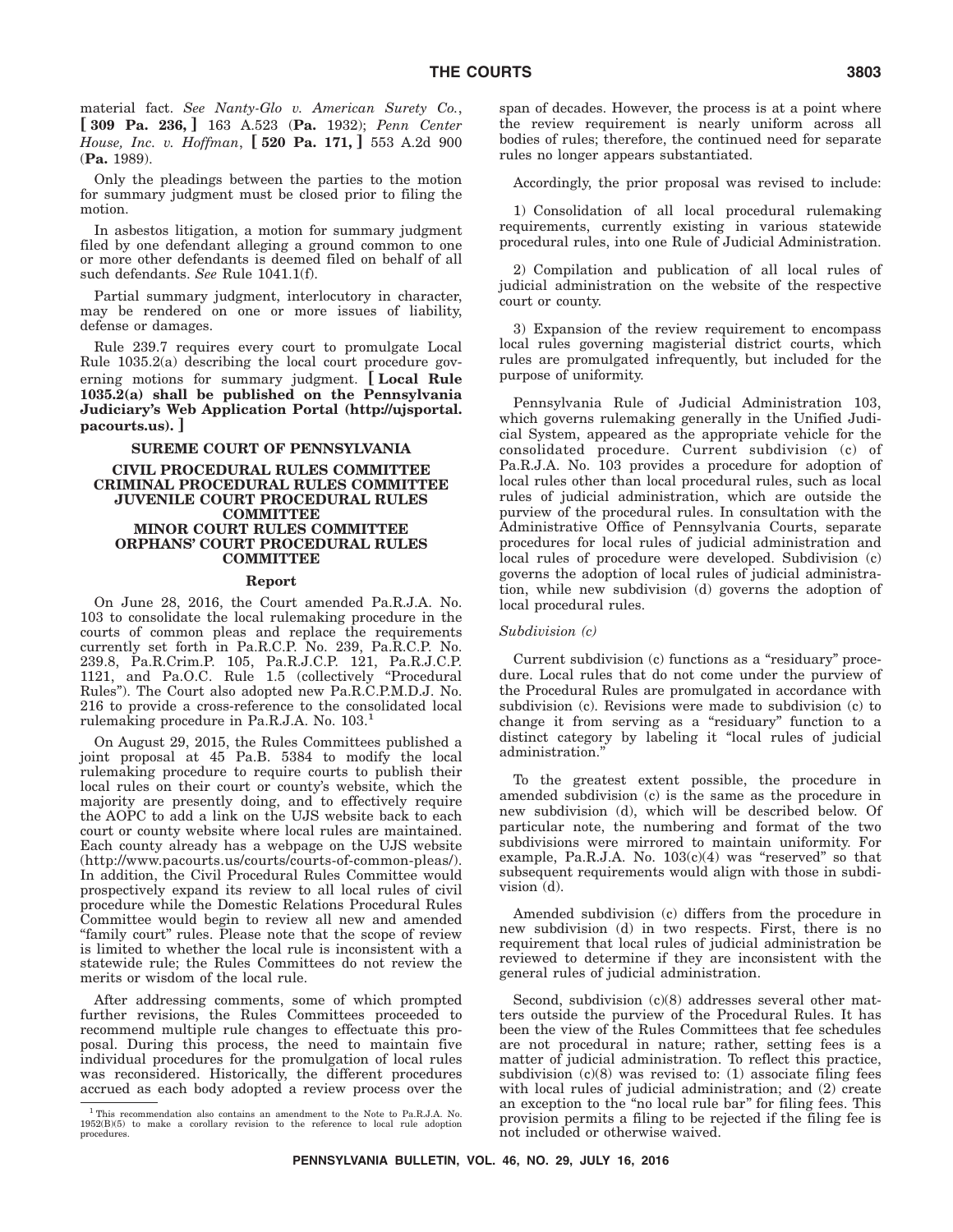#### *Subdivision (d)*

Subdivision (d) will require all local rules of procedure to be submitted to the appropriate Rules Committee for review and approval before adoption to ensure that a local rule is not inconsistent with any general rule of the Supreme Court.<sup>2</sup> For the convenience of users, subdivision (d) will allow proposed local rules to be submitted via email. Upon written notification from the appropriate Rules Committee that the local rule is not inconsistent with any general rule of the Supreme Court, the adopting court will then need to publish the local rule in the *Pennsylvania Bulletin* for that local rule to become effective and enforceable. All local rules become effective not less than 30 days after publication in the *Pennsylvania Bulletin*. This allows the adopting court to set a specific date in an order to implement a local rule so long as that date is not less than 30 days after publication. Subdivision (d) also requires the adopting court to file a copy of the local rule with the AOPC, publish a copy of the local rule on the local court website, and then compile the local rule into the set of local rules on the local court website no later than 30 days after publication in the *Pennsylvania Bulletin*.

Subdivision (d) also contains some changes from current practice. For example, Pa.R.C.P. No. 239, Pa.R.Crim.P. 105, Pa.R.J.C.P. 121 and Pa.R.J.C.P. 1121 all contained provisions that allowed for those Rules Committees to unilaterally suspend local rules. There is no recollection of this authority being exercised in modern rulemaking and it is believed to be an anachronism. This authority has not been included in new subdivision (d). However, subdivision (d)(2) does retain a Rules Committee's authority to recommend, at any time, that the Supreme Court suspend, vacate, or require amendment of a local rule.

New subdivision (d) provides much needed consolidation and uniformity for publication and effective dates of local rules. It also eliminates the requirement to submit certified copies of local rules to the Rules Committees, AOPC, and the Legislative Reference Bureau pursuant to Pa.R.C.P. No. 239, Pa.R.Crim.P. 105, Pa.R.J.C.P. 121, Pa.R.J.C.P. 1121, and Pa.O.C. Rule 1.5. Under new subdivision (d), the Rules Committees, AOPC, and the Legislative Reference Bureau will not need a certified copy of a local rule because they will be reviewing the local rule prior to publication and issuing a written notification that the local rule is approved. As a result, the requirement to submit certified copies has been eliminated from the proposal.

#### *Procedural Rules*

With the consolidation of local rulemaking procedure into Pa.R.J.A. No. 103, the Procedural Rules have been amended to eliminate the specific requirements for local rulemaking within each body of rules. Each of the Procedural Rules provides a cross-reference to Pa.R.J.A. No. 103 indicating where local rulemaking procedure can be found.<sup>3</sup> As noted above, this proposal also includes a

recommendation for new Pa.R.C.P.M.D.J. No. 216, which provides the same cross-reference to Pa.R.J.A. No. 103. This new rule was added to the proposal to provide consistency across all bodies of rules.

[Pa.B. Doc. No. 16-1200. Filed for public inspection July 15, 2016, 9:00 a.m.]

# **PART II. ORPHANS' COURT RULES**

# **[ 231 PA. CODE PART II ]**

# **Order Rescinding and Replacing Rule 1.5 of the Orphans' Court Rules; No. 699 Supreme Court Rules Doc.**

# **Order**

*Per Curiam*

*And Now*, this 28th day of June, 2016, upon the recommendation of the Orphans' Court Procedural Rules Committee, the proposal having been published for public comment at 45 Pa.B. 5384 (August 29, 2015):

*It Is Ordered* pursuant to Article V, Section 10 of the Constitution of Pennsylvania that:

1) Rule 1.5 of the Pennsylvania Orphans' Court Rules is rescinded and replaced in the following form.

2) Local rules of orphans' court procedure approved and effective prior to August 1, 2016 shall be compiled and published on the local court website in accordance with Pa.R.J.A. No. 103(d)(7), see No. 464 Judicial Administration Docket (June 28, 2016); No. 465 Judicial Administration Docket (June 28, 2016), no later than September 1, 2016 to remain effective.

3) Local rules of orphans' court procedure approved by the Orphans' Court Procedural Rules Committee as of August 1, 2016 that have not yet been published pursuant to Pa.O.C. Rule 1.5 shall be subject to the requirements of Pa.R.J.A. No. 103(d)(5)—(7), see No. 465 Judicial Administration Docket (June 28, 2016).

4) Local rules of orphans' court procedure approved by the Orphans' Court Procedural Rules Committee that have been published in the *Pennsylvania Bulletin* as August 1, 2016 but are not yet effective pursuant to Pa.O.C. Rule 1.5 shall become effective in accordance with Pa.R.J.A. No.  $103(d)(5)(iii)$  and shall be subject to the requirements of Pa.R.J.A. No.  $103(d)(6)$ — $(7)$ , see No. 465 Judicial Administration Docket (June 28, 2016).

This *Order* shall be processed in accordance with Pa.R.J.A. No. 103(b), and shall be effective on August 1, 2016.

#### **Annex A**

# **TITLE 231. RULES OF CIVIL PROCEDURE PART II. ORPHANS' COURT RULES CHAPTER I. PRELIMINARY RULES**

(*Editor's Note*: The following rule replaces Rule 1.5 as published at 45 Pa.B. 7098 (December 19, 2015).)

#### **Rule 1.5. Local Rules.**

(a) All previously promulgated local rules are hereby vacated, effective September 1, 2016, except for those local rules promulgated under Chapter 14 regarding guardianship of incapacitated persons, Chapter 15 regarding adoptions, and Chapter 16 regarding proceedings pursuant to section 3206 of the Abortion Control Act.

<sup>&</sup>lt;sup>2</sup> The definition of "local rule" in subdivision  $(d)(1)$  does not extend to procedural<br>rules adopted by the appellate courts. While much of the practice and procedure in the<br>Commonwealth Court's original jurisdiction woul

wealth Court's exclusive procedural rules, see, e.g., Pa.R.A.P. 3771—3784.<br>This definition also does not include rules of civil procedure adopted by the<br>Philadelphia Municipal Court. Pa.R.C.P. No. 239(a) defines the term

the Civil or Trial Division of the Court of Common Pleas are inapplicable to practice in the Orphans' Court Division unless so directed by the statewide rules or specifically by local orphans' court rules.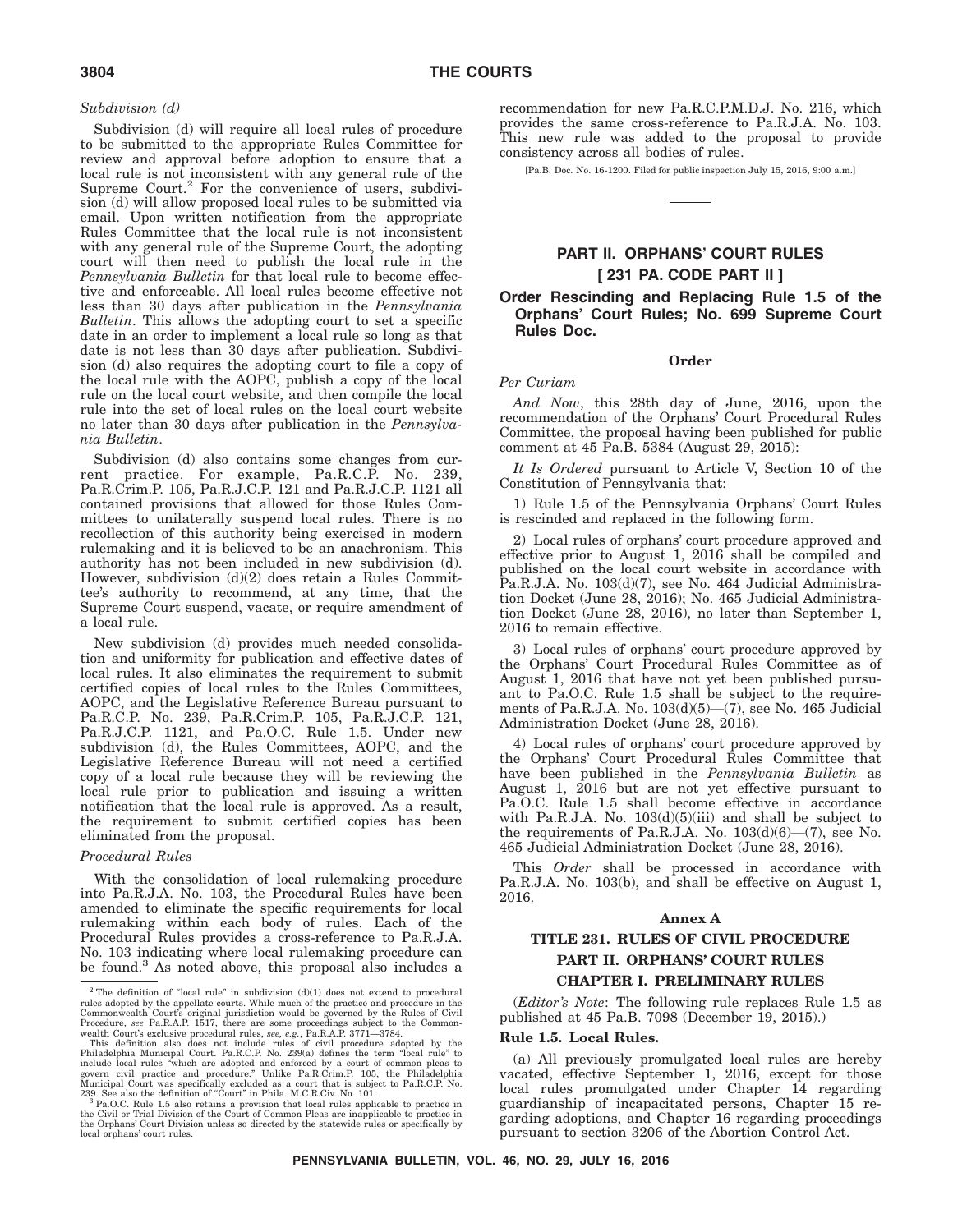(b) The requirements for the promulgation and amendment of local procedural rules for orphans' court proceedings are set forth in Pennsylvania Rule of Judicial Administration 103(d).

(c) The local rules applicable to practice in the Civil or Trial Division of the local Court of Common Pleas shall not be applicable in the Orphans' Court Division unless so directed by these Rules or by local rule adopted by the court of the particular judicial district in accordance with Pa.R.J.A. No. 103.

*Note***:** Effective August 1, 2016, Pennsylvania Rule of Judicial Administration 103 was amended to consolidate and include all local rulemaking requirements. Accordingly, the rulemaking requirements under Pa.O.C. Rule 1.5 for the promulgation and amendment of local procedural rules for orphans' court proceedings were rescinded and replaced.

#### **SUPREME COURT OF PENNSYLVANIA**

#### **CIVIL PROCEDURAL RULES COMMITTEE CRIMINAL PROCEDURAL RULES COMMITTEE JUVENILE COURT PROCEDURAL RULES COMMITTEE MINOR COURT RULES COMMITTEE ORPHANS' COURT PROCEDURAL RULES COMMITTEE**

#### **Report**

On June 28, 2016, the Court amended Pa.R.J.A. No. 103 to consolidate the local rulemaking procedure in the courts of common pleas and replace the requirements currently set forth in Pa.R.C.P. No. 239, Pa.R.C.P. No. 239.8, Pa.R.Crim.P. 105, Pa.R.J.C.P. 121, Pa.R.J.C.P. 1121, and Pa.O.C. Rule 1.5 (collectively "Procedural Rules''). The Court also adopted new Pa.R.C.P.M.D.J. No. 216 to provide a cross-reference to the consolidated local rulemaking procedure in Pa.R.J.A. No. 103.<sup>1</sup>

On August 29, 2015, the Rules Committees published a joint proposal at 45 Pa.B. 5384 to modify the local rulemaking procedure to require courts to publish their local rules on their court or county's website, which the majority are presently doing, and to effectively require the AOPC to add a link on the UJS website back to each court or county website where local rules are maintained. Each county already has a webpage on the UJS website (http://www.pacourts.us/courts/courts-of-common-pleas/). In addition, the Civil Procedural Rules Committee would prospectively expand its review to all local rules of civil procedure while the Domestic Relations Procedural Rules Committee would begin to review all new and amended "family court" rules. Please note that the scope of review is limited to whether the local rule is inconsistent with a statewide rule; the Rules Committees do not review the merits or wisdom of the local rule.

After addressing comments, some of which prompted further revisions, the Rules Committees proceeded to recommend multiple rule changes to effectuate this proposal. During this process, the need to maintain five individual procedures for the promulgation of local rules was reconsidered. Historically, the different procedures accrued as each body adopted a review process over the span of decades. However, the process is at a point where the review requirement is nearly uniform across all bodies of rules; therefore, the continued need for separate rules no longer appears substantiated.

<sup>1</sup> This recommendation also contains an amendment to the Note to Pa.R.J.A. No. 1952(B)(5) to make a corollary revision to the reference to local rule adoption procedures.

Accordingly, the prior proposal was revised to include:

1) Consolidation of all local procedural rulemaking requirements, currently existing in various statewide procedural rules, into one Rule of Judicial Administration.

2) Compilation and publication of all local rules of judicial administration on the website of the respective court or county.

3) Expansion of the review requirement to encompass local rules governing magisterial district courts, which rules are promulgated infrequently, but included for the purpose of uniformity.

Pennsylvania Rule of Judicial Administration 103, which governs rulemaking generally in the Unified Judicial System, appeared as the appropriate vehicle for the consolidated procedure. Current subdivision (c) of Pa.R.J.A. No. 103 provides a procedure for adoption of local rules other than local procedural rules, such as local rules of judicial administration, which are outside the purview of the procedural rules. In consultation with the Administrative Office of Pennsylvania Courts, separate procedures for local rules of judicial administration and local rules of procedure were developed. Subdivision (c) governs the adoption of local rules of judicial administration, while new subdivision (d) governs the adoption of local procedural rules.

#### *Subdivision (c)*

Current subdivision (c) functions as a ''residuary'' procedure. Local rules that do not come under the purview of the Procedural Rules are promulgated in accordance with subdivision (c). Revisions were made to subdivision (c) to change it from serving as a "residuary" function to a distinct category by labeling it ''local rules of judicial administration.''

To the greatest extent possible, the procedure in amended subdivision (c) is the same as the procedure in new subdivision (d), which will be described below. Of particular note, the numbering and format of the two subdivisions were mirrored to maintain uniformity. For example, Pa.R.J.A. No.  $103(c)(4)$  was "reserved" so that subsequent requirements would align with those in subdivision (d).

Amended subdivision (c) differs from the procedure in new subdivision (d) in two respects. First, there is no requirement that local rules of judicial administration be reviewed to determine if they are inconsistent with the general rules of judicial administration.

Second, subdivision (c)(8) addresses several other matters outside the purview of the Procedural Rules. It has been the view of the Rules Committees that fee schedules are not procedural in nature; rather, setting fees is a matter of judicial administration. To reflect this practice, subdivision  $(c)(8)$  was revised to: (1) associate filing fees with local rules of judicial administration; and (2) create an exception to the "no local rule bar" for filing fees. This provision permits a filing to be rejected if the filing fee is not included or otherwise waived.

#### *Subdivision (d)*

Subdivision (d) will require all local rules of procedure to be submitted to the appropriate Rules Committee for review and approval before adoption to ensure that a local rule is not inconsistent with any general rule of the Supreme Court.<sup>2</sup> For the convenience of users, subdivi-

<sup>&</sup>lt;sup>2</sup> The definition of "local rule" in subdivision  $(d)(1)$  does not extend to procedural values adopted by the appellate courts. While much of the practice and procedure in the commonwealth Court's original jurisdiction wou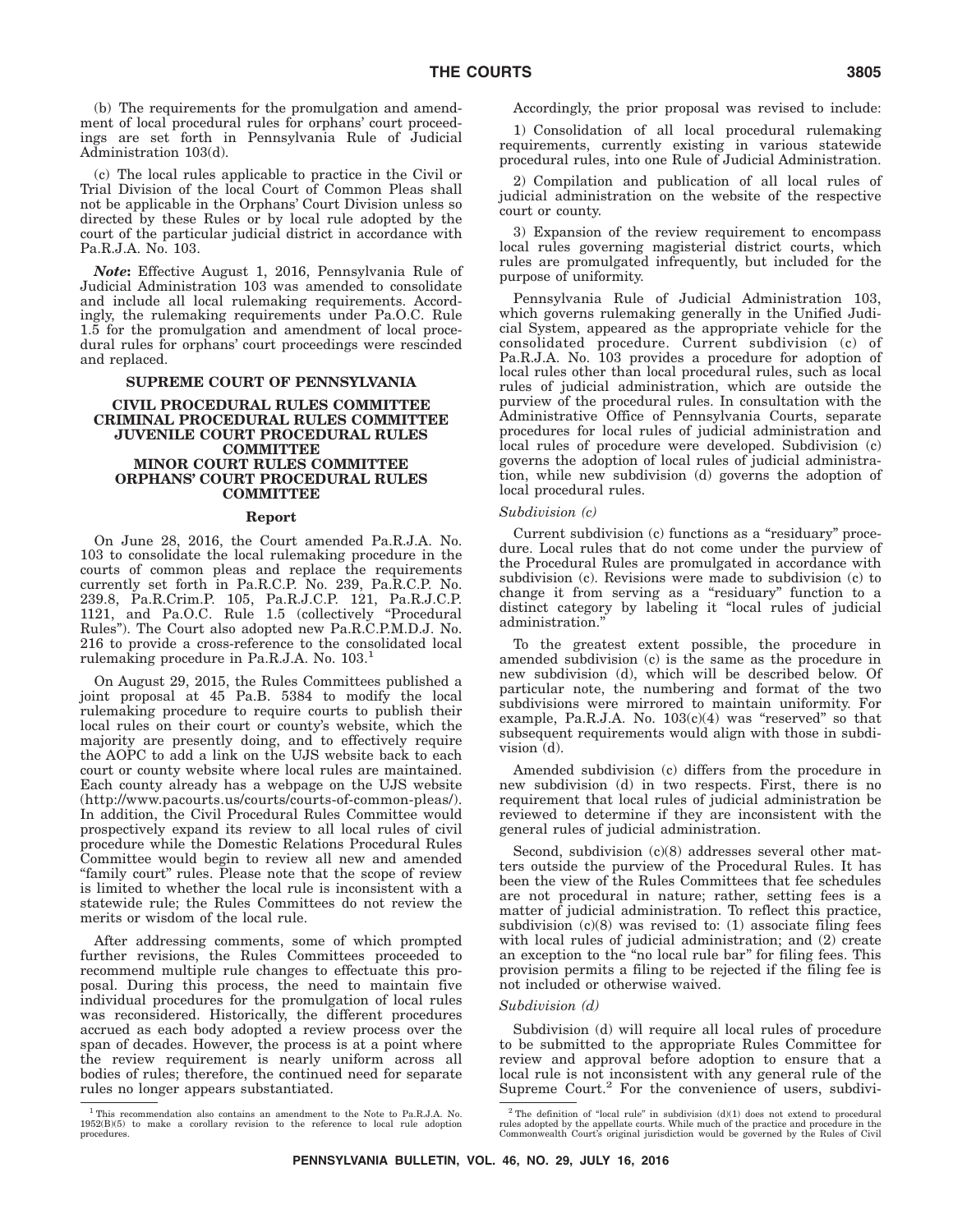sion (d) will allow proposed local rules to be submitted via email. Upon written notification from the appropriate Rules Committee that the local rule is not inconsistent with any general rule of the Supreme Court, the adopting court will then need to publish the local rule in the *Pennsylvania Bulletin* for that local rule to become effective and enforceable. All local rules become effective not less than 30 days after publication in the *Pennsylvania Bulletin*. This allows the adopting court to set a specific date in an order to implement a local rule so long as that date is not less than 30 days after publication. Subdivision (d) also requires the adopting court to file a copy of the local rule with the AOPC, publish a copy of the local rule on the local court website, and then compile the local rule into the set of local rules on the local court website no later than 30 days after publication in the *Pennsylvania Bulletin*.

Subdivision (d) also contains some changes from current practice. For example, Pa.R.C.P. No. 239, Pa.R.Crim.P. 105, Pa.R.J.C.P. 121 and Pa.R.J.C.P. 1121 all contained provisions that allowed for those Rules Committees to unilaterally suspend local rules. There is no recollection of this authority being exercised in modern rulemaking and it is believed to be an anachronism. This authority has not been included in new subdivision (d). However, subdivision (d)(2) does retain a Rules Committee's authority to recommend, at any time, that the Supreme Court suspend, vacate, or require amendment of a local rule.

New subdivision (d) provides much needed consolidation and uniformity for publication and effective dates of local rules. It also eliminates the requirement to submit certified copies of local rules to the Rules Committees, AOPC, and the Legislative Reference Bureau pursuant to Pa.R.C.P. No. 239, Pa.R.Crim.P. 105, Pa.R.J.C.P. 121, Pa.R.J.C.P. 1121, and Pa.O.C. Rule 1.5. Under new subdivision (d), the Rules Committees, AOPC, and the Legislative Reference Bureau will not need a certified copy of a local rule because they will be reviewing the local rule prior to publication and issuing a written notification that the local rule is approved. As a result, the requirement to submit certified copies has been eliminated from the proposal.

#### *Procedural Rules*

With the consolidation of local rulemaking procedure into Pa.R.J.A. No. 103, the Procedural Rules have been amended to eliminate the specific requirements for local rulemaking within each body of rules. Each of the Procedural Rules provides a cross-reference to Pa.R.J.A. No. 103 indicating where local rulemaking procedure can be found.<sup>3</sup> As noted above, this proposal also includes a recommendation for new Pa.R.C.P.M.D.J. No. 216, which provides the same cross-reference to Pa.R.J.A. No. 103. This new rule was added to the proposal to provide consistency across all bodies of rules.

[Pa.B. Doc. No. 16-1201. Filed for public inspection July 15, 2016, 9:00 a.m.]

# **Title 234—RULES OF CRIMINAL PROCEDURE**

# **[ 234 PA. CODE CH. 1 ]**

# **Order Rescinding and Replacing Rule 105 of the Rules of Criminal Procedure; No. 477 Criminal Procedural Rules Doc.**

# **Order**

#### *Per Curiam*

*And Now*, this 28th day of June, 2016, upon the recommendation of the Criminal Procedural Rules Committee, the proposal having been published for public comment at  $\overline{45}$  Pa.B. 5384 (August 29, 2015):

*It Is Ordered* pursuant to Article V, Section 10 of the Constitution of Pennsylvania that:

1) Rule 105 of the Pennsylvania Rules of Criminal Procedure is rescinded and replaced in the following form.

2) Local rules of criminal procedure effective prior to August 1, 2016 shall be compiled and published on the local court website in accordance with Pa.R.J.A. No. 103(d)(7), see No. 464 Judicial Administration Docket (June 28, 2016); No. 465 Judicial Administration Docket (June 28, 2016), no later than September 1, 2016 to remain effective.

3) Local rules of criminal procedure approved by the Criminal Procedural Rules Committee as of August 1, 2016 that have not yet been published pursuant to Pa.R.Crim.P. 105 shall be subject to the requirements of Pa.R.J.A. No. 103(d)(5)—(7), see No. 465 Judicial Administration Docket (June 28, 2016).

4) Local rules of criminal procedure approved by the Criminal Procedural Rules Committee that have been published in the *Pennsylvania Bulletin* as August 1, 2016 but are not yet effective pursuant to Pa.R.Crim.P. 105 shall become effective in accordance with Pa.R.J.A. No. 103(d)(5)(iii) and shall be subject to the requirements of Pa.R.J.A. No. 103(d)(6)—(7), see No. 465 Judicial Administration Docket (June 28, 2016).

This *Order* shall be processed in accordance with Pa.R.J.A. No. 103(b), and shall be effective on August 1, 2016.

#### **Annex A**

#### **TITLE 234. RULES OF CRIMINAL PROCEDURE**

#### **CHAPTER 1. SCOPE OF RULES, CONSTRUCTION AND DEFINITIONS, LOCAL RULES**

#### **PART A. Business of the Courts**

(*Editor's Note*: The following rule replaces Rule 105 which appears in 234 Pa. Code pages 1-11-1-12.2, serial pages (372099) to (372102).)

#### **Rule 105. Local Rules.**

Procedures for the promulgation and amendment of local criminal procedural rules are set forth in Pennsylvania Rule of Judicial Administration 103(d).

#### **Comment**

In 2016, the Supreme Court of Pennsylvania unified and consolidated the requirements and procedures for the promulgation and amendment of all local procedural rules, including local criminal procedural rules, into Pennsylvania Rule of Judicial Administration 103(d). All

Procedure, see Pa.R.A.P. 1517, there are some proceedings subject to the Common-<br>wealth Court's exclusive procedural rules, see, e.g., Pa.R.A.P. 3771—3784.<br>This definition also does not include rules of civil procedure ad

the Civil or Trial Division of the Court of Common Pleas are inapplicable to practice in the Orphans' Court Division unless so directed by the statewide rules or specifically by local orphans' court rules.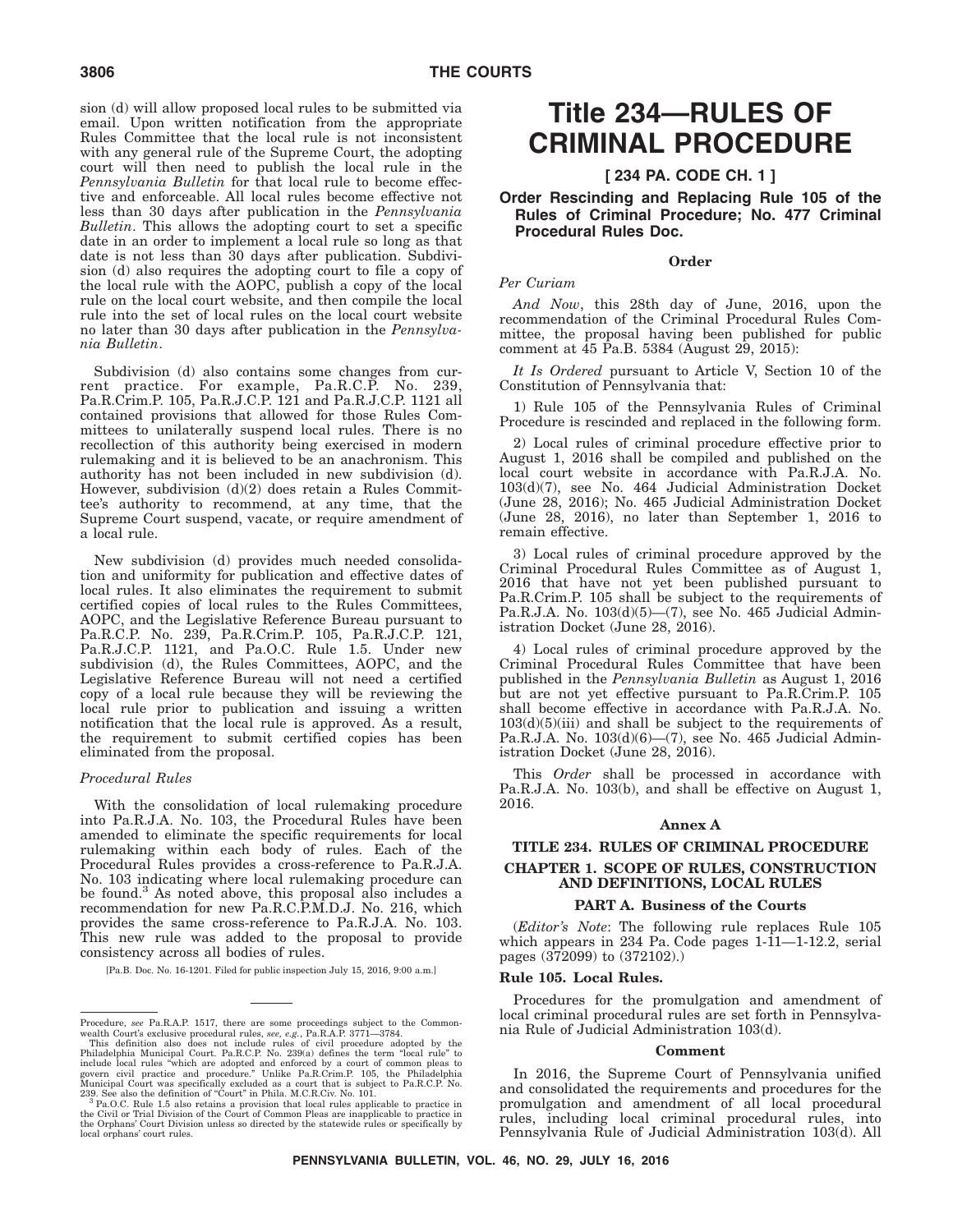local rules previously promulgated in accordance with the requirements of Pa.R.Crim.P. 105 prior to this amendment remain effective upon compilation and publication pursuant to Pa.R.J.A. No. 103(d)(7).

*Official Note***:** Rule 6 adopted January 28, 1983, effective July 1, 1983; amended May 19, 1987, effective July 1, 1987; renumbered Rule 105 and amended March 1, 2000, effective April 1, 2001; amended October 24, 2000, effective January 1, 2001; Comment revised June 8, 2001, effective immediately; amended October 15, 2004, effective January 1, 2005; amended September 9, 2005, effective February 1, 2006; amended January 25, 2008, effective February 1, 2009; amended January 30, 2009, effective February 1, 2009; amended May 7, 2014, effective immediately; rescinded June 28, 2016, effective August 1, 2016. New Rule 105 adopted June 28, 2016, effective August 1, 2016.

#### *Committee Explanatory Reports*:

Final Report explaining the March 1, 2000 reorganization and renumbering of the rules published with the Court's Order at 30 Pa.B. 1478 (March 18, 2000).

Final Report explaining the October 24, 2000 amendments published with the Court's Order at 30 Pa.B. 5742 (November 11, 2000).

Final Report explaining the June 8, 2001 Comment revision citing to the AOPC's webpage published with the Court's Order at 31 Pa.B. 3310 (June 23, 2001).

Final Report explaining the October 15, 2004 amendment to paragraph  $(A)$ , and to paragraph  $(C)(3)$  concerning the Legislative Reference Bureau publication requirements, published with the Court's Order at 34 Pa.B. 5893 (October 30, 2004).

Final Report explaining the September 9, 2005 amendments to paragraph (A) published with the Court's Order at 35 Pa.B. 5242 (September 24, 2005).

Final Report explaining the January 25, 2008 changes to Rule 105 concerning submission of local rules for review prior to adoption published with the Court's Order at 38 Pa.B. 746 (February 9, 2008).

Final Report explaining the January 30, 2009 changes to Rule 105 concerning publication of local rules on the UJS Portal published with the Court's Order at 39 Pa.B. 829 (February 14, 2009).

Final Report explaining the May 7, 2014 amendments concerning the transfer of the Philadelphia Traffic Court functions to the Philadelphia Municipal Court published with the Court's Order at 44 Pa.B. 3056 (May 24, 2014).

Final Report explaining the June 28, 2016 rescission of Rule 105, adoption of new Rule 105, and the consolidation of the local rulemaking approval and adoption procedures in Pa.R.J.A.103(d) published with the Court's Order at 46 Pa.B. 3807 (July 16, 2016).

#### **SUPREME COURT OF PENNSYLVANIA**

#### **CIVIL PROCEDURAL RULES COMMITTEE CRIMINAL PROCEDURAL RULES COMMITTEE JUVENILE COURT PROCEDURAL RULES COMMITTEE MINOR COURT RULES COMMITTEE ORPHANS' COURT PROCEDURAL RULES COMMITTEE**

#### **Report**

On June 28, 2016, the Court amended Pa.R.J.A. No. 103 to consolidate the local rulemaking procedure in the courts of common pleas and replace the requirements currently set forth in Pa.R.C.P. No. 239, Pa.R.C.P. No. 239.8, Pa.R.Crim.P. 105, Pa.R.J.C.P. 121, Pa.R.J.C.P. 1121, and Pa.O.C. Rule 1.5 (collectively "Procedural Rules''). The Court also adopted new Pa.R.C.P.M.D.J. No. 216 to provide a cross-reference to the consolidated local rulemaking procedure in Pa.R.J.A. No. 103.1

On August 29, 2015, the Rules Committees published a joint proposal at 45 Pa.B. 5384 to modify the local rulemaking procedure to require courts to publish their local rules on their court or county's website, which the majority are presently doing, and to effectively require the AOPC to add a link on the UJS website back to each court or county website where local rules are maintained. Each county already has a webpage on the UJS website (http://www.pacourts.us/courts/courts-of-common-pleas/). In addition, the Civil Procedural Rules Committee would prospectively expand its review to all local rules of civil procedure while the Domestic Relations Procedural Rules Committee would begin to review all new and amended "family court" rules. Please note that the scope of review is limited to whether the local rule is inconsistent with a statewide rule; the Rules Committees do not review the merits or wisdom of the local rule.

After addressing comments, some of which prompted further revisions, the Rules Committees proceeded to recommend multiple rule changes to effectuate this proposal. During this process, the need to maintain five individual procedures for the promulgation of local rules was reconsidered. Historically, the different procedures accrued as each body adopted a review process over the span of decades. However, the process is at a point where the review requirement is nearly uniform across all bodies of rules; therefore, the continued need for separate rules no longer appears substantiated.

Accordingly, the prior proposal was revised to include:

1) Consolidation of all local procedural rulemaking requirements, currently existing in various statewide procedural rules, into one Rule of Judicial Administration.

2) Compilation and publication of all local rules of judicial administration on the website of the respective court or county.

3) Expansion of the review requirement to encompass local rules governing magisterial district courts, which rules are promulgated infrequently, but included for the purpose of uniformity.

Pennsylvania Rule of Judicial Administration 103, which governs rulemaking generally in the Unified Judicial System, appeared as the appropriate vehicle for the consolidated procedure. Current subdivision (c) of Pa.R.J.A. No. 103 provides a procedure for adoption of local rules other than local procedural rules, such as local rules of judicial administration, which are outside the purview of the procedural rules. In consultation with the Administrative Office of Pennsylvania Courts, separate procedures for local rules of judicial administration and local rules of procedure were developed. Subdivision (c) governs the adoption of local rules of judicial administration, while new subdivision (d) governs the adoption of local procedural rules.

#### *Subdivision (c)*

Current subdivision (c) functions as a ''residuary'' procedure. Local rules that do not come under the purview of the Procedural Rules are promulgated in accordance with

<sup>1</sup> This recommendation also contains an amendment to the Note to Pa.R.J.A. No. 1952(B)(5) to make a corollary revision to the reference to local rule adoption procedures.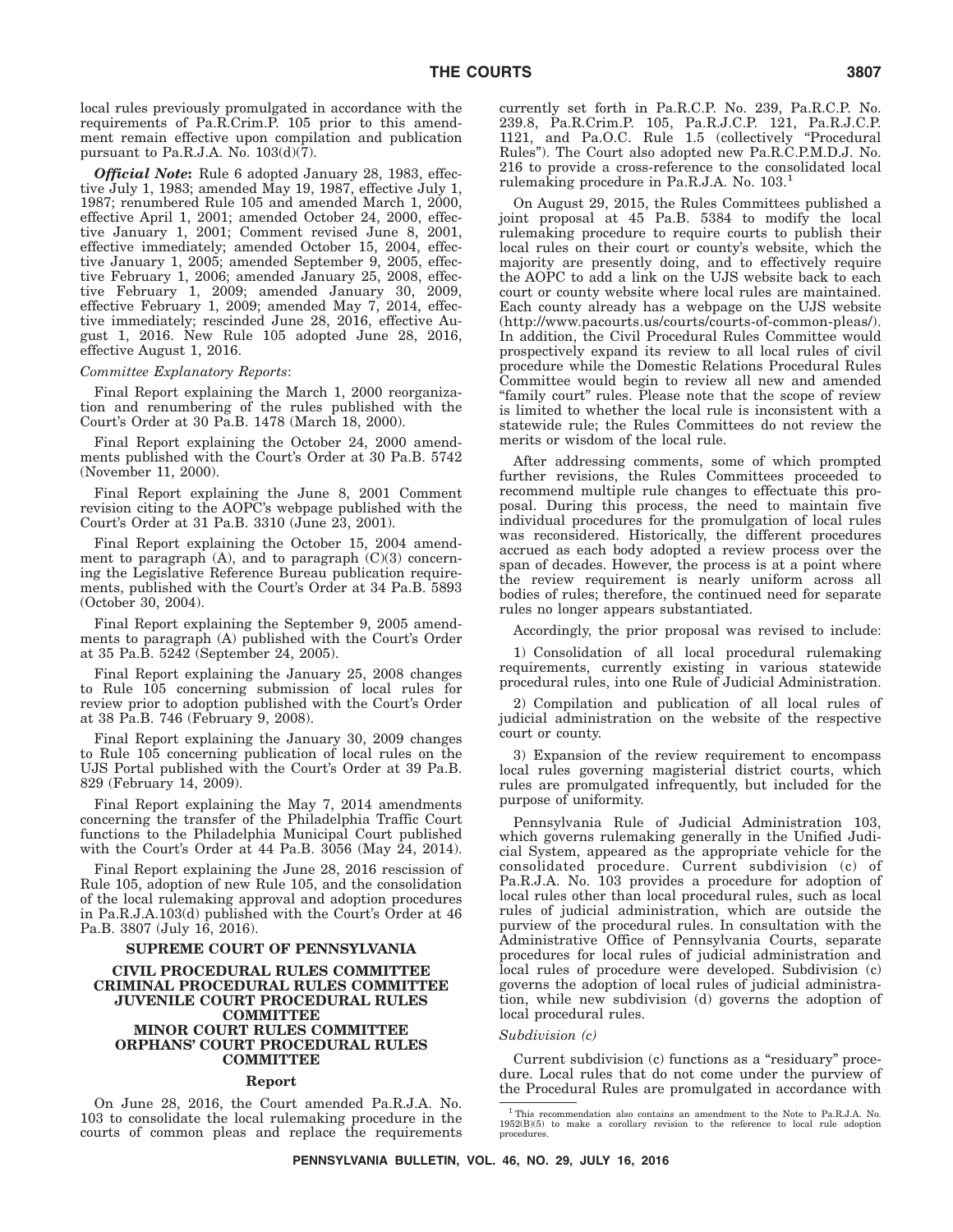subdivision (c). Revisions were made to subdivision (c) to change it from serving as a ''residuary'' function to a distinct category by labeling it ''local rules of judicial administration.''

To the greatest extent possible, the procedure in amended subdivision (c) is the same as the procedure in new subdivision (d), which will be described below. Of particular note, the numbering and format of the two subdivisions were mirrored to maintain uniformity. For example, Pa.R.J.A. No. 103(c)(4) was "reserved" so that subsequent requirements would align with those in subdivision (d).

Amended subdivision (c) differs from the procedure in new subdivision (d) in two respects. First, there is no requirement that local rules of judicial administration be reviewed to determine if they are inconsistent with the general rules of judicial administration.

Second, subdivision (c)(8) addresses several other matters outside the purview of the Procedural Rules. It has been the view of the Rules Committees that fee schedules are not procedural in nature; rather, setting fees is a matter of judicial administration. To reflect this practice, subdivision (c)(8) was revised to: (1) associate filing fees with local rules of judicial administration; and (2) create an exception to the ''no local rule bar'' for filing fees. This provision permits a filing to be rejected if the filing fee is not included or otherwise waived.

#### *Subdivision (d)*

Subdivision (d) will require all local rules of procedure to be submitted to the appropriate Rules Committee for review and approval before adoption to ensure that a local rule is not inconsistent with any general rule of the Supreme Court.<sup>2</sup> For the convenience of users, subdivision (d) will allow proposed local rules to be submitted via email. Upon written notification from the appropriate Rules Committee that the local rule is not inconsistent with any general rule of the Supreme Court, the adopting court will then need to publish the local rule in the *Pennsylvania Bulletin* for that local rule to become effective and enforceable. All local rules become effective not less than 30 days after publication in the *Pennsylvania Bulletin*. This allows the adopting court to set a specific date in an order to implement a local rule so long as that date is not less than 30 days after publication. Subdivision (d) also requires the adopting court to file a copy of the local rule with the AOPC, publish a copy of the local rule on the local court website, and then compile the local rule into the set of local rules on the local court website no later than 30 days after publication in the *Pennsylvania Bulletin*.

Subdivision (d) also contains some changes from current practice. For example, Pa.R.C.P. No. 239, Pa.R.Crim.P. 105, Pa.R.J.C.P. 121 and Pa.R.J.C.P. 1121 all contained provisions that allowed for those Rules Committees to unilaterally suspend local rules. There is no recollection of this authority being exercised in modern rulemaking and it is believed to be an anachronism. This authority has not been included in new subdivision (d). However, subdivision (d)(2) does retain a Rules Committee's authority to recommend, at any time, that the Supreme Court suspend, vacate, or require amendment of a local rule.

New subdivision (d) provides much needed consolidation and uniformity for publication and effective dates of local rules. It also eliminates the requirement to submit certified copies of local rules to the Rules Committees, AOPC, and the Legislative Reference Bureau pursuant to Pa.R.C.P. No. 239, Pa.R.Crim.P. 105, Pa.R.J.C.P. 121, Pa.R.J.C.P. 1121, and Pa.O.C. Rule 1.5. Under new subdivision (d), the Rules Committees, AOPC, and the Legislative Reference Bureau will not need a certified copy of a local rule because they will be reviewing the local rule prior to publication and issuing a written notification that the local rule is approved. As a result, the requirement to submit certified copies has been eliminated from the proposal.

#### *Procedural Rules*

With the consolidation of local rulemaking procedure into Pa.R.J.A. No. 103, the Procedural Rules have been amended to eliminate the specific requirements for local rulemaking within each body of rules. Each of the Procedural Rules provides a cross-reference to Pa.R.J.A. No. 103 indicating where local rulemaking procedure can be found.<sup>3</sup> As noted above, this proposal also includes a recommendation for new Pa.R.C.P.M.D.J. No. 216, which provides the same cross-reference to Pa.R.J.A. No. 103. This new rule was added to the proposal to provide consistency across all bodies of rules.

[Pa.B. Doc. No. 16-1202. Filed for public inspection July 15, 2016, 9:00 a.m.]

# **Title 237—JUVENILE RULES**

# **PART I. RULES**

**[237 PA. CODE CHS. 1 AND 11 ]**

### **Order Rescinding and Replacing Rule 121 and Rule 1121 of the Rules of Juvenile Court Procedure; No. 700 Supreme Court Rules Doc.**

#### **Order**

### *Per Curiam*

*And Now*, this 28th day of June, 2016, upon the recommendation of the Juvenile Court Procedural Rules Committee, the proposal having been published for public comment at 45 Pa.B. 5384 (August 29, 2015):

*It Is Ordered* pursuant to Article V, Section 10 of the Constitution of Pennsylvania that:

1) Rule 121 and Rule 1121 of the Pennsylvania Rules of Juvenile Court Procedure are rescinded and replaced in the following form.

2) Local rules of juvenile court procedure effective prior to August 1, 2016 shall be compiled and published on the local court website in accordance with Pa.R.J.A. No. 103(d)(7), see No. 464 Judicial Administration Docket (June 28, 2016); No. 465 Judicial Administration Docket (June 28, 2016), no later than September 1, 2016 to remain effective.

<sup>&</sup>lt;sup>2</sup> The definition of "local rule" in subdivision (d)(1) does not extend to procedural<br>rules adopted by the appellate courts. While much of the practice and procedure in the<br>Commonwealth Court's original jurisdiction woul

<sup>3</sup> Pa.O.C. Rule 1.5 also retains a provision that local rules applicable to practice in the Civil or Trial Division of the Court of Common Pleas are inapplicable to practice in the Orphans' Court Division unless so directed by the statewide rules or specifically by local orphans' court rules.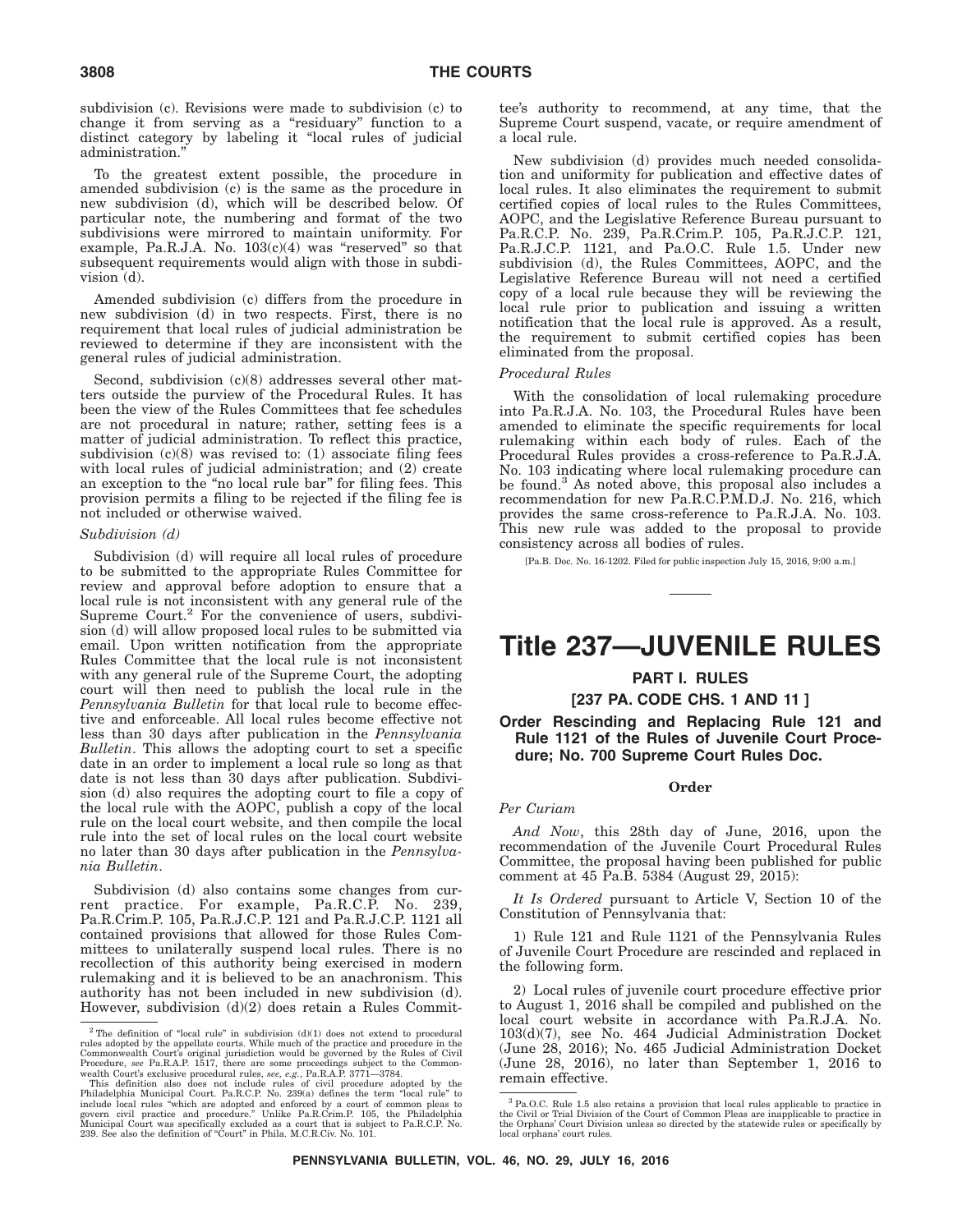3) Local rules of juvenile court procedure approved by the Juvenile Court Procedural Rules Committee as of August 1, 2016 that have not yet been published pursuant to Pa.R.J.C.P. 121 or Pa.R.J.C.P. 1121 shall be subject to the requirements of Pa.R.J.A. No.  $103(d)(5)$ — $(7)$ , see No. 465 Judicial Administration Docket (June 28, 2016).

4) Local rules of juvenile court procedure approved by the Juvenile Court Procedural Rules Committee that have been published in the *Pennsylvania Bulletin* as August 1, 2016 but are not yet effective pursuant to Pa.R.J.C.P. 121 or Pa.R.J.C.P. 1121 shall become effective in accordance with Pa.R.J.A. No.  $103(d)(5)(iii)$  and shall be subject to the requirements of Pa.R.J.A. No.  $103(d)(6)$ —(7), see No. 465 Judicial Administration Docket (June 28, 2016).

This *Order* shall be processed in accordance with Pa.R.J.A. No. 103(b), and shall be effective on August 1, 2016.

#### **Annex A**

#### **TITLE 237. JUVENILE RULES**

#### **PART I. RULES**

#### **Subpart A. DELINQUENCY MATTERS**

#### **CHAPTER 1. GENERAL PROVISIONS**

#### **PART A. BUSINESS OF COURTS**

(*Editor's Note*: The following rule replaces Rule 121 which appears in 237 Pa. Code pages 1-7-1-10, serial pages (347937)—(347940).)

#### **Rule 121. Local Rules.**

The requirements for the promulgation and amendment of local procedural rules for delinquency proceedings are set forth in Pennsylvania Rule of Judicial Administration 103(d).

#### **Comment**

Effective August 1, 2016, Pennsylvania Rule of Judicial Administration 103 was amended to consolidate and include all local rulemaking requirements. Accordingly, the rulemaking requirements under Pa.R.J.C.P. 121 for the promulgation and amendment of local procedural rules for delinquency proceedings were rescinded and replaced. All local rules previously promulgated in accordance with the requirements of Pa.R.J.C.P. 121 prior to rescission of this rule remain effective upon compilation and publication pursuant to Pa.R.J.A. No. 103(d)(7).

*Official Note***:** Rule 121 adopted April 1, 2005, effective October 1, 2005. Amended December 12, 2008, effective immediately. Amended January 11, 2010, effective March 1, 2010. Rescinded and replaced June 28, 2016, effective August 1, 2016.

#### *Committee Explanatory Reports*:

Final Report explaining the provisions of Rule 121 published with the Court's Order at 35 Pa.B. 2214 (April 16, 2005).

Final Report explaining the amendments to Rule 121 published with the Court's Order at 38 Pa.B. 7080 (December 27, 2008).

Final Report explaining the amendments to Rule 121 published with the Court's Order at 40 Pa.B. 518 (January 23, 2010).

Final Report explaining the rescission and replacement of Rule 121 published with the Court's Order at 46 Pa.B. 3808 (July 16, 2016).

#### **Subpart B. DEPENDENCY MATTERS**

# **CHAPTER 11. GENERAL PROVISIONS**

#### **PART A. BUSINESS OF COURTS**

(*Editor's Note*: The following rule replaces Rule 1121 which appears in 237 Pa. Code pages 11-6.3—11-8.1, serial pages (379797) and (347951)—(347953).)

#### **Rule 1121. Local Rules.**

The requirements for the promulgation and amendment of local procedural rules for dependency proceedings are set forth in Pennsylvania Rule of Judicial Administration 103(d).

#### **Comment**

Effective August 1, 2016, Pennsylvania Rule of Judicial Administration 103 was amended to consolidate and include all local rulemaking requirements. Accordingly, the rulemaking requirements under Pa.R.J.C.P. 1121 for the promulgation and amendment of local procedural rules for dependency proceedings were rescinded and replaced. All local rules previously promulgated in accordance with the requirements of Pa.R.J.C.P. 1121 prior to rescission of this rule remain effective upon compilation and publication pursuant to Pa.R.J.A. No. 103(d)(7).

*Official Note***:** Rule 1121 adopted August, 21, 2006, effective February 1, 2007. Amended December 12, 2008, effective immediately. Amended January 11, 2010, effective March 1, 2010. Rescinded and replaced June 28, 2016, effective August 1, 2016.

#### *Committee Explanatory Reports*:

Final Report explaining the provisions of Rule 1121 published with the Court's Order at 36 Pa.B. 5571 (September 2, 2006).

Final Report explaining the amendments to Rule 1121 published with the Court's Order at 38 Pa.B. 7080 (December 27, 2008).

Final Report explaining the amendments to Rule 1121 published with the Courts Order at 40 Pa.B. 518 (January 23, 2010).

Final Report explaining the rescission and replacement of Rule 1121 published with the Court's Order at 46 Pa.B. 3808 (July 16, 2016).

#### **SUPREME COURT OF PENNSYLVANIA**

#### **CIVIL PROCEDURAL RULES COMMITTEE CRIMINAL PROCEDURAL RULES COMMITTEE JUVENILE COURT PROCEDURAL RULES COMMITTEE MINOR COURT RULES COMMITTEE ORPHANS' COURT PROCEDURAL RULES COMMITTEE**

#### **Report**

On June 28, 2016, the Court amended Pa.R.J.A. No. 103 to consolidate the local rulemaking procedure in the courts of common pleas and replace the requirements currently set forth in Pa.R.C.P. No. 239, Pa.R.C.P. No. 239.8, Pa.R.Crim.P. 105, Pa.R.J.C.P. 121, Pa.R.J.C.P. 1121, and Pa.O.C. Rule 1.5 (collectively "Procedural Rules''). The Court also adopted new Pa.R.C.P.M.D.J. No. 216 to provide a cross-reference to the consolidated local rulemaking procedure in Pa.R.J.A. No. 103.1

 $1$  This recommendation also contains an amendment to the Note to Pa.R.J.A. No. 1952(B)(5) to make a corollary revision to the reference to local rule adoption procedures.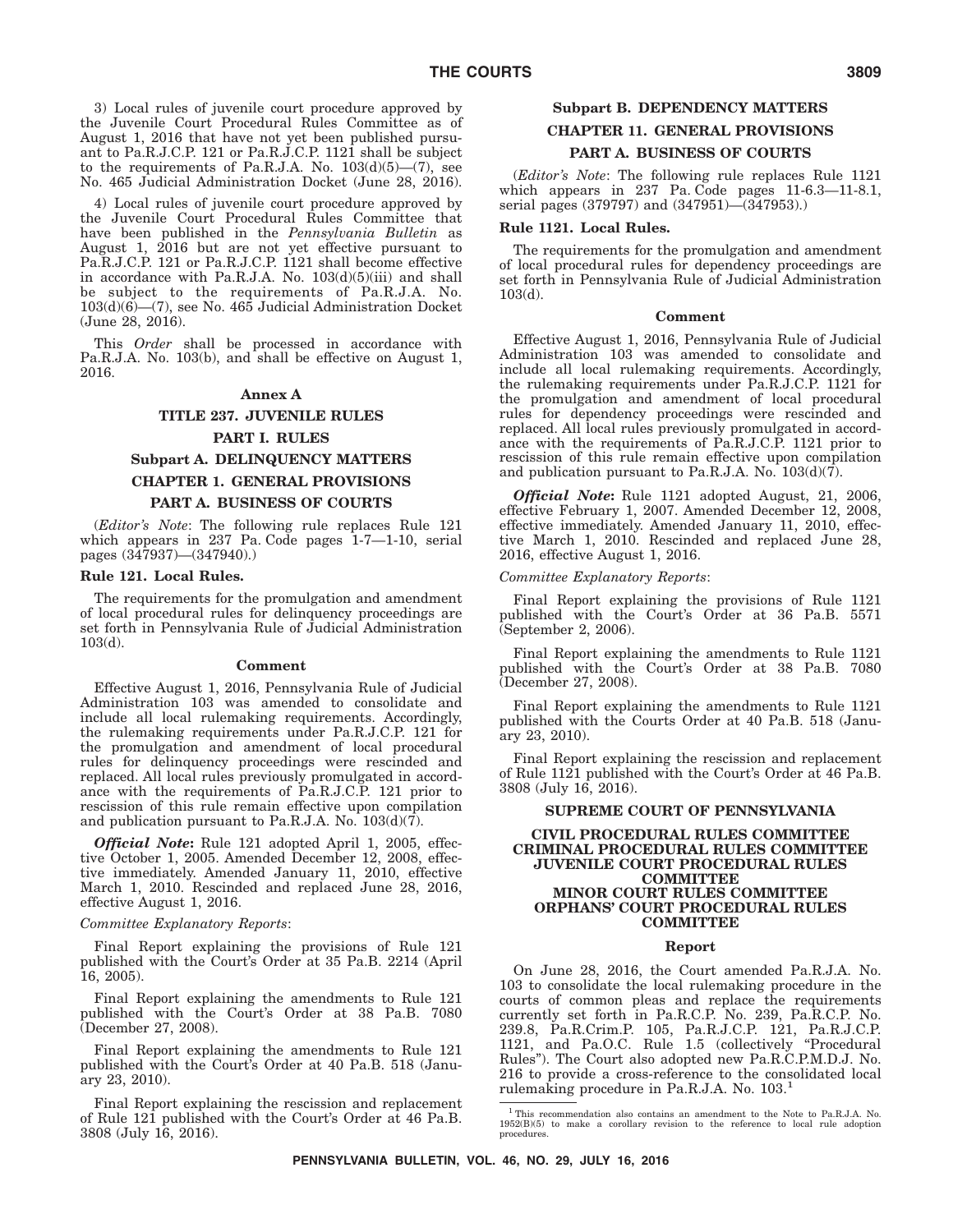On August 29, 2015, the Rules Committees published a joint proposal at 45 Pa.B. 5384 to modify the local rulemaking procedure to require courts to publish their local rules on their court or county's website, which the majority are presently doing, and to effectively require the AOPC to add a link on the UJS website back to each court or county website where local rules are maintained. Each county already has a webpage on the UJS website (http://www.pacourts.us/courts/courts-of-common-pleas/). In addition, the Civil Procedural Rules Committee would prospectively expand its review to all local rules of civil procedure while the Domestic Relations Procedural Rules Committee would begin to review all new and amended "family court" rules. Please note that the scope of review is limited to whether the local rule is inconsistent with a statewide rule; the Rules Committees do not review the merits or wisdom of the local rule.

After addressing comments, some of which prompted further revisions, the Rules Committees proceeded to recommend multiple rule changes to effectuate this proposal. During this process, the need to maintain five individual procedures for the promulgation of local rules was reconsidered. Historically, the different procedures accrued as each body adopted a review process over the span of decades. However, the process is at a point where the review requirement is nearly uniform across all bodies of rules; therefore, the continued need for separate rules no longer appears substantiated.

Accordingly, the prior proposal was revised to include:

1) Consolidation of all local procedural rulemaking requirements, currently existing in various statewide procedural rules, into one Rule of Judicial Administration.

2) Compilation and publication of all local rules of judicial administration on the website of the respective court or county.

3) Expansion of the review requirement to encompass local rules governing magisterial district courts, which rules are promulgated infrequently, but included for the purpose of uniformity.

Pennsylvania Rule of Judicial Administration 103, which governs rulemaking generally in the Unified Judicial System, appeared as the appropriate vehicle for the consolidated procedure. Current subdivision (c) of Pa.R.J.A. No. 103 provides a procedure for adoption of local rules other than local procedural rules, such as local rules of judicial administration, which are outside the purview of the procedural rules. In consultation with the Administrative Office of Pennsylvania Courts, separate procedures for local rules of judicial administration and local rules of procedure were developed. Subdivision (c) governs the adoption of local rules of judicial administration, while new subdivision (d) governs the adoption of local procedural rules.

#### *Subdivision (c)*

Current subdivision (c) functions as a ''residuary'' procedure. Local rules that do not come under the purview of the Procedural Rules are promulgated in accordance with subdivision (c). Revisions were made to subdivision (c) to change it from serving as a "residuary" function to a distinct category by labeling it ''local rules of judicial administration.''

To the greatest extent possible, the procedure in amended subdivision (c) is the same as the procedure in new subdivision (d), which will be described below. Of particular note, the numbering and format of the two subdivisions were mirrored to maintain uniformity. For

example, Pa.R.J.A. No.  $103(c)(4)$  was "reserved" so that subsequent requirements would align with those in subdivision (d).

Amended subdivision (c) differs from the procedure in new subdivision (d) in two respects. First, there is no requirement that local rules of judicial administration be reviewed to determine if they are inconsistent with the general rules of judicial administration.

Second, subdivision (c)(8) addresses several other matters outside the purview of the Procedural Rules. It has been the view of the Rules Committees that fee schedules are not procedural in nature; rather, setting fees is a matter of judicial administration. To reflect this practice, subdivision (c)(8) was revised to: (1) associate filing fees with local rules of judicial administration; and (2) create an exception to the "no local rule bar" for filing fees. This provision permits a filing to be rejected if the filing fee is not included or otherwise waived.

#### *Subdivision (d)*

Subdivision (d) will require all local rules of procedure to be submitted to the appropriate Rules Committee for review and approval before adoption to ensure that a local rule is not inconsistent with any general rule of the Supreme Court.<sup>2</sup> For the convenience of users, subdivision (d) will allow proposed local rules to be submitted via email. Upon written notification from the appropriate Rules Committee that the local rule is not inconsistent with any general rule of the Supreme Court, the adopting court will then need to publish the local rule in the *Pennsylvania Bulletin* for that local rule to become effective and enforceable. All local rules become effective not less than 30 days after publication in the *Pennsylvania Bulletin*. This allows the adopting court to set a specific date in an order to implement a local rule so long as that date is not less than 30 days after publication. Subdivision (d) also requires the adopting court to file a copy of the local rule with the AOPC, publish a copy of the local rule on the local court website, and then compile the local rule into the set of local rules on the local court website no later than 30 days after publication in the *Pennsylvania Bulletin*.

Subdivision (d) also contains some changes from current practice. For example, Pa.R.C.P. No. 239, Pa.R.Crim.P. 105, Pa.R.J.C.P. 121 and Pa.R.J.C.P. 1121 all contained provisions that allowed for those Rules Committees to unilaterally suspend local rules. There is no recollection of this authority being exercised in modern rulemaking and it is believed to be an anachronism. This authority has not been included in new subdivision (d). However, subdivision (d)(2) does retain a Rules Committee's authority to recommend, at any time, that the Supreme Court suspend, vacate, or require amendment of a local rule.

New subdivision (d) provides much needed consolidation and uniformity for publication and effective dates of local rules. It also eliminates the requirement to submit certified copies of local rules to the Rules Committees, AOPC, and the Legislative Reference Bureau pursuant to Pa.R.C.P. No. 239, Pa.R.Crim.P. 105, Pa.R.J.C.P. 121,

<sup>&</sup>lt;sup>2</sup> The definition of "local rule" in subdivision (d)(1) does not extend to procedural<br>rules adopted by the appellate courts. While much of the practice and procedure in the<br>Commonwealth Court's original jurisdiction woul

include local rules "which are adopted and enforced by a court of common pleas to<br>govern civil practice and procedure." Unlike Pa.R.Crim.P. 105, the Philadelphia<br>Municipal Court was specifically excluded as a court that is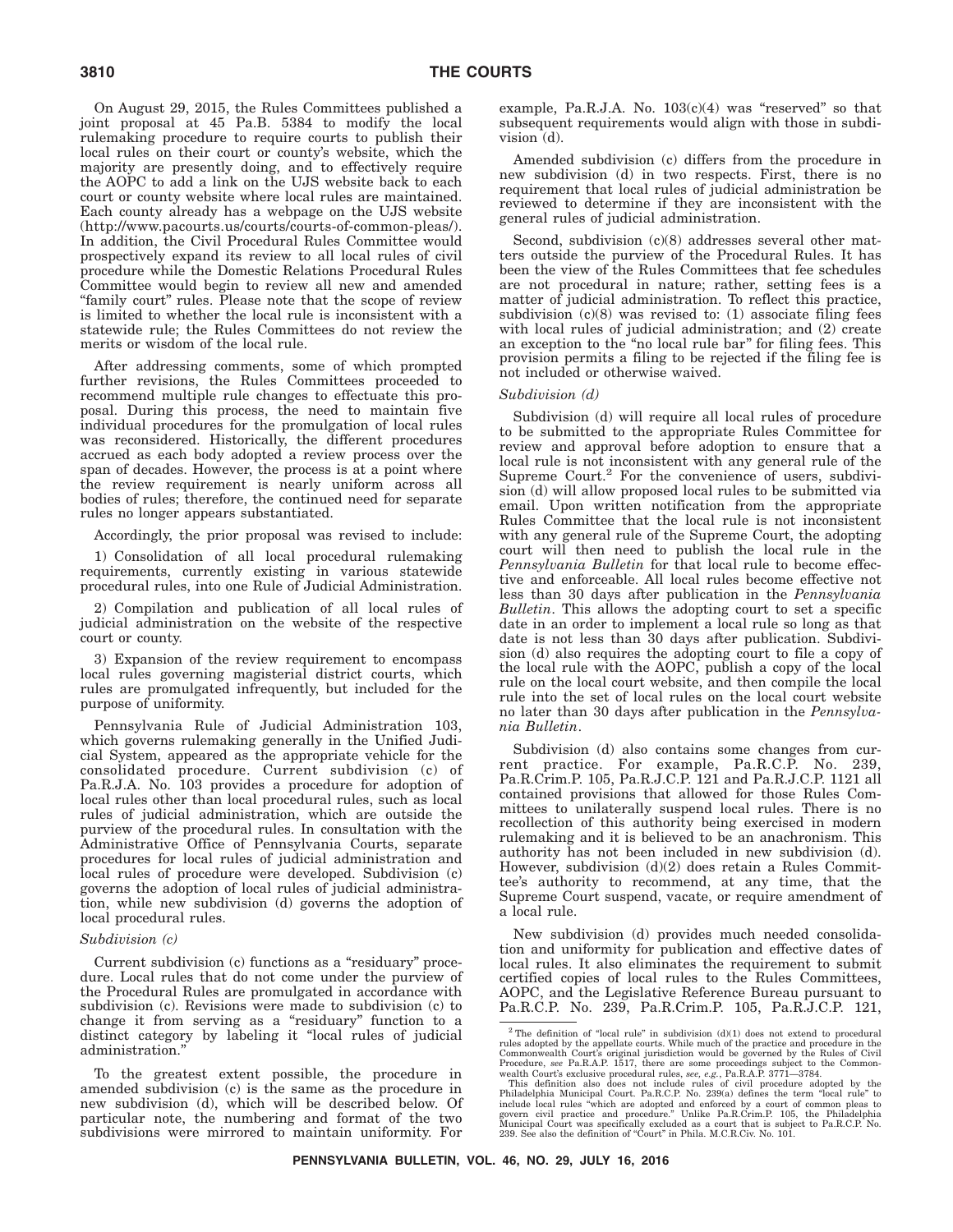Pa.R.J.C.P. 1121, and Pa.O.C. Rule 1.5. Under new subdivision (d), the Rules Committees, AOPC, and the Legislative Reference Bureau will not need a certified copy of a local rule because they will be reviewing the local rule prior to publication and issuing a written notification that the local rule is approved. As a result, the requirement to submit certified copies has been eliminated from the proposal.

#### *Procedural Rules*

With the consolidation of local rulemaking procedure into Pa.R.J.A. No. 103, the Procedural Rules have been amended to eliminate the specific requirements for local rulemaking within each body of rules. Each of the Procedural Rules provides a cross-reference to Pa.R.J.A. No. 103 indicating where local rulemaking procedure can be found.3 As noted above, this proposal also includes a recommendation for new Pa.R.C.P.M.D.J. No. 216, which provides the same cross-reference to Pa.R.J.A. No. 103. This new rule was added to the proposal to provide consistency across all bodies of rules.

[Pa.B. Doc. No. 16-1203. Filed for public inspection July 15, 2016, 9:00 a.m.]

# **Title 246—MINOR COURT CIVIL RULES**

# **PART I. GENERAL**

**[ 246 PA. CODE CH. 200 ]**

**Order Adopting Rule 216 of the Rules of Civil Procedure before Magisterial District Judges; No. 399 Magisterial Doc.**

#### **Order**

#### *Per Curiam*

*And Now*, this 28th day of June, 2016, upon the recommendation of the Minor Court Rules Committee; the proposal having been submitted without publication pursuant to Pa.R.J.A. No. 103(b):

*It Is Ordered* pursuant to Article V, Section 10 of the Constitution of Pennsylvania that:

1) Rule 216 of the Pennsylvania Rules of Civil Procedure before Magisterial District Judges is adopted in the following form.

2) Local rules of civil procedure before magisterial district judges effective prior to August 1, 2016 shall be compiled and published on the local court website in accordance with Pa.R.J.A. No. 103(d)(7), see No. 464 Judicial Administration Docket (June 28, 2016); No. 465 Judicial Administration Docket (June 28, 2016), no later than September 1, 2016 to remain effective.

3) Local rules of civil procedure before magisterial district judges that have been adopted before, but not yet published in the *Pennsylvania Bulletin* as of August 1, 2016 shall be subject to the requirements of Pa.R.J.A. No. 103(d)(5)—(7), see No. 465 Judicial Administration Docket (June 28, 2016).

4) Local rules of civil procedure before magisterial district judges that have been published in the *Pennsylvania Bulletin* as of August 1, 2016 but are not yet effective shall become effective in accordance with Pa.R.J.A. No.  $103(d)(5)(iii)$  and shall be subject to the requirements of Pa.R.J.A. No. 103(d)(6)—(7), see No. 465 Judicial Administration Docket (June 28, 2016).

This *Order* shall be processed in accordance with Pa.R.J.A. No. 103(b), and shall be effective on August 1, 2016.

#### **Annex A**

#### **TITLE 246. MINOR COURT CIVIL RULES**

#### **PART I. GENERAL**

#### **CHAPTER 200. RULES OF CONSTRUCTION; GENERAL PROVISIONS**

#### **Rule 216. Local Rules.**

The requirements for the promulgation and amendment of local procedural rules for proceedings in magisterial district courts subject to these rules are set forth in Pennsylvania Rule of Judicial Administration 103(d).

*Official Note***:** Effective August 1, 2016, Pennsylvania Rule of Judicial Administration 103 was amended to consolidate and include all local rulemaking requirements, including local rules applying to proceedings under the Rules of Civil Procedure before Magisterial District Judges. All local rules previously promulgated remain effective upon compilation and publication pursuant to Pa.R.J.A. No. 103(d)(7).

#### **SUPREME COURT OF PENNSYLVANIA**

#### **CIVIL PROCEDURAL RULES COMMITTEE CRIMINAL PROCEDURAL RULES COMMITTEE JUVENILE COURT PROCEDURAL RULES COMMITTEE MINOR COURT RULES COMMITTEE ORPHANS' COURT PROCEDURAL RULES COMMITTEE**

#### **Report**

On June 28, 2016, the Court amended Pa.R.J.A. No. 103 to consolidate the local rulemaking procedure in the courts of common pleas and replace the requirements currently set forth in Pa.R.C.P. No. 239, Pa.R.C.P. No. 239.8, Pa.R.Crim.P. 105, Pa.R.J.C.P. 121, Pa.R.J.C.P. 1121, and Pa.O.C. Rule 1.5 (collectively "Procedural Rules''). The Court also adopted new Pa.R.C.P.M.D.J. No. 216 to provide a cross-reference to the consolidated local rulemaking procedure in Pa.R.J.A. No. 103.<sup>1</sup>

On August 29, 2015, the Rules Committees published a joint proposal at 45 Pa.B. 5384 to modify the local rulemaking procedure to require courts to publish their local rules on their court or county's website, which the majority are presently doing, and to effectively require the AOPC to add a link on the UJS website back to each court or county website where local rules are maintained. Each county already has a webpage on the UJS website (http://www.pacourts.us/courts/courts-of-common-pleas/).

<sup>3</sup> Pa.O.C. Rule 1.5 also retains a provision that local rules applicable to practice in the Civil or Trial Division of the Court of Common Pleas are inapplicable to practice in the Orphans' Court Division unless so directed by the statewide rules or specifically by local orphans' court rules.

<sup>1</sup> This recommendation also contains an amendment to the Note to Pa.R.J.A. No. 1952(B)(5) to make a corollary revision to the reference to local rule adoption procedures.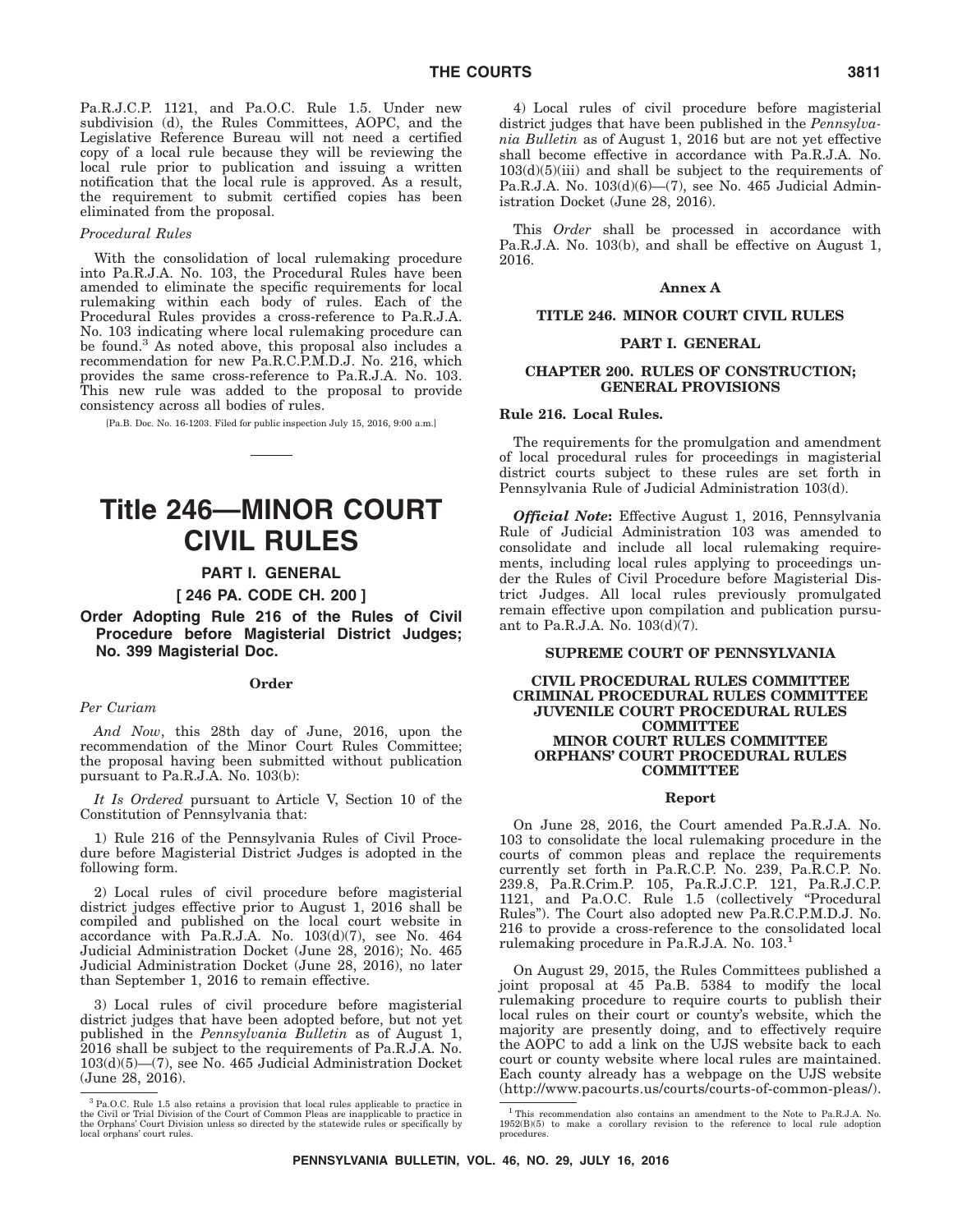In addition, the Civil Procedural Rules Committee would prospectively expand its review to all local rules of civil procedure while the Domestic Relations Procedural Rules Committee would begin to review all new and amended "family court" rules. Please note that the scope of review is limited to whether the local rule is inconsistent with a statewide rule; the Rules Committees do not review the merits or wisdom of the local rule.

After addressing comments, some of which prompted further revisions, the Rules Committees proceeded to recommend multiple rule changes to effectuate this proposal. During this process, the need to maintain five individual procedures for the promulgation of local rules was reconsidered. Historically, the different procedures accrued as each body adopted a review process over the span of decades. However, the process is at a point where the review requirement is nearly uniform across all bodies of rules; therefore, the continued need for separate rules no longer appears substantiated.

Accordingly, the prior proposal was revised to include:

1) Consolidation of all local procedural rulemaking requirements, currently existing in various statewide procedural rules, into one Rule of Judicial Administration.

2) Compilation and publication of all local rules of judicial administration on the website of the respective court or county.

3) Expansion of the review requirement to encompass local rules governing magisterial district courts, which rules are promulgated infrequently, but included for the purpose of uniformity.

Pennsylvania Rule of Judicial Administration 103, which governs rulemaking generally in the Unified Judicial System, appeared as the appropriate vehicle for the consolidated procedure. Current subdivision (c) of Pa.R.J.A. No. 103 provides a procedure for adoption of local rules other than local procedural rules, such as local rules of judicial administration, which are outside the purview of the procedural rules. In consultation with the Administrative Office of Pennsylvania Courts, separate procedures for local rules of judicial administration and local rules of procedure were developed. Subdivision (c) governs the adoption of local rules of judicial administration, while new subdivision (d) governs the adoption of local procedural rules.

#### *Subdivision (c)*

Current subdivision (c) functions as a ''residuary'' procedure. Local rules that do not come under the purview of the Procedural Rules are promulgated in accordance with subdivision (c). Revisions were made to subdivision (c) to change it from serving as a "residuary" function to a distinct category by labeling it ''local rules of judicial administration.''

To the greatest extent possible, the procedure in amended subdivision (c) is the same as the procedure in new subdivision (d), which will be described below. Of particular note, the numbering and format of the two subdivisions were mirrored to maintain uniformity. For example, Pa.R.J.A. No.  $103(c)(4)$  was "reserved" so that subsequent requirements would align with those in subdivision (d).

Amended subdivision (c) differs from the procedure in new subdivision (d) in two respects. First, there is no requirement that local rules of judicial administration be reviewed to determine if they are inconsistent with the general rules of judicial administration.

Second, subdivision (c)(8) addresses several other matters outside the purview of the Procedural Rules. It has been the view of the Rules Committees that fee schedules are not procedural in nature; rather, setting fees is a matter of judicial administration. To reflect this practice, subdivision  $(c)(8)$  was revised to: (1) associate filing fees with local rules of judicial administration; and (2) create an exception to the "no local rule bar" for filing fees. This provision permits a filing to be rejected if the filing fee is not included or otherwise waived.

#### *Subdivision (d)*

Subdivision (d) will require all local rules of procedure to be submitted to the appropriate Rules Committee for review and approval before adoption to ensure that a local rule is not inconsistent with any general rule of the Supreme Court.<sup>2</sup> For the convenience of users, subdivision (d) will allow proposed local rules to be submitted via email. Upon written notification from the appropriate Rules Committee that the local rule is not inconsistent with any general rule of the Supreme Court, the adopting court will then need to publish the local rule in the *Pennsylvania Bulletin* for that local rule to become effective and enforceable. All local rules become effective not less than 30 days after publication in the *Pennsylvania Bulletin*. This allows the adopting court to set a specific date in an order to implement a local rule so long as that date is not less than 30 days after publication. Subdivision (d) also requires the adopting court to file a copy of the local rule with the AOPC, publish a copy of the local rule on the local court website, and then compile the local rule into the set of local rules on the local court website no later than 30 days after publication in the *Pennsylvania Bulletin*.

Subdivision (d) also contains some changes from current practice. For example, Pa.R.C.P. No. 239, Pa.R.Crim.P. 105, Pa.R.J.C.P. 121 and Pa.R.J.C.P. 1121 all contained provisions that allowed for those Rules Committees to unilaterally suspend local rules. There is no recollection of this authority being exercised in modern rulemaking and it is believed to be an anachronism. This authority has not been included in new subdivision (d). However, subdivision (d)(2) does retain a Rules Committee's authority to recommend, at any time, that the Supreme Court suspend, vacate, or require amendment of a local rule.

New subdivision (d) provides much needed consolidation and uniformity for publication and effective dates of local rules. It also eliminates the requirement to submit certified copies of local rules to the Rules Committees,

<sup>&</sup>lt;sup>2</sup> The definition of "local rule" in subdivision (d)(1) does not extend to procedural<br>rules adopted by the appellate courts. While much of the practice and procedure in the<br>Commonwealth Court's original jurisdiction woul

include local rules "which are adopted and enforced by a court of common pleas to<br>govern civil practice and procedure." Unlike Pa.R.Crim.P. 105, the Philadelphia<br>Municipal Court was specifically excluded as a court that is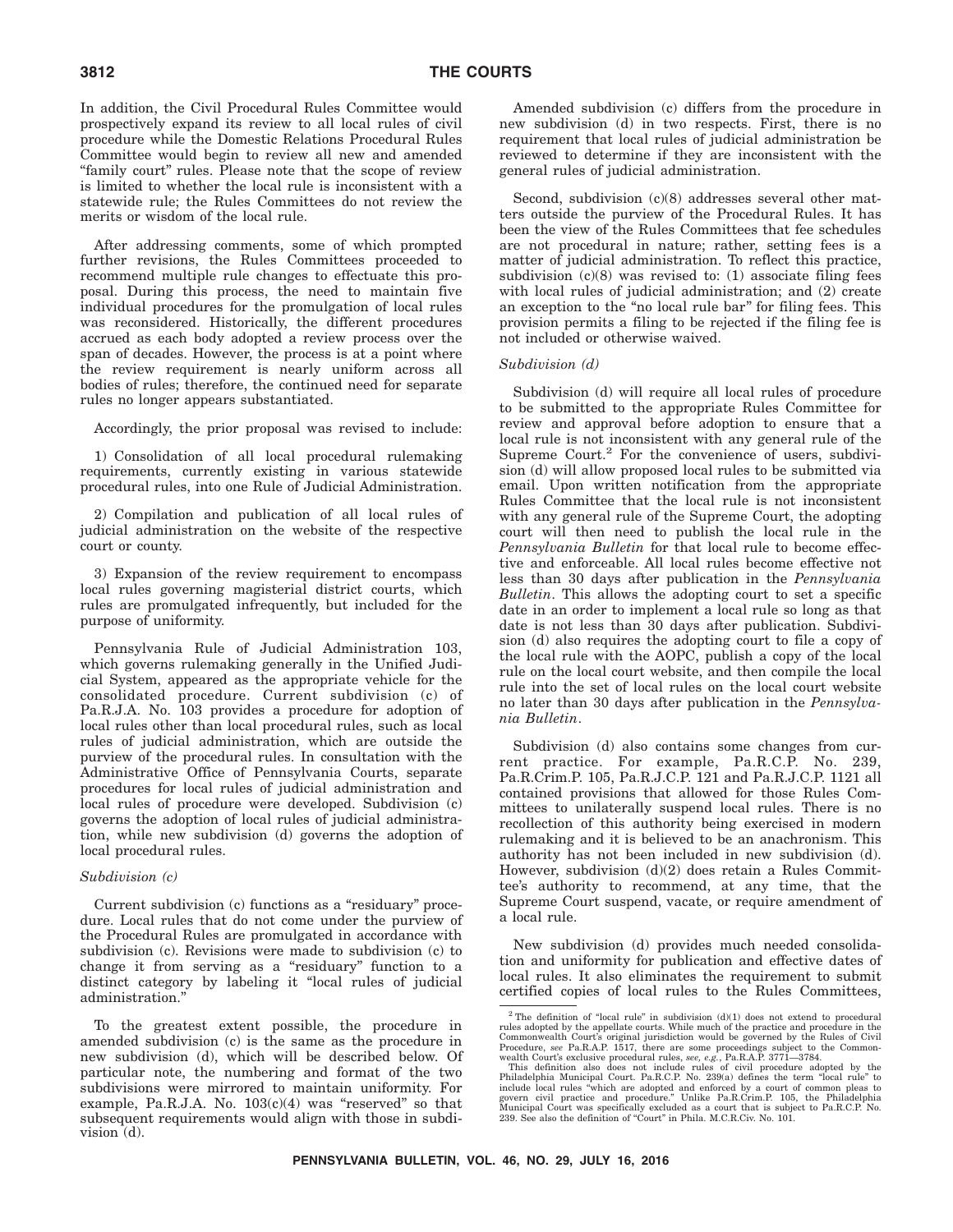AOPC, and the Legislative Reference Bureau pursuant to Pa.R.C.P. No. 239, Pa.R.Crim.P. 105, Pa.R.J.C.P. 121, Pa.R.J.C.P. 1121, and Pa.O.C. Rule 1.5. Under new subdivision (d), the Rules Committees, AOPC, and the Legislative Reference Bureau will not need a certified copy of a local rule because they will be reviewing the local rule prior to publication and issuing a written notification that the local rule is approved. As a result, the requirement to submit certified copies has been eliminated from the proposal.

#### *Procedural Rules*

With the consolidation of local rulemaking procedure into Pa.R.J.A. No. 103, the Procedural Rules have been amended to eliminate the specific requirements for local rulemaking within each body of rules. Each of the Procedural Rules provides a cross-reference to Pa.R.J.A. No. 103 indicating where local rulemaking procedure can be found.<sup>3</sup> As noted above, this proposal also includes a recommendation for new Pa.R.C.P.M.D.J. No. 216, which provides the same cross-reference to Pa.R.J.A. No. 103. This new rule was added to the proposal to provide consistency across all bodies of rules.

[Pa.B. Doc. No. 16-1204. Filed for public inspection July 15, 2016, 9:00 a.m.]

# **Title 255—LOCAL COURT RULES**

# **BEDFORD COUNTY Local Rule 202.1; AD No. 1-2016**

#### **Order of Court**

And now, this 21st day of April, 2016, the District Attorney of Bedford County, William J. Higgins, Jr., having filed a certification pursuant to Rule 202 of the Pennsylvania Rules of Criminal Procedure, the Court hereby adopts the following new Local Rule:

#### **Rule 202.1. Approval of Search Warrant Applications by the Attorney for the Commonwealth.**

Search Warrants shall not hereafter be accepted by any judicial officer unless the Search Warrant Application has the approval of an Attorney for the Commonwealth prior to filing. Approval by the Attorney for the Commonwealth may be provided by electronic communication with a copy attached to the warrant application. Said Local Rule shall be effective in the 57th Judicial District of the Commonwealth of Pennsylvania thirty (30) days after publication in the *Pennsylvania Bulletin* and upon publication on the Unified Judicial System of Pennsylvania Web Portal.

*By the Court*

THOMAS S. LING, *President Judge*

[Pa.B. Doc. No. 16-1205. Filed for public inspection July 15, 2016, 9:00 a.m.]

# **BEDFORD COUNTY Local Rule 507.1; AD No. 2-2016**

#### **Order of Court**

And now, this 21st day of April, 2016, the District Attorney of Bedford County, William J. Higgins, Jr., having filed a certification pursuant to Rule 507 of the Pennsylvania Rules of Criminal Procedure, the Court hereby adopts the following new Local Rule:

#### **Rule 507.1. Approval of Police Complaints and Arrest Warrant Affidavits by the Attorney for the Commonwealth.**

Criminal complaints and arrest warrant affidavits, by police officers, as defined in the Rules of Criminal Procedure, charging any of the following:

1) Any violation of 18 Pa.C.S.A. Chapter 25 (relating to Criminal Homicide);

2) Any violation of 18 Pa.C.S.A. 2702 (relating to Aggravated Assault);

3) Any violation of 18 Pa.C.S.A. Chapter 29 (relating to Kidnapping);

4) Any violation of 18 Pa.C.S.A. Chapter 31 (relating to Sexual Offenses);

5) Any violation of 18 Pa.C.S.A. 3301 (relating to Arson);

6) Any violation of 18 Pa.C.S.A. Chapter 37 (relating to Robbery);

7) Any violation of 35 Pa.C.S.A. § 780-113, et. al., (relating to prohibited acts under the Controlled Substance Act) that is graded as a Felony;

8) Any violation of 75 Pa.C.S.A. § 3732 (relating to Homicide by Vehicle), § 3735 (relating Homicide by Vehicle while DUI), § 3731.1 (relating to Aggravated Assault by vehicle while DUI).

9) Any charge of an Inchoate crime, under 18 Pa.C.S.A. Chapter 9 (relating to Criminal Attempt, Criminal Solicitation, and Criminal Conspiracy), where the underlying criminal offense is one those set forth above;

10) Any violation of Title 18 (Crimes Code) or Title 75 (Vehicle Code) that results in the death of any person, including summary offenses.

shall not hereafter be accepted by any judicial officer unless the complaint and affidavit has the approval of an Attorney for the Commonwealth prior to filing. Approval by the Attorney for the Commonwealth may be provided by electronic communication with a copy attached to the complaint or arrest warrant affidavit. Said Local Rule shall be effective in the 57th Judicial District of the Commonwealth of Pennsylvania thirty (30) days after publication in the *Pennsylvania Bulletin* and upon publication on the Unified Judicial System of Pennsylvania Web Portal.

*By the Court*

THOMAS S. LING, *President Judge*

<sup>&</sup>lt;sup>3</sup> Pa.O.C. Rule 1.5 also retains a provision that local rules applicable to practice in [Pa.B. Doc. No. 16-1206. Filed for public inspection July 15, 2016, 9:00 a.m.] the Civil or Trial Division of the Court of Common Ple the Orphans' Court Division unless so directed by the statewide rules or specifically by local orphans' court rules.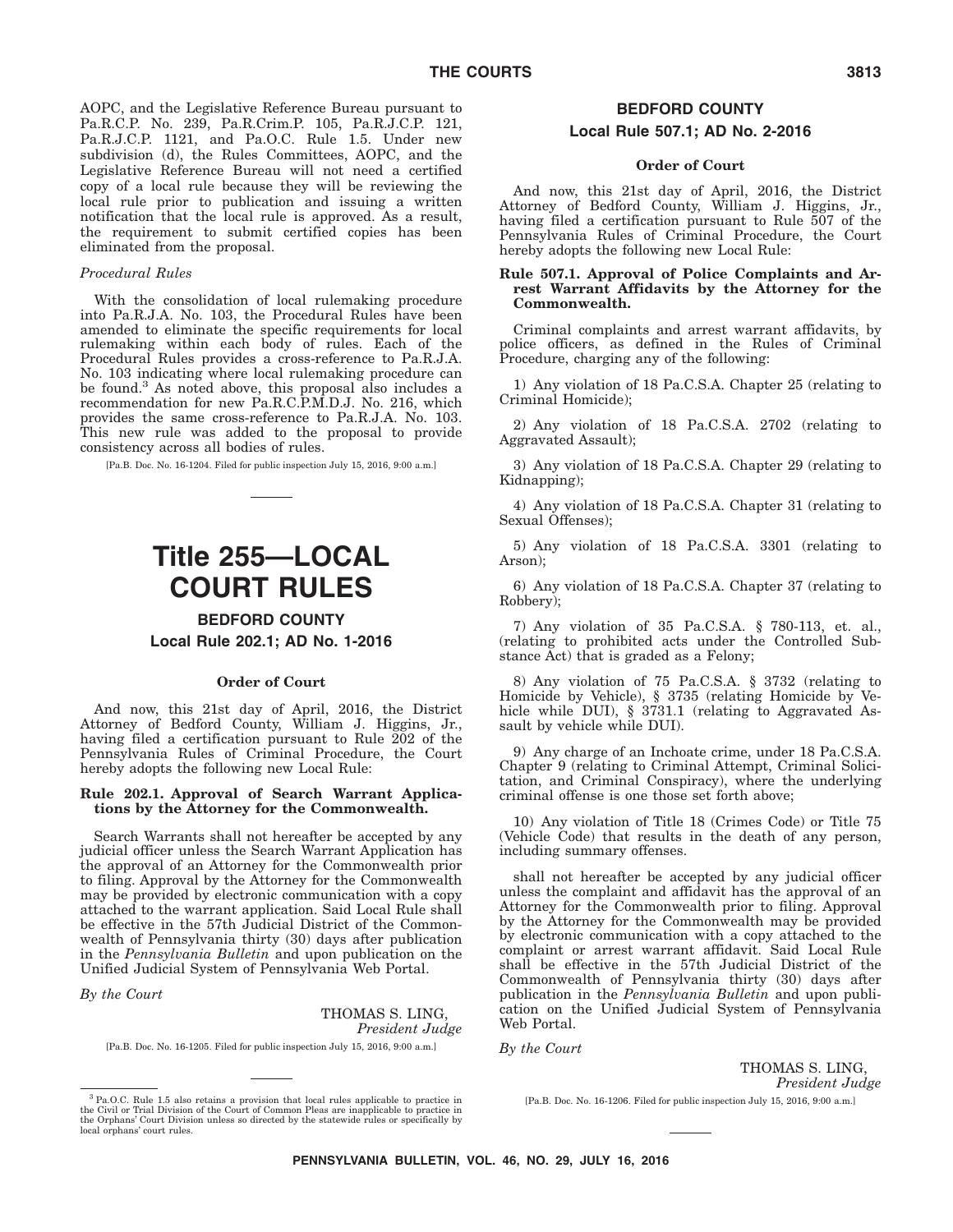# **SUPREME COURT**

### **Order for Establishment of Local Rules Website; No. 464 Judicial Administration Doc.**

#### **Order**

*Per Curiam*

*And Now*, this 28th day of June, 2016, *It Is Ordered* pursuant to Article V, Section 10 of the Constitution of Pennsylvania that each judicial district shall no later than August 1, 2016 establish and transmit to the Rules Committees (rulescommittees@pacourts.us) the address of a free and publically accessible website of the court or county in which the court has jurisdiction where all local rules are to be published.

This *Order* shall be processed in accordance with Pa.R.J.A. No. 103(b), and shall be effective immediately. [Pa.B. Doc. No. 16-1207. Filed for public inspection July 15, 2016, 9:00 a.m.]

# **Reaccreditation of the Pennsylvania Bar Association Workers' Compensation Law Section; No. 141 Disciplinary Rules Doc.**

**Order**

*Per Curiam*:

*And Now*, this 1st day of July, 2016, upon consideration of the recommendation of the Pennsylvania Bar Association Review and Certifying Board, the Pennsylvania Bar Association Workers' Compensation Law Section is hereby reaccredited as a certifying organization in the area of Workers' Compensation Law for a period of five years commencing January 12, 2017.

[Pa.B. Doc. No. 16-1208. Filed for public inspection July 15, 2016, 9:00 a.m.]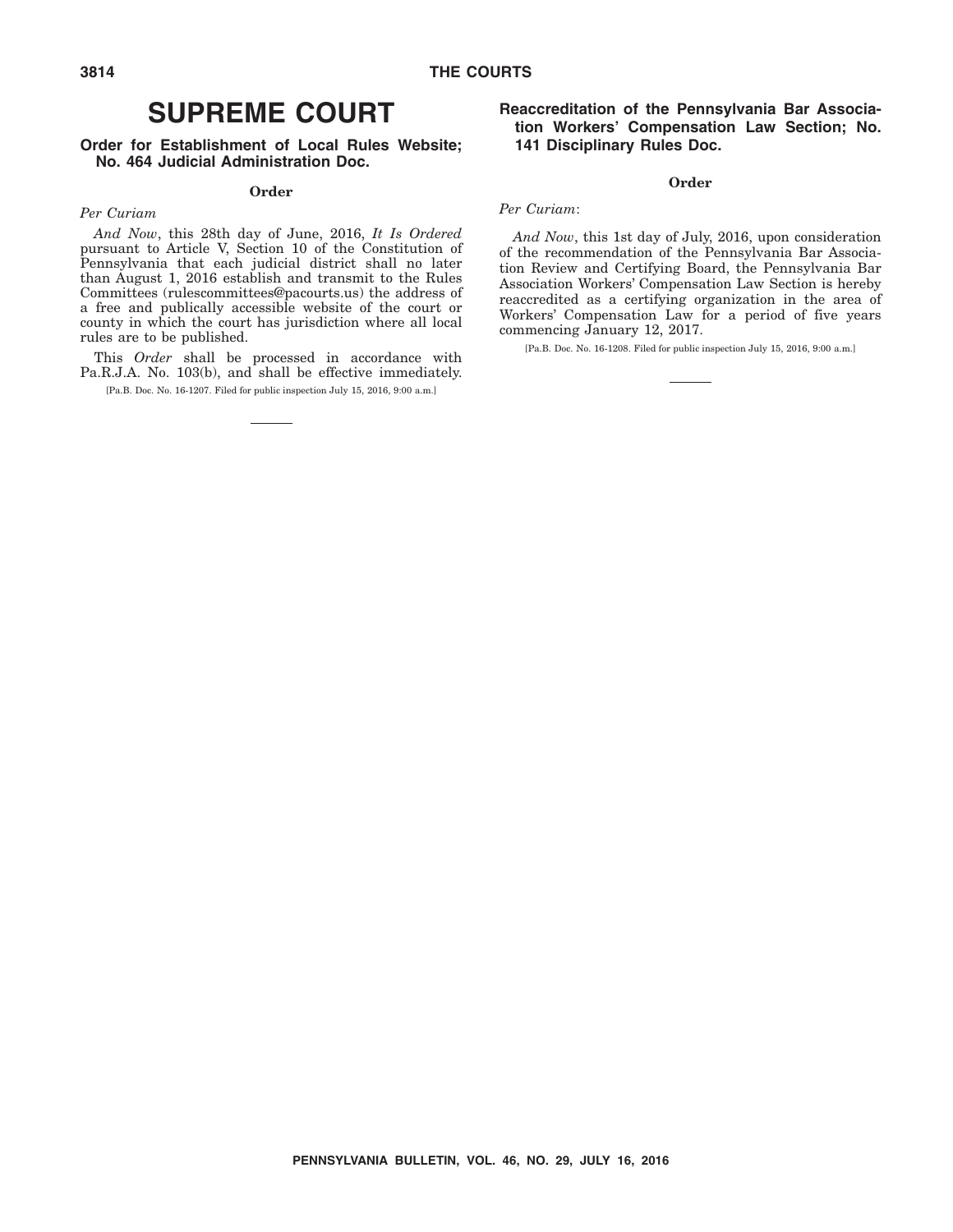# **RULES AND REGULATIONS**

# **Title 22—EDUCATION**

# **STATE BOARD OF EDUCATION [ 22 PA. CODE CHS. 12, 14, 16 AND 49 ] Strategic Planning**

The State Board of Education (Board), under the authority of sections 2603-B and 2604-B of the Public School Code of 1949 (code) (24 P.S. §§ 26-2603-B and 26-2604-B), amends §§ 12.41, 14.104, 16.4, 49.16 and 49.17 to read as set forth in Annex A.

### *Summary*

The final-form rulemaking published at 44 Pa.B. 1131 (March 1, 2014) made substantive changes to Chapter 4 (relating to academic standards and assessment). Among several amendments to Chapter 4, that final-form rulemaking deleted the requirement in § 4.13 (relating to strategic plans) that school districts, area vocationaltechnical schools and charter schools submit strategic plans every 6 years.

Section 4.13 now provides for transitions from strategic plans to different types of specific plans required under other existing regulations. These other plans are in Chapters 12, 14, 16 and 49. Provisions of these four chapters retained language that referenced the strategic planning requirements that are no longer part of Chapter 4. Therefore, technical corrections to these chapters are necessary for consistency with Chapter 4.

# *Amendments*

The amendments in this final-omitted rulemaking update references to § 4.13 in five sections to match the requirements in the corresponding subsections of § 4.13. Changes encompass deletions of references to Chapter 4 that are now inaccurate given the 2014 amendments. The outdated text is replaced with corrected references.

Section 12.41(a) (relating to student services) references the time frames and procedures described in § 4.13(c). Section 14.104(a) (relating to special education plans) refers to § 4.13(d). Section 16.4 (relating to gifted education plans) references § 4.13(e). Sections 49.16 and 49.17 (relating to approval of induction plans; and continuing professional education) reference to  $\S$  4.13(b) and (a), respectively.

# *Affected Parties*

Since the amendments correct inconsistencies between existing regulations and do not make substantive changes, this final-omitted rulemaking does not have impact on potentially affected parties.

# *Cost and Paperwork Estimates*

This final-omitted rulemaking does not carry a new cost for the regulated community. The amendments do not alter current paperwork or reporting requirements nor do they create new paperwork or reporting requirements.

# *Effective Date*

This final-omitted rulemaking is effective upon publication in the *Pennsylvania Bulletin*.

# *Sunset Date*

The Board will review the effectiveness of these provisions every 4 years in accordance with its policy and practice respecting all of its regulations. Therefore, a sunset date is not necessary.

## *Contact Person*

Interested persons may contact Karen Molchanow, Executive Director, State Board of Education, 333 Market Street, Harrisburg, PA 17126-0333, (717) 787-3787, rastateboardofed@pa.gov.

# *Final-Omitted Rulemaking*

The Board promulgates these amendments as a finalomitted rulemaking because they meet the criteria in section 204(3) of the act of July 31, 1968 (P.L. 769, No. 240) (45 P.S. § 1204(3)), known as the Commonwealth Documents Law (CDL). The amendments conform §§ 12.41, 14.104, 16.4, 49.16 and 49.17 to § 4.13. The substantive change occurred with amendments to Chapter 4 in 2014. This final-omitted rulemaking does not contain substantive changes and includes only minor technical revisions that alleviate possible confusion and align Chapters 12, 14, 16 and 49 with Chapter 4. Therefore, publication of a proposed rulemaking would be, in these circumstances, impracticable, unnecessary and contrary to the public interest.

# *Regulatory Review*

Under section 5.1(c) of the Regulatory Review Act (71 P.S. § 745.5a(c)), on May 26, 2016, the Board submitted a copy of the final-omitted rulemaking and a copy of a Regulatory Analysis Form to the Independent Regulatory Review Commission (IRRC) and to the Chairpersons of the House Committee on Education and the Senate Committee on Education. On the same date, the regulations were submitted to the Office of Attorney General for review and approval under the Commonwealth Attorneys Act (71 P.S. §§ 732-101—732-506).

Under section 5.1(j.2) of the Regulatory Review Act, on June 29, 2016, the final-omitted rulemaking was deemed approved by the House and Senate Committees. Under section 5.1(e) of the Regulatory Review Act, IRRC met on June 30, 2016, and approved the final-omitted rulemaking.

# *Findings*

The Board finds that:

(1) Notice of proposed rulemaking is impracticable, unnecessary and contrary to the public interest under section 204(3) of the CDL and the regulation thereunder, 1 Pa. Code § 7.4(3) (relating to omission of notice of proposed rulemaking).

(2) The amendments to the regulations in the manner provided in this final-omitted rulemaking is necessary and appropriate for administration of the code.

# *Order*

Acting under the authority of the code, the Board orders that:

(a) The regulations of the Board, 22 Pa. Code Chapters 12, 14, 16 and 49, are amended by amending §§ 12.41, 14.104, 16.4, 49.16 and 49.17 to read as set forth in Annex A, with ellipses referring to the existing text of the regulation.

(b) The Executive Director of the Board shall submit this order and Annex A to the Office of General Counsel and the Office of Attorney General for review and approval as to legality and form as required by law.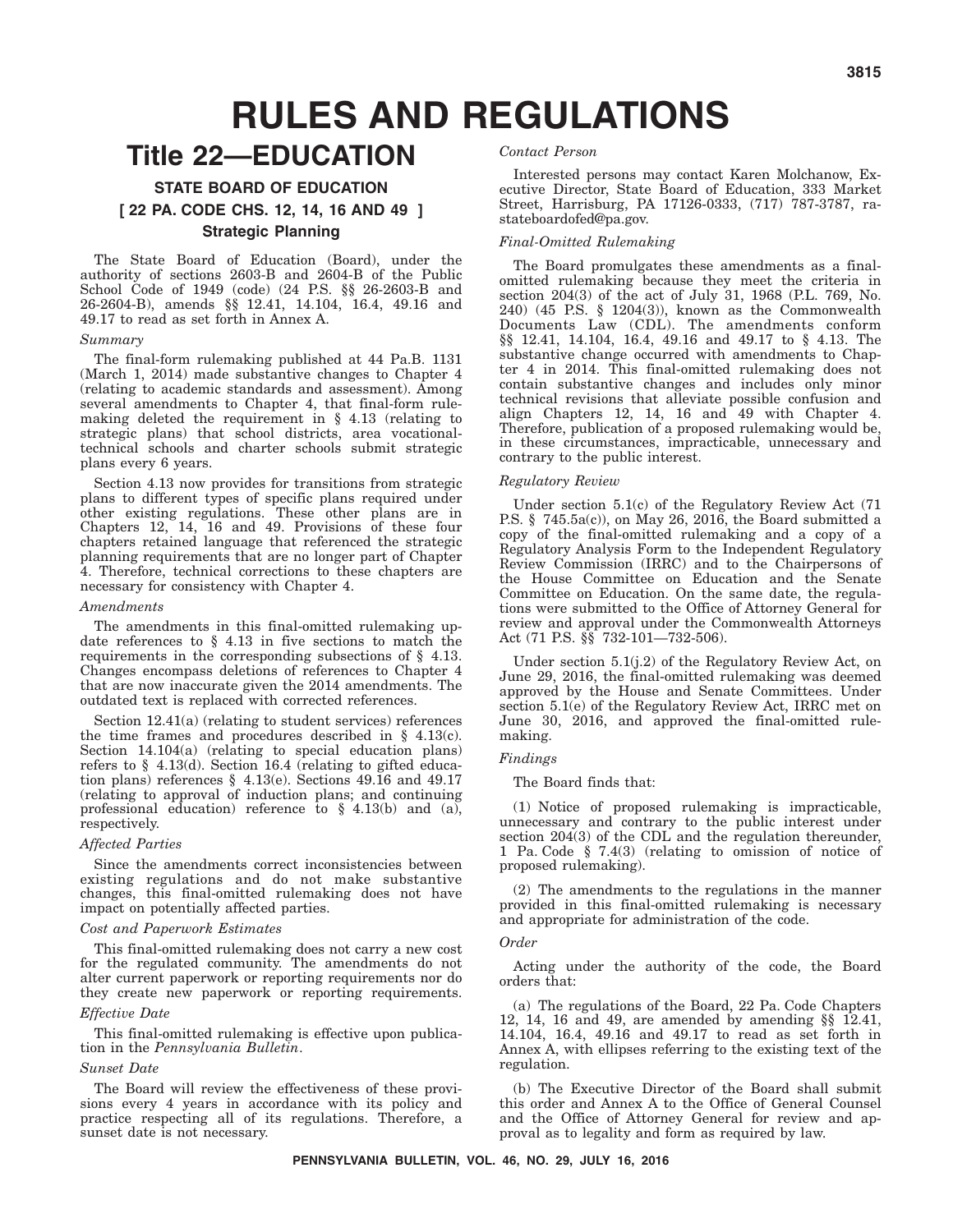(c) The Executive Director of the Board shall certify this order and Annex A and deposit them with the Legislative Reference Bureau as required by law.

(d) This order is effective upon publication in the *Pennsylvania Bulletin*.

> KAREN MOLCHANOW, *Executive Director*

(*Editor's Note*: See 46 Pa.B. 3894 (July 16, 2016) for IRRC's approval order.)

**Fiscal Note:** 6-333. No fiscal impact; (8) recommends adoption.

# **Annex A**

# **TITLE 22. EDUCATION**

# **PART I. STATE BOARD OF EDUCATION**

# **Subpart A. MISCELLANEOUS PROVISIONS**

# **CHAPTER 12. STUDENTS AND STUDENT SERVICES**

# **SERVICES TO STUDENTS**

### **§ 12.41. Student services.**

(a) Each school entity shall prepare a written plan for the implementation of a comprehensive and integrated K-12 program of the student services based on the needs of its students. The plan shall be prepared and revised in accordance with the time frames and procedures described in § 4.13(c) (relating to strategic plans). Services offered by community agencies in public schools shall be coordinated by and under the general direction of the school entity. The plan must include policies and procedures for emergency care and administration of medication and treatment under The Controlled Substance, Drug, Device and Cosmetic Act (35 P.S. §§ 780-101—780- 144) and guidelines issued by the Department of Health. The Department of Health guidelines are available from the Division of School Health, Department of Health, P.O. Box 90, Harrisburg, Pennsylvania 17108. A school district that operates a prekindergarten program shall address its prekindergarten program in the plan developed under § 4.13(c). A school entity shall make its student services plan available for public inspection and comment for a minimum of 28 days prior to approval of the plan by the school entity's governing board.

# \*\*\*\*\*

## **CHAPTER 14. SPECIAL EDUCATION SERVICES AND PROGRAMS**

#### **GENERAL PROVISIONS**

# **§ 14.104. Special education plans.**

(a) Each school district shall develop and implement a special education plan. The special education plan shall be submitted to the Department for approval every 3 years in accordance with  $\S$  4.13(d) (relating to strategic plans). The Secretary will prescribe the format, content and time for submission of the special education plan. A school district shall make its special education plan available for public inspection and comment for a minimum of 28 days prior to approval of the plan by the school district's board of directors and submission of the plan to the Department.

\*\*\*\*\*

## **CHAPTER 16. SPECIAL EDUCATION FOR GIFTED STUDENTS**

# **GENERAL PROVISIONS**

#### **§ 16.4. Gifted education plans.**

(a) In accordance with  $\S$  4.13(e) (relating to strategic plans), each school district shall develop and implement a gifted education plan every 6 years. A school district shall make its gifted education plan available for public inspection and comment for a minimum of 28 days prior to approval of the plan by the school district's board of directors.

(b) Each school district shall address the following in its gifted education plan:

(1) The process for identifying children who are gifted and in need of specially designed instruction.

(2) The gifted special education programs offered.

(c) Each school district shall provide, as the Department may require, reports of students, personnel and program elements, including the costs of the elements, which are relevant to the delivery of gifted education.

## **Subpart C. HIGHER EDUCATION**

#### **CHAPTER 49. CERTIFICATION OF PROFESSIONAL PERSONNEL**

# **Subchapter A. GENERAL PROVISIONS**

#### **THE PROGRAM**

# **§ 49.16. Approval of induction plans.**

(a) Each school entity shall submit to the Department for approval a plan for the induction experience for first-year teachers (including teachers in prekindergarten programs, when offered), long-term substitutes who are hired for a position for 45 days or more and educational specialists. The induction plan shall be submitted every 6 years as required under § 4.13(b) (relating to strategic plans). The induction plan shall be prepared by teacher or educational specialist representatives, or both, chosen by teachers and educational specialists and administrative representatives chosen by the administrative personnel of the school entity. Newly employed professional personnel with prior school teaching experience may be required by the school entity to participate in an induction program. A school entity shall make its induction plan available for public inspection and comment for a minimum of 28 days prior to approval of the plan by the school entity's governing board and submission of the plan to the Department.

(b) The Department will establish guidelines and will review for approval induction plans submitted by school entities.

(c) The induction plan shall reflect a mentor relationship between the first-year teacher, long-term substitute or educational specialist, teacher educator and the induction team.

(d) Criteria for approval of the induction plans will be established by the Secretary in consultation with the Board and must include induction activities that focus on teaching diverse learners in inclusive settings.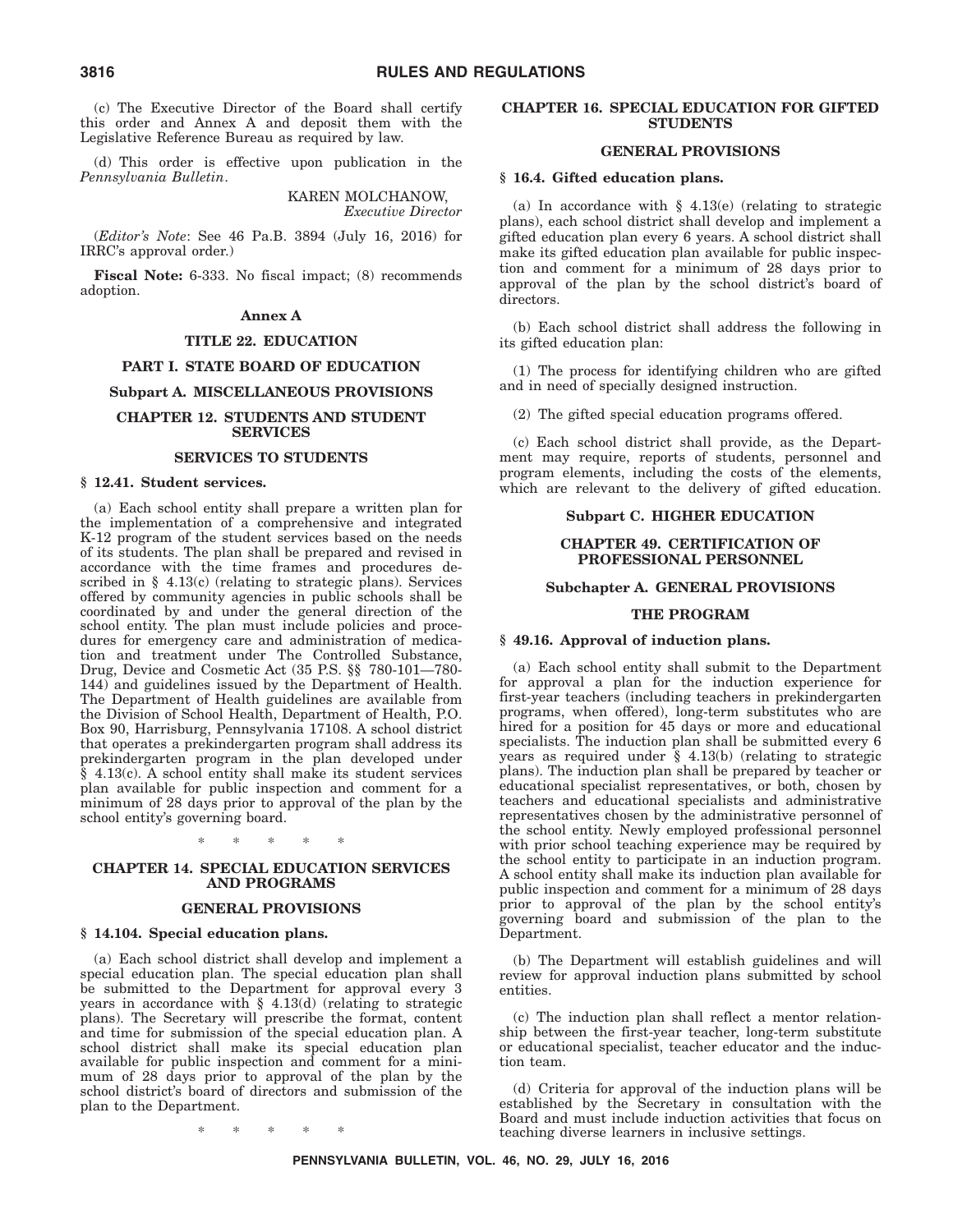# **§ 49.17. Continuing professional education.**

(a) As required under § 4.13(a) (relating to strategic plans), a school entity shall submit to the Secretary for approval a 3-year professional education plan every 3 years in accordance with the professional education guidelines established by the Secretary and section 1205.1 of the act (24 P.S. § 12-1205.1). A school entity shall make its professional education plan available for public inspection and comment for a minimum of 28 days prior to approval of the plan by the school entity's governing board and submission of the plan to the Secretary.

\*\*\*\*\*

[Pa.B. Doc. No. 16-1209. Filed for public inspection July 15, 2016, 9:00 a.m.]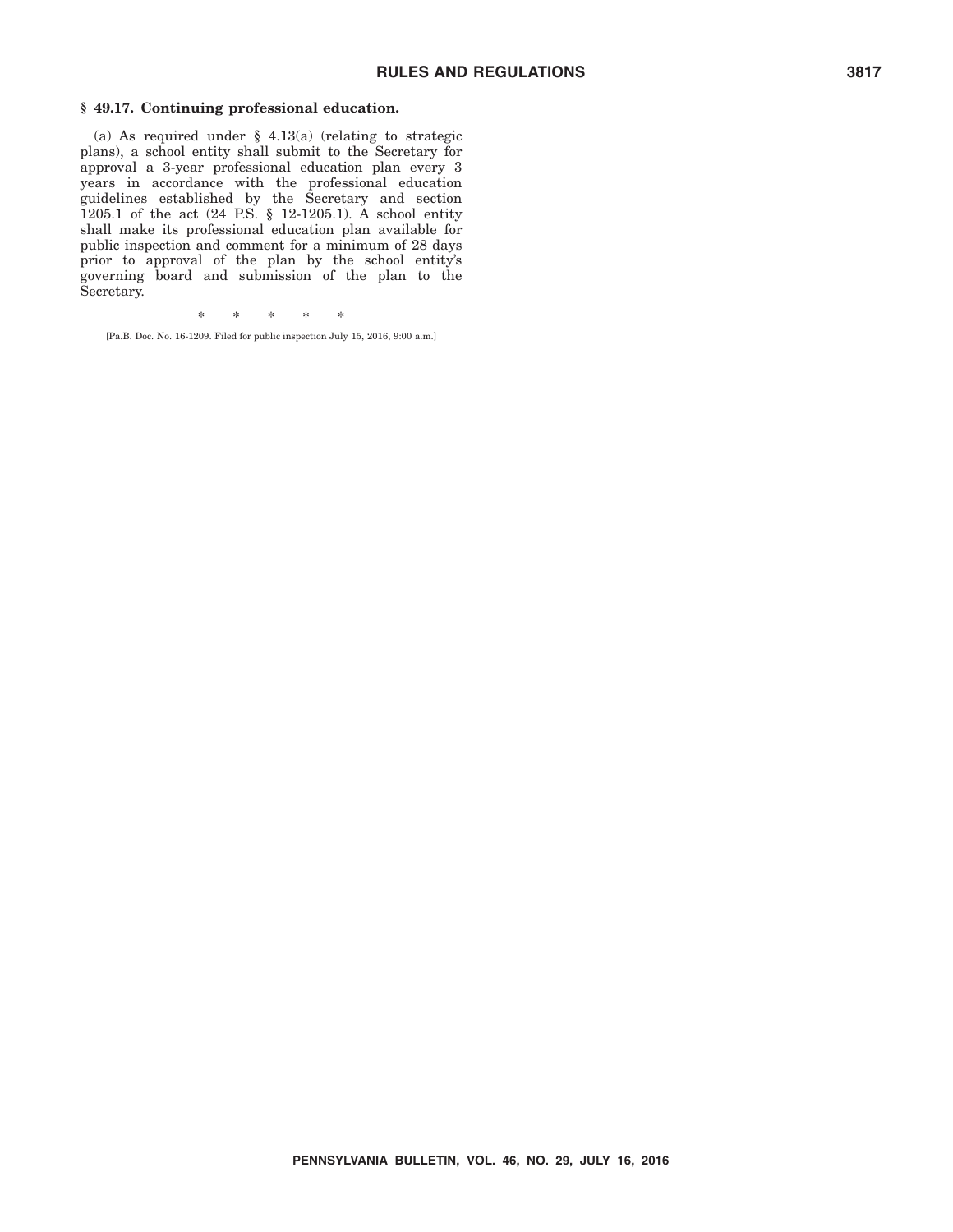# **NOTICES DEPARTMENT OF BANKING AND SECURITIES**

# **Actions on Applications**

The Department of Banking and Securities (Department), under the authority contained in the act of November 30, 1965 (P.L. 847, No. 356), known as the Banking Code of 1965; the act of May 15, 1933 (P.L. 565, No. 111), known as the Department of Banking Code; and the act of December 19, 1990 (P.L. 834, No. 198), known as the Credit Union Code, has taken the following action on applications received for the week ending July 5, 2016.

Under section 503.E of the Department of Banking and Securities Code (71 P.S. § 733-503.E), any person wishing to comment on the following applications, with the exception of branch applications, may file their comments in writing with the Department of Banking and Securities, Corporate Applications Division, 17 North Second Street, Suite 1300, Harrisburg, PA 17101-2290. Comments must be received no later than 30 days from the date notice regarding receipt of the application is published in the *Pennsylvania Bulletin*. The nonconfidential portions of the applications are on file at the Department and are available for public inspection, by appointment only, during regular business hours. To schedule an appointment, contact the Corporate Applications Division at (717) 783-2253. Photocopies of the nonconfidential portions of the applications may be requested consistent with the Department's Right-to-Know Law Records Request policy.

# **BANKING INSTITUTIONS**

**Conversions**

*Date Name and Location of Applicant Action*

6-29-2016 *From*: First National Community Bank Dunmore Lackawanna County

> To: FNCB Bank Dunmore Lackawanna County

Conversion from a National banking association to a Pennsylvania State-chartered bank. FNCB Bank is a wholly-owned subsidiary of First National Community Bancorp, Inc. (# 5028594), Dunmore, an existing bank holding company.

Branch offices operated by FNCB Bank:

1919 Memorial Highway Shavertown Luzerne County 921 Drinker Turnpike Moscow Lackawanna County 1219 Wheeler Avenue Dunmore Lackawanna County 734 San Souci Parkway Hanover Township Luzerne County 1001 Main Street Honesdale Wayne County 1743 North Keyser Avenue Scranton Lackawanna County 194 South Market Street Nanticoke Luzerne County 27 North River Street Plains Luzerne County 419-421 Spruce Street Scranton Lackawanna County

269 East Grove Street Clarks Green Lackawanna County 934 Main Street Dickson City Lackawanna County 1625 Wyoming Avenue Exeter Luzerne County 340 West Broad Street Hazleton Luzerne County 1127 Texas Highway Honesdale Wayne County 754 Wyoming Avenue Kingston Luzerne County 1700 North Township Pittston Luzerne County 3 Old Boston Road Pittston Luzerne County 1 North Main Street Wilkes-Barre Luzerne County

Effective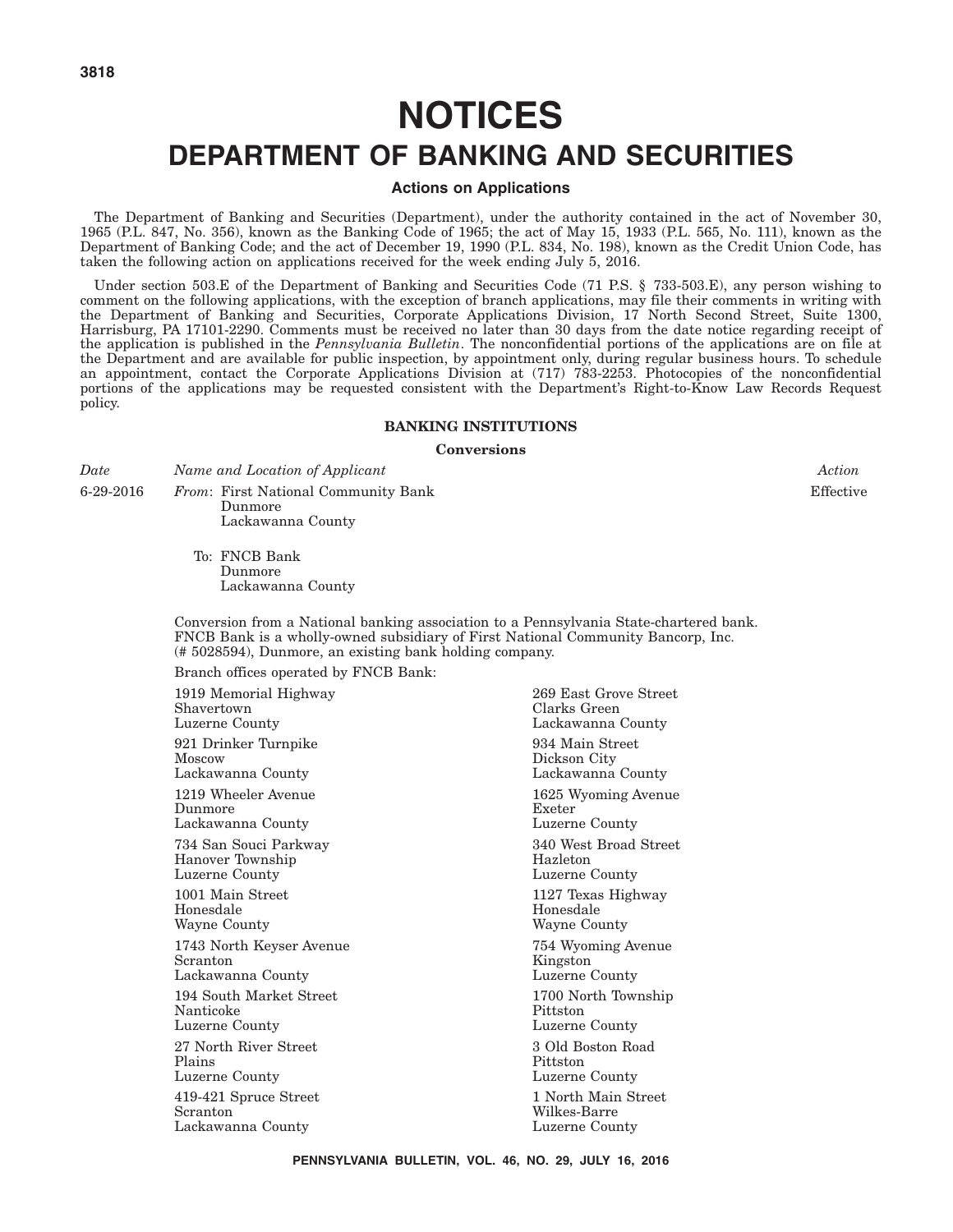# **Section 112 Acquisitions**

| Date           | Name and Location of Applicant                                                                                                                                                                                                                               |                                                                      | Action    |
|----------------|--------------------------------------------------------------------------------------------------------------------------------------------------------------------------------------------------------------------------------------------------------------|----------------------------------------------------------------------|-----------|
| $7 - 5 - 2016$ | Stonebridge Bank                                                                                                                                                                                                                                             |                                                                      | Withdrawn |
|                | West Chester<br><b>Chester County</b>                                                                                                                                                                                                                        |                                                                      |           |
|                | Application by Gordon Ray Denlinger, Anthony H. Hahn and Norman G. Hahn to acquire<br>100% of the common stock of Stonebridge Bank, West Chester.                                                                                                            |                                                                      |           |
|                | <b>Consolidations, Mergers and Absorptions</b>                                                                                                                                                                                                               |                                                                      |           |
| Date           | Name and Location of Applicant                                                                                                                                                                                                                               |                                                                      | Action    |
| $7 - 1 - 2016$ | Univest Bank and Trust Co.<br>Souderton<br>Montgomery County                                                                                                                                                                                                 |                                                                      | Effective |
|                | Application for approval to merge Fox Chase Bank, Hatboro, with and into Univest Bank<br>and Trust Co., Souderton.                                                                                                                                           |                                                                      |           |
|                | All branch offices of Fox Chase Bank will become branch offices of Univest Bank and Trust<br>Co. including the former main office of Fox Chase Bank located at:                                                                                              |                                                                      |           |
|                |                                                                                                                                                                                                                                                              | 4390 Davisville Road<br>Hatboro<br>Montgomery County                 |           |
|                | <b>Branch Applications</b>                                                                                                                                                                                                                                   |                                                                      |           |
|                | <b>De Novo Branches</b>                                                                                                                                                                                                                                      |                                                                      |           |
| Date           | Name and Location of Applicant                                                                                                                                                                                                                               | Location of Branch                                                   | Action    |
| 6-27-2016      | First Commonwealth Bank<br>Indiana<br>Indiana County                                                                                                                                                                                                         | 601 Hancock Avenue<br>Vandergrift<br>Westmoreland County             | Opened    |
| $7 - 5 - 2016$ | Peoples Security Bank and Trust Company<br>Scranton<br>Lackawanna County                                                                                                                                                                                     | 2151 Emrick Boulevard<br>Bethlehem<br>Northampton County             | Filed     |
| $7 - 5 - 2016$ | Peoples Security Bank & Trust Company<br>Scranton<br>Lackawanna County                                                                                                                                                                                       | 610 Freedom Bus. Court Drive<br>King of Prussia<br>Montgomery County | Filed     |
|                | <b>Branch Discontinuances</b>                                                                                                                                                                                                                                |                                                                      |           |
| Date           | Name and Location of Applicant                                                                                                                                                                                                                               | Location of Branch                                                   | Action    |
| 6-24-2016      | First Commonwealth Bank<br>Indiana<br>Indiana County                                                                                                                                                                                                         | 152 Grant Avenue<br>Vandergrift<br>Westmoreland County               | Closed    |
|                | <b>Articles of Amendment</b>                                                                                                                                                                                                                                 |                                                                      |           |
| Date           | Name and Location of Institution                                                                                                                                                                                                                             |                                                                      | Action    |
| 6-27-2016      | Asian Bank<br>Philadelphia<br>Philadelphia County                                                                                                                                                                                                            |                                                                      | Filed     |
|                | Amendment to Article II of the institution's Articles of Incorporation provides for a change in<br>the Bank's principal place of business from 913 Arch Street, Philadelphia, Philadelphia<br>County to 1023 Race Street, Philadelphia, Philadelphia County. |                                                                      |           |
| 6-27-2016      | Clearfield Bank and Trust Company<br>Clearfield<br>Clearfield County                                                                                                                                                                                         |                                                                      | Filed     |
|                | Amendment to Article I of the institution's Articles of Incorporation provides for a change in                                                                                                                                                               |                                                                      |           |

the Bank's corporate title from ''Clearfield Bank and Trust Company'' to ''CBT Bank.''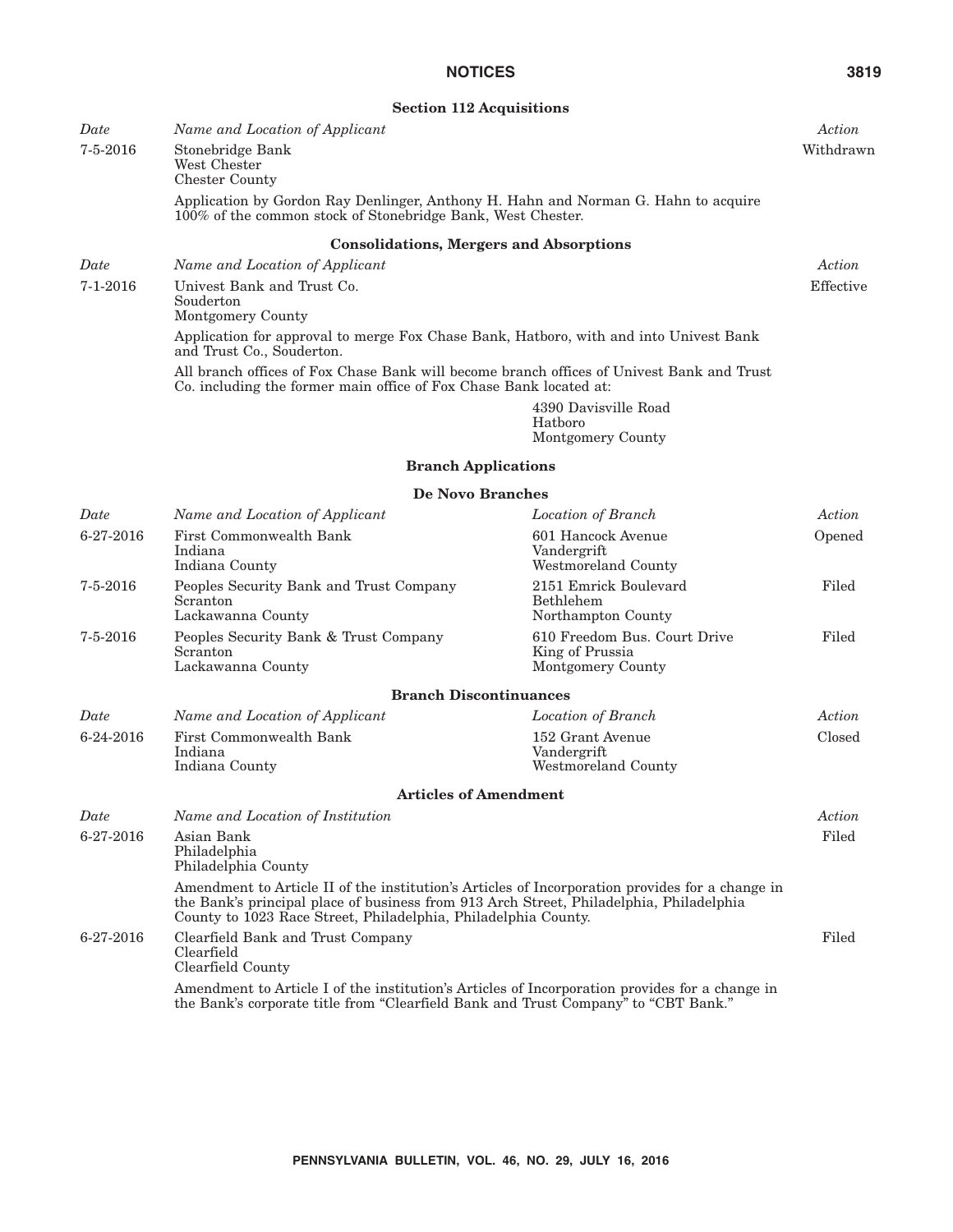# **CREDIT UNIONS**

# **Consolidations, Mergers and Absorptions**

*Date Name and Location of Applicant Action Action* 

6-30-2016 TruMark Financial Credit Union

Trevose Bucks County

Application for approval to merge Keystone Federal Credit Union, West Chester, with and into TruMark Financial Credit Union, Trevose.

The Department's web site at www.dobs.pa.gov includes public notices for more recently filed applications.

ROBIN L. WIESSMANN, *Secretary*

[Pa.B. Doc. No. 16-1210. Filed for public inspection July 15, 2016, 9:00 a.m.]

# **DEPARTMENT OF CONSERVATION AND NATURAL RESOURCES**

# **Conservation and Natural Resources Advisory Council Meeting**

The Conservation and Natural Resources Advisory Council to the Department of Conservation and Natural Resources (Department) will hold a meeting on Wednesday, July 27, 2016, at 10 a.m. in Room 105, Lobby Level, Rachel Carson State Office Building, 400 Market Street, Harrisburg, PA 17101.

Questions concerning this meeting or agenda items can

be directed to Gretchen Leslie at (717) 772-9084. Persons who wish to participate during the public comment section are encouraged to submit their comments in writing to Gretchen Leslie, Advisor, Conservation and Natural Resources Advisory Council, 400 Market Street, Harrisburg, PA 17101.

Persons in need of accommodations as provided for in the Americans with Disabilities Act of 1990 should contact Katie Woodbury directly at (717) 783-5878 or through the Pennsylvania AT&T Relay Service at (800) 654-5984 (TDD) to discuss how the Department may accommodate their needs.

> CINDY ADAMS DUNN, *Secretary*

[Pa.B. Doc. No. 16-1211. Filed for public inspection July 15, 2016, 9:00 a.m.]

# **DEPARTMENT OF ENVIRONMENTAL PROTECTION**

**Applications, Actions and Special Notices**

# **APPLICATIONS**

# **THE CLEAN STREAMS LAW AND THE FEDERAL CLEAN WATER ACT APPLICATIONS FOR NATIONAL POLLUTANT DISCHARGE ELIMINATION SYSTEM (NPDES) PERMITS AND WATER QUALITY MANAGEMENT (WQM) PERMITS**

This notice provides information about persons who have applied for a new, amended or renewed NPDES or WQM permit, a permit waiver for certain stormwater discharges or submitted a Notice of Intent (NOI) for coverage under a General Permit. The applications concern, but are not limited to, discharges regarding industrial, animal or sewage waste, discharges to groundwater, discharges associated with municipal separate storm sewer systems (MS4), stormwater associated with construction activities or concentrated animal feeding operations (CAFO). This notice is provided in accordance with 25 Pa. Code Chapters 91 and 92a and 40 CFR Part 122, implementing The Clean Streams Law (35 P.S. §§ 691.1—691.1001) and the Federal Clean Water Act (33 U.S.C.A. §§ 1251—1376).

| Location    | Permit Authority | Application Type or Category                                   |
|-------------|------------------|----------------------------------------------------------------|
| Section I   | <b>NPDES</b>     | Renewals                                                       |
| Section II  | <b>NPDES</b>     | New or Amendment                                               |
| Section III | WQM              | Industrial, Sewage or Animal Waste; Discharge into Groundwater |
| Section IV  | <b>NPDES</b>     | MS4 Individual Permit                                          |
| Section V   | <b>NPDES</b>     | MS4 Permit Waiver                                              |
| Section VI  | <b>NPDES</b>     | Individual Permit Stormwater Construction                      |
| Section VII | <b>NPDES</b>     | NOI for Coverage under NPDES General Permits                   |

For NPDES renewal applications in Section I, the Department of Environmental Protection (Department) has made a tentative determination to reissue these permits for 5 years subject to effluent limitations and monitoring and reporting requirements in their current permits, with appropriate and necessary updated requirements to reflect new and changed regulations and other requirements.

Effective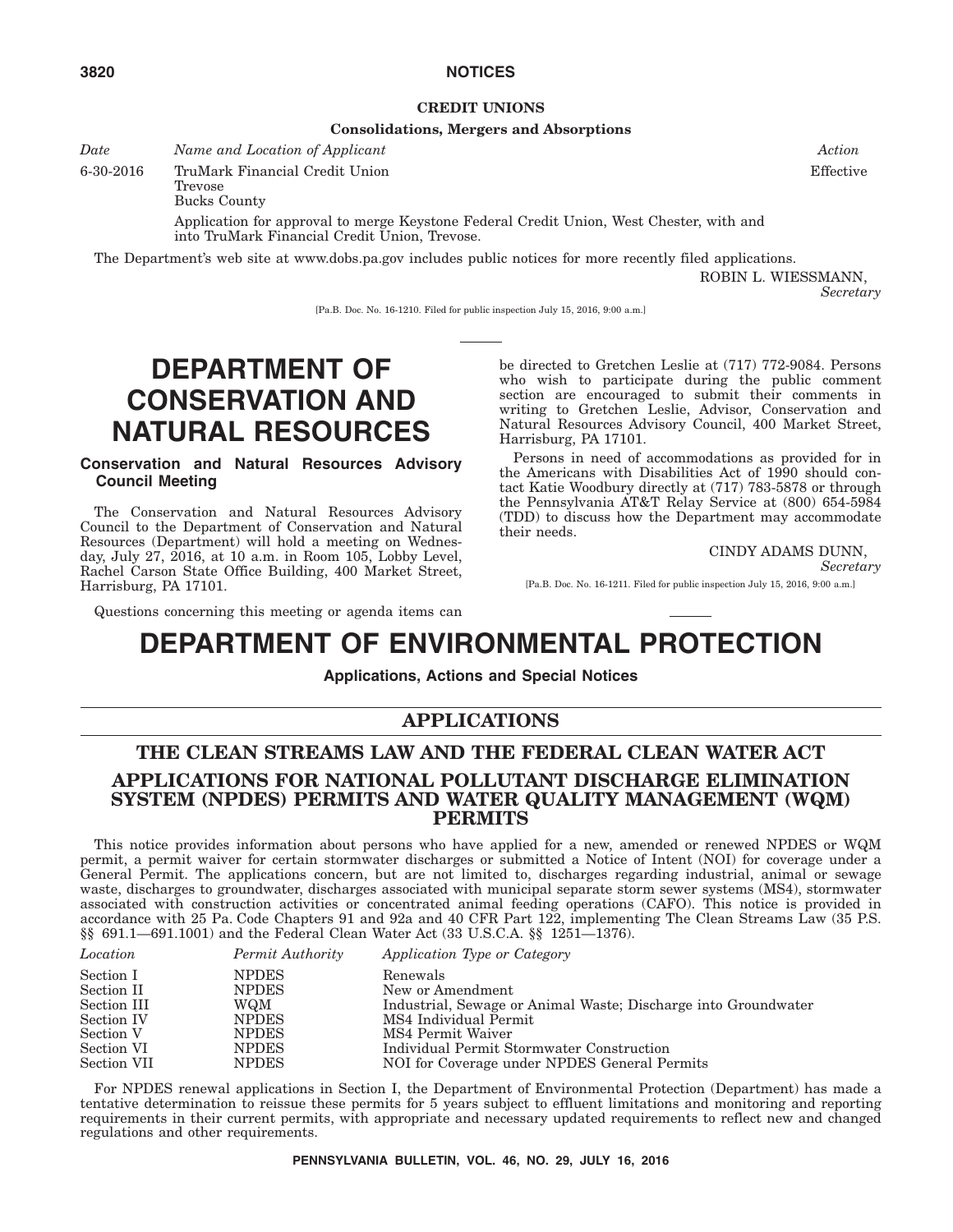For applications for new NPDES permits and renewal applications with major changes in Section II, as well as applications for MS4 Individual Permits and Individual Stormwater Construction Permits in Sections IV and VI, the Department, based upon preliminary reviews, has made tentative determinations of proposed effluent limitations and other terms and conditions for the permit applications. In accordance with 25 Pa. Code § 92a.32(d), the proposed discharge of stormwater associated with construction activities will be managed in accordance with the requirements of 25 Pa. Code Chapter 102. These determinations are published as proposed actions for comments prior to taking final actions.

Unless indicated otherwise, the United States Environmental Protection Agency (EPA) Region III Administrator has waived the right to review or object to proposed NPDES permit actions under the waiver provision in 40 CFR 123.24(d).

Persons wishing to comment on NPDES applications are invited to submit statements to the contact office noted before the application within 30 days from the date of this public notice. Persons wishing to comment on WQM permit applications are invited to submit statements to the office noted before the application within 15 days from the date of this public notice. Comments received within the respective comment periods will be considered in the final determinations regarding the applications. A comment submittal should include the name, address and telephone number of the writer and a concise statement to inform the Department of the exact basis of a comment and the relevant facts upon which it is based.

The Department will also accept requests for public hearings on applications. A public hearing may be held if the responsible office considers the public response significant. If a hearing is scheduled, a notice of the hearing will be published in the *Pennsylvania Bulletin* and a newspaper of general circulation within the relevant geographical area. The Department will postpone its final determination until after a public hearing is held.

Persons with a disability who require an auxiliary aid, service, including TDD users, or other accommodations to seek additional information should contact the Department through the Pennsylvania AT&T Relay Service at (800) 654-5984.

#### **I. NPDES Renewal Applications**

*Southwest Regional Office: Regional Clean Water Program Manager, 400 Waterfront Drive, Pittsburgh, PA 15222-4745. Phone: 412.442.4000.*

| 1 IWIK. T12.TT2.TVVV.     |                                                                                                                                         |                                                   |                                |                              |
|---------------------------|-----------------------------------------------------------------------------------------------------------------------------------------|---------------------------------------------------|--------------------------------|------------------------------|
| NPDES No.<br>(Type)       | Facility Name &<br>Address                                                                                                              | County &<br>Municipality                          | Stream Name<br>(Watershed No.) | <b>EPA</b> Waived<br>$Y/N$ ? |
| PA0026425<br>(Sewage)     | Lincoln Road STP<br>12245 Frankstown Road<br>Pittsburgh, PA 15235-3405                                                                  | Allegheny County<br>Penn Hills Township           | Shades Run<br>$(18-A)$         | Yes                          |
| PA0253171<br>(Sewage)     | Mt Pleasant Township STP<br>PO Box 137, 208 Poker Road<br>Mammoth, PA 15664                                                             | Westmoreland County<br>Mount Pleasant<br>Township | Sewickley Creek<br>$(19-D)$    | $\rm No$                     |
|                           | Northeast Region: Clean Water Program Manager, 2 Public Square, Wilkes-Barre, PA 18701-1915. Phone: 570-826-2511.                       |                                                   |                                |                              |
| NPDES No.<br>(Type)       | <i>Facility Name &amp;</i><br>Address                                                                                                   | County &<br>Municipality                          | Stream Name<br>(Watershed No.) | <b>EPA</b> Waived<br>$Y/N$ ? |
| PA0061697<br>(Industrial) | John B Rich Memorial<br>Power Station<br>(Ri-Corp Development Inc.)<br>81 Eleanor Avenue<br>Gilbertown Power Co<br>Frackville, PA 17931 | Schuylkill County<br>West Mahanov<br>Township     | Mahanoy Creek<br>$(6-B)$       | $\rm No$                     |
|                           |                                                                                                                                         |                                                   |                                |                              |

*Northcentral Regional Office: Clean Water Program Manager, 208 W Third Street, Suite 101, Williamsport, PA 17701-6448. Phone: 570.327.3636.*

| NPDES No.                  | <i>Facility Name &amp;</i>                                                | County &                        | Stream Name            | <b>EPA</b> Waived |
|----------------------------|---------------------------------------------------------------------------|---------------------------------|------------------------|-------------------|
| (Tvpe)                     | Address                                                                   | Municipality                    | (Watershed No.)        | Y/N?              |
| PAS804806<br>(Storm Water) | Davidson Brothers, Inc.<br>450 Runville Road<br>Bellefonte, PA 16823-4715 | Centre County<br>Boggs Township | Wallace Run<br>$(9-C)$ | Yes               |

# **II. Applications for New or Expanded Facility Permits, Renewal of Major Permits and EPA Non-Waived Permit Applications**

*Southwest Regional Office: Regional Clean Water Program Manager, 400 Waterfront Drive, Pittsburgh, PA 15222-4745. Phone: 412.442.4000.*

**PA0255106**, Sewage, SIC Code 6035, **First Federal Savings & Loan Association**, 25 East High Street, Waynesburg, PA 15370. Facility Name: 650 Moore Road SRSTP. This proposed facility is located in South Franklin Township, **Washington County**.

Description of Proposed Activity: The application is for a new NPDES permit for a new discharge of treated SRSTP Sewage.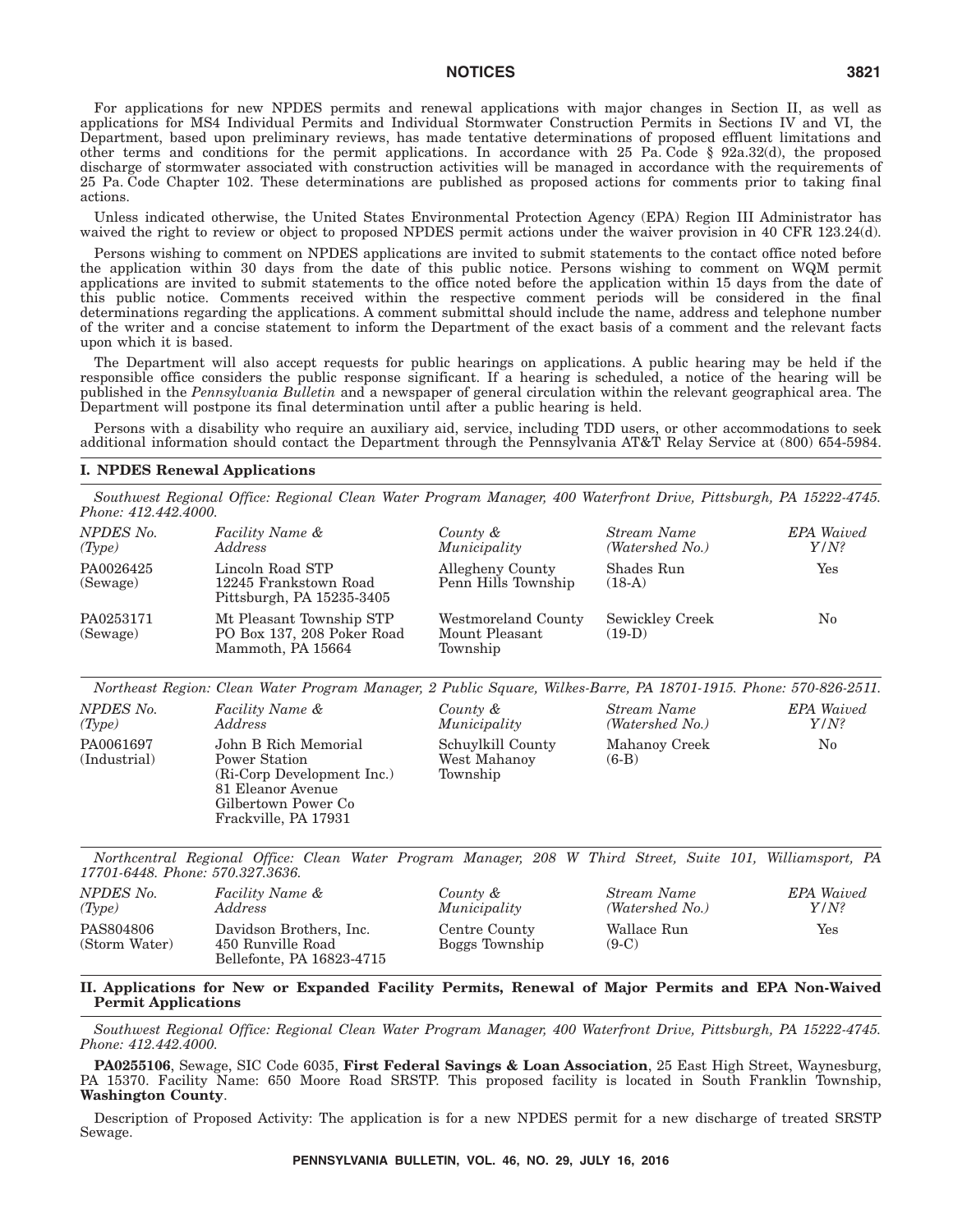The receiving stream, Unnamed Tributary to Chartiers Creek, is located in State Water Plan watershed 20-F and is classified for Warm Water Fishes, aquatic life, water supply and recreation. The discharge is not expected to affect public water supplies.

The proposed effluent limits for Outfall 001 are based on a design flow of 0.0004 MGD.

|                             | Mass Units (lbs/day) |         |            | Concentrations $(mg/L)$ |            |                     |
|-----------------------------|----------------------|---------|------------|-------------------------|------------|---------------------|
| Parameters                  | Average              | Average | Minimum    | Average                 |            | Instant.<br>Maximum |
|                             | Monthly              | Weekly  |            | Monthly                 | Maximum    |                     |
| Flow (MGD)                  | Report               | XXX     | <b>XXX</b> | <b>XXX</b>              | XXX        | <b>XXX</b>          |
| pH(S.U.)                    | <b>XXX</b>           | XXX     | 6.0        | <b>XXX</b>              | 9.0        | XXX                 |
| Biochemical Oxygen Demand   |                      |         |            |                         |            |                     |
| $(BOD_{\kappa})$            | XXX                  | XXX     | <b>XXX</b> | 10.0                    | <b>XXX</b> | 20                  |
| Total Suspended Solids      | <b>XXX</b>           | XXX     | XXX        | 10.0                    | <b>XXX</b> | 20                  |
| Fecal Coliform (CFU/100 ml) | XXX                  | XXX     | XXX        | 200                     | XXX        | XXX                 |
|                             |                      |         |            | Geo Mean                |            |                     |

The EPA Waiver is in effect.

**PA0026506 A-1**, Sewage, **West Mifflin Sanitary Sewer Municipal Authority**, 1302 Lower Bull Run Road, West Mifflin, PA 15122-2902. Facility Name: Thompson Run STP. This existing facility is located in West Mifflin Borough, **Allegheny County**.

Description of Existing Activity: The application is for an Amendment of an NPDES permit for an existing discharge of treated Sewage.

The receiving stream, Unnamed Tributary to Thompson Run, is located in State Water Plan watershed 19-A and is classified for Warm Water Fishes, aquatic life, water supply and recreation. The discharge is not expected to affect public water supplies.

The proposed effluent limits for Temporary Outfall 005 are based on a design flow of 1.5 MGD.

|                                  | Mass (lb/day) |            |            | Concentration $(mg/l)$ |            |                 |  |
|----------------------------------|---------------|------------|------------|------------------------|------------|-----------------|--|
|                                  | Average       | Weekly     |            | Average                | Weekly     | <i>Instant.</i> |  |
| Parameters                       | Monthly       | Average    | Minimum    | Monthly                | Average    | Maximum         |  |
| Flow (MGD)                       | Report        | Report     | XXX        | XXX                    | XXX        | <b>XXX</b>      |  |
|                                  |               | Daily Max  |            |                        |            |                 |  |
| pH(S.U.)                         | XXX           | XXX        | 6.0        | XXX                    | <b>XXX</b> | 9.0             |  |
| Dissolved Oxygen                 | XXX           | XXX        | 5.0        | <b>XXX</b>             | XXX        | XXX             |  |
| Total Residual Chlorine          | XXX           | XXX        | XXX        | .01                    | XXX        | .03             |  |
| CBOD <sub>5</sub>                | 834           | 1,251      | XXX        | 25                     | 37.5       | 50              |  |
| BOD <sub>5</sub>                 |               |            |            |                        |            |                 |  |
| Raw Sewage Influent              | Report        | Report     | XXX        | Report                 | <b>XXX</b> | XXX             |  |
|                                  |               | Daily Max  |            |                        |            |                 |  |
| Total Suspended Solids           |               |            |            |                        |            |                 |  |
| Raw Sewage Influent              | Report        | Report     | XXX        | Report                 | <b>XXX</b> | XXX             |  |
|                                  |               | Daily Max  |            |                        |            |                 |  |
| Total Suspended Solids           | 1,001         | 1,502      | XXX        | 30                     | 45         | 60              |  |
| Fecal Coliform (CFU/100 ml)      |               |            |            |                        |            |                 |  |
| May 1 - Sep 30                   | XXX           | <b>XXX</b> | <b>XXX</b> | 200                    | <b>XXX</b> | 1,000           |  |
|                                  |               |            |            | Geo Mean               |            |                 |  |
| Oct 1 - Apr 30                   | <b>XXX</b>    | XXX        | XXX        | 2,000                  | XXX        | 10,000          |  |
|                                  |               |            |            | Geo Mean               |            |                 |  |
| Ammonia-Nitrogen                 |               |            |            |                        |            |                 |  |
| May 1 - Oct 31                   | 67            | 100        | XXX        | 2.0                    | $3.0\,$    | 4.0             |  |
| Nov $1 -$ Apr $30$               | 100           | 150        | XXX        | 3.0                    | 4.5        | 6.0             |  |
|                                  |               |            |            |                        |            |                 |  |
| The EPA Waiver is not in effect. |               |            |            |                        |            |                 |  |

*Southeast Region: Clean Water Program Manager, 2 East Main Street, Norristown, PA 19401. Telephone 484-250-5970.*

**PA0052949**, Industrial, SIC Code 4941, **Aqua Pennsylvania Inc.**, 762 W Lancaster Avenue, Bryn Mawr, PA 19010. Facility Name: Milford Well Station WFP. This existing facility is located in Upper Uwchlan Township, **Chester County**.

Description of Existing Activity: The application is for a renewal of an NPDES permit for an existing discharge of treated Industrial Waste.

The receiving stream, an Unnamed Tributary to Marsh Creek, is located in State Water Plan watershed 3-H and is classified for Migratory Fishes and High Quality Waters—Trout Stocking, aquatic life, water supply and recreation. The discharge is not expected to affect public water supplies.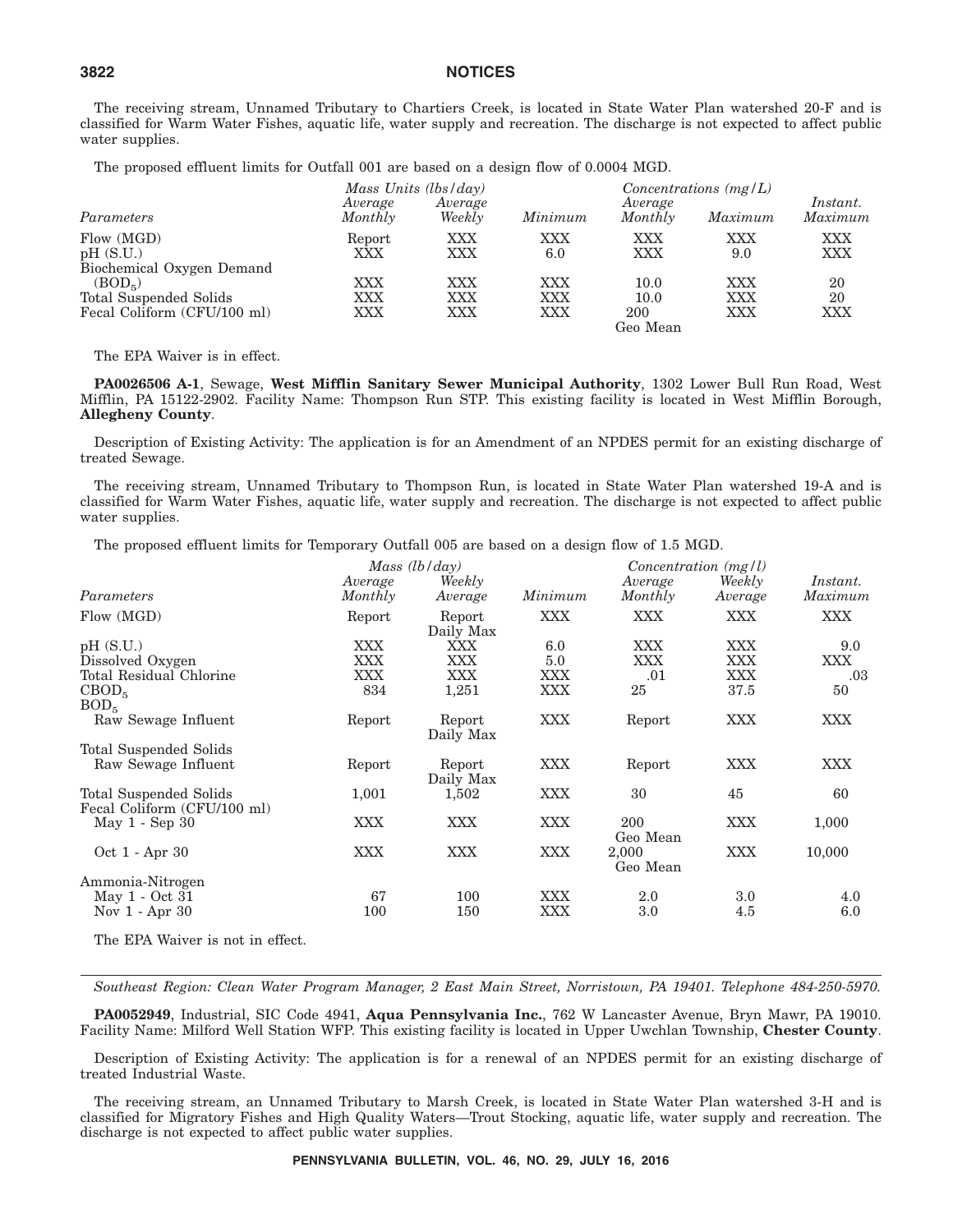The proposed effluent limits for Outfall 001 are based on a design flow of 0.003 MGD.

|                                 | Mass Units (lbs/day) |            |                      | Concentrations $(mg/L)$ |            |                 |
|---------------------------------|----------------------|------------|----------------------|-------------------------|------------|-----------------|
|                                 | Average              | Daily      | <i>Instantaneous</i> | Average                 | Daily      | <i>Instant.</i> |
| Parameters                      | Monthly              | Maximum    | Minimum              | Monthly                 | Maximum    | Maximum         |
| Flow (MGD)                      | Report               | Report     | XXX                  | XXX                     | <b>XXX</b> | XXX             |
| pH(S.U.)                        | XXX                  | <b>XXX</b> | 6.0                  | XXX                     | XXX        | 9.0             |
| Dissolved Oxygen                | XXX                  | <b>XXX</b> | Report               | XXX                     | <b>XXX</b> | XXX             |
| Total Residual Chlorine (TRC)   | XXX                  | <b>XXX</b> | XXX                  | 0.5                     | <b>XXX</b> | 1.0             |
| Carbonaceous Biochemical Oxygen |                      |            |                      |                         |            |                 |
| Demand $(CBOD5)$                | XXX                  | <b>XXX</b> | XXX                  | Report                  | <b>XXX</b> | <b>XXX</b>      |
| Total Suspended Solids          | 0.75                 | $1.5\,$    | <b>XXX</b>           | 30                      | 60         | 75              |
| <b>Total Nitrogen</b>           | XXX                  | <b>XXX</b> | <b>XXX</b>           | Report                  | <b>XXX</b> | <b>XXX</b>      |
| Ammonia-Nitrogen                | XXX                  | <b>XXX</b> | <b>XXX</b>           | Report                  | <b>XXX</b> | <b>XXX</b>      |
| Total Phosphorus                | XXX                  | <b>XXX</b> | XXX                  | Report                  | XXX        | XXX             |
| Aluminum, Total                 | 0.08                 | 0.16       | XXX                  | 3.3                     | 6.6        | 8.3             |
| Iron, Total                     | 0.05                 | 0.10       | XXX                  | 2.0                     | 4.0        | 5               |
| Manganese, Total                | 0.025                | 0.05       | <b>XXX</b>           | $1.0\,$                 | 2.0        | 2.5             |
| Chlorodibromomethane            | <b>XXX</b>           | <b>XXX</b> | XXX                  | Report                  | XXX        | <b>XXX</b>      |
| Dichlorobromomethane            | XXX                  | <b>XXX</b> | XXX                  | Report                  | XXX        | XXX             |
| Chloroform                      | XXX                  | XXX        | XXX                  | Report                  | XXX        | XXX             |

The proposed effluent limits for Outfall 002 are based on a design flow of 0.144 MGD.

|                                                         | Mass Units $(lbs/day)$ |                               |                                 | Concentrations $(mg/L)$  |                           |                         |
|---------------------------------------------------------|------------------------|-------------------------------|---------------------------------|--------------------------|---------------------------|-------------------------|
| Parameters                                              | Average<br>Monthly     | Average<br>Weekly             | <i>Instantaneous</i><br>Minimum | Average<br>Monthly       | Maximum                   | Instant.<br>Maximum     |
| Flow (MGD)<br>pH(S.U.)<br>Total Residual Chlorine (TRC) | Report<br>XXX<br>XXX   | $\rm XXX$<br>$\rm XXX$<br>XXX | XXX<br>6.0<br>XXX               | XXX<br><b>XXX</b><br>0.5 | ${\rm XXX}$<br>XXX<br>XXX | $\rm XXX$<br>9.0<br>1.0 |

In addition, the permit contains the following major special conditions:

A. Acquire Necessary Property Rights

- B. Proper Sludge Disposal
- C. WQM Permit Requirement
- D. BAT/ELG Reopener
- E. Chlorine Optimization
- F. Small Stream Discharge
- G. Chemical Additives

You may make an appointment to review the DEP files on this case by calling the File Review Coordinator at 484-250-5910.

The EPA Waiver is not in effect.

**PA0057916**, Industrial, SIC Code 7389, **Schlumberger Tech Corp**, 100 Gillingham Lane, Sugarland, TX 77478. Facility Name: North Penn Area 12 Superfund Site. This existing facility is located in Worcester Township, **Montgomery County**.

Description of Existing Activity: Renewal of an NPDES permit to discharge treated groundwater from an area known as the North Penn Area 12 Superfund Site, located at 1547 North Trooper Road.

The receiving stream(s), Unnamed Tributary of Stony Creek, is located in State Water Plan watershed 3-F and is classified for Migratory Fishes and Trout Stocking, aquatic life, water supply and recreation. The discharge is not expected to affect public water supplies.

The proposed effluent limits for Outfall 001 are based on a design flow of 50,000-gpd.

|                                             | Mass Units $(lbs/day)$ |                   |                                 | Concentrations $(mg/L)$         |                   |                     |
|---------------------------------------------|------------------------|-------------------|---------------------------------|---------------------------------|-------------------|---------------------|
| Parameters                                  | Average<br>Monthly     | Average<br>Weekly | <i>Instantaneous</i><br>Minimum | Average<br>Monthly              | Maximum           | Instant.<br>Maximum |
| Flow (GPD)<br>pH(S.U.)<br>Trichloroethylene | Report<br>XXX<br>XXX   | XXX<br>XXX<br>XXX | <b>XXX</b><br>6.0<br>0.005      | XXX<br><b>XXX</b><br><b>XXX</b> | XXX<br>XXX<br>XXX | XXX<br>9.0<br>0.013 |
|                                             |                        |                   | Avg Mo                          |                                 |                   |                     |

In addition, the permit contains the following major special conditions:

- Acquire Necessary Property Rights
- Proper Sludge Disposal
- BAT/BCT Reopener
- Dry Stream Discharge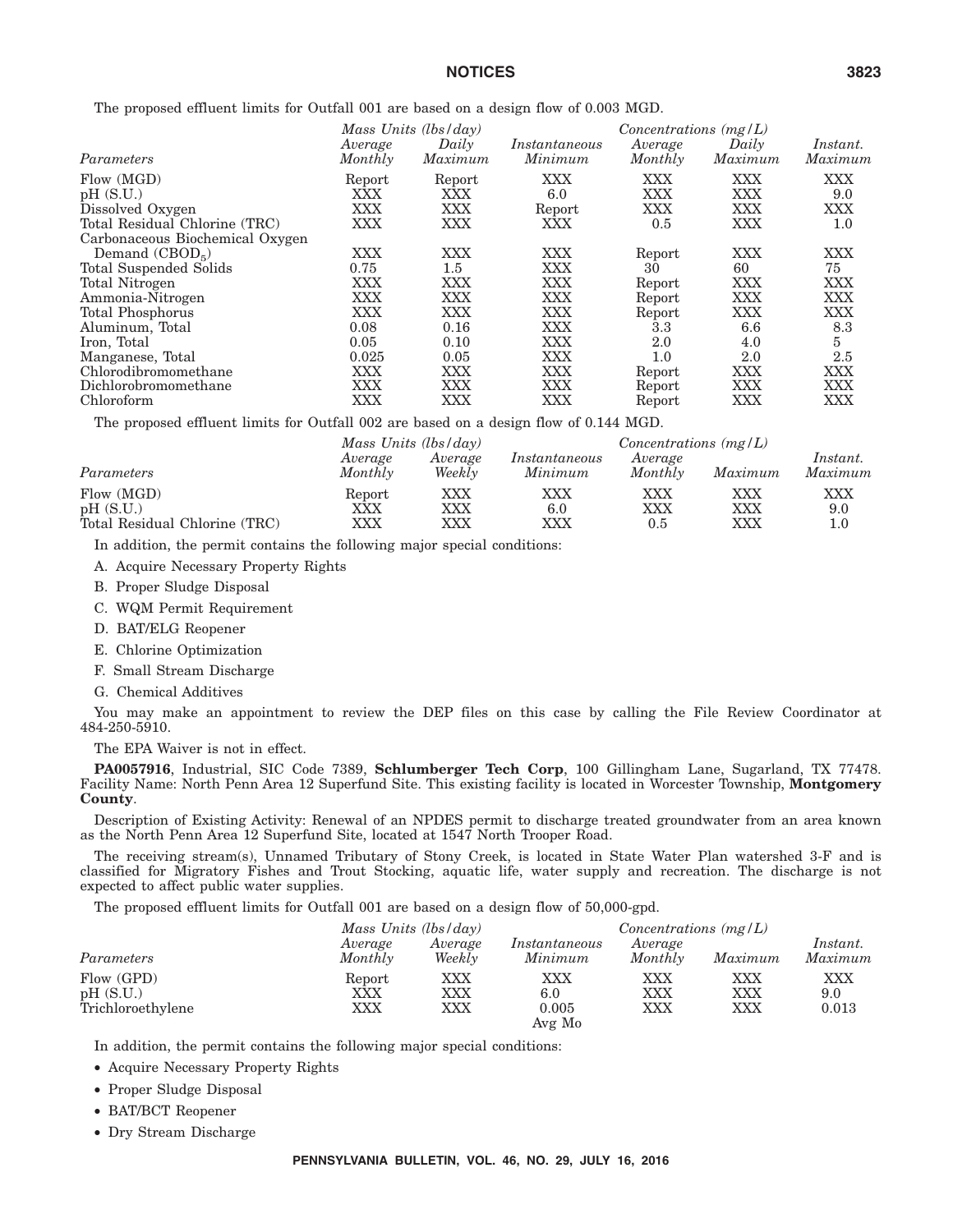- - EPA Test Methods
	- Stripping Tower Wastewaters
	- Groundwater Monitoring and Reporting

You may make an appointment to review the DEP files on this case by calling the File Review Coordinator at 484-250-5910.

The EPA Waiver is in effect.

**PA0058947**, Storm Water, SIC Code 3273, **Eureka Stone Quarry Inc. D/B/A JDM Materials Company**, 851 County Line Road, Huntingdon Valley, PA 19006-1111. Facility Name: JDM Materials Grant Ave Plant. This existing facility is located in Philadelphia City, **Philadelphia County**.

Description of Existing Activity: The application is for a renewal of an NPDES permit for an existing discharge of treated Industrial Stormwater.

The receiving stream(s), Wooden Bridge Run, is located in State Water Plan watershed 3-J and is classified for Migratory Fishes and Trout Stocking, aquatic life, water supply and recreation. The discharge is not expected to affect public water supplies.

The proposed effluent limits for Outfall 001 are based on stormwater.

| Parameters                                | Mass Units (lbs/day)<br>Average<br>Average |            |            | Concentrations $(mg/L)$<br>Annual | Instant.                |            |
|-------------------------------------------|--------------------------------------------|------------|------------|-----------------------------------|-------------------------|------------|
|                                           | Monthly                                    | Weekly     | Minimum    | Average                           | Maximum                 | Maximum    |
| pH(S.U.)<br><b>Total Suspended Solids</b> | XXX<br>XXX                                 | XXX<br>XXX | 6.0<br>XXX | XXX<br>50                         | 9.0<br>100<br>Daily Max | XXX<br>100 |
| Oil and Grease                            | XXX                                        | XXX        | XXX        | Report                            | XXX                     | Report     |

In addition, the permit contains the following major special conditions:

- Remedial Measures
- Necessary Property Rights
- Small Stream Discharge
- BAT/ELG Reopener Clause
- Sludge Disposal
- Change of ownership
- TMDL/WLA Analysis
- IMAX limits on DMR
- Stormwater Discharge
- Stormwater BMP
- Additional Requirements for Concrete Batch Facilities

You may make an appointment to review the DEP files on this case by calling the File Review Coordinator at 484-250-5910.

The EPA Waiver is in effect.

**PA0058955**, Storm Water, SIC Code 3273, **Eureka Stone Quarry Inc. D/B/A JDM Materials Company**, 851 County Line Road, Huntingdon Valley, PA 19006-1111. Facility Name: JDM Materials Co. Bartram Batch Plant. This existing facility is located in Philadelphia City, **Philadelphia County**.

Description of Existing Activity: The application is for a renewal of an NPDES permit for an existing discharge of treated Industrial Stormwater.

The receiving stream(s), Schuylkill River, is located in State Water Plan watershed 3-F and is classified for Migratory Fishes and Warm Water Fishes, aquatic life, water supply and recreation. The discharge is not expected to affect public water supplies.

The proposed effluent limits for Outfall 001 are based on stormwater.

|                        | Mass Units $(lbs/day)$ |                   |         | Concentrations $(mg/L)$ |                  |                     |
|------------------------|------------------------|-------------------|---------|-------------------------|------------------|---------------------|
| Parameters             | Average<br>Monthly     | Average<br>Weekly | Minimum | Annual<br>Average       | Daily<br>Maximum | Instant.<br>Maximum |
| pH(S.U.)               | XXX                    | XXX               | $6.0\,$ | XXX                     | XXX              | 9.0                 |
| Total Suspended Solids | XXX                    | XXX               | XXX     | 50                      | $100\,$          | $100\,$             |
| Oil and Grease         | XXX                    | XXX               | XXX     | Report                  | XXX              | Report              |

In addition, the permit contains the following major special conditions:

- Stormwater Requirements
- Other Requirements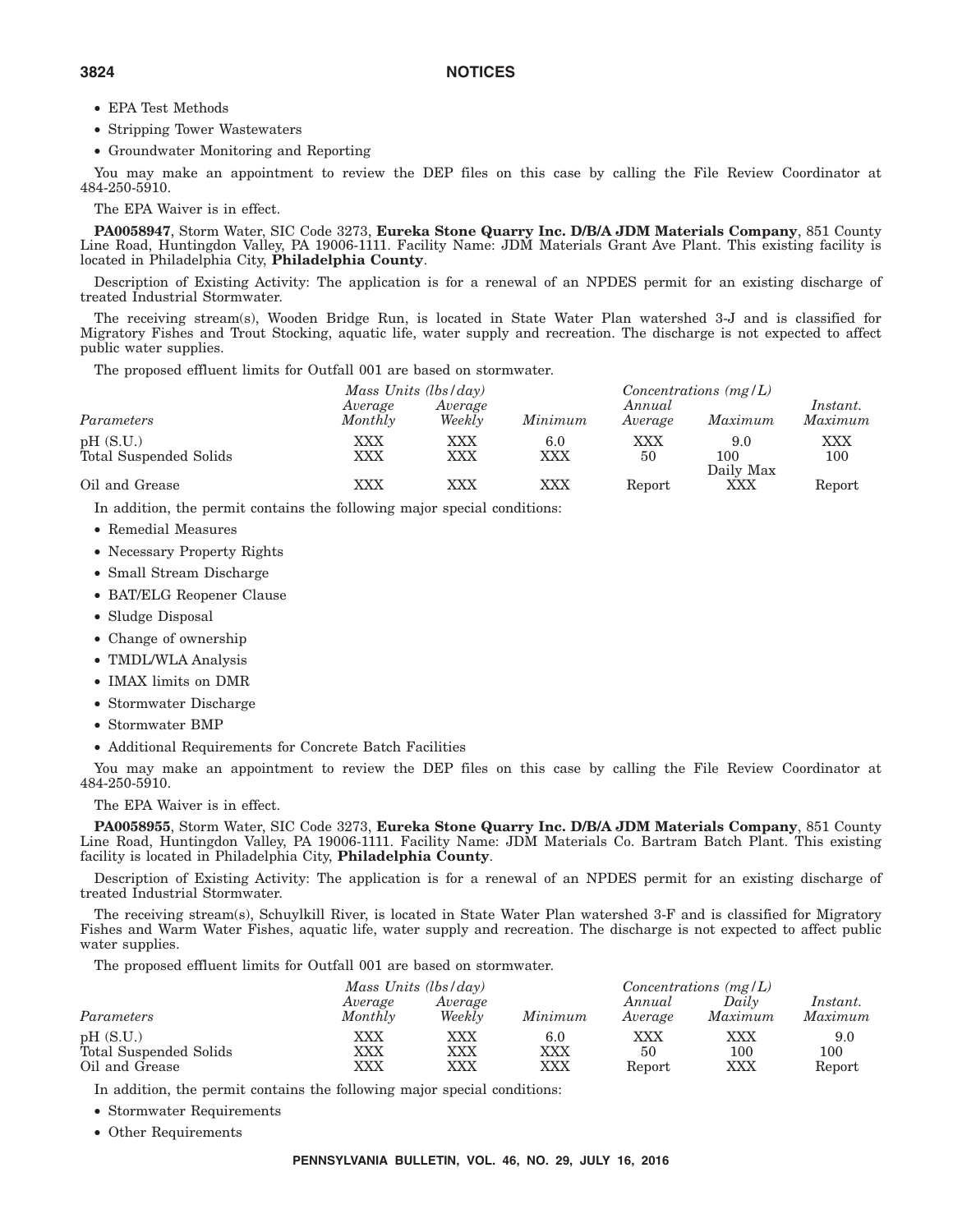You may make an appointment to review the DEP files on this case by calling the File Review Coordinator at 484-250-5910.

The EPA Waiver is in effect.

**PAS800001**, Storm Water, SIC Code 4213, **FedEx Freight Inc.**, 2200 Forward Drive Dc:2219, Harrison, AR 72601. Facility Name: FedEx Freight Inc. Chester Springs Facility. This existing facility is located in Uwchlan Township, **Chester County**.

Description of Existing Activity: The application is for a renewal of an NPDES permit for an existing discharge of Industrial Stormwater.

The receiving stream(s), Unnamed Tributary to Marsh Creek, is located in State Water Plan watershed 3-H and is classified for Mi and High Quality Waters—Trout Stocking, aquatic life, water supply and recreation. The discharge is not expected to affect public water supplies.

The proposed effluent limits for Outfall 001 are based on stormwater.

|                        | Mass Units (lbs/day) |         |            | Concentrations $(mg/L)$ |            |                 |
|------------------------|----------------------|---------|------------|-------------------------|------------|-----------------|
|                        | Average              | Average | Instant.   | Average                 | Daily      | <i>Instant.</i> |
| Parameters             | Monthly              | Weekly  | Minimum    | Monthly                 | Maximum    | Maximum         |
| pH(S.U.)               | XXX                  | XXX     | 6.0        | XXX                     | XXX        | 9.0             |
| Total Suspended Solids | XXX                  | XXX     | <b>XXX</b> | 30.0                    | XXX        | 60.0            |
| Oil and Grease         | XXX                  | XXX     | XXX        | $15.0\,$                | <b>XXX</b> | 30.0            |
| Iron, Total            | XXX                  | XXX     | XXX        | XXX                     | XXX        | 7.0             |

In addition, the permit contains the following major special conditions:

- Stormwater Discharge Requirements
- Remedial Measures
- Change of Ownership
- TMDL/WLA Analysis

You may make an appointment to review the DEP files on this case by calling the File Review Coordinator at 484-250-5910.

The EPA Waiver is in effect.

**PA0012416**, Industrial, SIC Code 4941, **Pennsylvania American Water**, 800 West Hershey Park Drive, Hershey, PA 17033. Facility Name: Rock Run WFP. This existing facility is located in Coatesville City, **Chester County**.

Description of Existing Activity: The application is for a renewal of an NPDES permit for an existing discharge of treated Industrial Waste.

This revised draft permit changes the "effluent limits" for Ammonia-Nitrogen (NH3-N), Total Phosphorus (TP), and Total Nitrogen (TN) to "effluent net limits" in the draft NPDES permit issued on April 5, 2016. This revision corrects the error in Pennsylvania's Alternative Reduction Scenario for Christina River Basin Low-Flow TMDL dated June 27, 2012 and assigns the original TMDL net Waste Load Allocations (WLA) for NH3-N, TP, and TN for Rock Run Water Filtration Plant. This change to PA's alternative reduction scenario will not increase the WLA for the West Branch Brandywine Creek.

The receiving stream(s), Rock Run Reservoir, is located in State Water Plan watershed 3-H and is classified for aquatic life, water supply and recreation. The discharge is not expected to affect public water supplies.

The proposed effluent limits for Outfall 001 are based on a design flow of 0.14 MGD and are effective from 25th month of permit effective date to expiration of the permit.

|                                  |                    | Mass Units $(lbs/day)$ |         |                    | Concentrations $(mg/L)$ |                     |  |
|----------------------------------|--------------------|------------------------|---------|--------------------|-------------------------|---------------------|--|
| Parameters                       | Average<br>Monthly | Average<br>Weeklv      | Minimum | Average<br>Monthly | Daily<br>Maximum        | Instant.<br>Maximum |  |
| Total Nitrogen<br>Effluent Net   | 0.280              | XXX                    | XXX     | 0.24               | Report                  | XXX                 |  |
| Ammonia-Nitrogen<br>Effluent Net | 0.117              | XXX                    | XXX     | 0.10               | Report                  | XXX                 |  |

The proposed effluent limits for Outfall 001 are based on a design flow of 0.14 MGD.

|                                                                  | Mass Units $(lbs/day)$ |                  |                               | Concentrations $(mg/L)$ |                  |                     |
|------------------------------------------------------------------|------------------------|------------------|-------------------------------|-------------------------|------------------|---------------------|
| Parameters                                                       | Average<br>Monthly     | Daily<br>Maximum | Instanta-<br>neous<br>Minimum | Average<br>Monthly      | Daily<br>Maximum | Instant.<br>Maximum |
| Flow (MGD)                                                       | Report                 | Report           | XXX                           | XXX                     | XXX              | XXX                 |
| pH(S.U.)                                                         | XXX                    | XXX              | 6.0                           | XXX                     | XXX              | 9.0                 |
| Dissolved Oxygen                                                 | XXX                    | XXX              | 5.0                           | XXX                     | XXX              | XXX                 |
| Total Residual Chlorine (TRC)<br>Carbonaceous Biochemical Oxygen | XXX                    | XXX              | XXX                           | 0.5                     | XXX              | $1.0\,$             |
| Demand $(CBOD5)$                                                 | 11.7                   | XXX              | XXX                           | 10.0                    | Report           | XXX                 |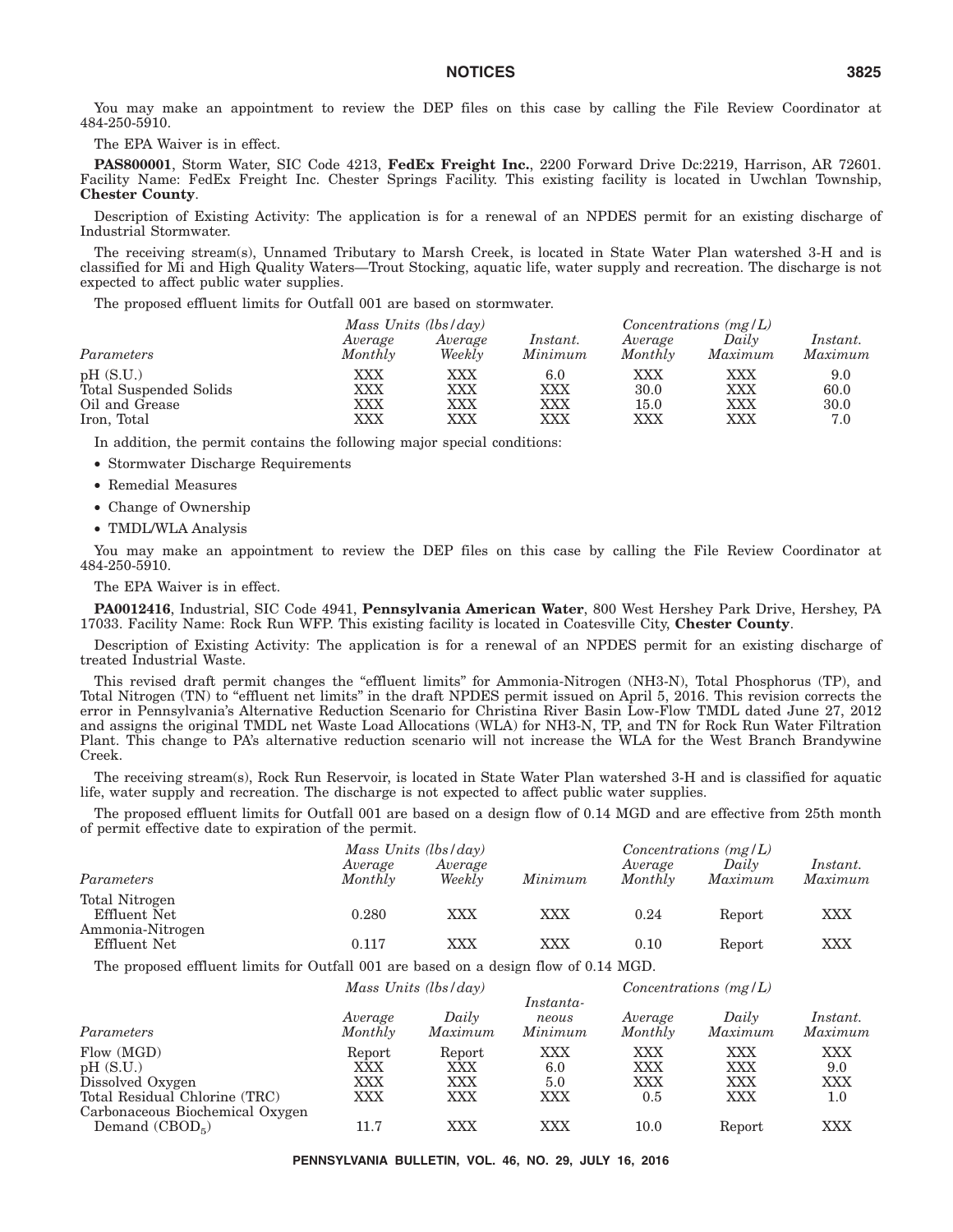|                                                                                        | Mass Units $(lbs/day)$ |                                 | Concentrations $(mg/L)$         |                                |                      |                          |
|----------------------------------------------------------------------------------------|------------------------|---------------------------------|---------------------------------|--------------------------------|----------------------|--------------------------|
| Parameters                                                                             | Average<br>Monthly     | Daily<br>Maximum                | Instanta-<br>neous<br>Minimum   | Average<br>Monthly             | Daily<br>Maximum     | Instant.<br>Maximum      |
| <b>Total Suspended Solids</b><br>Total Dissolved Solids<br>Fecal Coliform (No./100 ml) | 23.4<br>XXX<br>XXX     | <b>XXX</b><br>XXX<br><b>XXX</b> | XXX<br>XXX<br>XXX               | 20<br>1,000.0<br>2<br>Geo Mean | 40<br>2,000.0<br>XXX | 50<br>2,500<br>$\rm XXX$ |
| Total Nitrogen<br>Influent<br>Ammonia-Nitrogen                                         | Report                 | <b>XXX</b>                      | XXX                             | Report                         | Report               | XXX                      |
| Influent<br>Total Phosphorus                                                           | Report                 | <b>XXX</b>                      | XXX                             | Report                         | Report               | <b>XXX</b>               |
| Influent<br>Total Phosphorus                                                           | Report                 | <b>XXX</b>                      | XXX                             | Report                         | Report               | <b>XXX</b>               |
| Effluent Net<br>Total Phosphorus                                                       | 0.117<br>Report        | <b>XXX</b><br><b>XXX</b>        | XXX<br>XXX                      | 0.10<br>Report                 | Report<br>Report     | XXX<br>XXX               |
| Aluminum, Total<br>Copper, Total                                                       | 0.93<br>XXX<br>2.3     | XXX<br><b>XXX</b><br>XXX        | <b>XXX</b><br><b>XXX</b><br>XXX | 0.8<br>Report<br>2.0           | 1.6<br>Report<br>4.0 | 2.1<br>XXX<br>5          |
| Iron, Total<br>Manganese, Total<br>Chlorodibromomethane                                | $1.2\,$<br>XXX         | XXX<br>XXX                      | XXX<br>XXX                      | 1.0<br>XXX                     | 2.0<br>Report        | 2.5<br><b>XXX</b>        |
| Dichlorobromomethane<br>Chloroform                                                     | <b>XXX</b><br>XXX      | <b>XXX</b><br>XXX               | <b>XXX</b><br><b>XXX</b>        | <b>XXX</b><br>XXX              | Report<br>Report     | XXX<br><b>XXX</b>        |

The proposed effluent limits for Outfall 001 are based on a design flow of 0.14 MGD and are effective from permit effective date to the end of the second year.

|                                  |                    | Mass Units $(lbs/day)$ |         |                    | Concentrations $(mg/L)$ |                     |  |
|----------------------------------|--------------------|------------------------|---------|--------------------|-------------------------|---------------------|--|
| Parameters                       | Average<br>Monthly | Average<br>Weekly      | Minimum | Average<br>Monthly | Daily<br>Maximum        | Instant.<br>Maximum |  |
| Total Nitrogen<br>Effluent Net   | Report             | XXX                    | XXX     | Report             | Report                  | XXX                 |  |
| Ammonia-Nitrogen<br>Effluent Net | Report             | XXX                    | XXX     | Report             | Report                  | XXX                 |  |

In addition, the permit contains the following major special conditions:

- Change in Ownership
- TRC Minimization
- Remedial Measures for satisfactory effluent.

You may make an appointment to review the DEP files on this case by calling the File Review Coordinator at 484-250-5910.

The EPA Waiver is not in effect.

**PA0244236**, Sewage, SIC Code 4952, **Upper Makefield Township**, 1076 Eagle Road, Newtown, PA 18940. Facility Name: The Enclave WWTP. This existing facility is located in Upper Makefield Township, **Bucks County**.

Description of Existing Activity: The application is for a renewal of an NPDES permit for an existing discharge of treated Sewage.

The receiving stream(s), Houghs Creek, is located in State Water Plan watershed 2-E and is classified for aquatic life, water supply and recreation. The discharge is not expected to affect public water supplies.

The proposed effluent limits for Outfall 001 are based on a design flow of 0.055 MGD.

|                                                              | Mass Units $(lbs/day)$<br>Average<br>Average |            |                 | Concentrations $(mg/L)$<br>Average |                   | Instant.     |
|--------------------------------------------------------------|----------------------------------------------|------------|-----------------|------------------------------------|-------------------|--------------|
| Parameters                                                   | Monthly                                      | Weekly     | Minimum         | Monthly                            | Maximum           | Maximum      |
| Flow (MGD)                                                   | Report                                       | XXX        | XXX             | <b>XXX</b>                         | XXX               | XXX          |
| pH(S.U.)                                                     | XXX                                          | XXX        | 6.0<br>Inst Min | <b>XXX</b>                         | XXX               | 9.0          |
| Dissolved Oxygen                                             | <b>XXX</b>                                   | <b>XXX</b> | 6.0             | <b>XXX</b>                         | XXX               | XXX          |
| Carbonaceous Biochemical Oxygen                              |                                              |            |                 |                                    |                   |              |
| Demand $(CBOD5)$                                             | <b>XXX</b>                                   | XXX        | XXX             | 10                                 | XXX               | 20           |
| Biochemical Oxygen Demand<br>(BOD <sub>5</sub> )             |                                              |            |                 |                                    |                   |              |
| Influent                                                     | <b>XXX</b>                                   | XXX        | XXX             | Report                             | XXX               | Report       |
| Total Suspended Solids<br>Influent<br>Total Suspended Solids | <b>XXX</b><br>XXX                            | XXX<br>XXX | XXX<br>XXX      | Report<br>10                       | <b>XXX</b><br>XXX | Report<br>20 |
|                                                              |                                              |            |                 |                                    |                   |              |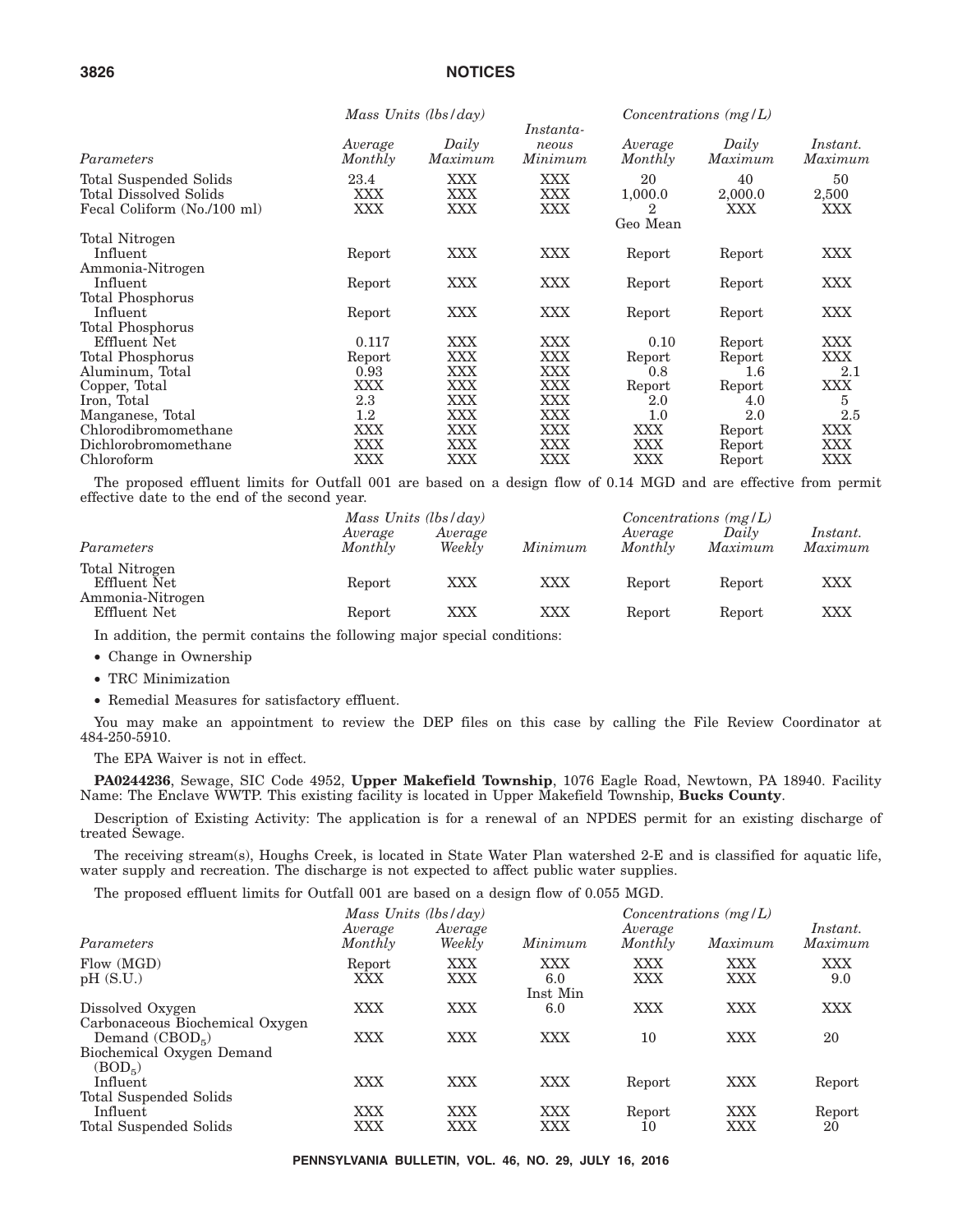|                                                       |            | Mass Units (lbs/day) | Concentrations $(mg/L)$ |                |         |          |
|-------------------------------------------------------|------------|----------------------|-------------------------|----------------|---------|----------|
|                                                       | Average    | Average              |                         | Average        |         | Instant. |
| Parameters                                            | Monthly    | Weekly               | Minimum                 | Monthly        | Maximum | Maximum  |
| Total Dissolved Solids<br>Fecal Coliform (CFU/100 ml) | XXX        | XXX                  | <b>XXX</b>              | 1,000          | XXX     | 2,000    |
| Oct 1 - Apr 30                                        | XXX        | XXX                  | XXX                     | 50<br>Geo Mean | XXX     | 1,000    |
| $May 1 - Sep 30$                                      | <b>XXX</b> | XXX                  | XXX                     | 50<br>Geo Mean | XXX     | 1,000    |
| Nitrate-Nitrite as N                                  | XXX        | XXX                  | XXX                     | Report         | XXX     | XXX      |
| Total Nitrogen<br>Ammonia-Nitrogen                    | XXX        | XXX                  | <b>XXX</b>              | 10             | XXX     | 20       |
| Nov $1 -$ Apr 30                                      | XXX        | XXX                  | XXX                     | 3.0            | XXX     | 6        |
| May 1 - Oct 31                                        | XXX        | XXX                  | <b>XXX</b>              | 1.5            | XXX     | 3        |
| Total Phosphorus                                      | XXX        | XXX                  | XXX                     | 0.1            | XXX     | 0.2      |
| UV light intensity $(mW/cm2)$                         | XXX        | XXX                  | Report                  | <b>XXX</b>     | XXX     | XXX      |

In addition, the permit contains the following major special conditions:

• Notification of responsible operator.

• Change of Ownership

• Collected screenings, solids, and sludge disposal

You may make an appointment to review the DEP files on this case by calling the File Review Coordinator at 484-250-5910.

The EPA Waiver is in effect.

*Northeast Region: Clean Water Program Manager, 2 Public Square, Wilkes-Barre, PA 18701-1915. Phone: 570-826-2511.*

**PA0275841**, Industrial Stormwater, SIC Code 3561, **Curtiss Wright EPD**, 1185 Feather Way, Bethlehem, PA 18015. Facility Name: Curtiss Wright EPD. This existing facility is located in Bethlehem City, **Northampton County**.

Description of Proposed Activity: The application is for a new NPDES permit for an existing discharge of uncontaminated stormwater and non-process pump test water.

The receiving stream, Saucon Creek, is located in State Water Plan watershed 02C and is classified for Cold Water Fishes and Migratory Fishes, aquatic life, water supply and recreation. The discharge is not expected to affect public water supplies.

The proposed effluent limits for Outfall 001 are based on a design flow of n/a MGD.

|                                        | Mass Units (lbs/day) |            |            | Concentrations $(mg/L)$ |                  |            |
|----------------------------------------|----------------------|------------|------------|-------------------------|------------------|------------|
|                                        | Average              | Dailv      |            | Average                 | Daily            | Instant.   |
| Parameters                             | Monthly              | Maximum    | Minimum    | Monthly                 | Maximum          | Maximum    |
| pH(S.U.)                               | XXX                  | XXX        | XXX        | XXX                     | Report           | XXX        |
| Total Suspended Solids                 | <b>XXX</b>           | XXX        | XXX        | XXX                     | Report           | XXX        |
| Total Kjeldahl Nitrogen<br>Iron, Total | XXX<br>XXX           | XXX<br>XXX | XXX<br>XXX | XXX<br>XXX              | Report<br>Report | XXX<br>XXX |
|                                        |                      |            |            |                         |                  |            |

The proposed effluent limits for Outfall 002 are based on a design flow of 0.0027 MGD.

|                               | Mass Units (lbs/day) |            |            | Concentrations $(mg/L)$ |            |                 |
|-------------------------------|----------------------|------------|------------|-------------------------|------------|-----------------|
|                               | Average              | Daily      |            | Average                 | Daily      | <i>Instant.</i> |
| Parameters                    | Monthly              | Maximum    | Minimum    | Monthly                 | Maximum    | Maximum         |
| Flow (GPM)                    | Report               | XXX        | XXX        | XXX                     | XXX        | XXX             |
| Duration of Discharge (hours) | Report               | XXX        | XXX        | XXX                     | <b>XXX</b> | XXX             |
| Total Volume Discharged (gal) | Report               | <b>XXX</b> | XXX        | XXX                     | XXX        | XXX             |
|                               | Total Mo             |            |            |                         |            |                 |
| pH(S.U.)                      | <b>XXX</b>           | XXX        | 6.0        | <b>XXX</b>              | <b>XXX</b> | 9.0             |
| Dissolved Oxygen              | XXX                  | XXX        | 5.0        | <b>XXX</b>              | <b>XXX</b> | XXX             |
| Total Residual Chlorine       | <b>XXX</b>           | <b>XXX</b> | XXX        | Report                  | XXX        | 0.05            |
| Total Suspended Solids        | <b>XXX</b>           | <b>XXX</b> | <b>XXX</b> | 30.0                    | <b>XXX</b> | 60.0            |
| Oil and Grease                | <b>XXX</b>           | XXX        | XXX        | 15.0                    | XXX        | 30.0            |
| Iron, Dissolved               | XXX                  | XXX        | XXX        | Report                  | XXX        | XXX             |

In addition, the permit contains the following major special conditions:

• Requirements Applicable to Stormwater Outfalls

You may make an appointment to review the DEP files on this case by calling the File Review Coordinator at 570.826.5472.

The EPA Waiver is in effect.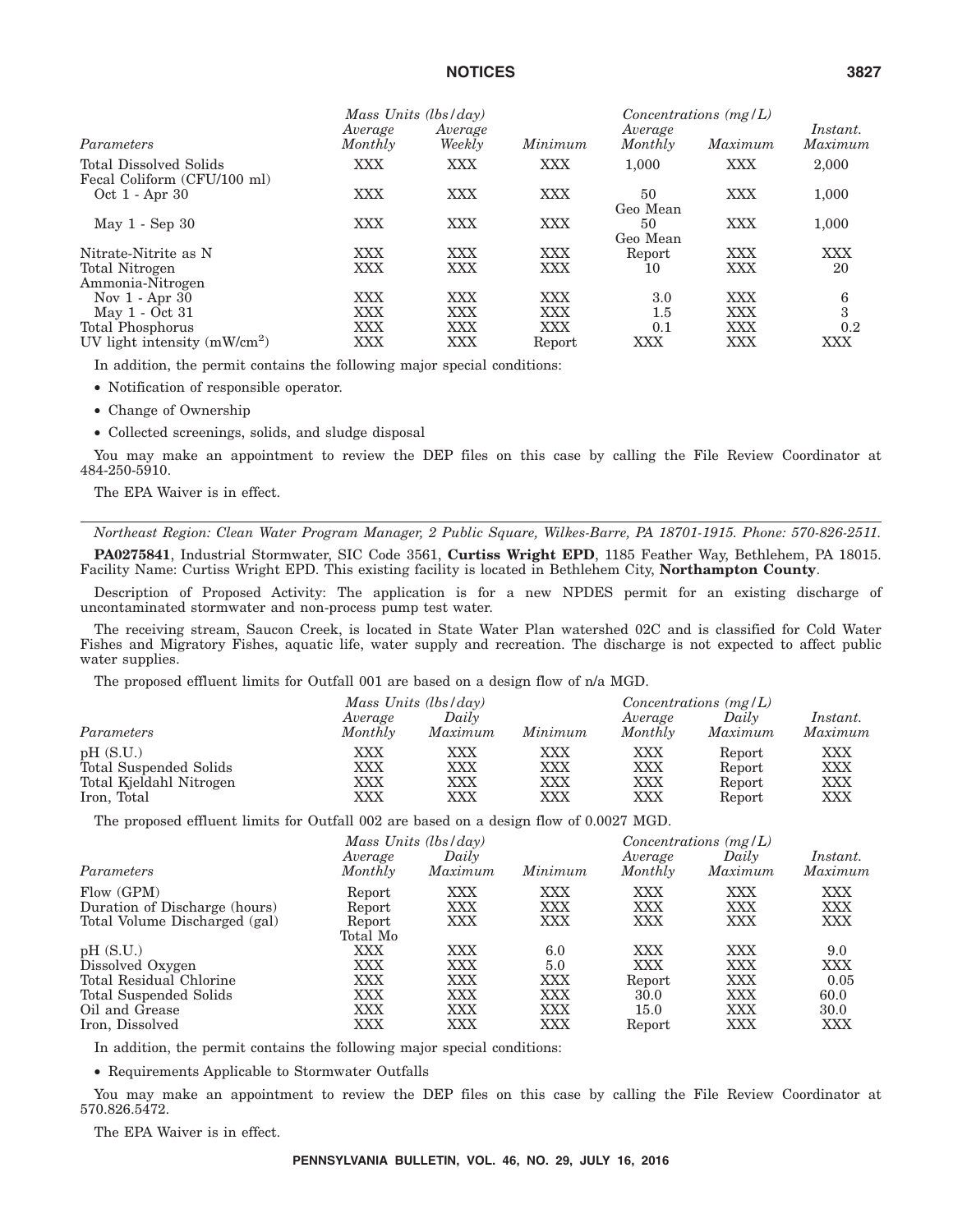*Southcentral Region: Clean Water Program Manager, 909 Elmerton Avenue, Harrisburg, PA 17110. Phone: 717-705-4707.*

**PA0033111**, Sewage, SIC Code 7033, **Oak Creek Campgrounds Inc.**, 400 E Maple Grove Road, Narvon, PA 17555. Facility Name: Oak Creek Campground. This existing facility is located in Brecknock Township, **Lancaster County**.

Description of Existing Activity: The application is for a renewal of an NPDES permit for an existing discharge of treated Sewage.

The receiving stream(s), Rock Run, is located in State Water Plan watershed 7-J and is classified for Migratory Fishes and High Quality Waters—Trout Stocking, aquatic life, water supply and recreation. The discharge is not expected to affect public water supplies.

The proposed effluent limits for Outfall 001 are based on a design flow of 0.00423 MGD.

|                                 | Mass Units (lbs/day)<br>Total<br>Daily |         |            | Concentrations $(mg/L)$<br>Average | Instant.   |            |
|---------------------------------|----------------------------------------|---------|------------|------------------------------------|------------|------------|
| Parameters                      | Monthly                                | Maximum | Minimum    | Monthly                            | Maximum    | Maximum    |
| Flow (MGD)                      | Report Avg<br>Mo                       | Report  | <b>XXX</b> | XXX                                | <b>XXX</b> | <b>XXX</b> |
| pH(S.U.)                        | XXX                                    | XXX     | 6.0        | XXX                                | 9.0        | <b>XXX</b> |
| Total Residual Chlorine (TRC)   | XXX                                    | XXX     | <b>XXX</b> | 0.5                                | <b>XXX</b> | $1.6\,$    |
| Carbonaceous Biochemical Oxygen |                                        |         |            |                                    |            |            |
| Demand $(CBOD5)$                | XXX                                    | XXX     | <b>XXX</b> | 25.0                               | XXX        | 50.0       |
| <b>Total Suspended Solids</b>   | XXX                                    | XXX     | XXX        | 30.0                               | XXX        | 60.0       |
| Fecal Coliform (CFU/100 ml)     |                                        |         |            |                                    |            |            |
| Oct 1 - Apr 30                  | <b>XXX</b>                             | XXX     | <b>XXX</b> | 2.000<br>Geo Mean                  | XXX        | 10,000     |
| May 1 - Sep 30                  | XXX                                    | XXX     | XXX        | 200<br>Geo Mean                    | XXX        | 1,000      |
| Ammonia-Nitrogen                | XXX                                    | XXX     | XXX        | Report                             | XXX        | XXX        |

The proposed monitoring requirements and, where appropriate, effluent limits for implementation of the Chesapeake Bay Tributary Strategy are as follows for Outfall 001.

#### *Effluent Limitations*

|                                    |                  | Mass Units $(lbs/day)$ |                   |                    | $Concentrations$ (mg/L) |                     |  |
|------------------------------------|------------------|------------------------|-------------------|--------------------|-------------------------|---------------------|--|
| Parameter                          | Monthly          | Annual                 | Monthly           | Monthly<br>Average | Maximum                 | Instant.<br>Maximum |  |
| Ammonia—N<br>Kjeldahl-N            | Report<br>Report | Report<br>XXX          | XXX<br>XXX        | Report<br>Report   | XXX<br>XXX              | XXX<br>XXX          |  |
| Nitrate-Nitrite as N               | Report           | XXX                    | XXX               | Report             | XXX                     | XXX                 |  |
| Total Nitrogen<br>Total Phosphorus | Report<br>Report | Report<br>Report       | <b>XXX</b><br>XXX | Report<br>Report   | XXX<br>XXX              | XXX<br>XXX          |  |
|                                    |                  |                        |                   |                    |                         |                     |  |

In addition, the permit contains the following major special conditions:

• Chesapeake Bay nutrients requirements

• Solids management

• Optimization of chlorine usage

You may make an appointment to review the DEP files on this case by calling the File Review Coordinator at 717-705-4732.

The EPA Waiver is in effect.

**PA0080080**, Sewage, SIC Code 6515, **Conewago Valley MHP Inc.**, 800 York Road, Dover, PA 17315-1605. Facility Name: Conewago Valley MHP. This existing facility is located in Newberry Township, **York County**.

Description of Existing Activity: The application is for a renewal of an NPDES permit for an existing discharge of treated Sewage.

The receiving stream(s), Conewago Creek, is located in State Water Plan watershed 7-F and is classified for Warm Water Fishes, aquatic life, water supply and recreation. The discharge is not expected to affect public water supplies.

The proposed effluent limits for Outfall 001 are based on a design flow of 0.046 MGD.

|                                                                  | Mass Units (lbs/day) |                  |                   | Concentrations $(mg/L)$ |                  |                     |
|------------------------------------------------------------------|----------------------|------------------|-------------------|-------------------------|------------------|---------------------|
| Parameters                                                       | Average<br>Monthly   | Daily<br>Maximum | Minimum           | Average<br>Monthly      | Daily<br>Maximum | Instant.<br>Maximum |
| Flow (MGD)<br>pH(S.U.)                                           | Report<br>XXX        | Report<br>XXX    | <b>XXX</b><br>6.0 | XXX<br>XXX              | XXX<br>XXX       | XXX<br>9.0          |
| Dissolved Oxygen                                                 | XXX                  | XXX              | 5.0               | XXX                     | XXX              | XXX                 |
| Total Residual Chlorine (TRC)<br>Carbonaceous Biochemical Oxygen | <b>XXX</b>           | XXX              | XXX               | 0.5                     | XXX              | 1.5                 |
| Demand $(CBOD5)$<br>Total Suspended Solids                       | XXX<br>XXX           | XXX<br>XXX       | <b>XXX</b><br>XXX | 25<br>30                | XXX<br>XXX       | 50<br>60            |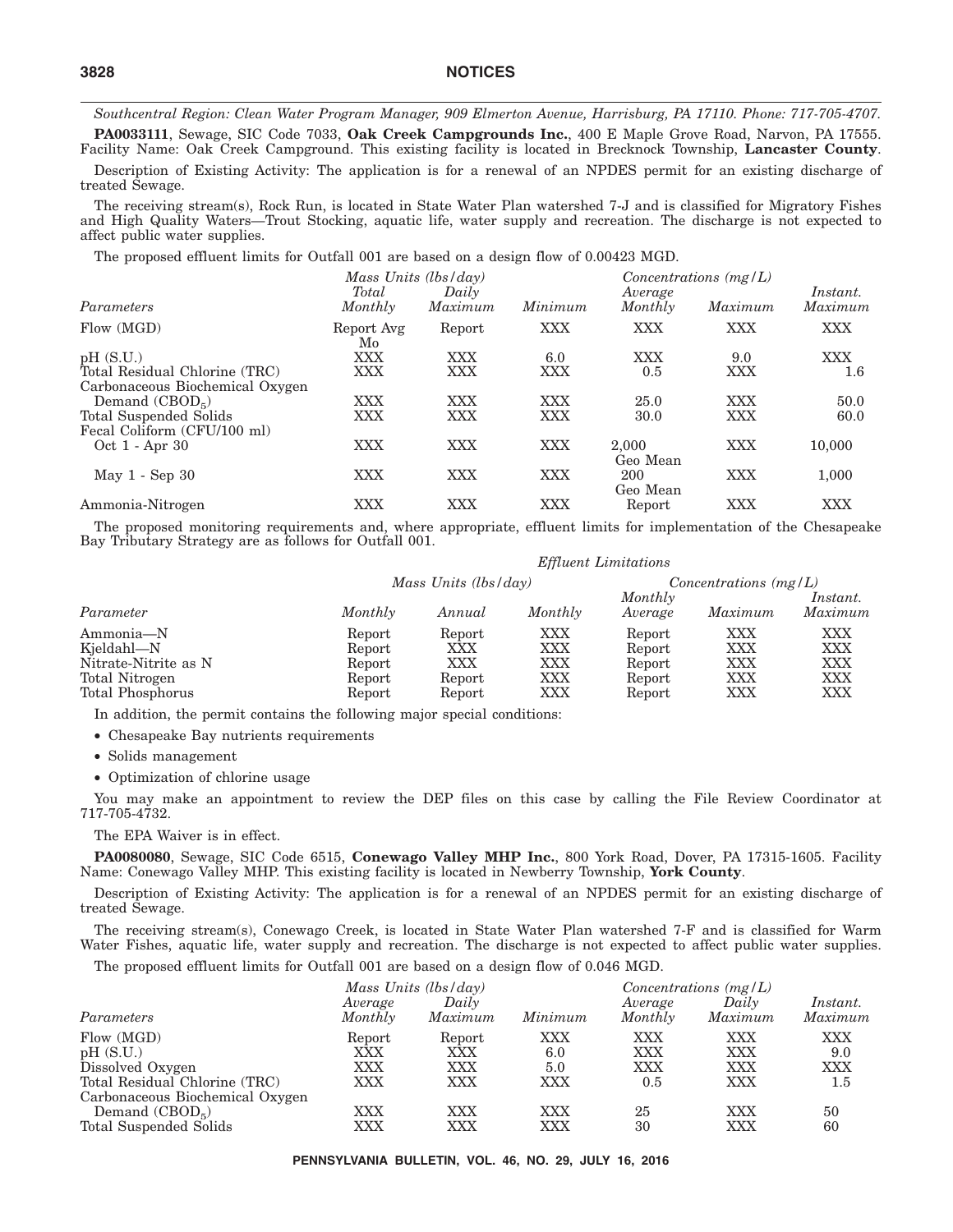|                             | Mass Units $(lbs/day)$ |              |            | Concentrations $(mg/L)$ |            |            |
|-----------------------------|------------------------|--------------|------------|-------------------------|------------|------------|
|                             | Average                | Daily        |            | Average                 | Daily      | Instant.   |
| Parameters                  | Monthly                | Maximum      | Minimum    | Monthly                 | Maximum    | Maximum    |
| Fecal Coliform (CFU/100 ml) |                        |              |            |                         |            |            |
| May 1 - Sep 30              | XXX                    | XXX          | <b>XXX</b> | 200                     | <b>XXX</b> | 1,000      |
|                             |                        |              |            | Geo Mean                |            |            |
| Oct 1 - Apr 30              | <b>XXX</b>             | <b>XXX</b>   | XXX        | 2.000                   | <b>XXX</b> | 10,000     |
|                             |                        |              |            | Geo Mean                |            |            |
| Ammonia-Nitrogen            | <b>XXX</b>             | <b>XXX</b>   | <b>XXX</b> | Report                  | <b>XXX</b> | <b>XXX</b> |
| Total Phosphorus            | <b>XXX</b>             | Report Total | <b>XXX</b> | Report                  | <b>XXX</b> | <b>XXX</b> |
|                             |                        | Monthly      |            |                         |            |            |
| Nitrate-Nitrite as N        | <b>XXX</b>             | Report Total | <b>XXX</b> | Report                  | <b>XXX</b> | <b>XXX</b> |
|                             |                        | Monthly      |            |                         |            |            |
| Total Kjeldahl Nitrogen     | <b>XXX</b>             | Report Total | <b>XXX</b> | Report                  | <b>XXX</b> | <b>XXX</b> |
|                             |                        | Monthly      |            |                         |            |            |
| Total Nitrogen              | XXX                    | Report Total | <b>XXX</b> | Report                  | <b>XXX</b> | <b>XXX</b> |
|                             |                        | Monthly      |            |                         |            |            |

You may make an appointment to review the DEP files on this case by calling the File Review Coordinator at 717-705-4732.

The EPA Waiver is in effect.

**PA0261581**, Industrial, SIC Code 4941, **Red Lion Municipal Authority York County**, PO Box 190, Red Lion, PA 17356. Facility Name: Cabin Creek Water Treatment Plant. This existing facility is located in Windsor Township, **York County.**

Description of Existing Activity: The application is for a renewal of an NPDES permit for an existing discharge of treated Industrial Waste.

The receiving stream(s), Cabin Creek, is located in State Water Plan watershed 7-I and is classified for Warm Water Fishes, aquatic life, water supply and recreation. The discharge is not expected to affect public water supplies.

The proposed effluent limits for Outfall 001 are based on an average flow of 0.15 MGD.

|                               | Mass Units $(lbs/day)$ |         |         | Concentrations $(mg/L)$ |         |                 |
|-------------------------------|------------------------|---------|---------|-------------------------|---------|-----------------|
|                               | Average                | Daily   |         | Average                 | Daily   | <i>Instant.</i> |
| Parameters                    | Monthly                | Maximum | Minimum | Monthly                 | Maximum | Maximum         |
| Flow (MGD)                    | Report                 | Report  | XXX     | XXX                     | XXX     | <b>XXX</b>      |
| pH(S.U.)                      | XXX                    | XXX     | 6.0     | <b>XXX</b>              | XXX     | 9.0             |
| Total Residual Chlorine (TRC) | XXX                    | XXX     | XXX     | 0.28                    | XXX     | 0.75            |
| Total Suspended Solids        | Report                 | Report  | XXX     | 30.0                    | 60.0    | 75              |
| Total Dissolved Solids        | Report                 | Report  | XXX     | 500.0                   | 1,000.0 | 1,250           |
| Aluminum, Total               | 1.07                   | 1.68    | XXX     | 0.86                    | 1.34    | 2.15            |
| Copper, Total                 | 0.02                   | 0.05    | XXX     | 0.02                    | 0.04    | 0.05            |
| Iron, Total                   | 2.50                   | 3.75    | XXX     | 2.0                     | 3.0     | 5               |
| Manganese, Total              | 1.25                   | 1.88    | XXX     | $1.0\,$                 | $1.5\,$ | 2.5             |
| Zinc, Total                   | 0.16                   | 0.26    | XXX     | 0.13                    | 0.21    | 0.32            |

The proposed effluent limits for Outfall 002 are based on a design flow of N/A MGD.

|                               |         | Mass Units $(lbs/day)$ | Concentrations $(mg/L)$ |         |         |          |
|-------------------------------|---------|------------------------|-------------------------|---------|---------|----------|
|                               | Average | Average                |                         | Average |         | Instant. |
| Parameters                    | Monthly | Weekly                 | Minimum                 | Monthly | Maximum | Maximum  |
| Total Residual Chlorine (TRC) | XXX     | XXX                    | XXX                     | XXX     | XXX     | Report   |

You may make an appointment to review the DEP files on this case by calling the File Review Coordinator at 717-705-4732.

The EPA Waiver is in effect.

*Northcentral Regional Office: Regional Clean Water Program Manager, 208 W Third Street Suite 101, Williamsport, PA 17701-6448, Telephone: 570.327.3636.*

**PA0008419**, Industrial, SIC Code 2833, 2834, **Cherokee Pharmaceuticals LLC**, PO Box 367, Riverside, PA 17868-0367. Facility Name: Cherokee Pharmaceuticals LLC. This existing facility is located in Riverside Borough, **Northumberland County**.

Description of Existing Activity: The application is for a renewal of an NPDES permit for an existing discharge of treated Industrial Waste.

The receiving stream(s), Susquehanna River, is located in State Water Plan watershed 5-E and is classified for Migratory Fishes and Warm Water Fishes, aquatic life, water supply and recreation. The discharge is not expected to affect public water supplies.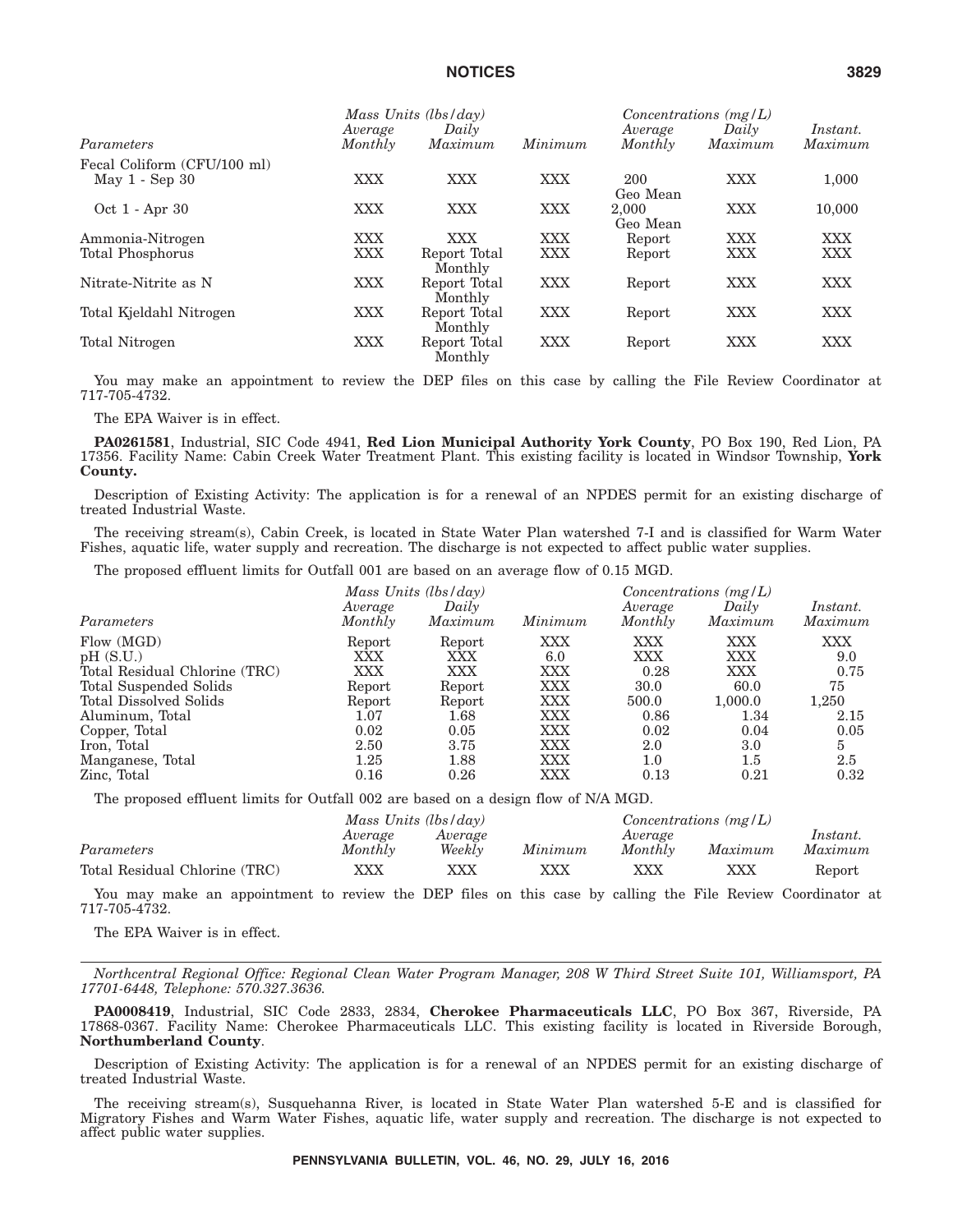The proposed effluent limits for Outfall 001 are based on a design flow of 5.06 MGD.

|                         |                    | Mass Units $(lbs/day)$ |         |                    | Concentrations $(mg/L)$ |                     |  |
|-------------------------|--------------------|------------------------|---------|--------------------|-------------------------|---------------------|--|
| Parameters              | Average<br>Monthly | Daily<br>Maximum       | Minimum | Average<br>Monthly | Daily<br>Maximum        | Instant.<br>Maximum |  |
| Flow (MGD)              | Report             | Report                 | XXX     | XXX                | XXX                     | XXX                 |  |
| pH(S.U.)                | XXX                | XXX                    | 6.0     | XXX                | XXX                     | 9.0                 |  |
| Total Suspended Solids  | XXX                | XXX                    | XXX     | XXX                | Report                  | XXX                 |  |
| Oil and Grease          | XXX                | XXX                    | XXX     | 15.0               | XXX                     | 30.0                |  |
| Total Kjeldahl Nitrogen | XXX                | XXX                    | XXX     | XXX                | Report                  | XXX                 |  |
| Iron, Dissolved         | XXX                | XXX                    | XXX     | XXX                | XXX                     | 7.0                 |  |
| Iron, Total             | XXX                | XXX                    | XXX     | XXX                | Report                  | <b>XXX</b>          |  |
| 1,4-Dioxane             | Report             | Report                 | XXX     | Report             | Report                  | <b>XXX</b>          |  |
| <b>Bromide</b>          | Report             | Report                 | XXX     | Report             | Report                  | XXX                 |  |

The proposed effluent limits for Outfall 002 are based on a design flow of 0.0 MGD.

|                                                                  | Mass Units $(lbs/day)$ |                   |                   | Concentrations $(mg/L)$             |                            |                     |
|------------------------------------------------------------------|------------------------|-------------------|-------------------|-------------------------------------|----------------------------|---------------------|
| Parameters                                                       | Average<br>Monthly     | Daily<br>Maximum  | Minimum           | Average<br>Monthly                  | Daily<br>Maximum           | Instant.<br>Maximum |
| Total Suspended Solids<br>Total Kjeldahl Nitrogen<br>Iron, Total | XXX<br>XXX<br>XXX      | XXX<br>XXX<br>XXX | XXX<br>XXX<br>XXX | $\rm XXX$<br>$\rm XXX$<br>$\rm XXX$ | Report<br>Report<br>Report | XXX<br>XXX<br>XXX   |

The proposed effluent limits for Outfall 003 are based on a design flow of 0.0 MGD.

|                         |                    | Mass Units $(lbs/day)$ |         | Concentrations $(mg/L)$ |                  |                     |
|-------------------------|--------------------|------------------------|---------|-------------------------|------------------|---------------------|
| Parameters              | Average<br>Monthly | Dailv<br>Maximum       | Minimum | Average<br>Monthly      | Daily<br>Maximum | Instant.<br>Maximum |
| Total Suspended Solids  | XXX                | XXX                    | XXX     | XXX                     | Report           | XXX                 |
| Total Kjeldahl Nitrogen | XXX                | XXX                    | XXX     | $\rm XXX$               | Report           | XXX                 |
| Iron, Total             | XXX                | XXX                    | XXX     | $\rm XXX$               | Report           | XXX                 |

The proposed effluent limits for Outfall 101 are based on a design flow of 1.45 MGD.

|                               | Mass Units (lbs/day) |            |            | Concentrations $(mg/L)$ |            |                 |
|-------------------------------|----------------------|------------|------------|-------------------------|------------|-----------------|
|                               | Average              | Daily      |            | Average                 | Daily      | <i>Instant.</i> |
| Parameters                    | Monthly              | Maximum    | Minimum    | Monthly                 | Maximum    | Maximum         |
| Flow (MGD)                    | Report               | Report     | XXX        | <b>XXX</b>              | <b>XXX</b> | <b>XXX</b>      |
| pH(S.U.)                      | <b>XXX</b>           | <b>XXX</b> | 6.0        | <b>XXX</b>              | <b>XXX</b> | 9.0             |
| Biochemical Oxygen Demand     |                      |            |            |                         |            |                 |
| (BOD <sub>5</sub> )           | 2254                 | Report     | <b>XXX</b> | Report                  | Report     | 715             |
| Biochemical Oxygen Demand     |                      |            |            |                         |            |                 |
| $(BOD5)$ —Industrial Influent | Report               | Report     | <b>XXX</b> | Report                  | <b>XXX</b> | <b>XXX</b>      |
| Chemical Oxygen Demand (COD)- |                      |            |            |                         |            |                 |
| Industrial Influent           | Report               | Report     | <b>XXX</b> | Report                  | <b>XXX</b> | <b>XXX</b>      |
| Chemical Oxygen Demand (COD)  | 7,328                | Report     | <b>XXX</b> | 856.0                   | 1,675.0    | 2,140           |
| Total Suspended Solids        | 3,832                | Report     | <b>XXX</b> | Report                  | Report     | 1,220           |
| Ammonia-Nitrogen              | 355                  | 1,015      | <b>XXX</b> | 29                      | 84         | 105             |
| Cyanide, Total                | XXX                  | Report     | <b>XXX</b> | <b>XXX</b>              | Report     | XXX             |
| 4-Methyl-2-pentanone          | <b>XXX</b>           | Report     | <b>XXX</b> | <b>XXX</b>              | Report     | <b>XXX</b>      |
| Isopropanol                   | 19.34                | 47.16      | <b>XXX</b> | 1.60                    | 3.90       | 4.87            |
| Phenol                        | 0.24                 | 0.60       | <b>XXX</b> | 0.02                    | 0.05       | 0.06            |
| Acetone                       | 2.41                 | 6.04       | <b>XXX</b> | 0.20                    | 0.50       | 0.62            |
| Acetonitrile                  | 123.34               | 302.30     | <b>XXX</b> | 10.20                   | 25.00      | 31.25           |
| Acrylonitrile                 | 0.14                 | 0.24       | <b>XXX</b> | 0.01                    | 0.02       | 0.03            |
| Chlorobenzene                 | XXX                  | Report     | <b>XXX</b> | <b>XXX</b>              | Report     | <b>XXX</b>      |
| Dichlorobenzene, Total        | <b>XXX</b>           | Report     | <b>XXX</b> | <b>XXX</b>              | Report     | <b>XXX</b>      |
| Benzene                       | 0.24                 | 0.60       | <b>XXX</b> | 0.02                    | 0.05       | 0.06            |
| n-Butyl Acetate               | 6.04                 | 15.72      | <b>XXX</b> | 0.50                    | 1.30       | 1.62            |
| 1,2-Dichloroethane            | 1.20                 | 4.83       | <b>XXX</b> | 0.10                    | 0.40       | $0.5\,$         |
| Chloroform                    | 1.57                 | 2.41       | <b>XXX</b> | 0.13                    | 0.20       | 0.32            |
| Diethylamine                  | <b>XXX</b>           | Report     | <b>XXX</b> | <b>XXX</b>              | Report     | <b>XXX</b>      |
| Isopropyl Ether               | <b>XXX</b>           | Report     | <b>XXX</b> | <b>XXX</b>              | Report     | <b>XXX</b>      |
| Dimethyl Sulfoxide            | 453.4                | 1,106.5    | <b>XXX</b> | 37.5                    | 91.5       | 114.37          |
| Ethanol                       | 49.58                | 120.93     | <b>XXX</b> | 4.10                    | 10.00      | 12.5            |
| Ethyl Acetate                 | 6.04                 | 15.72      | <b>XXX</b> | 0.50                    | 1.30       | 1.62            |
| Heptane                       | 0.24                 | 0.60       | <b>XXX</b> | 0.02                    | 0.05       | 0.06            |
| Hexane                        | 0.24                 | 0.36       | <b>XXX</b> | 0.02                    | 0.03       | 0.05            |
| Methylene Chloride            | 3.62                 | 10.88      | <b>XXX</b> | 0.30                    | 0.90       | 1.12            |
| Tetrahydrofuran               | 31.44                | 101.50     | <b>XXX</b> | 2.60                    | 8.4        | 10.5            |
| Toluene                       | 0.24                 | 0.72       | <b>XXX</b> | 0.02                    | 0.06       | 0.07            |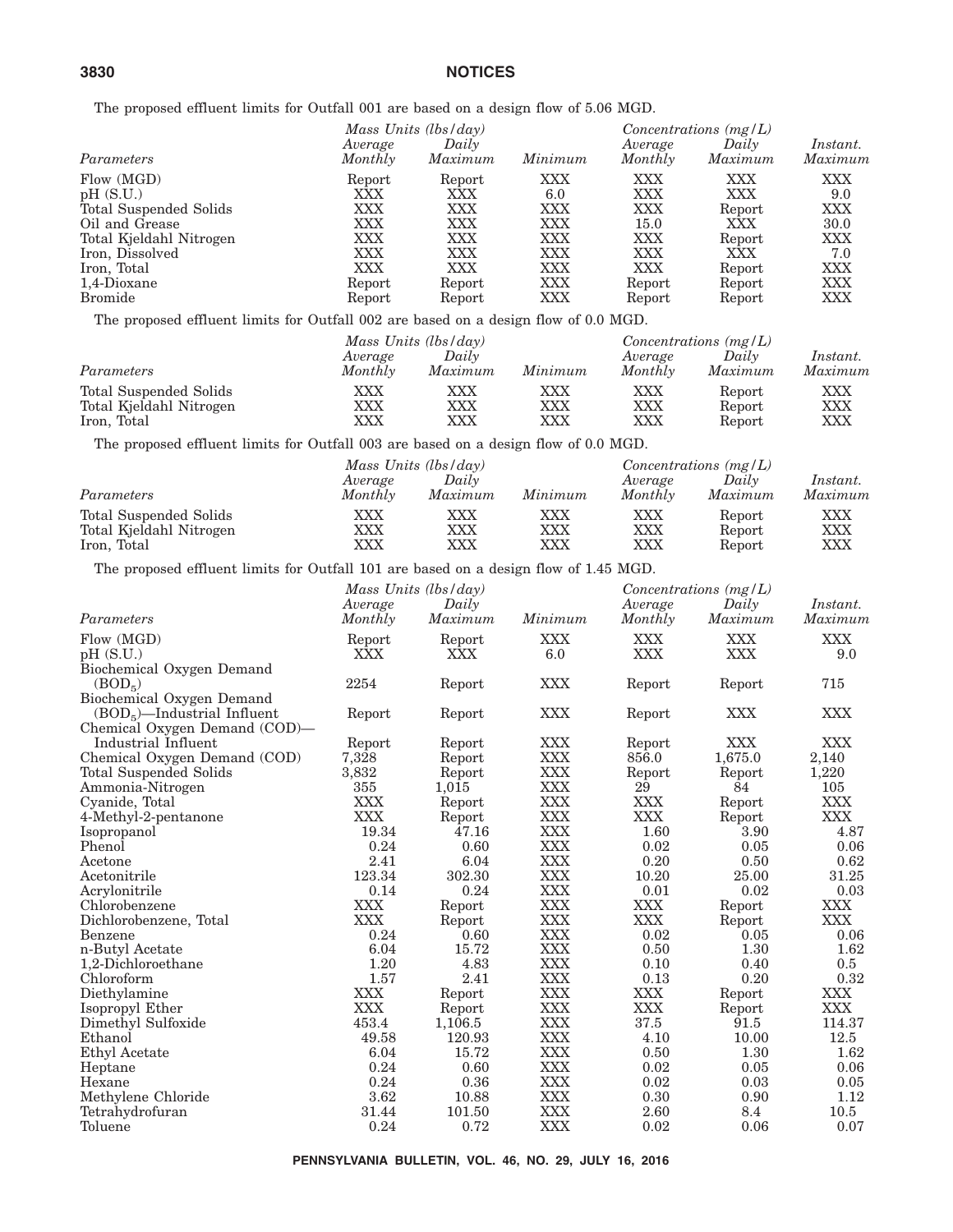|                   | Mass Units (lbs/day) |         |            | Concentrations $(mg/L)$ |         |                 |
|-------------------|----------------------|---------|------------|-------------------------|---------|-----------------|
|                   | Average              | Daily   |            | Average                 | Daily   | <i>Instant.</i> |
| Parameters        | Monthly              | Maximum | Minimum    | Monthly                 | Maximum | Maximum         |
| Triethylamine     | 1,233.4              | 3.020.2 | XXX        | 102.0                   | 250     | 312.5           |
| Xylenes, Total    | XXX                  | Report  | XXX        | <b>XXX</b>              | Report  | <b>XXX</b>      |
| Vinyl Chloride    | XXX                  | Report  | XXX        | <b>XXX</b>              | Report  | <b>XXX</b>      |
| Total Methanol    | 49.58                | 120.90  | XXX        | 4.10                    | 10      | 12.5            |
| n-amyl Acetate    | <b>XXX</b>           | Report  | XXX        | <b>XXX</b>              | Report  | <b>XXX</b>      |
| Amyl Alcohol      | <b>XXX</b>           | Report  | <b>XXX</b> | XXX                     | Report  | <b>XXX</b>      |
| Isobutyraldehyde  | <b>XXX</b>           | Report  | <b>XXX</b> | <b>XXX</b>              | Report  | <b>XXX</b>      |
| Methyl Cellosolve | XXX                  | Report  | XXX        | <b>XXX</b>              | Report  | XXX             |
| Methyl Formate    | 6.04                 | 15.72   | XXX        | 0.50                    | 1.30    | 1.62            |
| Isopropyl Acetate | 6.04                 | 15.72   | XXX        | 0.50                    | 1.30    | 1.62            |

The proposed effluent limits for Outfall 201 are based on a design flow of 0.0432 MGD.

|                        | Mass Units $(lbs/day)$ |         |            | Concentrations $(mg/L)$ |            |          |
|------------------------|------------------------|---------|------------|-------------------------|------------|----------|
|                        | Average                | Daily   |            | Average                 | Daily      | Instant. |
| Parameters             | Monthly                | Maximum | Minimum    | Monthly                 | Maximum    | Maximum  |
| Flow (MGD)             | Report                 | Report  | XXX        | XXX                     | XXX        | XXX      |
| Total Suspended Solids | XXX                    | XXX     | <b>XXX</b> | 30                      | <b>XXX</b> | XXX      |
| Aluminum, Total        | XXX                    | XXX     | XXX        | 4.0                     | XXX        | XXX      |
| Iron, Total            | XXX                    | XXX     | XXX        | 2.0                     | XXX        | XXX      |
| Manganese, Total       | $\rm XXX$              | XXX     | XXX        | $1.0\,$                 | XXX        | XXX      |

The proposed monitoring requirements and, where appropriate, effluent limits for implementation of the Chesapeake Bay Tributary Strategy are as follows for Outfall 001.

|                       | Mass Units $(lbs/day)$ |        |            | Concentrations $(mg/L)$<br>Monthly |            | Instant.   |  |
|-----------------------|------------------------|--------|------------|------------------------------------|------------|------------|--|
| Parameters            | Monthly                | Annual | Monthly    | Average                            | Maximum    | Maximum    |  |
| Ammonia-N             | Report                 | Report | <b>XXX</b> | Report                             | XXX        | XXX        |  |
| Kjeldahl-N            | Report                 | XXX    | XXX        | Report                             | XXX        | <b>XXX</b> |  |
| Nitrate-Nitrite as N  | Report                 | XXX    | XXX        | Report                             | XXX        | XXX        |  |
| Total Nitrogen        | Report                 | Report | XXX        | Report                             | XXX        | <b>XXX</b> |  |
| Total Phosphorus      | Report                 | Report | XXX        | Report                             | XXX        | XXX        |  |
| Net Total Nitrogen*   | Report                 | 64,884 | XXX        | XXX                                | <b>XXX</b> | XXX        |  |
| Net Total Phosphorus* | Report                 | 11,748 | XXX        | XXX                                | XXX        | XXX        |  |

\* This permit contains conditions which authorize the permittee to apply nutrient reduction credits to meet the Net Total Nitrogen and the Net Total Phosphorus effluent mass limits, under the Department's Chapter 96 regulations. The condition includes the requirement to report the application of these credits in Supplemental Discharge Monitoring Reports (DMRs) submitted to the Department.

In addition, the permit contains the following major special conditions:

- Chesapeake Bay
- Stormwater Requirements
- Whole Effluent Toxicity
- Chemical Additives

You may make an appointment to review the DEP files on this case by calling the File Review Coordinator at 570-327-3693.

The EPA Waiver is not in effect.

*Southwest Regional Office: Regional Safe Drinking Water Program Manager, 400 Waterfront Drive, Pittsburgh, PA 15222-4745, Telephone: 412.442.4000.*

**PA0254851**, Industrial, SIC Code 4941, **Ford City Borough**, 1000 Fourth Avenue, Ford City, PA 16226. Facility Name: Ford City Municipal WTP. This proposed facility is located in Ford City Borough, **Armstrong County**.

Description of Proposed Activity: The application is for a new NPDES permit for a new discharge of treated industrial waste.

The receiving stream(s), Allegheny River, is located in State Water Plan watershed 17-E and is classified for Warm Water Fishes, aquatic life, water supply and recreation. The discharge is not expected to affect public water supplies.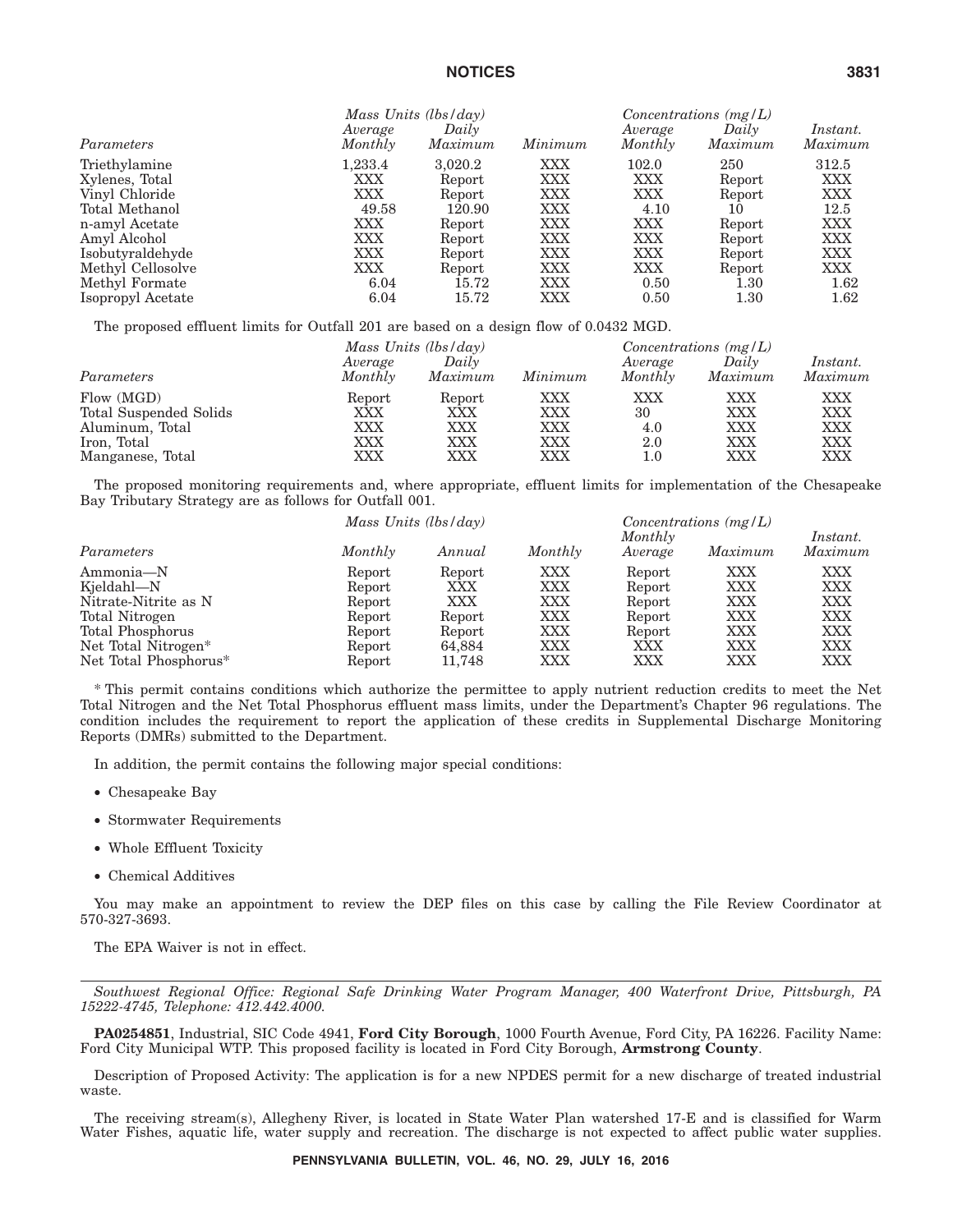The proposed effluent limits for Outfall 001 are based on a design flow of 0.0166 MGD.

|                               | Mass Units $(lbs/day)$<br>Daily<br>Average |         |            | Concentrations $(mg/L)$<br>Average |         | Instant. |  |
|-------------------------------|--------------------------------------------|---------|------------|------------------------------------|---------|----------|--|
| Parameters                    | Monthly                                    | Maximum | Minimum    | Monthly                            | Maximum | Maximum  |  |
| Flow(MGD)                     | Report                                     | Report  | <b>XXX</b> | XXX                                | XXX     | XXX      |  |
| pH(S.U.)                      | XXX                                        | XXX     | 6.0        | XXX                                | 9.0     | XXX      |  |
| Total Residual Chlorine (TRC) | <b>XXX</b>                                 | XXX     | XXX        | 0.5                                | XXX     | 1.0      |  |
| Total Suspended Solids        | XXX                                        | XXX     | XXX        | 30                                 | XXX     | 60       |  |
| Total Dissolved Solids        | XXX                                        | XXX     | XXX        | Report                             | XXX     | Report   |  |
| Aluminum, Total               | XXX                                        | XXX     | XXX        | 4.0                                | XXX     | 8.0      |  |
| Iron, Total                   | XXX                                        | XXX     | XXX        | 2.0                                | XXX     | 4.0      |  |
| Manganese, Total              | XXX                                        | XXX     | XXX        | $1.0\,$                            | XXX     | 2.0      |  |

In addition, the permit contains the following major special conditions:

• Prohibition of discharging reverse osmosis concentrate.

• Required to submit Water Quality Management Part II permit application.

You may make an appointment to review the DEP files on this case by calling the File Review Coordinator at 412-442-4000.

The EPA Waiver is in effect.

*Northwest Region: Clean Water Program Manager, 230 Chestnut Street, Meadville, PA 16335-3481.*

**PA0264482**, Sewage, SIC Code 4952, 8800, **Giovanni Morganti**, 9663 Tarr Road, North East, PA 16428. Facility Name: Giovanni Morganti SRSTP. This proposed facility is located in Greenfield Township, **Erie County**.

Description of Proposed Activity: The application is for a new NPDES permit for a new discharge of treated SRSTP Sewage.

The receiving stream is an unnamed tributary to West Branch French Creek, located in State Water Plan watershed 16-A and classified for Warm Water Fish, aquatic life, water supply and recreation. The discharge is not expected to affect public water supplies.

The proposed effluent limits for Outfall 001 are based on a design flow of 0.0004 MGD.

|                               | Mass Units $(lbs/day)$ |         |            | Concentrations $(mg/L)$ |            |           |
|-------------------------------|------------------------|---------|------------|-------------------------|------------|-----------|
|                               | Average                | Average |            | Average                 |            | Instant.  |
| Parameters                    | Monthly                | Weekly  | Minimum    | Monthly                 | Maximum    | Maximum   |
| Flow(MGD)                     | Report                 | XXX     | XXX        | XXX                     | XXX        | XXX       |
| pH(S.U.)                      | XXX                    | XXX     | 6.0        | XXX                     | 9.0        | XXX       |
| Total Residual Chlorine (TRC) | XXX                    | XXX     | <b>XXX</b> | Report                  | XXX        | XXX       |
| Biochemical Oxygen Demand     |                        |         |            |                         |            |           |
| $(BOD_{\kappa})$              | XXX                    | XXX     | XXX        | 10.0                    | <b>XXX</b> | 20        |
| Total Suspended Solids        | <b>XXX</b>             | XXX     | <b>XXX</b> | 10.0                    | XXX        | 20        |
| Fecal Coliform (CFU/100 ml)   | XXX                    | XXX     | XXX        | 200                     | XXX        | $1{,}000$ |
|                               |                        |         |            | Geo Mean                |            |           |

You may make an appointment to review the DEP files on this case by calling the File Review Coordinator at 814-332-6340.

The EPA Waiver is in effect.

**PA0264458**, Sewage, SIC Code 4952, 8800, **Bill Miller**, 2879 Ninevah Road, Knox, PA 16232. Facility Name: Bill Miller SRSTP. This proposed facility is located in Ashland Township, **Clarion County**.

Description of Proposed Activity: The application is for a new NPDES permit for a new discharge of treated SRSTP sewage.

The receiving stream is an unnamed tributary of Canoe Creek, located in State Water Plan watershed 17-B and classified for High Quality Waters—Cold Water Fish, aquatic life, water supply and recreation. The discharge is not expected to affect public water supplies.

The proposed effluent limits for Outfall 001 are based on a design flow of 0.0004 MGD.

|                             | Mass Units $(lbs/day)$ |                   |            | Concentrations $(mg/L)$ |            |                     |  |
|-----------------------------|------------------------|-------------------|------------|-------------------------|------------|---------------------|--|
| Parameters                  | Average<br>Monthly     | Average<br>Weekly | Minimum    | Average<br>Monthly      | Maximum    | Instant.<br>Maximum |  |
| Flow (MGD)                  | Report                 | XXX               | XXX        | <b>XXX</b>              | XXX        | XXX                 |  |
| pH(S.U.)                    | XXX                    | XXX               | 6.0        | XXX                     | XXX        |                     |  |
| Biochemical Oxygen Demand   |                        |                   |            |                         |            |                     |  |
| $(BOD_{\kappa})$            | XXX                    | <b>XXX</b>        | <b>XXX</b> | 10.0                    | <b>XXX</b> | 20                  |  |
| Total Suspended Solids      | XXX                    | XXX               | XXX        | 10.0                    | <b>XXX</b> | 20                  |  |
| Fecal Coliform (CFU/100 ml) | XXX                    | XXX               | XXX        | 200                     | XXX        | 1,000               |  |
|                             |                        |                   |            | Geo Mean                |            |                     |  |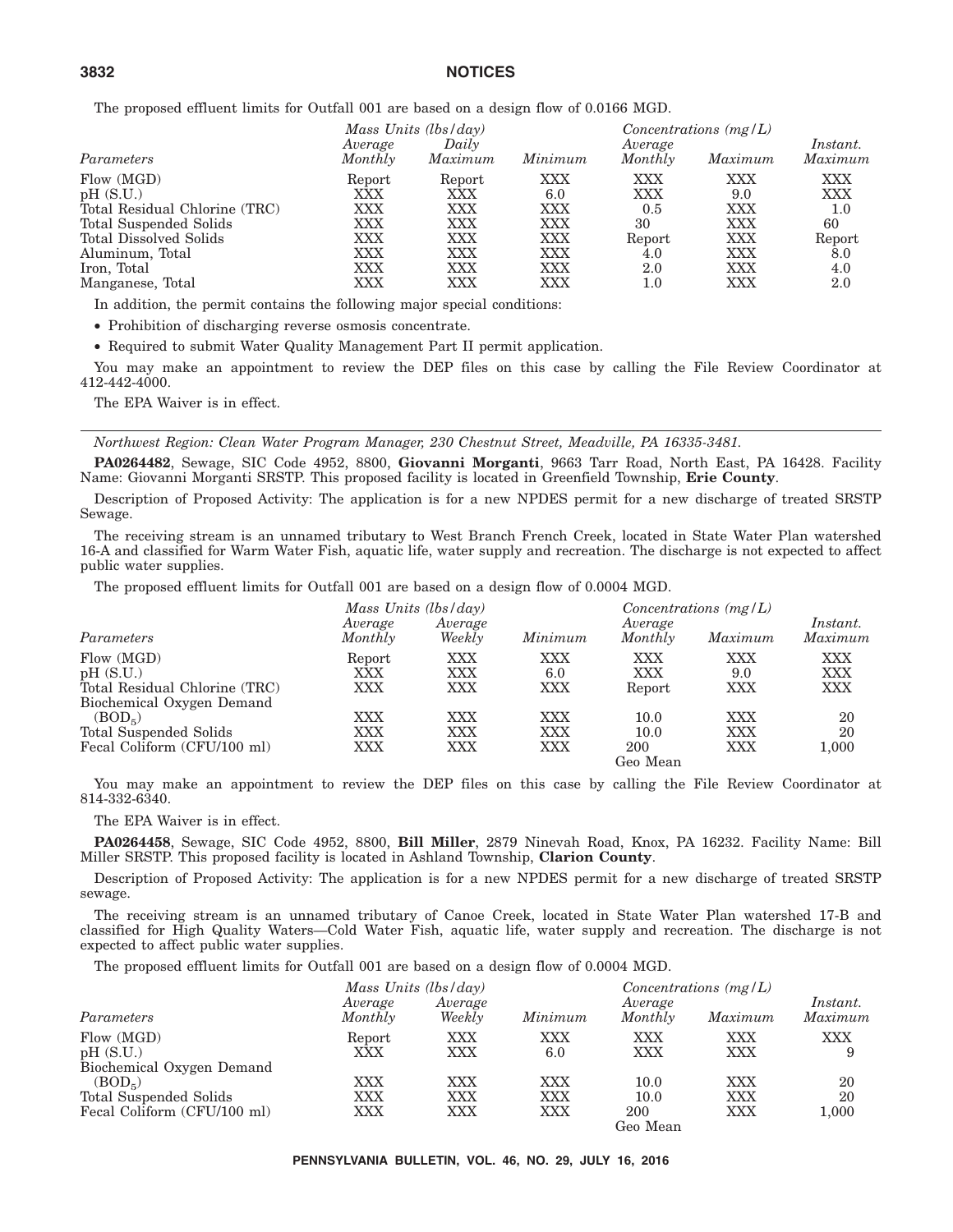You may make an appointment to review the DEP files on this case by calling the File Review Coordinator at 814-332-6340.

The EPA Waiver is in effect.

**III. WQM Industrial Waste and Sewerage Applications under the Clean Streams Law (35 P.S. §§ 691.1— 691.1001)**

*Southwest Regional Office: Regional Clean Water Program Manager, 400 Waterfront Drive, Pittsburgh, PA 15222-4745. Phone: 412.442.4000.*

**WQM Permit No. 0206401 A-2**, Sewage, **Emsworth Borough Allegheny County**, 171 Center Avenue, Pittsburgh, PA 15202.

This existing facility is located in Emsworth Borough, **Allegheny County**.

Description of Proposed Action/Activity: Replace existing force main with new force main for Route 65 pump station. *Southeast Region: Clean Water Program Manager, 2 East Main Street, Norristown, PA 19401, 484.250.5900.*

**WQM Permit No. 1596414**, Sewage, Renewal, **London Grove Township Municipal Authority**, 372 Rose Hill Road, Suite 300, West Grove, PA 19390.

This proposed facility is located in London Grove Township, **Chester County**.

Description of Action/Activity: Requesting approval for continued operation of a wastewater treatment plant with golf course irrigation.

**WQM Permit No. 1508411**, Sewage, Renewal, **London Grove Township Municipal Authority**, 372 Rose Hill Road, Suite 300, West Grove, PA 19390.

This proposed facility is located in London Grove Township, **Chester County**.

Description of Action/Activity: Requesting approval for continued operation of a wastewater treatment plant with spray irrigation disposal.

**WQM Permit No 1506410**, Sewage, Renewal, **Aqua Pennsylvania Wastewater, Inc.**, 762 W. Lancaster Avenue, Bryn Mawr, PA 19010.

This proposed facility is located in Londonberry Township, **Chester County**.

Description of Action/Activity: Requesting approval for continued operation of a wastewater treatment plant with spray irrigation disposal.

*Northwest Region: Clean Water Program Manager, 230 Chestnut Street, Meadville, PA 16335-3481.*

**WQM Permit No. 2516409**, Sewage, **Dale L. Hess**, 9625 Tileyard Road, Waterford, PA 16441.

This proposed facility is located in McKean Township, **Erie County**.

Description of Proposed Action/Activity: Single Residence Sewage Treatment Plant.

**WQM Permit No. 6106403 A-1**, Sewage, **Oil City Venango County**, 21 Seneca Street, Oil City, PA 16301-1379.

This existing facility is located in Oil City, **Venango County**.

Description of Proposed Action/Activity: Installation of new equipment at North Side pump station and installation of screening and grit removal equipment at headworks.

**WQM Permit No. 3773204 A-1**, Industrial Waste, **PA American Water Co.**, 2736 Ellwood Road, New Castle, PA 16101.

This existing facility is located in Wayne Township, **Lawrence County**.

Description of Proposed Action/Activity: Add dechlorination facilities for permitted activities associated with NPDES Permit No. PA0000329.

**WQM Permit No. 4216405**, Sewage, **Stephen Manning**, PO Box 85, East Smethport, PA 16730.

This proposed facility is located in Keating Township, **McKean County**.

Description of Proposed Action/Activity: Single Residence Sewage Treatment Plant.

**VI. NPDES Individual Permit Applications for Discharges of Stormwater Associated with Construction Activities**

*Southeast Region: Waterways & Wetlands Program Manager, 2 East Main Street, Norristown, PA 19401. Telephone 484-250-5160.*

| <i>NPDES</i><br>Permit No. | Applicant Name &<br><i>Address</i>                                                                   | County       | Municipality         | Receiving<br>Water/Use     |
|----------------------------|------------------------------------------------------------------------------------------------------|--------------|----------------------|----------------------------|
| PAI015116004               | University of Pennsylvania<br>Health System<br>3400 Civic Center Boulevard<br>Philadelphia, PA 19104 | Philadelphia | City of Philadelphia | Schuylkill River<br>WWF-MF |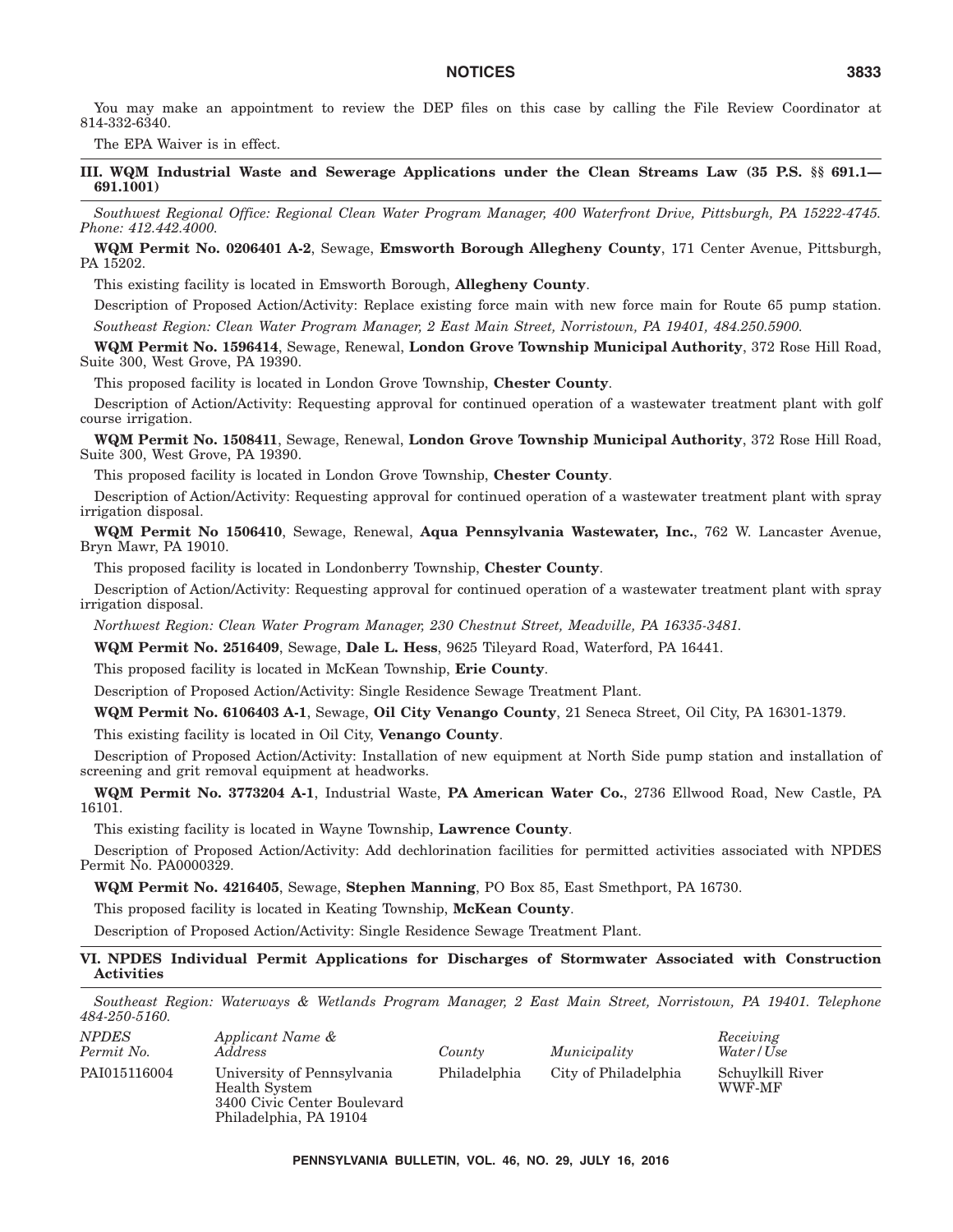*Northeast Region: Waterways and Wetlands Program Manager, 2 Public Square, Wilkes-Barre, PA 18701-1915.*

*Pike County Conservation District, 556 Route 402, Hawley, PA 18428.*

| <i>NPDES</i><br>Permit No. | Applicant Name &<br>Address                                         | County | Municipality        | Receiving<br>Water/Use                  |
|----------------------------|---------------------------------------------------------------------|--------|---------------------|-----------------------------------------|
| PAI025216004               | Masthope Mountain POC<br>192 Karl Hope Blyd<br>Lackawaxen, PA 18435 | Pike   | Lackawaxen Township | UNT to Delaware River<br>$(HQ-CWF, MF)$ |

*Southcentral Region: Waterways & Wetlands Program, 909 Elmerton Avenue, Harrisburg, PA 17110-8200, Nathan Crawford, Section Chief, 717.705.4802.*

| Permit #     | Applicant Name &<br><i>Address</i>                                | County | Municipality        | Receiving<br>Water / Use                                |
|--------------|-------------------------------------------------------------------|--------|---------------------|---------------------------------------------------------|
| PAI036716002 | Brogue DPP, LLC<br>9010 Overlook Boulevard<br>Brentwood, TN 37027 | York   | Chanceford Township | EV Wetlands along<br>South Fork Otter Creek<br>(EV-CWF) |

*Northcentral Region: Waterways & Wetlands Program Manager, 208 West Third Street, Williamsport, PA 17701.*

*Centre County Conservation District: 414 Holmes Avenue, Suite 4, Bellefonte, PA 16823, (814) 355-6817.*

| <b>NPDES</b><br>Permit No. | Applicant Name &<br>Address                                                       | County | Municipality          | Receiving<br>Water/Use  |
|----------------------------|-----------------------------------------------------------------------------------|--------|-----------------------|-------------------------|
| PAI041416010               | Pennsylvania State University<br>139J Physical Plant<br>University Park, PA 16802 | Centre | State College Borough | Thompson Run,<br>HQ-CWF |

*Potter County Conservation District: 107 Market Street, Coudersport, PA 16915, (814) 274-8411, X 4.*

| <b>NPDES</b><br>Permit No. | Applicant Name &<br>Address                                    | County | Municipality                   | Receiving<br>Water / Use                                                                                                                   |
|----------------------------|----------------------------------------------------------------|--------|--------------------------------|--------------------------------------------------------------------------------------------------------------------------------------------|
| PAI045316001               | Big Level Wind LLC<br>155 Fleet Street<br>Portsmouth, NH 03801 | Potter | Harrison & Hector<br>Townships | Baldwin Hollow,<br>HQ-CWF<br>Big Widger.<br>HQ-CWF<br>Little Widger,<br>HQ-CWF<br>Foy Hollow,<br>HQ-CWF<br>Swartz Hollow,<br><b>HQ-CWF</b> |

Lehman Hollow, HQ-CWF Genesee Forks, HQ-CWF Dodge Hollow,

Moore Hollow, CWF, MF Teld Hollow,

EV

CWF, MF *Southwest Region: Waterways & Wetlands Program Manager, 400 Waterfront Drive, Pittsburgh, PA 15222-4745, (412) 442.4315.*

| Permit No.   | Applicant & Address                                                        | County               | Municipality               | Stream Name                                   |
|--------------|----------------------------------------------------------------------------|----------------------|----------------------------|-----------------------------------------------|
| PAI056316002 | Legacy Park Partners, LLC<br>3625 Washington Pike<br>Bridgeville, PA 15017 | Washington<br>County | North Strabane<br>Township | UNT to Little Chartiers<br>$Creek$ $(HQ-WWF)$ |

*Northwest Region: Waterways and Wetlands Program Manager, 230 Chestnut Street, Meadville, PA 16335-3481.*

*Butler County Conservation District, 122 McCune Drive, Butler, PA 16001-6501.*

| <b>NPDES</b><br>Permit No. | Applicant Name &<br>Address                                                                             | County | Municipality        | Receiving<br>Water / Use    |
|----------------------------|---------------------------------------------------------------------------------------------------------|--------|---------------------|-----------------------------|
| PAI061016001               | Commercial Asphalt Supply Inc. Butler<br>Attn: Mr. Tim Shields<br>PO Box 672<br>Valencia, PA 16059-1523 |        | Clearfield Township | UNT Buffalo Creek<br>HQ-TSF |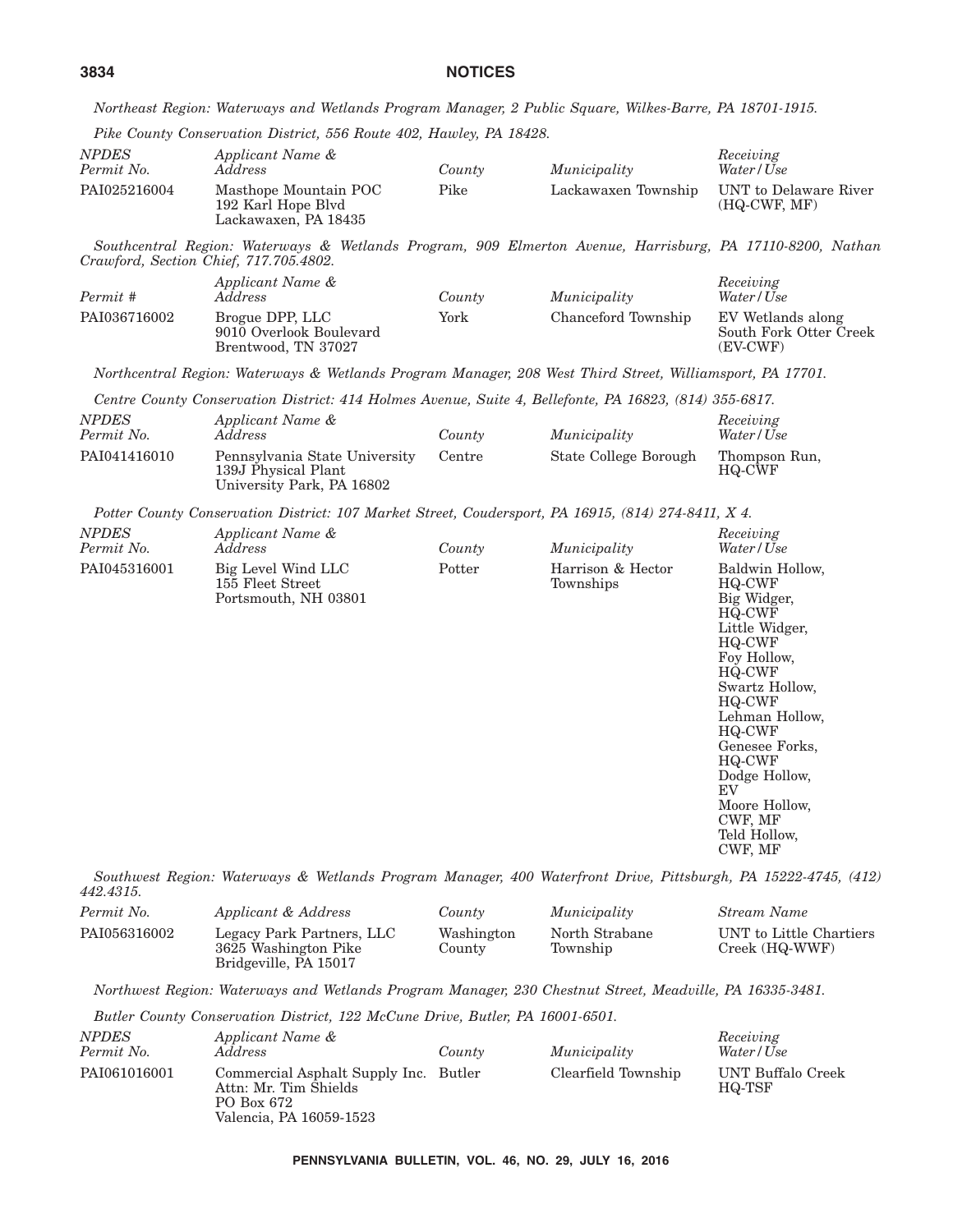# **VII. List of NOIs for NPDES and/or Other General Permit Types**

# PAG-12 CAFOs

#### **CAFO Notices of Intent Received**

*Southcentral Region: Clean Water Program Manager, 909 Elmerton Avenue, Harrisburg, PA 17110. Telephone: 717-705-4707.*

**PAG123834**, CAFO, **New Hope Farms**, 23177 Back Road, Concord, PA 17217.

This existing facility is located in Fannett Township, **Franklin County**.

Description of Size and Scope of Proposed Operation/Activity: 2,715.95 AEU/Swine.

The receiving stream, UNT Doylestown Stream, is in watershed 12-B, and classified for: CWF.

The proposed effluent limits for the operation/activity include: Except for the chronic or catastrophic rainfall events defined as over the 100-year/24-hour rain storms, the CAFO general permit is a non-discharge NPDES permit. Where applicable, compliance with 40 CFR Federal effluent limitation guidelines is required. The general permit requires no other numeric effluent limitations and compliance with the Pennsylvania Nutrient Management Act and the Clean Stream Law constitutes compliance with the state narrative water quality standards.

**PAG123797**, CAFO, **Woglemuth Fairview Farm**, 2914 Orchard Road, Mount Joy, PA 17552.

This existing facility is located in Mount Joy Township and West Donegal Township, **Lancaster County**.

Description of Size and Scope of Proposed Operation/Activity: 1,229.05 AEU/Swine/Poultry.

The receiving stream, UNT of Donegal Creek, is in watershed 7-G, and classified for: CWF.

The proposed effluent limits for the operation/activity include: Except for the chronic or catastrophic rainfall events defined as over the 100-year/24-hour rain storms, the CAFO general permit is a non-discharge NPDES permit. Where applicable, compliance with 40 CFR Federal effluent limitation guidelines is required. The general permit requires no other numeric effluent limitations and compliance with the Pennsylvania Nutrient Management Act and the Clean Stream Law constitutes compliance with the state narrative water quality standards.

**PAG123506**, CAFO, **Leinbach Farm**, 105 Hoover Lane, Loysville, PA 17047.

This existing facility is located in Tyrone Township, **Perry County**.

Description of Size and Scope of Proposed Operation/Activity: 851.73 AEU/Swine.

The receiving stream, UNT of Muddy Run, is in watershed 7-A, and classified for: WWF.

The proposed effluent limits for the operation/activity include: Except for the chronic or catastrophic rainfall events defined as over the 100-year/24-hour rain storms, the CAFO general permit is a non-discharge NPDES permit. Where applicable, compliance with 40 CFR Federal effluent limitation guidelines is required. The general permit requires no other numeric effluent limitations and compliance with the Pennsylvania Nutrient Management Act and the Clean Stream Law constitutes compliance with the state narrative water quality standards.

*Northcentral Regional Office: Regional Clean Water Program Manager, 208 W Third Street, Suite 101, Williamsport, PA 17701-6448. Phone: 570.327.3636.*

**NPDES Permit No. PAG124854**, CAFO, **Makin Bacon LLC**, 650 Beers Road, Granville Summit, PA 16926-9354.

This proposed facility is located in Granville Township, **Bradford County**.

Description of size and scope of proposed operation/activity: Construction of a swine finishing barn with concrete under-barn manure storage.

The receiving stream, Unnamed Tributary to Towanda Creek, is in watershed 4-C and classified for: Cold Water Fishes and Migratory Fishes.

The proposed effluent limits for the operation/activity include: Except for the chronic or catastrophic rainfall events defined as over the 25-year/24-hour rain storms, the CAFO general permit is a non-discharge NPDES permit. Where applicable, compliance with 40 CFR Federal effluent limitation guidelines is required. The general permit requires no other numeric effluent limitations and compliance with the Pennsylvania Nutrient Management Act and the Clean Stream Law constitutes compliance with the state narrative water quality standards.

# **STATE CONSERVATION COMMISSION**

# **PROPOSED NUTRIENT MANAGEMENT PLANS RELATED TO APPLICATIONS FOR NPDES PERMITS FOR CAFOs**

This notice provides information about agricultural operations that have submitted nutrient management plans (NMPs) for approval under 3 Pa.C.S. Chapter 5 and that have or anticipate submitting applications for new, amended or renewed NPDES permits, or Notices of Intent (NOIs) for coverage under a general permit, for CAFOs, under 25 Pa. Code Chapter 92a. This notice is provided in accordance with 25 Pa. Code Chapter 92a and 40 CFR Part 122, implementing The Clean Streams Law and the Federal Clean Water Act.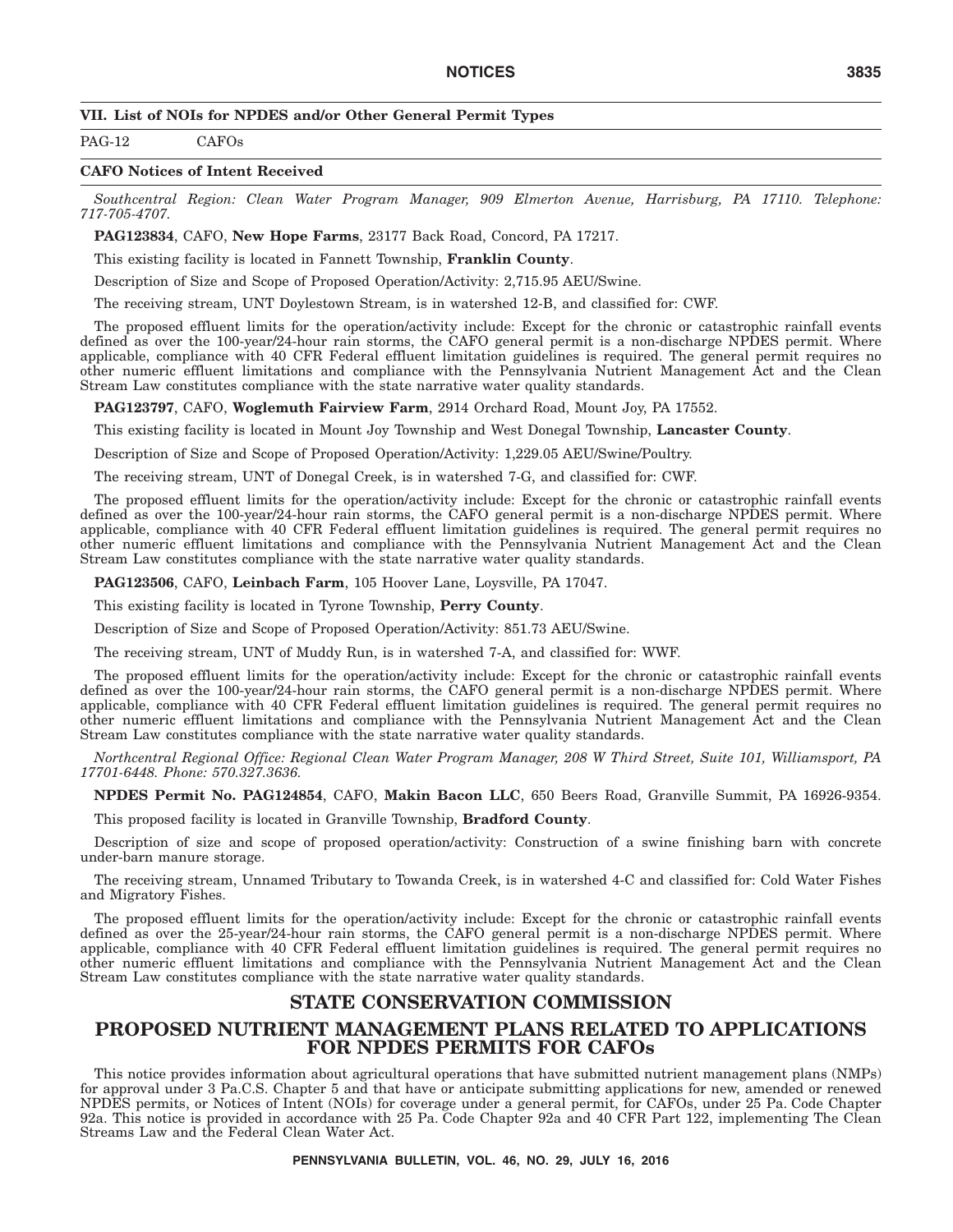Based upon preliminary reviews, the State Conservation Commission (SCC) or County Conservation Districts (CCD) working under a delegation agreement with the SCC have completed an administrative review of NMPs described. These NMPs are published as proposed plans for comment prior to taking final actions. The NMPs are available for review at the CCD office for the county where the agricultural operation is located. A list of CCD office locations is available at http://www.nacdnet.org/about/districts/directory/pa.phtml or can be obtained from the SCC at the office address listed or by calling (717) 787-8821.

Persons wishing to comment on an NMP are invited to submit a statement outlining their comments on the plan to the CCD, with a copy to the SCC for each NMP, within 30 days from the date of this public notice. Comments received within the respective comment periods will be considered in the final determinations regarding the NMPs. Comments should include the name, address and telephone number of the writer and a concise statement to inform the SCC of the exact basis of the comments and the relevant facts upon which they are based. Comments should be sent to the SCC, Agriculture Building, Room 310, 2301 North Cameron Street, Harrisburg, PA 17110.

Persons with a disability who require an auxiliary aid, service, including TDD users or other accommodations to seek additional information should contact the SCC through the Pennsylvania AT&T Relay Service at (800) 654-5984. **APPLICATIONS**

|                                                                            | NUTRIENT MANAGEMENT PLAN—PUBLIC NOTICE SPREADSHEET |                |                               |                            |                                                              |                 |
|----------------------------------------------------------------------------|----------------------------------------------------|----------------|-------------------------------|----------------------------|--------------------------------------------------------------|-----------------|
| Agricultural Operation<br>Name and Address                                 | County                                             | Total<br>Acres | Animal<br>Equivalent<br>Units | Animal<br><i>Type</i>      | <i>Special Protection</i><br>Waters (HQ or<br>$EV$ or $NA$ ) | Renewal/<br>New |
| Kerek Musser<br>2604 Hossler Road<br>Manheim, PA 17545                     | Lancaster                                          | 300.6          | 937.03                        | Layers                     | <b>NA</b>                                                    | $\mathbb{R}$    |
| Greenfield Farms<br>6420 Route 35<br>East Waterford, PA 17021              | Juniata &<br>Huntington                            | 1,397.2        | 472.94                        | Poultry &<br>Goats         | Dougherty<br>$Run-HQ$<br>Woodward<br>$Run-HQ$                | Renewal         |
| Harvest Lane Farm<br>910 Jake Landis Road<br>Lititz, PA 17543              | Lancaster                                          | 278.9          | 406.01                        | Layers/Beef                | <b>NA</b>                                                    | $\mathbf R$     |
| Philip Hoover<br>2862 Harvest Road<br>Elizabethtown, PA 17022              | Lancaster                                          | 51.2           | 259.45                        | Broilers/Beef              | <b>NA</b>                                                    | $\mathbf R$     |
| <b>Flintrock Farms</b><br>16 East Brubaker Valley Road<br>Lititz, PA 17543 | Lancaster                                          | 51.6           | 260.42                        | Broilers/<br><b>Horses</b> | <b>NA</b>                                                    | $\mathbb{R}$    |
| Yippee Farms<br>880 Pinkerton Road<br>Mt. Joy, PA 17522                    | Lancaster                                          | 745            | 3,678.29                      | Dairy                      | <b>NA</b>                                                    | $\mathbf R$     |
| Stephen & Phillip Hershey<br>866 Bridge Valley Road<br>Columbia, PA 17512  | Lancaster                                          | 155.2          | 10.89                         | Layers/Beef                | <b>NA</b>                                                    | $\mathbf R$     |
| Clark Crest Dairy<br>754 Solanco Road<br>Quarryville, PA 17566             | Lancaster                                          | 218.3          | 874.83                        | Dairy                      | HQ                                                           | $\mathbb{R}$    |

# **PUBLIC WATER SUPPLY (PWS) PERMITS**

Under the Pennsylvania Safe Drinking Water Act (35 P.S. §§ 721.1—721.17), the following parties have applied for PWS permits to construct or substantially modify public water systems.

Persons wishing to comment on permit applications are invited to submit statements to the office listed before the application within 30 days of this public notice. Comments received within this 30-day comment period will be considered in the formulation of the final determinations regarding an application. A comment should include the name, address and telephone number of the writer and a concise statement to inform the Department of the exact basis of a comment and the relevant facts upon which it is based. A public hearing may be held after consideration of comments received during the 30-day public comment period.

Following the comment period, the Department will make a final determination regarding the proposed permit. Notice of this final determination will be published in the *Pennsylvania Bulletin* at which time this determination may be appealed to the Environmental Hearing Board.

The permit application and related documents are on file at the office listed before the application and available for public review. Arrangements for inspection and copying information should be made with the office listed before the application.

Persons with a disability that require an auxiliary aid, service or other accommodations to participate during the 30-day public comment period should contact the office listed before the application. TDD users may contact the Department through the Pennsylvania AT&T Relay Service at (800) 654-5984.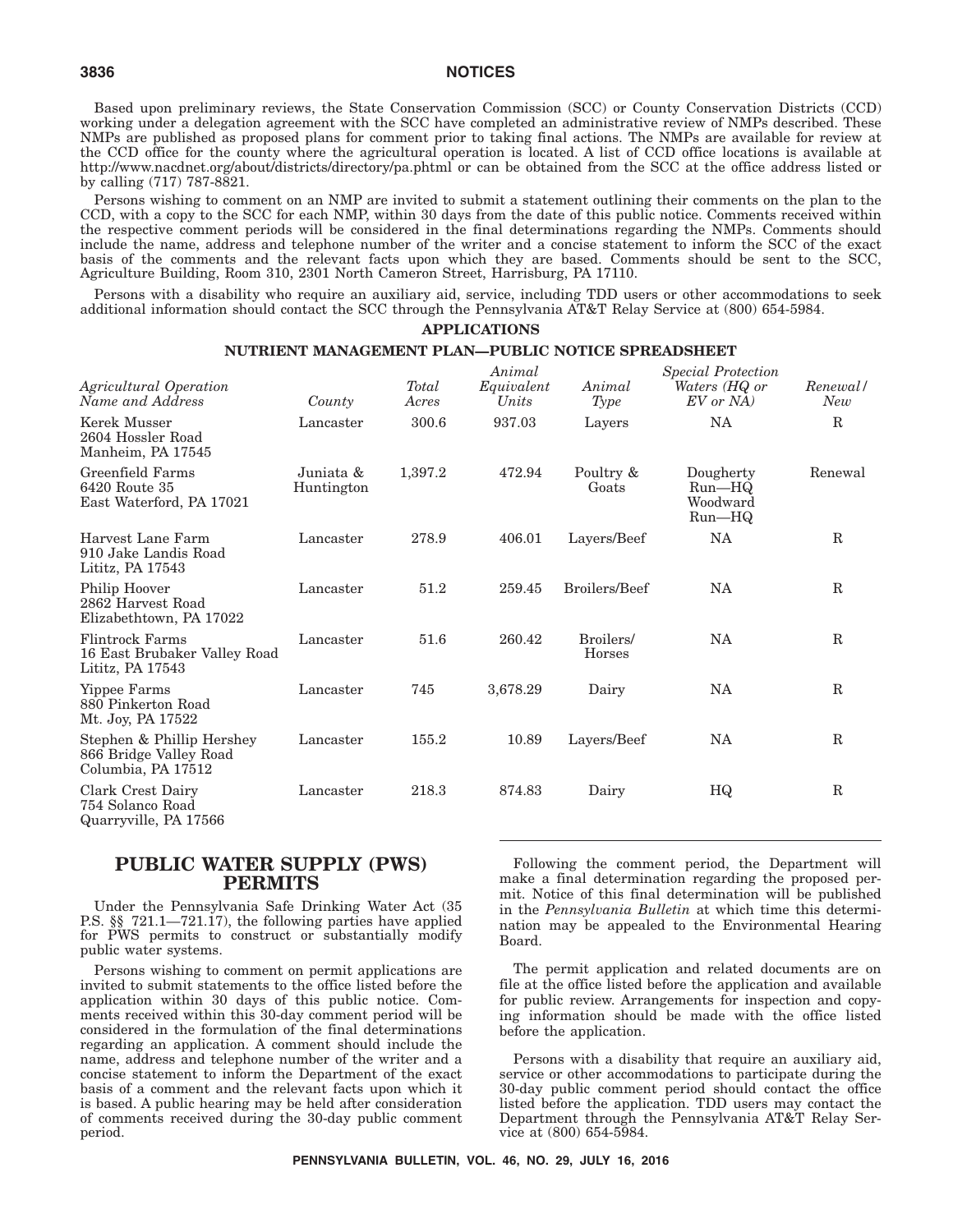Consulting Engineer Chad M. Lello, PE

Application Received

Date

Pennoni Associates, Inc. 100 N. Wilkes-Barre Blvd Wilkes-Barre, PA 18702

05/23/2016

Description of Action Replacement of the existing

# **SAFE DRINKING WATER**

# **Applications Received Under the Pennsylvania Safe Drinking Water Act**

*Northeast Region: Safe Drinking Water Program Manager, 2 Public Square, Wilkes-Barre, PA 18701-1915.*

|                                     | Application No. 3916504, Public Water Supply.                                                             |                                     | storage tank with new 300,000                                                                               |
|-------------------------------------|-----------------------------------------------------------------------------------------------------------|-------------------------------------|-------------------------------------------------------------------------------------------------------------|
| Applicant                           | South Whitehall Township                                                                                  |                                     | gallon water storage tank.<br>Application No. 3516507MA, Public Water Supply.                               |
|                                     | <b>Authority</b><br>444 Walbert Avenue<br>Allentown, PA 18104                                             | Applicant                           | <b>PA American Water</b><br>(City of Scranton)                                                              |
| [Township or Borough]               | South Whitehall Township,<br><b>Lehigh County</b>                                                         |                                     | 800 W. Hershey Park Drive<br>Hershey, PA 17033                                                              |
| Responsible Official                | Pineda Peter, Authority Manager<br>444 Walbert Avenue                                                     | [Township or Borough]               | City of Scranton,<br>Lackawanna County                                                                      |
| Type of Facility                    | Allentown, PA 18104<br><b>PWS</b>                                                                         | Responsible Official                | Mr. David Kaufman<br>Vice President-Engineering                                                             |
| <b>Consulting Engineer</b>          | Steve R. Henning, PE                                                                                      | Type of Facility                    | <b>PWS</b>                                                                                                  |
|                                     | The Pidcock Company<br>2451 Parkwood Drive<br>Allentown, PA 18103-9608                                    | <b>Consulting Engineer</b>          | Mr. Alfonso F. Rossi, PE<br>PA American Water Company<br>4 Wellington Blvd.                                 |
| <b>Application Received</b><br>Date | 05/23/2016                                                                                                | <b>Application Received</b>         | Wyomissing, PA 19610<br>05/09/2016                                                                          |
| Description of Action               | Installation of two new VFD                                                                               | Date                                |                                                                                                             |
|                                     | pumps to replace existing<br>hydro-constant pumps.                                                        | Description of Action               | This project is for construction of<br>225,000 gallon standpipe tank                                        |
|                                     | Application No. 4516504MA, Public Water Supply.                                                           |                                     | <b>Application No. 3516508</b> , Public Water Supply.                                                       |
| Applicant                           | Aqua PA, Inc.<br>1 Aqua Way                                                                               | Applicant                           | Aqua PA, Inc.<br>1 Aqua Way<br>White Haven, PA 18661                                                        |
|                                     | White Haven, PA 18661                                                                                     | [Township or Borough]               | South Abington Township,                                                                                    |
| [Township or Borough]               | Tobyhanna Township,<br><b>Monroe County</b>                                                               |                                     | Lackawanna County                                                                                           |
| Responsible Official                | Patrick R. Burke, PE<br>Aqua PA, Inc.<br>204 E. Sunbury Street<br>Shamokin, PA 17872                      | Responsible Official                | Patrick R. Burke, PE<br>Aqua PA, Inc.<br>204 E. Sunbury Street<br>Shamokin, PA 17872                        |
| Type of Facility                    | <b>PWS</b>                                                                                                | Type of Facility                    | <b>PWS</b>                                                                                                  |
| <b>Consulting Engineer</b>          | Steven Edward Riley, PE<br>Entech Engineering Inc.<br>201 Penn Street<br>P.O. Box 32<br>Reading, PA 19603 | <b>Consulting Engineer</b>          | Jonathan Morris, PE<br><b>GHD</b><br>1240 North Mountain Road<br>Harrisburg, PA 17112<br>$(717) 541 - 0622$ |
| <b>Application Received</b><br>Date | 06/01/2016                                                                                                | <b>Application Received</b><br>Date | 06/23/2016                                                                                                  |
| Description of Action               | Installation of tank mixing<br>system and submersible heater.                                             | Description of Action               | Construction of new well station,<br>booster pump and water storage<br>tank to replace the existing         |
|                                     | Application No. 4016508MA, Public Water Supply.                                                           |                                     | booster pump and hydro<br>pneumatic tanks.                                                                  |
| Applicant                           | Aqua PA, Inc.                                                                                             |                                     | Application No. 6616502, Public Water Supply.                                                               |
|                                     | 1 Aqua Way<br>White Haven, PA 18661                                                                       | Applicant                           | <b>Silver Springs Ranch, LLC</b>                                                                            |
| [Township or Borough]               | Butler Township,<br><b>Luzerne County</b>                                                                 |                                     | 5148 Nuangola Road<br>Mountaintop, PA 18707                                                                 |
| Responsible Official                | Patrick R. Burke, PE                                                                                      | [Township or Borough]               | Monroe Township                                                                                             |
|                                     | Aqua PA, Inc.<br>204 E. Sunbury Street<br>Shamokin, PA 17872                                              | Responsible Official                | Mr. Ronald Walsh, Jr., Manager<br>Silver Springs Ranch, LLC<br>5148 Nuangola Road                           |
| Type of Facility                    | PWS                                                                                                       | Type of Facility                    | Mountaintop, PA 18707<br>Finished Bulk Water Hauling                                                        |
|                                     |                                                                                                           |                                     |                                                                                                             |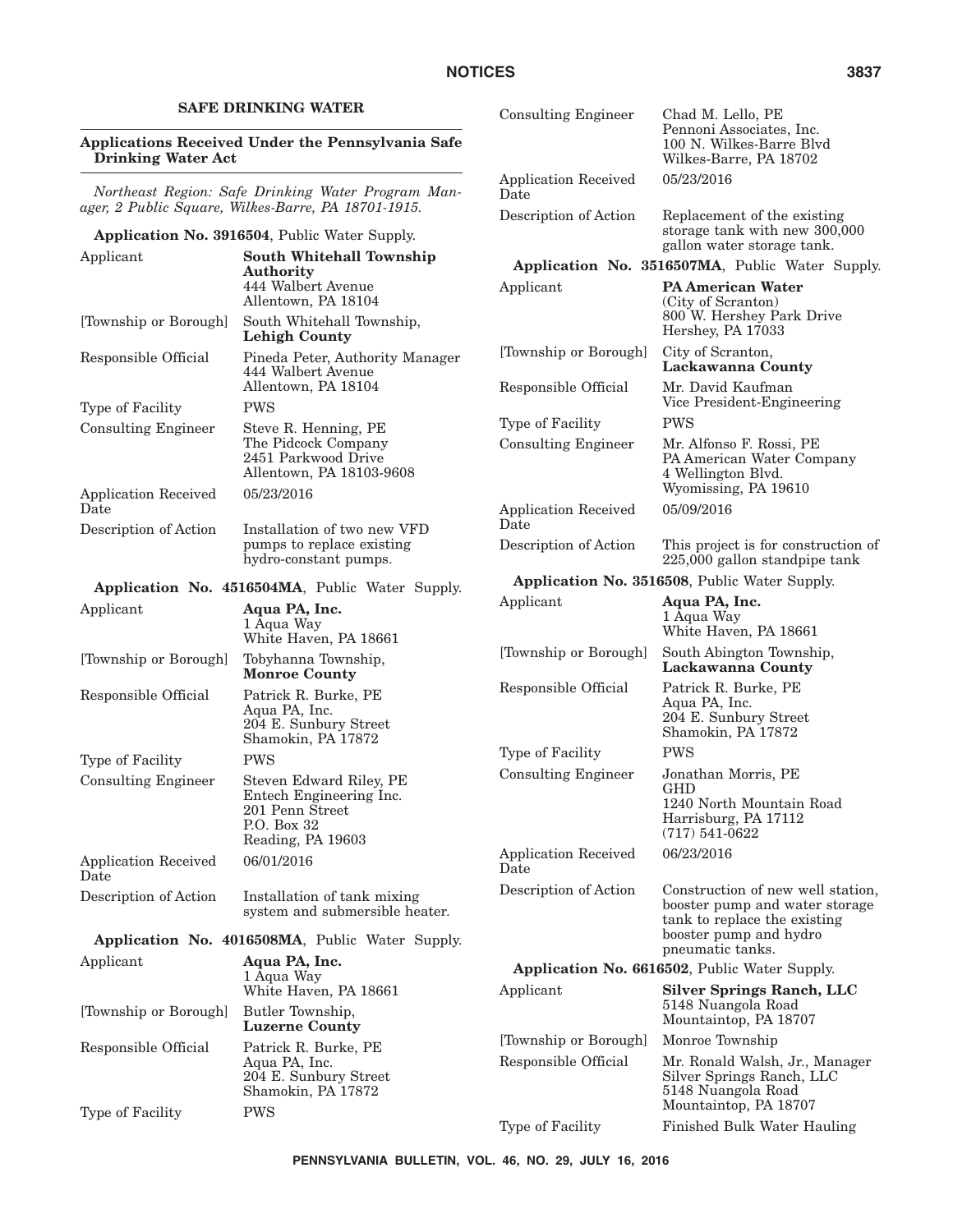| <b>Consulting Engineer</b>               | Thomas Pullar, PE                                                                                                                    | Type of Facility                               | <b>Public Water Supply</b>                                                                                   |
|------------------------------------------|--------------------------------------------------------------------------------------------------------------------------------------|------------------------------------------------|--------------------------------------------------------------------------------------------------------------|
|                                          | Earth Res<br>PO Box 468                                                                                                              | <b>Consulting Engineer</b>                     | Sean Sweeney, P.E.                                                                                           |
|                                          | Pipersville, PA 18947                                                                                                                |                                                | Barton & Loguidice<br>3901 Hartzdale Drive                                                                   |
| <b>Application Received</b>              | 6/15/2016                                                                                                                            |                                                | Camp Hill, PA 17011                                                                                          |
| Date                                     |                                                                                                                                      | Application Received:                          | 6/28/2016                                                                                                    |
| Description of Action                    | Applicant proposes increasing<br>capacity of existing previously<br>permitted groundwater supply<br>well to 60.9 gpm, replacing well | Description of Action                          | Replacement and upgrade of<br>greensand filter units for Iron<br>and Manganese removal.                      |
|                                          | pump, and replacing ozonation<br>system facilities.                                                                                  |                                                | Southwest Region: Safe Drinking Water Program Man-<br>ager, 400 Waterfront Drive, Pittsburgh, PA 15222-4745. |
|                                          | Southcentral Region: Safe Drinking Water Program<br>Manager, 909 Elmerton Avenue, Harrisburg, PA 17110.                              | Permit No. 0216517, Public Water Supply.       |                                                                                                              |
| Water Supply.                            | Permit No. 0116501 MA, Minor Amendment, Public                                                                                       | Applicant                                      | <b>Fox Chapel Authority</b><br>255 Alpha Drive<br>Pittsburgh, PA 15238                                       |
| Applicant                                | <b>Littlestown Borough</b><br>Authority                                                                                              | [Township or Borough]                          | Fox Chapel                                                                                                   |
| Municipality                             | Littlestown Borough                                                                                                                  | Responsible Official                           | Mark Nicely, Manager                                                                                         |
| County                                   | Adams                                                                                                                                |                                                | Fox Chapel Authority<br>255 Alpha Drive                                                                      |
| Responsible Official                     | Chuck Kellar, Borough Manager<br>10 South Queen Street                                                                               |                                                | Pittsburgh, PA 15238                                                                                         |
|                                          | Littlestown, PA 17340-1612                                                                                                           | Type of Facility<br><b>Consulting Engineer</b> | Water system<br>Utility Service Company, Inc.                                                                |
| Type of Facility                         | <b>Public Water Supply</b>                                                                                                           |                                                | 1230 Peachtree Street NE                                                                                     |
| <b>Consulting Engineer</b>               | Corbert G. Martin SIT, P.E.<br>Herbert, Rowland & Grubic, Inc.<br>369 East Park Drive<br>Harrisburg, PA 17111                        |                                                | Suite 1100<br>11th Floor Promenade II<br><b>Building</b><br>Atlanta, GA 30309                                |
| Application Received:                    | 6/20/2016                                                                                                                            | <b>Application Received</b>                    | June 30, 2016                                                                                                |
| Description of Action                    | Repainting of the Cemetary<br>Street and the Maple Avenue<br>Water Tanks.                                                            | Date<br>Description of Action                  | Installation of a mixing system<br>in the North Tank.                                                        |
| Permit No. 0616506, Public Water Supply. |                                                                                                                                      | Permit No. 0216518, Public Water Supply.       |                                                                                                              |
| Applicant                                | Pennsylvania America Water<br>Company                                                                                                | Applicant                                      | <b>Fox Chapel Authority</b><br>255 Alpha Drive                                                               |
| Municipality                             | Ruscombmanor Township                                                                                                                |                                                | Pittsburgh, PA 15238                                                                                         |
| County                                   | <b>Berks</b>                                                                                                                         | [Township or Borough]                          | Fox Chapel                                                                                                   |
| Responsible Official                     | David R. Kauffman<br>800 West Hershey Park Drive<br>Hershey, PA 17033                                                                | Responsible Official                           | Mark Nicely, Manager<br>Fox Chapel Authority<br>255 Alpha Drive<br>Pittsburgh, PA 15238                      |
| Type of Facility                         | <b>Public Water Supply</b>                                                                                                           | Type of Facility                               | Water system                                                                                                 |
| <b>Consulting Engineer</b>               | Craig B. Darosh, P.E.<br>Pennsylvania American Water<br>4 Wellington Boulevard<br>Wyomissing, PA 19610                               | <b>Consulting Engineer</b>                     | Utility Service Company, Inc.<br>1230 Peachtree Street NE<br>Suite 1100<br>11th Floor Promenade II           |
| Application Received:                    | 6/27/2016                                                                                                                            |                                                | <b>Building</b>                                                                                              |
| Description of Action                    | Installation of a grit separator in<br>existing Well No. 1.                                                                          | <b>Application Received</b>                    | Atlanta, GA 30309<br>June 30, 2016                                                                           |
| Water Supply.                            | Permit No. 2116507 MA, Minor Amendment, Public                                                                                       | Date<br>Description of Action                  | Installation of a mixing system                                                                              |
| Applicant                                | <b>Regency Woods Mobile</b><br><b>Home Park</b>                                                                                      |                                                | in the Wise Hill Tank.                                                                                       |
| Municipality                             | Middlesex Township                                                                                                                   | Permit No. 0216519, Public Water Supply.       |                                                                                                              |
| County                                   | Cumberland                                                                                                                           | Applicant                                      | <b>Fox Chapel Authority</b><br>255 Alpha Drive                                                               |
| Responsible Official                     | Lynde K. Blymier, Property                                                                                                           |                                                | Pittsburgh, PA 15238                                                                                         |
|                                          | Manager<br>130 Rex Drive<br>Carlisle, PA 17013                                                                                       | [Township or Borough]                          | Fox Chapel                                                                                                   |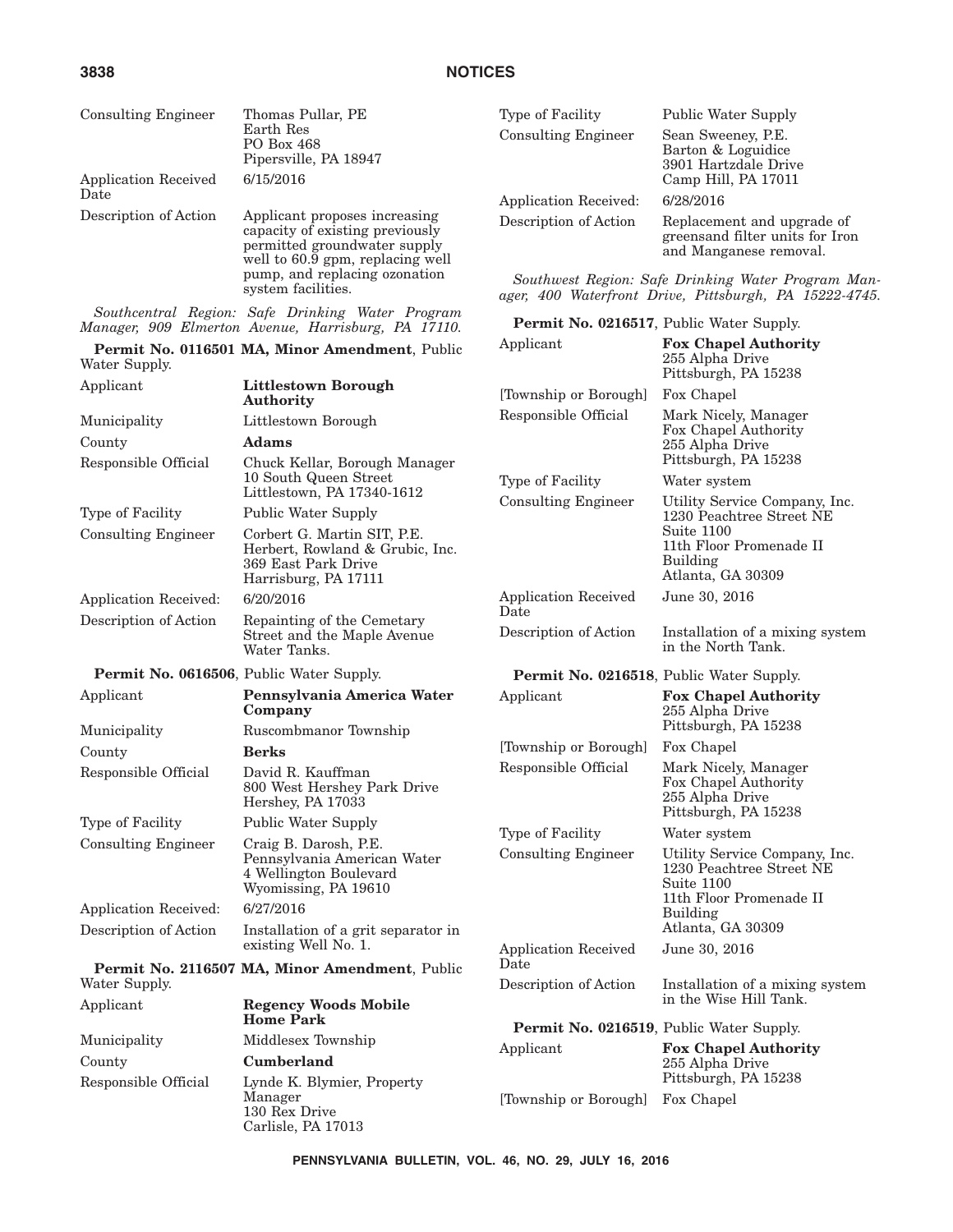| Responsible Official         | Mark Nicely, Manager<br>Fox Chapel Authority<br>255 Alpha Drive<br>Pittsburgh, PA 15238                                             |
|------------------------------|-------------------------------------------------------------------------------------------------------------------------------------|
| <b>Type of Facility</b>      | Water system                                                                                                                        |
| <b>Consulting Engineer</b>   | Utility Service Company, Inc.<br>1230 Peachtree Street NE<br>Suite 1100<br>11th Floor Promenade II<br>Building<br>Atlanta, GA 30309 |
| Application Received<br>Date | June 30, 2016                                                                                                                       |
| Description of Action        | Installation of a mixing system<br>in the Aqua Store Standpipe<br>Tank.                                                             |

## **MINOR AMENDMENT**

# **Applications Received Under the Pennsylvania Safe Drinking Water Act**

*Southwest Region: Water Supply Management Program Manager, 400 Waterfront Drive, Pittsburgh, PA 15222- 4745.*

| Application No. 0316502GWR, Minor Amendment. |  |  |  |
|----------------------------------------------|--|--|--|
|----------------------------------------------|--|--|--|

| Applicant                           | <b>Quality of Life Services</b><br>Sugar Creek Rest<br>120 Lakeside Drive<br>Worthington, PA 16262               |
|-------------------------------------|------------------------------------------------------------------------------------------------------------------|
| [Township or Borough]               | Sugarcreek Township                                                                                              |
| Responsible Official                | Aaron Serene, Operations<br>Manager<br>CWM-Environmental Inc.<br>101 Parkview Drive Ext.<br>Kittanning, PA 16201 |
| Type of Facility                    | Water system                                                                                                     |
| <b>Consulting Engineer</b>          | Olsen Craft Associates<br>126 South Main Street<br>Butler, PA 16001                                              |
| <b>Application Received</b><br>Date | June 22, 2016                                                                                                    |
| Description of Action               | Demonstration of 4-log<br>treatment for groundwater<br>sources                                                   |

# **WATER ALLOCATIONS**

**Applications received under the act of June 24, 1939 (P.L. 842, No. 365) (35 P.S. §§ 631—641) relating to the Acquisition of Rights to Divert Waters of the Commonwealth**

*Southcentral Region: Safe Drinking Water Program Manager, 909 Elmerton Avenue, Harrisburg, PA 17110- 8200*

**WA WA 36-799B**, Water Allocations. **The Borough of Arkon (PWS ID No. 7360128), Lancaster County**. Modification Order request for Water Allocation WA 36- 799B the right to purchase from the Ephrata Area Joint Authority up to 50,000 gallons per day (gpd) and the right to purchase up to 200,000 gpd on an emergency basis. Applicant Address: Daniel Guers, Borough Manager, 117 South Seventh Street, P O Box 130, Akron, PA 17501-0130. Application Received: 3/10/2016.

# **LAND RECYCLING AND ENVIRONMENTAL REMEDIATION**

### **UNDER ACT 2, 1995 PREAMBLE 1**

#### **Acknowledgment of Notices of Intent to Remediate Submitted under the Land Recycling and Environmental Remediation Standards Act (35 P.S. §§ 6026.101—6026.907)**

Sections 302—305 of the Land Recycling and Environmental Remediation Standards Act (act) (35 P.S. §§ 6026.302—6026.305) require the Department to publish in the *Pennsylvania Bulletin* an acknowledgment noting receipt of Notices of Intent to Remediate. An acknowledgment of the receipt of a Notice of Intent to Remediate is used to identify a site where a person proposes to, or has been required to, respond to a release of a regulated substance at a site. A person intending to use the background standard, Statewide health standard, the site-specific standard or intend to remediate a site as a special industrial area shall file a Notice of Intent to Remediate with the Department. A Notice of Intent to Remediate filed with the Department provides a brief description of the location of the site, a list of known or suspected contaminants at the site, the proposed remediation measures for the site and a description of the intended future use of the site. A person who demonstrates attainment of one or a combination of cleanup standards or receives approval of a special industrial area remediation identified under the act will be relieved of further liability for the remediation of the site for contamination identified in reports submitted to and approved by the Department. Furthermore, the person shall not be subject to citizen suits or other contribution actions brought by responsible persons not participating in the remediation.

Under sections  $304(n)(1)(ii)$  and  $305(c)(2)$  of the act, there is a 30-day public and municipal comment period for sites proposed for remediation using a site-specific standard, in whole or in part, and for sites remediated as a special industrial area. This period begins when a summary of the Notice of Intent to Remediate is published in a newspaper of general circulation in the area of the site. For the following site, proposed for remediation to a site-specific standard or as a special industrial area, the municipality, within which the site is located, may request to be involved in the development of the remediation and reuse plans for the site if the request is made within 30 days of the date specified as follows. During this comment period, the municipality may request that the person identified as the remediator of the site develop and implement a public involvement plan. Requests to be involved and comments should be directed to the remediator of the site.

For further information concerning the content of a Notice of Intent to Remediate, contact the environmental cleanup program manager in the Department regional office listed before the notice. If information concerning this acknowledgment is required in an alternative form, contact the community relations coordinator at the appropriate regional office. TDD users may telephone the Department through the Pennsylvania AT&T Relay Service at (800) 654-5984.

The Department has received the following Notices of Intent to Remediate: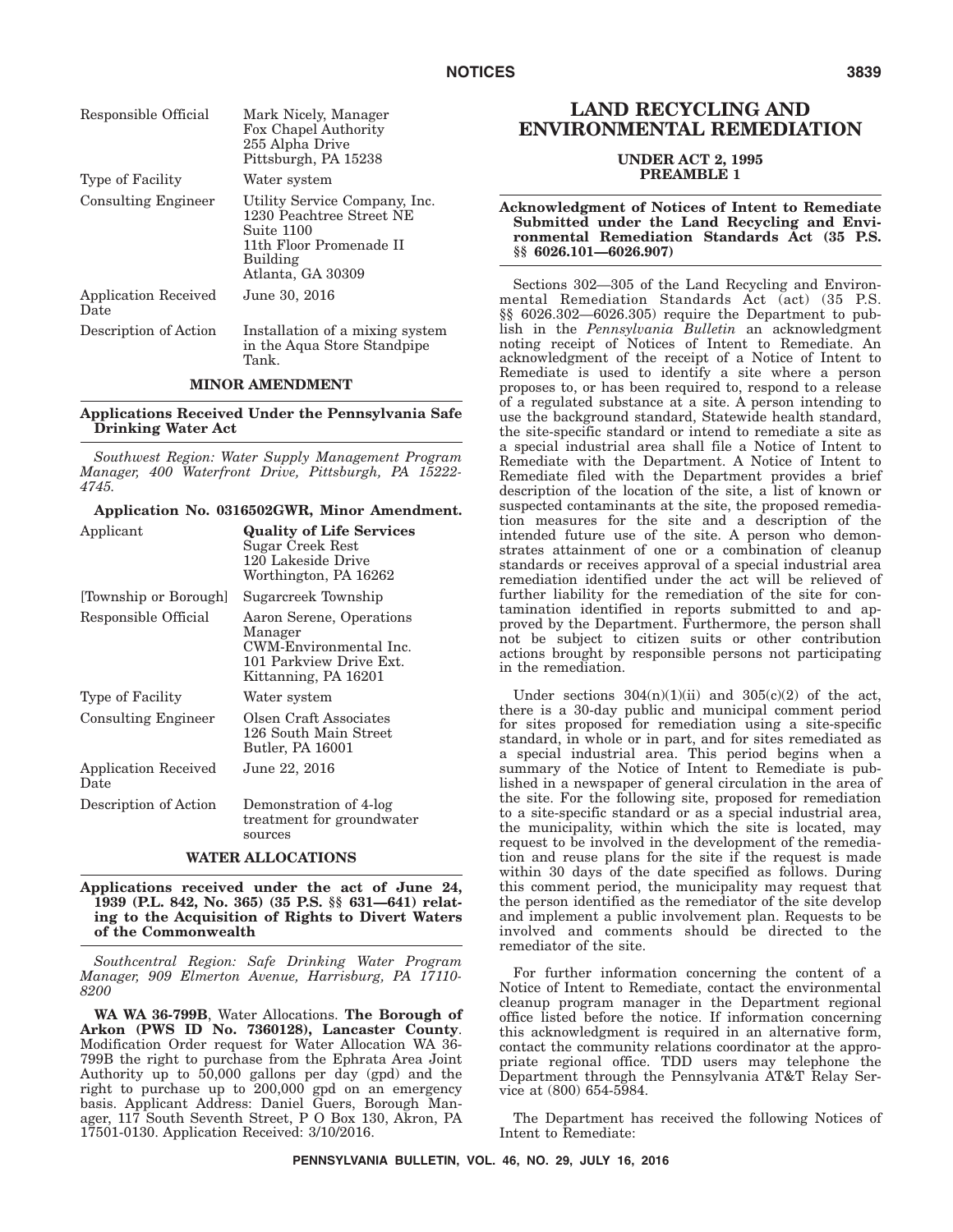*Northeast Region: Eric Supey, Environmental Cleanup & Brownfields Program Manager, 2 Public Square, Wilkes-Barre, PA 18701-1915.*

**Paula Cecil Residence**, 30 Montgomery Avenue, West Pittston Borough, **Luzerne County**. Trimpi Associates, Inc., 1635 Old Plains Road, Pennsburg, PA 18073, on behalf of State Farm Insurance Company, PO Box 106169, Atlanta, GA 30348-6169, submitted a Notice of Intent to Remediate. A release of # 2 fuel oil occurred and impacted soils at this site. The proposed future use of the property will be residential. The Notice of Intent to Remediate was published in *The Times Leader* on June 14, 2016.

*Southcentral Region: Environmental Cleanup and Brownfields Program Manager, 909 Elmerton Avenue, Harrisburg, PA 17110. Phone 717.705.4705.*

**CVS Store No. 1677**, East Market Street & North Brown Street, (SW Corner), Lewistown, PA 17044, Lewistown Borough, **Mifflin County**. ECS Mid-Atlantic, LLC, 56 Grumbacher Road, Suite D, York, PA 17406, on behalf of PA CVS Pharmacy, LLC c/o J.C. Bar Development, LLC, 415 Fallowfield Road, Suite 301, Camp Hill, PA 17011, submitted a Notice of Intent to Remediate site soil contaminated with No. 2 fuel oil and Mercury. The site will be remediated to the Nonresidential Statewide Health Standard. Future use of the site is being developed as a CVS Pharmacy. The Notice of Intent to Remediate was published in the *Lewistown Sentinel* on June 7, 2016.

**Chad and Toby Sener Residence**, 1099 Twin Lakes Drive, Harrisburg, PA 17111, Lower Paxton Township, **Dauphin County**. Trimpi Associates, Inc., 1635 Old Plains Road, Pennsburg, PA 18073, on behalf of State Farm Insurance, P.O. Box 106169, Atlanta, GA 30348- 6169, and Chad and Toby Sener, 1099 Twin Lakes Drive, Harrisburg, PA 17111 submitted a Notice of Intent to Remediate site soil contaminated with No. 2 fuel oil. The site will be remediated to the Residential Statewide Health Standard and remain residential. The Notice of Intent to Remediate was published in the *Patriot News* on April 26, 2016.

*Northwest Region: Environmental Cleanup & Brownfields Program Manager, 230 Chestnut Street, Meadville, PA 16335-3481.*

**Wilderness Park Mobile Home Park**, 108 Wilderness Park, Pleasant Township, **Warren County**. Moody & Associates, Inc., 11548 Cotton Road, Meadville, PA 16335, on behalf of Wilderness Mobile Home Park, 3800 Zimmerly Road, Erie, PA 16506, submitted a Notice of Intent to Remediate. The site is a mobile home park and an oil production facility. On three separate dates, a release of crude oil and production fluid impacted site soil and a waterway of the Commonwealth. The release reached a ditchline and an unnamed tributary to Morrison Run. The remediation standard is Statewide Health. Future use of the property will be residential and commercial. The Notice of Intent to Remediate was published in *The Times Observer* on May 20, 2016.

**Punxsutawney Tile & Glass**, 220 Lane Avenue, Punxsutawney Borough, **Jefferson County**. Mavickar Environmental Consultants, 5925 Stevenson Avenue, Suite A, Harrisburg, PA 17112-1788, on behalf of Punxsutawney Tile & Glass, LLC, 220 Lane Avenue, Punxsutawney, PA 15767, submitted a Notice of Intent to Remediate. Current and historical use of the site is a gazing ball manufacturing operation. Site soils may be impacted by inorganics. Waiting on soil testing data results to determine extent of contamination. The selected remediation standard is Statewide Health. Proposed future use of the property will be non-residential. The Notice of Intent to Remediate was published in the *Punxsutawney Spirit* on May 21, 2016.

#### **DETERMINATION OF APPLICABILITY FOR MUNICIPAL WASTE GENERAL PERMITS**

**Application(s) for Determination of Applicability administratively complete under the Solid Waste Management Act (35 P.S. §§ 6018.101—6018.1003); the Municipal Waste Planning, Recycling and Waste Reduction Act (53 P.S. §§ 4000.101— 4000.1904)}; and Municipal Waste Regulations for a General Permit to Operate Municipal Waste Processing Facilities and/or the Beneficial Use of Municipal Waste.**

*Southwest Region: Regional Solid Waste Manager, 400 Waterfront Drive, Pittsburgh, PA 15222-4745, Telephone 412-442-4000.*

**General Permit No. WMGM043SW002. Jacks Waste Services, Inc.**, 226 Mt. Morris Road, Mt. Morris, PA 15349. For inclusion in the General Permit is for the acceptance, transfer, and processing to beneficial use of construction and demolition waste materials at the Jack's Recycling facility in Perry Township, **Greene County**. The application for determination of applicability was received in the SWRO on May 31, 2016 and deemed administratively complete by the Southwest Regional Office on June 28, 2016.

#### **OPERATE WASTE PROCESSING OR DISPOSAL AREA OR SITE**

**Application Received Under the Solid Waste Management Act, the Municipal Waste Planning, Recycling and Waste Reduction Act and Regulations to Operate Solid Waste Processing or Disposal Area or Site.**

*Southeast Region: Regional Solid Waste Manager, 2 East Main Street, Norristown, PA 19401.*

**Permit Application No. 300825. United States Steel Corporation (USS) Fairless Works**, 600 Grant Street, Pittsburgh, PA 15219-2702. This Final Closure Certification Documentation is for the Fairless Works— Slag Disposal Area B at the USS Fairless Works site permitted under the Solid Waste Permit No. 300825, located in Falls Township, **Bucks County**. The Final Closure Certification Documentation was received by the Southeast Regional Office on June 24, 2016.

*Northeast Region: Regional Solid Waste Manager, 2 Public Square, Wilkes-Barre, PA 18701-1915.*

**Permit Application No. 101392. Lehigh Valley Recycling, Inc.**, 3947 Portland Street, Coplay, PA 18037. A permit renewal application for the continued operation of this municipal waste transfer facility in North Whitehall Township, **Lehigh County**. The application was received by the Regional Office on June 27, 2016 and accepted as complete on June 30, 2016.

Persons interested in reviewing the permit may contact Roger Bellas, Regional Waste Management Program Manager, Department of Environmental Protection, Northeast Regional Office, 2 Public Square, Wilkes-Barre, PA 18701- 1915 at 570-826-2511. TDD users may contact the Department through the Pennsylvania AT&T Relay Service, (800) 654-5984.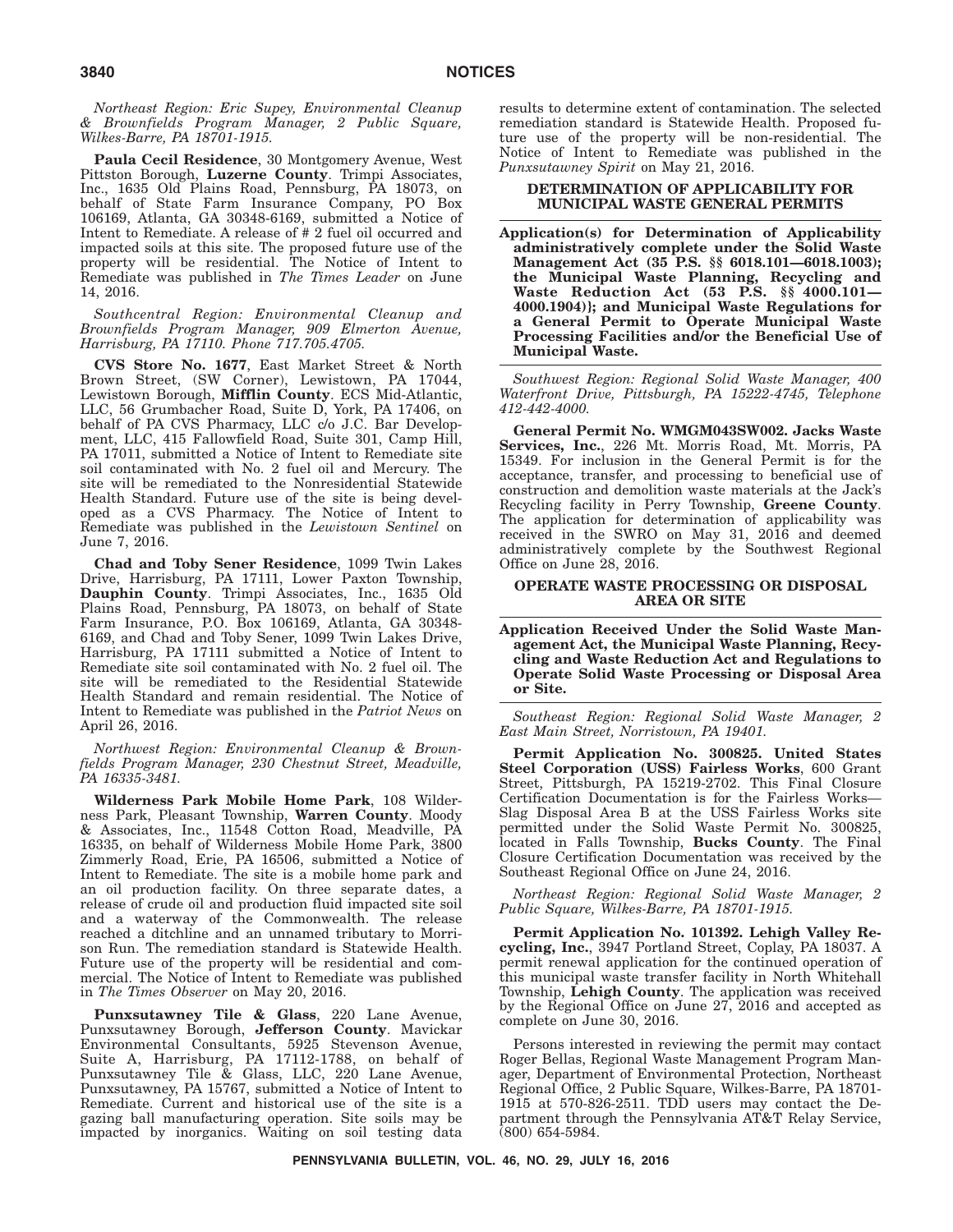# **AIR QUALITY**

# **PLAN APPROVAL AND OPERATING PERMIT APPLICATIONS**

The Department has developed an "integrated" plan approval, State Operating Permit and Title V Operating Permit program. This integrated approach is designed to make the permitting process more efficient for the Department, the regulated community and the general public. This approach allows the owner or operator of a facility to submit permitting documents relevant to its application for all sources related to a facility or a proposed project, affords an opportunity for public input, and provides for a decision on the issuance of the necessary permits.

The Department received applications for Plan Approvals or Operating Permits from the following facilities.

Copies of the application, the Department's analysis, all pertinent documents used in the evaluation of the application and subsequently prepared proposed plan approvals/operating permits are available for public review during normal business hours at the appropriate Department Regional Office. Appointments for scheduling a review must be made by calling the appropriate Department Regional Office. The address and phone number of the Regional Office is listed before the application notices.

Persons wishing to file a written protest or provide comments or additional information, which they believe should be considered prior to the issuance of a permit, may submit the information to the Department's Regional Office. A 30-day comment period from the date of this publication will exist for the submission of comments, protests and information. Each submission must contain the name, address and telephone number of the person submitting the comments, identification of the proposed Plan Approval/Operating Permit including the permit number and a concise statement regarding the relevancy of the information or objections to issuance of the permit.

A person wishing to request a hearing may do so during the 30-day comment period. A public hearing may be held, if the Department, in its discretion, decides that a hearing is warranted based on the information received. Persons submitting comments or requesting a hearing will be notified of the decision to hold a hearing by publication in the newspaper, the *Pennsylvania Bulletin* or by telephone, when the Department determines this type of notification is sufficient. Requests for a public hearing and any relevant information should be directed to the appropriate Department Regional Office.

Permits issued to the owners or operators of sources subject to 25 Pa. Code Chapter 127, Subchapter D or E, or located within a Title V facility or subject to 25 Pa. Code § 129.51(a) or permits issued for sources with limitations on their potential to emit used to avoid otherwise applicable Federal requirements may be submitted to the United States Environmental Protection Agency for review and approval as a revision to the State Implementation Plan. Final Plan Approvals and Operating Permits will contain terms and conditions to ensure that the sources are constructed and operating in compliance with applicable requirements in the Air Pollution Control Act (35 P.S. §§ 4001—4015), 25 Pa. Code Chapters 121—145, the Federal Clean Air Act (42 U.S.C.A. §§ 7401—7671q) and regulations adopted under the Federal Clean Air Act.

Persons with a disability who wish to comment and require an auxiliary aid, service or other accommodation to participate should contact the regional office listed before the application. TDD users may contact the Department through the Pennsylvania AT&T Relay Service at (800) 654-5984.

## **PLAN APPROVALS**

**Plan Approval Applications Received under the Air Pollution Control Act (35 P.S. §§ 4001—4015) and 25 Pa. Code Chapter 127, Subchapter B that may have special public interest. These applications are in review and**

*Northwest Region: Air Quality Program, 230 Chestnut Street, Meadville, PA 16335-3481.*

*Contact: Edward Orris, New Source Review Chief— Telephone: 814-332-6636.*

**16-132L: Clarion Boards, Inc.** (143 Fiberboard Road, Shippenville, PA 16254), for the proposed replacement of existing Durr RTO with a new TANN RTO; replacement of existing boiler with new Ness Dust Burner; construction of new dryer with fiber sifter; installation of 2 high efficiency cyclones to replace Turbosonic scrubber; construction of 4 Jenbacher reciprocating engines; installation of a new surplus wood dust collection system; limiting the existing hot oil boilers at the Laminate Plant to emergency use; and an increase in production from 140,000 mcf to 198,000 mcf in Paint Township, **Clarion County**. This is a Title V facility.

**Intent to Issue Plan Approvals and Intent to Issue or Amend Operating Permits under the Air Pollution Control Act and 25 Pa. Code Chapter 127, Subchapter B. These actions may include the administrative amendments of an associated operating permit.**

*Northcentral Region: Air Quality Program, 208 West Third Street, Williamsport, PA 17701.*

*Contact: Muhammad Q. Zaman, Environmental Program Manager—Telephone: 570-327-3648.*

**59-00031B: Pine Hill Energy, LLC** (N. Shore Place I, 358 N. Shore Dr., Ste. 201, Pittsburgh, PA 15212) for the construction of three (3) 9,708 bhp (7.2 MWs) 4 stroke, lean burn Rolls Royce Bergen B-35:40-V16AG-2 natural gas-fired engine/generator sets, each equipped with both catalytic oxidation and selective catalytic reduction (SCR), at the proposed electric generating station located in Union Township, **Tioga County**. The facility will also include one (1) 0.64 MMBtu/hour natural gas-fired natural gas line heater; three (3) storage tanks ranging in size from  $2,600$  gallons to  $6,000$  gallons; one  $(1)$  desiccant dehydration system; various fugitive emissions.

On May 26, 2015, the Department issued Plan Approval 59-00031A for sources at this electric generating station. In that application, five (5) 6,023 bhp Jenbacher natural gas-fired engine/generator sets were approved. These engines were never constructed. The Rolls Royce Bergen engines proposed in this application will take the place of the originally proposed Jenbacher engines.

The Department of Environmental Protection's (Department) review of the information submitted by Pine Hill Energy, LLC indicates that the air contamination sources to be constructed will comply with all regulatory requirements, including monitoring, recordkeeping, and reporting requirements, and pertaining to air contamination sources and the emission of air contaminants including the National Emission Standards for Hazardous Air Pollutants for Stationary Reciprocating Internal Combus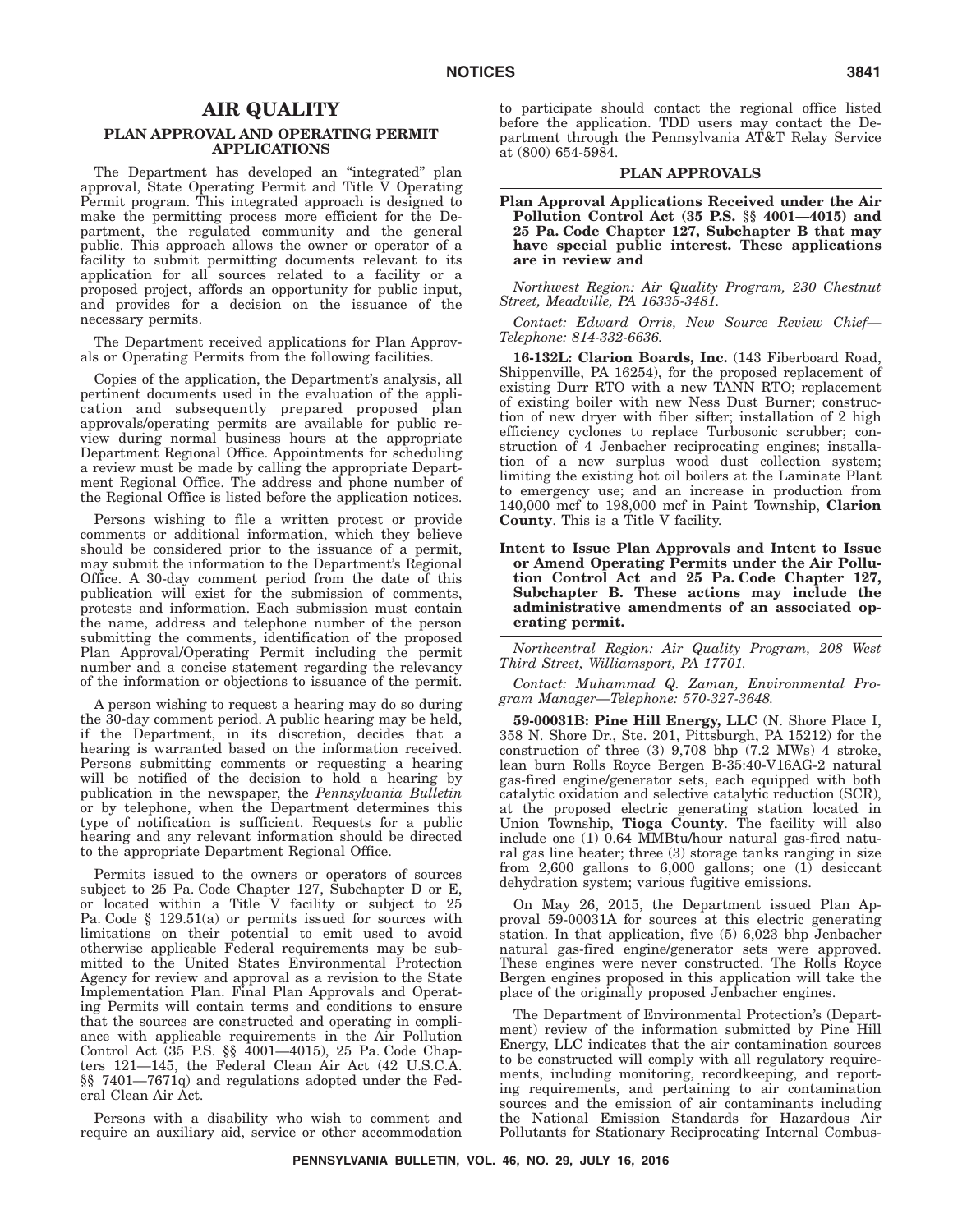tion Engines, 40 CFR 63.6580—63.6675, the Standards of Performance for Stationary Spark Ignition Internal Combustion Engines, 40 CFR 60.4230—60.4248, the Mandatory Greenhouse Gas Reporting Rule, 40 CFR Part 98, 25 Pa. Code Chapter 123 and the best available technology requirement (BAT) of 25 Pa. Code  $\S$  127.1 and 127.12. Based on this finding, the Department proposes to issue a plan approval for the proposed construction.

The emissions from each proposed engine included in this project will not exceed the following limits: 0.058 g/bhp-hr and 5.44 TPY NO<sub>x</sub>, 0.114 g/bhp-hr and 10.69<br>TPY CO, 0.037 g/bhp-hr and 3.47 TPY VOCs, 0.0006 lb/MMBtu and  $0.13$  TPY SO<sub>x</sub>,  $0.050$  g/bhp-hr and  $4.67$ TPY  $PM/PM_{10}/PM_{2.5}$ , 0.0009 g/bhp-hr and 0.84 TPY formaldehyde, 10 ppmvd at 15% O2 ammonia; no visible emissions equal to or greater than 10% for a period or periods aggregating more than three minutes in any 1 hour and equal to or greater than 30% at any time.

In addition to the emission limitations, the following is a brief description of the types of conditions the Department intends to place in the plan approval in order to ensure compliance with all applicable air quality regulatory requirements: performance testing requirement for all engines to verify compliance with the emissions limitations; establish a facility-wide leak detection and repair (LDAR) program to account for fugitive emissions from high pressure connections; restrict the engines to natural gas firing only; in addition to performance testing, establish follow-up portable analyzer testing for  $\rm NO_{\rm v}$ and CO for all engines every 2,500 hours of operation.

The facility is a State Only facility. If the Department determines that the sources are constructed and operated in compliance with the plan approval conditions and the specifications of the application for Plan Approval 59- 00031B, the applicant will subsequently apply for a State Only Operating Permit in accordance with 25 Pa. Code Subchapter F.

All pertinent documents used in the evaluation of the application are available for public review during normal business hours at the Department's Northcentral Regional office, 208 West Third Street, Suite 101, Williamsport, PA 17701. Appointments for scheduling a review must be made by calling 570-327-0550.

*Southwest Region: Air Quality Program, 400 Waterfront Drive, Pittsburgh, PA 15222-4745*

*Contact: Edward Orris, P.E., Environmental Engineer Manager—Telephone: 412-442-4161*

**PA-26-00601: Fenner Dunlop America** (120 Mine Street, Allison, PA 15413) to authorize the temporary operations of spray painting, sand blasting, plasma cutting, machining, and welding activities at their Allison Custom Fabrication facility located in Luzurne Township, **Fayette County**.

Sources at the existing facility include a spray painting building, sandblasting building, plasma cutting, welding, and parts washing operation building. The spray painting building will exhaust through dry filters. Plasma cutting, grinding, and washing operations exhaust to a dust collector. Sandblasting operation controlled by two dust sock filters. The four welding stations located under individual welding hoods in a high ceiling building.

Upon authorization of this plan approval the facility potential to emit will not exceed 1.0 ton of  $NO<sub>x</sub>$ , 1.0 ton of CO, 4.0 tons of VOC, and 3.0 tons of PM on an annual basis. The Fenner Dunlop America facility is subject to the best available technology (BAT). The emission limit

restrictions, monitoring, recordkeeping, reporting, work standards practice, and performance testing requirement conditions of the proposed Plan Approval have been derived from the applicable requirements of 25 Pa. Code Chapters 121—145.

A person may oppose the proposed plan approval by filing a written protest with the Department through Jesse Parihar via the U.S. Postal Service to Pennsylvania Department of Environmental Protection, 400 Waterfront Drive, Pittsburgh, PA 15222; email to jparihar@pa.gov; or fax to 412.442.4194. Additional written comments may also be submitted. Each protest or set of written comments must contain the name, address and telephone number of the person submitting the comments, identification of the proposed Plan Approval (PA-26-00601), and a concise statement of the objections to the plan approval issuance and the relevant facts upon which the objections are based.

Fenner Dunlop America's Plan Approval application, the Department's Air Quality Review Memorandum, and the Proposed Air Quality Plan Approval for this project are available for review by any interested party at the Pennsylvania Department of Environmental Protection, Southwest Regional Office, 400 Waterfront Drive, Pittsburgh, PA 15222. To request a review of the Fenner Dunlop America Plan Approval Application, to receive an electronic copy of the Department's Air Quality Review Memorandum, or to receive an electronic copy of the Department's proposed air Quality Plan Approval for this project, a person may contact Phil Bouse at pbouse@pa.gov or 412.442.4000.

A public hearing may be held, if the Department, in its discretion, decides that such a hearing is warranted based on the information received. All persons who have properly filed a protest under 25 Pa. Code § 127.46 may appear and give testimony. The applicant, the protestant and other participants will be notified of the decision to hold a hearing by publication in the newspaper or by the *Pennsylvania Bulletin*, or by telephone, where the Department determines such notification by telephone is sufficient.

All comments must be received prior to the close of business 30 days after the date of this publication.

*Department of Public Health, Air Management Services: 321 University Avenue, Philadelphia, PA 19104.*

*Contact: Edward Wiener, Chief—Telephone: 215-685- 9426*

**AMS 16000122: Philadelphia College of Osteopathic Medicine** (4190 City Avenue, Philadelphia, PA 19131) for installing three (3) each 999.999 BTU/hr boilers firing natural gas, and two (2) 725,000 BTU/hr Cleaver Brooks Boilers firing No. 2 fuel oil and natural gas, three (3) York Absorber each 626,000 BTU/hr, and one (1) 750 Kilowatt (KW) peak shaving generator, a Kohler 159 kw, a Caterpillar 150 kw, a Caterpillar 80 kw, and Kohler a 79 kw emergency generator each firing diesel fuel. There will be a potential emission increase of 19.8 tons of Nitrogen Oxides  $(NO_x)$  per year for the facility. The plan approval will contain operating, monitoring and recordkeeping requirements to ensure operation within all applicable requirements.

#### **OPERATING PERMITS**

**Intent to Issue Title V Operating Permits under the Air Pollution Control Act and 25 Pa. Code Chapter 127, Subchapter G.**

**PENNSYLVANIA BULLETIN, VOL. 46, NO. 29, JULY 16, 2016**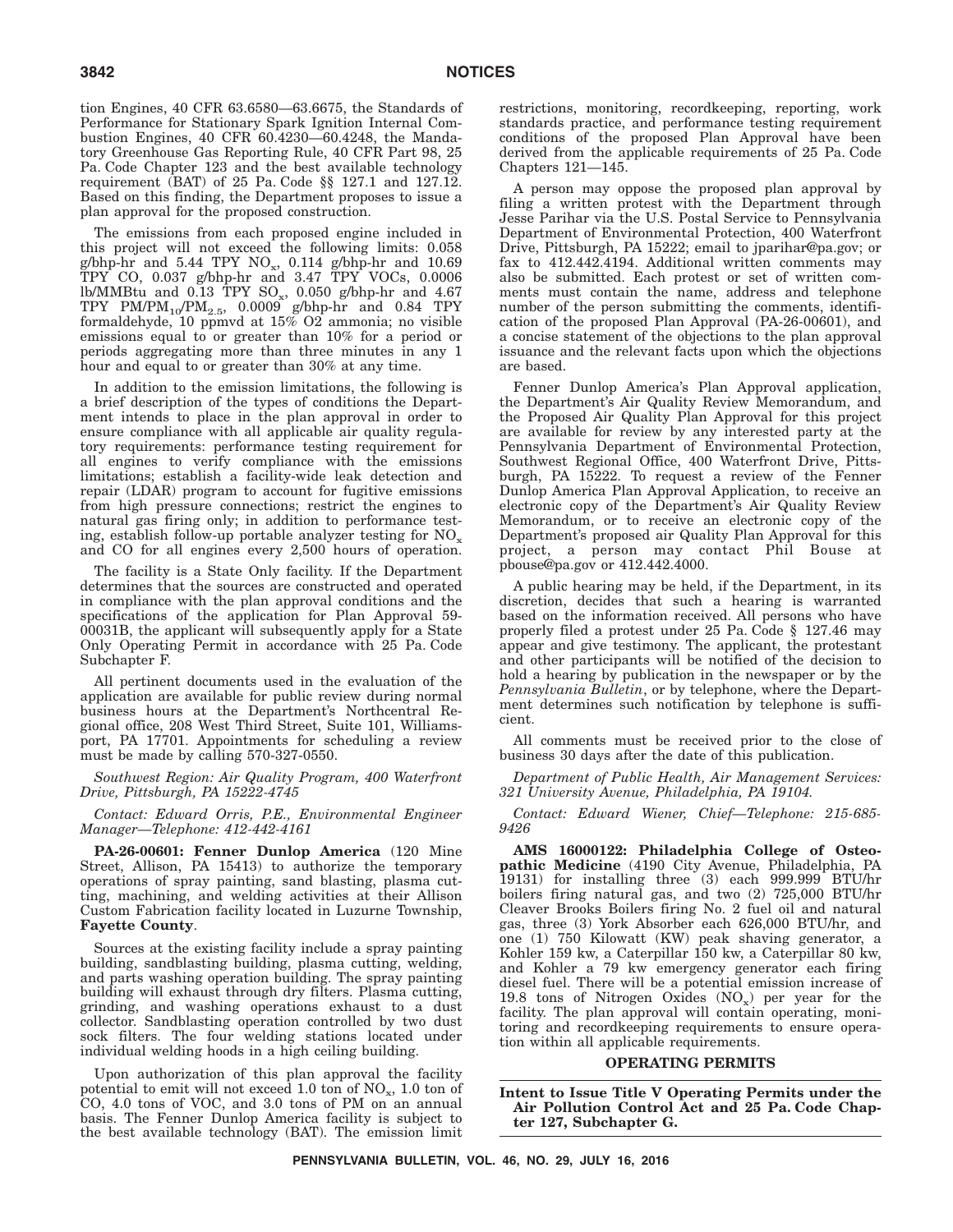*Southwest Region: Air Quality Program, 400 Waterfront Drive, Pittsburgh, PA 15222-4745.*

*Contact: Tom Joseph, Permitting Chief—Telephone: 412- 442-4336.*

**TV-56-00232: Shade Landfill, Inc.** (625 Cherrington Parkway, Moon Township, PA 15108) for their facility located in Shade Township, **Somerset County**.

Shade Landfill, Inc. operates a municipal solid waste landfill. Sources and the control devices at this facility include Landfill Gas (waste), Landfill Gas collection system Paved and Unpaved Roads, Landfill Gas Fugitives, Soil Processing (portable), Aggregate and Soil Handling Process, Landfill, Emergency Generator, LFG Ground Flare (Enclosed Flare), Utility Candle Flare and Water Sprays.

This facility has the potential emissions per year of the following type and quantity of air contaminants: 97.64 tons of carbon monoxide, 37.96 tons of nitrogen oxides, 43.04 tons of particulate matter, 0.61 ton of sulfur oxides, 13.57 tons of volatile organic compounds and 10.00 tons of HAPs. The emission restriction, testing, monitoring, recordkeeping, reporting and work practice conditions of the TVOP have been derived from the applicable requirements of 40 CFR Parts 60, 40 CFR Parts 63 and 25 Pa. Code Chapters 121—145.

A person may oppose the proposed Title V Operating Permit by filing a written protest with the Department through Noor Nahar via mail to Pennsylvania Department of Environmental Protection, 400 Waterfront Drive, Pittsburgh, PA 15222; email to nnaharr@pa.gov; or fax to 412.442.4194. Additional written comments may also be submitted. Each protest or set of written comments must contain the name, address and telephone number of the person submitting the comments, identification of the proposed Title V Operating Permit (TV-56-00232) and a concise statement of the objections to the Operating Permit issuance and the relevant facts upon which the objections are based.

Shade Landfill's Title V Operating Permit application, the Department's Air Quality Review Memorandum, and the Proposed Air Quality Operating Permit for this facility are available for review by any interested party at the Pennsylvania Department of Environmental Protection, Southwest Regional Office, 400 Waterfront Drive, Pittsburgh, PA 15222. To request a review of the Shade Landfill's Title V Operating Permit application, to receive an electronic copy of the Department's Air Quality Review Memorandum, or to receive an electronic copy of the Department's proposed air Quality Operating Permit for this facility, a person may contact Phil Bouse at pbouse@pa.gov or 412.442.4000.

For additional information you may contact Noor Nahar at 412.442.5225.

All comments must be received prior to the close of business 30 days after the date of this publication.

# **Intent to Issue Operating Permits under the Air Pollution Control Act and 25 Pa. Code Chapter 127, Subchapter F.**

*Southcentral Region: Air Quality Program, 909 Elmerton Avenue, Harrisburg, PA 17110.*

*Contact: Thomas Hanlon, Facilities Permitting Chief, 717-705-4862, Virendra Trivedi, New Source Review Chief, 717-705-4863, or William Weaver, Regional Air Quality Manager, 717-705-4702.*

**38-05034: Bluescope Building North America Inc.** (400 North Weaber Street, Annville, PA 17003) to issue a State Only Operating Permit for their steel fabrication facility located in Annville Township, **Lebanon County**. Actual emissions from the facility average around 21.82 tons per year (tpy) of VOCs pursuant to the last five (5) years of emissions reports. The emergency generator is subject to MACT 40 CFR Part 63 Subpart ZZZZ. The Operating Permit will include emission limits and work practice standards along with testing, monitoring, recordkeeping and reporting requirements to ensure the facility complies with the applicable air quality regulations.

*Northcentral Region: Air Quality Program, 208 West Third Street, Williamsport, PA 17701.*

*Contact: Muhammad Q. Zaman, Environmental Program Manager—Telephone: 570-327-3648.*

**17-00043: Kitko Wood Products, Inc.** (PO Box 3, Glen Hope, PA 16645-0003) to issue a renewal State Only Operating Permit for their facility located in Glen Hope Borough, **Clearfield County**. The facility is currently operating under State Only Operating Permit 17-00043. The facility's sources include a wood-fired boiler (Source ID 031), lumber drying kilns (Source ID P101), rough cut section (Source ID P102), finish section, and water-based glue machines. The equipment in the rough cut section is controlled by a cyclone collector. The equipment in the finish section is controlled by fabric collectors which are vented indoors. No facility changes or source installations, removals or modifications have occurred since the last issuance date, August 16, 2011. The facility's potential emissions of  $NO_x$  (expressed as  $NO_2$ ),  $CO$ ,  $SO_x$ (expressed as  $SO_2$ ), filterable PM/PM<sub>10</sub>/PM<sub>2.5</sub>, and VOCs, in units of tons per year (tpy), are respectively following: 42.92, 52.56, 2.19, 33.79, and 1.51. The emission restrictions, throughput restrictions as well as the testing, monitoring, recordkeeping, reporting and work practice requirements have been included in the operating permit to ensure the facility complies with all applicable Federal and State air quality regulations. The conditions in the operating permit have been derived from the applicable requirements of 25 Pa. Code Chapters 121—145. All pertinent documents used in the evaluation of the application are available for public review during normal business hours at the Department's Northcentral Regional office, 208 West Third Street, Suite 101, Williamsport, PA 17701. Appointments for scheduling a review must be made by calling 570.327.0550.

*Northwest Region: Air Quality Program, 230 Chestnut Street, Meadville, PA 16335-3481.*

*Contact: Dave Balog, New Source Review Chief— Telephone: 814-332-6940.*

**24-00135: National Fuel Gas Supply Corp.**—Island Run Compressor Station (6363 Main Street, Williamsville, NY 14221) for intent to issue a Synthetic Minor Permit to operate a natural gas compressor station in Ridgeway Township, **Elk County**. The sources at the facility include 4 natural gas compressor engines, an emergency generator engine, two TEG dehydration units, miscellaneous space heaters and miscellaneous process heaters. The engines are subject to the work practice standards in 40 CFR 63 Subpart ZZZZ pertaining to NESHAPs for Stationary Reciprocating Internal Combustion Engines. The renewal permit contains emission restrictions, recordkeeping, work practice, and additional requirements to ensure compliance with the Clean Air Act and the Air Pollution Control Act. The combined total hours of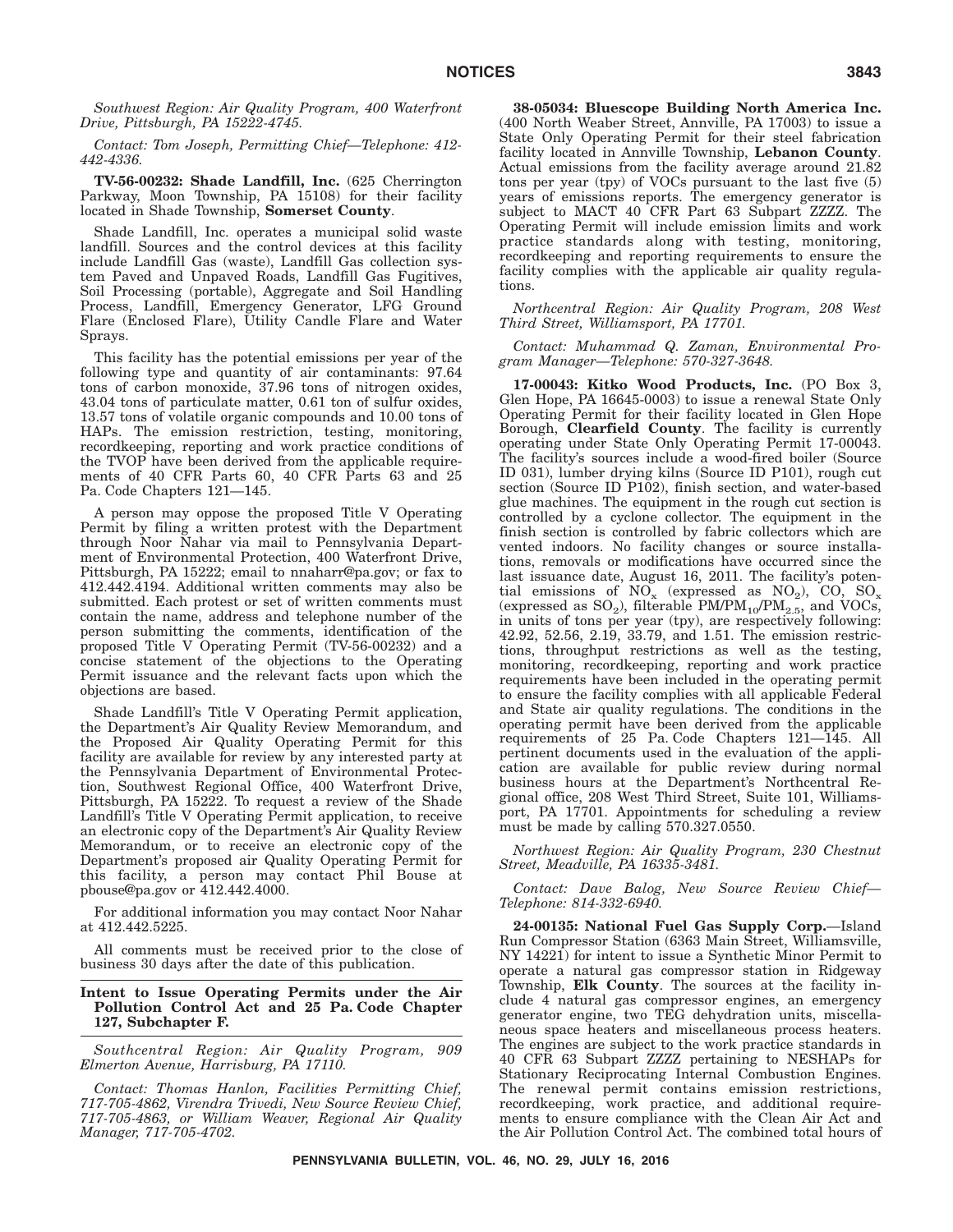operation, for Source IDs: 1032, 1033, and 1034, shall be no more than 17,250 hours per year. The potential emissions from the facility after taking limitations are: 48.77 TPY VOC; 96.67 TPY NOx; 36.69 TPY CO; 0.41 TPY Formaldehyde; 5.23 TPY total HAPs;  $0.02$  TPY SO<sub>x</sub>; 0.43 TPY PM<sub>10</sub> and PM<sub>2.5</sub>; and 5,953 TPY GHGs  $(CO_2e)$ .

**61-00187: SMS Technical Services, LLC** (671 Colbert Avenue, Oil City, PA 16301-2288) for renewal of the Natural Minor Permit to operate an electroplating and polishing, facility in Oil City, **Venango County**. The emitting sources include copper electroplating dip tanks, nickel electroplating stations, a HVOF powder coat system, multiple space heaters, a paint booth, degreasers (6 units), plastic powder coat oven, and, polishing booths (2 units). The Nickel electroplating stations, HVOF Powder Coat System and, Polishing Booths (2 Units) are subject to 40 CFR Part 63, Subpart WWWWWW (6W) pertaining to NESHAPs Area Source Standards for Plating and Polishing Operations. The applicable conditions of Subpart 6Ware included in the permit. The application provided by the facility included emission calculations for the pollutants at the facility. The emissions are summarized as follows: Copper—0.43 lb/yr; Copper Sulfate Pentahydrate—9.27 lbs/yr; Sulfuric Acid—0.093 lb/yr; Volatile Organic Compound—1.77 TPY; Nickel—9.55 lbs/ yr; Nickel Sulfamate—45.18 lbs/yr; and, combustion emissions of natural gas less than 0.1 TPY for each of the criteria pollutants.

#### **PLAN APPROVALS**

**Receipt of Plan Approval Applications and Intent to Issue Plan Approvals, and Intent to Issue Amended Operating Permits under the Air Pollution Control Act and 25 Pa. Code Chapter 127, Subchapter B And Subchapter F. These actions may include the administrative amendments of an associated operating permit.**

*Northeast Region: Air Quality Program, 2 Public Square, Wilkes-Barre, PA 18711-0790.*

*Contact: Raymond Kempa, New Source Review Chief— Telephone: 570-826-2507.*

**40-00134A: LGS PA, LLC** (P O Box 339, Bristol, IN 46507) for their facility to be located in Wright Township, **Luzerne County**.

Plan Approval No. 40-00134A is for the installation and operation of manufacturing equipment for the production of enclosed cargo trailers. The trailer manufacturing process will consists of following operations at the facility; welding, surface coating, sealing, finishing and wood cutting operations. Only particulate, HAPs and volatile organic compounds emissions are expected from these operations. Potential VOC emissions form the facility will be 13.63 tons/year and potential particulate emissions will be 0.85 ton/year form the facility. The company shall be subject to and comply with 25 Pa. Code § 129.52 for VOC emission limits. The company shall be subject to and comply with 25 Pa. Code § 123.31 for malodorous emissions. The company shall be subject to and comply with 25 Pa. Code § 123.41 for visible emissions. Particulate emissions will be controlled by the use of dry filters from the surface coating operations and will be less than 0.02 gr/dscf. These limits will meet BAT requirements for this type of operations. The company will use air assisted airless spray guns to minimize overspray. Total hazardous air pollutants (HAP) emissions from the project will not exceed 25 tpy, and individual HAP emissions will not exceed 10 tpy. The facility is subject to and complies with 40 CFR Part 63, Subpart XXX XXX for control of metal fabrication or finishing metal HAP (MFHAP). The Plan Approval and Operating permit will contain additional recordkeeping and operating restrictions designed to keep the facility operating within all applicable air quality requirements.

Copies of the application, DEP's analysis and other documents used in the evaluation of the application are available for public review during normal business hours at Air Quality Program, 2 Public Square, Wilkes-Barre, PA 18701.

Any person(s) wishing to provide DEP with additional information, which they believe should be considered prior to the issuance of this permit, may submit the information to the address shown in the preceding paragraph. Each written comment must contain the name, address and telephone number of the person submitting the comments, identification of the proposed permit No.: 40-00134A and a concise statement regarding the relevancy of the information or objections to the issuance of the permit.

A public hearing may be held, if the Department of Environmental Protection, in its discretion, decides that such a hearing is warranted based on the comments received. All persons submitting comments or requesting a hearing will be notified of the decision to hold a hearing by publication in the newspaper or the *Pennsylvania Bulletin* or by telephone, where DEP determines such notification is sufficient. Written comments or requests for a public hearing should be directed to Ray Kempa, Environmental Group Manager, Air Quality Program, 2 Public Square, Wilkes-Barre, PA 18701, Phone 570-826- 2511 within 30 days after publication date.

# **COAL AND NONCOAL MINING ACTIVITY APPLICATIONS**

Applications under the Surface Mining Conservation and Reclamation Act (52 P.S. §§ 1396.1—1396.19a); the Noncoal Surface Mining Conservation and Reclamation Act (52 P.S. §§ 3301—3326); The Clean Streams Law (35 P.S. §§ 691.1—691.1001); the Coal Refuse Disposal Control Act (52 P.S. §§ 30.51—30.66); and The Bituminous Mine Subsidence and Land Conservation Act (52 P.S. §§ 1406.1—1406.20a). Mining activity permits issued in response to such applications will also address the applicable permitting requirements of the following statutes: the Air Pollution Control Act (35 P.S. §§ 4001—4015); the Dam Safety and Encroachments Act (32 P.S. §§ 693.1— 693.27); and the Solid Waste Management Act (35 P.S. §§ 6018.101—6018.1003).

The following permit applications to conduct mining activities have been received by the Department. A copy of the application is available for inspection at the district mining office indicated before each application. Notices of requests for 401 Water Quality Certifications are included in individual application notices, as noted.

Written comments or objections, or requests for an informal conference, or a public hearing, as applicable, on a mining permit application and request for Section 401 water quality certification application may be submitted by any person or any officer or head of any Federal, state or local government agency or authority to the Department at the address of the district mining office indicated before each application within 30 days of this publication, or within 30 days after the last publication of the applicant's newspaper advertisement as provided by 25 Pa. Code §§ 77.121—77.123 and 86.31—86.34.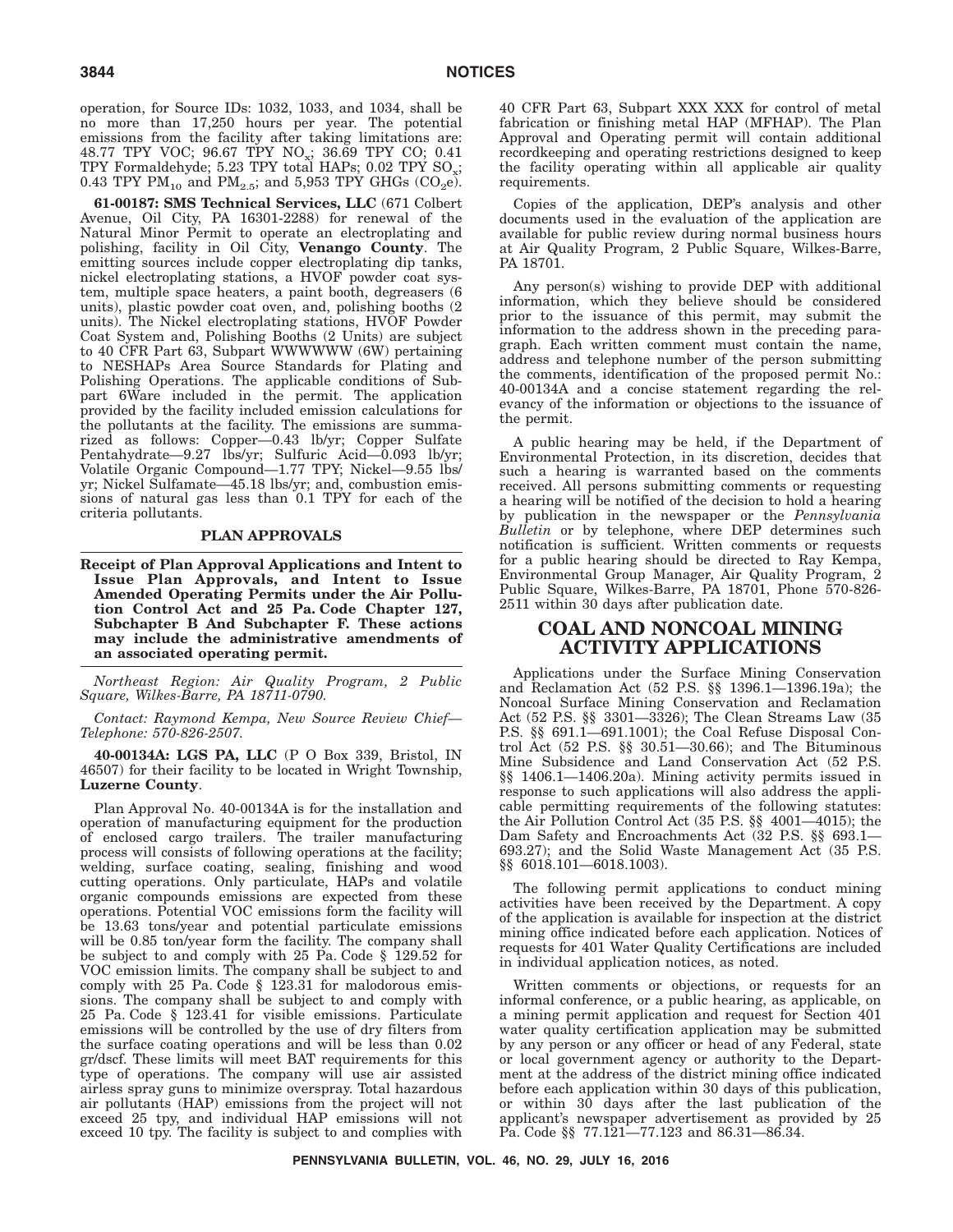Written comments or objections regarding a mining permit application should contain the name, address and telephone number of persons submitting comments or objections, application number and a statement of sufficient detail to inform the Department on the basis of comment or objection and relevant facts upon which it is based.

A request for an informal conference or a public hearing, as applicable, on a mining permit application, as provided by  $25$  Pa. Code  $\S$  77.123 or  $\S$  86.34, must contain the name, address and telephone number of the requestor; the application number; a brief summary of the issues to be raised by the requestor at the conference; and a statement whether the requestor desires to have the conference conducted in the locality of the proposed mining activities.

When an NPDES number is listed, the mining activity permit application was accompanied by an application for an individual NPDES permit. A separate notice will be provided after the draft NPDES permit is prepared.

#### *Coal Applications Received*

*Cambria District Mining Office: 286 Industrial Park Road, Ebensburg, PA 15931, 814-472-1900.*

**Permit No. 11150101 and NPDES No. PA027931. E.P. Bender Coal Co., Inc.**, P.O. Box 594, Carrolltown, PA 15722, commencement, operation and restoration of a bituminous surface and auger mine in Reade Township, **Cambria County** affecting 65.7 acres. Receiving streams: unnamed tributaries to/and Fallentimber Run classified for the following use: cold water fishes. There are no potable water supply intakes within 10 miles downstream. Application received: June 17, 2016.

*Knox District Mining Office: P.O. Box 669, 310 Best Avenue, Knox, PA 16232-0669, 814-797-1191.*

**16110101. Reichard Contracting, Inc.** (212 Olean Trail, New Bethlehem, PA 16242) Renewal of an existing bituminous surface mine in Porter Township, **Clarion County**, affecting 114.5 acres. Receiving streams: Three unnamed tributaries to Leisure Run and Leisure Run, two unnamed tributaries to Jacks Run, and Long Run; all classified for the following uses: CWF. The first downstream potable water supply intake from the point of discharge is Redbank Valley Municipal Authority. This renewal is for reclamation only. Receiving streams: June 27, 2016.

**24090102 and NPDES Permit No. PA0258806. Tamburlin Brothers Coal Company, Inc.** (P.O. Box 1419, Clearfield, PA 16830) Renewal of an existing bituminous surface mine and associated NPDES permit in Fox Township, **Elk County**, affecting 145.0 acres. Receiving streams: Little Toby Creek, Limestone Run, and unnamed tributaries to Sawmill Run, all classified for the following uses: CWF. There are no potable surface water supply intakes within 10 miles downstream. Application received: June 27, 2016.

*New Stanton District Office: 131 Broadview Road, New Stanton, PA 15672, 724-925-5500.*

**65100201 and NPDES Permit No. PA0251976. Alverda Enterprises, Inc.** (P.O. Box 245, Alverda, PA 15710). Renewal application for reclamation only to an existing bituminous surface mine, located in Derry Township, **Westmoreland County**, affecting 19 acres. Receiving stream: McGee Run, classified for the following use: CWF. There is no potable water supply intake within 10 miles downstream from the point of discharge. Renewal application received: June 27, 2016.

*Pottsville District Mining Office: 5 West Laurel Boulevard, Pottsville, PA 17901, 570-621-3118.*

**Permit No. 49851602R6. D. Molesevich & Sons Construction Co., Inc.**, (PO Box 121, Mt. Carmel, PA 17851), renewal of an existing anthracite coal preparation plant, coal refuse reprocessing and coal refuse disposal operation in Mt. Carmel Township, **Northumberland County** affecting 48.2 acres, receiving stream: Shamokin Creek, classified for the following use: warm water fishes. Application received: June 13, 2016.

**Permit No. 49-305-001GP12R. D. Molesevich & Sons Construction Co., Inc.**, (PO Box 121, Mt. Carmel, PA 17851), renewal application to operate a coal preparation plant whose pollution control equipment is required to meet all applicable limitations, terms and conditions of General Permit, BAQ-GPA/GP-12 on Surface Mining Permit No. 49851602 in Mt. Carmel Township, **Northumberland County**. Application received: June 13, 2016.

#### *Noncoal Applications Received*

*Effluent Limits*—The following effluent limits will apply to NPDES permits issued in conjunction with a noncoal mining permit:

|                                                          | Table 2                 |                                  |                                                                          |
|----------------------------------------------------------|-------------------------|----------------------------------|--------------------------------------------------------------------------|
| Parameter                                                | $30$ -day<br>Average    | Daily<br>Maximum                 | Instantaneous<br>Maximum                                                 |
| Suspended solids<br>Alkalinity exceeding acidity*<br>nH* | 10 to $35 \text{ mg/l}$ | $20 \text{ to } 70 \text{ mg/l}$ | $25 \text{ to } 90 \text{ mg/l}$<br>greater than $6.0$ ; less than $9.0$ |

\* The parameter is applicable at all times.

A settleable solids instantaneous maximum limit of 0.5 ml/l applied to surface runoff resulting from a precipitation event of less than or equal to a 10-year 24-hour event. If coal will be extracted incidental to the extraction of noncoal minerals, at a minimum, the technology-based effluent limitations identified under coal applications will apply to discharges of wastewater to streams.

*Knox District Mining Office: P.O. Box 669, 310 Best Avenue, Knox, PA 16232-0669, 814-797-1191.*

**37140301 and NPDES Permit No. PA0259551. Amerikohl Aggregates, Inc.** (202 Sunset Drive, Butler, PA 16001) Revision to an existing large industrial minerals mine and associated NPDES permit to add 14.3 acres in Wayne Township, **Lawrence County**, affecting 239.4 acres. Receiving streams: Unnamed tributaries to Connoquenessing Creek and Squaw Run; all classified for the following uses: WWF. The first downstream potable water supply intake from the point of discharge is the Pennsylvania American Water Authority. Application received: June 29, 2016.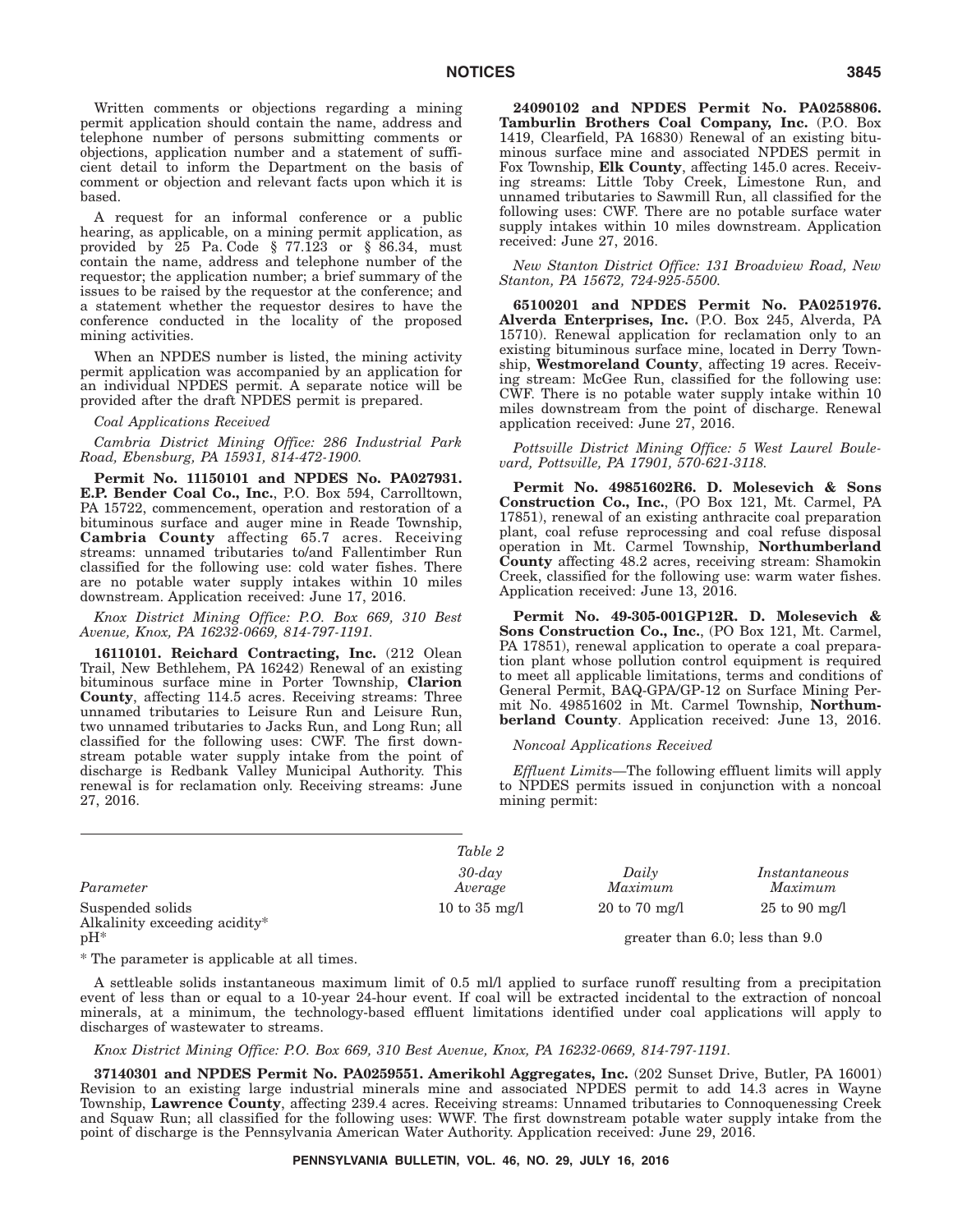#### *Pottsville District Mining Office: 5 West Laurel Boulevard, Pottsville, PA 17901, 570-621-3118*

**Permit No. 35070801. Norman Wright, Sr.**, (58 Crane Drive, Factoryville, PA 18419), Stage I & II bond release of a quarry operation in Greenfield Township, **Lackawanna County** affecting 5.0 acres on property owned by Boris Telep. Application received: June 24, 2016.

**Permit No. 66990802. Donald A. Stanton, Jr.**, (2163 Pratt Hollow Road, Nicholson, PA 18446), Stage I & II release of a quarry operation in Nicholson Township, **Wyoming County** affecting 3.0 acres on property owned by Lawrence Spadine. Application received: June 24, 2016.

# **MINING ACTIVITY NPDES DRAFT PERMITS**

This notice provides information about applications for a new, amended or renewed NPDES permits associated with mining activity (coal or noncoal) permits. The applications concern industrial waste (mining) discharges to surface water and discharges of stormwater associated with mining activities. This notice is provided in accordance with 25 Pa. Code Chapters 91 and 92a and 40 CFR Part 122, implementing provisions of The Clean Streams Law (35 P.S. §§ 691.1—691.1001) and the Federal Clean Water Act (33 U.S.C.A. §§ 1251—1376).

The Department of Environmental Protection (Department) has prepared a draft NPDES permit and made a tentative determination to issue the NPDES permit in conjunction with the associated mining activity permit.

*Effluent Limits for Coal Mining Activities*

For coal mining activities, NPDES permits, when issued, will contain effluent limits that are the more stringent of technology-based (BAT) effluent limitations or Water Quality Based Effluent Limits (WQBEL).

The BAT limits for coal mining activities, as provided in 40 CFR Part 434 and 25 Pa. Code Chapters 87—90 are as follows:

| Parameter         | $30$ -Dav<br>Average | Daily<br>Maximum   | Instantaneous<br>Maximum             |
|-------------------|----------------------|--------------------|--------------------------------------|
| Iron (Total)      | $3.0 \text{ mg}/1$   | $6.0 \text{ mg}/1$ | $7.0 \text{ mg}/1$                   |
| Manganese (Total) | $2.0 \text{ mg}/1$   | $4.0 \text{ mg}/1$ | $5.0 \text{ mg}/l$                   |
| Suspended solids  | $35 \text{ mg/l}$    | $70 \text{ mg}/1$  | $90 \text{ mg}/1$                    |
| $pH^*$            |                      |                    | greater than $6.0$ ; less than $9.0$ |

Alkalinity greater than acidity\*

\* The parameter is applicable at all times.

A settleable solids instantaneous maximum limit of 0.5 ml/l applies to: surface runoff (resulting from a precipitation event of less than or equal to a 10-year 24-hour event) from active mining areas; active areas disturbed by coal refuse disposal activities; mined areas backfilled and revegetated; and all other discharges and drainage (resulting from a precipitation event of greater than 1-year 24-hour to less than or equal to a 10-year 24-hour event) from coal refuse disposal piles. Similarly, modified BAT limits apply to iron, manganese and suspended solids in surface runoff, discharges and drainage resulting from these precipitation events and those of greater magnitude in accordance with 25 Pa. Code §§ 87.102, 88.92, 88.187, 88.292, 89.52 and 90.102.

Exceptions to BAT effluent limits may be applicable in accordance with 25 Pa. Code §§ 87.102, 88.92, 88.187, 88.292, 89.52 and 90.102.

### *Effluent Limits for Noncoal Mining Activities*

The limits for noncoal mining activities as provided in 25 Pa. Code Chapter 77 are pH 6 to 9 and other parameters the Department may require.

Discharges from noncoal mines located in some geologic settings (for example, in the coal fields) may require additional water quality based effluent limits. If additional effluent limits are needed for an NPDES permit associated with a noncoal mining permit, then the permit description specifies the parameters.

In addition to BAT or WQBEL limits, coal and noncoal NPDES permits establish effluent limitations in the form of implemented Best Management Practices (BMPs) identified in the associated Erosion and Sedimentation Plan, the Reclamation Plan and the NPDES permit application. These BMPs restrict the rates and quantities of associated pollutants from being discharged into surface waters in this Commonwealth.

More restrictive effluent limitations, restrictions on discharge volume or restrictions on the extent of mining that may occur are incorporated into an NPDES permit when necessary for compliance with water quality standards and antidegradation requirements (in accordance with 25 Pa. Code Chapters 91—96).

The procedures for determining the final effluent limits, using a mass-balance equation or model, are found in Technical Guidance Document 563-2112-115, Developing National Pollutant Discharge Elimination System (NPDES) Permits for Mining Activities. Other specific factors to be considered include public comments and Total Maximum Daily Load(s). Additional discharge limitations may apply in the event that unexpected discharges occur.

Discharge rates for surface mining activities are precipitation driven. Discharge rates for proposed discharges associated with underground mining are noted in the permit description.

Persons wishing to comment on an NPDES draft permit should submit a written statement to the Department at the address of the district mining office indicated before each draft permit within 30 days of this public notice. Comments received within the comment period will be considered in the final determinations regarding the NPDES permit applications. Comments must include the name, address and telephone number of the writer and a concise statement to inform the Department of the exact basis of a comment and the relevant facts upon which it is based.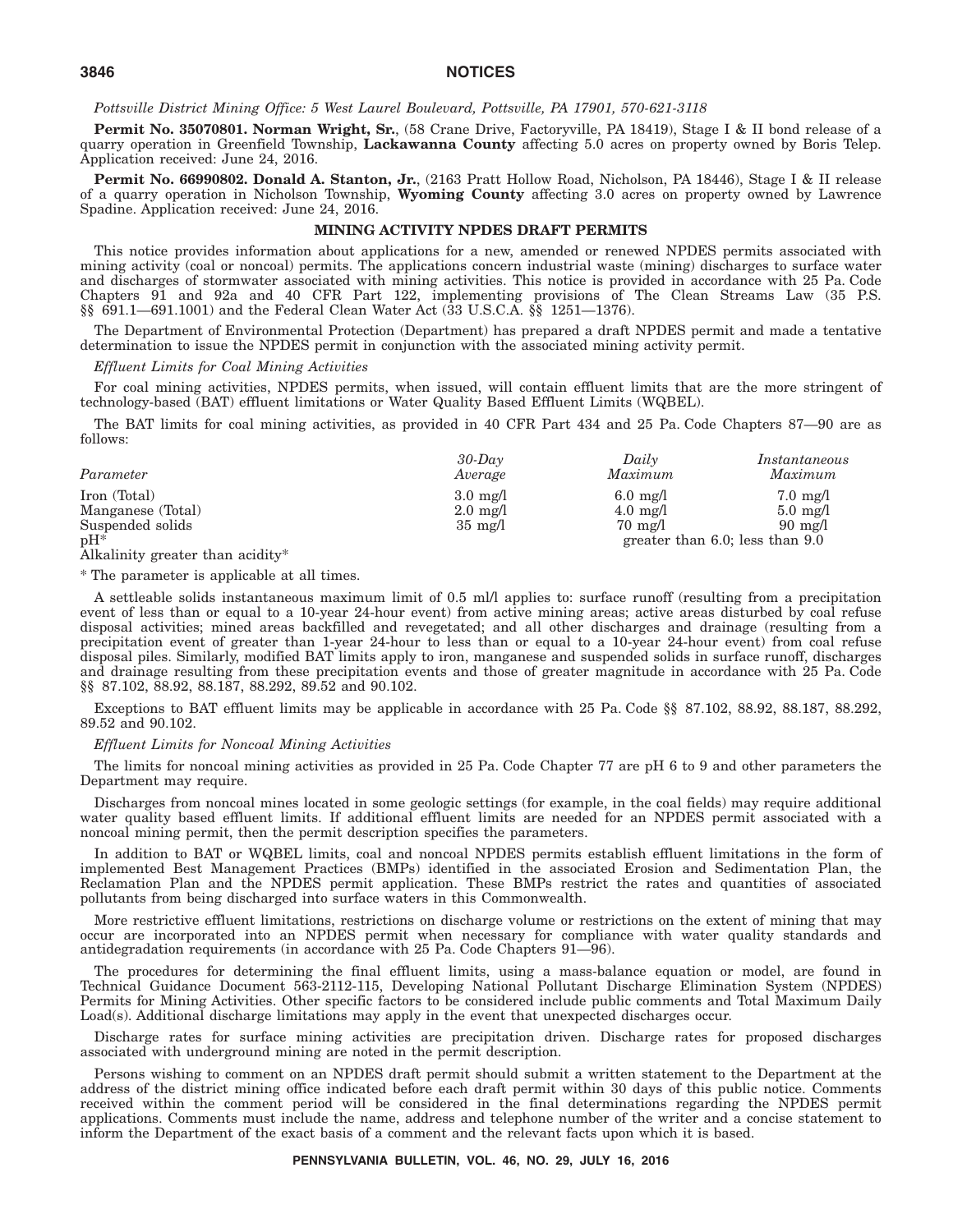The Department will also accept requests or petitions for a public hearing on NPDES permit applications, as provided in 25 Pa. Code § 92a.82(d). The request or petition for a public hearing shall be filed within 30 days of this public notice and contain the name, address, telephone number and the interest of the party filing the request, and state the reasons why a hearing is warranted. A public hearing may be held if the Department considers the public interest significant. If a hearing is scheduled, a notice of the hearing on the NPDES permit application will be published in the *Pennsylvania Bulletin* and a newspaper of general circulation within the relevant geographical area. When a public hearing is held, the Department will consider comments from the public hearing in the final determination on the NPDES permit application.

# *Coal NPDES Draft Permits*

### *Moshannon District Mining Office: 186 Enterprise Drive, Philipsburg, PA 16866, 814-342-8200.*

**NPDES No. PA0256943. (Mining permit no. 17080113), Rob Holland Enterprises**, 52 Holland Lane, Curwensville, PA 16833, renewal of an NPDES permit for bituminous surface and auger coal mining in Bloom Township, **Clearfield County**, affecting 6.0 acres. Receiving stream(s): Unnamed Tributary A to Little Anderson Creek, classified for the following use(s): CWF. Anderson Creek TMDL. Application received: March 25, 2016.

Unless otherwise noted for a specific outfall, the proposed effluent limits for all outfalls in this permit are the BAT limits described above for coal mining activities.

The outfall(s) listed below discharge to: Unnamed Tributary A to Little Anderson Creek

| Outfall No.                                                                  |         |                      | New Outfall $(Y/N)$ |                     |
|------------------------------------------------------------------------------|---------|----------------------|---------------------|---------------------|
| $TB-1$                                                                       |         |                      | N                   |                     |
| The proposed effluent limits for the above listed outfall(s) are as follows: |         |                      |                     |                     |
| Parameter                                                                    | Minimum | $30$ -Day<br>Average | Daily<br>Maximum    | Instant.<br>Maximum |
| $pH^1$ (S.U.)                                                                | 6.0     |                      |                     | 9.0                 |
| $\text{Iron} \ (\text{mg/l})$                                                |         | 3.0                  | 6.0                 | 7.0                 |
| Manganese (mg/l)                                                             |         | 1.8                  | 3.6                 | 4.5                 |
| Aluminum $(mg/l)$                                                            |         | $1.0\,$              | 2.0                 | 2.5                 |
| Alkalinity greater than acidity <sup>1</sup>                                 |         |                      |                     |                     |
| Total Suspended Solids (mg/l)                                                |         | 35.0                 | 70.0                | 90.0                |

*Pottsville District Mining Office: 5 West Laurel Boulevard, Pottsville, PA 17901, 570-621-3118.*

**NPDES Permit No. PA0225258 on Surface Mining Permit No. 35090101. Maco Associates, Inc.**, (400 Mill Street, Dunmore, PA 18512), renewal of an existing NPDES Permit for an anthracite surface mine and coal refuse reprocessing operation in Fell Township and City of Carbondale, **Lackawanna County**, affecting 1693.0 acres. Receiving stream: Lackawanna River, classified for the following use: HQ-cold water fishes. Application received: July 18, 2014.

This site utilizes Non-discharge Best Management Practices to control and contain all stormwater on site. No discharge to the Lackawanna River or any tributaries is proposed.

#### *Noncoal NPDES Draft Permits*

#### *Knox District Mining Office: P.O. Box 669, 310 Best Avenue, Knox, PA 16232-0669, 814-797-1191.*

**NPDES No. PA0258466 (Permit No. 10070304). Glacial Sand & Gravel Company** (P.O. Box 1022, Kittanning, PA 16201) Renewal of an NPDES permit for a large industrial minerals surface mine in Worth Township, **Butler County**, affecting 77.6 acres. Receiving streams: Unnamed tributary to Black Run, classified for the following uses: CWF. TMDL: None. Application received: May 31, 2016.

Unless otherwise noted for a specific outfall, the proposed effluent limits for all outfalls in this permit are the BAT limits described above for noncoal mining activities.

The outfall(s) listed below discharge to unnamed tributary to Black Run:

| Outfall No.                                                                  |         |           | New Outfall $(Y/N)$ |          |
|------------------------------------------------------------------------------|---------|-----------|---------------------|----------|
| PP <sub>01</sub>                                                             |         |           | N                   |          |
| PP02                                                                         |         |           | N                   |          |
| The proposed effluent limits for the above listed outfall(s) are as follows: |         |           |                     |          |
|                                                                              |         | $30$ -Day | Daily               | Instant. |
| Parameter                                                                    | Minimum | Average   | Maximum             | Maximum  |
| $pH^1(S.U.)$                                                                 | 6.0     |           |                     | 9.0      |
| Alkalinity greater than acidity <sup>1</sup>                                 |         |           |                     |          |
| Total Suspended Solids (mg/l)                                                |         | 35        | 70                  | 90       |

<sup>1</sup> The parameter is applicable at all times.

*Moshannon District Mining Office: 186 Enterprise Drive, Philipsburg, PA 16866, 814-342-8200.*

**NPDES No. PA0206229 (Mining permit no. 14900301, White Rock Quarry), Glenn O. Hawbaker, Inc.**, 1952 Waddle Road, State College, PA 16803. Renewal of NPDES permit for noncoal surface mine in Spring Township, **Centre County**, affecting 260.6. Receiving stream(s): Spring Creek classified for the following use(s): CWF. Application received: May 12, 2016.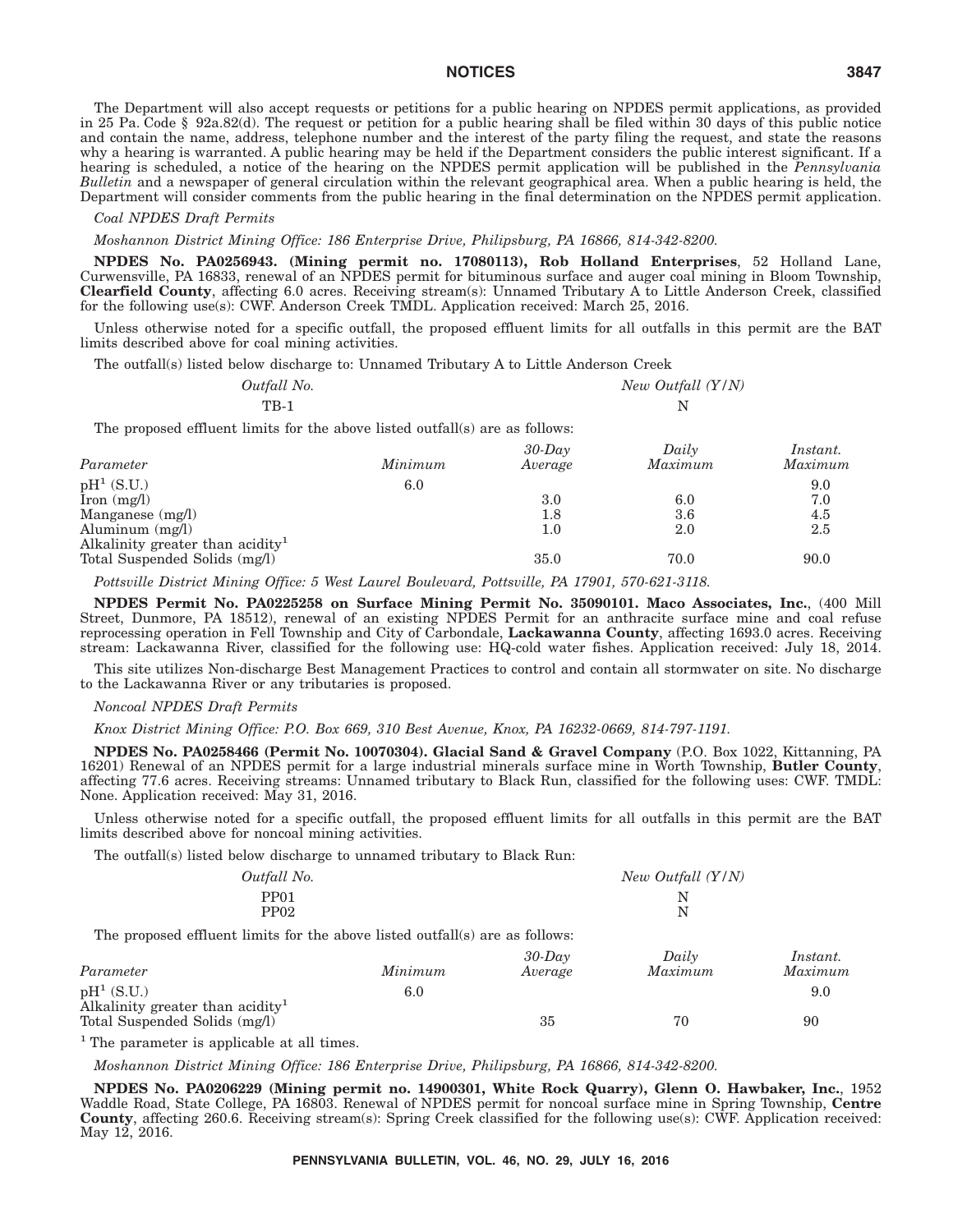Unless otherwise noted for a specific outfall, the proposed effluent limits for all outfalls in this permit are the BAT limits described above for noncoal mining activities.

The outfall(s) listed below discharge to Spring Creek:

| Outfall No. | New Outfall $(Y/N)$ |
|-------------|---------------------|
| 001         | N                   |
| 002         | N                   |
| 003         | N                   |
| 004         | N                   |
| 005         | N                   |
| 006         | N                   |
| 007         | N                   |

# **FEDERAL WATER POLLUTION CONTROL ACT, SECTION 401**

The following permit applications, requests for Environmental Assessment approval and requests for 401 Water Quality Certification have been received by the Department. Section 401 of the Federal Water Pollution Control Act (FWPCA) (33 U.S.C.A. § 1341) requires the Commonwealth to certify that the involved projects will not violate the sections 301—303, 306 and 307 of the FWPCA (33 U.S.C.A. §§ 1311—1313, 1316 and 1317) as well as relevant State requirements. Persons objecting to approval of a request for certification under section 401 of the FWPCA, the issuance of a Dam Permit or Water Obstruction and Encroachment Permit or the approval of an Environmental Assessment shall submit comments, suggestions or objections within 30 days of the date of this notice as well as any questions to the office noted before an application. Comments should contain the name, address and telephone number of the person commenting, identification of the certification request to which the comments or objections are addressed and a concise statement of comments, objections or suggestions including the relevant facts upon which they are based.

The Department may conduct a fact-finding hearing or an informal conference in response to comments if deemed necessary. Each individual will be notified, in writing, of the time and place of a scheduled hearing or conference concerning the certification request to which the comment, objection or suggestion relates. Maps, drawings and other data pertinent to the certification request are available for inspection between 8 a.m. and 4 p.m. on working days at the office noted before the application.

Persons with a disability who wish to attend the hearing and require an auxiliary aid, service or other accommodation to participate in the proceedings should contact the specified program. TDD users may contact the Department through the Pennsylvania AT&T Relay Service at (800) 654-5984.

**Applications Received under the Dam Safety and Encroachments Act (32 P.S. §§ 693.1—693.27) and section 302 of the Flood Plain Management Act (32 P.S. § 679.302) and Requests for Certification under section 401(a) of the FWPCA.**

# **WATER OBSTRUCTIONS AND ENCROACHMENTS**

*Southcentral Region: Waterways & Wetlands Program, 909 Elmerton Avenue, Harrisburg, PA 17110, Ed Muzic, Section Chief, 717.705.4802.*

**E67-918 Major Amendment: Columbia Gas of PA**, 1600 Colony Road, York, PA 17408 in Jackson & Paradise Townships, **York County**, U.S. Army Corps of Engineers Baltimore District.

The applicant proposes to amend the previously issued water obstruction and encroachment permit, permit number E67-918, which authorized the following:

P.H. Glatfelter Company proposes to install and maintain a natural gas connector line spanning approximately 6 miles in Jackson and Paradise Townships beginning at  $39^{\circ}$   $55'$   $22''$  N,  $76^{\circ}$   $56'$   $15''$  W and ending at  $39^{\circ}$   $52'$   $33''$  N,  $76^{\circ}$  52' 22" W. Ten  $(10)$  wetland crossings and thirteen (13) stream crossings are necessary for the proposed project. Wetland impacts comprise 21,541 square feet (permanent) and 19,997 square feet (temporary). Temporary linear stream impacts total 759 feet with an impact area of 6,072 square feet. Floodway impacts total 2.66 acres. Nine (9) additional stream crossings accompany the project which qualify for a waiver of permit requirements under 25 Pa. Code  $\S$  105.12(a)(2). Crossings will be permitted open cut and timber matted for temporary access, with the exception of KLF-WETLAND03 and KLF-WETLAND04 which will utilize bore methods. KLF-WETLAND01 will be permanently impacted with the construction of a new impervious surface (157-ft by 150-ft) for a valve site. KLF-WETLAND03 and KLF-WETLAND04 are classified as Exceptional Value.

The applicant is proposing to amend the permit to include:

To install and maintain a 6-inch steel natural gas connector line The crossing will be installed by directional bore method under a 46-inch culvert pipe carrying an unnamed tributary to Paradise Run (WWF) located within the Township right-of-way along the south side of North Lake Road just south of the intersection of North Schoolhouse Road in Paradise Township, York County at  $39^{\circ}$   $55'$   $22.8''$  N,  $76^{\circ}$   $55'$   $58.2''$  W.

*District Oil & Gas Operations: Eastern Oil & Gas District, 208 West Third Street, Suite 101, Williamsport, PA 17701.*

**E5829-111: Harmony Township**, Bluestone Pipeline Company of Pennsylvania, LLC; 1429 Oliver Road, New Milford, PA 18834; Harmony Township, **Susquehanna County**, ACOE Baltimore District.

To construct, operate, and maintain:

1) a 24 inch diameter steel natural gas gathering pipeline and temporary timber mat bridge crossing impacting 53 lineal feet of an unnamed tributary to Wildcat Run (CWF-MF) (Susquehanna, PA Quadrangle; Latitude: 41° 55′ 33″, Longitude: -75° 31′ 01″),

2) a temporary timber mat bridge crossing impacting 23 lineal feet of an unnamed tributary to Wildcat Run (CWF-MF) (Susquehanna, PA Quadrangle; Latitude: 41° 55' 28", Longitude: -75° 30' 55"),

3) a 24 inch diameter steel natural gas gathering pipeline and temporary timber mat bridge crossing im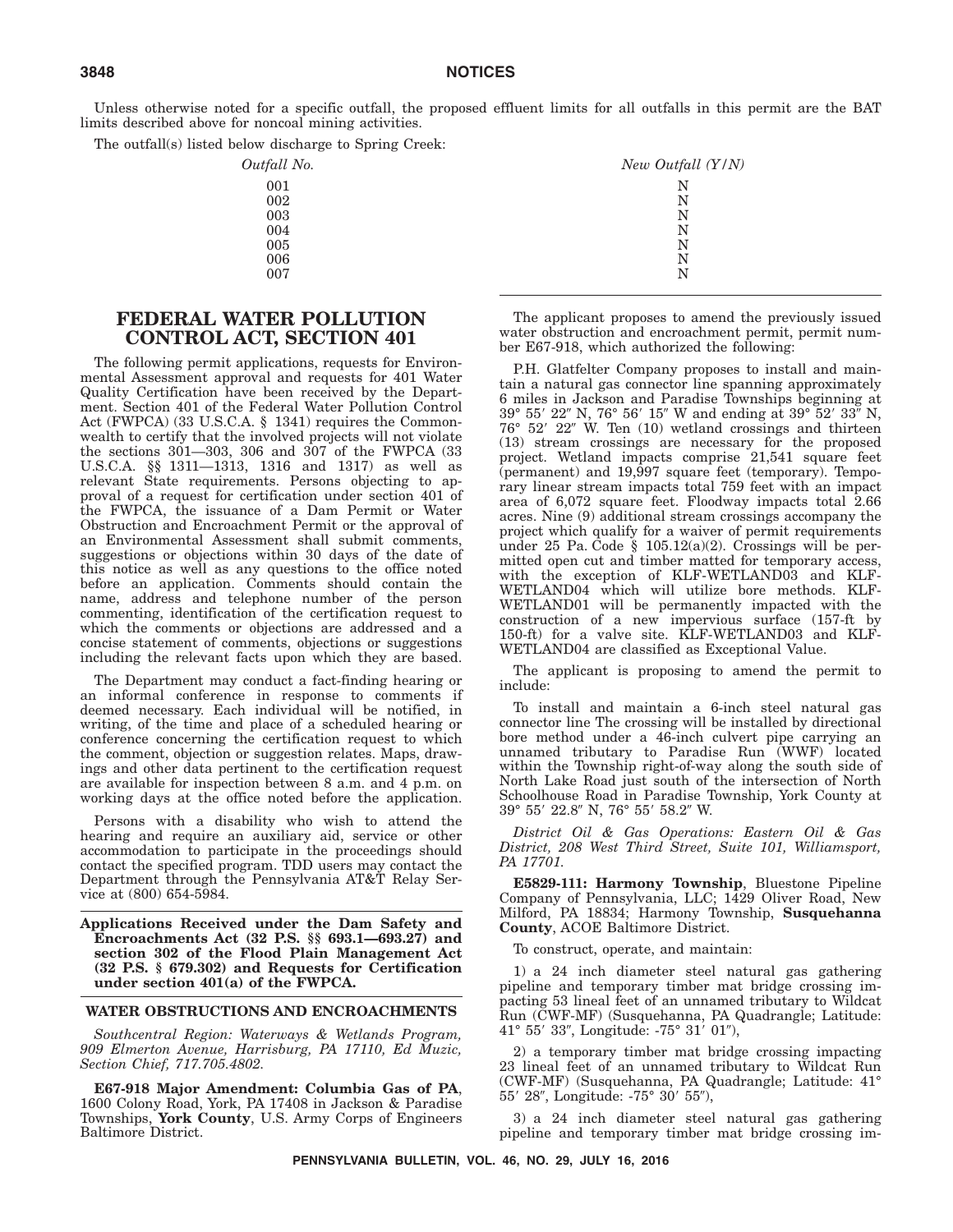pacting 52 lineal feet of an unnamed tributary to Starrucca Creek (CWF-MF) (Susquehanna, PA Quadrangle; Latitude: 41° 56′ 08″, Longitude: -75° 30′ 41″),

4) a 24 inch diameter steel natural gas gathering pipeline and timber mat crossing temporarily impacting 2,698 square feet (0.06 acre) of a palustrine emergent wetlands (PEM) (Susquehanna, PA Quadrangle; Latitude: 41° 55′ 32″, Longitude: -75° 31′ 01″),

5) a timber mat crossing temporarily impacting 2,194 square feet (0.05 acre) of a palustrine emergent wetlands (PEM) (Susquehanna, PA Quadrangle; Latitude: 41° 55- 34″, Longitude: -75° 31′ 00″),

6) a 24 inch diameter steel natural gas gathering pipeline and timber mat crossing temporarily impacting 19,235 square feet (0.44 acre) of a palustrine emergent wetlands (PEM) (Susquehanna, PA Quadrangle; Latitude: 41° 55′ 34″, Longitude: -75° 31′ 00″),

7) a timber mat crossing temporarily impacting 51 square feet  $(<0.01$  acre) of a palustrine emergent wetlands (PEM) (Susquehanna, PA Quadrangle; Latitude: 41° 55′ 39″, Longitude: -75° 31′ 01″),

8) a 24 inch diameter steel natural gas gathering pipeline and timber mat crossing temporarily impacting 11,504 square feet (0.26 acre) of a palustrine emergent wetlands (PEM) (Susquehanna, PA Quadrangle; Latitude: 41° 56′ 02″, Longitude: -75° 30′ 39″),

9) a 24 inch diameter steel natural gas gathering pipeline and timber mat crossing temporarily impacting 8,335 square feet (0.19 acre) of a palustrine emergent wetlands (PEM) (Susquehanna, PA Quadrangle; Latitude: 41° 56' 08", Longitude: -75° 30' 40").

The project consists of constructing approximately 1.1 miles of 24" steel natural gas gathering line located in Harmony Township, Susquehanna County. The project will result in 128 lineal feet of temporary stream impacts and 44,017 square feet (1.01 acre) of temporary wetland impacts all for the purpose of providing safe reliable conveyance of Marcellus Shale natural gas to market.

# **ACTIONS**

# **THE PENNSYLVANIA CLEAN STREAMS LAW AND THE FEDERAL CLEAN WATER ACT**

# **FINAL ACTIONS TAKEN FOR NPDES PERMITS AND WQM PERMITS**

The Department has taken the following actions on previously received applications for new, amended and renewed NPDES and WQM permits, applications for permit waivers and NOIs for coverage under General Permits. This notice of final action is provided in accordance with 25 Pa. Code Chapters 91 and 92a and 40 CFR Part 122, implementing provisions of The Clean Streams Law (35 P.S. §§ 691.1—691.101) and the Federal Clean Water Act (33 U.S.C.A. §§ 1251—1376).

| Location    | Permit Authority | Application Type or Category                                   |
|-------------|------------------|----------------------------------------------------------------|
| Section I   | <b>NPDES</b>     | Renewals                                                       |
| Section II  | <b>NPDES</b>     | New or Amendment                                               |
| Section III | WQM              | Industrial, Sewage or Animal Wastes; Discharges to Groundwater |
| Section IV  | <b>NPDES</b>     | MS4 Individual Permit                                          |
| Section V   | <b>NPDES</b>     | MS4 Permit Waiver                                              |
| Section VI  | <b>NPDES</b>     | Individual Permit Stormwater Construction                      |
| Section VII | <b>NPDES</b>     | NOI for Coverage under NPDES General Permits                   |

Sections I—VI contain actions regarding industrial, animal or sewage wastes discharges, discharges to groundwater, and discharges associated with MS4, stormwater associated with construction activities and CAFOs. Section VII contains notices for parties who have submitted NOIs for Coverage under General NPDES Permits. The approval for coverage under these General NPDES Permits is subject to applicable effluent limitations, monitoring, reporting requirements and other conditions in each General Permit. The approval of coverage for land application of sewage sludge or residential septage under applicable general permit is subject to pollutant limitations, pathogen and vector attraction reduction requirements, operational standards, general requirements, management practices and other conditions in the respective permit. The permits and related documents, effluent limitations, permitting requirements and other information are on file and may be inspected and arrangements made for copying at the contact office noted before the action.

Persons aggrieved by an action may appeal that action to the Environmental Hearing Board (Board) under section 4 of the Environmental Hearing Board Act (35 P.S. § 7514) and 2 Pa.C.S. §§ 501—508 and 701—704 (relating to Administrative Agency Law). The appeal should be sent to the Environmental Hearing Board, Second Floor, Rachel Carson State Office Building, 400 Market Street, PO Box 8457, Harrisburg, PA 17105-8457, (717) 787-3483. TDD users may contact the Board through the Pennsylvania AT&T Relay Service, (800) 654-5984. Appeals must be filed with the Board within 30 days of publication of this notice in the *Pennsylvania Bulletin* unless the appropriate statute provides a different time period. Copies of the appeal form and the Board's rules of practice and procedure may be obtained from the Board. The appeal form and the Board's rules of practice and procedure are also available in Braille or on audiotape from the Secretary to the Board at (717) 787-3483. This paragraph does not, in and of itself, create a right of appeal beyond that permitted by applicable statutes and decisional law.

For individuals who wish to challenge an action, the appeal must reach the Board within 30 days. A lawyer is not needed to file an appeal with the Board.

Important legal rights are at stake, however, so individuals should contact a lawyer at once. Persons who cannot afford a lawyer may qualify for free pro bono representation. Call the Secretary to the Board at (717) 787-3483 for more information.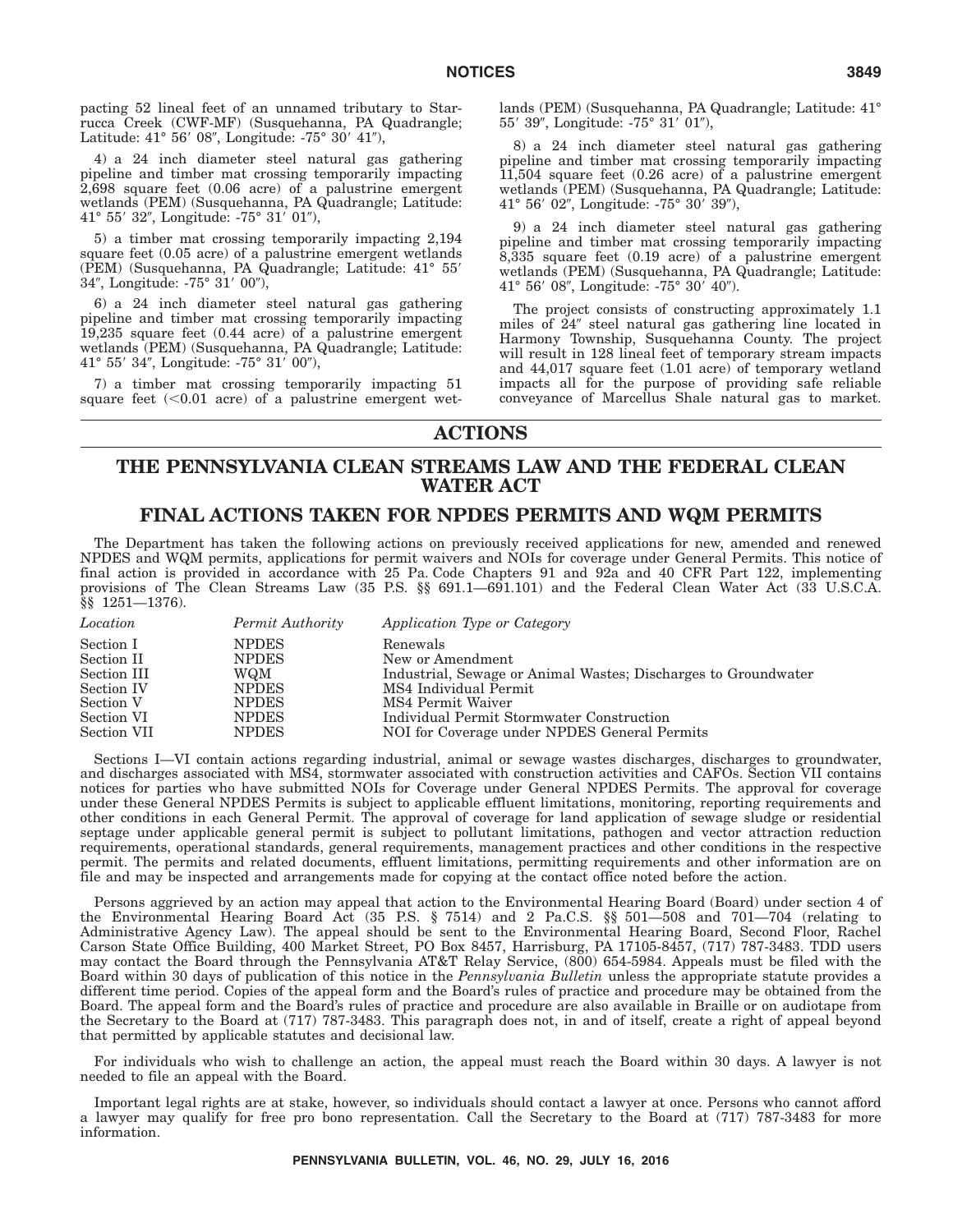# **I. NPDES Renewal Permit Actions**

*Southwest Regional Office: Regional Clean Water Program Manager, 400 Waterfront Drive, Pittsburgh, PA 15222-4745. Phone: 412.442.4000.*

| NPDES No.<br>(Type)        | Facility Name &<br>Address                                                                                    | County &<br>Municipality                            | Stream Name<br>(Watershed No.)              | <b>EPA</b> Waived<br>$Y/N$ ? |
|----------------------------|---------------------------------------------------------------------------------------------------------------|-----------------------------------------------------|---------------------------------------------|------------------------------|
| PA0254355<br>(Sewage)      | Comanche 9 Single<br>Residence STP<br>1776 Lambersville Road<br>Stoystown, PA 15563                           | Somerset County<br>Indian Lake Borough              | Clear Run<br>$(18-E)$                       | Yes                          |
|                            | Southeast Region: Clean Water Program Manager, 2 East Main Street, Norristown, PA 19401. Phone: 484.250.5970. |                                                     |                                             |                              |
| NPDES No.<br>(Type)        | <i>Facility Name &amp;</i><br>Address                                                                         | County &<br>Municipality                            | Stream Name<br>(Watershed #)                | <b>EPA</b> Waived<br>$Y/N$ ? |
| PA0057991<br>(Sewage)      | Rothstein Subdivision<br>1355 Pebble Hill Road<br>Doylestown, PA 18901                                        | Bucks County<br>Doylestown Township                 | Neshaminy Creek<br>$(2-F)$                  | Yes                          |
| PA0033880<br>(Sewage)      | New Hanover Upper Frederick<br>Elementary School STP<br>1131 Montgomery Avenue<br>Boyertown, PA 19512-1299    | Montgomery County<br>New Hanover Township           | Unnamed Tributary<br>Swamp Creek<br>$(3-E)$ | Yes                          |
| PA0053635<br>(Sewage)      | Buckeye Terminal, LLC<br>5002 Buckeye Road<br>P.O. Box 368<br>Emmaus, PA 18049                                | <b>Chester County</b><br>East Whiteland<br>Township | Little Valley Creek<br>$(3-F)$              | Yes                          |
| PA0058971<br>(Storm Water) | <b>JDM</b> Material Langhorne<br><b>Batch Plant</b><br>851 County Line Road<br>Huntingdon Valley, PA 19006    | <b>Bucks County</b><br>Middletown Township          | Little Valley Creek<br>$(3-F)$              | Yes                          |

*Northeast Regional Office: Clean Water Program Manager, 2 Public Square, Wilkes-Barre, PA 18701-1915. Phone: 570.826.2511.*

| NPDES No. | Facility Name &            | County &          | Stream Name            | <b>EPA</b> Waived |
|-----------|----------------------------|-------------------|------------------------|-------------------|
| (Tvpe)    | Address                    | Municipality      | (Watershed No.)        | $Y/N$ ?           |
| PA0064033 | Vraj Temple STP            | Schuylkill County | Unnamed Tributary to   | Yes               |
| (Sewage)  | 15 Manor Road              | Wayne Township    | Lower Little Swatara   |                   |
|           | Schuylkill Haven, PA 17972 |                   | $\operatorname{Creek}$ |                   |
|           |                            |                   | $(7-D)$                |                   |

*Northcentral Regional Office: Clean Water Program Manager, 208 W Third Street, Suite 101, Williamsport, PA 17701-6448. Phone: 570.327.3636.*

| NPDES No.<br>(Type)       | Facility Name &<br>Address                                                                | County &<br>Municipality                   | Stream Name<br>(Watershed No.)                     | <b>EPA</b> Waived<br>$Y/N$ ? |
|---------------------------|-------------------------------------------------------------------------------------------|--------------------------------------------|----------------------------------------------------|------------------------------|
| PA0112941<br>(Industrial) | <b>Emporium Forging Company</b><br>221 E 2nd Street<br>Emporium, PA 15834-1306            | Cameron County<br>Emporium Borough         | Driftwood Branch<br>Sinnemahoning Creek<br>$(8-A)$ | Yes                          |
| PA0114081<br>(Sewage)     | Woods Edge Estates<br>Clear Run STP<br>2028 State Route 487<br>Orangeville, PA 17859-9029 | Columbia County<br>Orange Township         | <b>Fishing Creek</b><br>$(5-C)$                    | Yes                          |
| PA0233927<br>(Sewage)     | Lewis Township SFTF<br>PO Box 143<br>Watsontown, PA 17777-0143                            | Northumberland<br>County<br>Lewis Township | Unnamed Tributary to<br>Warrior Run<br>$(10-D)$    | Yes                          |
| PA0114766<br>(Sewage)     | <b>Behavioral Specialists</b><br>184 E Village Drive<br>Williamsport, PA 17702-8023       | Lycoming County<br>Susquehanna Township    | Bender Run<br>$(10-A)$                             | Yes                          |
| PA0111741<br>(Sewage)     | Lewis Township Wastewater<br>Treatment Plant<br>PO Box 143<br>Watsontown, PA 17777-0143   | Northumberland<br>County<br>Lewis Township | Warrior Run<br>$(10-D)$                            | Yes                          |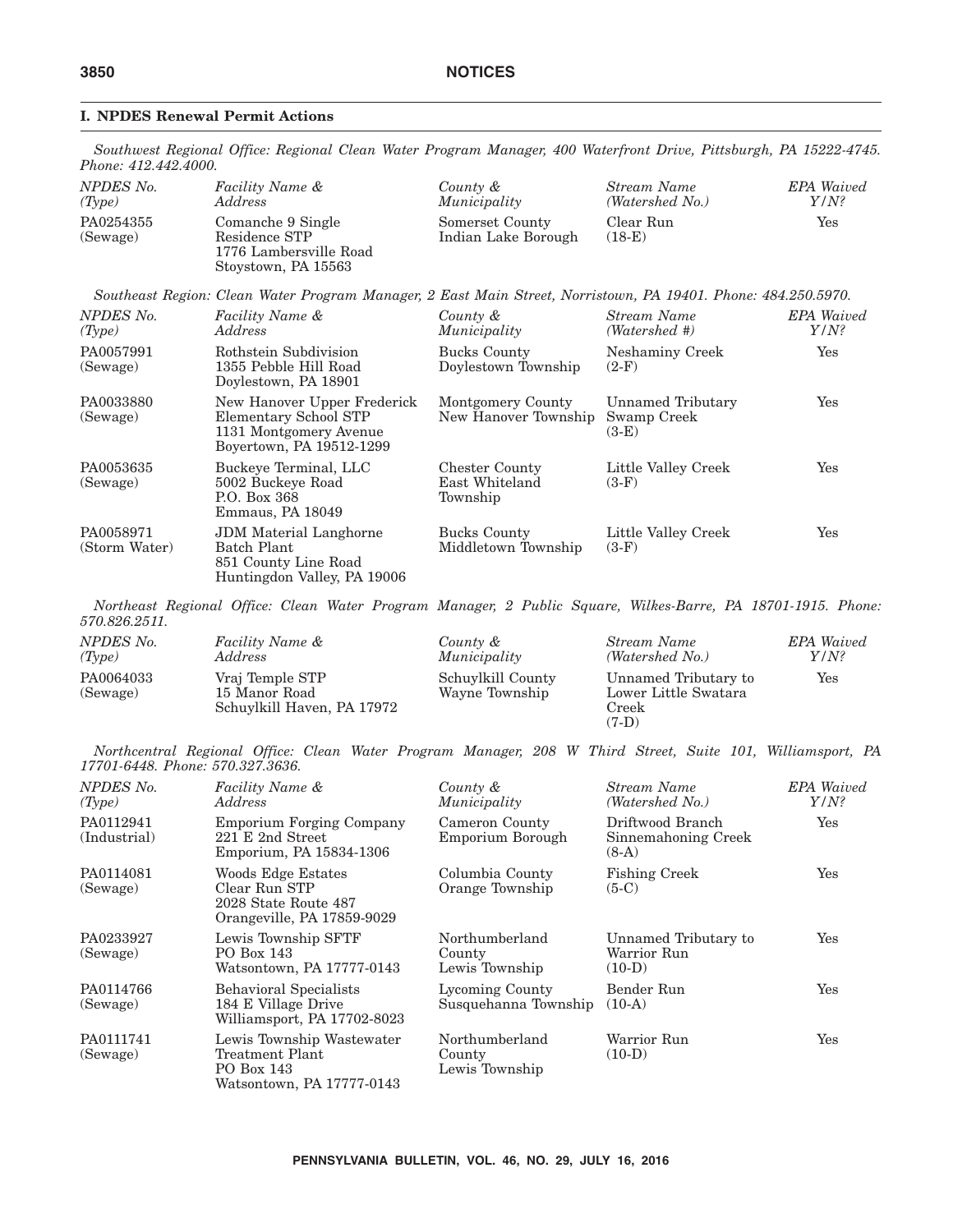| Northwest Region: Clean Water Program Manager, 230 Chestnut Street, Meadville, PA 16335-3481. |                                                                               |                                         |                                                           |                              |  |
|-----------------------------------------------------------------------------------------------|-------------------------------------------------------------------------------|-----------------------------------------|-----------------------------------------------------------|------------------------------|--|
| NPDES No.<br>(Type)                                                                           | Facility Name &<br><i>Address</i>                                             | County &<br>Municipality                | Stream Name<br>(Watershed #)                              | <b>EPA</b> Waived<br>$Y/N$ ? |  |
| PA0263826<br>(Sewage)                                                                         | Denton A & Twila J Eby SRSTP<br>17963 Highway 86<br>Saegertown, PA 16433-6349 | Crawford County<br>Woodcock Township    | Unnamed Tributary to<br>Bossard Run<br>$(16-A)$           | $\operatorname{Yes}$         |  |
| PA0263800<br>(Sewage)                                                                         | Billy L Morgan SRSTP<br>392 Palmer Road<br>Butler, PA 16001                   | <b>Butler County</b><br>Center Township | Unnamed Tributary to<br>Connoquenessing Creek<br>$(20-C)$ | Yes                          |  |
| PA0104078<br>(Sewage)                                                                         | Anderson MHP<br>134 N Maysville Road<br>Greenville, PA 16125-8632             | Mercer County<br>West Salem Township    | Unnamed Tributary to<br>Big Run<br>$(20-A)$               | $\operatorname{Yes}$         |  |

## **II. New or Expanded Facility Permits, Renewal of Major Permits and EPA Nonwaived Permit Actions**

*Southeast Region: Water Management Program Manager, 2 East Main Street, Norristown, PA 19401.*

**NPDES Permit No. PA0026182**, Sewage, Renewal, **Lansdale Borough**, One Vine Street, Lansdale, PA 19446. This proposed facility is located in Lansdale Borough, **Montgomery County**.

Description of Action/Activity: Approval for a renewal of an NPDES permit for discharge of treated sewage.

**NPDES Permit No. PA0053180**, Sewage, **Montgomery Township Municipal Sewer Authority**, 1001 Stump Road, Montgomeryville, PA 18936.

This proposed facility is located in Montgomery Township, **Montgomery County**.

Description of Action/Activity: Issuance of an NPDES permit for an existing discharge of treated sewage.

*Southcentral Region: Clean Water Program Manager, 909 Elmerton Avenue, Harrisburg, PA 17110. Phone: 717-705-4707.*

**NPDES Permit No. PA0266361**, Sewage, **Douglas Zook**, PO Box 331, East Prospect, PA 17317.

### This proposed facility is located in Peach Bottom Township, **York County**.

Description of Proposed Action/Activity: Authorization to discharge to UNT of Fishing Creek in Watershed 7-I.

*Northcentral Region: Clean Water Program Manager, 208 West Third Street, Williamsport, PA 17701.*

**NPDES Permit No. PA0232734**, Sewage, SIC Code 4952, **Timothy L. Lutz**, 794 E. Ridge Road, Sunbury, PA 17801-5219.

This proposed facility is located in Lower Augusta Township, **Northumberland County**.

Description of Proposed Action/Activity: Issuance of an NPDES Permit for a new discharge of treated Sewage.

**NPDES Permit No. PA0232742**, Sewage, SIC Code 4952, **Anthony & Patricia Fiamingo SRSTP**, 124 Borg Road, Mansfield, PA 16933-8205.

This proposed facility is located in Sullivan Township, **Tioga County**.

Description of Proposed Action/Activity: Issuance of an NPDES Permit for a new discharge of treated Sewage.

**NPDES Permit No. PA0115231 A-1**, Sewage, SIC Code 4952, **Woodland Bigler Area Authority**, P.O. Box 27, Woodland, PA 16881-0027.

This existing facility is located in Bradford Township, **Clearfield County**.

Description of Existing Action/Activity: Issuance of an NPDES Permit Amendment for an existing discharge of treated Sewage.

*Northwest Region: Clean Water Program Manager, 230 Chestnut Street, Meadville, PA 16335-3481.*

**NPDES Permit No. PA0002372**, Industrial, SIC Code 2999, **International Waxes Inc.**, 45 Route 446, Smethport, PA 16749-5413.

This existing facility is located in Keating Township, **McKean County**.

Description of Existing Action/Activity: Issuance of an NPDES Permit for an existing discharge of treated Industrial Waste.

**III. WQM Industrial Waste and Sewerage Actions under The Clean Streams Law**

*Southwest Regional Office: Regional Clean Water Program Manager, 400 Waterfront Drive, Pittsburgh, PA 15222-4745. Phone: 412.442.4000.*

**WQM Permit No. 1116403**, Sewage, **Forest Hills Municipal Authority**, P.O. Box 337, St Michael, PA 15951-0337. This proposed facility is located in Adams Township, **Cambria County**.

Description of Proposed Action/Activity: Construction of Beautyline Interceptor Sewer.

**WQM Permit No. 5616400**, SIC Code 0241, **Hillcrest Saylor Dairy LLC**, 3684 Kingwood Road, Rockwood, PA 15557-7802.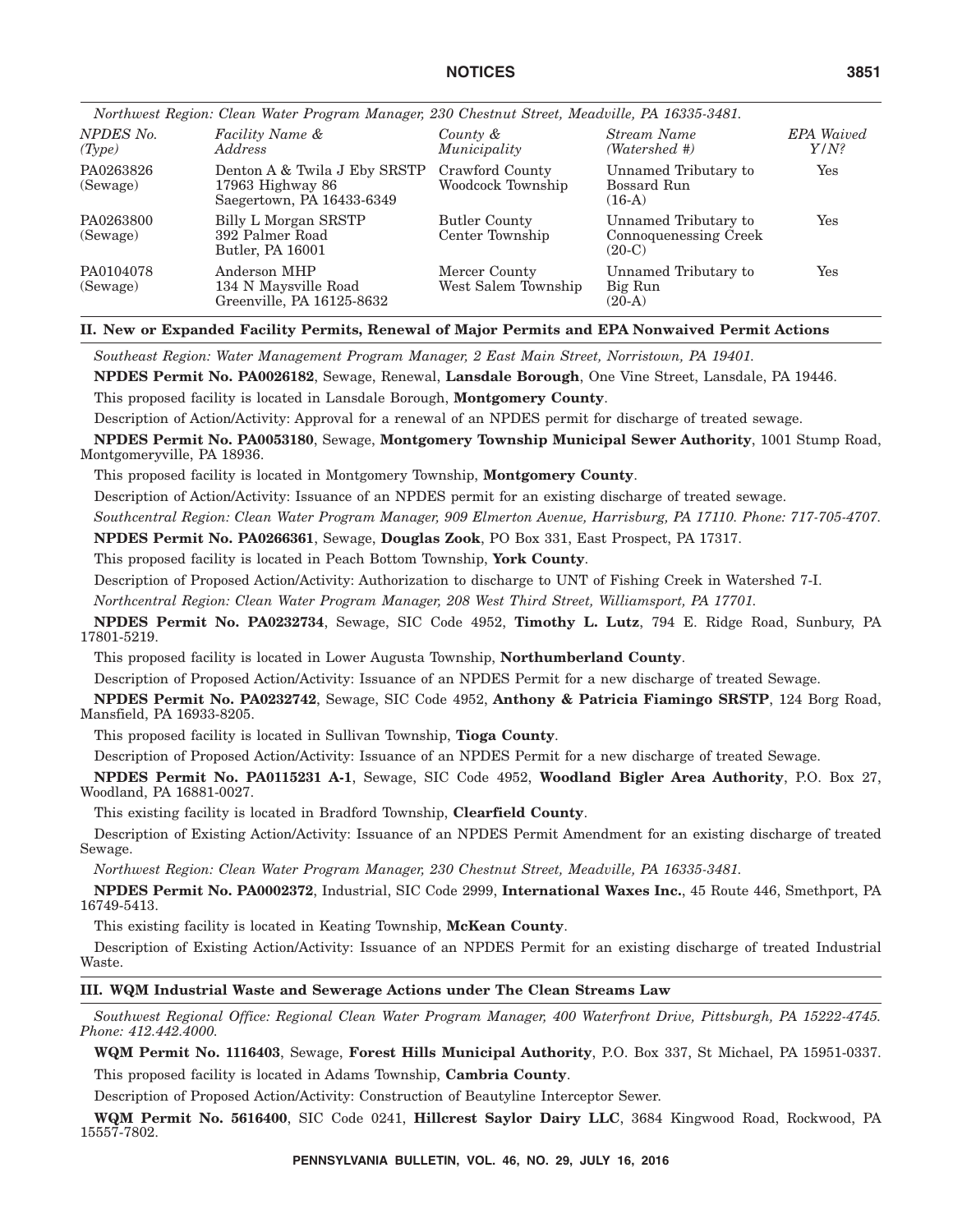This proposed facility is located in Middlecreek Township, **Somerset County**.

Description of Proposed Action/Activity: (1). One covered reception pit  $(12'' \times 30'' \times 12''$  deep) with 6" freeboard, effective storage capacity of approximately 31,000 gallons. This storage structure will be built with precast reinforced concrete, materials for sub base layer is in-situ soil. A 30 mil PVC layer will serve as a secondary liner between the soil sub base and concrete structure. Crushed stones will provide a stable base and drainage around the floor and footings of the reception pit. The reception pit will have a perimeter drain of HDPE 4" PVC pipe to drain to an observation well with valve on outlet side to allow containment and management of liquids in the event of a leak.

(2). Ancillary improvements necessary to implement this system including pumps, transfer lines, valves, animal guard, and interconnections with the existing manure storage system.

*Southeast Region: Clean Water Program Manager, 2 East Main Street, Norristown, PA 19401, 484.250.5900.*

**WQM Permit No. WQG02091603**, Sewage, **Warwick Township Water & Sewer Authority**, P.O. Box 315, 1733 Township Greene, Jamison, PA 18929-0315.

This proposed facility is located in Warwick Township, **Bucks County**.

Description of Action/Activity: Construction and operation of a low pressure sewer extension.

**WQM Permit No. 0999405**, Sewage, **Buckingham Township**, P.O. Box 413, Buckingham, PA 18912-0413.

This proposed facility is located in Buckingham Township, **Bucks County**.

Description of Action/Activity: Approval to renew the existing permit, consolidate a number of WQM permits under the renewed permit and transfer 0.0235 gpd to another WQM permitted facility. A number of permits were issued as the facility expanded to include new service areas, new lagoons, as well as additional land application sites. The consolidated permit numbers are: 0992409, 0993413, 0996405, and 0999405.

**WQM Permit No. 1503401**, Sewage, Amendment, **Easttown Township Municipal Authority**, 566 Beaumont Road, P.O. Box 79, Devon, PA 19333.

This proposed facility is located in Easttown Township, **Chester County**.

Description of Action/Activity: Approval for replacement of portions of a gravity sewer main upstream of the Daylesford pump station along with the replacement of a portion of the force main downstream of the same pump station.

*Southcentral Region: Clean Water Program Manager, 909 Elmerton Avenue, Harrisburg, PA 17110. Phone: 717-705-4707.*

**WQM Permit No. 3806406, Amendment No. 1**, Sewerage, **Myerstown Borough**, 101 East Washington Avenue, Myerstown, PA 17067-1142.

This proposed facility is located in Myerstown Borough, **Lebanon County**.

Description of Proposed Action/Activity: Permit approval for the replacement of the influent screening devise at the Myerstown STP.

**WQM Permit No. 6716402**, Sewerage, **Douglas Zook**, PO Box 331, East Prospect, PA 17317.

This proposed facility is located in Peach Bottom Township, **York County**.

Description of Proposed Action/Activity: Permit approval for the construction/operation of a small flow treatment system to serve their single family residence.

**WQM Permit No. 2882419, Amendment No. 1**, Sewerage, **Saint Thomas Township Municipal Authority**, 175 St. Thomas Edenville Road, St. Thomas, PA 17252.

This proposed facility is located in Saint Thomas Township, **Franklin County**.

Description of Proposed Action/Activity: Permit approval for the replacement of gas chlorination with sodium hypochlorite disinfection.

**WQM Permit No. 2116403**, Sewerage, **New Cumberland Borough**, 1120 Market Street, New Cumberland, PA 17070.

This proposed facility is located in New Cumberland Borough, **Cumberland County**.

Description of Proposed Action/Activity: Permit approval for minor modifications to the Northwest Pump Station building, the replacement of a deteriorated existing 6-inch force main, and the installation of a parallel 6-inch force main for maintenance purposes.

**WQM Permit No. 3615403**, Sewerage, **Turkey Hill, LP**, 257 Centerville Road, Lancaster, PA 17603.

This proposed facility is located in Drumore Township, **Lancaster County.**

Description of Proposed Action/Activity: Permit approval for the construction of a WWTP to serve a Turkey Hill and Tractor Supply Store development located at 1008 Lancaster Pike, Quarryville.

**WQM Permit No. 2216403**, Sewerage, **Lower Paxton Township Authority**, 425 Prince Street, Suite 139, Harrisburg, PA 17109.

This proposed facility is located in Lower Paxton Township, **Dauphin County**.

Description of Proposed Action/Activity: Permit approval for the construction/operation of the Parkchester Pumping Station and Forcemain.

**WQM Permit No. 0615403**, Sewerage, **Tulpehocken Area School District**, 27 Rehrersburg Road, Bethel, PA 19507-9737.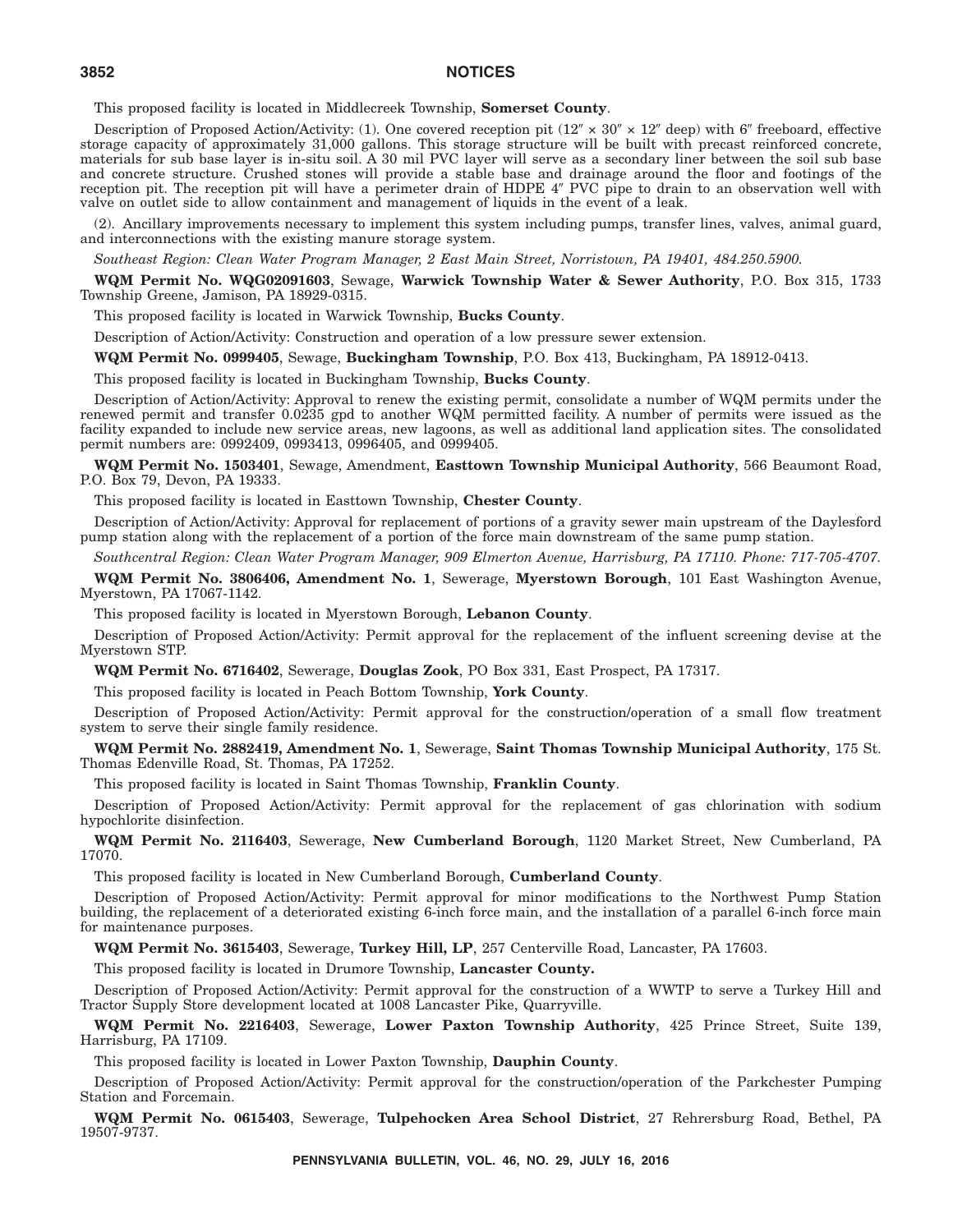This proposed facility is located in Jefferson Township, **Berks County**.

Description of Proposed Action/Activity: Permit approval for upgrades to the Tulpehocken Area High School STP.

*Northcentral Regional Office: Regional Clean Water Program Manager, 208 W Third Street, Suite 101, Williamsport, PA 17701-6448. Phone: 570.327.0530.*

**WQM Permit No. 5905401 A-3**, Sewage, SIC Code 4952, **Liberty Area Municipal Authority**, PO Box 73, Liberty, PA 16930-0073.

This existing facility is located in Liberty Township, **Tioga County**.

Description of Proposed Action/Activity: Addition of aeration to supplement winter ammonia removal.

**WQM Permit No. 4916401**, Sewage, SIC Code 4952, **Timothy L. Lutz**, 794 E. Ridge Road, Sunbury, PA 17801-5219.

This proposed facility is located in Lower Augusta Township, **Northumberland County**.

Description of Proposed Action/Activity: The constructions of a single residence sewage treatment plant.

**WQM Permit No. 1472402 A-1**, Sewage, SIC Code 4952, **Moshannon Valley Joint Sewer Authority**, 829 N 9th Street, Philipsburg, PA 16866-2327.

This existing facility is located in Rush Township, **Centre County**.

Description of Proposed Action/Activity: Headworks Building and general facility upgrades.

*Northwest Region: Clean Water Program Manager, 230 Chestnut Street, Meadville, PA 16335-3481.*

**WQM Permit No. WQG01201602**, Sewage, **Donald & Trina Porter**, 16766 Airport Road, Linesville, PA 16424-7614.

This proposed facility is located in Conneaut Township, **Crawford County**.

Description of Proposed Action/Activity: Single Residence Sewage Treatment Plant.

**VI. NPDES Discharges of Stormwater Associated with Construction Activities Individual Permit Actions**

*Southeast Region: Waterways & Wetlands Program Manager, 2 East Main Street, Norristown, PA 19401. Telephone 484-250-5160.*

| <b>NPDES</b><br>Permit No. | Applicant Name &<br><i>Address</i>                                                                     | County       | Municipality         | Receiving<br>Water/Use                                            |
|----------------------------|--------------------------------------------------------------------------------------------------------|--------------|----------------------|-------------------------------------------------------------------|
| PAI014613012(1)            | JERC Partners XIII, L.P.<br>171 Route 173, Suite 201<br>Asbury, NJ 08802                               | Philadelphia | City of Philadelphia | Huntingdon Valley<br>Creek<br>TSF-MF<br>Pennypack Creek<br>TSF-MF |
|                            | Northeast Region: Waterways and Wetlands Program Manager 2 Public Square, Wilkes-Barre, PA 18701-1915. |              |                      |                                                                   |

*Northeast Region: Waterways and Wetlands Program Manager, 2 Public Square, Wilkes-Barre, PA 18701-1915.*

| <b>NPDES</b><br>Permit No. | Applicant Name &<br><i>Address</i>                                                               | County  | Municipality                                                                                                                                                                              | Receiving<br>Water / Use                                                                                                                                                                                                                                                                                                                                                                  |
|----------------------------|--------------------------------------------------------------------------------------------------|---------|-------------------------------------------------------------------------------------------------------------------------------------------------------------------------------------------|-------------------------------------------------------------------------------------------------------------------------------------------------------------------------------------------------------------------------------------------------------------------------------------------------------------------------------------------------------------------------------------------|
| PAI024015002               | <b>PPL Electric Utilities</b><br>Corporation<br>2 North Ninth Street<br>Allentown, PA 18101-1139 | Luzerne | Conyngham Township<br>Plains Township<br>Bear Creek Township<br>Wilkes-Barre Township<br>Hanover Township<br>Fairview Township<br>Rice Township<br>Laurel Run Borough<br>Nuangola Borough | Big Wapwallopen Creek<br>(CWF, MF)<br>Deep Hollow<br>(CWF, MF)<br>Gardner Creek<br>(CWF, MF)<br>Laurel Run<br>(CWF, MF)<br>Little Wapwallopen<br>Creek<br>(CWF, MF)<br>Mill Creek<br>(CWF, MF)<br>Nanticoke Creek<br>(CWF, MF)<br>Pine Creek<br>(CWF, MF)<br>Pond Creek<br>(CWF, MF)<br>Solomon Creek<br>$(HQ-CWF, MF)$<br>Sugar Notch Run<br>(CWF, MF)<br>Susquehanna River<br>(WWF, MF) |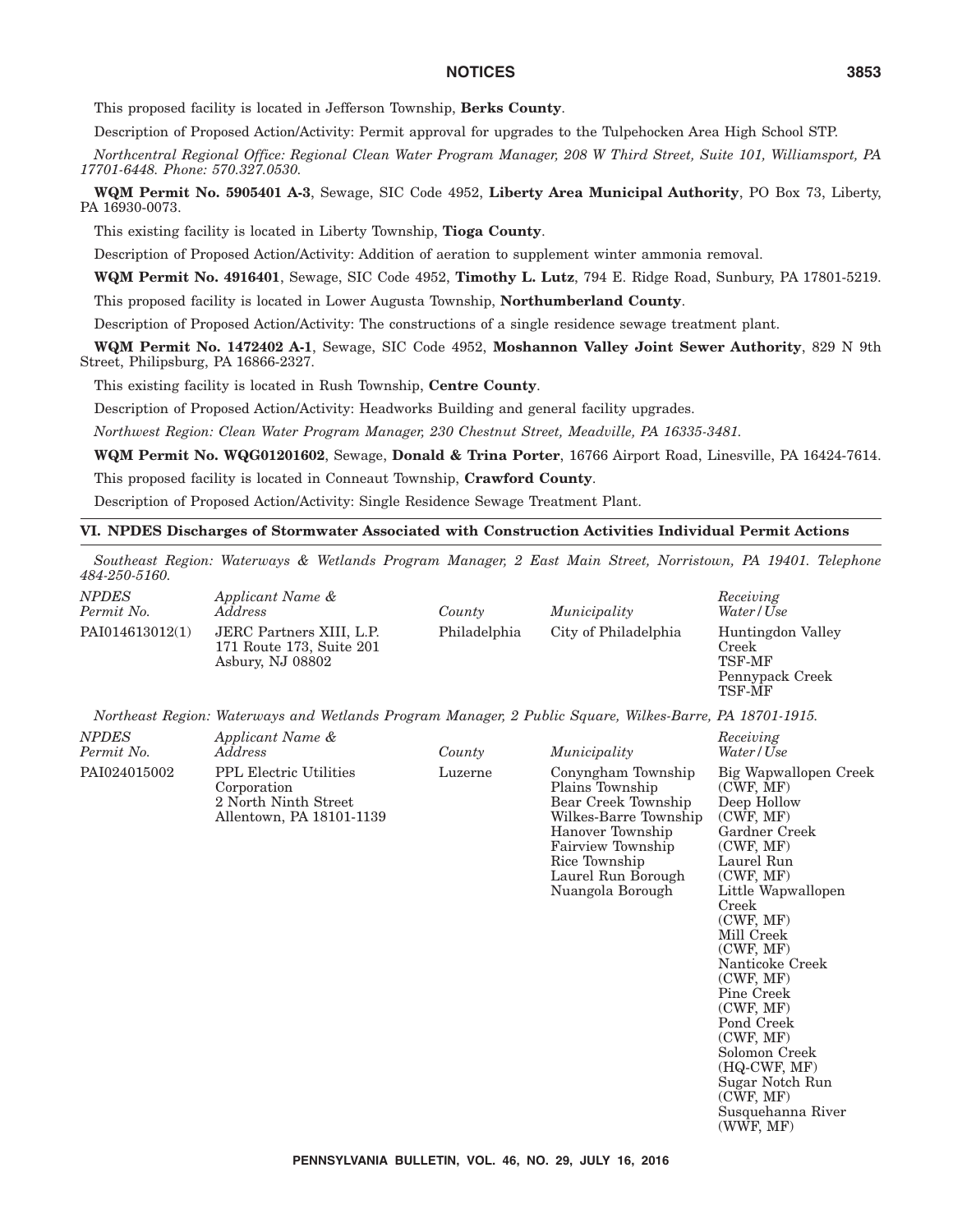| <b>NPDES</b><br>Permit No. | Applicant Name &<br>Address                                                                                                                                            | County      | Municipality               | Receiving<br>Water / Use                                         |
|----------------------------|------------------------------------------------------------------------------------------------------------------------------------------------------------------------|-------------|----------------------------|------------------------------------------------------------------|
| PAI023915034               | Lehigh Valley Hospital, Inc.<br>c/o Mr. Brian S. Hardner<br>Facilities & Construction Dept.,<br>5th Floor<br>2100 Mack Boulevard<br>PO Box 4000<br>Allentown, PA 18105 | Lehigh      | Salisbury Township         | Little Lehigh Creek<br>$(HQ-CWF, MF)$                            |
| PAI023915020(1)            | Mack Trucks Inc.<br>c/o Mr. Antonio Servidoni<br>3350 Gehman Road<br>Macungie, PA 18062-9631                                                                           | Lehigh      | Lower Macungie<br>Township | Swabia Creek<br>$(HQ-CWF, MF)$                                   |
| PAI024509016R              | Arcadia Properties, LLC<br>100 Gateway Drive<br>Bethlehem, PA 18017                                                                                                    | Monroe      | Tobyhanna Township         | Tobyhanna Creek<br>$(HQ-CWF, MF)$<br>Goose Run<br>$(HQ-CWF, MF)$ |
| PAI024806029R(2)           | J.G. Petrucci Co., Inc.<br>c/o Mr. Joseph Correia<br>171 State Route 173<br>Suite 201<br>Asbury, NJ 08802-1365                                                         | Northampton | Forks Township             | <b>Bushkill Creek</b><br>$(HQ-CWF, MF)$                          |
| PAI023916005               | WHBC Building E&F, LP<br>c/o Mr. Gary Frederick<br>4507 N. Front Street<br>Suite 302<br>Harrisburg, PA 17110                                                           | Lehigh      | Weisenberg Township        | Lyon Creek<br>$(HQ-CWF, MF)$                                     |

*Southcentral Region: Waterways & Wetlands Program, 909 Elmerton Avenue, Harrisburg, PA 17110, Nathan Crawford, Section Chief, Telephone 717.705.4802.*

| Permit #      | Applicant Name &<br>Address                                        | County    | Municipality  | Receiving<br>Water/Use               |
|---------------|--------------------------------------------------------------------|-----------|---------------|--------------------------------------|
| PAI033609002R | PaulLantz Builders, Inc.<br>140 Stubel Road<br>Strasburg, PA 17579 | Lancaster | Bart Township | UNT Nickel Mines Run<br>(HQ-CWF, MF) |

*Northcentral Region: Waterways & Wetlands Program Manager, 208 West Third Street, Williamsport, PA 17701.*

*Centre County Conservation District: 414 Holmes Avenue, Suite 4, Bellefonte, PA 16823, (814) 355-6817.*

| <b>NPDES</b><br>Permit No. | Applicant Name &<br>Address                                                             | County | Municipality    | Receiving<br>Water/Use |
|----------------------------|-----------------------------------------------------------------------------------------|--------|-----------------|------------------------|
| PAI041415005               | Centre County Airport Authority Centre<br>2493 Fox Hill Road<br>State College, PA 16803 |        | Benner Township | Buffalo Run HQ-CWF     |

# **VII. Approvals to Use NPDES and/or Other General Permits**

The EPA Region III Administrator has waived the right to review or object to this permit action under the waiver provision 40 CFR 123.23(d).

|         | List of NPDES and/or Other General Permit Types                                                             |
|---------|-------------------------------------------------------------------------------------------------------------|
| PAG-1   | General Permit for Discharges from Stripper Oil Well Facilities                                             |
| PAG-2   | General Permit for Discharges of Stormwater Associated With Construction Activities                         |
| $PAG-3$ | General Permit for Discharges of Stormwater From Industrial Activities                                      |
| PAG-4   | General Permit for Discharges from Small Flow Treatment Facilities                                          |
| $PAG-5$ | General Permit for Discharges from Petroleum Product Contaminated Groundwater Remediation<br><b>Systems</b> |
| PAG-6   | General Permit for Wet Weather Overflow Discharges from Combined Sewer Systems (CSO)                        |
| PAG-7   | General Permit for Beneficial Use of Exceptional Quality Sewage Sludge by Land Application                  |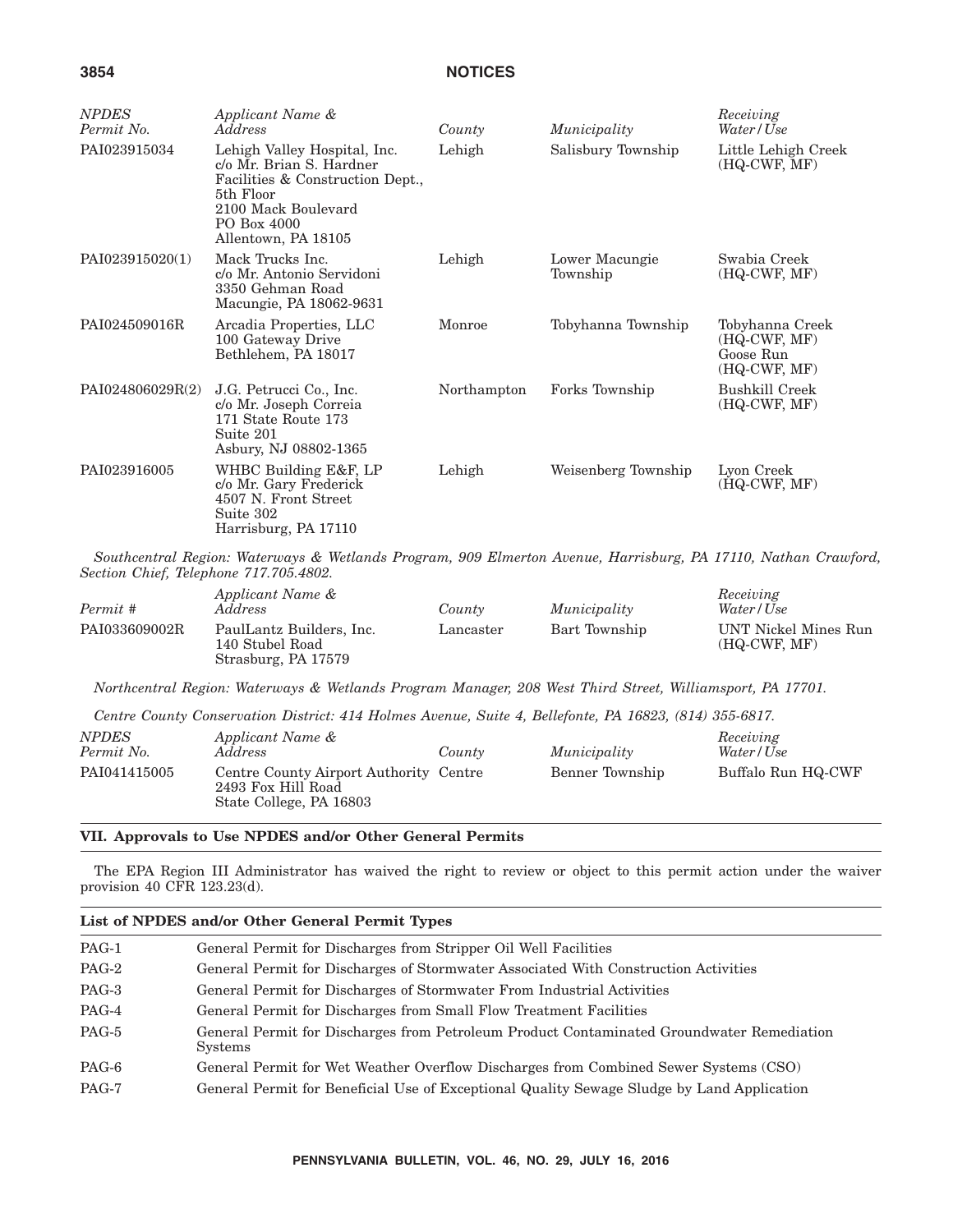| PAG-8         | General Permit for Beneficial Use of Non-Exceptional Quality Sewage Sludge by Land Application to<br>Agricultural Land, Forest, a Public Contact Site or a Land Reclamation Site |
|---------------|----------------------------------------------------------------------------------------------------------------------------------------------------------------------------------|
| PAG-8 (SSN)   | Site Suitability Notice for Land Application Under Approved PAG-8 General Permit Coverage                                                                                        |
| PAG-9         | General Permit for Beneficial Use of Residential Septage by Land Application to Agricultural Land,<br>Forest, or a Land Reclamation Site                                         |
| PAG-9 (SSN)   | Site Suitability Notice for Land Application Under Approved PAG-9 General Permit Coverage                                                                                        |
| $PAG-10$      | General Permit for Discharges from Hydrostatic Testing of Tanks and Pipelines                                                                                                    |
| <b>PAG-11</b> | General Permit for Discharges from Aquatic Animal Production Facilities                                                                                                          |
| $PAG-12$      | Concentrated Animal Feeding Operations (CAFOs)                                                                                                                                   |
| PAG-13        | Stormwater Discharges from Municipal Separate Storm Sewer Systems (MS4)                                                                                                          |
| <b>PAG-14</b> | (To Be Announced)                                                                                                                                                                |
| <b>PAG-15</b> | General Permit for Discharges from the Application of Pesticides                                                                                                                 |

*General Permit Type—PAG-02*

*Waterways & Wetlands Program Manager, 2 East Main Street, Norristown, PA 19401. Telephone 484-250-5160.*

| <i>Facility Location &amp;</i>                               |                | Applicant Name &                                                                                                           | Receiving                                  | Contact Office &                                                                        |
|--------------------------------------------------------------|----------------|----------------------------------------------------------------------------------------------------------------------------|--------------------------------------------|-----------------------------------------------------------------------------------------|
| Municipality                                                 | Permit No.     | Address                                                                                                                    | Water / Use                                | Phone No.                                                                               |
| <b>Lower Merion</b><br>Township<br>Montgomery County         | PAG02004616024 | Merion Mercy Academy<br>511 Montgomery Avenue<br>Merion Station, PA 19066                                                  | Gulley Run<br><b>WWF</b>                   | Southeast Regional Office<br>2 East Main Street<br>Norristown, PA 19401<br>484-250-5900 |
| Plymouth Township PAG02004616040<br>Montgomery County        |                | Be Amazing LLC<br>1862 Nicole Drive<br>Plymouth Meeting, PA<br>19462                                                       | Tributary to Sawmill<br>Run<br><b>WWF</b>  | Southeast Regional Office<br>2 East Main Street<br>Norristown, PA 19401<br>484-250-5900 |
| Newtown Township<br>Delaware County                          | PAG02002316013 | Newtown Square 11, LP<br>2040 Sandy Drive<br>Suite C<br>State College, PA 16083                                            | Crum Creek<br><b>CWF-MF</b>                | Southeast Regional Office<br>2 East Main Street<br>Norristown, PA 19401<br>484-250-5900 |
| City of Philadelphia PAG0201511522<br>Philadelphia<br>County |                | Provco Pineville Borbeck,<br><b>LLC</b><br>795 East Lancaster<br>Avenue<br>Villanova, PA 19085                             | Pennypack Creek<br>WWF-MF                  | Southeast Regional Office<br>2 East Main Street<br>Norristown, PA 19401<br>484-250-5900 |
| City of Philadelphia PAG0201511530<br>Philadelphia<br>County |                | <b>Stantec Consulting</b><br>Services, Inc.<br>1500 Spring Garden<br><b>Street</b><br>Suite 1100<br>Philadelphia, PA 19130 | Lower Schuylkill<br>River<br><b>CWF-MF</b> | Southeast Regional Office<br>2 East Main Street<br>Norristown, PA 19401<br>484-250-5900 |
|                                                              |                | Catholic Human Services<br>222 North 17th Street<br>4th Floor                                                              |                                            |                                                                                         |

Philadelphia, PA 19106

*Northeast Region: Waterways and Wetlands Program Manager, 2 Public Square, Wilkes-Barre, PA 18701-1915.*

| <i>Facility Location:</i><br>Municipality &<br>County | Permit No.     | Applicant Name &<br><i>Address</i>                             | Receiving<br>Water/Use                                    | Contact Office &<br>Phone No.                |
|-------------------------------------------------------|----------------|----------------------------------------------------------------|-----------------------------------------------------------|----------------------------------------------|
| City of Scranton<br>Lackawanna<br>County              | PAG02003516009 | Nammo Pocal, Inc.<br>100 Electric Street<br>Scranton, PA 18509 | UNT to Lackawanna Lackawanna County<br>River<br>(CWF, MF) | <b>Conservation District</b><br>570-392-3086 |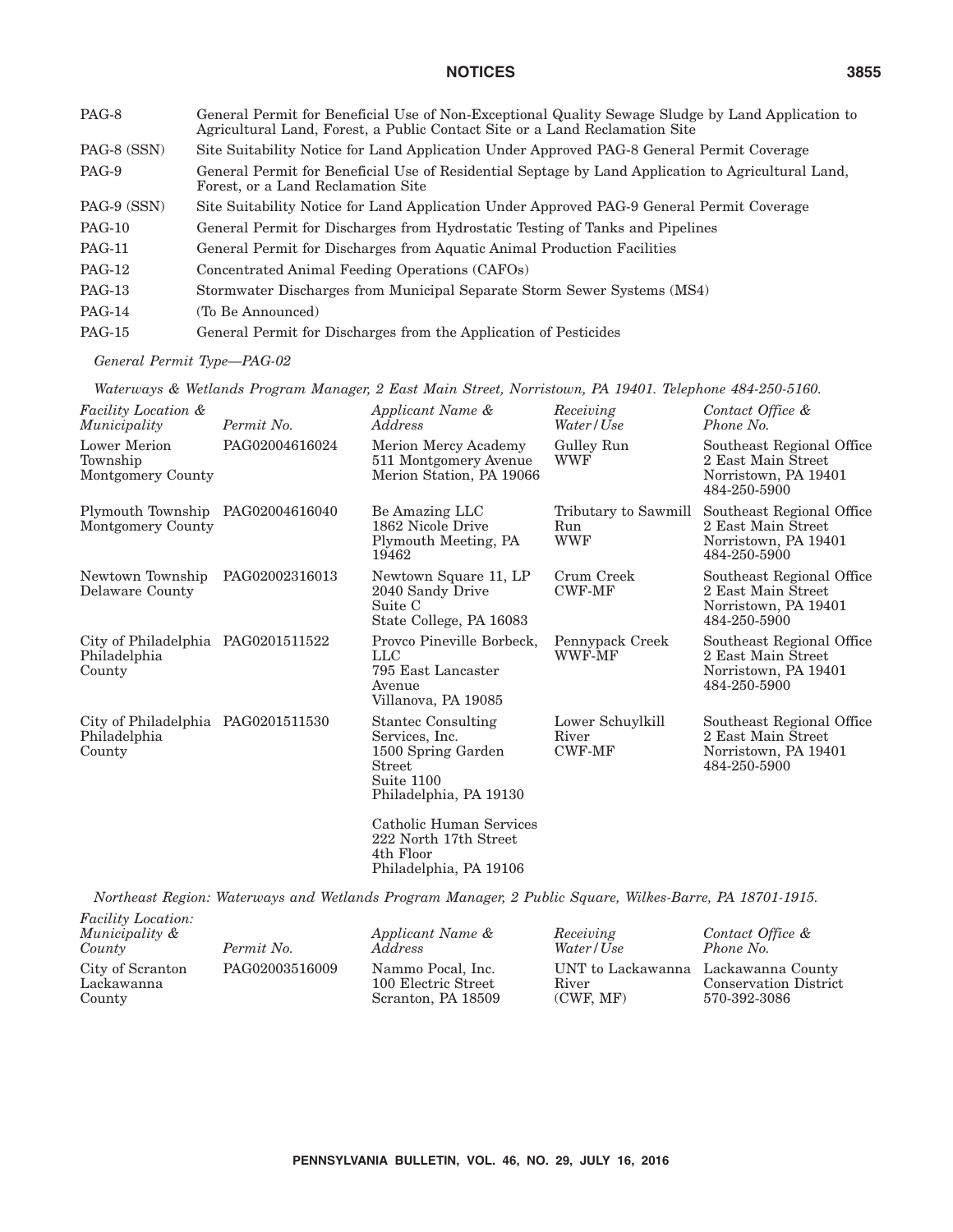| Northcentral Region: Watershed Management Program Manager, 208 West Third Street, Williamsport, PA 17701. |  |  |  |  |  |  |
|-----------------------------------------------------------------------------------------------------------|--|--|--|--|--|--|
|-----------------------------------------------------------------------------------------------------------|--|--|--|--|--|--|

|                                                                                                        |                   | Two meeting an Inglone. Have once intendigencem I rogi and intendiger, 200 meet There Bercel, memoritoport, 111 ITTOL |                                                                                                                                                                                                                                               |                                                                                                                                        |
|--------------------------------------------------------------------------------------------------------|-------------------|-----------------------------------------------------------------------------------------------------------------------|-----------------------------------------------------------------------------------------------------------------------------------------------------------------------------------------------------------------------------------------------|----------------------------------------------------------------------------------------------------------------------------------------|
| <i>Facility Location &amp;</i><br>Municipality                                                         | Permit No.        | Applicant Name &<br>Address                                                                                           | Receiving<br>Water / Use                                                                                                                                                                                                                      | Contact Office &<br>Phone No.                                                                                                          |
| Burlington,<br>Granville, Towanda,<br>Troy, West<br>Burlington & Wysox<br>Townships Bradford<br>County | PAG02000816006    | Kristin S Susick<br>Pennsylvania Electric<br>Company<br>341 White Pond Road<br>Akron, OH 44320                        | Sugar Creek, TSF;<br>S. Branch Sugar<br>Creek, TSF; Mud<br>Creek, TSF; Canfield 200 Lake Rd<br>Run, TSF; Towanda<br>Creek, WWF;<br>N. Branch Towanda<br>Creek, CWF;<br>Preacher Brook,<br>CWF; Bailey Run,<br>WWF; Susquehanna<br>River, WWF. | <b>Bradford County</b><br>Conservation District<br>Stoll Natural Resource Ctr<br>Ste E<br>Towanda, PA 18848<br>$(570)$ 265-5539, X 6   |
| Spring Township<br>Centre County                                                                       | PAG02001403007R   | S&A Custom Built<br>Homes Inc.<br>2121 Old Gatesburg Rd<br>State College, PA 16803                                    | Logan Branch, CWF                                                                                                                                                                                                                             | Centre County<br>Conservation District<br>414 Holmes Ave<br>Ste 4<br>Bellefonte, PA 16823<br>$(814)$ 355-6817                          |
| Ferguson Township PAG02001416005<br><b>Centre County</b>                                               |                   | State College Alliance<br>Church<br>1221 W. Whitehall Rd<br>State College, PA 16801                                   | Slab Cabin Run,<br><b>CWF</b>                                                                                                                                                                                                                 | Centre County<br><b>Conservation District</b><br>414 Holmes Ave<br>Ste 4<br>Bellefonte, PA 16823<br>$(814)$ 355-6817                   |
| Snow Shoe<br>Township<br>Centre County                                                                 | PAG02001416006    | Mr. John A Nastase<br>P O Box 1<br>Snow Shoe, PA 16874                                                                | UNT to S. Fork<br>Beech Creek, CWF                                                                                                                                                                                                            | Centre County<br><b>Conservation District</b><br>414 Holmes Ave<br>Ste 4<br>Bellefonte, PA 16823<br>$(814)$ 355-6817                   |
| Spring Township<br>Centre County                                                                       | PAG02001416013    | Spring Township Water<br>Authority<br>1309 Blanchard St<br>Bellefonte, PA 16823                                       | UNT Logan Branch,<br><b>CWF-MF</b>                                                                                                                                                                                                            | Centre County<br><b>Conservation District</b><br>414 Holmes Ave<br>Ste 4<br>Bellefonte, PA 16823<br>$(814)$ 355-6817                   |
| <b>State College</b><br>Borough<br>Centre County                                                       | PAG02001416011    | Pennsylvania State<br>University<br>139J Physical Plant Bldg<br>University Park, PA<br>16802                          | Big Hollow, CWF                                                                                                                                                                                                                               | Centre County<br><b>Conservation District</b><br>414 Holmes Ave<br>Ste 4<br>Bellefonte, PA 16823<br>$(814)$ 355-6817                   |
| Muncy Township<br>Lycoming County                                                                      | PAG02004112029(6) | Aubrey Alexander<br><b>Blaise Alexander Family</b><br>LTD PA<br>10 Alexander Drive<br>Muncy, PA 17756                 | Turkey Run, WWF                                                                                                                                                                                                                               | Lycoming County<br>Conservation District<br>542 County Farm Rd<br>Ste 202<br>Montoursville, PA 17754<br>$(570)$ 433-3003               |
|                                                                                                        |                   | Robert Tagge<br>1310 Commerce Park Dr<br>Williamsport, PA 17701                                                       |                                                                                                                                                                                                                                               |                                                                                                                                        |
| Muncy Township<br>Lycoming County                                                                      | PAG02004116009    | William Manos<br>P O Box 308<br>Montoursville, PA 17754                                                               | Carpenters Run,<br>WWF                                                                                                                                                                                                                        | Lycoming County<br><b>Conservation District</b><br>542 County Farm Rd<br><b>Ste 202</b><br>Montoursville, PA 17754<br>$(570)$ 433-3003 |
| Valley Township<br>Montour County                                                                      | PAG02004716004    | Dan-Ber Concrete &<br>Supply, Inc.<br>P O Box 624<br>Mifflinville, PA 186312                                          | UNT to Mauses<br>Creek, CWF                                                                                                                                                                                                                   | Montour County<br><b>Conservation District</b><br>14 E Mahoning St<br>Danville, PA 17821<br>$(570)$ 271-1140                           |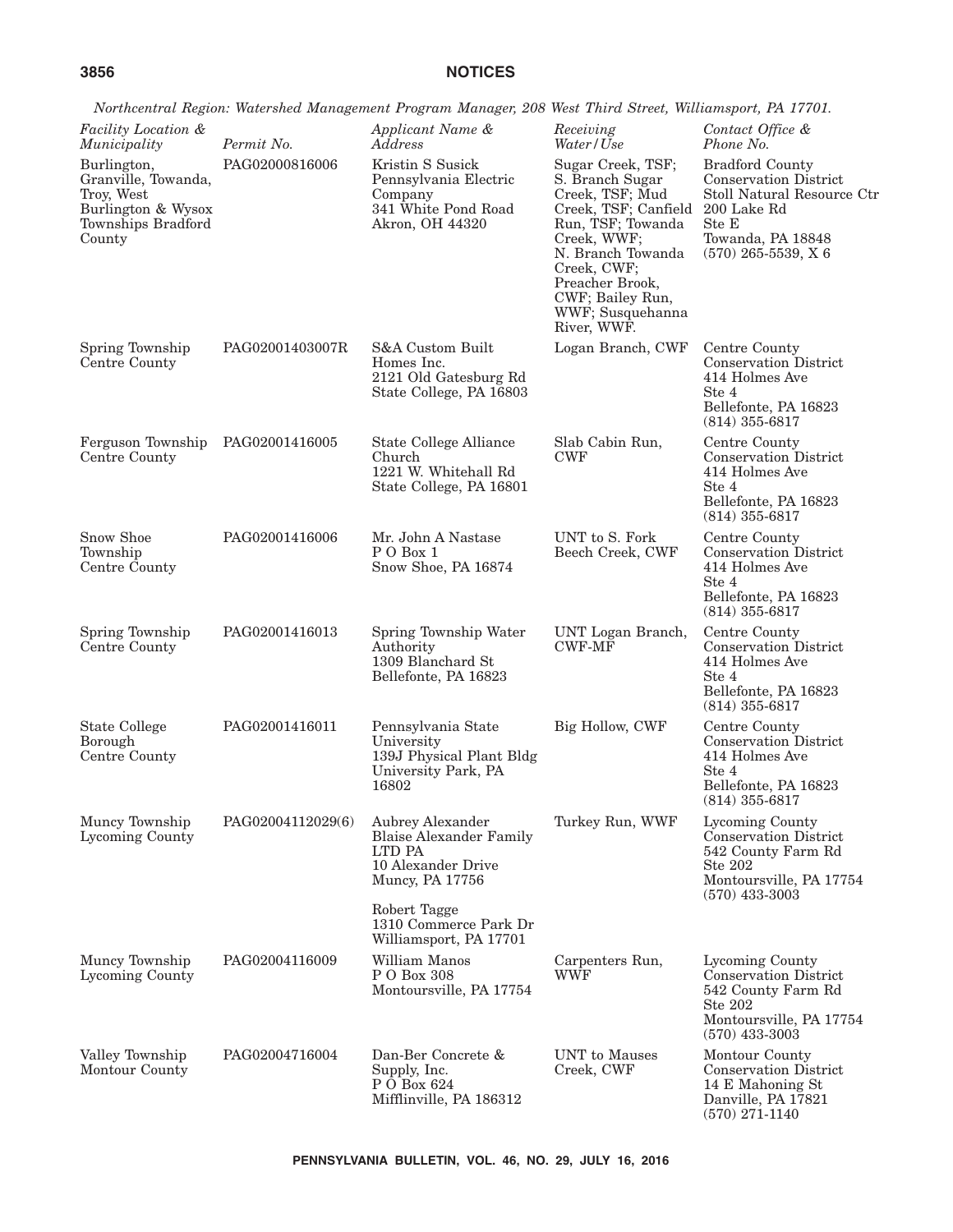| Facility Location &<br>Municipality          | Permit No.        | Applicant Name &<br>Address                                                                                                    | Receiving<br>Water / Use                                                                 | Contact Office &<br>Phone No.                                                                                                                                           |
|----------------------------------------------|-------------------|--------------------------------------------------------------------------------------------------------------------------------|------------------------------------------------------------------------------------------|-------------------------------------------------------------------------------------------------------------------------------------------------------------------------|
| Kelly Township<br>Union County               | PAG02006016010    | Galen Nolt<br>3303 Hoffer Mill Road<br>Lewisburg, PA 17837                                                                     | UNT to Buffalo<br>Creek                                                                  | Union County<br>Conservation District<br>Union County Government<br>Center<br>155 N 15th St<br>Lewisburg, PA 17837<br>$(570) 524 - 3860$                                |
| 15222-4745.                                  |                   |                                                                                                                                |                                                                                          | Southwest Region: Regional Waterways & Wetlands Program Manager, 400 Waterfront Drive, Pittsburgh, PA                                                                   |
| <b>Facility Location</b><br>and Municipality | Permit No.        | Applicant Name and<br>Address                                                                                                  | Receiving<br>Water/Use                                                                   | Contact Office and<br>Phone No.                                                                                                                                         |
| South Buffalo<br>Township                    | PAG02000316003    | South Buffalo Township<br>384 Iron Bridge Road<br>Freeport, PA 16229                                                           | UNT to Allegheny<br>River (WWF)                                                          | Armstrong County<br>Conservation District<br>Armsdale Administration<br><b>Building</b><br>Suite B-2<br>124 Armsdale Road<br>Kittanning, PA 16201<br>$(724) 548 - 3425$ |
| Center Township                              | PAG02000416005    | Silverdot, Inc.<br>5782 Montville Road<br>McDonald, PA 15075                                                                   | Moon Run (WWF)                                                                           | <b>Beaver County</b><br><b>Conservation District</b><br>156 Cowpath Road<br>Aliquippa, PA 15001<br>$(724)$ 378-1701                                                     |
| Chippewa Township PAG02000416014             |                   | Wal-Mart Stores East, LP Wallace Run (WWF)<br>2001 Southeast Tenth<br>Street<br>Mail Stop #5570<br>Bentonville, AR 72716       |                                                                                          | <b>Beaver County</b><br>Conservation District<br>156 Cowpath Road<br>Aliquippa, PA 15001<br>$(724)$ 378-1701                                                            |
| North Union<br>Township                      | PAG02002614007(1) | FayPenn Economic<br>Development Council<br>1040 Eberly Way<br>Lemont Furnace, PA<br>15456                                      | UNT to Redstone<br>Creek (WWF)                                                           | <b>Fayette County</b><br><b>Conservation District</b><br>10 Nickman Plaza<br>Lemont Furnace, PA 15456<br>$(724)$ 438-4497                                               |
| Franklin Township                            | PAG02002614019(1) | J D & D Enterprises<br>100 Ross Street<br>Pittsburgh, PA 15219                                                                 | UNT to Redstone<br>Creek (WWF),<br>Redstone Creek<br>(WWF), and<br>Jennings Run<br>(WWF) | <b>Fayette County</b><br><b>Conservation District</b><br>10 Nickman Plaza<br>Lemont Furnace, PA 15456<br>$(724)$ 438-4497                                               |
| Springhill Township PAG02002615005           |                   | SBA Towers III, LLC<br>5900 Broken Sound<br>Parkway<br>Boca Raton, FL 33487                                                    | UNT to Grassy Run Fayette County<br>(WWF)                                                | Conservation District<br>10 Nickman Plaza<br>Lemont Furnace, PA 15456<br>(724) 438-4497                                                                                 |
| Dunbar Township                              | PAG02002615006    | <b>Fayette County Airport</b><br>Authority<br>988 Sky Drive<br>Lemont Furnace, PA<br>15456                                     | UNT to Gist Run<br>(TSF)                                                                 | <b>Fayette County</b><br><b>Conservation District</b><br>10 Nickman Plaza<br>Lemont Furnace, PA 15456<br>$(724)$ 438-4497                                               |
| <b>Bullskin Township</b>                     | PAG02002615010    | Bullskin Township-<br>Connellsville Township<br>Joint Sewage Authority,<br>2801 Memorial Boulevard,<br>Connellsville, PA 15425 | Mounts Creek<br>(WWF)                                                                    | <b>Fayette County</b><br><b>Conservation District</b><br>10 Nickman Plaza<br>Lemont Furnace, PA 15456<br>$(724)$ 438-4497                                               |
| South Union<br>Township                      | PAG02002615011    | Brinker Penn Trust, Inc.<br>6820 LBJ Freeway<br>Akron, OH 44313                                                                | Coal Lick Run<br>(WWF)                                                                   | <b>Fayette County</b><br><b>Conservation District</b><br>10 Nickman Plaza<br>Lemont Furnace, PA 15456<br>$(724)$ 438-4497                                               |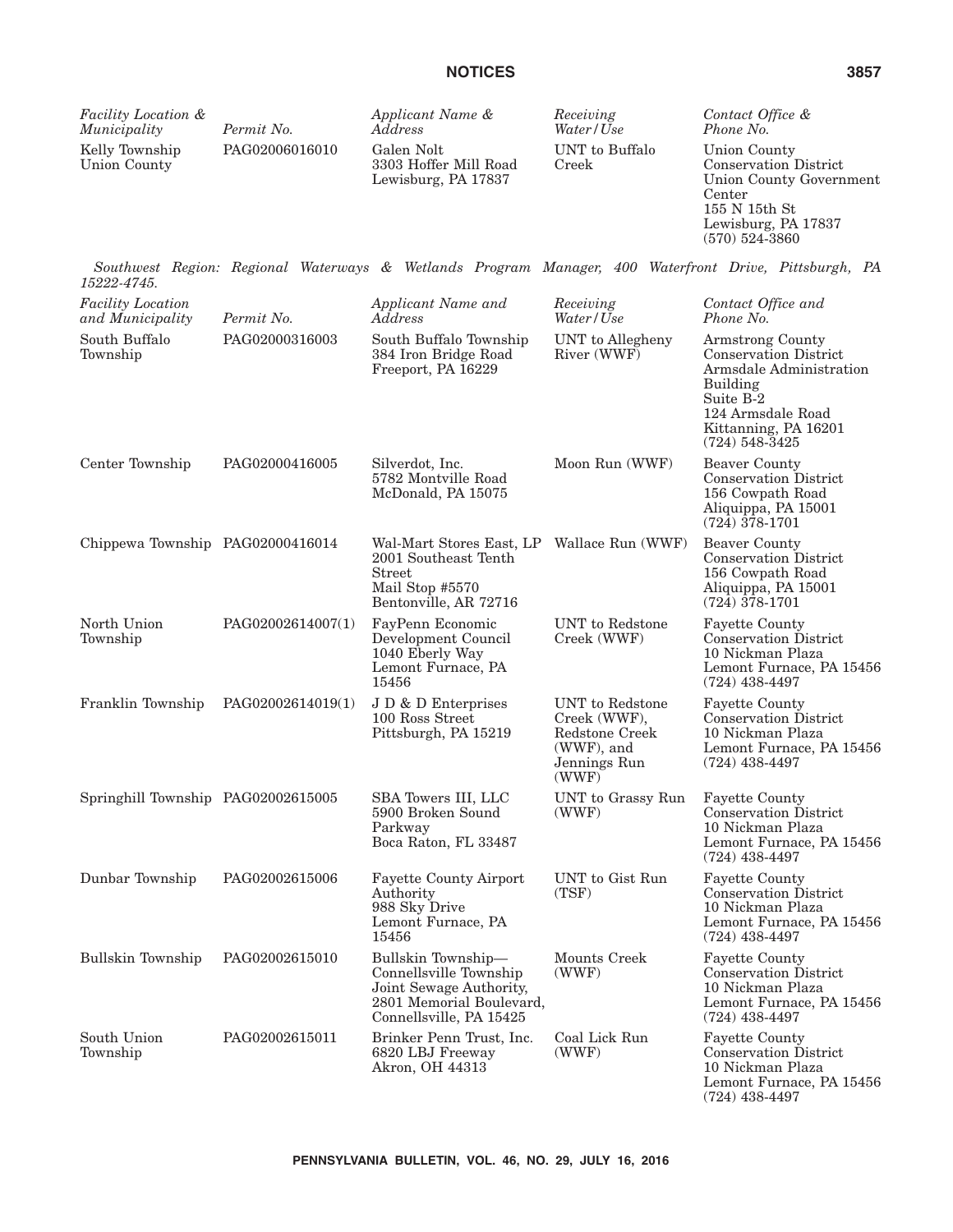| <b>Facility Location</b><br>and Municipality | Permit No.     | Applicant Name and<br>Address                                                                               | Receiving<br>Water / Use                                                                               | Contact Office and<br>Phone No.                                                                                                                             |
|----------------------------------------------|----------------|-------------------------------------------------------------------------------------------------------------|--------------------------------------------------------------------------------------------------------|-------------------------------------------------------------------------------------------------------------------------------------------------------------|
| North Union<br>Township                      | PAG02002615014 | PTVXVI, LLC<br>1563 Woodward Drive<br>Extension<br>Greensburg, PA 15601                                     | Redstone Creek<br>(WWF)                                                                                | <b>Fayette County</b><br>Conservation District<br>10 Nickman Plaza<br>Lemont Furnace, PA 15456<br>$(724)$ 438-4497                                          |
| South Union<br>Township                      | PAG02002615015 | George Family Limited<br>Partnership<br>1165 National Pike<br>Uniontown, PA 15401                           | Lick Run (WWF)                                                                                         | <b>Fayette County</b><br><b>Conservation District</b><br>10 Nickman Plaza<br>Lemont Furnace, PA 15456<br>$(724)$ 438-4497                                   |
| Redstone Township                            | PAG02002615016 | Redstone Township Sewer Dunlap Creek<br>Authority<br>1002 Main Street<br>P.O. Box 751<br>Republic, PA 15475 | (WWF)                                                                                                  | <b>Fayette County</b><br><b>Conservation District</b><br>10 Nickman Plaza<br>Lemont Furnace, PA 15456<br>$(724)$ 438-4497                                   |
| Perry Township                               | PAG02002616001 | Gary Angelo<br>432 Fayette City Road<br>Perryopolis, PA 15473                                               | Washington Run<br>(WWF)                                                                                | <b>Fayette County</b><br>Conservation District<br>10 Nickman Plaza<br>Lemont Furnace, PA 15456<br>$(724)$ 438-4497                                          |
| South Union<br>Township                      | PAG02002616003 | Mark E. German<br>141 Hillpointe Drive<br>Canonsburg, PA 15317                                              | UNT to Coal Lick<br>Run (WWF)                                                                          | <b>Fayette County</b><br><b>Conservation District</b><br>10 Nickman Plaza<br>Lemont Furnace, PA 15456<br>$(724)$ 438-4497                                   |
| Luzerne Township                             | PAG02002616006 | Columbia Gas of PA<br>2021 West State Street<br>New Castle, PA 16101                                        | UNT to Cox Run<br>(WWF)                                                                                | <b>Fayette County</b><br><b>Conservation District</b><br>10 Nickman Plaza<br>Lemont Furnace, PA 15456<br>$(724)$ 438-4497                                   |
| German Township                              | PAG02002616007 | Columbia Gas of PA<br>2021 West State Street<br>New Castle, PA 16101                                        | UNT to Browns Run<br>(WWF), UNT to<br>Middle Run (WWF)                                                 | <b>Fayette County</b><br>Conservation District<br>10 Nickman Plaza<br>Lemont Furnace, PA 15456<br>$(724)$ 438-4497                                          |
| Menallen Township                            | PAG02002616008 | Franko's Golf Center<br>482 McClellandown Road<br>Uniontown, PA 15401                                       | UNT to Jennings<br>Run (WWF)                                                                           | <b>Fayette County</b><br><b>Conservation District</b><br>10 Nickman Plaza<br>Lemont Furnace, PA 15456<br>$(724)$ 438-4497                                   |
| Luzerne Township                             | PAG02002616009 | Columbia Gas of PA<br>2021 West State Street<br>New Castle, PA 16101                                        | UNT to Wallace Run Fayette County<br>(WWF), UNT to Lilly<br>Run (WWF), UNTs<br>to Dunlap Creek<br>(WWF | Conservation District<br>10 Nickman Plaza<br>Lemont Furnace, PA 15456<br>$(724)$ 438-4497                                                                   |
| Somerset Township PAG02005616002             |                | J. E. Herring Motor<br>Company<br>286 Neilan Road<br>Somerset, PA 15501                                     | West Branch of<br>Coxes Creek (WWF)                                                                    | Somerset County<br>Conservation District<br>Somerset County Ag<br>Center,<br>6024 Glades Pike<br>Suite 103<br>Somerset, PA 15501<br>$(814)$ 445-4652        |
| <b>Brothersvalley</b><br>Township            | PAG02005616005 | Beachdale Farms, Inc.<br>126 Bronco Drive<br>Berlin, PA 15530                                               | UNT to Swamp<br>Creek (CWF)                                                                            | Somerset County<br><b>Conservation District</b><br>Somerset County Ag<br>Center,<br>6024 Glades Pike<br>Suite 103<br>Somerset, PA 15501<br>$(814)$ 445-4652 |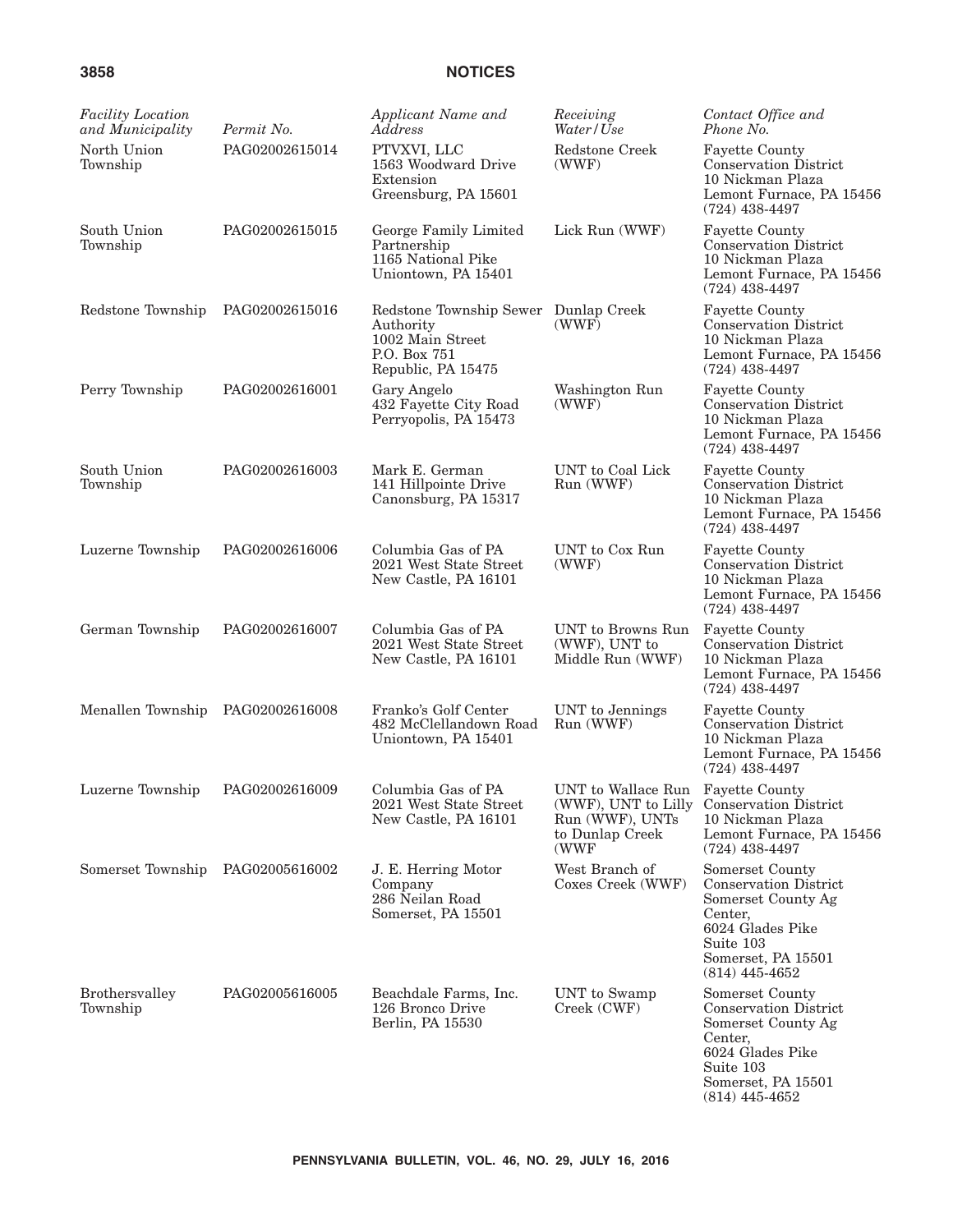| <i>Facility Location</i><br>and Municipality                     | Permit No.     | Applicant Name and<br>Address                                                                                        | Receiving<br>Water/Use                                                        | Contact Office and<br>Phone No.                                                                                                                  |
|------------------------------------------------------------------|----------------|----------------------------------------------------------------------------------------------------------------------|-------------------------------------------------------------------------------|--------------------------------------------------------------------------------------------------------------------------------------------------|
| West Carroll<br>Township,<br>Cambria County                      | PAG02091116007 | Bureau of Abandoned<br>Mine Reclamation<br>Cambria Office<br>286 Industrial Park Road<br>Ebensburg, PA<br>15931-4119 | Leslie Run (CWF)                                                              | Attention: Patrick M.<br>Webb<br>PA DEP<br>Cambria Office<br>286 Industrial Park Road<br>Ebensburg, PA 15931-4119<br>814-472-1800                |
| General Permit Type-PAG-03                                       |                |                                                                                                                      |                                                                               |                                                                                                                                                  |
| <b>Facility Location</b><br>Municipality &<br>County             | Permit No.     | Applicant Name &<br>Address                                                                                          | Receiving<br>Water / Use                                                      | Contact Office &<br>Phone No.                                                                                                                    |
| Philadelphia City<br>Philadelphia<br>County                      | PAR900017      | Clean Earth of<br>Philadelphia LLC<br>3201 South 61st Street<br>Philadelphia, PA 19153                               | Schuylkill River and<br><b>Unnamed Tributary</b><br>of Schuylkill River<br>3F | Southeast Region<br>Clean Water Program<br>2 E Main Street<br>Norristown, PA 19401<br>484.250.5970                                               |
| Philadelphia City<br>Philadelphia<br>County                      | PAR600024      | SD Richman Sons Inc.<br>2435 Wheatsheaf Lane<br>Philadelphia, PA 19137                                               | Frankford Creek 3J                                                            | Southeast Region<br>Clean Water Program<br>2 E Main Street<br>Norristown, PA 19401<br>484.250.5970                                               |
| Montgomery County PAR120023<br>Franconia Township                |                | Leidy's Souderton Plant<br>266 West Cherry Lane<br>Souderton, PA 18964                                               | Unnamed Tributary<br>to Skippack Creek<br>3E                                  | Southeast Region<br>Clean Water Program<br>2 E Main Street<br>Norristown, PA 19401<br>484.250.5970                                               |
| Philadelphia City<br>Philadelphia<br>County                      | PAR600026      | Allegheny Iron &<br>Metal Co.<br>Tacony Street & Adams<br>Avenue<br>Philadelphia, PA 19124                           | Frankford Creek 3J                                                            | Southeast Region<br>Clean Water Program<br>2 E Main Street<br>Norristown, PA 19401<br>484.250.5970                                               |
| Liberty Township<br>Tioga County<br>(Industrial)<br>Stormwater)  | PAR114803      | Matt's Auto Parts & Sales<br>Inc.<br>1177 Bloss Mountain<br>Road<br>Liberty, PA 16930                                | Unnamed Tributary<br>to Blacks Creek-<br>$9-A$                                | DEP North Central<br>Regional Office<br>Clean Water Program<br>208 W Third Street<br>Suite 101<br>Williamsport, PA<br>17701-6448<br>570.327.3636 |
| Muncy Township<br>Lycoming County<br>(Industrial)<br>Stormwater) | PAR114801      | Andritz Inc.<br>35 Sherman Street<br>Muncy, PA 17756-1227                                                            | Storm Sewer to<br>West Branch<br>Susquehanna<br>$River=10-D$                  | DEP North Central<br>Regional Office<br>Clean Water Program<br>208 W Third Street<br>Suite 101<br>Williamsport, PA<br>17701-6448<br>570.327.3636 |
| Covington Township PAR214837<br>Tioga County                     |                | Centre Concrete Co.<br>P.O. Box 859<br>2280 East College Avenue<br>State College, PA 16804                           | Unnamed Tributary<br>to Tioga River—4-A                                       | DEP Northcentral<br>Regional Office<br>Water Management<br>208 W Third Street<br>Suite 101<br>Williamsport, PA<br>17701-6448<br>570.327.3664     |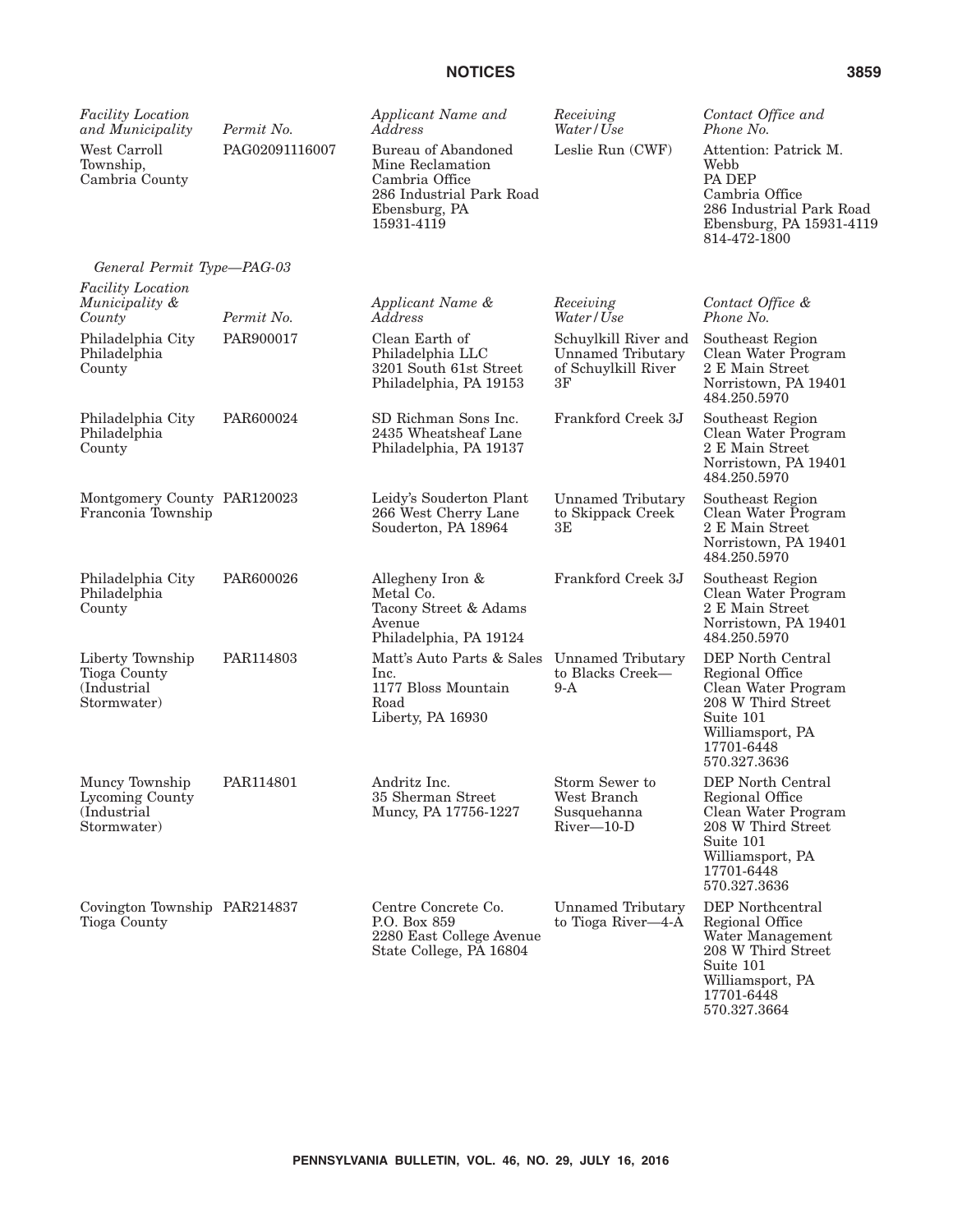| General Permit Type—PAG-4                      |            |                                                                          |                                                     |                                                                                                                             |
|------------------------------------------------|------------|--------------------------------------------------------------------------|-----------------------------------------------------|-----------------------------------------------------------------------------------------------------------------------------|
| <i>Facility Location &amp;</i><br>Municipality | Permit No. | Applicant Name &<br>Address                                              | Receiving<br>Water/Use                              | Contact Office &<br>Phone No.                                                                                               |
| Berks County/<br>Bethel Township               | PAG043704  | Steven & Tamara Collins<br>261 Camp Strauss Road<br>Bethel, PA 19597     | Crosskill Creek/CWF                                 | DEP-SCRO-<br>Clean Water Program<br>909 Elmerton Avenue<br>Harrisburg, PA 17110<br>717-705-4707                             |
| Conneaut Township PAG041206<br>Crawford County |            | Donald & Trina Porter<br>16766 Airport Road<br>Linesville, PA 16424-7614 | Unnamed Tributary<br>to Linesville Creek-<br>$20-A$ | DEP North West<br>Regional Office<br>Clean Water Program<br>230 Chestnut Street<br>Meadville, PA 16335-3481<br>814.332.6942 |

# *General Permit Type—PAG-5*

*Southwest Regional Office: Regional Clean Water Program Manager, 400 Waterfront Drive, Pittsburgh, PA 15222-4745. Phone: 412.442.4000.*

| <b>Facility Location</b><br>Municipality &<br>County      | Permit No.  | Applicant Name &<br>Address                                                              | Receiving<br>Water/Use                                                                        | Contact Office &<br>Phone No.                                                                                                                    |
|-----------------------------------------------------------|-------------|------------------------------------------------------------------------------------------|-----------------------------------------------------------------------------------------------|--------------------------------------------------------------------------------------------------------------------------------------------------|
| Houston Borough<br>Washington County                      | PAG056259   | Coen Oil Company<br>1045 W. Chestnut Street<br>Washington, PA<br>15301-4628              | <b>Unnamed Tributary</b><br>to Chartiers Creek—<br>$20-F$<br><b>WWF</b>                       | DEP South West<br>Regional Office<br>Clean Water Program<br>400 Waterfront Drive<br>Pittsburgh, PA 15222-4745<br>412.442.4000                    |
| General Permit Type-PAG-8 (SSN)                           |             |                                                                                          |                                                                                               |                                                                                                                                                  |
| <i>Facility Location:</i><br>Municipality &<br>County     | Permit No.  | Applicant Name &<br>Address                                                              | Site Name &<br>Location                                                                       | Contact Office &<br>Phone No.                                                                                                                    |
| Center Township,<br><b>Snyder County</b>                  | PAG-09-4841 | Jonathan Hummel<br>117 Daves Lane<br>Middleburg, PA 17842                                | Jonathan Hummel<br>Farm Field 6<br>Center Township,<br><b>Snyder County</b>                   | Northcentral Regional<br>Office<br>570.327.3636                                                                                                  |
| General Permit Type-PAG-9                                 |             |                                                                                          |                                                                                               |                                                                                                                                                  |
| <b>Facility Location &amp;</b><br>County/<br>Municipality | Permit No.  | Applicant Name &<br>Address                                                              | Site Name &<br>Location                                                                       | Contact Office &<br>Phone No.                                                                                                                    |
| Bedford<br>County/West St.<br>Clair Township              | PAG093509   | Lang Septic Service<br>4995 Cortland Road<br>New Paris, PA 15554                         | Lang Septic Service<br>4995 Cortland Road                                                     | DEP-SCRO-<br>Clean Water<br>New Paris, PA 15554 909 Elmerton Avenue<br>Harrisburg, PA 17110<br>717-705-4707                                      |
| General Permit Type-PAG-10                                |             |                                                                                          |                                                                                               |                                                                                                                                                  |
| <b>Facility Location</b><br>Municipality &<br>County      | Permit No.  | Applicant Name &<br>Address                                                              | Receiving<br>Water/Use                                                                        | Contact Office &<br>Phone No.                                                                                                                    |
| <b>Brady Township</b><br>Lycoming County                  | PAG104848   | Lycoming County<br>$PO$ Box $187$<br>447 Alexander Drive<br>Montgomery, PA<br>17752-0187 | <b>Unnamed Tributary</b><br>of Black Run and<br><b>Unnamed Tributary</b><br>to Black Run—10-C | DEP North Central<br>Regional Office<br>Clean Water Program<br>208 W Third Street<br>Suite 101<br>Williamsport, PA<br>17701-6448<br>570.327.3636 |
| General Permit Type-PAG-12                                |             |                                                                                          |                                                                                               |                                                                                                                                                  |
| Facility Location &<br>Municipality                       | Permit No.  | Applicant Name &<br><b>Address</b>                                                       | Receiving<br>Water / Use                                                                      | Contact Office &<br>Phone No.                                                                                                                    |
| Berks County/<br><b>Bethel Township</b>                   | PAG123832   | Oscar Manbeck<br>10 Fort Henry Road<br>Bethel, PA 19507-9544                             | <b>UNT Crosskill</b><br>Creek/<br><b>CWF</b>                                                  | DEP-SCRO-CW<br>909 Elmerton Ave.<br>Harrisburg, PA 17110                                                                                         |

# **PENNSYLVANIA BULLETIN, VOL. 46, NO. 29, JULY 16, 2016**

717-705-4707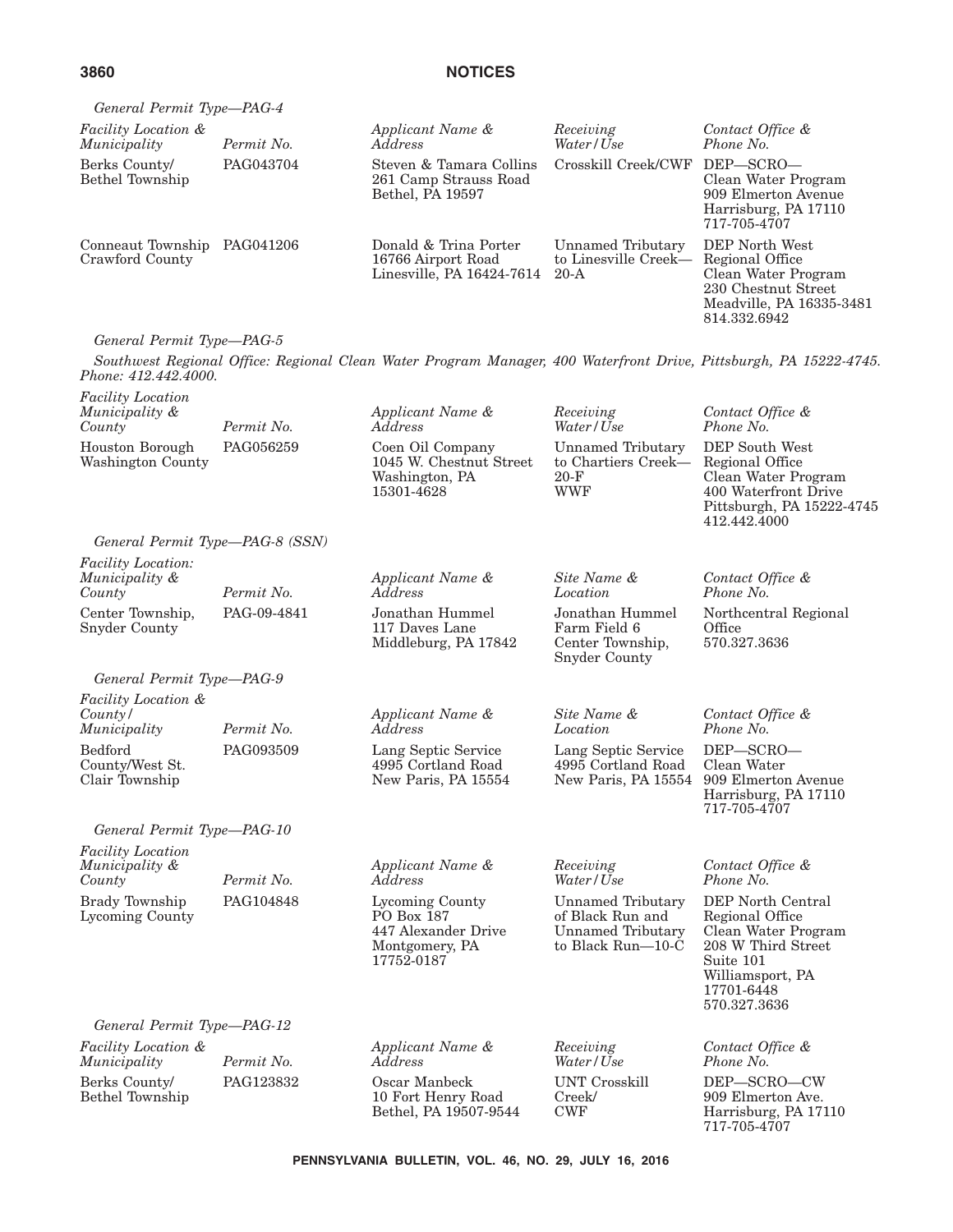| <b>Facility Location &amp;</b><br>Municipality | Permit No. | Applicant Name &<br>Address                                                                     | Receiving<br>Water/Use         | Contact Office &<br>Phone No.                                                                                                                    |
|------------------------------------------------|------------|-------------------------------------------------------------------------------------------------|--------------------------------|--------------------------------------------------------------------------------------------------------------------------------------------------|
| Juniata County/<br>Walker Township             | PAG123830  | Steve Reinford<br>Reinford Farms, Inc.<br>505 Cedar Grove Road<br>Mifflintown, PA<br>17059-8134 | Cedar Spring Run<br><b>TSF</b> | DEP-SCRO-CW<br>909 Elmerton Avenue<br>Harrisburg, PA 17110<br>717-705-4707                                                                       |
| Beaver Township<br><b>Snyder County</b>        | PAG124840  | Country View Family<br>Farms LLC<br>1301 Fulling Mill Road<br>Middletown, PA<br>17057-5975      | Kern Run—6-A                   | DEP North Central<br>Regional Office<br>Clean Water Program<br>208 W Third Street<br>Suite 101<br>Williamsport, PA<br>17701-6448<br>570.327.3636 |

# **STATE CONSERVATION COMMISSION**

# **NUTRIENT MANAGEMENT PLANS RELATED TO APPLICATIONS FOR NPDES PERMITS FOR CAFOs**

The State Conservation Commission has taken the following actions on previously received applications for nutrient management plans under 3 Pa.C.S. Chapter 5, for agricultural operations that have or anticipate submitting applications for new, amended or renewed NPDES permits or NOIs for coverage under a general permit for CAFOs under 25 Pa. Code Chapter 92a. This notice is provided in accordance with 25 Pa. Code Chapter 92a and 40 CFR Part 122, implementing The Clean Streams Law and the Federal Clean Water Act.

Persons aggrieved by an action may appeal under 3 Pa.C.S. § 517, section 4 of the Environmental Hearing Board Act and 2 Pa.C.S. §§ 501—508 and 701—704 to the Environmental Hearing Board, Second Floor, Rachel Carson State Office Building, 400 Market Street, P.O. Box 8457, Harrisburg, PA 17105-8457, (717) 787-3483. TDD users should contact the Environmental Hearing Board (Board) through the Pennsylvania AT&T Relay Service at (800) 654-5984. Appeals must be filed with the Board within 30 days of publication of this notice in the *Pennsylvania Bulletin*. Copies of the appeal form and the Board's rules of practice and procedure may be obtained from the Board. The appeal form and the Board's rules of practice and procedure are also available in Braille or on audiotape from the Secretary of the Board at (717) 787-3483. This paragraph does not, in and of itself, create a right of appeal beyond that permitted by applicable statutes and decision law.

For individuals who wish to challenge actions, appeals must reach the Board within 30 days. A lawyer is not needed to file an appeal with the Board.

Important legal rights are at stake, however, so individuals should show this notice to a lawyer at once. Persons who cannot afford a lawyer may qualify for pro bono representation. Call the Secretary of the Board at (717) 787-3483 for more information.

| Agricultural Operation<br>Name and Address                             | County       | Total<br>Acres   | Animal<br>Equivalent<br>Units | Animal<br>Type        | Special Protection<br>Waters (HQ or<br>EV or NA | Renewal/<br>New |
|------------------------------------------------------------------------|--------------|------------------|-------------------------------|-----------------------|-------------------------------------------------|-----------------|
| Critter Hill Farm, LLC<br>224 Quaker Run Road<br>Biglerville, PA 17307 | Adams        | 39               | 328.25                        | Turkeys,<br>Beef      | NA                                              | Approved        |
| Dwight Zimmerman<br>80 South Northkill Road<br>Bernville PA, 19506     | <b>Berks</b> | $\boldsymbol{0}$ | 288.32                        | Poultry<br>(Broilers) | N/A                                             | Approved        |
| Mahosky Farms, LLC<br>210 Back Road<br>Canton, PA 17724                | Tioga        | 74               | 713.42                        | Hog                   | Sugar Works<br>Run—HQ<br>Mill Creek-HQ          | Approved        |

# **APPLICATIONS NUTRIENT MANAGEMENT PLAN—PUBLIC NOTICE SPREADSHEET**

# **PUBLIC WATER SUPPLY PERMITS**

The Department has taken the following actions on applications received under the Pennsylvania Safe Drinking Water Act (35 P.S. §§ 721.1—721.17) for the construction, substantial modification or operation of a public water system.

Persons aggrieved by an action may appeal that action to the Environmental Hearing Board (Board) under section 4 of the Environmental Hearing Board Act and 2 Pa.C.S. §§ 501—508 and 701—704. The appeal should be sent to the Environmental Hearing Board, Second Floor, Rachel Carson State Office Building, 400 Market Street, PO Box 8457, Harrisburg, PA 17105-8457, (717) 787-3483. TDD users may contact the Board through the Pennsylvania AT&T Relay Service, (800) 654-5984. Appeals must be filed with the Board within 30 days of publication of this notice in the *Pennsylvania Bulletin* unless the appropriate statute provides a different time period. Copies of the appeal form and the Board's rules of practice and proce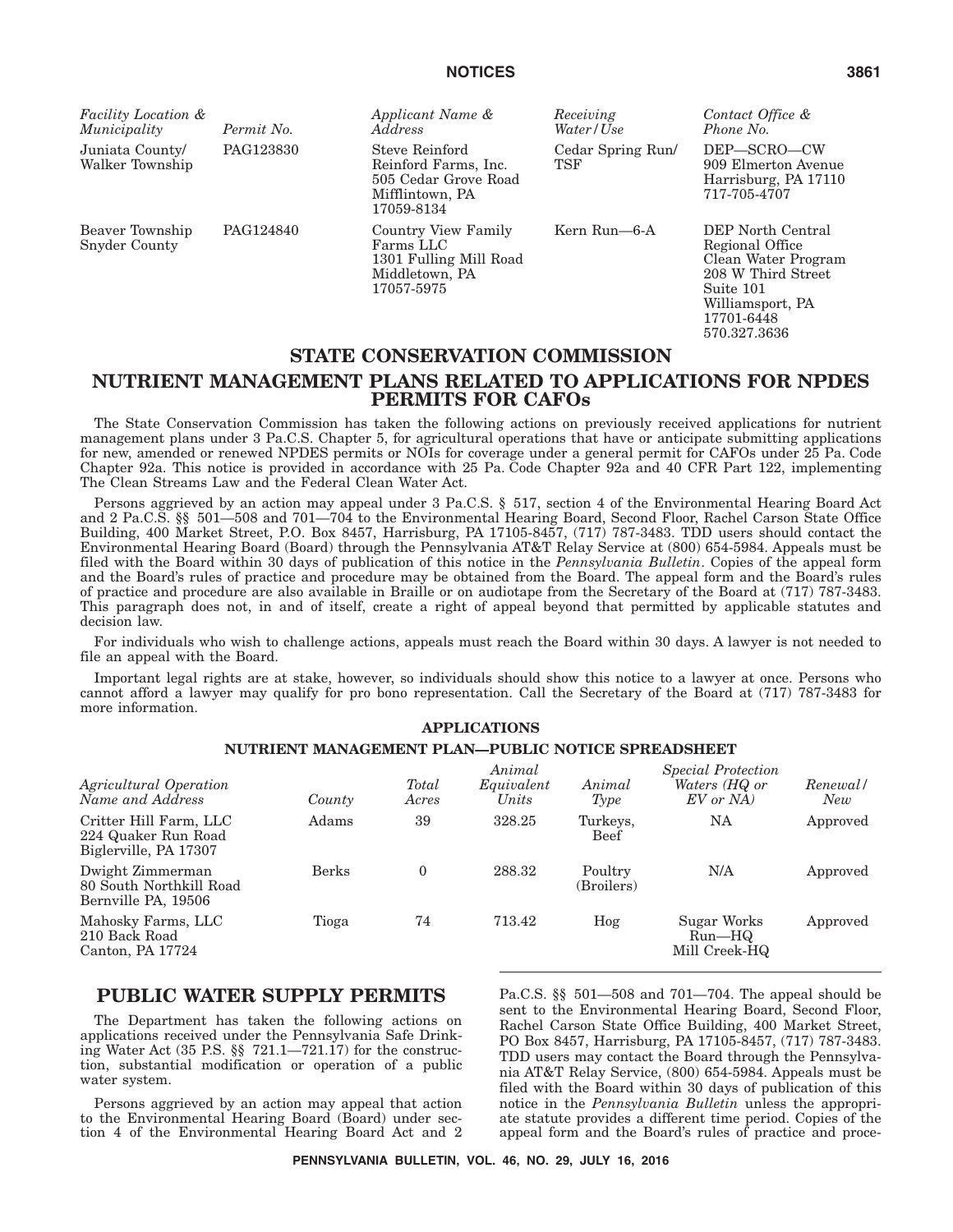dure may be obtained from the Board. The appeal form and the Board's rules of practice and procedure are also available in Braille or on audiotape from the Secretary to the Board at (717) 787-3483. This paragraph does not, in and of itself, create a right of appeal beyond that permitted by applicable statutes and decisional law.

For individuals who wish to challenge an action, the appeal must reach the Board within 30 days. A lawyer is not needed to file an appeal with the Board.

Important legal rights are at stake, however, so individuals should show this document to a lawyer at once. Persons who cannot afford a lawyer may qualify for free pro bono representation. Call the Secretary to the Board at (717) 787-3483 for more information.

#### **SAFE DRINKING WATER**

**Actions taken under the Pennsylvania Safe Drinking Water Act**

*Southeast Region: Water Supply Management Program Manager, 2 East Main Street, Norristown, PA 19401.*

**Operations Permit # 0916502** issued to: **Upper Southampton Municipal Authority**, 945 Street Road, P.O. Box 481, Upper Southampton, PA 18966, [(PWSID)] Warminster Township, **Bucks County** on June 22, 2016 for the operation of an emergency interconnection with the Warminster Municipal Authority.

*Southcentral Region: Safe Drinking Water Program Manager, 909 Elmerton Avenue, Harrisburg, PA 17110.*

**Permit No. 5016503 MA, Minor Amendment**, Public Water Supply.

| Applicant                                        | Mr. Robert Kreiser and Mr.<br><b>Eugene Wilson</b>                                                                              | <i>ivortnce</i><br>Manager,<br>PA 17701- |
|--------------------------------------------------|---------------------------------------------------------------------------------------------------------------------------------|------------------------------------------|
| Municipality                                     | Liverpool Borough                                                                                                               |                                          |
| County                                           | Perry                                                                                                                           | Permit<br>Supply.                        |
| Responsible Official                             | Robert N. Kreiser,<br>Owner/Operator<br>PO Box 173<br>New Buffalo, PA 17069                                                     | Applicant<br>Township/<br>County         |
| Type of Facility                                 | Combining of Entry Points (EP)<br>101 and 102 into a single EP and<br>a revised demonstration of 4-Log<br>treatment of viruses. | Responsib                                |
| <b>Consulting Engineer</b>                       | Jennifer Miller, P.E.<br>Herbert Rowland & Grubic Inc<br>369 East Park Drive<br>Harrisburg, PA 17111                            | Type of Fa<br>Consultin                  |
| Permit to Construct<br>Issued                    | 6/30/2016                                                                                                                       |                                          |
| <b>Permit No. 0115513</b> , Public Water Supply. |                                                                                                                                 | Permit Iss                               |
| Applicant                                        | <b>Shipley Family Limited</b><br>Partnership                                                                                    | Descriptio                               |
| Municipality                                     | Mt. Joy Township                                                                                                                |                                          |
| County                                           | Adams                                                                                                                           |                                          |
| Responsible Official                             | Richard Beamesderfer, CFO<br>415 Norway Street<br>York, PA 17403                                                                |                                          |
| Type of Facility                                 | Rearrangement of the order of<br>treatment and rebedding of the<br>existing GAC treatment units.                                |                                          |
|                                                  |                                                                                                                                 |                                          |

| Consulting Engineer                    | James P. Cinelli, P.E.<br>Liberty Envionmental, Inc.<br>50 North Street<br>Reading, PA 19601 |
|----------------------------------------|----------------------------------------------------------------------------------------------|
| Permit to Construct<br>$_{\rm Issued}$ | 6/4/2016                                                                                     |

**Operation Permit No. 3815508 MA** issued to: **Cornwall Borough Municipal Authority (PWS ID No. 7380007)**, Cornwall Borough, **Lebanon County** on 6/30/2016 for facilities approved under Construction Permit No. 3815508MA.

**Operation Permit No. 3116501 MA** issued to: **Mount Union Borough (PWS ID No. 4310016)**, Mount Union Borough, **Huntingdon County** on 6/28/2016 for facilities approved under Construction Permit No. 3116501MA.

**Operation Permit No. 3615507** issued to: **Moyer Ziegler Partnership (PWS ID No. 7360081)**, West Cocalico Township, **Lancaster County** on 6/30/2016 for facilities at Homeroom Commons Apartments approved under Construction Permit No. 3615507.

**Transferred Comprehensive Operation Permit No. 3066531** issued to: **WG America Company, LLC (PWS ID No. 3066531)**, Cumru Township, **Berks County** on 6/28/2016. Action is for a Change in Ownership for ''The Water Guy," Berks County for the operation of facilities previously issued to Shinn Spring Water Company.

**Comprehensive Operation Permit No. 7366413** issued to: **H2O To Go (PWS ID No. 7366413), Lancaster County** on 6/30/2016 for the operation of facilities submitted under Application No. 7366413.

*Northcentral Region: Safe Drinking Water Program Manager, 208 West Third Street, Suite 101, Williamsport, PA 17701-6448.*

**No. 1416502—Construction—Public Water** Eagle Creek, LLC Borough Union Township County **Centre** le Official Mr. Scott L. Yocum Eagle Creek, LLC 1375 Martin Street State College, PA 16801 acility Public Water Supply g Engineer Thomas M. Levine, P.E. Levine Engineering, LLC 1108 13 Avenue P.O. Box 429 Altoona, PA 16603-0429  $Sued$  June 24, 2016 n of Action Removal of the existing greensand filtration system, including potassium permanganate addition, which was originally approved by permit no. 1495505. In addition, this permit authorizes the installation of a phosphate chemical feed system for sequestration of iron and manganese.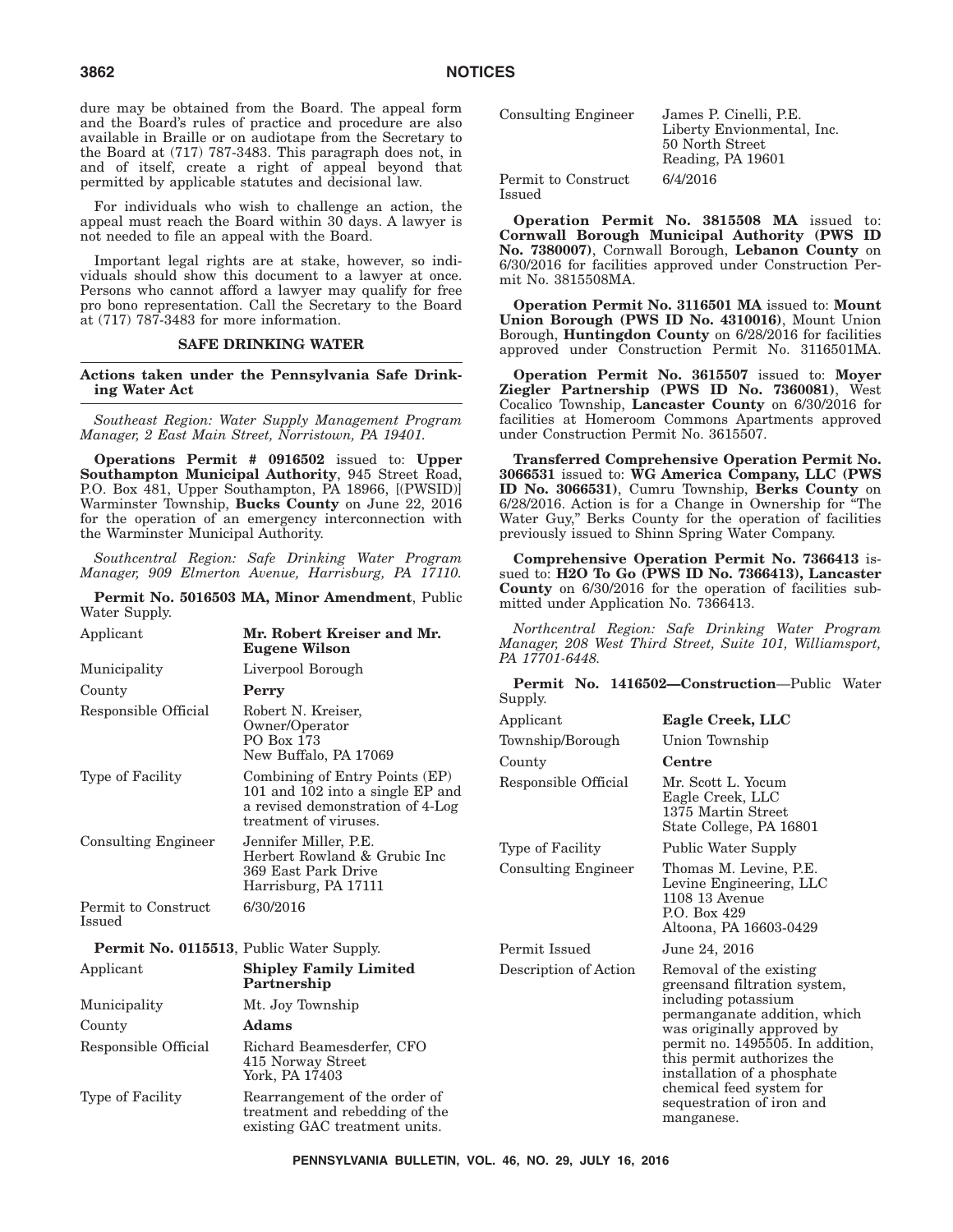|                      | Permit No. 4416465-T1-Transfer/Operation- |
|----------------------|-------------------------------------------|
| Public Water Supply. |                                           |

| Applicant                  | T. A. Fulmer LLC                                                                                                                                                                                                                                                                                                                                           |
|----------------------------|------------------------------------------------------------------------------------------------------------------------------------------------------------------------------------------------------------------------------------------------------------------------------------------------------------------------------------------------------------|
| Township/Borough           | City of Williamsport                                                                                                                                                                                                                                                                                                                                       |
| County                     | Lycoming                                                                                                                                                                                                                                                                                                                                                   |
| Responsible Official       | Mr. Thomas A. Fulmer<br>T. A. Fulmer LLC<br>333 Ertel Road<br>Williamsport, PA 17701                                                                                                                                                                                                                                                                       |
| Type of Facility           | Public Water Supply                                                                                                                                                                                                                                                                                                                                        |
| <b>Consulting Engineer</b> | N/A                                                                                                                                                                                                                                                                                                                                                        |
| Permit Issued              | June 29, 2016                                                                                                                                                                                                                                                                                                                                              |
| Description of Action      | Operation permit has been<br>transferred from Fulmer's<br>Personal Care Home to T. A.<br>Fulmers LLC. In addition, this<br>permit authorizes the operation<br>of the updated water hauling<br>truck and tanker submitted with<br>the permit application package<br>and has removed trucks and<br>tankers no longer used or<br>authorized to haul water for |

**Duncan Township Municipal Water Authority** (Public Water Supply) Duncan Township, **Tioga County**: On June 29, 2016, the Safe Drinking Water Program approved the Source Water Protection (SWP) plan for the Duncan Township Municipal Water Authority, Duncan Township, Tioga County. The personnel involved with the development of this SWP are to be commended for taking these proactive steps to protect these water sources for their community. Development of the SWP plan was funded by the Department of Environmental Protection (John C. Hamilton, P.E., (570) 327-3650).

human consumption.

*Southwest Region: Water Supply Management Program Manager, 400 Waterfront Drive, Pittsburgh, PA 15222- 4745*

**Permit No. 0216503**, Public Water Supply.

| Applicant                     | The Municipal Authority of<br>the Borough of Edgeworth<br>313 Beaver Road<br>Edgeworth, PA 15143 |
|-------------------------------|--------------------------------------------------------------------------------------------------|
| [Borough or Township]         | <b>Bell Acres Borough</b>                                                                        |
| County                        | Allegheny                                                                                        |
| <b>Type of Facility</b>       | New Camp Meeting Road tank                                                                       |
| <b>Consulting Engineer</b>    | Bankson Engineers, Inc.<br>Suite 200<br>267 Blue Run Road<br>Cheswick, PA 15024                  |
| Permit to Construct<br>Issued | June 28, 2016                                                                                    |

**Operations Permit** issued to: **Pennsylvania American Water Company**, 800 West Hersheypark Drive, Hershey, PA 17033, **(PWSID # 5260020)** South Union Township, **Fayette County** on June 29, 2016 for the operation of facilities approved under Construction Permit # 2615507.

**Operations Permit** issued to: **Pennsylvania American Water Company**, 800 West Hersheypark Drive, Hershey, PA 17033, **(PWSID # 5260020)** West Mifflin Borough, **Allegheny County** on June 28, 2016 for the operation of facilities approved under Construction Permit # 0214535.

**Operations Permit** issued to: **Pittsburgh Water & Sewer Authority**, 1200 Penn Avenue, Pittsburgh, PA 15222, **(PWSID #5020038)** City of Pittsburgh, **Allegheny County** on June 29, 2016 for the operation of facilities approved under Construction Permit # 0213506MA.

**Permit No. 0216510MA, Minor Amendment.** Public Water Supply.

| Applicant                     | <b>Borough of Tarentum</b><br>318 2nd Avenue<br>Tarentum, PA 15084                                |
|-------------------------------|---------------------------------------------------------------------------------------------------|
| [Borough or Township]         | Borough of Tarentum                                                                               |
| County                        | Allegheny                                                                                         |
| Type of Facility              | Tank # 2                                                                                          |
| <b>Consulting Engineer</b>    | Gibson-Thomas Engineering<br>Co., Inc.<br>1004 Ligonier Street<br>PO Box 853<br>Latrobe, PA 15650 |
| Permit to Construct<br>Issued | June 28, 2016                                                                                     |

#### **Permit No. Emergency, Minor Amendment.** Public Water Supply.

| Applicant                     | <b>Pittsburgh Water and Sewer</b><br><b>Authority</b><br>1200 Penn Avenue<br>Pittsburgh, PA 15222 |
|-------------------------------|---------------------------------------------------------------------------------------------------|
| Borough or Township           | City of Pittsburgh                                                                                |
| County                        | Allegheny                                                                                         |
| Type of Facility              | Maryland Avenue waterline                                                                         |
| <b>Consulting Engineer</b>    | Pittsburgh Water and Sewer<br>Authority<br>1200 Penn Avenue<br>Pittsburgh, PA 15222               |
| Permit to Construct<br>Issued | June 24, 2016                                                                                     |

**Permit No. 0216511MA, Minor Amendment.** Public Water Supply.

| Applicant             | <b>Municipal Authority of the</b><br><b>Borough of West View</b><br>210 Perry Highway<br>Pittsburgh, PA 15229                              |
|-----------------------|--------------------------------------------------------------------------------------------------------------------------------------------|
| [Borough or Township] | Franklin Park Borough and<br>Marshall Township                                                                                             |
| County                | Allegheny                                                                                                                                  |
| Type of Facility      | Sunny Hill Road waterline<br><b>Consulting Engineer</b><br>Bankson Engineers, Inc.<br>Suite 200<br>267 Blue Run Road<br>Cheswick, PA 15024 |
| Permit to Construct   | June 28, 2016                                                                                                                              |

Issued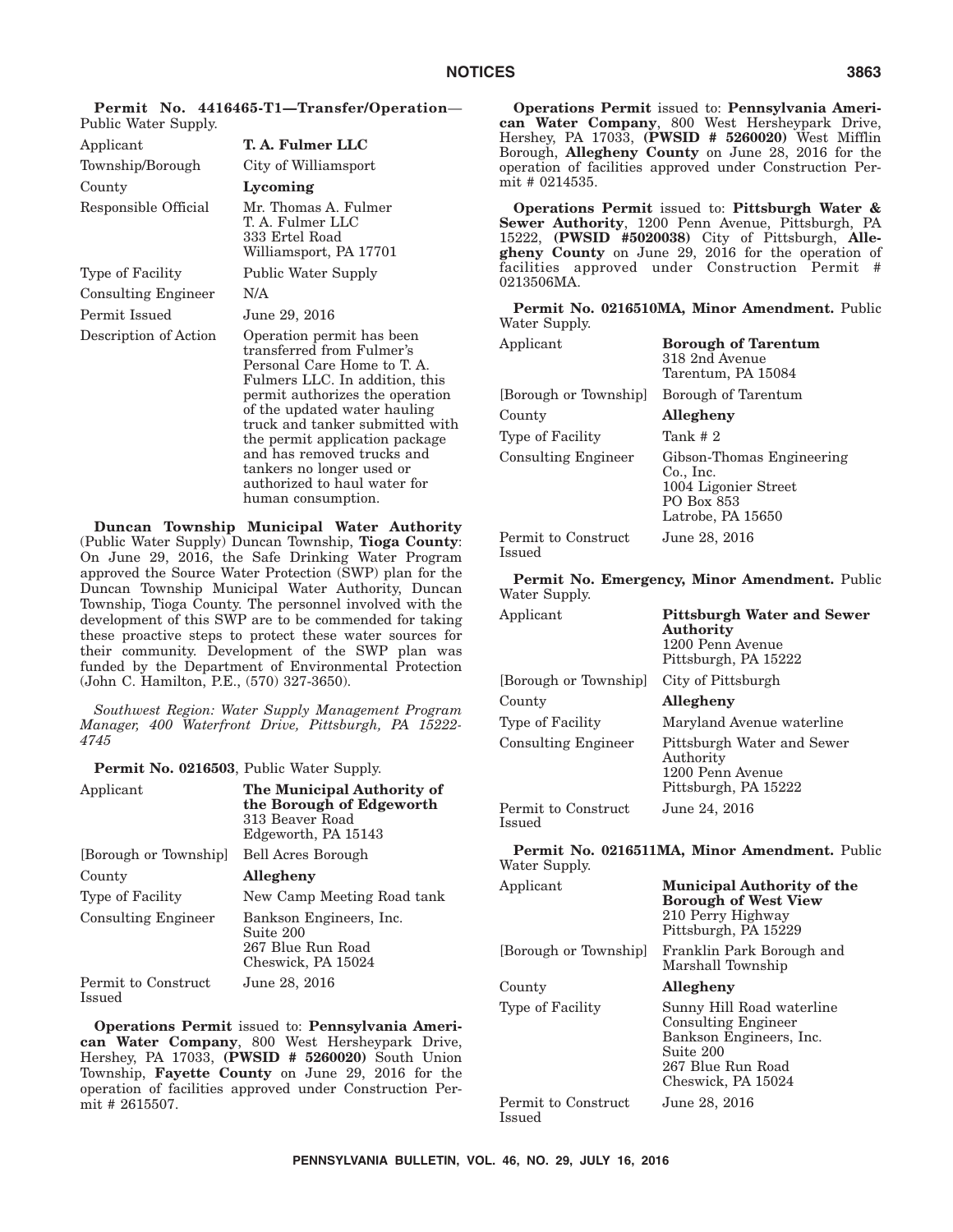| Applicant                     | <b>Highridge Water Authority</b><br>17 Maple Avenue<br>Blairsville, PA 15717                      |
|-------------------------------|---------------------------------------------------------------------------------------------------|
| [Borough or Township]         | Burrell Township                                                                                  |
| County                        | Indiana                                                                                           |
| Type of Facility              | Bulk water fill station                                                                           |
| <b>Consulting Engineer</b>    | Gibson-Thomas Engineering<br>Co., Inc.<br>1004 Ligonier Street<br>PO Box 853<br>Latrobe, PA 15650 |
| Permit to Construct<br>Issued | June 28, 2016                                                                                     |

**Permit No. 6516504WMP, Minor Amendment.** Public Water Supply.

*Northwest Region: Safe Drinking Water Program Manager, 230 Chestnut Street, Meadville, PA 16335-3481.*

**Permit No. 1015505**, Public Water Supply

| Applicant                     | Ronald & Robert Krenitsky<br>Rolling Valley Estates<br>379 Eagle Mill Road<br>Butler, PA 16001 |
|-------------------------------|------------------------------------------------------------------------------------------------|
| Township or Borough           | Connoquenessing Township                                                                       |
| County                        | <b>Butler</b>                                                                                  |
| <b>Type of Facility</b>       | Public Water Supply                                                                            |
| <b>Consulting Engineer</b>    | Mark Urbassik, P.E.<br>KU Resources, Inc.<br>22 South Linden Street<br>Duquesne, PA 15110      |
| Permit to Construct<br>Issued | June 28, 2016                                                                                  |

**Emergency Operation Permit No. 5** issued to **Fox Township (Toby Water), PWSID No. 6240008**, Fox Township, **Elk County** on June 30, 2016. This permit is issued for the continued use of the interconnection with the Saint Marys Water Authority.

**Operation Permit** issued to **Clarion Vista Lofts LLC, PWSID No. 6160872**, Paint Township, **Clarion County**. Permit Number 1615502 issued July 1, 2016 for the operation of the Clarion Riverview Apartments Public Water Supply System. This permit is issued in response to an operation inspections conducted by the Department of Environmental Protection personnel on February 24, 2015, April 27, 2015, January 8, 2016, and June 21, 2016.

**Transfer of Operation Permit** issued to **Country Acres Trailer Court LLC, PWSID No. 6200023**, East Mead Township, **Crawford County** on July 1, 2016. Action is for change in ownership; the potable water supplier will do business as Country Acres Trailer Court. The new permit number is 2012506-T1.

**Cancellation of Permit** issued to **Country Acres Trailer Court LLC, PWSID No. 6200023**, East Mead Township, **Crawford County** on July 1, 2016. This action represents the cancellation of Permit Number 2007506 issued July 28, 2008. This action is a result of consolidation into permit number 2012506-T1.

**Cancellation of Permit** issued to **Country Acres Trailer Court LLC, PWSID No. 6200023**, East Mead Township, **Crawford County** on July 1, 2016. This action represents the cancellation of Permit Number 2007506-MA1 issued March 2, 2012. This action is a result of consolidation into permit number 2012506-T1.

**Cancellation of Permit** issued to **Country Acres Trailer Court LLC, PWSID No. 6200023**, East Mead Township, **Crawford County** on July 1, 2016. This action represents the cancellation of Permit Number 2012506 issued May 1, 2013. This action is a result of consolidation into permit number 2012506-T1.

**Cancellation of Permit** issued to **Country Acres Trailer Court LLC, PWSID No. 6200023**, East Mead Township, **Crawford County** on July 1, 2016. This action represents the cancellation of Permit Number 2088504 issued February 6, 1990. This action is a result of consolidation into permit number 2012506-T1.

**Cancellation of Permit** issued to **Country Acres Trailer Court LLC, PWSID No. 6200023**, East Mead Township, **Crawford County** on July 1, 2016. This action represents the cancellation of Permit Number 2088504-T1 issued October 22, 1991. This action is a result of consolidation into permit number 2012506-T1.

**Operation Permit** issued to **Bradford City Water Authority, PWSID No. 6420014**, Bradford Township, **McKean County**. Permit Number 4212501 issued July 1, 2016 for the operation of the new sludge collection systems in the clarifiers, the backwash air scour systems, and the cleaning of the filter media in the Bradford City Water Treatment Plant. This permit is issued in response to an operation inspection conducted by the Department of Environmental Protection personnel on April 6, 2016, and subsequent information received on June 14, 2016.

#### **WATER ALLOCATIONS**

**Actions taken on applications received under the act of June 24, 1939 (P.L. 842, No. 365) (35 P.S. §§ 631—641) relating to the acquisition of rights to divert waters of the Commonwealth.**

*Southwest Region: Water Supply Management Program Manager, 400 Waterfront Drive, Pittsburgh, PA 15222- 4745*

**WA2-678C, Water Allocations. Municipal Authority of the Borough of West View**, 210 Perry Highway, Pittsburgh, PA 15229, **Allegheny County**. The right to withdraw 40 million gallons of water, as a daily maximum, from the Ohio River at the Joseph A. Berkley Water Treatment Plant.

**WA4-1014, Water Allocations. Municipal Authority of the Borough of West View**, 210 Perry Highway, Pittsburgh, PA 15229, **Beaver County**. The right to withdraw 15 million gallons of water, as a daily maximum, from the proposed Beaver County Water Treatment Plant.

**WA4-1016, Water Allocations. Center Township Water Authority**, 224 Center Grange Road, Aliquipa, PA 15001, **Beaver County**. The right to withdraw 3 million gallons of water per day, peak month (30-day average) until a water supply permit is issued to operate at 5 million gallons of water per day, peak month (30-day average).

#### **SEWAGE FACILITIES ACT PLAN APPROVAL**

#### **Plan Approvals Granted Under the Pennsylvania Sewage Facilities Act (35 P.S. § 750.5)**

*Southwest Regional Office, Regional Clean Water Program Manager, 400 Waterfront Drive, Pittsburgh, PA 15222-4745, Telephone 412-442-4000.*

*Plan Location*: Single Residence Sewage Treatment Plant at 110 Hamilton Drive, Sewickley, PA 15143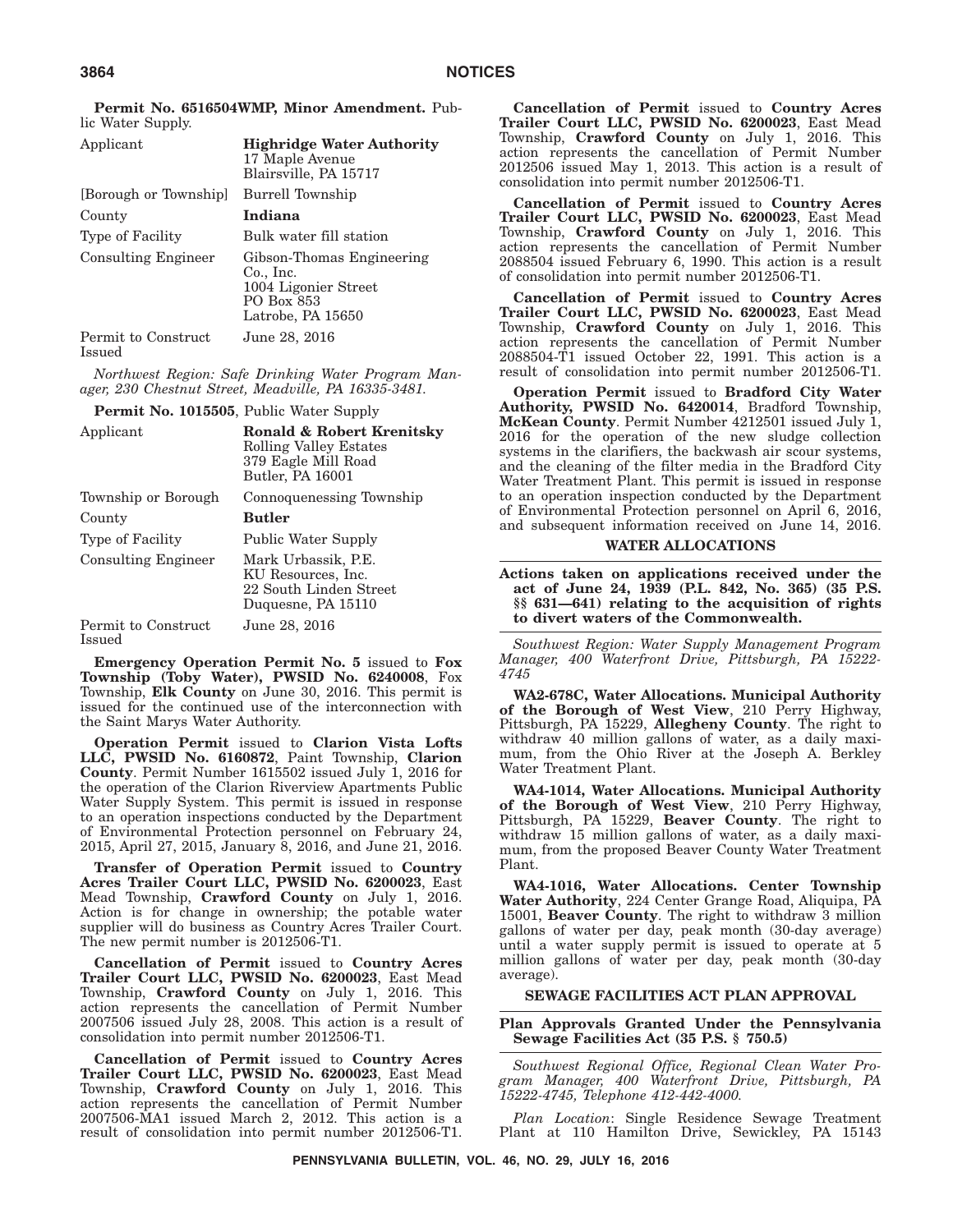| Borough or<br>Township       | Borough or Township<br>Address                   | County    |
|------------------------------|--------------------------------------------------|-----------|
| <b>Bell Acres</b><br>Borough | 1153 Camp Meeting<br>Road<br>Sewickley, PA 15143 | Allegheny |

*Plan Description*: The approved plan provides for the installation of a Single Residence Sewage Treatment Plant at 2436 Henry Road, Sewickley, PA 15143 to remedy an existing malfunction. The proposed discharge is to an unnamed tributary of Rippling Run designated under Chapter 93 as a Trout Stock Fisheries. This approval was granted in part based on the Department's Water Quality Antidegradation Implementation Guidance policy. The approved sewage facility plan, evaluated all non-discharge alternatives and determined no environmentally sound and cost effective non-discharge alternative is available under subsection  $(b)(1)(i)(A)$ .

The Department's review of the sewage facility plan has not identified any significant environmental impacts resulting from this proposal. Any required NPDES Permits or WQM Permits must be obtained in the name of the homeowner.

#### **SEWAGE FACILITIES ACT PLAN DISAPPROVAL**

#### **Plan Disapprovals Under the Pennsylvania Sewage Facilities Act (35 P.S. § 750.5)**

*Southcentral Region: Clean Water Program Manager, 909 Elmerton Avenue, Harrisburg, PA 17110. 717-705- 4707.*

*Plan Location*:

| Borough or                | Borough or Township                           |            |
|---------------------------|-----------------------------------------------|------------|
| Township                  | Address                                       | County     |
| Silver Spring<br>Township | 8 Flowers Drive<br>Mechanicsburg, PA<br>17050 | Cumberland |

*Plan Description*: The planning module for Escambia Properties—Linda Drive, DEP Code No. A3-21925-130-2, APS Id 911051, consisting of 3 new residential lots using individual Small Flow Treatment Facilities, is disapproved. The proposed development is located at Linda Drive. This plan is disapproved because Department staff has determined that perennial conditions do not exist at the locations of the proposed discharges. Perennial conditions were determined to exist at the point where the channel crosses Pleasant Grove Road. In accordance with Chapter 71, Section 71.52(a)(6), it will be necessary to secure easements to discharge through all properties to the point where perennial conditions were determined to exist in order to gain approval.

# **LAND RECYCLING AND ENVIRONMENTAL REMEDIATION UNDER ACT 2, 1995**

**PREAMBLE 2**

**The following plans and reports were submitted under the Land Recycling and Environmental Remediation Standards Act (35 P.S. §§ 6026.101— 6026.907).**

Provisions of Sections 301—308 of the Land Recycling and Environmental Remediation Standards Act (act) (35 P.S. §§ 6026.301—6026.308) require the Department to publish in the *Pennsylvania Bulletin* a notice of submission of plans and reports. A final report is submitted to document cleanup of a release of a regulated substance at a site to one of the act's remediation standards. A final report provides a description of the site investigation to characterize the nature and extent of contaminants in environmental media, the basis for selecting the environmental media of concern, documentation supporting the selection of residential or nonresidential exposure factors, a description of the remediation performed and summaries of sampling analytical results which demonstrate that remediation has attained the cleanup standard selected. Submission of plans and reports, other than the final report, will also be published in the *Pennsylvania Bulletin*. These include the remedial investigation report, risk assessment report and cleanup plan for a site-specific standard remediation. A remedial investigation report includes conclusions from the site investigation; concentration of regulated substances in environmental media; benefits of reuse of the property; and, in some circumstances, a fate and transport analysis. If required, a risk assessment report describes potential adverse effects caused by the presence of regulated substances. If required, a cleanup plan evaluates the abilities of potential remedies to achieve remedy requirements.

For further information concerning plans or reports, contact the environmental cleanup program manager in the Department regional office under which the notice of receipt of plans or reports appears. If information concerning plans or reports is required in an alternative form, contact the community relations coordinator at the appropriate regional office. TDD users may telephone the Department through the Pennsylvania AT&T Relay Service at (800) 654-5984.

The Department has received the following plans and reports:

*Northcentral Region: Environmental Cleanup & Brownfields Program Manager, 208 West Third Street, Williamsport, PA 17701.*

**Michelle Bell**, 136 Spruce Street, Lewisburg Borough, **Union County**. Northridge Group, Inc., P.O. Box 231, Northumberland, PA 17857 on behalf of Michelle Bell, 136 Spruce Street, Lewisburg, PA 17837 submitted a Final Report concerning remediation of site soils contaminated with Heating Oil. The report is intended to document remediation of the site to meet the Statewide Health Standard.

*Northeast Region: Eric Supey, Environmental Cleanup & Brownfields Program Manager, 2 Public Square, Wilkes-Barre, PA 18701-1915*

**Paul Cecil Residence**, 30 Montgomery Avenue, West Pittston Borough, **Luzerne County**. Trimpi Associates, Inc., 1635 Old Plains Road, Pennsburg, PA 18073, on behalf of State Farm Insurance Company, PO Box 106169, submitted a Final Report concerning remediation of site soils contaminated with Benzene, Toluene, Ethylbenzene, Isopropylbenzene, MTBE, Naphthalene, 1,2,4-trimethylbenzene, and 1,3,5-trimethylbenzene. The report is intended to document remediation of the site to meet the Statewide Health Standard.

*Northwest Region: Environmental Cleanup & Brownfields Program Manager, 230 Chestnut Street, Meadville, PA 16335-3481.*

**Trinity Industries Plant 102N RR Cars Manufacturing**, 60 Union Street, Borough of Greenville, **Mercer County**. Golder Associates, Inc., 200 Century Parkway, Suite C, Mount Laurel, NJ 08054, on behalf of Trinity Industries, Inc., 2525 Stemmons Freeway, Dallas, TX 75207, submitted a Final Report concerning the remedia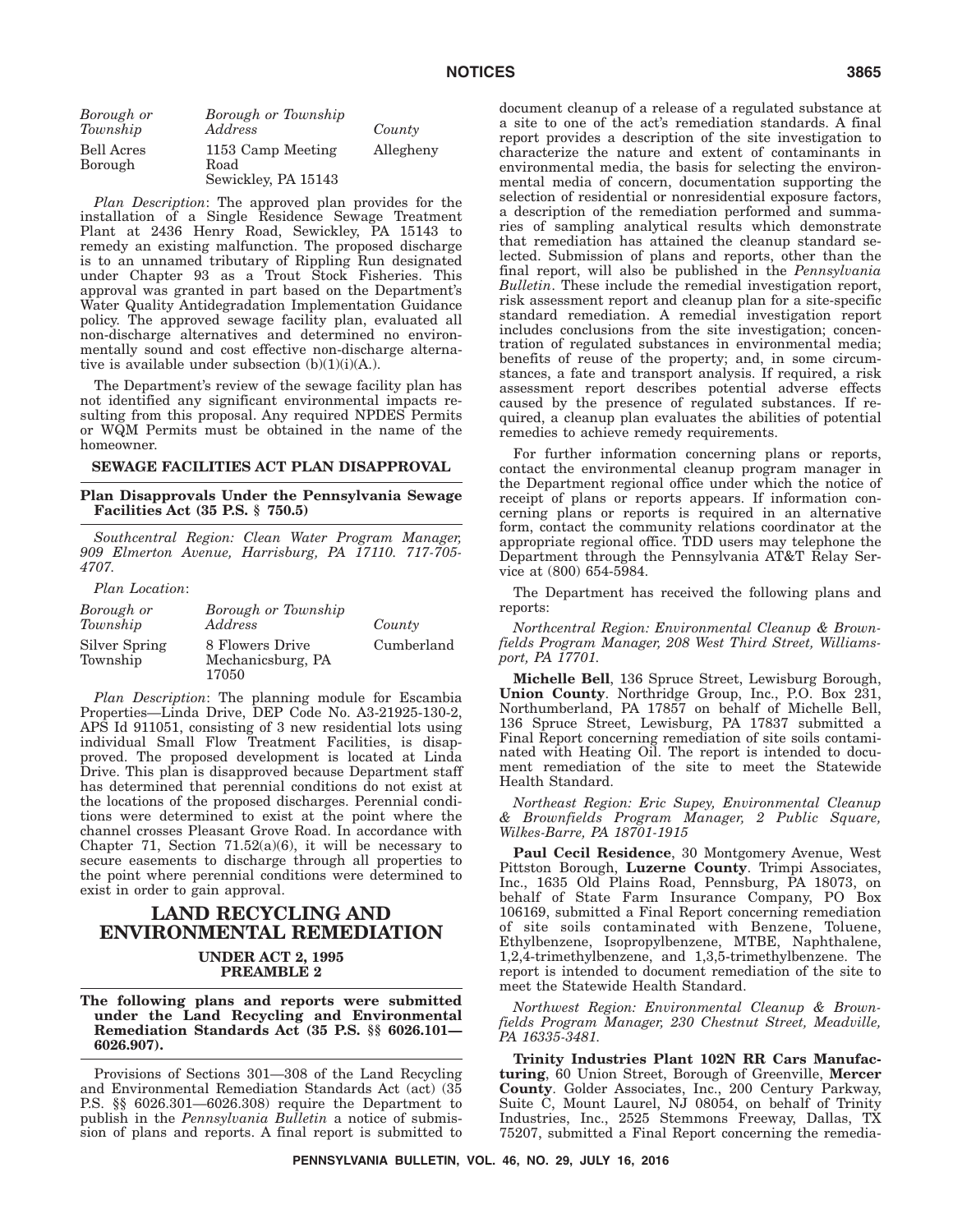tion of site soils contaminated with antimony, arsenic, cadmium, chromium, iron, lead, manganese, mercury, 1,2,4-trimethylbenzene, 1,3,5-trimethylbenzene, 2,4 dinitrotoluene, benzo[a]pyrene, ethylbenzene, methylene chloride, tetrachloroethene, trichloroethene, total xylenes, vinyl chloride, and PCB Aroclor 1232. The report is intended to document remediation of the site to meet the Site-Specific Standard.

**Damascus Tube**, 795 Reynolds Industrial Park Road, Pymatuning Township, **Mercer County**. KU Resources, Inc., 22 South Linden Street, Duquesne, PA 15110, on behalf of Greenville-Reynolds Development Corporation, 301 Arlington Drive, Greenville, PA 16125, submitted a Remedial Investigation Report/Risk Assessment Report/ Cleanup Plan concerning the remediation of site soil contaminated with arsenic, lead, manganese, nickel, PCE, TCE and site groundwater contaminated with 1,1, dichloroethane, 1,1-DCE, cis-1,2-DCE, PCE, 1,1,1 trichloroethane, 1,1,2-trichloroethane, TCE, and vinyl chloride. The report is intended to document remediation of the site to meet a combination of the Site-Specific and Statewide Health Standards.

*Southwest Region: Environmental Cleanup & Brownfield Development Program Manager, 400 Waterfront Drive, Pittsburgh, PA 15222-4745*

**41st and Foster Street Site**, 41st and Foster Street, City of Pittsburgh, **Allegheny County**. KU Resources, Inc., 22 South Linden Street, Duquesne, PA 15110 on behalf of Cat II LP, 141 41st Street, Suite C-4, Pittsburgh, PA 15201 has submitted a Remedial Investigation Report/Risk Assessment/Cleanup Plan concerning soils contaminated with volatile organic compounds (VOCs), semi-volatile organic compounds and metals, and groundwater contaminated with VOCs. Notice of the RIR/RA/CP was published in the *Tribune-Review* on June 4, 2016.

# **LAND RECYCLING AND ENVIRONMENTAL REMEDIATION**

**UNDER ACT 2, 1995 PREAMBLE 3**

**The Department has taken action on the following plans and reports under the Land Recycling and Environmental Remediation Standards Act (35 P.S. §§ 6026.101—6026.907).**

Section 250.8 of 25 Pa. Code and administration of the Land Recycling and Environmental Remediation Standards Act (act) require the Department to publish in the *Pennsylvania Bulletin* a notice of its final actions on plans and reports. A final report is submitted to document cleanup of a release of a regulated substance at a site to one of the remediation standards of the act. A final report provides a description of the site investigation to characterize the nature and extent of contaminants in environmental media, the basis of selecting the environmental media of concern, documentation supporting the selection of residential or nonresidential exposure factors, a description of the remediation performed and summaries of sampling methodology and analytical results which demonstrate that the remediation has attained the cleanup standard selected. Plans and reports required by the act for compliance with selection of remediation to a sitespecific standard, in addition to a final report, include a remedial investigation report, risk assessment report and cleanup plan. A remedial investigation report includes conclusions from the site investigation; concentration of regulated substances in environmental media; benefits of reuse of the property; and, in some circumstances, a fate

and transport analysis. If required, a risk assessment report describes potential adverse effects caused by the presence of regulated substances. If required, a cleanup plan evaluates the abilities of potential remedies to achieve remedy requirements. A work plan for conducting a baseline remedial investigation is required by the act for compliance with selection of a special industrial area remediation. The baseline remedial investigation, based on the work plan, is compiled into the baseline environmental report to establish a reference point to show existing contamination, describe proposed remediation to be done and include a description of existing or potential public benefits of the use or reuse of the property. The Department may approve or disapprove plans and reports submitted. This notice provides the Department's decision and, if relevant, the basis for disapproval.

For further information concerning the plans and reports, contact the environmental cleanup program manager in the Department regional office under which the notice of the plan or report appears. If information concerning a final report is required in an alternative form, contact the community relations coordinator at the appropriate regional office. TDD users may telephone the Department through the Pennsylvania AT&T Relay Service at (800) 654-5984.

The Department has received the following plans and reports:

*Northcentral Region: Environmental Cleanup & Brownfields Program Manager, 208 West Third Street, Williamsport, PA 17701.*

**Bellefonte Waterfront Development Project**, 129 Dunlap Street, 130 Dunlap Street and 315 West High Street, Bellefonte Borough, **Centre County**. Buchart Horn, Inc., 445 West Philadelphia Street, York, PA 17404, on behalf of Bellefonte Area Industrial Development Authority (BAIDA), 236 West Lamb Street, Bellefonte, PA 16823 submitted a combined Remedial Investigation Report/Final Report concerning the remediation of site soil and groundwater contaminated with inorganic and semi-volatile organic compounds. The Final Report demonstrated attainment of the Site Specific Standard, and the reports were approved by the Department on June 22, 2016.

**Mr. Paul Clossen Property/Ms. Jeanne Roadarmel Property**, 327 Orchard Drive, Franklin Township, **Columbia County**. Reliance Environmental, Inc., 235 North Duke Street, Lancaster, PA 17602 on behalf of Mr. Paul Clossen, 327 Orchard Drive, Catawissa, PA 17820 submitted a Final Report concerning the remediation of site soils contaminated with kerosene. The Final Report demonstrated attainment of the Statewide Health Standard, and was approved by the Department on May 25, 2016.

*Northeast Region: Eric Supey, Environmental Cleanup & Brownfields Program Manager, 2 Public Square, Wilkes-Barre, PA 18701-1915.*

**Sobiech Residence**, 33 Drinker Street, Montrose Borough, **Susquehanna County**. Resource Environmental, 50 Maple Street, Montrose, PA 18801 on behalf of Stephen and Renee Sobiech, 33 Drinker Street, Montrose, PA 18801, submitted a Final Report concerning the remediation of site soils contaminated with Benzene, Toluene, Ethylbenzene, Cumene, MTBE, Naphthalene, 1,2,4- Trimethylbenzene, and 1,3,5-Trimethylbenzene. The Final Report demonstrated attainment of the Statewide Health Standard, and was approved by the Department on June 27, 2016.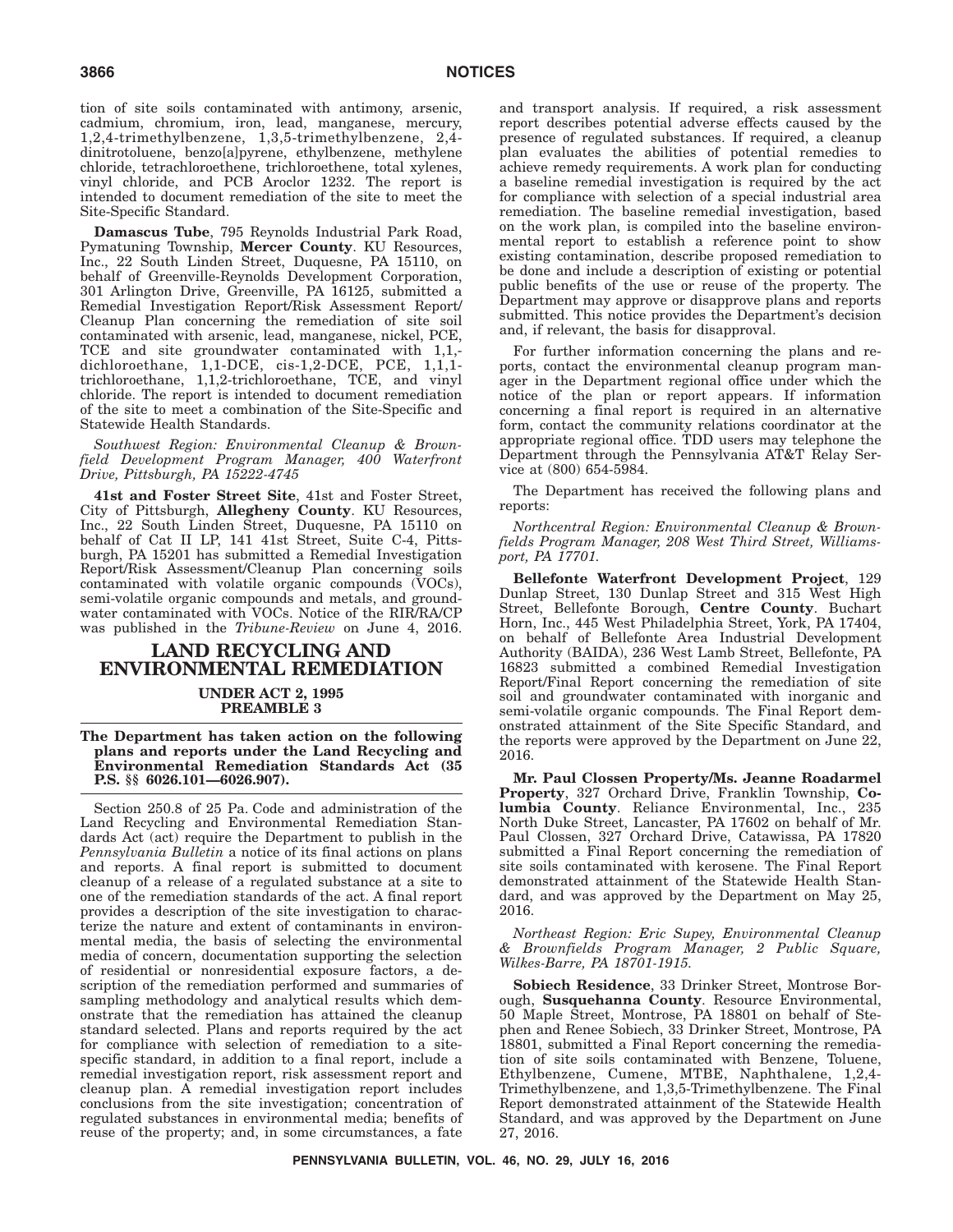**Air Products and Chemicals Incorporated— Wilkes-Barre Facility**, 827 San Souci Parkway, Hanover Township, **Luzerne County**. Leidos, Inc., 6310 Allentown Boulevard, Suite 110, Harrisburg, PA 17112, on behalf of Air Products and Chemicals, Inc., 7201 Hamilton Boulevard, Allentown, PA 18195, submitted a Final Report concerning the remediation of site soils and groundwater contaminated with Benzene, Trichloroethylene, Benzo(a)pyrene, 2,4-dinitrotoluene, Naphthalene, Lead, 1,2- Dichloroethane, Trichloroethylene, 1,1-Dichloroethene, Chrysene, Benzo(k)fluoranthene, Benzo(g,h,i)perylene, Benzo(a)pyrene, Indeno(1,2,3-cd)pyrene, and vinyl chloride.. The Final Report demonstrated attainment of the Site Specific Standard, and was approved by the Department on June 28, 2016.

*Southcentral Region: Environmental Cleanup and Brownfields Program Manager, 909 Elmerton Avenue, Harrisburg, PA 17110. Phone 717.705.4705.*

**Former Kemp Foods, Inc.**, 1801 Hempstead Road, Lancaster, PA 17601, City of Lancaster, **Lancaster County**.B&B Diversified Enterprises, Inc., P.O. Box 70, Barto, PA 19504, on behalf of HP Hood LLC, Six Kimball Lane, Lynnfield, MA 01940, submitted a Remedial Investigation, Risk Assessment, and Final Report concerning remediation of site soils and groundwater contaminated with PCBs, PAHs, VOCs and SVOCs. The combined Reports did not demonstrate attainment of the Site Specific Standard, and was disapproved by the Department on June 27, 2016

**Starr Cline Residence**, 113 Lynmar Avenue, Palmyra, PA 17078, South Londonderry Township, **Lebanon County**. Skelly and Loy, Inc., 449 Eisenhower Boulevard, Suite 300, Harrisburg, PA 17111, on behalf of Goodville Mutual Casualty, 625 West Main Street, New Holland, PA 17557, and Starr Cline, 113 Lynmar Avenue, Palmyra, PA 17108 submitted a Final Report concerning remediation of site soils contaminated with No. 2 fuel oil. The Final Report demonstrated attainment of the Residential Statewide Health Standard, and was approved by the Department on June 27, 2016.

**Former Columbia Petroleum Corporation AOC-3**, 25 Abbie Road, York, PA 17404, West Manchester Township, **York County**. Patriot Environmental Management, LLC, 21 Unionville Road, P.O. Box 629, Douglassville, PA 19518, on behalf of Former Columbia Petroleum Corporation, 290 West Nationwide Boulevard, Columbus, OH 43215 submitted a Remedial Investigation and Final Report concerning remediation of site soils and groundwater contaminated with petroleum hydrocarbons. The combined report did not demonstrate attainment of the Residential Statewide Health and Site Specific Standards, and was disapproved by the Department on June 28, 2016.

**Northwest Elementary School/Lebanon School District**, Old Forge Road, Lebanon, PA 17042, City of Lebanon, **Lebanon County**. Reliance Environmental, Inc., 235 North Duke Street, Lancaster, PA 17602, on behalf of Lebanon School District, 1000 South 8th Street, Lebanon, PA 17042 and Aspens, Inc., 411 Chestnut Street, Lebanon, PA 17042 submitted a Cleanup Plan for site soils contaminated with metals and SVOCs. The Plan was approved by the Department on June 28, 2016.

**Caner Transport Diesel Fuel Spill**, 1631 West Philadelphia Avenue, Boyertown, PA 19519, Earl Township, **Berks County**. Taylor GeoServices, 38 Bishop Hollow Road, Suite 200, Newtown Square, PA 19073, on behalf of Caner Transport, 104 Crider Avenue, Mt. Laurel, NJ

08057, and Jill and Dennis Stanisewski, 1343 Stag Drive, Auburn, PA 17922 submitted a Final Report concerning remediation of site soils and groundwater contaminated with diesel fuel from a vehicular accident. The Final Report did not demonstrate attainment of the Residential Statewide Health Standard, and was disapproved by the Department on June 30, 2016.

*Northwest Region: Environmental Cleanup & Brownfields Program Manager, 230 Chestnut Street, Meadville, PA 16335-3481.*

**Christian H. Buhl Legacy Trust Site**, 745 East State Street, City of Sharon, **Mercer County**. Environmental Geo-Services, 678 Georgetown Road, Hadley, PA 16130 on behalf of Christian H. Buhl Legacy Trust, 7 West State Street, Suite 208, Sharon, PA 16146, submitted a Remedial Investigation, Risk Assessment, and Final Report concerning the remediation of site soil and site groundwater contaminated with 1,2,4-Trimethylbenzene, 1,2- Dibromoethane, 1,2-Dichloroethane, 1,3,5-Trimethylbenzene, Benzene, Cumene, Ethylbenzene, Lead, Naphthalene, Toluene, and Xylenes. The Final Report demonstrated attainment of the Site-Specific Standard and was approved by the Department on June 30, 2016.

#### **HAZARDOUS WASTE TRANSPORTER LICENSE**

**Actions on applications for Hazardous Waste Transporter License received under the Solid Waste Management (35 P.S. §§ 6018.101—6018.1003) and regulations to transport hazardous waste.**

*Central Office: Bureau of Land Recycling and Waste Management, Division of Hazardous Waste Management, PO Box 69170, Harrisburg, PA 17106-9170.*

*Hazardous Waste Transporter License Voluntarily Terminated*

**Precision Industrial Maintenance, Inc.**, 1710 Erie Boulevard, Schenectady, NY 12308. License No. PA-AH 0804. Effective Jun 29, 2016.

*Hazardous Waste Transporter License Reissued*

**Allstate Power Vac, Inc.**, 928 E Hazelwood Avenue, Rahway, NJ 07065. License No. PA-AH 0339. Effective June 27, 2016.

*New Applications Received*

**Allied Environmental Services of NY, LLC**, 19 Ransier Drive, West Seneca, NY 14224. License No. PA-AH 0845. Effective Jun 28, 2016.

**Payne, Inc.**, 10411 Hall Industrial Drive, Fredericksburg, VA 22408. License No. PA-AH 0846. Effective Jun 30, 2016.

**South Penn Resources, LLC**, 570 East Main Street, McClellandtown, PA 15458. License No. PA-AH 0844. Effective Jun 22, 2016.

*Renewal Applications Received*

**Allstate Power Vac, Inc.**, 928 E Hazelwood Avenue, Rahway, NJ 07065. License No. PA-AH 0339. Effective June 27, 2016.

**Altom Transport, Inc.**, 1646 Summer Street, Hammond, IN 46320. License No. PA-AH 0693. Effective Jun 30, 2016.

**McVac Environmental Services, Inc.**, 481 Grand Avenue, New Haven, CT 06513. License No. PA-AH 0801. Effective Jul 01, 2016.

**PENNSYLVANIA BULLETIN, VOL. 46, NO. 29, JULY 16, 2016**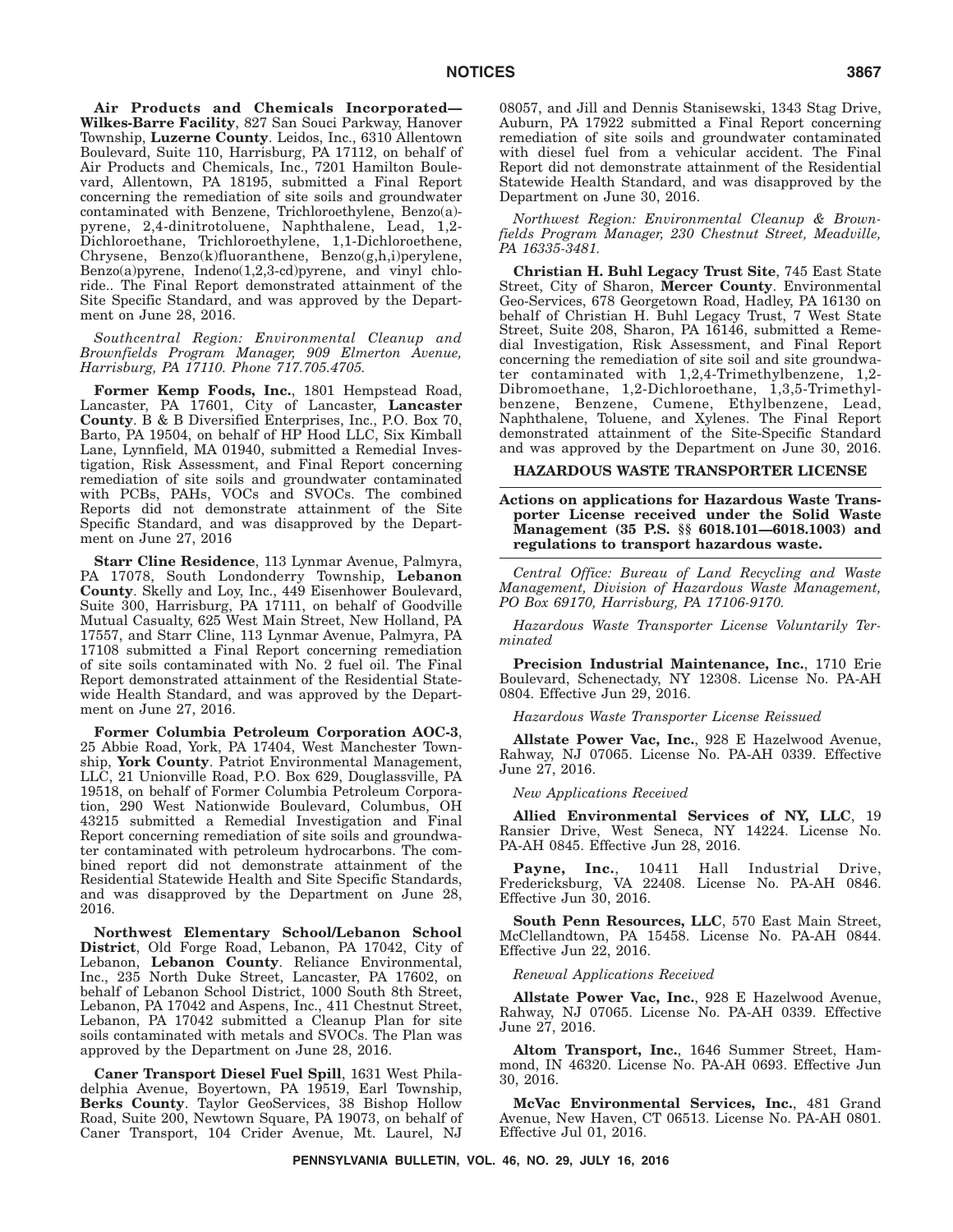# **AIR QUALITY**

**General Plan Approval and Operating Permit Usage Authorized under the Air Pollution Control Act (35 P.S. §§ 4001—4015) and 25 Pa. Code Chapter 127 to construct, modify, reactivate or operate air contamination sources and associated air cleaning devices.**

*Southeast Region: Air Quality Program, 2 East Main Street, Norristown, PA 19401.*

*Contact: James Beach, New Source Review Chief— Telephone: 484-250-5920.*

**GP3-46-0138: Tamco Constructions, Inc** (539 E Dark Hollow Road, Pipersville, PA 18947) On June 30, 2016, to operate a portable crusher located in Lower Gwynedd Township, **Montgomery County**.

**GP9-46-0090: Tamco Constructions, Inc** (539 E Dark Hollow Road, Pipersville, PA 18947) On June 30, 2016, to operate a diesel-fired internal combustion engine located in Lower Gwynedd Township, **Montgomery County**.

*Northeast Region: Air Quality Program, 2 Public Square, Wilkes-Barre, PA 18711-0790.*

*Contact: Raymond Kempa, New Source Review Chief— Telephone: 570-826-2531.*

**GP1-35-011: Dempsey Uniform & Linen Supply** (1200 Mid Valley Drive, Jessup, PA 18434) on June 2, 2016, for the installation and operation of a new boiler at the site located in Jessup Borough, **Lackawanna County**.

**GP3-35-013: E.R. Linde Corporation** (9 Collan Park, Honesdale, PA 18431) on June 27, 2016, for the operation of a portable stone crushing plant at Jessup Borough, **Lackawanna County**.

**GP3-48-008A: New Enterprise Stone & Lime Co. d/b/a Eastern Industries, Inc.** (4401 Camp Meeting Road, Suite 200, Center Valley, PA 18034) on June 27, 2016, for the operation of a portable stone crushing plant at the facility located in Lower Mount Bethel Township, **Northampton County**.

**GP9-48-008A: New Enterprise Stone & Lime Co. d/b/a Eastern Industries, Inc.** (4401 Camp Meeting Road, Suite 200, Center Valley, PA 18034) on June 27, 2016, for the operation of I C Engines at the facility located in Lower Mount Bethel Township, **Northampton County**.

**GP11-35-013: E.R. Linde Corporation** (9 Collan Park, Honesdale, PA 18431) on June 27, 2016, for the operation of I C Engines at Jessup Borough, **Lackawanna County**.

**GP3-35-011: Meshoppen Stone, Inc.** (PO Box 127, Frantz Road, Meshoppen, PA 18630) on June 13, 2016, for the construction and operation of a Portable Crushing Operation with watersprays located at the Scranton Materials site located in Newton and Ransom Townships., **Lackawanna County**.

**GP9-35-011: Meshoppen Stone, Inc.** (PO Box 127, Frantz Road, Meshoppen, PA 18630) on June 13, 2016, for the installation and operation of Diesel I/C engines located at the Scranton Materials site located in Newton and Ransom Townships., **Lackawanna County**.

**GP3-35-012: Popple Construction Inc.** (215 E. Saylor Avenue, Laflin, PA 18702) on June 20, 2016, for the construction and operation of a Portable Crushing

Operation with watersprays at the Lackawanna Energy Center located in Jessup Borough, **Lackawanna County**.

**GP11-35-012: Popple Construction Inc.** (215 E. Saylor Avenue, Laflin, PA 18702) on June 20, 2016, for the installation and operation of Diesel I/C engines at the Lackawanna Energy Center located in Jessup Borough, **Lackawanna County**.

*Southcentral Region: Air Quality Program, 909 Elmerton Avenue, Harrisburg, PA 17110.*

*Contact: Thomas Hanlon, Facilities Permitting Chief, 717-705-4862, Virendra Trivedi, New Source Review Chief, 717-705-4863, or William Weaver, Regional Air Quality Manager, 717-705-4702.*

**GP1-06-03169: St. Joseph Regional Health Network** (145 North Sixth Street, Reading, PA 19603) on June 23, 2016, for two existing natural gas-fired boilers, 20.23 MMBtus each, at the Downtown Community Campus Hospital facility located in the City of Reading, **Berks County**.

**GP1-67-03072A: Kleen Tech, Inc.** (PO Box 1369, Hickory, NC 28603) on June 24, 2016, for one existing natural gas-fired boiler, 12.553 MMBtus, at the facility located in West Manchester Township, **York County**. The general permit was re-issued to reflect a change of ownership.

**GP1-22-03067A: Milton Hershey School** (1201 Homestead Lane, PO Box 830, Hershey, PA 17033) on June 27, 2016, for two existing natural gas-fired boilers, 16.3 MMBtus each, at the Hotel Road campus of the Milton Hershey School located in Derry Township, **Dauphin County**. The general permit authorization was renewed.

*Northcentral Region: Air Quality Program, 208 West Third Street, Williamsport, PA 17701.*

*Contact: Muhammad Q. Zaman, Program Manager, 570-327-3648.*

**GP3-08-330E: TMT Gravel & Contracting, Inc.** (1609 Pennsylvania Avenue, Pine City, NY 14871) on June 21, 2016, to authorize the construction and of a Pegson model XA750 portable crushing plant, a Pegson model XH500 portable crushing plant, a Terex Powerscreen Chieftain 2100 portable screening plant and a Powerscreen Warrior 2400 portable screening plant pursuant to the General Plan Approval and/or General Operating Permit For Portable Nonmetallic Mineral Processing Plants (BAQ-GPA/GP-3) at the Brown Quarry facility in Wells Township, **Bradford County**.

**GP11-08-330E: TMT Gravel & Contracting, Inc.** (1609 Pennsylvania Avenue, Pine City, NY 14871) on June 21, 2016, to authorize the construction and operation of a 400 brake-horsepower Caterpillar model 8CPXL12.5ESX diesel engine, a 400 brake-horsepower Caterpillar model 8CPXL12.5ESK diesel engine, a 100 brake-horsepower Deutz model 6DZXL06.1038 diesel engine and a 192 brake-horsepower Duetz model ADZXL06.1057 diesel engine pursuant to the General Plan Approval and General Operating Permit for Nonroad Engines (BAQ-GPA/GP-11) at the Brown Quarry facility in Wells Township, **Bradford County**.

**GP4-18-01: First Quality Nonwovens** (101 Green Mountain Road Hazleton, PA 18202), issued June 30, 2016, for the operation of a burn-off oven pursuant to the General Plan Approval & General Operating Permit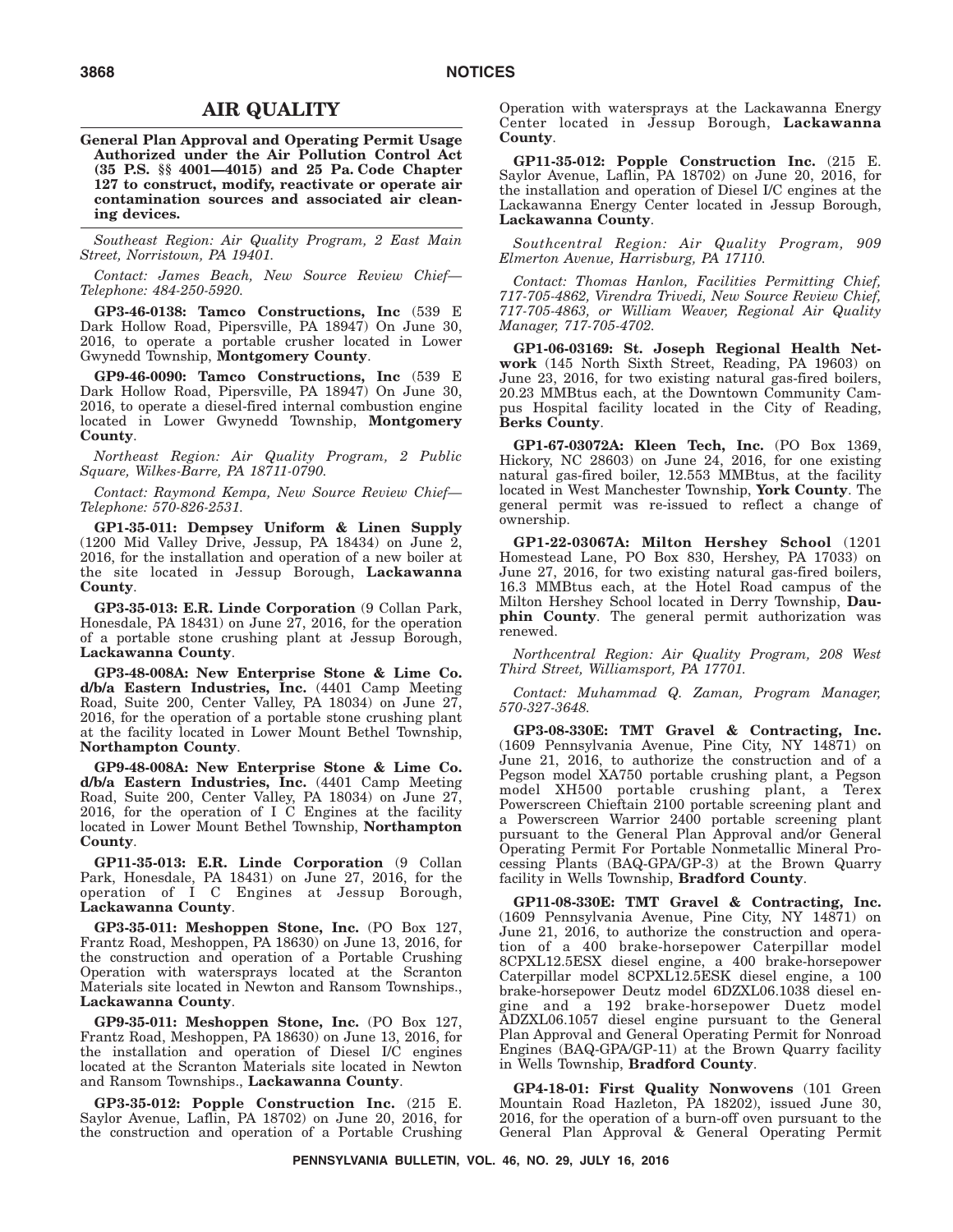Application (BAQ-GPA/GP-4), at their facility located in Wayne Township, **Clinton County**.

#### **Plan Approvals Issued under the Air Pollution Control Act and regulations in 25 Pa. Code Chapter 127, Subchapter B relating to construction, modification and reactivation of air contamination sources and associated air cleaning devices.**

*Southcentral Region: Air Quality Program, 909 Elmerton Avenue, Harrisburg, PA 17110.*

*Contact: Thomas Hanlon, Facilities Permitting Chief, 717-705-4862, Virendra Trivedi, New Source Review Chief, 717-705-4863, or William Weaver, Regional Air Quality Manager, 717-705-4702.*

**07-05001F: Appvion Inc.** (100 Paper Mill Road, Roaring Spring, PA 16673) on June 28, 2016, for the following activity at the Spring Mill located in Roaring Spring Borough, **Blair County**:

1. Installation of a wet electrostatic precipitator (Source ID C036) to further control particulate matter (PM) emissions from the No. 3 Power Boiler (Source ID 036) in order to comply with 40 CFR Part 63, Subpart DDDDD—National Emission Standards for Hazardous Air Pollutants for Major Sources: Industrial, Commercial, and Institutional Boilers and Process Heaters (MACT Subpart DDDDD);

2. Modification of the existing venturi wet scrubber (Source ID C17) that controls PM and HCl emissions from the No. 3 Power Boiler; and

3. Construction of a fly ash handling system (Source ID 201) consisting of a fly ash storage silo whose PM emissions will be controlled by a bin vent collector (Source ID C201).

**06-03167A: Walbert Funeral Home & Cremation Services, PC** (14390 Kutztown Road, Fleetwood, PA 19522) on June 27, 2016, for the installation of a human crematory controlled by an afterburner at the Walbert Funeral Home located in Richmond Township, **Berks County**.

*Northcentral Region: Air Quality Program, 208 West Third Street, Williamsport, PA 17701.*

*Contact: Muhammad Q. Zaman, Environmental Program Manager—Telephone: 570-327-3648.*

**14-00042A: Cintas Corporation** (27 Whitney Drive, Milford, OH 45150) on June 27, 2016, for the construction and operation of a shop towel laundering operation consisting four electrically operated washers, three natural gas fired dryers and a laundry waste water system at State College facility located in College Township, **Centre County**.

**53-00019A: Anchor Energy, LLC** (N. Shore Place I, 358 N. Shore Dr., Ste. 201, Pittsburgh, PA 15212) on June 28, 2016, to construct three (3) 9,708 bhp (7.2 MWs) 4 stroke, lean burn Rolls Royce Bergen B-35:40-V16AG-2 natural gas-fired engine/generator sets, each equipped with both catalytic oxidation and selective catalytic reduction (SCR), at the proposed electric generating station located in Hebron Township, **Potter County**. The facility will also include one (1) 0.64 MMBtu/hour natural gasfired natural gas line heater; three (3) storage tanks ranging in size from 2,600 gallons to 6,000 gallons; one

(1) desiccant dehydration system; various fugitive emissions. If the Department determines that the sources are constructed and operated in compliance with the plan approval conditions and the specifications of the application for Plan Approval 53-00019A, the applicant will subsequently apply for a State Only Operating Permit in accordance with 25 Pa. Code Subchapter F.

**Plan Approval Revisions Issued including Extensions, Minor Modifications and Transfers of Ownership under the Air Pollution Control Act and 25 Pa. Code §§ 127.13, 127.13a and 127.32.**

*Southeast Region: Air Quality Program, 2 East Main Street, Norristown, PA 19401.*

*Contact: James A. Beach, New Source Review Chief— Telephone: 484-250-5920.*

**46-0027D: Janssen Research & Development LLC** (Welsh Road and McKean Road, Spring House, PA 19477) On June 30th 2016, to extend the replacement and installation of new burners on two (2) existing boilers, in Lower Gwynedd Township, **Montgomery County**.

**09-0227: Central Bucks Crematory** (344 N. Main Street, Doylestown, PA 18901-3715) On June 30, 2016, to extend the temporary operation of a human crematory in Doylestown Borough, **Bucks County**.

**23-0222: Williams Lombardo Funeral Home** (33 W Baltimore Ave, 33 W Baltimore Ave, Clifton Heights, PA 19018) On June 30, 2016, to extend the temporary operation of animal crematory in Clifton Heights Borough, **Delaware County**.

**15-0110B: Pepperidge Farm Inc.** (421 Boot Road, Downingtown, PA 19353) On June 30, 2016 to extend the installation and operation of the manufacturing bread and cake products at the facility located in Downingtown Borough, **Chester County**.

*Southcentral Region: Air Quality Program, 909 Elmerton Avenue, Harrisburg, PA 17110.*

*Contact: Thomas Hanlon, Facilities Permitting Chief, 717-705-4862, Virendra Trivedi, New Source Review Chief, 717-705-4863, or William Weaver, Regional Air Quality Manager, 717-705-4702.*

**36-05002E: Armstrong Flooring, Inc.** (1067 Dillerville Road, Lancaster, PA 17604) on June 29, 2016, for installation of a new luxury vinyl tile line at their flooring plant in the City of Lancaster, **Lancaster County**. The LVT line will consist of raw material storage and handling, blanket forming, lamination, sizing, coating and curing, and edge detailing. The plan approval was extended with a compliance schedule.

*Southwest Region: Air Quality Program, 400 Waterfront Drive, Pittsburgh, PA 15222-4745.*

*Contact: Edward Orris, P.E., Environmental Engineer Manager— Telephone: 412-442-4161.*

**PA-04-00699G: National Gypsum Company, Inc.** (P.O Box 346, Shippingport, PA 15077-0346) Plan Approval Extension issuance date effective June 28, 2016, for 180 days to obtain Plan Approval and Operating Permit for their NGC facility located in Shippingport Borough, **Beaver County**.

**PENNSYLVANIA BULLETIN, VOL. 46, NO. 29, JULY 16, 2016**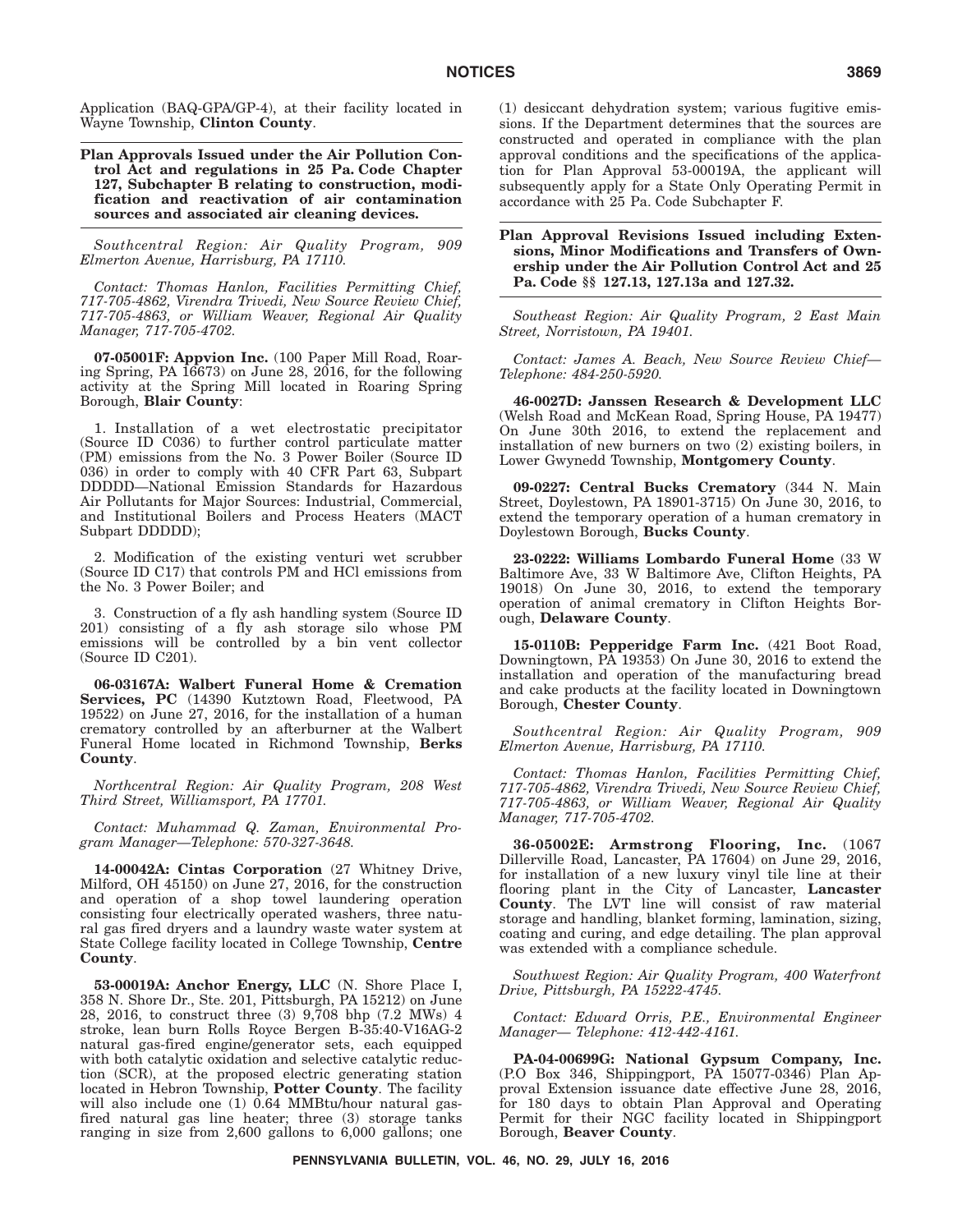**Title V Operating Permits Issued under the Air Pollution Control Act and 25 Pa. Code Chapter 127, Subchapter G.**

*Southeast Region: Air Quality Program, 2 East Main Street, Norristown, PA 19401.*

*Contact: Janine Tulloch-Reid, Facilities Permitting Chief—Telephone: 484-250-5920.*

**23-00023: United Parcel Service** (1 Hog Island Road, Philadelphia, PA 19153) On June 30, 2016, for the renewal of a Title V Operating Permit for the operation of a Distribution and Transportation Facility located in Tinicum Township, **Delaware County**.

*Northeast Region: Air Quality Program, 2 Public Square, Wilkes-Barre, PA 18711-0790.*

*Contact: Raymond Kempa, New Source Review Chief— Telephone: 570-826-2507.*

**35-00024: Keystone Recovery, Inc.** (1150 Keystone Ind Park, Throop, PA 18512) issued on June 27, 2016, for operation in Throop Borough, **Lackawanna County**. The sources consist of seven (7) landfill gas-fired generators and one (1) gas recovery/generating station. The permittee shall demonstrate compliance through emission limitations, fuel type, and fuel usage restrictions. The proposed operating permit includes emission limits, work practice standards, testing, monitoring, recordkeeping and reporting requirements designed to keep the facility operating within applicable air quality requirements.

### **Operating Permits for Non-Title V Facilities Issued under the Air Pollution Control Act and 25 Pa. Code Chapter 127, Subchapter F.**

*Southcentral Region: Air Quality Program, 909 Elmerton Avenue, Harrisburg, PA 17110.*

*Contact: Thomas Hanlon, Facilities Permitting Chief, 717-705-4862, Virendra Trivedi, New Source Review Chief, 717-705-4863, or William Weaver, Regional Air Quality Manager, 717-705-4702.*

**36-03147: A&M Composting, Inc.** (2022 Mountain Road, Manheim, PA 17545-9517) on June 24, 2016, for the sewage sludge composting facility located in Penn Township, **Lancaster County**. The State-Only Permit was renewed.

*Northcentral Region: Air Quality Program, 208 West Third Street, Williamsport, PA 17701.*

*Contact: Muhammad Q. Zaman, Environmental Program Manager—Telephone: 570-327-3648.*

**41-00068: Keystone Leather Distributors, LLC** (2100 Reach Road, Williamsport, PA 17701-8783) on June 28, 2016, was issued a renewal State-Only Operating Permit for their Williamsport/Reach Road Plant located in the City of Williamsport, **Lycoming County**. The State-Only Operating Permit contains all applicable regulatory requirements including monitoring, recordkeeping and reporting conditions.

**Operating Permit Revisions Issued including Administrative Amendments, Minor Modifications or Transfers of Ownership under the Air Pollution Control Act and 25 Pa. Code §§ 127.412, 127.450, 127.462 and 127.464.**

*Southeast Region: Air Quality Program, 2 East Main Street, Norristown, PA 19401.*

*Contact: Janine Tulloch-Reid, Facilities Permitting Chief—Telephone: 484-250-5920.*

**46-00180: Transicoil LLC** (9 Iron Bridge Drive, Collegeville, PA 19426). On June 20, 2016, for a minor modification to the State Only Operating Permit for changing responsible official and permanent removal of the two (2) acid passivation tanks located at its Dock Facility located in Falls Township, **Bucks County**.

*Southcentral Region: Air Quality Program, 909 Elmerton Avenue, Harrisburg, PA 17110.*

*Contact: Thomas Hanlon, Facilities Permitting Chief, 717-705-4862, Virendra Trivedi, New Source Review Chief, 717-705-4863, or William Weaver, Regional Air Quality Manager, 717-705-4702.*

**67-05004: P.H. Glatfelter Company** (228 S. Main Street, Spring Grove, PA 17362) On June 23, 2016, for a minor modification to Title V Operating Permit for the pulp and paper mill located in Spring Grove Borough, York County. The operating permit was modified to require that the permittee permanently cease operation of the No. 1 Power Boiler (Source ID 035) by no later than January 31, 2017. This will result in the elimination of the air emissions previously emitted by that unit.

*Northcentral Region: Air Quality Program, 208 West Third Street, Williamsport, PA 17701.*

*Contact: Muhammad Q. Zaman, Environmental Program Manager—Telephone: 570-327-3648.*

**08-00010H: Global Tungsten & Powders Corp.** (1 Hawes Street, Towanda, PA 18848) on July 1, 2016, to extend the authorization to operate the sources pursuant to the plan approval an additional 180 days from August 13, 2016, to February 9, 2017, at their facility located in Towanda Borough, **Bradford County**. The plan approval has been extended.

## **De Minimis Emissions Increases Authorized under 25 Pa. Code § 127.449.**

*Northwest Region: Air Quality Program, 230 Chestnut Street, Meadville, PA 16335-3481.*

*Contact: Dave Balog, New Source Review Chief or Matt Williams, Facilities Permitting Chief—Telephone: 814-332- 6340.*

**42-00004: American Refining Group** (77 North Kendall Ave., Bradford, PA 16701) for their installation of one 571,068 gallon fixed roof above ground storage tank. The diesel storage tank will be located at their facility located in the City of Bradford, **McKean County**. The facility currently operates under Title V operating permit 42-00004.

The Department hereby approves the De Minimis emission increase as it complies with 25 Pa. Code § 127.449 and is exempt from plan approval. It is the Department's understanding that the proposed changes will not affect any other existing air emission units, will not alter the facility's annual production rate or throughput, and will not violate any emission restrictions of their current operating permit. The following table is a list of the De Minimis emission increases as required by 25 Pa. Code 127.449(i). This list includes the De Minimis emission increases since the State Only Operating Permit (42- 00004) was issued on October 5, 2011.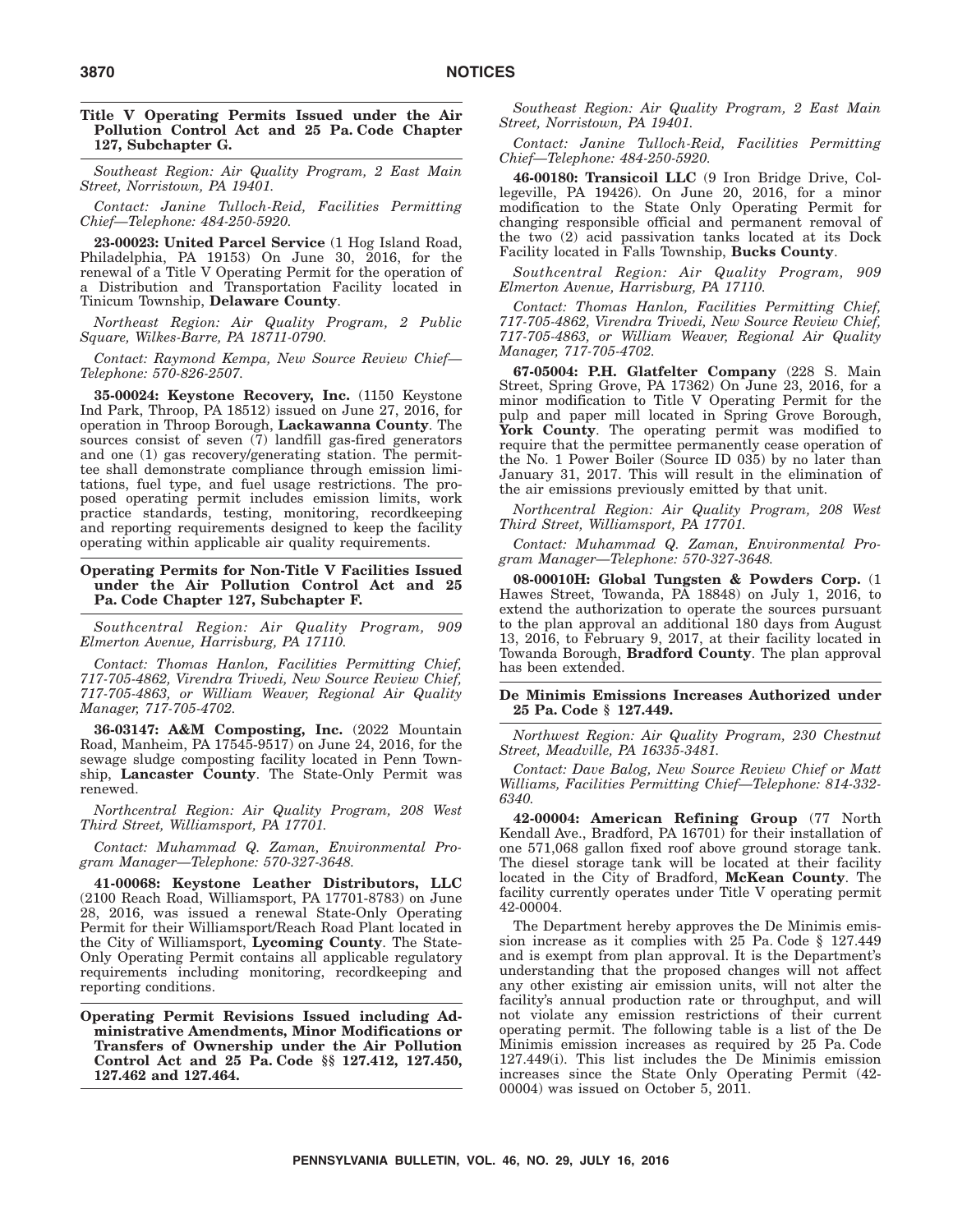| Date                               | Source                                      | $PM_{10}$ (tons)                  | $SO_x$ (tons)                     | $NO_x$ (tons)                   | VOC (tons)                      | $CO$ (tons)                       |
|------------------------------------|---------------------------------------------|-----------------------------------|-----------------------------------|---------------------------------|---------------------------------|-----------------------------------|
| $11-20-11$                         | Tanks 95, 96,<br>$97, 3013, \&$<br>3014     | $\overline{\phantom{a}}$          |                                   |                                 | 3.05e-06                        |                                   |
| 03-07-12                           | Tanks 99 and<br>262                         | $\overline{a}$                    |                                   |                                 | 0.0005                          |                                   |
| 12-14-12                           | Ground Water<br>Remediation<br>Equipment    |                                   |                                   |                                 | 0.77                            |                                   |
| 02-07-13                           | $120 \text{ kWs}$<br>Emergency<br>Generator | 0.01                              | 0.02                              | 0.26                            | 0.01                            | 0.06                              |
| 06-07-13                           | 80 bhp<br>emergency<br>generator            | 0.0055                            | 0.00014                           | 0.11                            | 0.005                           | 0.015                             |
| 12-31-13                           | 2 Brine Storage -<br>Tanks                  |                                   |                                   |                                 | 0.67                            |                                   |
| $11 - 25 - 15$                     | FGRU                                        | 0.00096                           | 0.00111                           | 0.26                            | 0.156                           | 0.065                             |
| 04-27-16                           | Cooling Tower                               | 0.33                              |                                   |                                 | 0.11                            |                                   |
| 06-27-16                           | Diesel Storage<br>Tank, 571,068<br>gallons  | $\qquad \qquad \blacksquare$      |                                   |                                 | 0.25                            |                                   |
| <b>Total Reported</b><br>Increases |                                             | 0.35                              | 0.021                             | 0.63                            | 1.97                            | 0.14                              |
| <b>Total Allowable</b>             |                                             | 0.6 ton/source<br>3 tons/facility | 1.6 ton/source<br>8 tons/facility | 1 ton/source<br>5 tons/facility | 1 ton/source<br>5 tons/facility | 4 tons/source<br>20 tons/facility |

# **ACTIONS ON COAL AND NONCOAL MINING ACTIVITY APPLICATIONS**

**Actions on applications under the Surface Mining Conservation and Reclamation Act (52 P.S. §§ 1396.1—1396.19a); the Noncoal Surface Mining Conservation and Reclamation Act (52 P.S. §§ 3301—3326); The Clean Streams Law; the Coal Refuse Disposal Control Act (52 P.S. §§ 30.51— 30.66); and The Bituminous Mine Subsidence and Land Conservation Act (52 P.S. §§ 1406.1— 1406.20a). The final action on each application also constitutes action on the NPDES permit application and, if noted, the request for a Section 401 Water Quality Certification. Mining activity permits issued in response to applications will also address the application permitting requirements of the following statutes: the Air Quality Pollution Act (35 P.S. §§ 4001—4014); the Dam Safety and Encroachments Act (32 P.S. §§ 693.1— 693.27); and the Solid Waste Management Act (35 P.S. §§ 6018.101—6018.1002).**

*Cambria District Mining Office: 286 Industrial Park Road, Ebensburg, PA 15931, 814-472-1900.*

**Permit No. 32990109 and NPDES No. PA0235148. Bedrock Mines, LP**, 111 Freeport Road, Pittsburgh, PA 15215, permit renewal for reclamation only of a bituminous surface and auger mine in Washington Township, **Indiana County** affecting 59.9 acres. Receiving streams: unnamed tributaries to/and Sugarcamp Run classified for the following uses: cold water fishes. There are no potable water supply intakes within 10 miles downstream. Application received: November 23, 2015. Permit issued: June 22, 2016.

**Permit No. 11110101 and NPDES PA0263141. KB Coal, Inc.**, 163 Colonial Avenue, Mt. Carmel, PA 17851 renewal for reclamation only of a bituminous surface mine in Clearfield Township, **Cambria County**, affecting 28 acres. Receiving streams: unnamed tributaries to Clearfield Creek and unnamed tributaries to Indian Creek classified for the following use: cold water fishes. There are no potable water supply intakes within 10 miles downstream. Application received: April 25, 2016. Permit issued: June 23, 2016.

**Permit No. 5679123 and NPDES No. PA0599166. Rosebud Mining Co.**, P.O. Box 157, Meyersdale, PA 15552, renewal of NPDES permit in Southampton Township, **Somerset County**. Receiving streams: unnamed tributary to/and Shoemaker Run, classified for the following uses: high quality coal water fishes. There are no potable water supply intakes within 10 miles downstream. Application received: May 28, 2015. Permit issued: June 28, 2016.

#### *Moshannon District Mining Office: 186 Enterprise Drive, Philipsburg, PA 16866, 814-342-8200.*

**17080103 and NPDES PA 0256722. Corey L. Shawver DBA Hilltop Coal Company** (12 Dutchtown Road, Houtzdale, PA 16651). Revision to change land use from forestland to pastureland on an existing bituminous surface and auger mine located in Bigler and Gulich Townships, **Clearfield County** affecting 320.7 acres. Receiving stream(s): Little Muddy Run, Unnamed Tributaries to Little Muddy Run, and Unnamed Tributaries to Muddy Run classified for the following use(s): CWF. There are no potable water supply intakes within 10 miles downstream. Application received: April 13, 2016. Permit issued: June 27, 2016.

*Coal Permits Issued*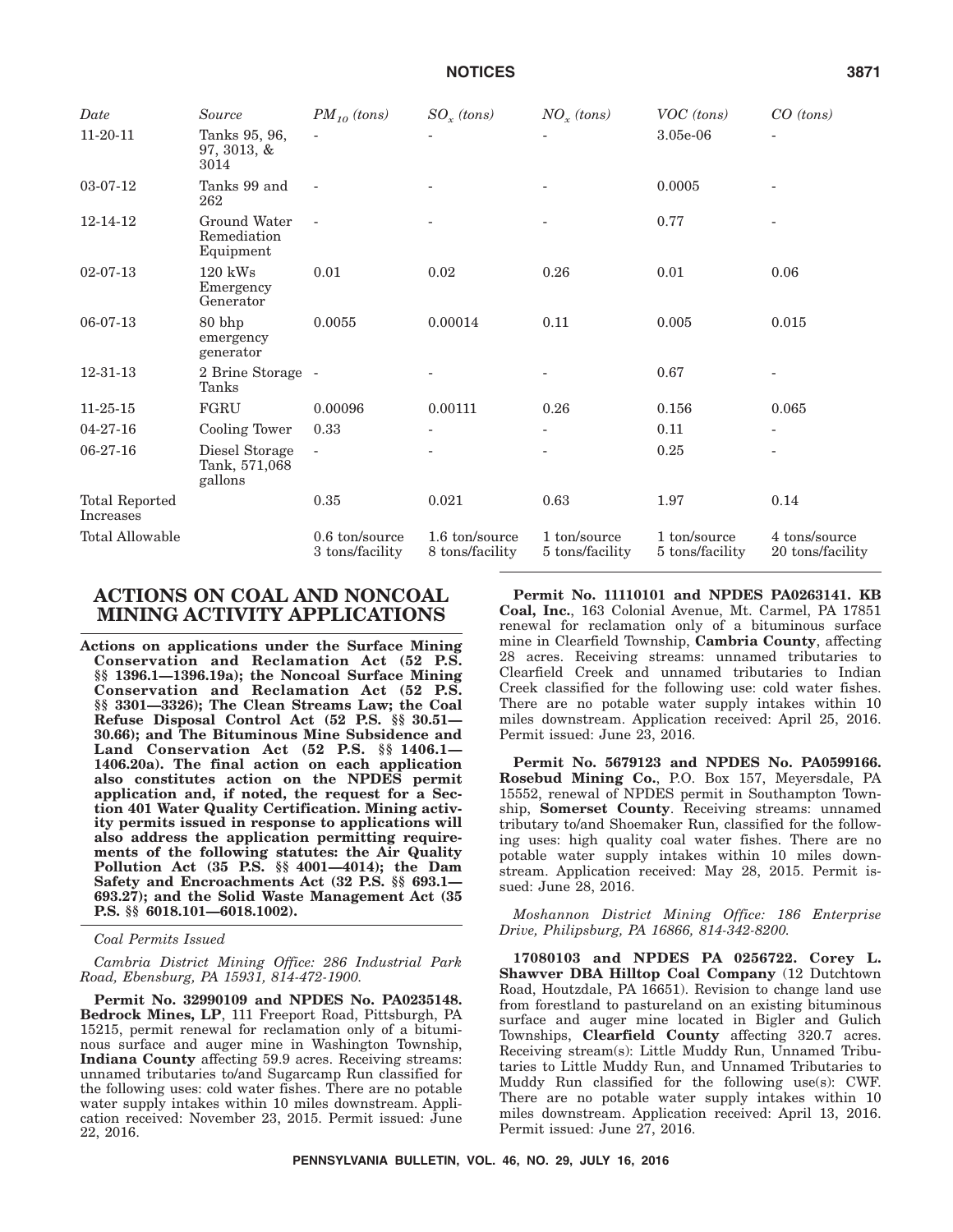*New Stanton District Office: 131 Broadview Road, New Stanton, PA 15672, 724-925-5500.*

**26773025 and NPDES Permit No. PA0079031. Charles L. Swenglish & Sons Coal Co.**, Inc. (2 Swenglish Lane, Smithfield, PA 15478). Permit renewal issued for reclamation only to an existing bituminous surface mine, located in German Township, **Fayette County**, affecting 166.2 acres. Receiving stream: South Branch Browns Run. Application received: September 8, 2014. Renewal permit issued: July 1, 2016.

*Pottsville District Mining Office: 5 West Laurel Boulevard, Pottsville, PA 17901, 570-621-3118.*

**Permit No. 54000103R3. Joe Kuperavage Coal Company**, (916 Park Avenue, Port Carbon, PA 17965), renewal of an existing anthracite surface mine and coal refuse disposal operation in Blythe Township, **Schuylkill County** affecting 250.8 acres, receiving stream: Schuylkill River. Application received: December 8, 2016. Renewal issued: June 29, 2016.

**Permit No. 54000103C. Joe Kuperavage Coal Company**, (916 Park Avenue, Port Carbon, PA 17965), correction to update the post-mining land use of an existing anthracite surface mine and coal refuse disposal operation in Blythe Township, **Schuylkill County** affecting 250.8 acres, receiving stream: Schuylkill River. Application received: December 8, 2016. Renewal issued: June 29, 2016.

**Permit No. 54000103GP104R. Joe Kuperavage Coal Company**, (916 Park Avenue, Port Carbon, PA 17965), renewal of General NPDES Stormwater Permit for stormwater discharges associated with mining activities on Surface Mining Permit No. 54000103 in Blythe Township, **Schuylkill County**, receiving stream: Schuylkill River. Application received: December 8, 2016. Renewal issued: June 29, 2016.

**Permit No. 19860101R6. Jac-Mar Coal Co. t/a L & E Coal**, (PO Box 353, Cresco, PA 18326), renewal of an existing anthracite surface mine operation in Conyngham Township, **Columbia County** affecting 190.0 acres, receiving stream: Big Min Run. Application received: April 26, 2016. Renewal issued: June 29, 2016.

**Permit No. 19860101GP104R. Jac-Mar Coal Co. t/a L & E Coal**, (PO Box 353, Cresco, PA 18326), renewal of General NPDES Stormwater Permit for stormwater discharges associated with mining activities on Surface Mining Permit No. 19860101 in Conyngham Township, **Columbia County**, receiving stream: Big Mine Run. Application received: April 26, 2016. Renewal issued: June 29, 2016.

**Permit No. 54900203R5. Wheelabrator Culm Services, Inc.**, (4 Liberty Lane West, Hampton, NH 03842), renewal of an existing anthracite coal refuse reprocessing operation in Mahanoy Township, **Schuylkill County** affecting 670.7 acres, receiving stream: Mill Creek. Application Received: March 28, 2016. Renewal issued: July 1, 2016.

**Permit No. 54900203R5. Wheelabrator Culm Services, Inc.**, (4 Liberty Lane West, Hampton, NH 03842), renewal of General NPDES Stormwater Permit for stormwater discharges associated with mining activities on Surface Mining Permit No. 54900205 in Mahanoy Township, **Schuylkill County**, receiving stream: Mill Creek. Application received: March 28, 2016. Permit issued: July 1, 2016.

#### *Noncoal Permits Issued*

*Cambria District Mining Office: 286 Industrial Park Road, Ebensburg, PA 15931, 814-472-1900.*

**Permit No. 56162801-GP104. Black Resources, Inc.**, 162 Cumberland Street, Berlin, PA 15530. General NPDES Permit for stormwater discharges associated with mining activities on noncoal Permit No. SNC 56162801 located in Somerset Township, **Somerset County**. Receiving stream: unnamed tributary to Kimberly Run classified for the following use: cold water fishes. There are no potable water supply intakes within 10 miles downstream. Notice of Intent for Coverage received: March 23, 2016. Coverage approved: June 27, 2016.

*Knox District Mining Office: P.O. Box 669, 310 Best Avenue, Knox, PA 16232-0669, 814-797-1191.*

**37980305-GP-104. Slippery Rock Materials, Inc.** (704 Golf Course Road, Volant, PA 16156) Renewal of General NPDES Permit for stormwater discharges associated with mining activities on Surface Mining Permit No. 37980305 in Plain Grove Township, **Lawrence County**. Receiving streams: Taylor Run. Application received: June 3, 2016. Permit Issued: June 29, 2016.

**43110301-GP-104. Three Rivers Aggregates, LLC** (1807 Shenango Road, New Galilee, PA 16141) Renewal of General NPDES Permit for stormwater discharges associated with mining activities on Surface Mining Permit No. 43110301 in Jefferson Township, **Mercer County**. Receiving streams: Unnamed tributary to Daley Run and unnamed tributary to Little Neshannock Creek. Application received: June 16, 2016. Permit Issued: June 29, 2016.

*Moshannon District Mining Office: 186 Enterprise Drive, Philipsburg, PA 16866, 814-342-8200.*

**08162501GP-104. Anthony P. Bennett** (3657 Old Stagecoach Rd, Wyalusing PA 18853), hereby approves the Notice of Intent (NOI) submitted for coverage to discharge stormwater associated with General Permit-105 No. 08162501 to the following surface water(s) in Pike Township, **Bradford County**. Receiving stream(s): Unnamed Tributary to Williams Creek. Application received: February 2, 2016. Permit issued: June 24, 2016.

**08080808. Gregg Trecoske** (1395 W. Wilkes-Barre Turnpike, Montrose, PA 18801). Final bond release for a small industrial minerals surface mine, located in Warren Township, **Bradford County**. Restoration of 2.0 acres completed. Receiving stream(s): Bennett's Branch. Application received: June 20, 2016. Final bond release approved: June 29, 2016.

**53112802 and NPDES PA0257656. Stanley, Gary**, and Dave Goodwin DBA Goodwin & Sons (1815 US RT 6 West, Roulette, PA 16746). NPDES renewal for continue operation and reclamation of a small noncoal surface mine site located in Roulette Township, **Potter County** affecting 5.0 acres. Receiving stream(s): Unnamed Tributary to the Allegheny River. Application received: February 25, 2016. Permit issued: June 24, 2016.

**53160801. Scott Fessenden** (2060 SR 49 West, Ulysses, PA 16948). Commencement, operation, and restoration of a small noncoal industrial mineral (flagstone) permit in Hebron Township, **Potter County** affecting 1.0 acre. Receiving stream(s): Oswayo Creek. Application received: April 19, 2016. Permit Issued: June 24, 2016.

**08152801. Robert Johnson Flagstone, Inc.** (3658 Old Stagecoach Rd, Wyalusing, PA 18853). Commencement, operation, and restoration of a small noncoal

**PENNSYLVANIA BULLETIN, VOL. 46, NO. 29, JULY 16, 2016**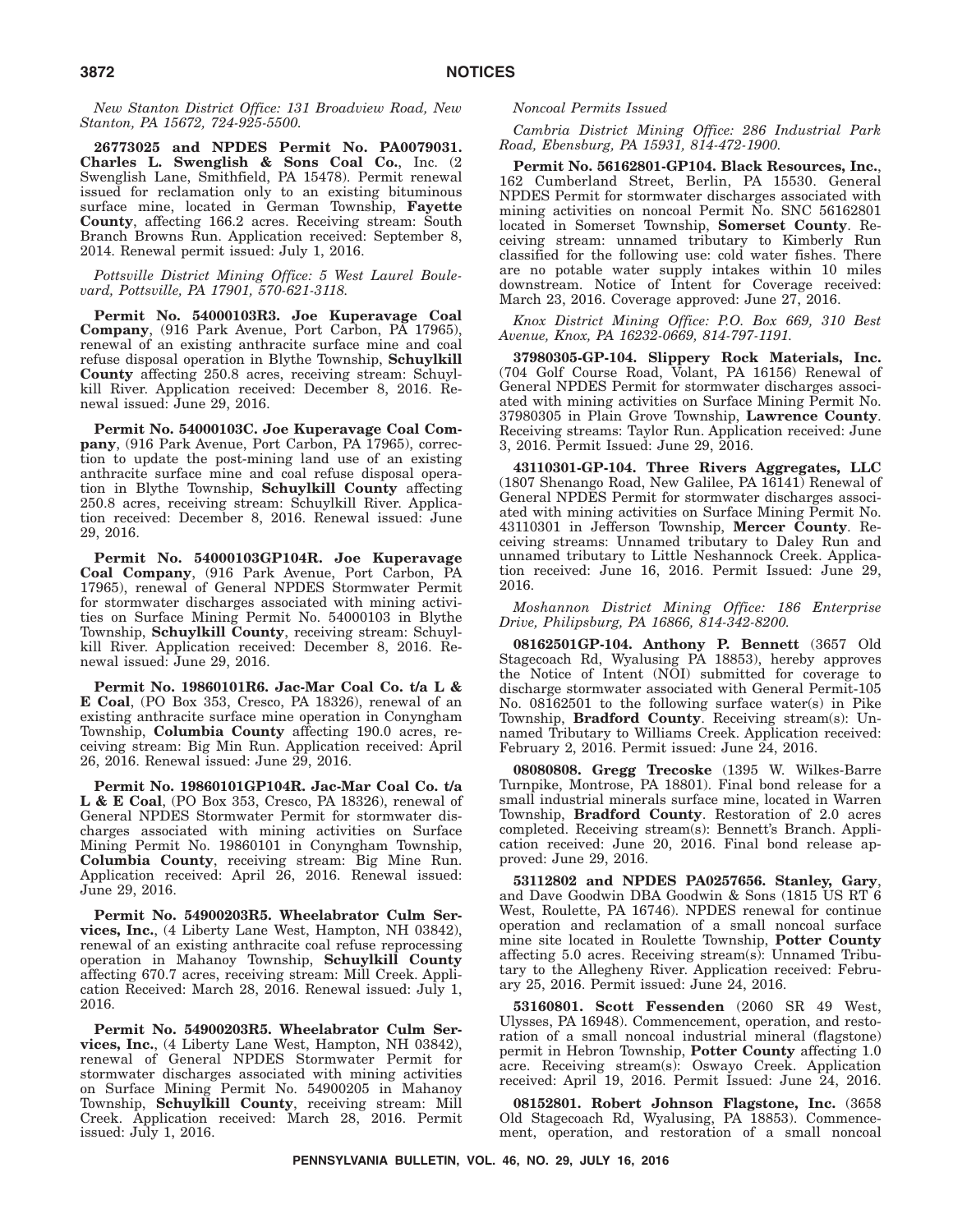industrial mineral (bluestone) permit in Pike Township, **Bradford County** affecting 5.0 acres. Receiving stream(s): Johnson Creek. Application received: October 21, 2015. Permit issued: June 24, 2016.

**08152801GP-104. Robert Johnson Flagstone, Inc.** (3658 Old Stagecoach Rd, Wyalusing, PA 18853). General NPDES permit for stormwater discharge associated with mining activities on surface mining permit No. 08152801 in Pike Township, **Bradford County**. Receiving stream(s): Johnson Creek. Application received: October 21, 2015. Permit issued: June 24, 2016.

*Pottsville District Mining Office: 5 West Laurel Boulevard, Pottsville, PA 17901, 570-621-3118.*

**Permit No. 22010302C3 and PA0124061. New Enterprise Stone & Lime Co., Inc.** d/b/a Eastern Industries, Inc., (3274 Crescent Court West, Suite 200, Whitehall, PA 18052), correction of an existing quarry operation to merger SMP No. 7175SM2 into SMP No. 22010302 for a total of 155.0 permitted acres and renew NPDES Permit for discharge of treated mine drainage in Washington and Jackson Townships, **Dauphin County**, receiving streams: Wiconisco and Armstrong Creeks. Application October 2, 2015. Correction issued: June 30, 2016.

**Permit No. 13760301C7 and NPDES Permit No. PA0124214. New Enterprise Stone & Lime Co., Inc. d/b/a Eastern Industries, Inc.**, (3274 Crescent Court West, Suite 200, Whitehall, PA 18052), renewal of NPDES Permit for discharge of treated mine drainage from a quarry operation in Lower Towmensing Township, **Carbon County** affecting 137.5 acres, receiving stream: unnamed tributary to Aquashicola Creek. Application received: February 1, 2016. Renewal issued: June 30, 2016.

#### **ACTIONS ON BLASTING ACTIVITY APPLICATIONS**

**Actions on applications under the Explosives Acts of 1937 and 1957 and 25 Pa. Code § 211.124. Blasting activity performed as part of a coal or noncoal mining activity will be regulated by the mining permit for that coal or noncoal mining activity.**

*Blasting Permits Issued*

*New Stanton District Office: 131 Broadview Road, New Stanton, PA 15672, 724-925-5500.*

**02164102. Wampum Hardware Co.** (636 Paden Road, New Galilee, PA 16141). Blasting activity permit for the construction at the USA South Hills Landfill, located in South Park Township, **Allegheny County** with an exploration date of December 31, 2017. Blasting permit issued: June 22, 2016.

*Pottsville District Mining Office: 5 West Laurel Boulevard, Pottsville, PA 17901, 570-621-3118.*

**Permit No. 22164105. Abel Construction Co., Inc.**, (PO Box 476, Mountville, PA 17554), construction blasting for The Point in Derry Township, **Dauphin County** with an expiration date of December 7, 2016. Permit issued: June 28, 2016.

**Permit No. 36164136. Keystone Blasting Service**, (15 Hopeland Road, Lititz, PA 17543), construction blasting for Smoker Meats in Strasburg Township, **Lancaster County** with an expiration date of August 30, 2016. Permit issued: June 28, 2016.

**Permit No. 36164137. Maine Drilling & Blasting, Inc.**, (PO Box 1140, Gardiner, ME 04345), construction blasting for 1204 Woodruff Lane in East Hempfield Township, **Lancaster County** with an expiration date of June 28, 2017. Permit issued: June 29, 2016.

**Permit No. 39164101. American Rock Mechanics, Inc.**, (7531 Chestnut Street, Zionsville, PA 18092), construction blasting for Liberty at Spring Creek in Lower Macungie Township, **Lehigh County** with an expiration date of June 22, 2017. Permit issued: June 29, 2016.

**Permit No. 46164108. Brubacher Excavating, Inc.**, (P.O. Box 528, Bowmansville, PA 17507), construction blasting for Meadow Glen Development in Skippack Township, **Montgomery County** with an expiration date of June 22, 2017. Permit issued: June 29, 2016.

**Permit No. 45164104. Hayduk Enterprises, Inc.**, (257 Riverside Drive, Factoryville, PA 18419), construction blasting for SRI Development in Jackson Township, **Monroe County** with an expiration date of June 30, 2017. Permit issued: July 1, 2016.

# **FEDERAL WATER POLLUTION CONTROL ACT SECTION 401**

The Department has taken the following actions on previously received permit applications, requests for Environmental Assessment approval and requests for Water Quality Certification under section 401 of the Federal Water Pollution Control Act (FWPCA) (33 U.S.C.A. § 1341).

Except as otherwise noted, the Department has granted 401 Water Quality Certification certifying that the construction and operation described will comply with sections 301—303, 306 and 307 of the FWPCA (33 U.S.C.A. §§ 1311—1313, 1316 and 1317) and that the construction will not violate applicable Federal and State water quality standards.

Persons aggrieved by an action may appeal that action to the Environmental Hearing Board (Board) under section 4 of the Environmental Hearing Board Act and 2 Pa.C.S. §§ 501—508 and 701—704. The appeal should be sent to the Environmental Hearing Board, Second Floor, Rachel Carson State Office Building, 400 Market Street, PO Box 8457, Harrisburg, PA 17105-8457, (717) 787-3483. TDD users may contact the Board through the Pennsylvania AT&T Relay Service, (800) 654-5984. Appeals must be filed with the Board within 30 days of publication of this notice in the *Pennsylvania Bulletin* unless the appropriate statute provides a different time period. Copies of the appeal form and the Board's rules of practice and procedure may be obtained from the Board. The appeal form and the Board's rules of practice and procedure are also available in Braille or on audiotape from the Secretary to the Board at (717) 787-3483. This paragraph does not, in and of itself, create a right of appeal beyond that permitted by applicable statutes and decisional law.

For individuals who wish to challenge an action, the appeal must reach the Board within 30 days. A lawyer is not needed to file an appeal with the Board.

Important legal rights are at stake, however, so individuals should show this notice to a lawyer at once. Persons who cannot afford a lawyer may qualify for free pro bono representation. Call the Secretary to the Board at (717) 787-3483 for more information.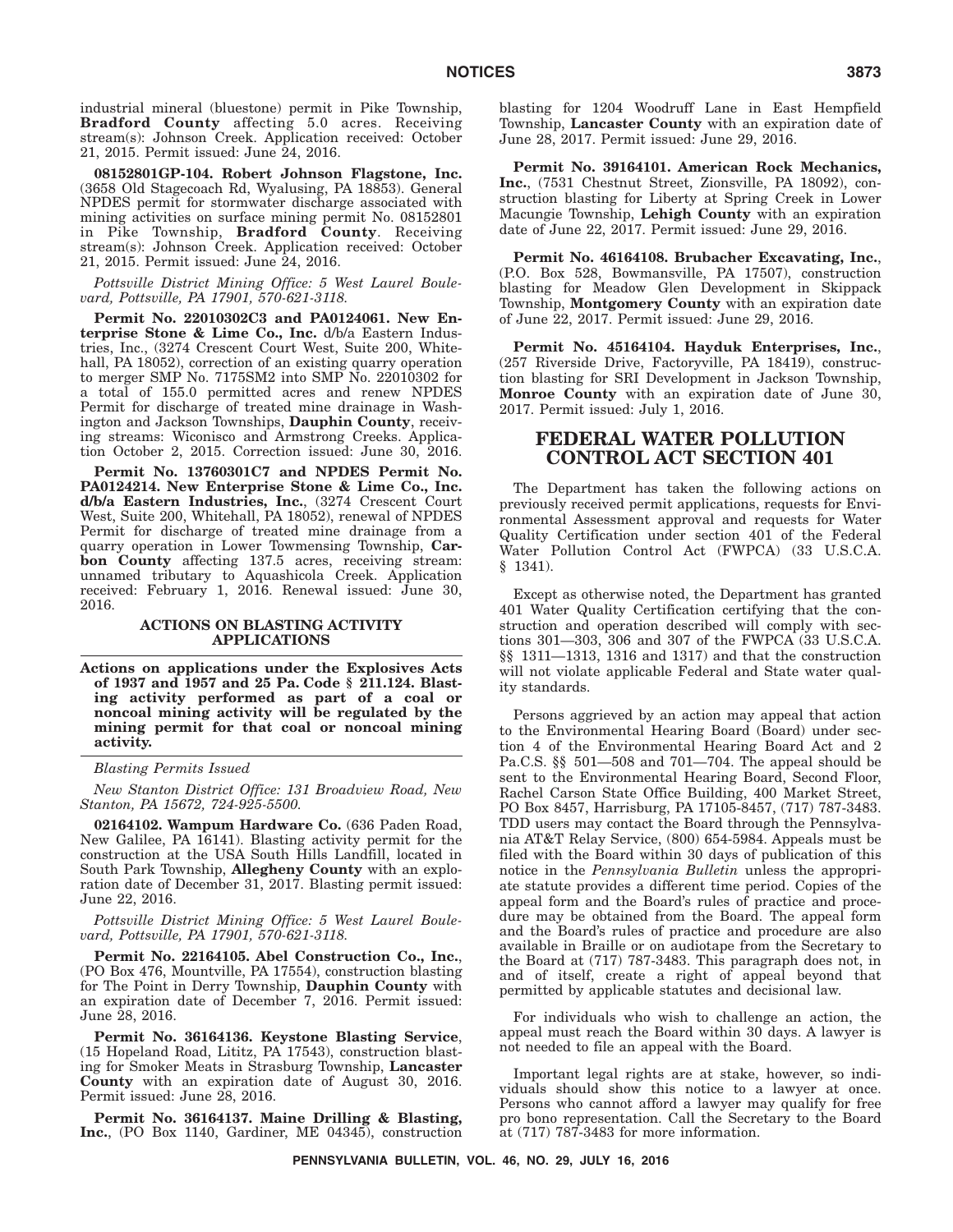**Actions on applications for the following activities filed under the Dam Safety and Encroachments Act (32 P.S. §§ 693.1—693.27), section 302 of the Flood Plain Management Act (32 P.S. § 679.302) and The Clean Streams Law and Notice of Final Action for Certification under section 401 of the FWPCA.**

*Permits, Environmental Assessments and 401 Water Quality Certifications Issued:*

### **WATER OBSTRUCTIONS AND ENCROACHMENTS**

*Southeast Region: Waterway and Wetlands Program Manager, 2 East Main Street, Norristown, PA 19401, Telephone 484-250-5900.*

**E09-1001. Warrington Township**, 852 Easton Road, Warrington, PA 18976, Warrington Township, **Bucks County**, ACOE Philadelphia District.

To construct and maintain a 6-foot wide Steel pedestrian Bridge situated along the floodway/floodplain of the tributary B to Little Neshaminy Creek (WWF, MF) and measuring approximately 114 feet in length associated with the existing trail system in the Township. The project also includes the walkway paths along east and west sides of the bridge within the floodplain to connect the existing trails.

The site is located approximately 700 feet southeast of Street Road and Elbow Lane intersection (Ambler, PA USGS Quadrangle, Latitude: 40.238382; Longitude: -75.154471).

The issuance of this permit also constitutes approval of a Water Quality Certification under Section 401 of the Federal Water Pollution Control Act (33 U.S.C.A.  $§$  1341(a)).

**E15-877. East Goshen Municipal Authority**, 1580 Paoli Pike, West Chester, PA 19380, East Goshen Township, **Chester County**, ACOE Philadelphia District.

To construct and maintain an 8-inch HDPE sanitary force main crossing Chester Creek (TSF). Construction will utilize open cut methods and is being done as a part of the East Goshen Municipal Authority wastewater diversion infrastructure project to reduce flow to the West Goshen Sewage Treatment Plant.

Also, to place and maintain approximately 860 cubic yards of fill within the 100-year floodplain of Chester Creek associated with the construction of a 300 gallon/day sanitary sewer pump station in order to elevate the pump station building and its driveway above the 100-year flood elevation.

The site is located near the intersection of Reservoir and East Strasburg Roads (West Chester, PA, USGS Map, Latitude: 39.9726; Longitude: -75.5482).

The issuance of this permit also constitutes approval of a Water Quality Certification under Section 401 of the Federal Water Pollution Control Act (33 U.S.C.A.  $§$  1341(a)).

**E23-526. Agilyx Corporation**, 9600 SW Nimbus, Suite 260, Beaverton, OR 87008-7386, Marcus Hook Borough, **Delaware County**, ACOE Philadelphia District.

To redevelop and maintain an existing industrial site, partially located within the floodway and floodplain of the Marcus Hook Creek (WWF, MF). The project is associated with the facility that converts pre-processed recycled plastics into synthetic oil.

The site is located near 401 Penn Avenue (Marcus Hook, PA USGS Quadrangle latitude: 39.817824, longitude: -75.409009).

The issuance of this permit also constitutes approval of a Water Quality Certification under Section 401 of the Federal Water Pollution Control Act (33 U.S.C.A.  $§$  1341(a)).

**E09-1004. BCP Property, LLC and Playhouse Inn Property, LLC**, New Hope Borough, 55 Bridge Street, Lambertville, NJ 08530-2115, New Hope Borough, **Bucks County**, ACOE Philadelphia District.

To expand and maintain the existing Bucks County Playhouse & Promenade situated along the floodway/ floodplain of the Delaware River (WWF, MF) and measuring approximately 145 feet in length and 7 feet wide associated with the Playhouse Promenade Improvements. The improvements also include open terrace, gravel area, enclosed deck, and public access link, stormwater outfall within floodway etc.

The site is located at 50 & 70 South Main Street (Lambertville, PA USGS Quadrangle, Latitude: 40.36248; Longitude: -74.950835).

The issuance of this permit also constitutes approval of a Water Quality Certification under Section 401 of the Federal Water Pollution Control Act (33 U.S.C.A.  $§$  1341(a)).

*Southcentral Region: Waterways & Wetlands Program, 909 Elmerton Avenue, Harrisburg, PA 17110, Ed Muzic, Section Chief, 717.705.4802.*

**E22-624: Steelton Borough Authority**, 123 North Front Street, Steelton, PA 17113 in Steelton Borough, **Dauphin County**, U.S. Army Corps of Engineers Baltimore District.

To install a 43-foot diameter chlorine contact tank and related facilities, measuring approximately 1.452 ft, at the existing water treatment plant within the 100-year floodplain of the Susquehanna River (WWF, MF) (Steelton Quadrangle  $40^{\circ}$  14'  $1.5''$  N,  $76^{\circ}$   $50'$   $54''$  W) disturbing approximately 0.31 of an acre with no wetland impacts.

*Northwest Region: Waterways and Wetlands Program Manager, 230 Chestnut Street, Meadville, 16335.*

**E20-595, Raymond J. Slater, III**, 11934 Conneaut Lake Road, Conneaut Lake, PA 16316. Silver Shores Restaurant Dock Major Amendment, in Sadsbury Township, **Crawford County**, ACOE Pittsburgh District (Conneaut Lake, PA Quadrangle N: 41°, 36′, 13″; W: -80°, 17′,  $53$ ").

Permit No. 12983 (issued August 19, 1958) authorized the construction and maintenance of a boat dock extending approximately 75 feet from the water's edge on Conneaut Lake (HQ-WWF) at a point approximately 292 feet east of the Conneaut Lake outlet. The permit has been amended to authorize the permittee to relocate, reconstruct, operate, and maintain docks adjacent to Silver Shores Restaurant in Conneaut Lake including one floating dock measuring approximately 5 feet wide extending 43 feet from the water's edge located approximately 260 feet east of the eastern side of the lake outlet and one floating dock measuring approximately 5 feet wide and extending approximately 134 feet from the water's edge with four 5-foot wide by 15-foot long floating laterals spaced along the western side connected to the shoreline approximately 17 feet west of the eastern property line.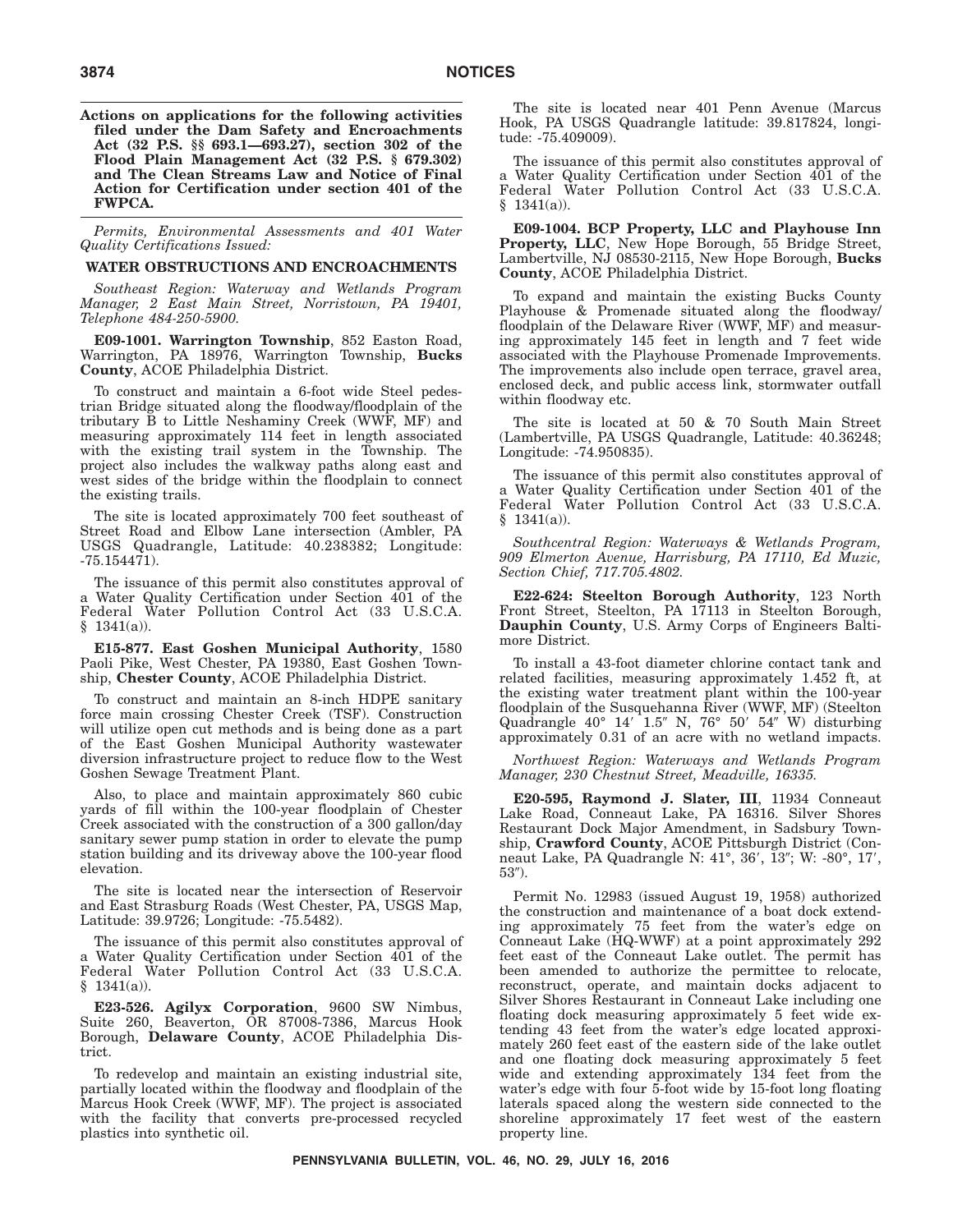# **ENVIRONMENTAL ASSESSMENTS**

*Central Office: Attention: Jack Rokavec, Civil Engineer Manager, P.O. Box 69205, Harrisburg, PA 17106.*

**EA1710-003. Pennsylvania Department of Environmental Protection**, Bureau of Abandoned Mine Reclamation, P.O. Box 69205, Harrisburg, PA 17106. Abandoned Mine Land Reclamation Project in Cooper Township, **Clearfield County**, Baltimore ACOE District.

The applicant proposes to backfill an abandoned surface mine, which includes a total of 14,250 linear feet of dangerous highwall. The project will include the backfilling of 2.62 acres of open water/wetlands with poor water quality, 0.12 acre of open water with good water quality and 0.40 acre of wetlands with good water quality that have developed within the open surface mine pits. A 0.40 acre mitigation wetland will be constructed onsite. (Black Moshannon Quadrangle N: 41°0'4", W: 78°4'52").

#### **EROSION AND SEDIMENT CONTROL**

The following Erosion and Sediment Control permits have been issued.

Persons aggrieved by an action may appeal that action to the Environmental Hearing Board (Board) under section 4 of the Environmental Hearing Board Act and 2 Pa.C.S. §§ 501—508 and 701—704. The appeal should be

sent to the Environmental Hearing Board, Second Floor, Rachel Carson State Office Building, 400 Market Street, PO Box 8457, Harrisburg, PA 17105-8457, (717) 787-3483. TDD users may contact the Board through the Pennsylvania AT&T Relay Service, (800) 654-5984. Appeals must be filed with the Board within 30 days of publication of this notice in the *Pennsylvania Bulletin* unless the appropriate statute provides a different time period. Copies of the appeal form and the Board's rules of practice and procedure may be obtained from the Board. The appeal form and the Board's rules of practice and procedure are also available in Braille or on audiotape from the Secretary to the Board at (717) 787-3483. This paragraph does not, in and of itself, create a right of appeal beyond that permitted by applicable statutes and decisional law.

For individuals who wish to challenge an action, the appeal must reach the Board within 30 days. A lawyer is not needed to file an appeal with the Board.

Important legal rights are at stake, however, so individuals should show this notice to a lawyer at once. Persons who cannot afford a lawyer may qualify for free pro bono representation. Call the Secretary to the Board at (717) 787-3483 for more information.

*Southwest Region: Waterways & Wetlands Program Manager, 400 Waterfront Drive, Pittsburgh, PA 15222- 4745.*

| ESCGP-2 No.     | Applicant Name &<br><i>Address</i>                                                          | County               | Municipality                                                       | Receiving Water/Use                                                                                                                                                                                                                                                                                                                                                                                                               |
|-----------------|---------------------------------------------------------------------------------------------|----------------------|--------------------------------------------------------------------|-----------------------------------------------------------------------------------------------------------------------------------------------------------------------------------------------------------------------------------------------------------------------------------------------------------------------------------------------------------------------------------------------------------------------------------|
| ESG0012515008-1 | Columbia Gibraltar<br>Gathering, LLC<br>5151 Felipe Road<br>Suite 2400<br>Houston, TX 77056 | Washington<br>County | Donegal Township.<br>West Finley Township,<br>and Buffalo Township | UNT to Buck Run<br>(HQ-WWF), UNT to<br>Dutch Fork (HQ-WWF),<br>Dutch Fork (HQ-WWF),<br>UNT to Bonar Creek<br>(HQ-WWF), Bonar Creek<br>(HQ-WWF), UNT to<br>Middle Wheeling Creek<br>(WWF), UNT to<br>Blockhouse Run (WWF),<br>UNT to Robinson Fork<br>(WWF), UNT to Beham<br>Run (WWF), Beham Run<br>(WWF), UNT to Spotted<br>Tail Run (WWF),<br>Robinson Fork (WWF),<br>Enlow Fork (TSF), and<br>UNT to Buffalo Creek<br>(HQ-WWF) |

*Eastern Region: Oil & Gas Management Program Manager, 208 West Third Street, Williamsport, PA 17701*

ESCGP-2 # ESG29-131-16-0004 Applicant Name Chesapeake Appalachia LLC

Contact Person Brian Davis

Address 14 Chesapeake Lane

City, State, Zip Sayre, PA 18840

County Wyoming Township(s) Windham

Receiving Stream(s) and Classification(s) Roaring Run (CWF)

Secondary—Susquehanna River (WWF)

ESCGP-2 # ESX29-115-16-0022 Applicant Name Cabot Oil & Gas Corp Contact Person Kenneth Marcum Address 2000 Park Lane, Suite 300

City, State, Zip Pittsburgh, PA 15275-1121 County Susquehanna Township(s) Brooklyn Receiving Stream(s) and Classification(s) UNTs to Hop Bottom Ck (CWF) Secondary—Hop Bottom Ck (CWF) ESCGP-2 # ESX29-115-16-0024 Applicant Name Cabot Oil & Gas Corp Contact Person Kenneth Marcum Address 2000 Park Lane, Suite 300 City, State, Zip Pittsburgh, PA 15275-1121 County Susquehanna Township(s) Auburn Receiving Stream(s) and Classification(s) UNTs to Riley Ck (CWF) Secondary—Riley Ck (CWF)

**PENNSYLVANIA BULLETIN, VOL. 46, NO. 29, JULY 16, 2016**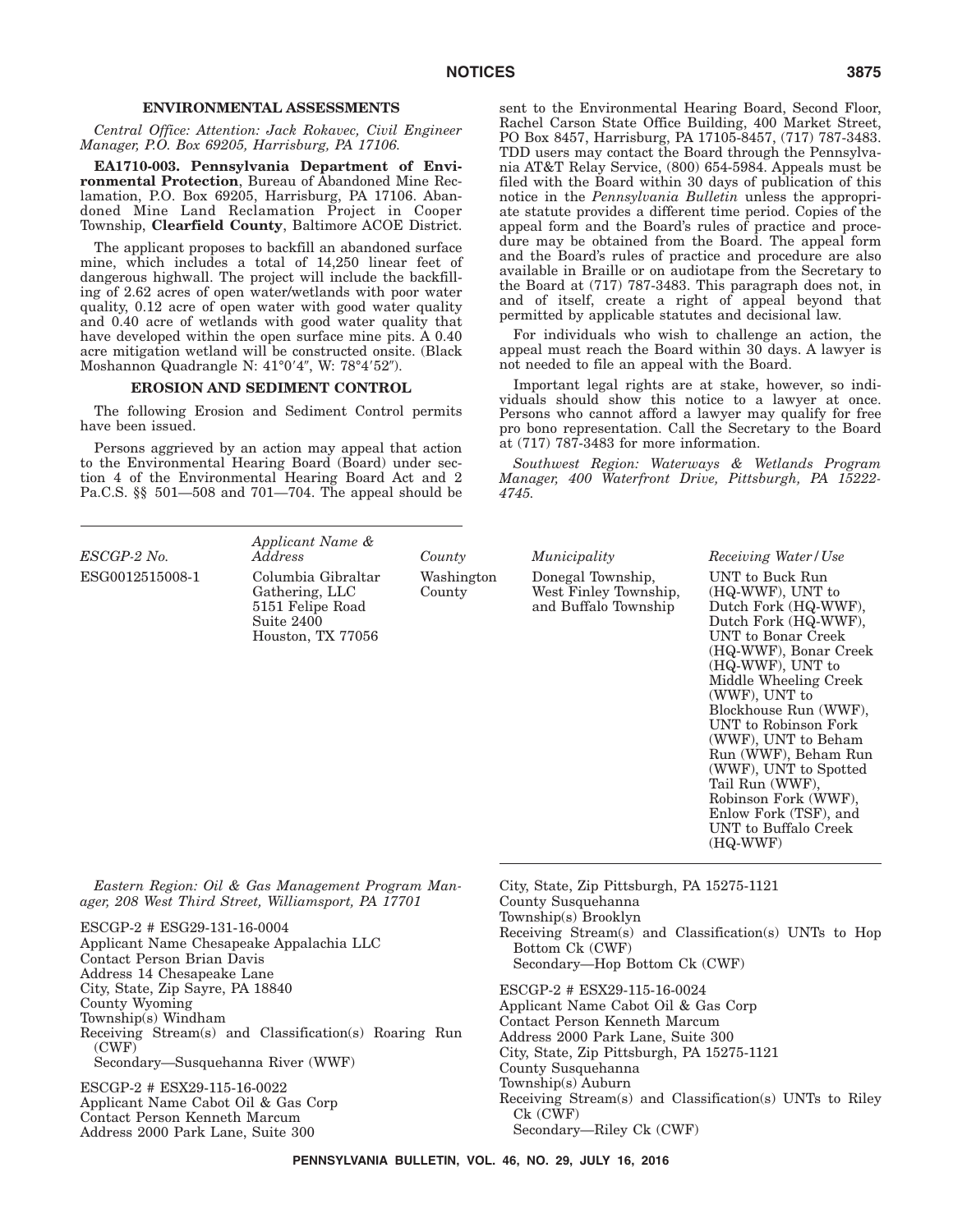ESCGP-2 # ESX29-115-16-0009

Applicant Name Williams Field Services Co LLC

Contact Person Lauren Miladinovich Address Park Place Corp Ctr 2, 2000 Commerce Dr

City, State, Zip Pittsburgh, PA 15275-1026

County Susquehanna

Township(s) Bridgewater & Jessup

Receiving Stream(s) and Classification(s) S Branch of Wyalusing Ck (CWF-MF) and UNTs thereto; Tributary to White Creek (CWF-MF)

# **SPECIAL NOTICES**

# **Minor State Only Operating Permit**

*Philadelphia: Air Management Services, 321 University Avenue, Philadelphia, PA 19104-4543. Contact: Edward Wiener, Chief of Source Registration, 215-685-9426.*

The City of Philadelphia, Air Management Services (AMS) intends to issue a Minor State Only Operating Permit for the following facility:

**OP16000002: The Comcast Center** (1701 John F. Kennedy Blvd, Philadelphia, PA 19103), for the operation of a data center in the City of Philadelphia, **Philadelphia County**. The facility's air emission sources include one (1) 2,919 horsepower (hp) diesel fuel fired emergency generator (EG1), one (1) 240 hp diesel fuel fired fire pump  $(FP1)$ , one (1) 275 hp diesel fuel fired fire pump  $(FP2)$ , and one (1) 460 hp diesel fuel fired fire pump (FP3).

The operating permit will be issued under the 25 Pa. Code, Philadelphia Code Title 3 and Air Management Regulation XIII. Permit copies and other supporting information are available for public inspection at AMS, 321 University Avenue, Philadelphia, PA 19104. For further information, contact Edward Wiener at (215) 685- 9426.

Persons wishing to file protest or comments on the above operating permit must submit the protest or comments within 30 days from the date of this notice. Any protests or comments filed with AMS must include a concise statement of the objections to the permit issuance and the relevant facts upon which the objections are based. Based upon the information received during the public comment period, AMS may modify the operating permit or schedule a public hearing. The hearing notice will be published in the *Pennsylvania Bulletin* and a local newspaper at least thirty days before the hearing.

*Philadelphia: Air Management Services, 321 University Avenue, Philadelphia, PA 19104-4543. Contact: Edward Wiener, Chief, Source Registration at 215 685 9426.*

The City of Philadelphia, Air Management Services (AMS) has intent to renew a Minor State Only Operating Permit for the following facility:

**N16-000004: Overbrook School for Blind** (6333 Malvern Ave, Philadelphia, PA 19151) for operation of a school in the City of Philadelphia, **Philadelphia County**. The facility emission sources are the following; two (2) 9,625,500 MMBTUs/hr each boiler firing No. 2 Fuel Oil/NG and a 200 kw emergency generator.

The operating permit will be issued under the 25 Pa. Code, Philadelphia Code Title 3 and Air Management Regulation XIII. Permit copies and other supporting information are available for public inspection at AMS, 321 University Avenue, Philadelphia, PA 19104. For further information, contact Edward Wiener at (215) 685- 9426.

Persons wishing to file protest or comments on the above operating permit must submit the protest or comments within 30 days from the date of this notice. Any protests or comments filed with AMS must include a concise statement of the objections to the permit issuance and the relevant facts upon which the objections are based. Based upon the information received during the public comment period, AMS may modify the operating permit or schedule a public hearing. The hearing notice will be published in the *Pennsylvania Bulletin* and a local newspaper at least thirty days before the hearing.

*Philadelphia: Air Management Services, 321 University Avenue, Philadelphia, PA 19104-4543. Contact: Edward Wiener, Chief, Source Registration at 215 685 9426.*

The City of Philadelphia, Air Management Services (AMS) intends to issue a Minor State Only Operating Permit for the following facility:

**S16-003: PA Convention Center Annex** (111 N Broad St, Philadelphia, PA 19107) to install in the City of Philadelphia, **Philadelphia County**. The facility's air emission sources include Two (2) 1,750 Kilowatts (KW) Cummins Diesel emergency generator firing No. 2 fuel oil, Two (2) 20.93 MMBTUs/hr Burnham Boiler firing No. 2 fuel oil and natural gas, Two (2) 8.43 MMBTUs/hr Johnson Controls/Power Flame Chillers firing No. 2 fuel oil and natural gas, Two (2) 1.0 MMBTU/hr PVI Industries Hot Water heaters firing natural gas.

The operating permit will be issued under the 25 Pa. Code, Philadelphia Code Title 3 and Air Management Regulation XIII. Permit copies and other supporting information are available for public inspection at AMS, 321 University Avenue, Philadelphia, PA 19104.

Persons wishing to file protest or comments on the above operating permit must submit the protest or comments within 30 days from the date of this notice. Any protests or comments filed with AMS must include a concise statement of the objections to the permit issuance and the relevant facts upon which the objections are based. Based upon the information received during the public comment period, AMS may modify the operating permit or schedule a public hearing. The hearing notice will be published in the *Pennsylvania Bulletin* and a local newspaper at least thirty days before the hearing.

*Philadelphia: Air Management Services, 321 University Avenue, Philadelphia, PA 19104-4543. Contact: Edward Wiener, Chief, Source Registration at 215 685 9426.*

The City of Philadelphia, Air Management Services (AMS) intends to issue a Minor State Only Operating Permit for the following facility:

**S15-001: Philadelphia Gas Works, Passyunk Station**, (3100 Passyunk Avenue, Philadelphia, PA 19145) for the operation of a liquefied natural gas (LNG) storage and distribution facility in the City of Philadelphia, **Philadelphia County**. The facility's air emission sources include two heaters each <10 MMBTUs/hr, one emergency generators at 1,250 Hp, two emergency generators at 110 Hp each, one emergency generator at 460 KW, three each  $58.8$  MBTUs/hr boilers with low NO<sub>x</sub> burners, a firewater pump, and a gasoline vehicle fueling system with Stage II vapor recovery.

The operating permit will be issued under the 25 Pa. Code, Philadelphia Code Title 3 and Air Management Regulation XIII. Permit copies and other supporting information are available for public inspection at AMS, 321 University Avenue, Philadelphia, PA 19104. For further information, contact Edward Wiener at (215) 685- 9426.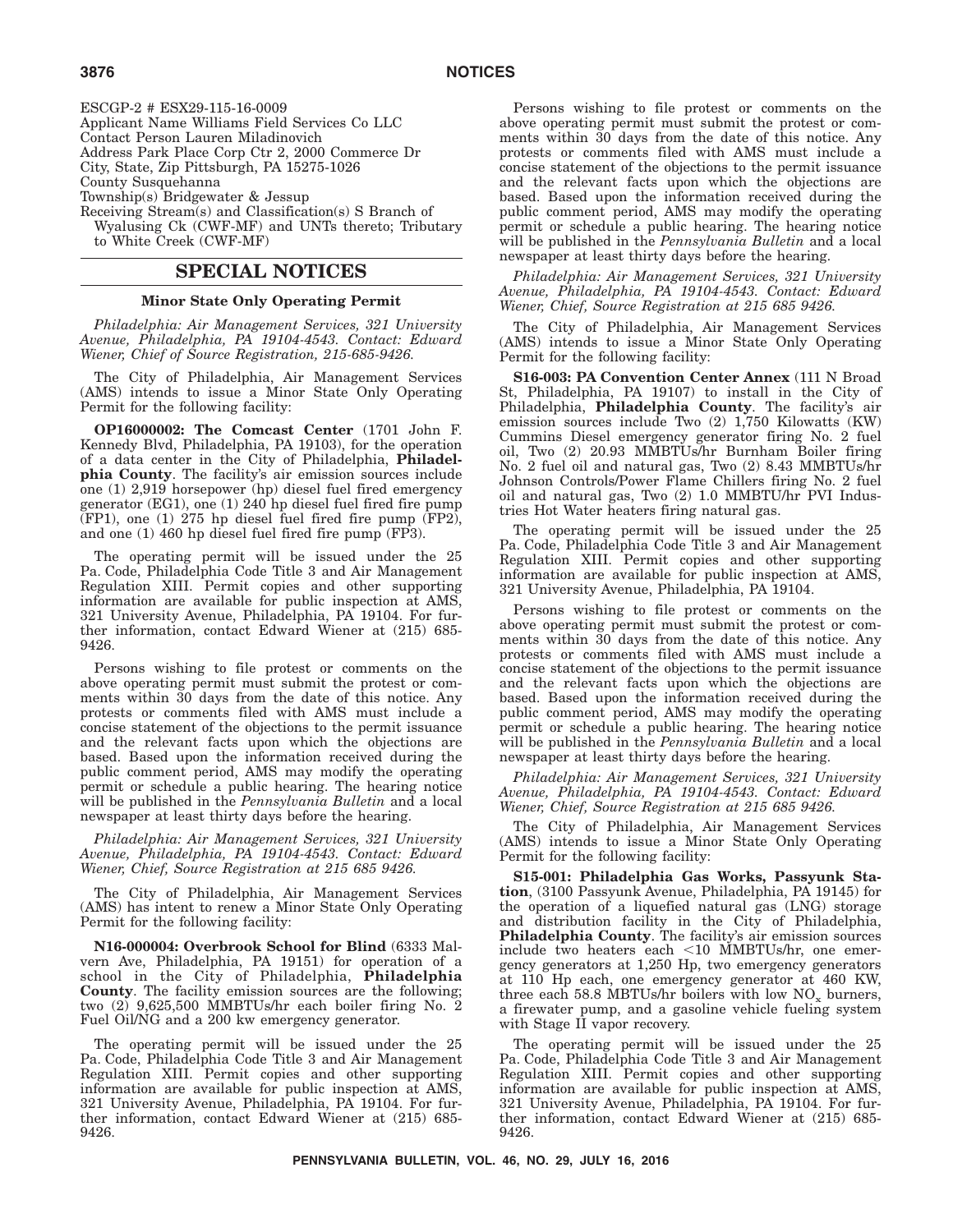Persons wishing to file protest or comments on the above operating permit must submit the protest or comments within 30 days from the date of this notice. Any protests or comments filed with AMS must include a concise statement of the objections to the permit issuance and the relevant facts upon which the objections are

based. Based upon the information received during the public comment period, AMS may modify the operating permit or schedule a public hearing. The hearing notice will be published in the *Pennsylvania Bulletin* and a local newspaper at least thirty days before the hearing.

#### **Notice of Certification to Perform Radon-Related Activities in Pennsylvania**

In the month of June 2016 Department of Environmental Protection of the Commonwealth of Pennsylvania, under the authority contained in the Radon Certification Act, act of July 9, 1987, P.L. 238, No. 43 (63 P.S. §§ 2001—2014) and regulations promulgated thereunder at 25 Pa. Code Chapter 240, has certified the persons listed below to perform radon-related activities in Pennsylvania. The period of certification is two years. (For a complete list of persons currently certified to perform radon-related activities in Pennsylvania and for information as to the specific testing devices that persons certified for testing or laboratory are certified to use, contact the Bureau of Radiation Protection, Radon Division, P.O. Box 8469, Harrisburg, PA 17105-8469, (1-800-23RADON).

| Name                                                  | Address                                              | Type of Certification |
|-------------------------------------------------------|------------------------------------------------------|-----------------------|
| Gerald Aubrey                                         | 1517 Daws Rd.<br>Blue Bell, PA 19422                 | Testing               |
| William Barroner                                      | 1275 Larke Rd.<br>Williamsburg, PA 16693             | Testing               |
| Troy Baughman                                         | 823 W. Weber Ave.<br>DuBois, PA 15801                | Testing               |
| Richard Benchoff, Sr.<br>Radon Detection & Control II | PO Box 419<br>South Heights, PA 15081                | Mitigation            |
| <b>Buyers Protection Group</b>                        | 4300 Alexander Dr., Ste. 200<br>Alpharetta, GA 30022 | Testing               |
| James Carney, Jr.                                     | PO Box 595<br>Horsham, PA 19044                      | Testing               |
| Don Cessna                                            | 407 W. Sample St.<br>Ebensburg, PA 15931             | Testing               |
| Spencer Conrad                                        | 555 Jamestown St.<br>Philadelphia, PA 19128          | Testing               |
| Michael Dean                                          | PO Box 398<br>Pocono Summit, PA 18346                | Testing               |
| Devin Dellinger                                       | PO Box 398<br>Pocono Summit, PA 18346                | Testing               |
| Greg DuPey<br>Pillar To Post                          | 415 Davisville Rd., Ste. 5<br>Willow Grove, PA 19040 | Testing               |
| Erik Funkhouser                                       | 145 Dehaven Rd.<br>Beaver Falls, PA 15010            | Testing               |
| Dante Galan                                           | 2 Hayes St.<br>Elmsford, NY 10523                    | Laboratory Analysis   |
| Gregory Gibson                                        | PO Box 733<br>Tannersville, PA 18372                 | Testing               |
| Vilas Godbole                                         | 6314 Hilltop Dr.<br>Brookhaven, PA 19015             | Mitigation            |
| Thomas Grove                                          | 118 Dolores Dr.<br>Irwin, PA 15642                   | Testing               |
| Dana Hillerby                                         | PO Box 712<br>Glenside, PA 19038                     | Testing               |
| Daniel Horvath                                        | 7713 Francis St.<br>Pittsburgh, PA 15218             | Testing               |
| Jeffrey Hunt                                          | 207 Kirkbrae Rd.<br>Kennett Square, PA 19348         | Testing               |
| Kirk Knappman                                         | 421 W. Chocolate Ave.<br>Hershey, PA 17033           | Testing               |
| Bruce Kollmeyer, Jr.                                  | 828 Oak St.<br>Royersford, PA 19468                  | Mitigation            |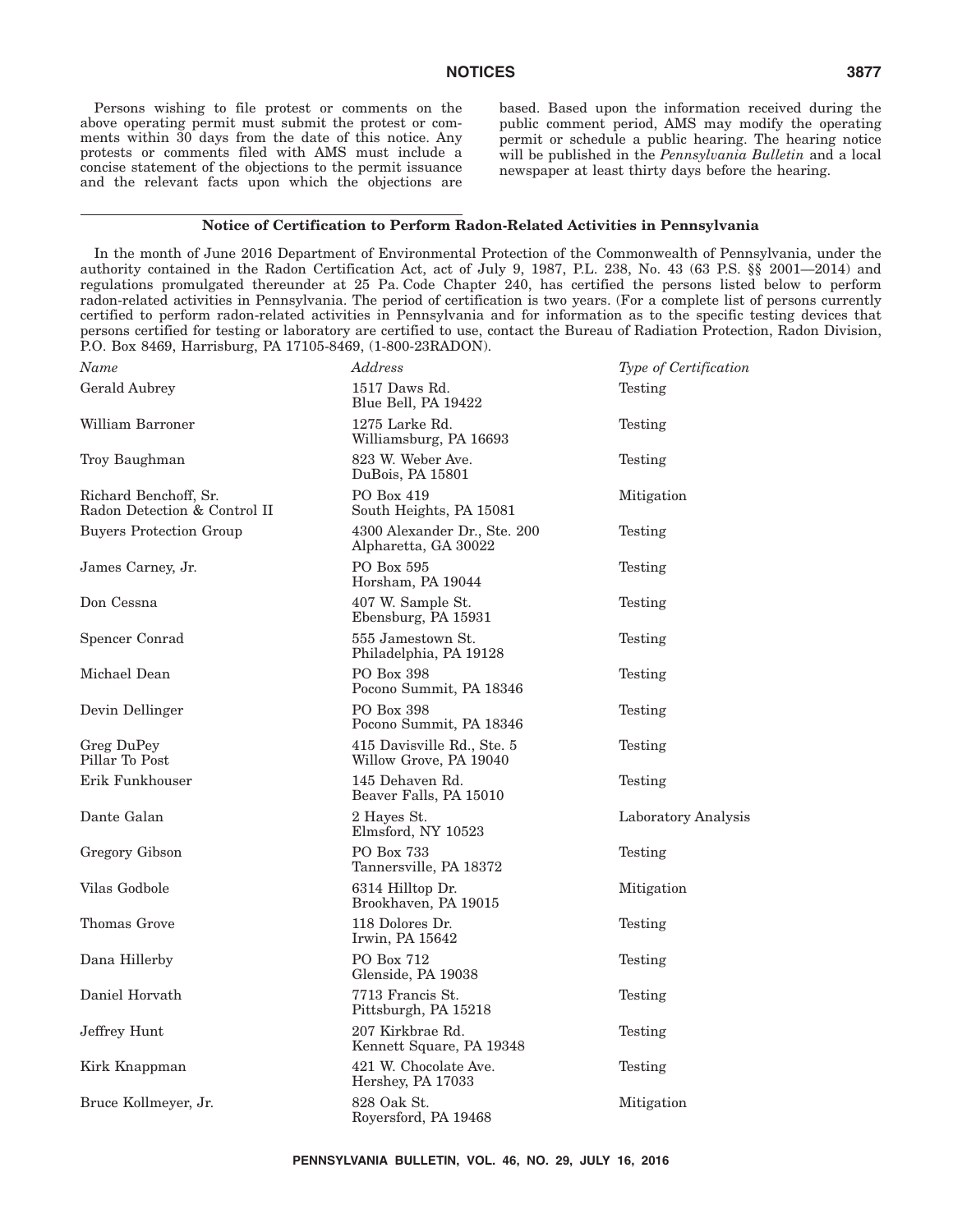| Name                                                     | Address                                         | Type of Certification |
|----------------------------------------------------------|-------------------------------------------------|-----------------------|
| David Konow                                              | 1050 Street Rd., #1640<br>Southampton, PA 18966 | Testing               |
| David Lovic                                              | 501 James St.<br>Springdale, PA 15144           | Testing               |
| David Lovic<br>U.S. Radon Professionals, LLC             | 501 James St.<br>Springdale, PA 15144           | Mitigation            |
| Robert Mallon                                            | PO Box 419<br>South Heights, PA 15081           | Mitigation            |
| Neil Minnucci<br>Homestead Inspection, Inc.              | 955 Allentown Rd.<br>Lansdale, PA 19446         | Mitigation            |
| Matthew Muehling                                         | 454 Rockwood Dr.<br>Elizabethtown, PA 17022     | Testing               |
| Peter Piazza                                             | 316 Marigold Dr.<br>Greensburg, PA 15601        | Testing               |
| <b>Quality Home Services of</b><br>Delaware Valley, Inc. | 700 Braxton Dr.<br>Ridley Park, PA 19078        | Testing               |
| RJH Radon Mitigation, Inc.                               | PO Box 91<br>Akron, PA 17501                    | Mitigation            |
| Jeffrey Ralston                                          | 420 Valley Rd.<br>Bloomsburg, PA 17815          | Mitigation            |
| Mike Sheely                                              | $1000$ Wolfe Rd.<br>Enola, PA 17025             | Testing               |
| Michael Stabile                                          | 182 Heather Dr.<br>Blakeslee, PA 18610          | Testing               |
| David Steinman                                           | 1653 Lititz Pk., # 219<br>Lancaster, PA 17601   | Testing               |
| Michael Tokarczyk                                        | 753 Lutzville Rd.<br>Everett, PA 15537          | Mitigation            |
| Jody Viscomi                                             | 1304 Eynon St.<br>Scranton, PA 18504            | Testing               |
| James Zamiska                                            | 523 Burnside Rd.<br>McDonald, PA 15057          | Testing               |

## **Projects under the Environmental Good Samaritan Act; Coverage Request Received**

*Moshannon District Mining Office: 186 Enterprise Drive, Philipsburg, PA 16866, 814-342-8200.*

The Environmental Good Samaritan Act (27 Pa.C.S. §§ 8001—8114) provides certain protections and immunities from civil liability for landowners and persons who voluntarily undertake reclamation and abatement projects to address land and water adversely affected by mining or oil or gas extraction or exploration for natural resources and left in an unreclaimed condition or left discharging water pollution. In order for landowners and persons to qualify for immunity, the projects must be approved by the Department of Environmental Protection, Moshannon District Office, 186 Enterprise Road, Philipsburg, PA 16866, Attention: Watershed Manager.

The following request for coverage proposal has been received by the Department. A copy of the proposal is available for inspection at the office indicated. Written comments or objections may be submitted by any person or any office or head of any Federal, State, or local government agency or authority to the Department at the same address within 30 days of this publication. Written comments or objections should contain the name, address, and telephone number of the person submitting comments or objections; the proposal identification number; and a statement of sufficient detail to inform the Department of the basis of the comment or objection and the relevant facts upon which it is based.

**EGS 59003. Tioga County Conservation District**, (1867 Shumway Road, Wellsboro, PA 16901). Southwestern Energy granted the necessary funding to the **Tioga County** Conservation District and Concerned Citizens Committee for design and construction of Acid Mine Drainage (AMD) treatment systems at Fall Brook, a headwaters tributary to the Tioga River in Ward Township, Tioga County. Project includes construction of two passive systems consisting of drainable limestone beds, settling basins, and flush ponds to treat the Fall Brook 099, 01, 02, and 03 discharges. Systems will flush automatically using solar powered mechanisms, and regular visits and operation and maintenance will be carried out under agreement with the Blossburg Municipal Authority. Systems are expected to restore 8,000 feet of Fall Brook, and improve 15,500 feet of the Tioga River. Coverage request received June 20, 2016.

[Pa.B. Doc. No. 16-1212. Filed for public inspection July 15, 2016, 9:00 a.m.]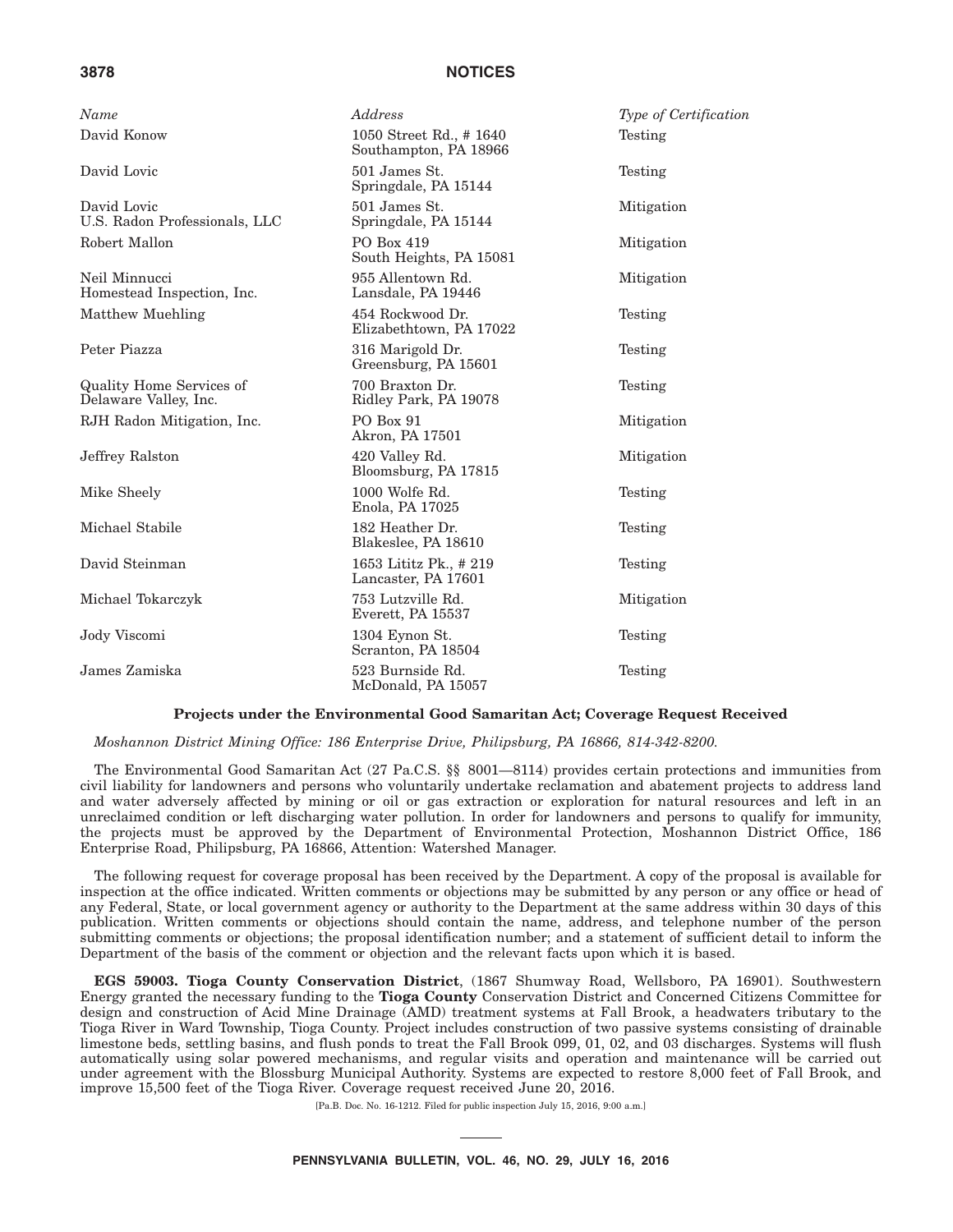# **Aggregate Advisory Board; Regulatory, Legislative and Technical Committee Meeting**

The Aggregate Advisory Board's Regulatory, Legislative and Technical Committee will meet on July 18, 2016, from 1 p.m. to 3 p.m. in the 10th Floor Conference Room, Rachel Carson State Office Building, 400 Market Street, Harrisburg, PA 17101. The meeting will be offered in a conference call format.

Questions concerning the meeting can be directed to Daniel E. Snowden, DEd at (717) 783-8846 or dsnowden@ pa.gov. The agenda and meeting materials for the meetings are available through the Public Participation tab on the Department of Environmental Protection's (Department) web site at www.dep.pa.gov (select "Public Participation," then "Advisory Committees," then "Mining Advisory Committees,'' then ''Mining and Reclamation Advisory Board (MRAB)'').

Persons in need of accommodations as provided for in the Americans with Disabilities Act of 1990 should contact Daniel E. Snowden, DEd at (717) 783-8846 or through the Pennsylvania AT&T Relay Service at (800) 654-5984 (TDD) to discuss how the Department may accommodate their needs.

> PATRICK McDONNELL, *Acting Secretary*

[Pa.B. Doc. No. 16-1213. Filed for public inspection July 15, 2016, 9:00 a.m.]

### **Bid Opportunity**

**AMD 24(6134)104.1, Abandoned Mine Reclamation Project, Brandy Camp Southwest Settling Pond Liner, Horton Township, Elk County.** The principal items of work and approximate quantities include grading, R-4 noncalcareous rock 130 tons, R-6 noncalcareous rock 323 tons, clay 2,600 cubic yards, fence 1,100 linear feet and seeding 2 acres.

This bid issues on August 5, 2016, and bids will be opened on August 30, 2016, at 2 p.m. Bid documents, including drawings in PDF format and Auto-Cad Map 3D format, may be downloaded for free beginning on the issue date from the Department of Environmental Protection's web site at www.dep.pa.gov/ConstructionContracts. Bid documents and drawings can also be obtained upon payment of \$22, plus \$8 for postage, which includes sales tax, by calling (717) 787-7820. Auto-Cad Map 3D format drawings can also be purchased on a compact disc (CD) for an additional \$5 per CD. Money will not be refunded. This project is financed by the AMD Abatement and Treatment Fund. Contact the Construction Contracts Section at (717) 787-7820 for more information on this bid.

> PATRICK McDONNELL, *Acting Secretary*

[Pa.B. Doc. No. 16-1214. Filed for public inspection July 15, 2016, 9:00 a.m.]

# **Conditional State Water Quality Certification for the Army Corps of Engineers Pennsylvania State Programmatic General Permit (PASPGP-5)**

The Department of Environmental Protection (Department) issues, on behalf of the Commonwealth, State Water Quality Certification for activities authorized by the Baltimore, Philadelphia and Pittsburgh Districts of the Army Corps of Engineers (Corps) under the Pennsylvania State Programmatic General Permit-5 (PASPGP-5), which was issued by the Corps under section 404(e) of the Clean Water Act (act) (33 U.S.C.A. § 1344(e)) and section 10 of the River and Harbor Act of 1899 (33 U.S.C.A. § 403), subject to the following conditions. Prior to beginning any activity covered by PASPGP-5, the applicant must obtain all necessary permits or approvals from the Department, including, but not limited to, those required by The Clean Streams Law (35 P.S. §§ 691.1—691.1001), the Dam Safety and Encroachments Act (32 P.S. §§ 693.1—693.27), the Solid Waste Management Act (35 P.S. §§ 6018.101—6018.1003), the Hazardous Sites Cleanup Act (35 P.S. §§ 6020.101—6020.1305), the Land Recycling and Environmental Remediation Standards Act (35 P.S. §§ 6026.101—6026.908) and the regulations promulgated thereunder including 25 Pa. Code Chapters 91, 92a, 93, 95, 102, 105 and 260a—299. Additionally, all environmental assessments required under these regulations, in addition to other regulatory requirements, must be complied with as a condition of this State Water Quality Certification for PASPGP-5.

Section 401(a) of the act  $(33 \text{ U.S.C.A. } § 1341(a))$  requires an applicant seeking authorization to use PASPGP-5 to provide the Corps with certification from the Commonwealth that any discharge that may result from the applicant's proposed activity will comply with the applicable provisions of sections 301—303, 306 and 307 of the act (33 U.S.C.A. §§ 1311—1313, 1316 and 1317). The Commonwealth has established water quality standards for its surface waters in 25 Pa. Code Chapter 93 (relating to water quality standards), and permitting programs setting effluent limitations and performance standards to achieve those State water quality standards, which the United States Environmental Protection Agency has approved as consistent with the applicable provisions of the act. The Department certifies that the construction, operation and maintenance of projects in accordance with PASPGP-5 and the conditions of this State Water Quality Certification will comply with the Commonwealth's water quality standards and the applicable provisions of the act.

With the issuance of this State Water Quality Certification, activities authorized for coverage under PASPGP-5 can begin for use during the 5-year term of PASPGP-5. A copy of PASPGP-5 is available at http://www.nab.usace. army.mil/Missions/Regulatory/Permit-Types-and-Process/. Applicants for authorization from the Corps for activities under section 404 of the act or section 10 of the River and Harbor Act of 1899 that are not covered under PASPGP-5 must obtain separate State Water Quality Certifications from the Department to comply with section 401 of the act. Activities that require any Federal authorization other than or in addition to an authorization from the Corps under section 404 of the act or section 10 of the River and Harbor Act of 1899 (such as, but not limited to, an interstate natural gas pipeline, a gas storage field, or a nuclear or hydroelectric project that requires a license, certification or permit from another Federal agency) shall submit a request to the Department for State Water Quality Certification for the entire project requiring Federal authorizations as required by section 401 of the act.

In response to the 30-day public comment period on the proposed State Water Quality Certification for PASPGP-5 that concluded on June  $27, 2016$ , see  $46$  Pa.B.  $2737$ (May 28, 2016), the Department received comments from one commentator. For the reasons explained in the Department's responses to the comments received, which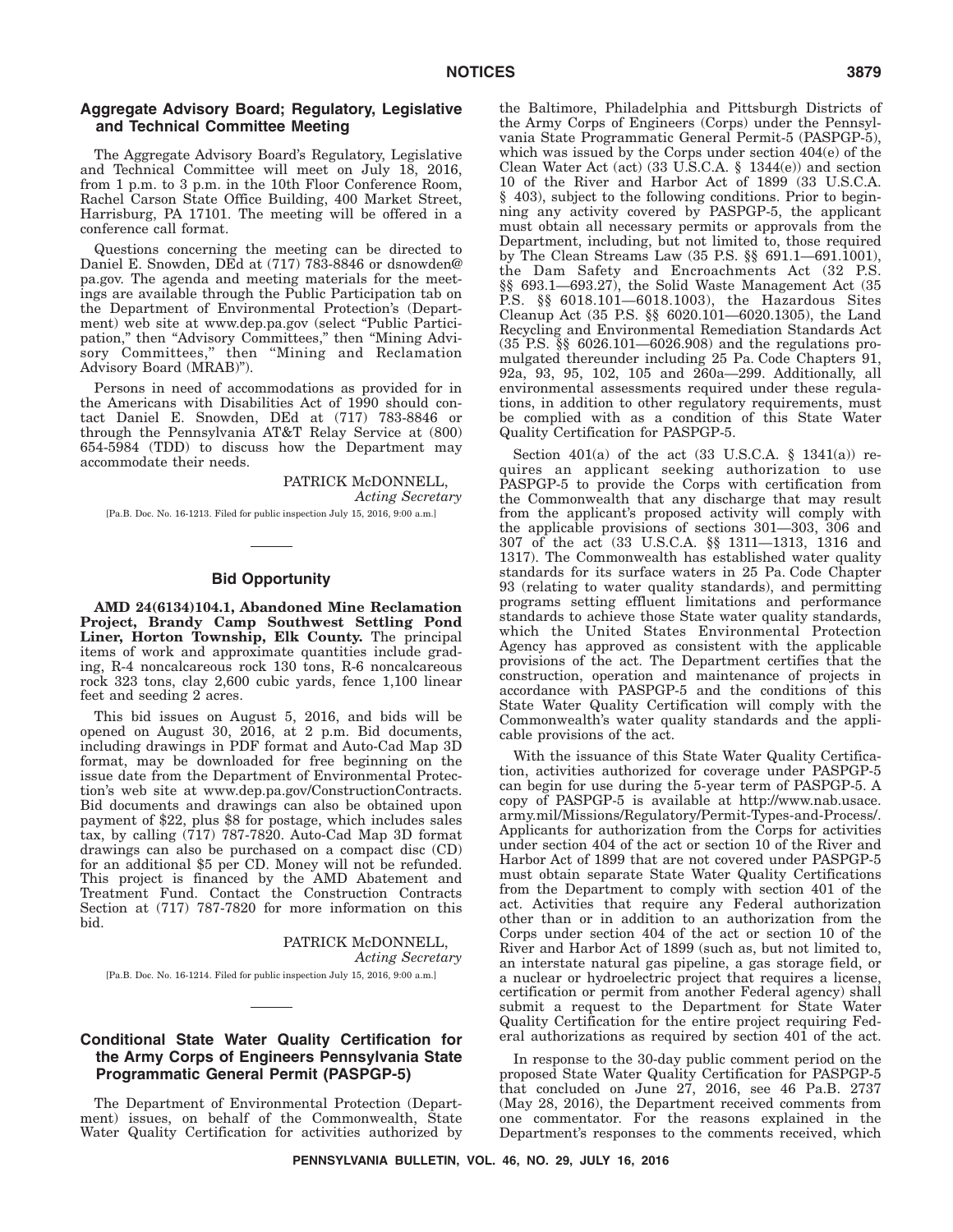are available at http://www.dep.pa.gov/Business/Water/ Waterways/Encroachments/Pages/default. aspx the Department determined that the conditions included in this State Water Quality Certification for PASPGP-5 did not require revision.

Any person aggrieved by this action may appeal, under section 4 of the Environmental Hearing Board Act (35 P.S. § 7514) and 2 Pa.C.S. §§ 501—508 and 701—704 (relating to Administrative Agency Law) to the Environmental Hearing Board, Second Floor, Rachel Carson State Office Building, 400 Market Street, PO Box 8457, Harrisburg, PA 17105-8457, (717) 787-3483. TDD users may contact the Environmental Hearing Board (Board) through the Pennsylvania AT&T Relay Service, (800) 654-5984. Appeals must be filed with the Board within 30 days of receipt of written notice of this action unless the appropriate statute provides a different time period. Copies of the appeal form and the Board's rules of practice and procedure may be obtained from the Board. The appeal form and the Board's rules of practice and procedure are also available in braille or on audiotape from the Secretary to the Board at (717) 787-3483. This paragraph does not, in and of itself, create any right of appeal beyond that permitted by applicable statutes and decisional law.

For individuals who wish to challenge this action, appeals must reach the Board within 30 days. Individuals do not need a lawyer to file an appeal with the Board.

Important legal rights are at stake, however, so individuals should show this document to a lawyer at once. Individuals who cannot afford a lawyer may qualify for free pro bono representation. Call the Secretary to the Board at (717) 787-3483 for more information.

> PATRICK McDONNELL, *Acting Secretary*

[Pa.B. Doc. No. 16-1215. Filed for public inspection July 15, 2016, 9:00 a.m.]

# **Mid-Atlantic Ocean Action Plan; Public Comment Period; Webinar and Public Open House Sessions**

The Department of Environmental Protection (Department) is publishing this notice on behalf of the Mid-Atlantic Regional Council on the Ocean (MARCO) and the Mid-Atlantic Regional Planning Body (RPB) regarding a draft Mid-Atlantic Ocean Action Plan (Plan). MARCO and the RPB are conducting a variety of public participation opportunities for the draft Plan, which was prepared by the RPB. The RPB is a group of state and Federal agencies, Federally-recognized tribes and the Mid-Atlantic Fishery Management Council working collaboratively on ocean planning.

Authority for this planning process was set forth in 2010 by Presidential Executive Order 13547, Stewardship of the Ocean, Our Coasts, and the Great Lakes, which established a National Ocean Policy (NOP) to guide the protection, maintenance and restoration of the United States' oceans and coasts. The NOP calls for the creation of RPBs to coordinate and implement regional ocean planning with state, Federal, tribal and fishery management council representatives. Accordingly, the Mid-Atlantic RPB was formally established in April 2013. The

Commonwealth participates with Maryland, Virginia, Delaware, New Jersey and New York in this collaborative ocean-planning effort.

The public comment period for the Plan opened July 6, 2016, as published at 81 FR 44040 (July 6, 2016) and will remain open through September 6, 2016. It is important to note that the Department is not collecting comments on the Plan but is posting this notice on behalf of MARCO and the RPB. Stakeholders are encouraged to provide comments directly to the RPB by e-mail at MidAtlanticRPB@boem.gov.

In addition, MARCO and the RPB will conduct a series of open house sessions during summer 2016 to engage stakeholders in understanding how Mid-Atlantic ocean resources are currently being used, managed and conserved, and to establish a broad vision that will guide the actions that need to be taken to address shared regional priorities. Prior to the start of these sessions, the draft Plan will be available at http://www.boem.gov/MidA-New/. Dates and locations for these open house sessions can be found on MARCO's web site at http://midatlanticocean.org/ event-calendar/action~month/exact\_date~1467345600/ request\_format~html/.

For more information, contact Arlo Hemphill, MARCO Communications Director at (202) 746-3484.

At the completion of public participation, the Plan will be reviewed by all participating agencies with a goal of completing Plan review by mid-September 2016. If approved, the Plan will be submitted to the National Ocean Council for approval by December 31, 2016.

> PATRICK McDONNELL, *Acting Secretary*

[Pa.B. Doc. No. 16-1216. Filed for public inspection July 15, 2016, 9:00 a.m.]

## **Mining and Reclamation Advisory Board Meeting**

The Mining and Reclamation Advisory Board (Board) will meet on July 21, 2016, from 9 a.m. to 11:30 a.m. in the Main Conference Room, Cambria District Mining Office, 286 Industrial Park Road, Ebensburg, PA 15931. The meeting will also be offered in a conference call format.

Questions concerning the meeting can be directed to Daniel E. Snowden, DEd at (717) 783-8846 or dsnowden@ pa.gov. The agenda and meeting materials for the meeting are available through the Public Participation tab on the Department of Environmental Protection's (Department) web site at www.dep.pa.gov (select "Public Participation," then "Advisory Committees," then "Mining Advisory Committees,'' then ''Mining and Reclamation Advisory Board (MRAB)'').

Persons in need of accommodations as provided for in the Americans with Disabilities Act of 1990 should contact Daniel E. Snowden, DEd at (717) 783-8846 or through the Pennsylvania AT&T Relay Service at (800) 654-5984 (TDD) to discuss how the Department may accommodate their needs.

> PATRICK McDONNELL, *Acting Secretary*

[Pa.B. Doc. No. 16-1217. Filed for public inspection July 15, 2016, 9:00 a.m.]

**PENNSYLVANIA BULLETIN, VOL. 46, NO. 29, JULY 16, 2016**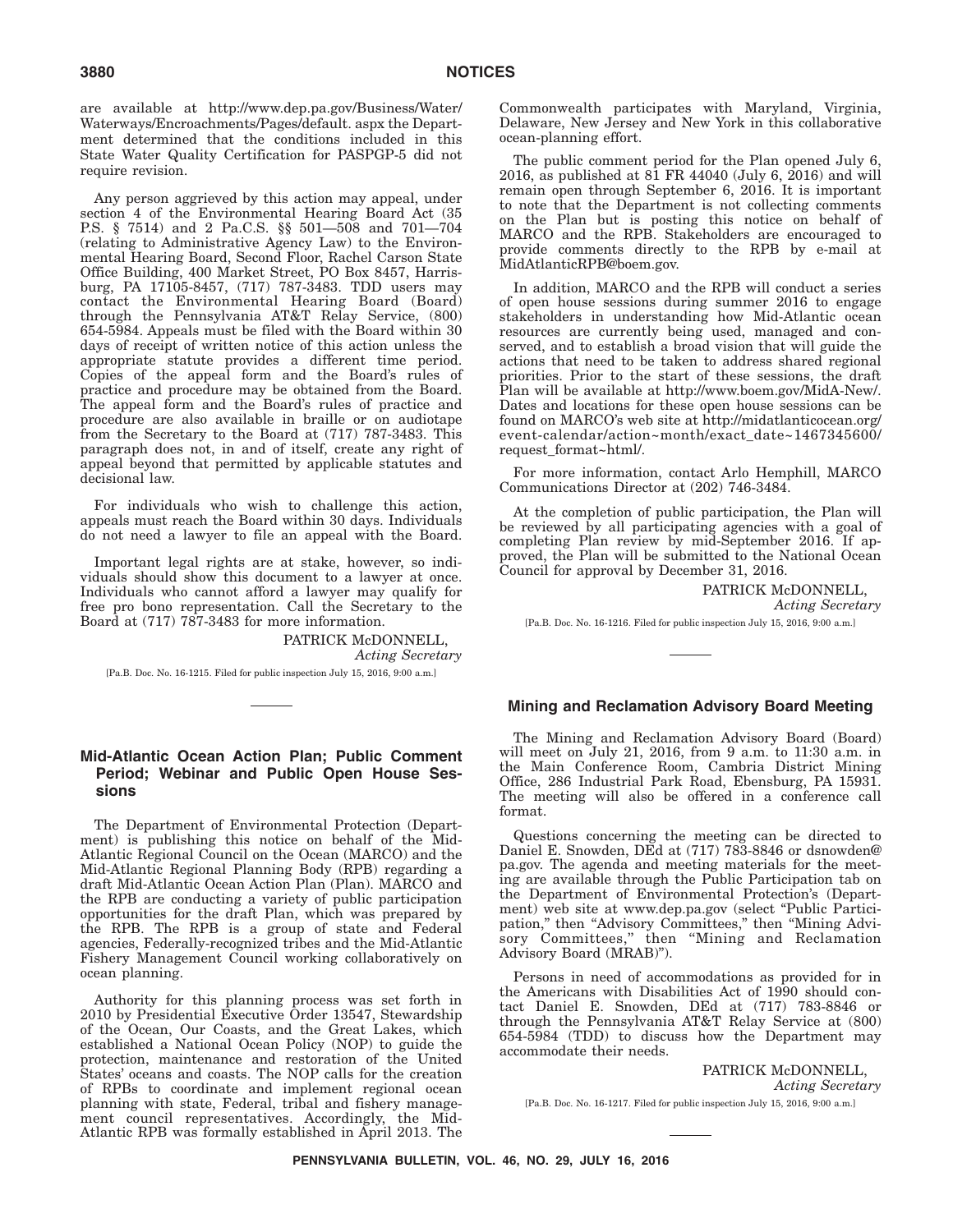# **Processing of Asbestos Abatement and Demolition/ Renovation Notifications**

The Department of Environmental Protection (Department) has revised its process for receipt of Asbestos Abatement and Demolition/Renovation Notification Forms (2700-FM-AQ0021). These forms are no longer being processed by the Bureau of Air Quality in the Department's Central Office. Effective immediately, Asbestos Abatement and Demolition/Renovation Notification Forms must be sent to the appropriate Department Regional Office as listed based on the geographic location of the project:

*Bucks, Chester, Delaware and Montgomery Counties*

Southeast Regional Office Asbestos Notification 2 East Main Street Norristown, PA 19401-4915 (484) 250-5920

*Carbon, Lackawanna, Lehigh, Luzerne, Monroe, Northampton, Pike, Schuylkill, Susquehanna, Wayne and Wyoming Counties*

Northeast Regional Office Asbestos Notification 2 Public Square Wilkes-Barre, PA 18701-1915 (570) 826-5547

*Adams, Bedford, Berks, Blair, Cumberland, Dauphin, Franklin, Fulton, Huntingdon, Juniata, Lancaster, Lebanon, Mifflin, Perry and York Counties*

Southcentral Regional Office Asbestos Notification 909 Elmerton Avenue Harrisburg, PA 17110-8200 (717) 705-4702

*Bradford, Cameron, Centre, Clearfield, Clinton, Columbia, Lycoming, Montour, Northumberland, Potter, Snyder, Sullivan, Tioga and Union Counties*

Northcentral Regional Office Asbestos Notification 208 West Third Street, Suite 101 Williamsport, PA 17701-6448 (570) 321-6580

*Armstrong, Beaver, Cambria, Fayette, Greene, Indiana, Somerset, Washington and Westmoreland Counties*

Southwest Regional Office Asbestos Notification

400 Waterfront Drive

Pittsburgh, PA 15222-4745

(412) 442-5214 for Armstrong, Beaver, Greene and Washington Counties

(724) 925-5428 for Cambria, Fayette, Indiana, Somerset and Westmoreland Counties

*Butler, Clarion, Crawford, Elk, Erie, Forest, Jefferson, Lawrence, McKean, Mercer, Venango and Warren Counties*

Northwest Regional Office Asbestos Notification 230 Chestnut Street Meadville, PA 16335-3481 (814) 332-6634

Individuals with questions or who need additional information concerning the processing of the Asbestos Abatement and Demolition/Renovation Notification Forms should contact Randall Koppenhaver, Air Quality Program Specialist, at rakoppenha@pa.gov or (717) 772-3993.

> PATRICK McDONNELL, *Acting Secretary*

[Pa.B. Doc. No. 16-1218. Filed for public inspection July 15, 2016, 9:00 a.m.]

# **DEPARTMENT OF GENERAL SERVICES**

# **Lease Office Space to the Commonwealth**

**Mercer County**

Proposers are invited to provide the Department of General Services with 7,400 to 8,300 usable square feet of office space for the Board of Probation and Parole in Mercer County. For more information on SFP No. 94806, which is due on Friday, September 2, 2016, visit www. dgs.pa.gov or contact David Weyandt, (717) 525-5255, daweyandt@pa.gov.

CURTIS M. TOPPER,

*Secretary*

[Pa.B. Doc. No. 16-1219. Filed for public inspection July 15, 2016, 9:00 a.m.]

# **Lease Office Space to the Commonwealth Warren County**

Proposers are invited to provide the Department of General Services with 2,346 usable square feet of office space for the Department of Labor and Industry in Warren County. For more information on SFP No. 94813, which is due on Friday, August 19, 2016, visit www. dgs.pa.gov or contact David Weyandt, (717) 525-5255, daweyandt@pa.gov.

> CURTIS M. TOPPER, *Secretary*

[Pa.B. Doc. No. 16-1220. Filed for public inspection July 15, 2016, 9:00 a.m.]

# **DEPARTMENT OF HEALTH**

**Ambulatory Surgical Facilities; Requests for Exceptions**

The following ambulatory surgical facility (ASF) has filed requests for exceptions under 28 Pa. Code § 51.33 (relating to requests for exceptions) with the Department of Health (Department), which has authority to license ASFs under the Health Care Facilities Act (35 P.S. §§ 448.101—448.904b). The following request for exception relates to regulations governing ASF licensure in 28 Pa. Code Chapters 51 and 551—571 (relating to general information; and ambulatory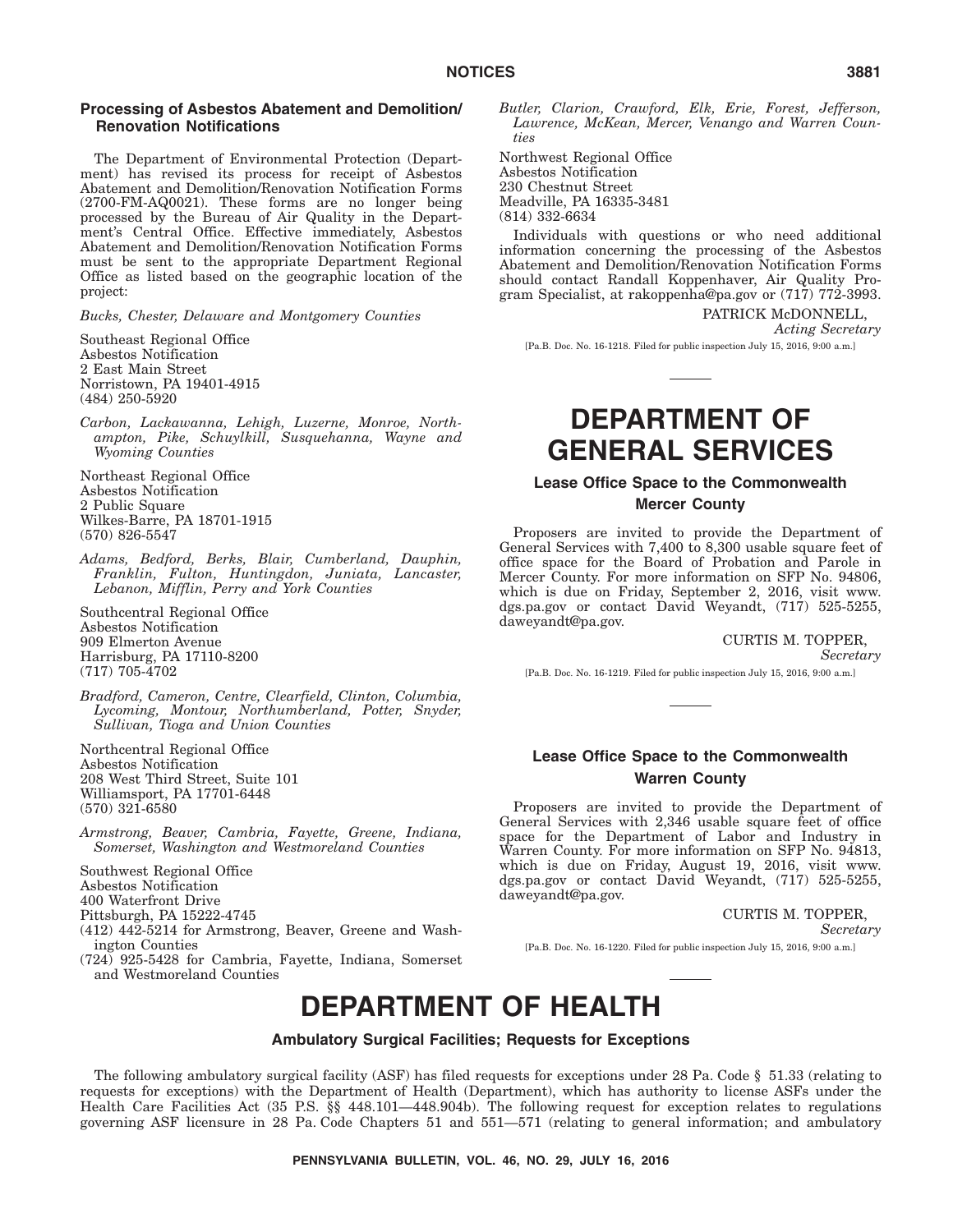surgical facilities), with the exception of 28 Pa. Code § 571.1 (relating to minimum standards). Exception requests related to 28 Pa. Code § 571.1 are listed separately in this notice.

*Facility Name* Regulation

Einstein Montgomery Surgery Center 28 Pa. Code § 553.31(a) (relating to administrative responsibilities)

The following ASFs are requesting exceptions under 28 Pa. Code § 571.1. Requests for exceptions under this section relate to minimum standards that ASFs must comply with under the *Guidelines for Design and Construction of Hospitals and Outpatient Facilities (Guidelines)*. The following includes the citation to the section under the *Guidelines* that the ASF is seeking an exception, as well as the publication year of the applicable *Guidelines*.

| Facility Name                                         | Guidelines<br><b>Section</b>     | Relating to                                      | Publication<br>Year |
|-------------------------------------------------------|----------------------------------|--------------------------------------------------|---------------------|
| Penn Highlands DuBois Surgery Center                  | $3.1 - 3.3.1$<br>$3.7 - 3.2.3.1$ | Hand scrub facilities<br>Area—space requirements | 2014<br>2014        |
| Peripheral Vascular Institute of<br>Philadelphia, LLC | $3.7 - 3.6.11.2$                 | Surgical equipment and supply storage            | 2014                |

All requests previously listed are on file with the Department. Persons may receive a copy of a request for exception by requesting a copy from the Department of Health, Division of Acute and Ambulatory Care, Room 532, Health and Welfare Building, Harrisburg, PA 17120, (717) 783-8980, fax (717) 772-2163, ra-paexcept@pa.gov. Persons who wish to comment on an exception request may do so by sending a letter by mail, e-mail or facsimile to the Division at the address listed previously. Comments received by the Department within 10 days after the date of publication of this notice will be reviewed by the Department before it decides whether to approve or disapprove the request for exception.

Persons with a disability who wish to obtain a copy of a request and/or provide comments to the Department and require an auxiliary aid, service or other accommodation to do so should contact the Director, Division of Acute and Ambulatory Care at (717) 783-8980, for speech and/or hearing impaired persons V/TT (717) 783-6154, or the Pennsylvania AT&T Relay Service (800) 654-5984 (TT).

> KAREN M. MURPHY, PhD, RN, *Secretary*

[Pa.B. Doc. No. 16-1221. Filed for public inspection July 15, 2016, 9:00 a.m.]

# **Long-Term Care Nursing Facilities; Requests for Exception**

The following long-term care nursing facilities are seeking exceptions to 28 Pa. Code  $\S$  211.9(g) (relating to pharmacy services):

CH Skilled Nursing Facility of Allentown 1503 Cedar Crest Boulevard Allentown, PA 18104 FAC ID # 24190201

Falling Spring Nursing and Rehabilitation Center 201 Franklin Farm Lane Chambersburg, PA 17202 FAC ID # 061302

These requests are on file with the Department of Health (Department). Persons may receive a copy of a request for exception by requesting a copy from the Department of Health, Division of Nursing Care Facilities, Room 526, Health and Welfare Building, Harrisburg, PA 17120, (717) 787-1816, fax (717) 772-2163, ra-paexcept@pa.gov.

Persons who wish to comment on an exception request may do so by sending a letter by mail, e-mail or facsimile to the Division at the address listed previously.

Comments received by the Department within 10 days after the date of publication of this notice will be reviewed by the Department before it decides whether to approve or disapprove the request for exception.

Persons with a disability who wish to obtain a copy of the request and/or provide comments to the Department and require an auxiliary aid, service or other accommodation to do so should contact the Division at the address or phone number listed previously, or for speech and/or

hearing impaired persons V/TT (717) 783-6514 or the Pennsylvania AT&T Relay Service (800) 654-5984 (TT). KAREN M. MURPHY, PhD, RN,

*Secretary*

[Pa.B. Doc. No. 16-1222. Filed for public inspection July 15, 2016, 9:00 a.m.]

# **DEPARTMENT OF REVENUE**

# **Pennsylvania Cash Bam Boom Instant Lottery Game**

Under the State Lottery Law (72 P.S. §§ 3761-101— 3761-314) and 61 Pa. Code § 819.203 (relating to notice of instant game rules), the Secretary of Revenue hereby provides public notice of the rules for the following instant lottery game:

1. *Name*: The name of the game is Pennsylvania Cash Bam Boom.

2. *Price*: The price of a Pennsylvania Cash Bam Boom instant lottery game ticket is \$1.

3. *Play Symbols*: Each Pennsylvania Cash Bam Boom instant lottery game ticket will contain one play area consisting of "GAME 1," "GAME 2," "GAME 3" and "GAME 4." Each "GAME" is played separately. The play symbols and their captions, located in the play area are: 1 (ONE), 2 (TWO), 3 (THREE), 4 (FOUR), 5 (FIVE), 6 (SIX), 7 (SEVEN), 8 (EIGHT), 9 (NINE), 10 (TEN), 11 (ELEVN), 12 (TWLV), 13 (THRTN), 14 (FORTN), 15

**PENNSYLVANIA BULLETIN, VOL. 46, NO. 29, JULY 16, 2016**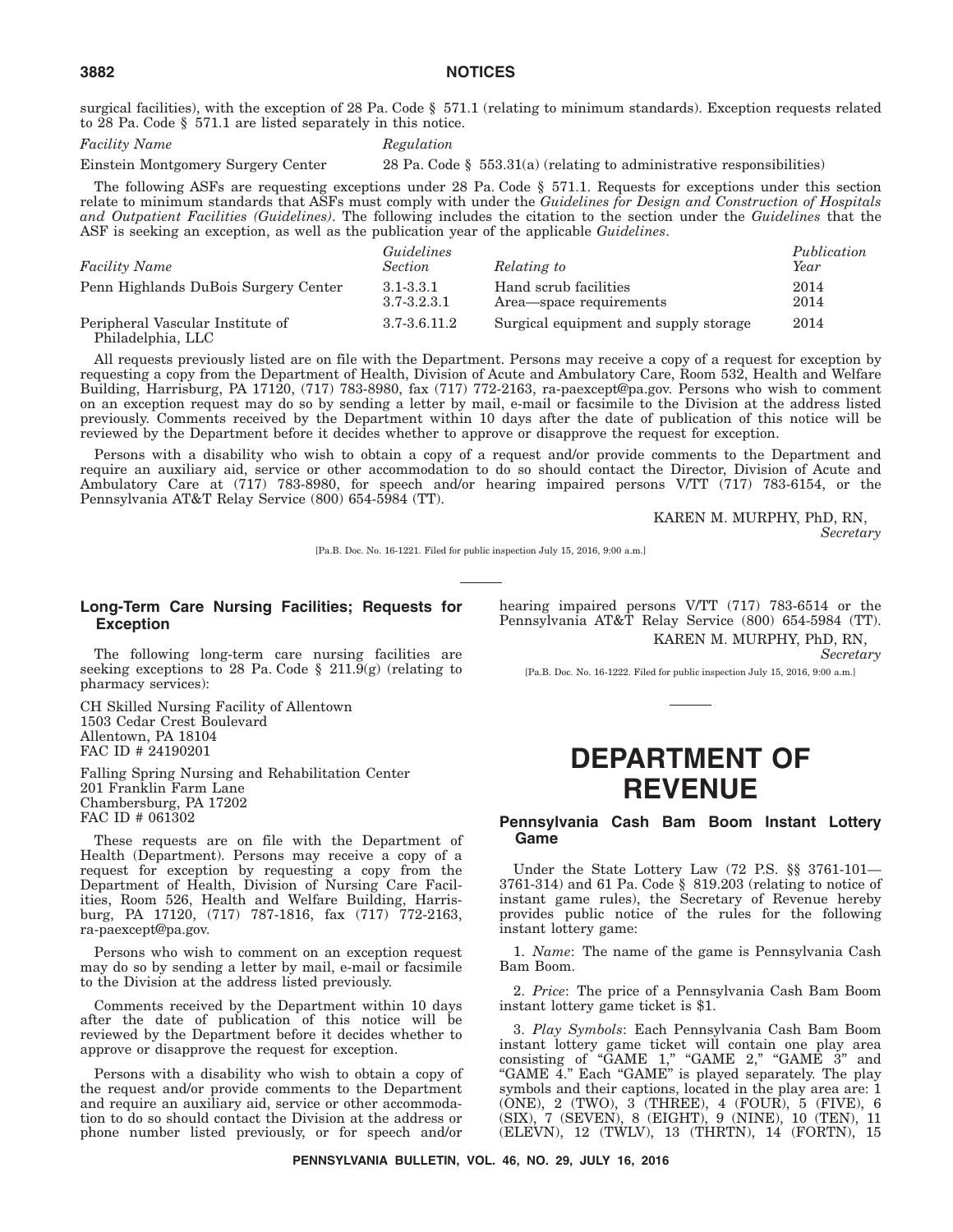(FIFTN), 16 (SIXTN), 17 (SVNTN), 18 (EGHTN), 19 (NINTN), 20 (TWENT) and a Dynamite (WINALL) symbol.

4. *Prize Symbols*: The prize symbols and their cap-tions, located in the play area are: FREE (TICKET), \$1.00 (ONE DOL), \$2.00 (TWO DOL), \$4.00 (FOR DOL), \$5.00 (FIV DOL), \$6.00 (SIX DOL) \$10.00 (TEN DOL), \$20.00 (TWENTY), \$40.00 (FORTY), \$100 (ONE HUN), \$400 (FOR HUN), \$1,000 (ONE THO) and \$10,000 (TEN THO).

5. *Prizes*: The prizes that can be won in this game are: Free \$1 ticket, \$1, \$2, \$4, \$5, \$6, \$10, \$20, \$40, \$100, \$400, \$1,000 and \$10,000. The player can win up to 4 times on the ticket.

6. *Approximate Number of Tickets Printed For the Game*: Approximately 9,600,000 tickets will be printed for the Pennsylvania Cash Bam Boom instant lottery game.

7. *Determination of Prize Winners*:

(a) Holders of tickets with two like numbers in the same "GAME," and a prize symbol of \$10,000 (TEN THO) appears in the "PRIZE" area for that "GAME," on a single ticket, shall be entitled to a prize of \$10,000.

(b) Holders of tickets with two like numbers in the same "GAME," and a prize symbol of \$1,000 (ONE THO) appears in the "PRIZE" area for that "GAME," on a single ticket, shall be entitled to a prize of \$1,000.

(c) Holders of tickets with a Dynamite (WINALL) symbol in the play area, and a prize symbol of \$400 (FOR HUN) appears in two of the "PRIZE" areas and a prize symbol of \$100 (ONE HUN) appears in two of the ''PRIZE'' areas, on a single ticket, shall be entitled to a prize of \$1,000.

(d) Holders of tickets with two like numbers in the same "GAME," and a prize symbol of \$400 (FOR HUN) appears in the "PRIZE" area for that "GAME," on a single ticket, shall be entitled to a prize of \$400.

(e) Holders of tickets with a Dynamite (WINALL) symbol in the play area, and a prize symbol of \$100 (ONE HUN) appears in all four of the "PRIZE" areas, on a single ticket, shall be entitled to a prize of \$400.

(f) Holders of tickets with two like numbers in the same "GAME," and a prize symbol of \$100 (ONE HUN) appears in the "PRIZE" area for that "GAME," on a single ticket, shall be entitled to a prize of \$100.

(g) Holders of tickets with a Dynamite (WINALL) symbol in the play area, and a prize symbol of \$20.00 (TWENTY) appears in three of the ''PRIZE'' areas and a prize symbol of  $$40^{.00}$  (FORTY) appears in one of the ''PRIZE'' areas, on a single ticket, shall be entitled to a prize of \$100.

(h) Holders of tickets with a Dynamite (WINALL) symbol in the play area, and a prize symbol of \$40<sup>.00</sup> (FORTY) appears in two of the "PRIZE" areas and a prize symbol of \$10.00 (TEN DOL) appears in two of the ''PRIZE'' areas, on a single ticket, shall be entitled to a prize of \$100.

(i) Holders of tickets with two like numbers in the same "GAME," and a prize symbol of \$40.00 (FORTY) appears in the "PRIZE" area for that "GAME," on a single ticket, shall be entitled to a prize of \$40.

(j) Holders of tickets with a Dynamite (WINALL) symbol in the play area, and a prize symbol of  $$10^{.00}$  (TEN DOL) appears in all four of the "PRIZE" areas, on a single ticket, shall be entitled to a prize of \$40.

(k) Holders of tickets with two like numbers in the same "GAME," and a prize symbol of \$20.00 (TWENTY) appears in the "PRIZE" area for that "GAME," on a single ticket, shall be entitled to a prize of \$20.

(l) Holders of tickets with a Dynamite (WINALL) symbol in the play area, and a prize symbol of \$6.00 (SIX DOL) appears in three of the "PRIZE" areas and a prize symbol of \$2.00 (TWO DOL) appears in one of the ''PRIZE'' areas, on a single ticket, shall be entitled to a prize of \$20.

(m) Holders of tickets with a Dynamite (WINALL) symbol in the play area, and a prize symbol of \$5.00 (FIV DOL) appears in all four of the "PRIZE" areas, on a single ticket, shall be entitled to a prize of \$20.

(n) Holders of tickets with two like numbers in the same "GAME," and a prize symbol of  $$10^{.00}$  (TEN DOL) appears in the "PRIZE" area for that "GAME," on a single ticket, shall be entitled to a prize of \$10.

(o) Holders of tickets with a Dynamite (WINALL) symbol in the play area, and a prize symbol of  $2^{.00}$  (TWO DOL) appears in three of the "PRIZE" areas and a prize symbol of \$4.00 (FOR DOL) appears in one of the "PRIZE" areas, on a single ticket, shall be entitled to a prize of \$10.

(p) Holders of tickets with a Dynamite (WINALL) symbol in the play area, and a prize symbol of \$4.00 (FOR DOL) appears in two of the "PRIZE" areas and a prize symbol of \$1<sup>.00</sup> (ONE DOL) appears in two of the "PRIZE" areas, on a single ticket, shall be entitled to a prize of \$10.

(q) Holders of tickets with two like numbers in the same "GAME," and a prize symbol of \$6.00 (SIX DOL) appears in the "PRIZE" area for that "GAME," on a single ticket, shall be entitled to a prize of \$6.

(r) Holders of tickets with two like numbers in the same "GAME," and a prize symbol of \$5.00 (FIV DOL) appears in the "PRIZE" area for that "GAME," on a single ticket, shall be entitled to a prize of \$5.

(s) Holders of tickets with a Dynamite (WINALL) symbol in the play area, and a prize symbol of \$1.00 (ONE DOL) appears in three of the "PRIZE" areas and a prize<br>symbol of \$2<sup>.00</sup> (TWO DOL) appears in one of the ''PRIZE'' areas, on a single ticket, shall be entitled to a prize of \$5.

(t) Holders of tickets with two like numbers in the same ''GAME,'' and a prize symbol of \$4.00 (FOR DOL) appears in the "PRIZE" area for that "GAME," on a single ticket, shall be entitled to a prize of \$4.

(u) Holders of tickets with a Dynamite (WINALL) symbol in the play area, and a prize symbol of  $$1^{.00}$  (ONE)  $\rm \overline{D}OL$ ) appears in all four of the "PRIZE" areas, on a single ticket, shall be entitled to a prize of \$4.

(v) Holders of tickets with two like numbers in the same "GAME," and a prize symbol of \$2.00 (TWO DOL) appears in the "PRIZE" area for that "GAME," on a single ticket, shall be entitled to a prize of \$2.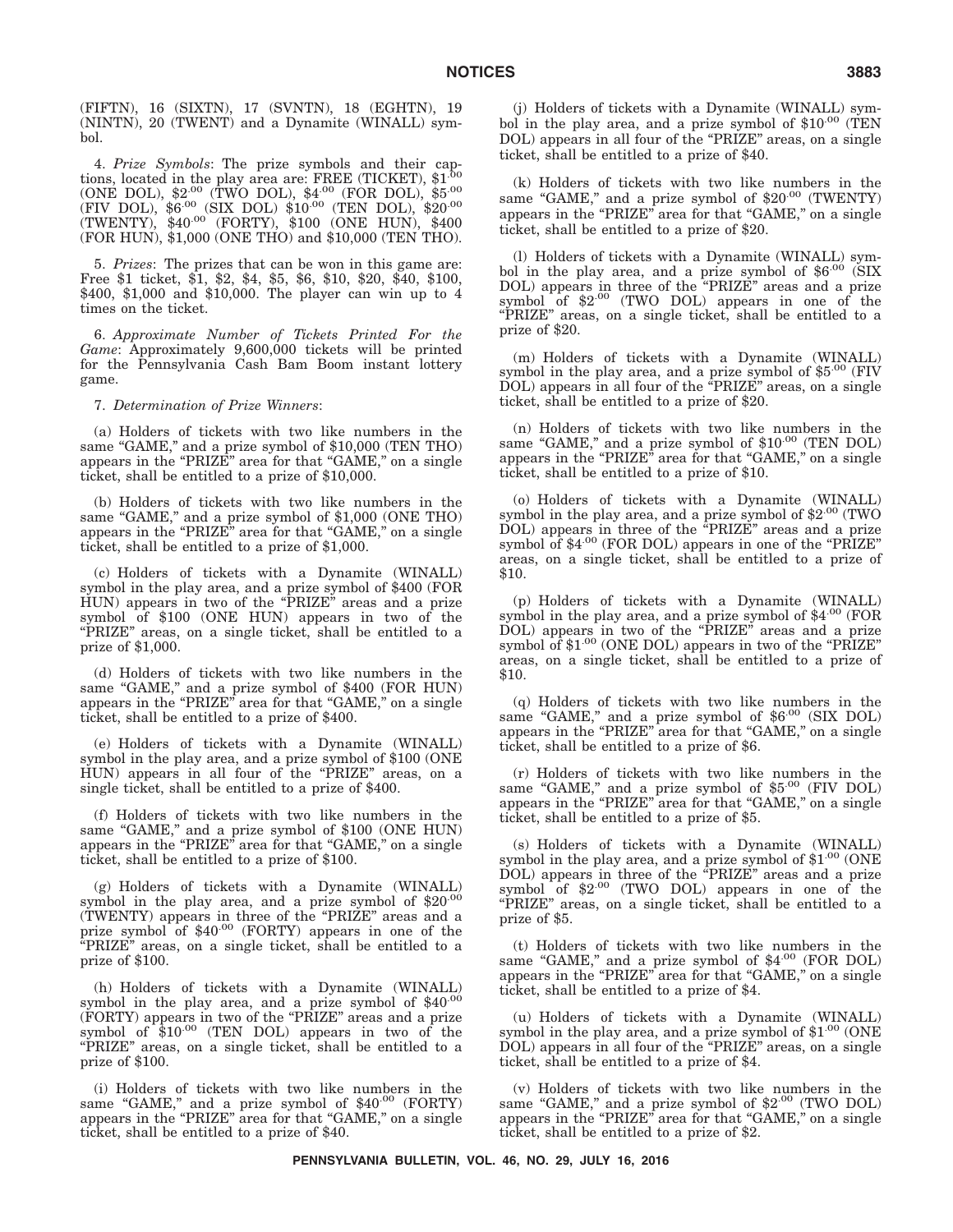(w) Holders of tickets with two like numbers in the same "GAME," and a prize symbol of \$1.00 (ONE DOL) appears in the "PRIZE" area for that "GAME," on a single ticket, shall be entitled to a prize of \$1.

(x) Holders of tickets with two like numbers in the same "GAME," and a prize symbol of FREE (TICKET) appears in the "PRIZE" area for that "GAME," on a single ticket, shall be entitled to a prize of one Pennsylvania Cash Bam Boom instant game ticket or one Pennsylvania Lottery instant game ticket of equivalent sale price which is currently on sale.

8. *Number and Description of Prizes and Approximate Odds*: The following table sets forth the approximate number of winners, amounts of prizes, and approximate odds of winning:

| Same Game, Win Prize Shown<br>Of Winners Per<br>9,600,000<br>For That Game.<br>Approximate<br>Win With:<br>Win:<br>Odds Are 1 In:<br><i>Tickets</i><br><b>FREE</b><br>FREE \$1 TICKET<br>960,000<br>10<br>\$1<br>50<br>\$1<br>192,000<br>$\$1 \times 2$<br>\$2<br>30<br>320,000<br>$\frac{1}{3}$<br>\$4<br>\$2<br>30<br>320,000<br>DYNAMITE w/ $(\$1 \times 4)$<br>60<br>160,000<br>$\dot{\$}4$<br>$$2 \times 2$<br>600<br>16,000<br>$\overline{$4}$<br>$\dot{\$}4$<br>600<br>16,000<br>\$5<br>DYNAMITE $w/((\$1 \times 3) + \$2)$<br>500<br>19,200<br>\$5<br>\$5<br>750<br>12,800<br>DYNAMITE w/ $((\$4 \times 2) + (\$1 \times 2))$<br>\$10<br>300<br>32,000<br>DYNAMITE w/ $((\$2 \times 3) + \$4)$<br>\$10<br>300<br>32,000<br>$$5 \times 2$<br>\$10<br>600<br>16,000<br>\$10<br>\$10<br>16,000<br>600<br>\$20<br>DYNAMITE w/ $(\$5 \times 4)$<br>600<br>16,000<br>DYNAMITE w/ $((\$6 \times 3) + \$2)$<br>\$20<br>600<br>16,000<br>\$20<br>$$5 \times 4$<br>600<br>16,000<br>$$10 \times 2$<br>\$20<br>3,000<br>3,200<br>\$20<br>\$20<br>3,000<br>3,200<br>DYNAMITE w/ $(\$10 \times 4)$<br>\$40<br>8,000<br>1,200<br>$$20 \times 2$<br>\$40<br>6,000<br>1,600<br>\$40<br>\$40<br>6,000<br>1,600<br>DYNAMITE w/ $((\$40 \times 2) + (\$10 \times 2))$<br>8,000<br>\$100<br>1,200<br>\$100<br>DYNAMITE w/ $((\$20 \times 3) + \$40)$<br>24,000<br>400<br>\$100<br>\$100<br>24,000<br>400<br>DYNAMITE w/ $(\$100 \times 4)$<br>\$400<br>24,000<br>400<br>\$400<br>\$400<br>400<br>24,000<br>DYNAMITE w/ $((\$400 \times 2) + (\$100 \times 2))$<br>10<br>\$1,000<br>960,000<br>\$1,000<br>\$1,000<br>10<br>960,000<br>10<br>\$10,000<br>\$10,000<br>960,000 | Reveal Two Like Numbers In The |  | Approximate No. |
|----------------------------------------------------------------------------------------------------------------------------------------------------------------------------------------------------------------------------------------------------------------------------------------------------------------------------------------------------------------------------------------------------------------------------------------------------------------------------------------------------------------------------------------------------------------------------------------------------------------------------------------------------------------------------------------------------------------------------------------------------------------------------------------------------------------------------------------------------------------------------------------------------------------------------------------------------------------------------------------------------------------------------------------------------------------------------------------------------------------------------------------------------------------------------------------------------------------------------------------------------------------------------------------------------------------------------------------------------------------------------------------------------------------------------------------------------------------------------------------------------------------------------------------------------------------------------------------------------------------------------------------------------------------|--------------------------------|--|-----------------|
|                                                                                                                                                                                                                                                                                                                                                                                                                                                                                                                                                                                                                                                                                                                                                                                                                                                                                                                                                                                                                                                                                                                                                                                                                                                                                                                                                                                                                                                                                                                                                                                                                                                                |                                |  |                 |
|                                                                                                                                                                                                                                                                                                                                                                                                                                                                                                                                                                                                                                                                                                                                                                                                                                                                                                                                                                                                                                                                                                                                                                                                                                                                                                                                                                                                                                                                                                                                                                                                                                                                |                                |  |                 |
|                                                                                                                                                                                                                                                                                                                                                                                                                                                                                                                                                                                                                                                                                                                                                                                                                                                                                                                                                                                                                                                                                                                                                                                                                                                                                                                                                                                                                                                                                                                                                                                                                                                                |                                |  |                 |
|                                                                                                                                                                                                                                                                                                                                                                                                                                                                                                                                                                                                                                                                                                                                                                                                                                                                                                                                                                                                                                                                                                                                                                                                                                                                                                                                                                                                                                                                                                                                                                                                                                                                |                                |  |                 |
|                                                                                                                                                                                                                                                                                                                                                                                                                                                                                                                                                                                                                                                                                                                                                                                                                                                                                                                                                                                                                                                                                                                                                                                                                                                                                                                                                                                                                                                                                                                                                                                                                                                                |                                |  |                 |
|                                                                                                                                                                                                                                                                                                                                                                                                                                                                                                                                                                                                                                                                                                                                                                                                                                                                                                                                                                                                                                                                                                                                                                                                                                                                                                                                                                                                                                                                                                                                                                                                                                                                |                                |  |                 |
|                                                                                                                                                                                                                                                                                                                                                                                                                                                                                                                                                                                                                                                                                                                                                                                                                                                                                                                                                                                                                                                                                                                                                                                                                                                                                                                                                                                                                                                                                                                                                                                                                                                                |                                |  |                 |
|                                                                                                                                                                                                                                                                                                                                                                                                                                                                                                                                                                                                                                                                                                                                                                                                                                                                                                                                                                                                                                                                                                                                                                                                                                                                                                                                                                                                                                                                                                                                                                                                                                                                |                                |  |                 |
|                                                                                                                                                                                                                                                                                                                                                                                                                                                                                                                                                                                                                                                                                                                                                                                                                                                                                                                                                                                                                                                                                                                                                                                                                                                                                                                                                                                                                                                                                                                                                                                                                                                                |                                |  |                 |
|                                                                                                                                                                                                                                                                                                                                                                                                                                                                                                                                                                                                                                                                                                                                                                                                                                                                                                                                                                                                                                                                                                                                                                                                                                                                                                                                                                                                                                                                                                                                                                                                                                                                |                                |  |                 |
|                                                                                                                                                                                                                                                                                                                                                                                                                                                                                                                                                                                                                                                                                                                                                                                                                                                                                                                                                                                                                                                                                                                                                                                                                                                                                                                                                                                                                                                                                                                                                                                                                                                                |                                |  |                 |
|                                                                                                                                                                                                                                                                                                                                                                                                                                                                                                                                                                                                                                                                                                                                                                                                                                                                                                                                                                                                                                                                                                                                                                                                                                                                                                                                                                                                                                                                                                                                                                                                                                                                |                                |  |                 |
|                                                                                                                                                                                                                                                                                                                                                                                                                                                                                                                                                                                                                                                                                                                                                                                                                                                                                                                                                                                                                                                                                                                                                                                                                                                                                                                                                                                                                                                                                                                                                                                                                                                                |                                |  |                 |
|                                                                                                                                                                                                                                                                                                                                                                                                                                                                                                                                                                                                                                                                                                                                                                                                                                                                                                                                                                                                                                                                                                                                                                                                                                                                                                                                                                                                                                                                                                                                                                                                                                                                |                                |  |                 |
|                                                                                                                                                                                                                                                                                                                                                                                                                                                                                                                                                                                                                                                                                                                                                                                                                                                                                                                                                                                                                                                                                                                                                                                                                                                                                                                                                                                                                                                                                                                                                                                                                                                                |                                |  |                 |
|                                                                                                                                                                                                                                                                                                                                                                                                                                                                                                                                                                                                                                                                                                                                                                                                                                                                                                                                                                                                                                                                                                                                                                                                                                                                                                                                                                                                                                                                                                                                                                                                                                                                |                                |  |                 |
|                                                                                                                                                                                                                                                                                                                                                                                                                                                                                                                                                                                                                                                                                                                                                                                                                                                                                                                                                                                                                                                                                                                                                                                                                                                                                                                                                                                                                                                                                                                                                                                                                                                                |                                |  |                 |
|                                                                                                                                                                                                                                                                                                                                                                                                                                                                                                                                                                                                                                                                                                                                                                                                                                                                                                                                                                                                                                                                                                                                                                                                                                                                                                                                                                                                                                                                                                                                                                                                                                                                |                                |  |                 |
|                                                                                                                                                                                                                                                                                                                                                                                                                                                                                                                                                                                                                                                                                                                                                                                                                                                                                                                                                                                                                                                                                                                                                                                                                                                                                                                                                                                                                                                                                                                                                                                                                                                                |                                |  |                 |
|                                                                                                                                                                                                                                                                                                                                                                                                                                                                                                                                                                                                                                                                                                                                                                                                                                                                                                                                                                                                                                                                                                                                                                                                                                                                                                                                                                                                                                                                                                                                                                                                                                                                |                                |  |                 |
|                                                                                                                                                                                                                                                                                                                                                                                                                                                                                                                                                                                                                                                                                                                                                                                                                                                                                                                                                                                                                                                                                                                                                                                                                                                                                                                                                                                                                                                                                                                                                                                                                                                                |                                |  |                 |
|                                                                                                                                                                                                                                                                                                                                                                                                                                                                                                                                                                                                                                                                                                                                                                                                                                                                                                                                                                                                                                                                                                                                                                                                                                                                                                                                                                                                                                                                                                                                                                                                                                                                |                                |  |                 |
|                                                                                                                                                                                                                                                                                                                                                                                                                                                                                                                                                                                                                                                                                                                                                                                                                                                                                                                                                                                                                                                                                                                                                                                                                                                                                                                                                                                                                                                                                                                                                                                                                                                                |                                |  |                 |
|                                                                                                                                                                                                                                                                                                                                                                                                                                                                                                                                                                                                                                                                                                                                                                                                                                                                                                                                                                                                                                                                                                                                                                                                                                                                                                                                                                                                                                                                                                                                                                                                                                                                |                                |  |                 |
|                                                                                                                                                                                                                                                                                                                                                                                                                                                                                                                                                                                                                                                                                                                                                                                                                                                                                                                                                                                                                                                                                                                                                                                                                                                                                                                                                                                                                                                                                                                                                                                                                                                                |                                |  |                 |
|                                                                                                                                                                                                                                                                                                                                                                                                                                                                                                                                                                                                                                                                                                                                                                                                                                                                                                                                                                                                                                                                                                                                                                                                                                                                                                                                                                                                                                                                                                                                                                                                                                                                |                                |  |                 |
|                                                                                                                                                                                                                                                                                                                                                                                                                                                                                                                                                                                                                                                                                                                                                                                                                                                                                                                                                                                                                                                                                                                                                                                                                                                                                                                                                                                                                                                                                                                                                                                                                                                                |                                |  |                 |
|                                                                                                                                                                                                                                                                                                                                                                                                                                                                                                                                                                                                                                                                                                                                                                                                                                                                                                                                                                                                                                                                                                                                                                                                                                                                                                                                                                                                                                                                                                                                                                                                                                                                |                                |  |                 |
|                                                                                                                                                                                                                                                                                                                                                                                                                                                                                                                                                                                                                                                                                                                                                                                                                                                                                                                                                                                                                                                                                                                                                                                                                                                                                                                                                                                                                                                                                                                                                                                                                                                                |                                |  |                 |
|                                                                                                                                                                                                                                                                                                                                                                                                                                                                                                                                                                                                                                                                                                                                                                                                                                                                                                                                                                                                                                                                                                                                                                                                                                                                                                                                                                                                                                                                                                                                                                                                                                                                |                                |  |                 |
|                                                                                                                                                                                                                                                                                                                                                                                                                                                                                                                                                                                                                                                                                                                                                                                                                                                                                                                                                                                                                                                                                                                                                                                                                                                                                                                                                                                                                                                                                                                                                                                                                                                                |                                |  |                 |
|                                                                                                                                                                                                                                                                                                                                                                                                                                                                                                                                                                                                                                                                                                                                                                                                                                                                                                                                                                                                                                                                                                                                                                                                                                                                                                                                                                                                                                                                                                                                                                                                                                                                |                                |  |                 |

Reveal a "DYNAMITE" (WINALL) symbol in any GAME, win all 4 prizes shown!

Prizes, including top prizes, are subject to availability at the time of purchase.

9. *Retailer Incentive Awards*: The Lottery may conduct a separate Retailer Incentive Program for retailers who sell Pennsylvania Cash Bam Boom instant lottery game tickets.

10. *Retailer Bonus*: The Lottery may offer a retailer bonus in connection with the sale of Pennsylvania instant lottery game tickets. If a retailer bonus is offered, a Lottery retailer shall be eligible for a bonus as described in this section. Lottery retailers who sell a winning ticket that entitles the ticket holder to a prize, either payable in a single installment or having a guaranteed minimum payout, of at least \$100,000 and not exceeding \$500,000 shall be paid a bonus of \$500. Lottery retailers who sell a winning ticket that entitles the ticket holder to a prize, either payable in a single installment or having a guaranteed minimum payout, of at least \$500,001 and not exceeding \$1,000,000 shall be paid a bonus of \$5,000. Lottery retailers who sell a winning ticket that entitles the ticket holder to a prize, either payable in a single

installment or having a guaranteed minimum payout, of at least \$1,000,001 and not exceeding \$10,000,000 shall be paid a bonus of \$10,000. A Lottery retailer is entitled only to the largest bonus for which he qualifies on a winning ticket. A bonus will be initiated for payment after the instant ticket is claimed and validated. A bonus will not be awarded to a Lottery retailer that sells a nonwinning Pennsylvania Lottery instant ticket used to enter a Pennsylvania Lottery second-chance drawing or promotion that is subsequently selected to win a prize.

11. *Unclaimed Prize Money*: For a period of 1 year from the announced close of Pennsylvania Cash Bam Boom, prize money from winning Pennsylvania Cash Bam Boom instant lottery game tickets will be retained by the Secretary for payment to the persons entitled thereto. If no claim is made within 1 year of the announced close of the Pennsylvania Cash Bam Boom instant lottery game, the right of a ticket holder to claim the prize represented by the ticket, if any, will expire and the prize money will be paid into the State Lottery Fund and used for purposes provided for by statute.

**PENNSYLVANIA BULLETIN, VOL. 46, NO. 29, JULY 16, 2016**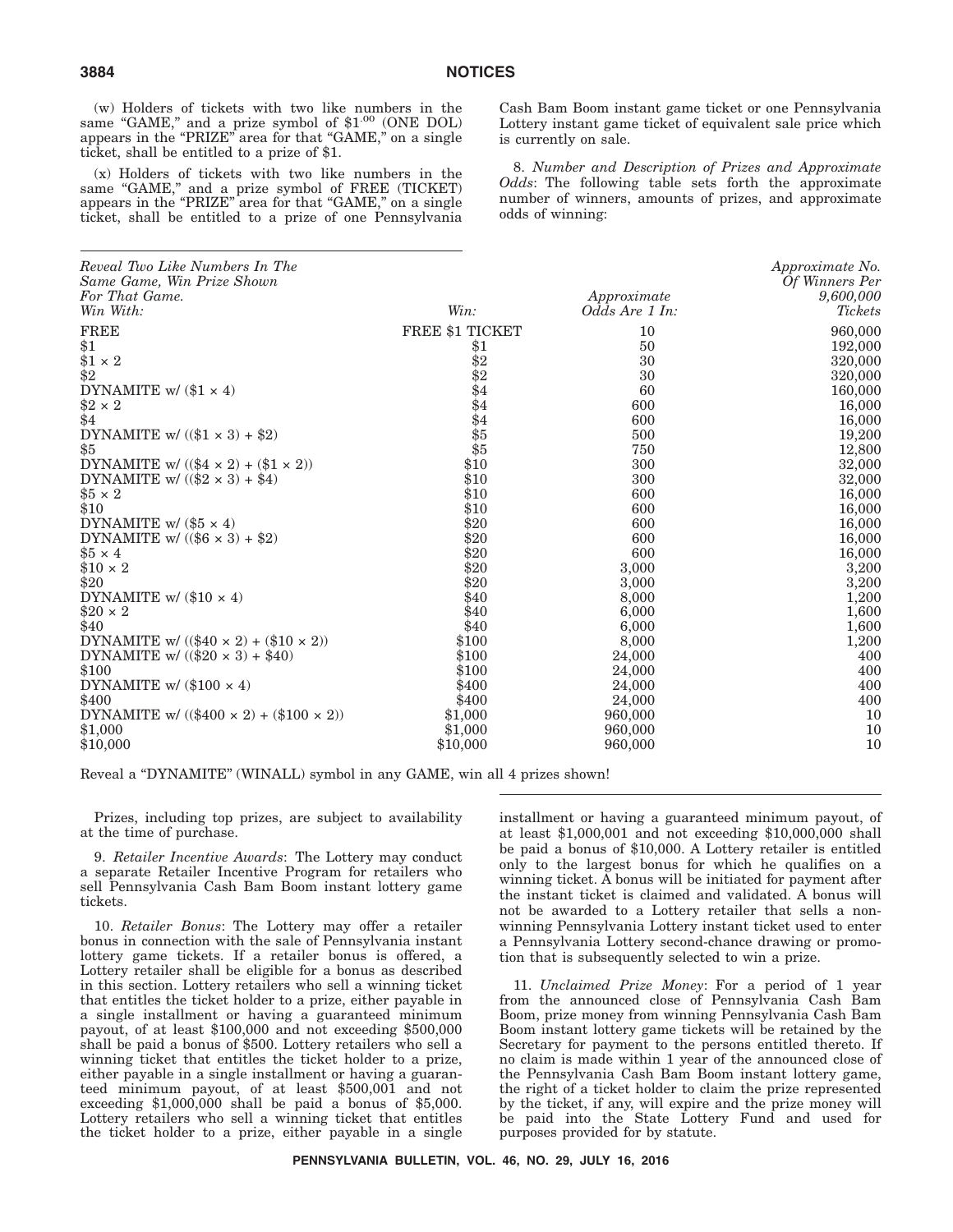12. *Governing Law*: In purchasing a ticket, the customer agrees to comply with and abide by the State Lottery Law (72 P.S. §§ 3761-101—3761-314), 61 Pa. Code Part V (relating to State Lotteries) and the provisions contained in this notice.

13. *Termination of the Game*: The Secretary may announce a termination date, after which no further tickets from this game may be sold. The announcement will be disseminated through media used to advertise or promote Pennsylvania Cash Bam Boom or through normal communications methods.

> EILEEN H. McNULTY, *Secretary*

[Pa.B. Doc. No. 16-1223. Filed for public inspection July 15, 2016, 9:00 a.m.]

### **Pennsylvania Power 7s '16 Instant Lottery Game**

Under the State Lottery Law (72 P.S. §§ 3761-101— 3761-314) and 61 Pa. Code § 819.203 (relating to notice of instant game rules), the Secretary of Revenue hereby provides public notice of the rules for the following instant lottery game:

1. *Name*: The name of the game is Pennsylvania Power 7s '16.

2. *Price*: The price of a Pennsylvania Power 7s '16 instant lottery game ticket is \$5.

3. *Play Symbols*: Each Pennsylvania Power 7s '16 instant lottery game ticket will contain one play area featuring 15 play symbols and their captions. The play symbols and their captions located in the play area are: 1 (ONE), 2 (TWO), 3 (THREE), 4 (FOUR), 5 (FIVE), 6 (SIX), 8 (EIGHT), 9 (NINE), 10 (TEN), 11 (ELEVN), 12 (TWLV), 13 (THRTN), 14 (FORTN), 15 (FIFTN), 16 (SIXTN), 18 (EGHTN), 19 (NINTN), 20 (TWENT), 21 (TWYONE), 22 (TWYTWO), 23 (TWYTHR), 24 (TWYFOR), 25 (TWYFIV), 26 (TWYSIX), 28 (TWYEGT), 29 (TWYNIN), 30 (THIRTY), 31 (THYONE), 32 (THYTWO), 33 (THYTHR), 34 (THYFOR), 35 (THYFIV), 36 (THYSIX), 7 (SVN) symbol, \$70 Burst (WIN70) symbol and a Plug (WINALL) symbol.

4. *Prize Symbols*: The prize symbols and their captions, located in the play area are:  $$5^{.00}$  (FIV DOL),  $$7^{.00}$ (SVN DOL), \$10.00 (TEN DOL), \$20.00 (TWENTY), \$25.00 (TWY FIV), \$40.00 (FORTY), \$50.00 (FIFTY), \$70.00 (SEV-ENTY), \$100 (ONE HUN), \$200 (TWO HUN), \$400 (FOR HUN), \$700 (SVN HUN), \$1,000 (ONE THO), \$7,000 (SVN THO) and \$70,000 (SVY THO).

5. *Prizes*: The prizes that can be won in this game are: \$5, \$7, \$10, \$20, \$25, \$40, \$50, \$70, \$100, \$200, \$400, \$700, \$1,000, \$7,000 and \$70,000. The player can win up to 15 times on the ticket.

6. *Approximate Number of Tickets Printed For the Game*: Approximately 9,600,000 tickets will be printed for the Pennsylvania Power 7s '16 instant lottery game.

#### 7. *Determination of Prize Winners*:

(a) Holders of tickets with a 7 (SVN) symbol in the play area and a prize symbol of \$70,000 (SVY THO) appears in the "prize" area under that 7 (SVN) symbol, on a single ticket, shall be entitled to a prize of \$70,000.

(b) Holders of tickets with a 7 (SVN) symbol in the play area and a prize symbol of \$7,000 (SVN THO) appears in the "prize" area under that 7 (SVN) symbol, on a single ticket, shall be entitled to a prize of \$7,000.

(c) Holders of tickets with a 7 (SVN) symbol in the play area and a prize symbol of \$1,000 (ONE THO) appears in the "prize" area under that  $7 \text{ (SVN)}$  symbol, on a single ticket, shall be entitled to a prize of \$1,000.

(d) Holders of tickets with a Plug (WINALL) symbol in the play area and a prize symbol of  $$70^{.00}$  (SEVENTY) appears in ten of the ''prize'' areas, a prize symbol of  $$25^{.00}$  (TWY FIV) appears in four of the "prize" areas and a prize symbol of \$200 (TWO HUN) appears in one of the "prize" areas, on a single ticket, shall be entitled to a prize of \$1,000.

(e) Holders of tickets with a 7 (SVN) symbol in the play area and a prize symbol of \$700 (SVN HUN) appears in the "prize" area under that 7 (SVN) symbol, on a single ticket, shall be entitled to a prize of \$700.

(f) Holders of tickets with a Plug (WINALL) symbol in the play area and a prize symbol of \$100 (ONE HUN) appears in two of the ''prize'' areas, a prize symbol of  $$40^{.00}$  (FORTY) appears in twelve of the "prize" areas and a prize symbol of \$20.00 (TWENTY) appears in one of the "prize" areas, on a single ticket, shall be entitled to a prize of \$700.

(g) Holders of tickets with a 7 (SVN) symbol in the play area and a prize symbol of \$400 (FOR HUN) appears in the "prize" area under that 7 (SVN) symbol, on a single ticket, shall be entitled to a prize of \$400.

(h) Holders of tickets with a Plug (WINALL) symbol in the play area and a prize symbol of  $$40^{00}$  (FORTY) appears in five of the ''prize'' areas and a prize symbol of  $$20^{00}$  (TWENTY) appears in ten of the "prize" areas, on a single ticket, shall be entitled to a prize of \$400.

(i) Holders of tickets with a 7 (SVN) symbol in the play area and a prize symbol of \$200 (TWO HUN) appears in the "prize" area under that 7 (SVN) symbol, on a single ticket, shall be entitled to a prize of \$200.

(j) Holders of tickets with a 7 (SVN) symbol in the play area and a prize symbol of \$100 (ONE HUN) appears in the "prize" area under that 7 (SVN) symbol, on a single ticket, shall be entitled to a prize of \$100.

(k) Holders of tickets with a Plug (WINALL) symbol in the play area and a prize symbol of  $$10^{.00}$  (TEN DOL) appears in five of the "prize" areas and a prize symbol of \$5<sup>.00</sup> (FIV DOL) appears in ten of the "prize" areas, on a single ticket, shall be entitled to a prize of \$100.

(l) Holders of tickets with a Plug (WINALL) symbol in the play area and a prize symbol of \$7.00 (SVN DOL) appears in ten of the "prize" areas, a prize symbol of \$5.00 (FIV DOL) appears in four of the ''prize'' areas and a prize symbol of \$10.00 (TEN DOL) appears in one of the "prize" areas, on a single ticket, shall be entitled to a prize of \$100.

(m) Holders of tickets with a 7 (SVN) symbol in the play area and a prize symbol of \$70.00 (SEVENTY) appears in the "prize" area under that 7 (SVN) symbol, on a single ticket, shall be entitled to a prize of \$70.

(n) Holders of tickets with a \$70 Burst (WIN70) symbol in the play area and a prize symbol of \$70 $^{00}$  (SEVENTY) appears in the "prize" area under that \$70 Burst (WIN70) symbol, on a single ticket, shall be entitled to a prize of \$70.

(o) Holders of tickets with a 7 (SVN) symbol in the play area and a prize symbol of  $$50^{.00}$  (FIFTY) appears in the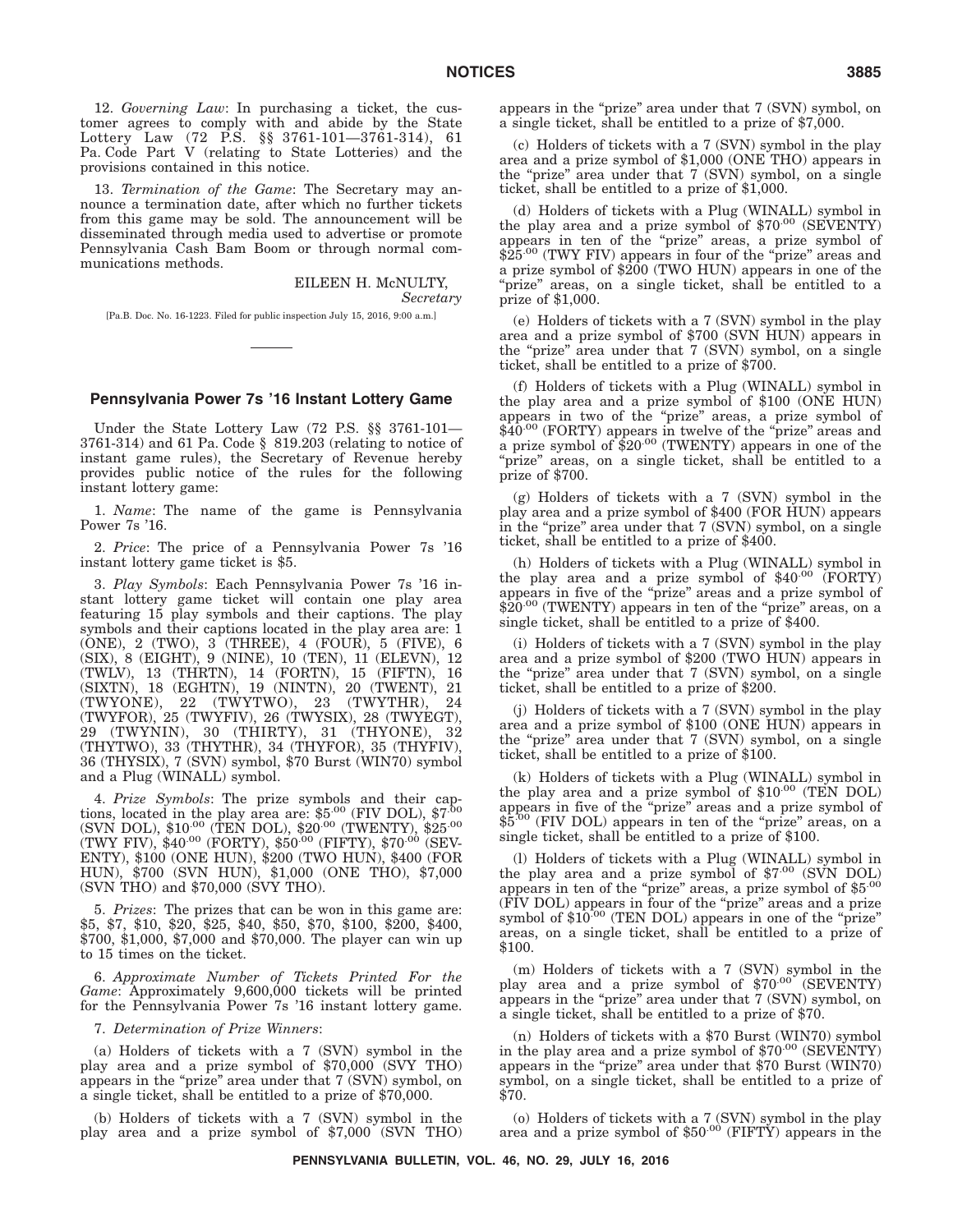"prize" area under that 7 (SVN) symbol, on a single ticket, shall be entitled to a prize of \$50.

(p) Holders of tickets with a 7 (SVN) symbol in the play area and a prize symbol of  $$40^{.00}$  (FORTY) appears in the "prize" area under that 7 (SVN) symbol, on a single ticket, shall be entitled to a prize of \$40.

(q) Holders of tickets with a 7 (SVN) symbol in the play area and a prize symbol of  $$25^{.00}$  (TWY FIV) appears in the "prize" area under that 7 (SVN) symbol, on a single ticket, shall be entitled to a prize of \$25.

(r) Holders of tickets with a 7 (SVN) symbol in the play area and a prize symbol of  $$20<sup>00</sup>$  (TWENTY) appears in the "prize" area under that 7 (SVN) symbol, on a single ticket, shall be entitled to a prize of \$20.

(s) Holders of tickets with a 7 (SVN) symbol in the play area and a prize symbol of  $$10^{.00}$  (TEN DOL) appears in the "prize" area under that 7 (SVN) symbol, on a single ticket, shall be entitled to a prize of \$10.

(t) Holders of tickets with a 7 (SVN) symbol in the play area and a prize symbol of  $$7^{.00}$  (SVN DOL) appears in the "prize" area under that 7 (SVN) symbol, on a single ticket, shall be entitled to a prize of \$7.

(u) Holders of tickets with a  $7$  (SVN) symbol in the play area and a prize symbol of  $$5^{\cdot 00}$  (FIV DOL) appears in the "prize" area under that 7 (SVN) symbol, on a single ticket, shall be entitled to a prize of \$5.

8. *Number and Description of Prizes and Approximate Odds*: The following table sets forth the approximate number of winners, amounts of prizes, and approximate odds of winning:

|                                                                      |          |                               | Approximate No.             |
|----------------------------------------------------------------------|----------|-------------------------------|-----------------------------|
| Reveal A "7" (SVN) Symbol, Win                                       |          |                               | Of Winners Per              |
| Prize Shown Under That Symbol.<br>Win With:                          | Win:     | Approximate<br>Odds Are 1 In: | 9,600,000<br><b>Tickets</b> |
|                                                                      |          |                               |                             |
| \$5                                                                  | \$5      | 10                            | 960,000                     |
| \$7                                                                  | \$7      | 30                            | 320,000                     |
| $$5 \times 2$                                                        | \$10     | 60                            | 160,000                     |
| \$10                                                                 | \$10     | 40                            | 240,000                     |
| $$5 \times 4$                                                        | \$20     | 60                            | 160,000                     |
| $$10 \times 2$                                                       | \$20     | 60                            | 160,000                     |
| \$20                                                                 | \$20     | 60                            | 160,000                     |
| $$5 \times 8$                                                        | \$40     | 600                           | 16,000                      |
| $$10 \times 4$                                                       | \$40     | 600                           | 16,000                      |
| $$20 \times 2$                                                       | \$40     | 600                           | 16,000                      |
| \$40                                                                 | \$40     | 600                           | 16,000                      |
| $$7 \times 10$                                                       | \$70     | 3,000                         | 3,200                       |
| $$10 \times 7$                                                       | \$70     | 3,429                         | 2,800                       |
| \$70 w/ \$70 BURST                                                   | \$70     | 169.01                        | 56,800                      |
| \$70                                                                 | \$70     | 3,000                         | 3,200                       |
| PLUG w/ $((\$7 \times 10) + (\$5 \times 4) + \$10)$                  | \$100    | 1,043                         | 9,200                       |
| PLUG w/ $((\$10 \times 5) + (\$5 \times 10))$                        | \$100    | 2,400                         | 4,000                       |
| $$10 \times 10$                                                      | \$100    | 8,000                         | 1,200                       |
| $$20 \times 5$                                                       | \$100    | 8,000                         | 1,200                       |
| $$25 \times 4$                                                       | \$100    | 8,000                         | 1,200                       |
| $$50 \times 2$                                                       | \$100    | 8,000                         | 1,200                       |
| \$100                                                                | \$100    | 8,000                         | 1,200                       |
| PLUG w/ $((\$40 \times 5) + (\$20 \times 10))$                       | \$400    | 24,000                        | 400                         |
| $$40 \times 10$                                                      | \$400    | 120,000                       | 80                          |
| $$100 \times 4$                                                      | \$400    | 120,000                       | 80                          |
| $$200 \times 2$                                                      | \$400    | 120,000                       | 80                          |
| $(\$70 \times 5) + (\$25 \times 2)$                                  | \$400    | 120,000                       | 80                          |
| $((\$70 \text{ w} / \$70 \text{ BURST}) \times 5) + (\$25 \times 2)$ | \$400    | 60,000                        | 160                         |
| \$400                                                                | \$400    | 120,000                       | 80                          |
| PLUG w/ $((\$100 \times 2) + (\$40 \times 12) + \$20)$               | \$700    | 8,000                         | 1,200                       |
| $$70 \times 10$                                                      | \$700    | 24,000                        | 400                         |
| $$100 \times 7$                                                      | \$700    | 24,000                        | 400                         |
| $(\$70 \text{ w}$ / $\$70 \text{ BURST}$ ) × 10                      | \$700    | 8,000                         | 1,200                       |
| \$700                                                                | \$700    | 24,000                        | 400                         |
| PLUG w/ $((\$70 \times 10) + (\$25 \times 4) + \$200)$               | \$1,000  | 24,000                        | 400                         |
| $$100 \times 10$                                                     | \$1,000  | 120,000                       | 80                          |
| \$1,000                                                              | \$1,000  | 120,000                       | 80                          |
| $$700 \times 10$                                                     | \$7,000  | 960,000                       | 10                          |
| $$1,000 \times 7$                                                    | \$7,000  | 1,920,000                     | $\overline{5}$              |
| \$7,000                                                              | \$7,000  | 1,920,000                     | 5                           |
| \$70,000                                                             | \$70,000 | 960,000                       | 10                          |

Reveal a "\$70 BURST" (WIN70) symbol, win \$70 instantly.

Reveal a "PLUG" (WINALL) symbol, win all 15 prizes shown!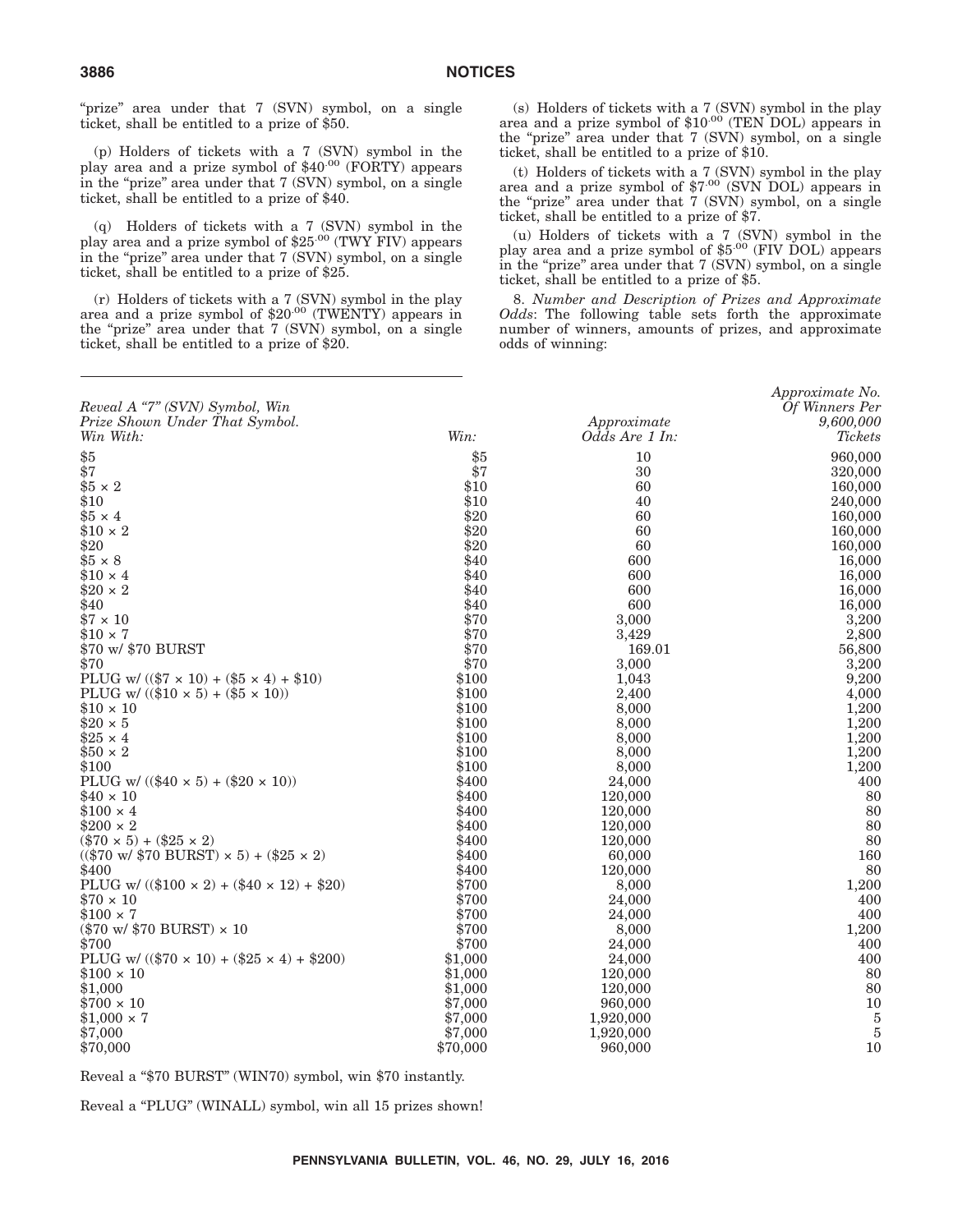Prizes, including top prizes, are subject to availability at the time of purchase.

9. *Retailer Incentive Awards*: The Lottery may conduct a separate Retailer Incentive Program for retailers who sell Pennsylvania Power 7s '16 instant lottery game tickets.

10. *Retailer Bonus*: The Lottery may offer a retailer bonus in connection with the sale of Pennsylvania instant lottery game tickets. If a retailer bonus is offered, a Lottery retailer shall be eligible for a bonus as described in this section. Lottery retailers who sell a winning ticket that entitles the ticket holder to a prize, either payable in a single installment or having a guaranteed minimum payout, of at least \$100,000 and not exceeding \$500,000 shall be paid a bonus of \$500. Lottery retailers who sell a winning ticket that entitles the ticket holder to a prize, either payable in a single installment or having a guaranteed minimum payout, of at least \$500,001 and not exceeding \$1,000,000 shall be paid a bonus of \$5,000. Lottery retailers who sell a winning ticket that entitles the ticket holder to a prize, either payable in a single installment or having a guaranteed minimum payout, of at least \$1,000,001 and not exceeding \$10,000,000 shall be paid a bonus of \$10,000. A Lottery retailer is entitled only to the largest bonus for which he qualifies on a winning ticket. A bonus will be initiated for payment after the instant ticket is claimed and validated. A bonus will not be awarded to a Lottery retailer that sells a nonwinning Pennsylvania Lottery instant ticket used to enter a Pennsylvania Lottery second-chance drawing or promotion that is subsequently selected to win a prize.

11. *Unclaimed Prize Money*: For a period of 1 year from the announced close of Pennsylvania Power 7s '16, prize money from winning Pennsylvania Power 7s '16 instant lottery game tickets will be retained by the Secretary for payment to the persons entitled thereto. If no claim is made within 1 year of the announced close of the Pennsylvania Power 7s '16 instant lottery game, the right of a ticket holder to claim the prize represented by the ticket, if any, will expire and the prize money will be paid into the State Lottery Fund and used for purposes provided for by statute.

12. *Governing Law*: In purchasing a ticket, the customer agrees to comply with and abide by the State Lottery Law (72 P.S. §§ 3761-101—3761-314), 61 Pa. Code Part V (relating to State Lotteries) and the provisions contained in this notice.

13. *Termination of the Game*: The Secretary may announce a termination date, after which no further tickets from this game may be sold. The announcement will be disseminated through media used to advertise or promote Pennsylvania Power 7s '16 or through normal communications methods.

> EILEEN H. McNULTY, *Secretary*

[Pa.B. Doc. No. 16-1224. Filed for public inspection July 15, 2016, 9:00 a.m.]

# **Pennsylvania Wild 1 '16 Instant Lottery Game**

Under the State Lottery Law (72 P.S. §§ 3761-101— 3761-314) and 61 Pa. Code § 819.203 (relating to notice of instant game rules), the Secretary of Revenue hereby provides public notice of the rules for the following instant lottery game:

1. *Name*: The name of the game is Pennsylvania Wild 1 '16.

2. *Price*: The price of a Pennsylvania Wild 1 '16 instant lottery game ticket is \$2.

3. *Play Symbols*: Each Pennsylvania Wild 1 '16 instant lottery game ticket will contain one play area. The play symbols and their captions, located in the play area are: 2 (TWO), 3 (THREE), 4 (FOUR), 5 (FIVE), 6 (SIX), 7 (SEVEN), 8 (EIGHT), 9 (NINE), 10 (TEN), 12 (TWLV), 13 (THRTN), 14 (FORTN), 15 (FIFTN), 16 (SIXTN), 17 (SVNTN), 18 (EGHTN), 19 (NINTN), 20 (TWENT), 1 (ONE) symbol, Volcano (5TIMES) symbol and a WILD (WINALL) symbol.

4. *Prize Symbols*: The prize symbols and their captions, located in the play area are:  $$2^{.00}$  (TWO DOL),  $$3^{.00}$  (THR DOL),  $$4^{.00}$  (FOR DOL),  $$5^{.00}$  (FIV DOL),  $$10^{.00}$  (TEN DOL), \$15.00 (FIFTN), \$20.00 (TWENTY), \$25.00 (TWY FIV), \$40.00 (FORTY), \$50.00 (FIFTY), \$100 (ONE HUN), \$200 (TWO HUN), \$500 (FIV HUN), \$1,000 (ONE THO) and \$50,000 (FTY THO).

5. *Prizes*: The prizes that can be won in this game are: \$2, \$3, \$4, \$5, \$10, \$15, \$20, \$25, \$40, \$50, \$100, \$200, \$500, \$1,000 and \$50,000. The player can win up to 10 times on the ticket.

6. *Approximate Number of Tickets Printed For the Game*: Approximately 7,200,000 tickets will be printed for the Pennsylvania Wild 1 '16 instant lottery game.

7. *Determination of Prize Winners*:

(a) Holders of tickets with a 1 (ONE) symbol in the play area and a prize symbol of \$50,000 (FTY THO) appears in the "Prize" area to the right of that 1 (ONE) symbol, on a single ticket, shall be entitled to a prize of \$50,000.

(b) Holders of tickets with a 1 (ONE) symbol in the play area and a prize symbol of \$1,000 (ONE THO) appears in the "Prize" area to the right of that 1 (ONE) symbol, on a single ticket, shall be entitled to a prize of  $$1,000$ 

(c) Holders of tickets with a 1 (ONE) symbol in the play area and a prize symbol of \$500 (FIV HUN) appears in the "Prize" area to the right of that 1 (ONE) symbol, on a single ticket, shall be entitled to a prize of \$500.

(d) Holders of tickets with a Volcano (5TIMES) symbol in the play area and a prize symbol of \$100 (ONE HUN) appears in the "Prize" area to the right of that Volcano (5TIMES) symbol, on a single ticket, shall be entitled to a prize of \$500.

(e) Holders of tickets with a WILD (WINALL) symbol in the play area and a prize symbol of  $$50^{.00}$  (FIFTY) appears in all ten of the "Prize" areas, on a single ticket, shall be entitled to a prize of \$500.

(f) Holders of tickets with a 1 (ONE) symbol in the play area and a prize symbol of \$200 (TWO HUN) appears in the "Prize" area to the right of that  $1$  (ONE) symbol, on a single ticket, shall be entitled to a prize of \$200.

(g) Holders of tickets with a Volcano (5TIMES) symbol in the play area and a prize symbol of  $$40^{.00}$  (FORTY) appears in the "Prize" area to the right of that Volcano (5TIMES) symbol, on a single ticket, shall be entitled to a prize of \$200.

(h) Holders of tickets with a WILD (WINALL) symbol in the play area and a prize symbol of  $$20<sup>00</sup> (TWENTY)$ appears in all ten of the "Prize" areas, on a single ticket, shall be entitled to a prize of \$200.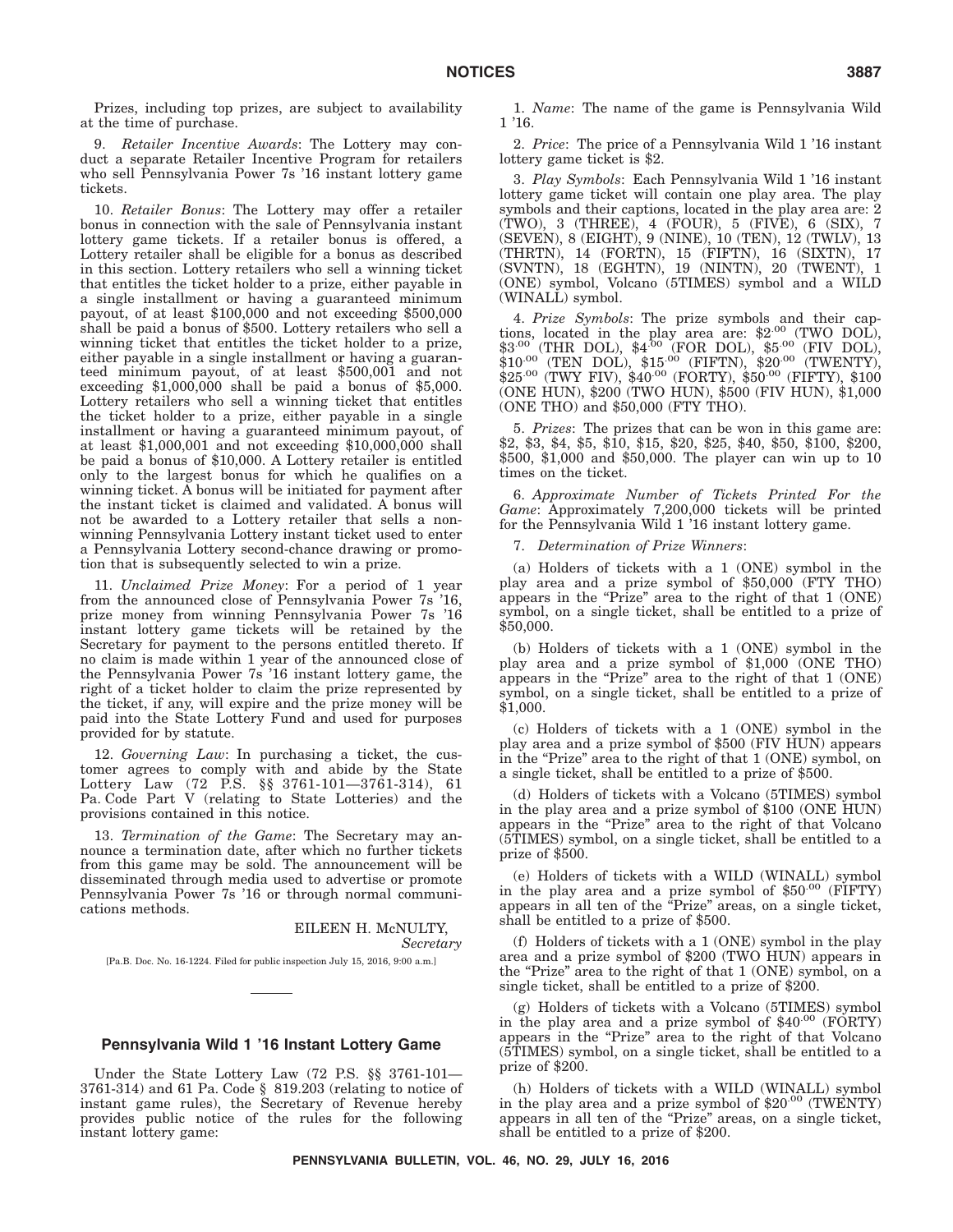(i) Holders of tickets with a 1 (ONE) symbol in the play area and a prize symbol of \$100 (ONE HUN) appears in the "Prize" area to the right of that 1 (ONE) symbol, on a single ticket, shall be entitled to a prize of \$100.

(j) Holders of tickets with a Volcano (5TIMES) symbol<br>in the play area and a prize symbol of \$20<sup>.00</sup> (TWENTY) appears in the ''Prize'' area to the right of that Volcano (5TIMES) symbol, on a single ticket, shall be entitled to a prize of \$100.

(k) Holders of tickets with a WILD (WINALL) symbol in the play area and a prize symbol of \$10.00 (TEN DOL) appears in all ten of the "Prize" areas, on a single ticket, shall be entitled to a prize of \$100.

(l) Holders of tickets with a  $1 \text{ (ONE)}$  symbol in the play area and a prize symbol of  $$50\text{ }^{\,00}$  (FIFTY) appears in the "Prize" area to the right of that 1 (ONE) symbol, on a single ticket, shall be entitled to a prize of \$50.

(m) Holders of tickets with a Volcano (5TIMES) symbol in the play area and a prize symbol of  $$10^{.00}$  (TEN DOL) appears in the "Prize" area to the right of that Volcano (5TIMES) symbol, on a single ticket, shall be entitled to a prize of \$50.

(n) Holders of tickets with a WILD (WINALL) symbol in the play area and a prize symbol of  $$5^{.00}$  (FIV DOL) appears in all ten of the "Prize" areas, on a single ticket, shall be entitled to a prize of \$50.

(o) Holders of tickets with a 1 (ONE) symbol in the play area and a prize symbol of \$40.00 (FORTY) appears in the "Prize" area to the right of that 1 (ONE) symbol, on a single ticket, shall be entitled to a prize of \$40.

(p) Holders of tickets with a WILD (WINALL) symbol in the play area and a prize symbol of \$4.00 (FOR DOL) appears in all ten of the ''Prize'' areas, on a single ticket, shall be entitled to a prize of \$40.

(q) Holders of tickets with a 1 (ONE) symbol in the play area and a prize symbol of \$25.00 (TWY FIV) appears in the "Prize" area to the right of that 1 (ONE) symbol, on a single ticket, shall be entitled to a prize of \$25.

(r) Holders of tickets with a Volcano (5TIMES) symbol in the play area and a prize symbol of  $$5^{.00}$  (FIV DOL) appears in the "Prize" area to the right of that Volcano (5TIMES) symbol, on a single ticket, shall be entitled to a prize of \$25.

(s) Holders of tickets with a 1 (ONE) symbol in the play area and a prize symbol of  $$20^{.00}$  (TWENTY) appears in the "Prize" area to the right of that 1 (ONE) symbol, on a single ticket, shall be entitled to a prize of \$20.

(t) Holders of tickets with a Volcano (5TIMES) symbol in the play area and a prize symbol of \$4.00 (FOR DOL) appears in the "Prize" area to the right of that Volcano (5TIMES) symbol, on a single ticket, shall be entitled to a prize of \$20.

(u) Holders of tickets with a WILD (WINALL) symbol in the play area and a prize symbol of  $$2^{.00}$  (TWO DOL) appears in all ten of the "Prize" areas, on a single ticket, shall be entitled to a prize of \$20.

(v) Holders of tickets with a 1 (ONE) symbol in the play area and a prize symbol of \$15.00 (FIFTN) appears in the "Prize" area to the right of that 1 (ONE) symbol, on a single ticket, shall be entitled to a prize of \$15.

(w) Holders of tickets with a Volcano (5TIMES) symbol in the play area and a prize symbol of \$3.00 (THR DOL) appears in the "Prize" area to the right of that Volcano (5TIMES) symbol, on a single ticket, shall be entitled to a prize of \$15.

(x) Holders of tickets with a 1 (ONE) symbol in the play area and a prize symbol of  $$10^{00}$  (TEN DOL) appears in the "Prize" area to the right of that 1 (ONE) symbol, on a single ticket, shall be entitled to a prize of  $$10.$ 

(y) Holders of tickets with a Volcano (5TIMES) symbol in the play area and a prize symbol of  $$2^{.00}$  (TWO DOL) appears in the "Prize" area to the right of that Volcano  $(5\text{TIMES})$  symbol, on a single ticket, shall be entitled to a prize of \$10.

(z) Holders of tickets with a 1 (ONE) symbol in the play area and a prize symbol of  $$5^{.00}$  (FIV DOL) appears in the "Prize" area to the right of that 1 (ONE) symbol, on a single ticket, shall be entitled to a prize of \$5.

(aa) Holders of tickets with a 1 (ONE) symbol in the play area and a prize symbol of  $$4^{.00}$  (FOR DOL) appears in the "Prize" area to the right of that 1 (ONE) symbol, on a single ticket, shall be entitled to a prize of \$4.

(bb) Holders of tickets with a  $1$  (ONE) symbol in the play area and a prize symbol of  $$3^{.00}$  (THR DOL) appears in the "Prize" area to the right of that 1 (ONE) symbol, on a single ticket, shall be entitled to a prize of \$3.

(cc) Holders of tickets with a 1 (ONE) symbol in the play area and a prize symbol of  $$2^{.00}$  (TWO DOL) appears in the "Prize" area to the right of that 1 (ONE) symbol, on a single ticket, shall be entitled to a prize of \$2.

8. *Number and Description of Prizes and Approximate Odds*: The following table sets forth the approximate number of winners, amounts of prizes, and approximate odds of winning:

| Reveal A "1" (ONE) Symbol,<br>Win Prize Shown To The |      |                | Approximate No.<br>Of Winners Per |
|------------------------------------------------------|------|----------------|-----------------------------------|
| Right Of That Symbol.                                |      | Approximate    | 7,200,000                         |
| Win With:                                            | Win: | Odds Are 1 In: | <b>Tickets</b>                    |
| \$2                                                  | \$2  | 7.69           | 936,000                           |
| \$3                                                  | \$3  | 50             | 144,000                           |
| $$2 \times 2$                                        | \$4  | 75             | 96,000                            |
| $\frac{$4}{$3} + $2$<br>\$3 + \$2                    | \$4  | 150            | 48,000                            |
|                                                      | \$5  | 150            | 48,000                            |
|                                                      | \$5  | 53.57          | 134,400                           |
| $$2 \times 5$                                        | \$10 | 750            | 9,600                             |
| $$5 \times 2$                                        | \$10 | 750            | 9,600                             |
| \$2 w/ VOLCANO                                       | \$10 | 166.67         | 43,200                            |
| \$10                                                 | \$10 | 750            | 9,600                             |
| $$3 \times 5$                                        | \$15 | 1,500          | 4,800                             |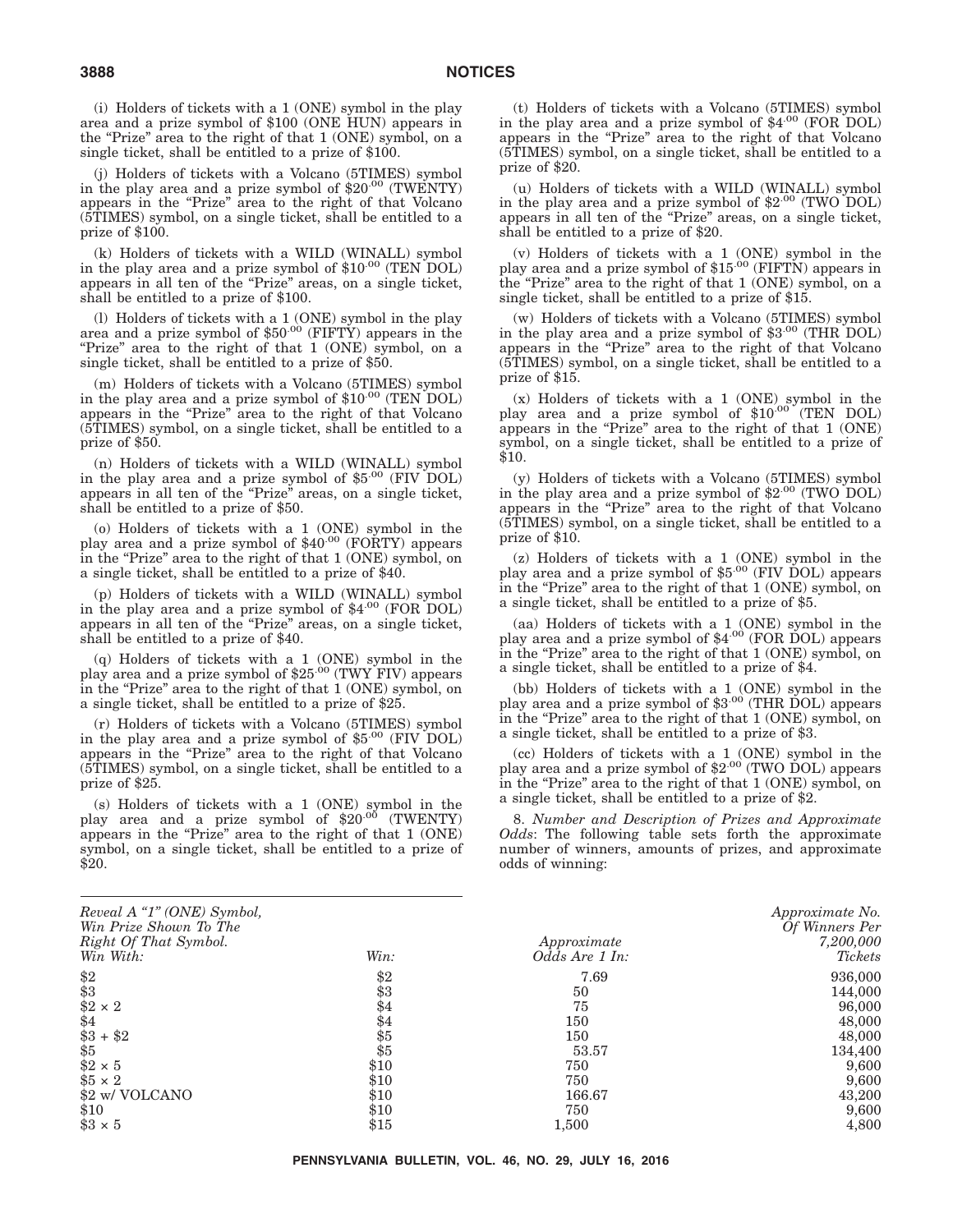| Reveal A "1" (ONE) Symbol,<br>Win Prize Shown To The |                  |                    | Approximate No.<br>Of Winners Per |
|------------------------------------------------------|------------------|--------------------|-----------------------------------|
| Right Of That Symbol.                                |                  | Approximate        | 7,200,000                         |
| Win With:                                            | Win:             | Odds Are 1 In:     | Tickets                           |
| $$5 \times 3$                                        | \$15             | 1,500              | 4,800                             |
| \$3 w/ VOLCANO                                       | \$15             | 750                | 9,600                             |
| \$15                                                 | \$15             | 1,500              | 4,800                             |
| WILD w/ $(\$2 \times 10)$                            | \$20             | 300                | 24,000                            |
| $$5 \times 4$                                        | \$20             | 1,500              | 4,800                             |
| $$10 \times 2$                                       | \$20             | 1,500              | 4,800                             |
| \$4 w/ VOLCANO                                       | \$20             | 750                | 9,600                             |
| \$20                                                 | \$20             | 1,500              | 4,800                             |
| $$5 \times 5$                                        | \$25             | 1,500              | 4,800                             |
| \$5 w/ VOLCANO                                       | \$25             | 500                | 14,400                            |
| \$25                                                 | \$25             | 1,500              | 4,800                             |
| WILD w/ $(\$4 \times 10)$                            | \$40             | 1,500              | 4,800                             |
| $$5 \times 8$                                        | \$40             | 12,000             | 600                               |
| $$10 \times 4$                                       | \$40             | 12,000             | 600                               |
| $$20 \times 2$                                       | \$40             | 12,000             | 600                               |
| $(\$5 \text{ w/ VOLCANO}) + (\$5 \times 3)$          | \$40             | 6,000              | 1,200                             |
| $(\$4 \text{ w/ VOLCANO}) \times 2$                  | \$40             | 3,000              | 2,400                             |
| \$40                                                 | \$40             | 12,000             | 600                               |
| WILD w/ $(\$5 \times 10)$                            | \$50             | 1,714              | 4,200                             |
| $$10 \times 5$                                       | \$50             | 12,000             | 600                               |
| $$25 \times 2$                                       | \$50             | 12,000             | 600                               |
| $(\$5$ w/ VOLCANO) $\times$ 2                        | \$50             | 2,400              | 3,000                             |
| \$10 w/ VOLCANO                                      | \$50             | 2,667              | 2,700                             |
| \$50                                                 | \$50             | 12,000             | 600                               |
| WILD w/ $(\$10 \times 10)$                           | \$100            | 2,000              | 3,600                             |
| $$20 \times 5$                                       | \$100            | 12,000             | 600                               |
| $$25 \times 4$                                       | \$100            | 12,000             | 600                               |
| $$50 \times 2$                                       | \$100            | 12,000             | 600                               |
| $(\$2$ w/ VOLCANO) $\times$ 10                       | \$100            | 2,400              | 3,000                             |
| \$20 w/ VOLCANO                                      | \$100            | 2,400              | 3,000                             |
| \$100                                                | \$100            | 12,000             | 600                               |
| WILD w/ $(\$20 \times 10)$                           | \$200            | 30,000             | 240                               |
| $$100 \times 2$                                      | \$200            | 120,000            | 60                                |
| $(\$10$ w/ VOLCANO) $\times$ 4                       | \$200            | 120,000            | 60                                |
| \$40 w/ VOLCANO                                      | \$200            | 60,000             | 120                               |
| \$200                                                | \$200            | 120,000            | 60                                |
| WILD w/ $(\$50 \times 10)$                           | \$500            | 120,000            | 60                                |
| $(\$10 \text{ w} / \text{VOLCANO}) \times 10$        | \$500            | 120,000            | 60                                |
| \$100 w/ VOLCANO                                     | \$500            | 120,000            | 60                                |
| \$500<br>$\$500 \times 2$                            | \$500<br>\$1,000 | 120,000<br>120,000 | 60<br>60                          |
| \$1,000                                              | \$1,000          | 120,000            | 60                                |
| \$50,000                                             | \$50,000         | 720,000            | 10                                |
|                                                      |                  |                    |                                   |

Reveal a ''VOLCANO'' (5TIMES) symbol, win 5 times the prize shown to the right of that symbol.

Reveal a "WILD" (WINALL) symbol, win all 10 prizes shown!

Prizes, including top prizes, are subject to availability at the time of purchase.

9. *Retailer Incentive Awards*: The Lottery may conduct a separate Retailer Incentive Program for retailers who sell Pennsylvania Wild 1 '16 instant lottery game tickets.

10. *Retailer Bonus*: The Lottery may offer a retailer bonus in connection with the sale of Pennsylvania instant lottery game tickets. If a retailer bonus is offered, a Lottery retailer shall be eligible for a bonus as described in this section. Lottery retailers who sell a winning ticket that entitles the ticket holder to a prize, either payable in a single installment or having a guaranteed minimum payout, of at least \$100,000 and not exceeding \$500,000 shall be paid a bonus of \$500. Lottery retailers who sell a winning ticket that entitles the ticket holder to a prize, either payable in a single installment or having a guaranteed minimum payout, of at least \$500,001 and not exceeding  $$1,000,000$  shall be paid a bonus of  $$5,000$ . Lottery retailers who sell a winning ticket that entitles the ticket holder to a prize, either payable in a single installment or having a guaranteed minimum payout, of at least \$1,000,001 and not exceeding \$10,000,000 shall be paid a bonus of \$10,000. A Lottery retailer is entitled only to the largest bonus for which he qualifies on a winning ticket. A bonus will be initiated for payment after the instant ticket is claimed and validated. A bonus will not be awarded to a Lottery retailer that sells a nonwinning Pennsylvania Lottery instant ticket used to enter a Pennsylvania Lottery second-chance drawing or promotion that is subsequently selected to win a prize.

11. *Unclaimed Prize Money*: For a period of 1 year from the announced close of Pennsylvania Wild 1 '16,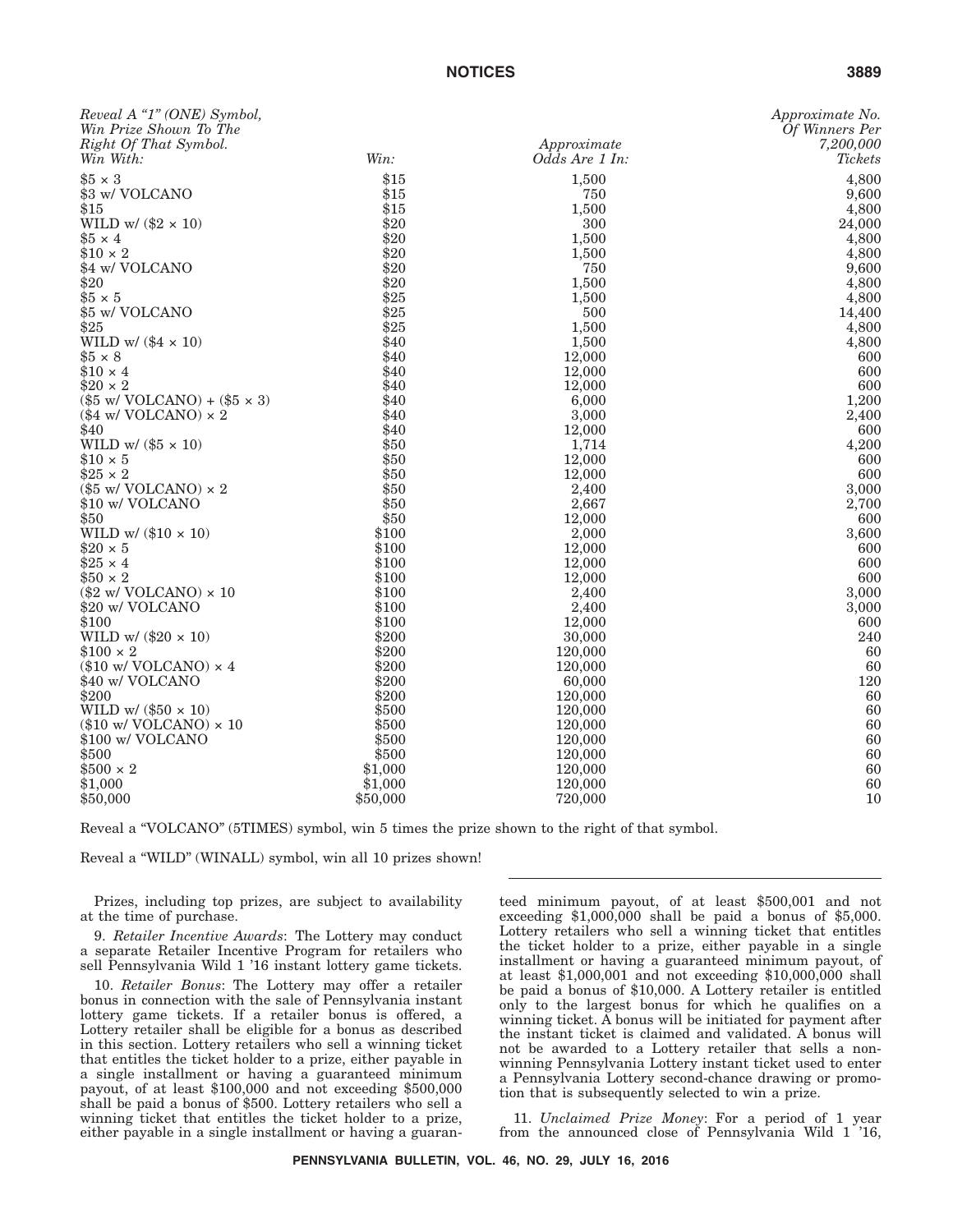prize money from winning Pennsylvania Wild 1 '16 instant lottery game tickets will be retained by the Secretary for payment to the persons entitled thereto. If no claim is made within 1 year of the announced close of the Pennsylvania Wild 1 '16 instant lottery game, the right of a ticket holder to claim the prize represented by the ticket, if any, will expire and the prize money will be paid into the State Lottery Fund and used for purposes provided for by statute.

12. *Governing Law*: In purchasing a ticket, the customer agrees to comply with and abide by the State Lottery Law (72 P.S. §§ 3761-101—3761-314), 61 Pa. Code Part V (relating to State Lotteries) and the provisions contained in this notice.

13. *Termination of the Game*: The Secretary may announce a termination date, after which no further tickets from this game may be sold. The announcement will be disseminated through media used to advertise or promote Pennsylvania Wild 1 '16 or through normal communications methods.

# EILEEN H. McNULTY,

*Secretary*

[Pa.B. Doc. No. 16-1225. Filed for public inspection July 15, 2016, 9:00 a.m.]

# **Pennsylvania Wonder Buck\$ Instant Lottery Game**

Under the State Lottery Law (72 P.S. §§ 3761-101— 3761-314) and 61 Pa. Code § 819.203 (relating to notice of instant game rules), the Secretary of Revenue hereby provides public notice of the rules for the following instant lottery game:

1. *Name*: The name of the game is Pennsylvania Wonder Buck\$.

2. *Price*: The price of a Pennsylvania Wonder Buck\$ instant lottery game ticket is \$10.

3. *Play Symbols*: Each Pennsylvania Wonder Buck\$ instant lottery game ticket will contain one play area featuring a ''WINNING NUMBERS'' area, a ''YOUR NUMBERS'' area, and a ''BONUS'' area. The ''BONUS'' area is played separately. The play symbols and their captions located in the "WINNING NUMBERS" area are: 1 (ONE), 2 (TWO), 3 (THREE), 4 (FOUR), 5 (FIVE), 6 (SIX), 7 (SEVEN), 8 (EIGHT), 9 (NINE), 10 (TEN), 11 (ELEVN), 12 (TWLV), 13 (THRTN), 14 (FORTN), 15 (FIFTN), 16 (SIXTN), 17 (SVNTN), 18 (EGHTN), 19 (NINTN), 20 (TWENT), 21 (TWYONE), 22 (TWYTWO), 23 (TWYTHR), 24 (TWYFOR), 25 (TWYFIV), 26 (TWYSIX), 27 (TWYSVN), 28 (TWYEGT), 29 (TWYNIN), 30 (THIRTY), 31 (THYONE), 32 (THYTWO), 33 (THYTHR), 34 (THYFOR), 35 (THYFIV), 36 (THYSIX), 37 (THYSVN), 38 (THYEGT), 39 (THYNIN) and 40 (FORTY). The play symbols and their captions located in the "YOUR NUMBERS" area are: 1 (ONE), 2 (TWO), 3 (THREE), 4 (FOUR), 5 (FIVE), 6 (SIX), 7 (SEVEN), 8 (EIGHT), 9 (NINE), 10 (TEN), 11 (ELEVN), 12 (TWLV), 13 (THRTN), 14 (FORTN), 15 (FIFTN), 16 (SIXTN), 17 (SVNTN), 18 (EGHTN), 19 (NINTN), 20 (TWENT), 21 (TWYONE), 22 (TWYTWO), 23 (TWYTHR), 24 (TWYFOR), 25 (TWYFIV), 26 (TWYSIX), 27 (TWYSVN), 28 (TWYEGT), 29 (TWYNIN), 30 (THIRTY), 31 (THYONE), 32 (THYTWO), 33 (THYTHR), 34 (THYFOR), 35 (THYFIV), 36 (THYSIX), 37 (THYSVN), 38 (THYEGT), 39 (THYNIN), 40 (FORTY), Star (STAR) symbol, BUCK\$ (WIN50) symbol, and a WIN Burst (WINALL) symbol. The play symbols and their captions located in the ''BONUS'' area are: BANG! Burst (BANG) symbol, ARGH! Burst (ARGH) symbol, SNAP! Burst (SNAP) symbol, GASP! Burst (GASP) symbol, SPLAT! Burst (SPLAT) symbol, WHAP! Burst (WHAP) symbol, THUD! Burst (THUD) symbol, CRASH! Burst (CRASH) symbol and a ZAP! Burst (ZAP) symbol.

4. *Prize Symbols*: The prize symbols and their captions located in the "YOUR NUMBERS" area are: \$10.00 (TEN DOL), \$15.00 (FIFTN), \$20.00 (TWENTY), \$40.00 (FORTY), \$50.00 (FIFTY), \$100 (ONE HUN), \$400 (FOR HUN), \$500 (FIV HUN), \$1,000 (ONE THO), \$10,000 (TEN THO), \$30,000 (TRY THO) and \$300,000 (THRHUNTHO). The prize symbols and their captions in the "BONUS" area are:  $$10^{.00}$  (TEN DOL),  $$15^{.00}$  (FIFTN),  $$20^{.00}$ (TWENTY), \$40.00 (FORTY), \$50.00 (FIFTY), \$100 (ONE HUN) and \$500 (FIV HUN).

5. *Prizes*: The prizes that can be won in this game are: \$10, \$15, \$20, \$40, \$50, \$100, \$400, \$500, \$1,000, \$10,000, \$30,000 and \$300,000. The prizes that can be won in the ''BONUS'' area are: \$10, \$15, \$20, \$40, \$50, \$100 and \$500. A player can win up to 15 times on a ticket.

6. *Approximate Number of Tickets Printed For the Game*: Approximately 7,800,000 tickets will be printed for the Pennsylvania Wonder Buck\$ instant lottery game.

*7. Determination of Prize Winners*:

(a) Holders of tickets upon which any one of the ''YOUR NUMBERS'' play symbols matches any of the ''WINNING NUMBERS'' play symbols and a prize symbol of \$300,000 (THRHUNTHO) appears in the ''Prize'' area under the matching ''YOUR NUMBERS'' play symbol, on a single ticket, shall be entitled to a prize of \$300,000.

(b) Holders of tickets upon which any one of the ''YOUR NUMBERS'' play symbols matches any of the ''WINNING NUMBERS'' play symbols and a prize symbol of \$30,000 (TRY THO) appears in the "Prize" area under the matching ''YOUR NUMBERS'' play symbol, on a single ticket, shall be entitled to a prize of \$30,000.

(c) Holders of tickets upon which any one of the ''YOUR NUMBERS'' play symbols is a Star (STAR) symbol, and a prize symbol of \$30,000 (TRY THO) appears in the "Prize" area under that Star (STAR) symbol, on a single ticket, shall be entitled to a prize of \$30,000.

(d) Holders of tickets upon which any one of the ''YOUR NUMBERS'' play symbols matches any of the ''WINNING NUMBERS'' play symbols and a prize symbol of \$10,000 (TEN THO) appears in the "Prize" area under the matching ''YOUR NUMBERS'' play symbol, on a single ticket, shall be entitled to a prize of \$10,000.

(e) Holders of tickets upon which any one of the "YOUR NUMBERS" play symbols is a Star (STAR) symbol, and a prize symbol of \$10,000 (TEN THO) appears in the "Prize" area under that Star (STAR) symbol, on a single ticket, shall be entitled to a prize of \$10,000.

(f) Holders of tickets upon which any one of the ''YOUR NUMBERS'' play symbols is a WIN Burst (WINALL) symbol, and a prize symbol of \$1,000 (ONE THO) appears in five of the "Prize" areas and a prize symbol of \$500 (FIV HUN) appears in ten of the "Prize" areas, on a single ticket, shall be entitled to a prize of \$10,000.

(g) Holders of tickets upon which any one of the ''YOUR NUMBERS'' play symbols matches any of the ''WINNING NUMBERS'' play symbols and a prize symbol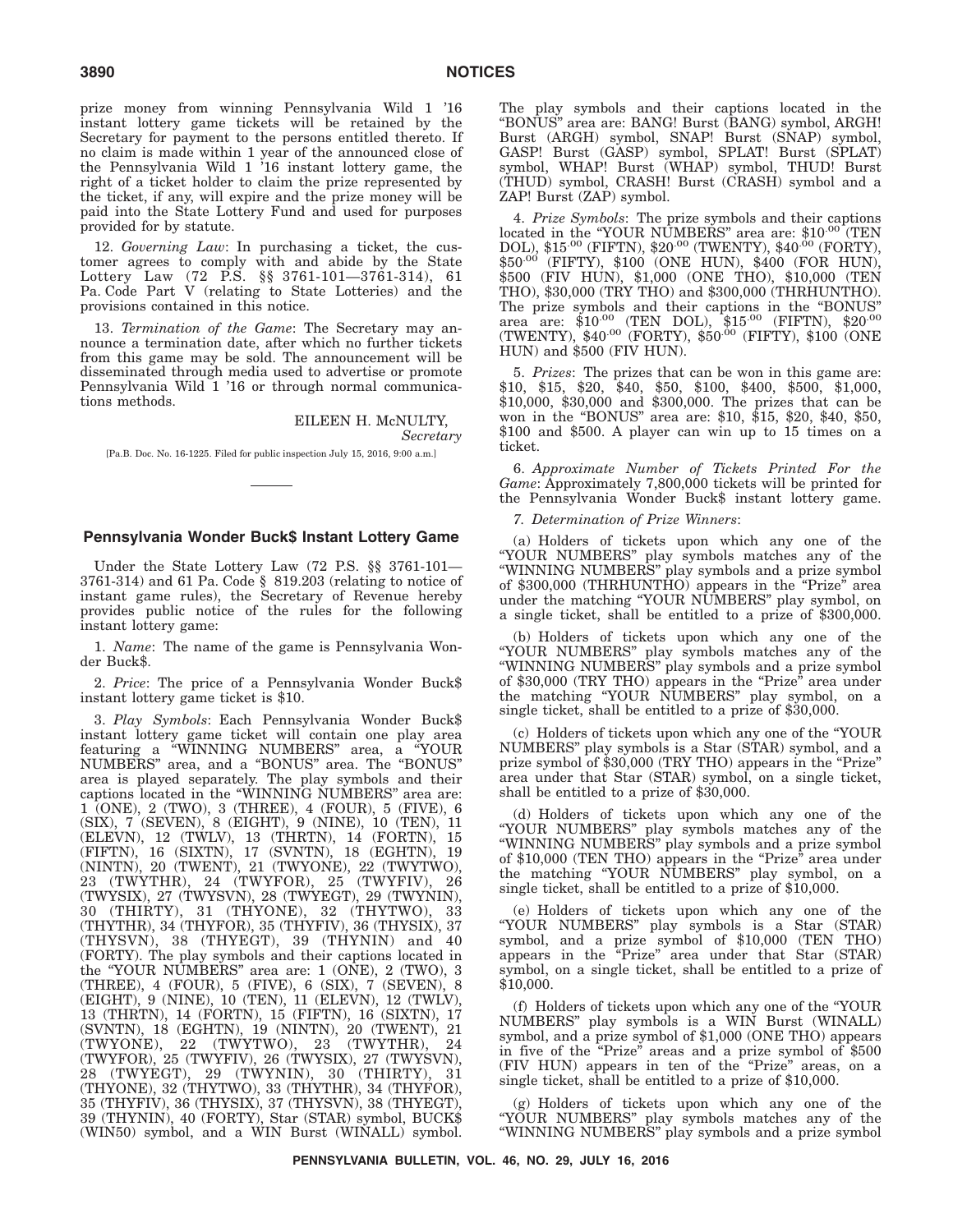of \$1,000 (ONE THO) appears in the "Prize" area under the matching ''YOUR NUMBERS'' play symbol, on a single ticket, shall be entitled to a prize of \$1,000.

(h) Holders of tickets upon which any one of the ''YOUR NUMBERS'' play symbols is a Star (STAR) symbol, and a prize symbol of \$1,000 (ONE THO) appears in the "Prize" area under that Star (STAR) symbol, on a single ticket, shall be entitled to a prize of \$1,000.

(i) Holders of tickets upon which any one of the ''YOUR NUMBERS'' play symbols is a WIN Burst (WINALL) symbol, and a prize symbol of \$100 (ONE HUN) appears in six of the "Prize" areas, a prize symbol of \$50.00 (FIFTY) appears in four of the "Prize" areas and a prize symbol of \$40.00 (FORTY) appears in five of the "Prize" areas, on a single ticket, shall be entitled to a prize of \$1,000.

(j) Holders of tickets upon which any one of the ''YOUR NUMBERS'' play symbols is a WIN Burst (WINALL) symbol, and a prize symbol of \$100 (ONE HUN) appears in five of the ''Prize'' areas and a prize symbol of \$50.00 (FIFTY) appears in ten of the "Prize" areas, on a single ticket, shall be entitled to a prize of \$1,000.

(k) Holders of tickets upon which any one of the ''YOUR NUMBERS'' play symbols matches any of the ''WINNING NUMBERS'' play symbols and a prize symbol of \$500 (FIV HUN) appears in the "Prize" area under the matching ''YOUR NUMBERS'' play symbol, on a single ticket, shall be entitled to a prize of \$500.

(l) Holders of tickets upon which any one of the ''YOUR NUMBERS'' play symbols is a Star (STAR) symbol, and a prize symbol of \$500 (FIV HUN) appears in the "Prize" area under that Star (STAR) symbol, on a single ticket, shall be entitled to a prize of \$500.

(m) Holders of tickets upon which two like symbols appear in the ''BONUS'' area, and a prize symbol of \$500 (FIV HUN) appears in the "Prize" area under those matching symbols, on a single ticket, shall be entitled to a prize of \$500.

(n) Holders of tickets upon which any one of the ''YOUR NUMBERS'' play symbols is a WIN Burst (WINALL) symbol, and a prize symbol of \$100 (ONE HUN) appears in three of the "Prize" areas, a prize<br>symbol of \$50<sup>.00</sup> (FIFTY) appears in two of the "Prize" areas and a prize symbol of  $$10^{.00}$  (TEN DOL) appears in ten of the ''Prize'' areas, on a single ticket, shall be entitled to a prize of \$500.

(o) Holders of tickets upon which any one of the ''YOUR NUMBERS'' play symbols is a WIN Burst (WINALL) symbol, and a prize symbol of \$40.00 (FORTY) appears in ten of the "Prize" areas and a prize symbol of  $$20^{00}$  (TWENTY) appears in five of the "Prize" areas, on a single ticket, shall be entitled to a prize of \$500.

(p) Holders of tickets upon which any one of the ''YOUR NUMBERS'' play symbols matches any of the ''WINNING NUMBERS'' play symbols and a prize symbol of \$400 (FOR HUN) appears in the "Prize" area under the matching ''YOUR NUMBERS'' play symbol, on a single ticket, shall be entitled to a prize of \$400.

(q) Holders of tickets upon which any one of the ''YOUR NUMBERS'' play symbols is a Star (STAR) symbol, and a prize symbol of \$400 (FOR HUN) appears in the "Prize" area under that Star (STAR) symbol, on a single ticket, shall be entitled to a prize of \$400.

(r) Holders of tickets upon which any one of the ''YOUR NUMBERS'' play symbols is a WIN Burst (WINALL)

symbol, and a prize symbol of \$50.00 (FIFTY) appears in five of the "Prize" areas and a prize symbol of \$15.00 (FIFTN) appears in ten of the ''Prize'' areas, on a single ticket, shall be entitled to a prize of \$400.

(s) Holders of tickets upon which any one of the "YOUR NUMBERS" play symbols is a WIN Burst<br>(WINALL) symbol, and a prize symbol of \$40.00 (FORTY) appears in five of the "Prize" areas and a prize symbol of  $$20^{00}$  (TWENTY) appears in ten of the "Prize" areas, on a single ticket, shall be entitled to a prize of \$400.

(t) Holders of tickets upon which any one of the ''YOUR NUMBERS'' play symbols matches any of the ''WINNING NUMBERS'' play symbols and a prize symbol of \$100 (ONE HUN) appears in the "Prize" area under the matching ''YOUR NUMBERS'' play symbol, on a single ticket, shall be entitled to a prize of \$100.

(u) Holders of tickets upon which any one of the ''YOUR NUMBERS'' play symbols is a Star (STAR) symbol, and a prize symbol of \$100 (ONE HUN) appears in the "Prize" area under that Star (STAR) symbol, on a single ticket, shall be entitled to a prize of \$100.

(v) Holders of tickets upon which two like symbols appear in the "BONUS" area, and a prize symbol of \$100 (ONE HUN) appears in the "Prize" area under those matching symbols, on a single ticket, shall be entitled to a prize of \$100.

(w) Holders of tickets upon which any one of the ''YOUR NUMBERS'' play symbols matches any of the ''WINNING NUMBERS'' play symbols and a prize symbol of \$50.00 (FIFTY) appears in the "Prize" area under the matching ''YOUR NUMBERS'' play symbol, on a single ticket, shall be entitled to a prize of \$50.

(x) Holders of tickets upon which any one of the "YOUR NUMBERS" play symbols is a Star (STAR) symbol, and a prize symbol of \$50<sup>.00</sup> (FIFTY) appears in the "Prize" area under that Star (STAR) symbol, on a single ticket, shall be entitled to a prize of \$50.

(y) Holders of tickets upon which any one of the ''YOUR NUMBERS'' play symbols is a BUCK\$ (WIN50) symbol, and a prize symbol of \$50.00 (FIFTY) appears in the "Prize" area under that BUCK\$ (WIN50) symbol, on a single ticket, shall be entitled to a prize of \$50.

(z) Holders of tickets upon which two like symbols appear in the "BONUS" area, and a prize symbol of \$50.00 (FIFTY) appears in the "Prize" area under those matching symbols, on a single ticket, shall be entitled to a prize of \$50.

(aa) Holders of tickets upon which any one of the ''YOUR NUMBERS'' play symbols matches any of the ''WINNING NUMBERS'' play symbols and a prize symbol of \$40.00 (FORTY) appears in the "Prize" area under the matching ''YOUR NUMBERS'' play symbol, on a single ticket, shall be entitled to a prize of \$40.

(bb) Holders of tickets upon which any one of the "YOUR NUMBERS" play symbols is a Star (STAR)<br>symbol, and a prize symbol of \$40<sup>.00</sup> (FORTY) appears in the "Prize" area under that Star (STAR) symbol, on a single ticket, shall be entitled to a prize of \$40.

(cc) Holders of tickets upon which two like symbols appear in the "BONUS" area, and a prize symbol of \$40.00 (FORTY) appears in the ''Prize'' area under those matching symbols, on a single ticket, shall be entitled to a prize of \$40.

(dd) Holders of tickets upon which any one of the ''YOUR NUMBERS'' play symbols matches any of the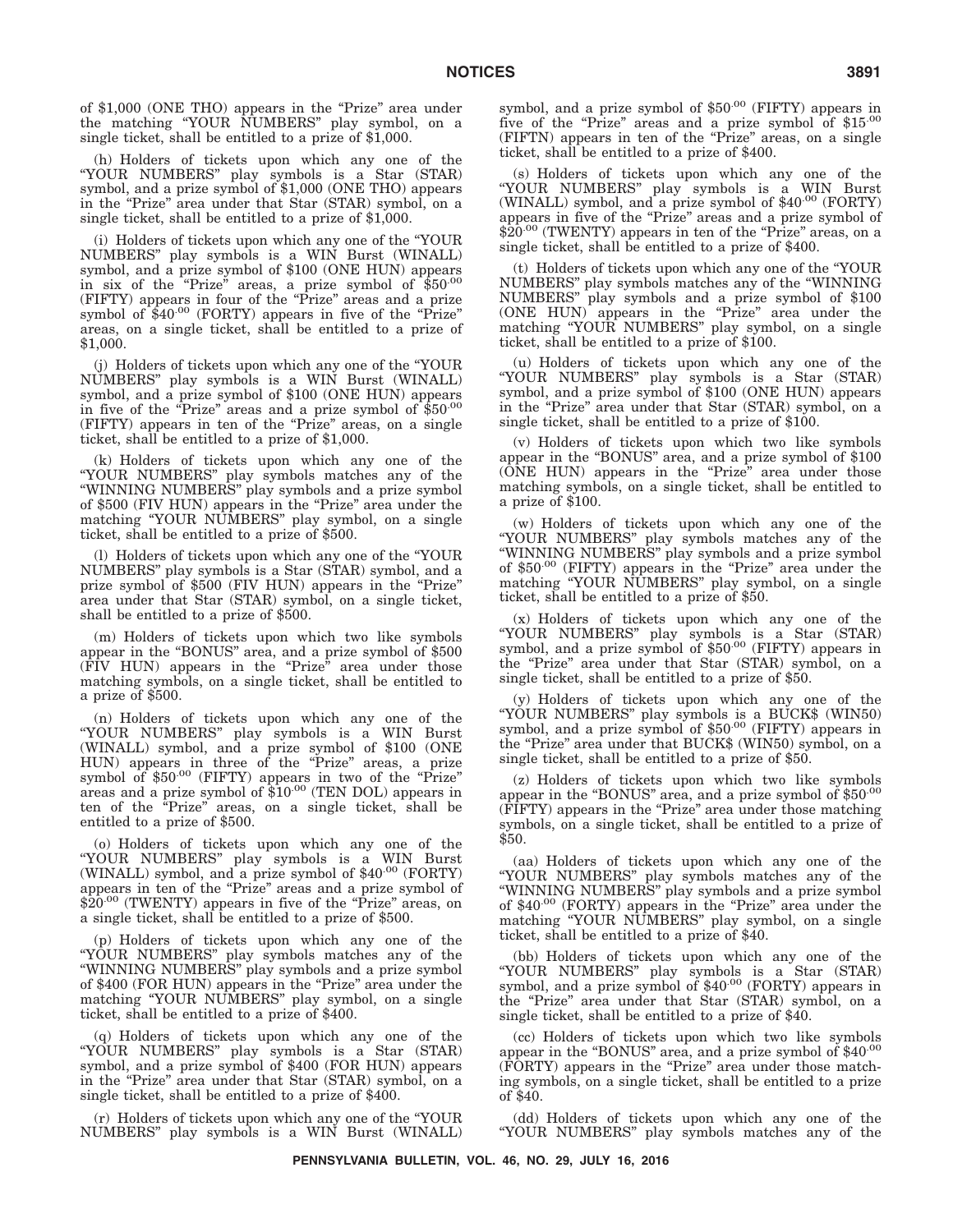''WINNING NUMBERS'' play symbols and a prize symbol of \$20.00 (TWENTY) appears in the "Prize" area under the matching ''YOUR NUMBERS'' play symbol, on a single ticket, shall be entitled to a prize of \$20.

(ee) Holders of tickets upon which any one of the ''YOUR NUMBERS'' play symbols is a Star (STAR) symbol, and a prize symbol of \$20.00 (TWENTY) appears in the "Prize" area under that Star (STAR) symbol, on a single ticket, shall be entitled to a prize of \$20.

(ff) Holders of tickets upon which two like symbols appear in the "BONUS" area, and a prize symbol of \$20.00 (TWENTY) appears in the "Prize" area under those matching symbols, on a single ticket, shall be entitled to a prize of \$20.

(gg) Holders of tickets upon which any one of the ''YOUR NUMBERS'' play symbols matches any of the ''WINNING NUMBERS'' play symbols and a prize symbol of \$15.00 (FIFTN) appears in the "Prize" area under the matching ''YOUR NUMBERS'' play symbol, on a single ticket, shall be entitled to a prize of \$15.

(hh) Holders of tickets upon which any one of the "YOUR NUMBERS" play symbols is a Star (STAR)<br>symbol, and a prize symbol of \$15<sup>.00</sup> (FIFTN) appears in the "Prize" area under that Star (STAR) symbol, on a single ticket, shall be entitled to a prize of \$15.

(ii) Holders of tickets upon which two like symbols appear in the "BONUS" area, and a prize symbol of \$15.00 (FIFTN) appears in the "Prize" area under those matching symbols, on a single ticket, shall be entitled to a prize of \$15.

(jj) Holders of tickets upon which any one of the ''YOUR NUMBERS'' play symbols matches any of the ''WINNING NUMBERS'' play symbols and a prize symbol of  $$10^{.00}$  (TEN DOL) appears in the "Prize" area under the matching "YOUR NUMBERS" play symbol, on a single ticket, shall be entitled to a prize of \$10.

(kk) Holders of tickets upon which any one of the "YOUR NUMBERS" play symbols is a Star (STAR) symbol, and a prize symbol of \$10<sup>.00</sup> (TEN DOL) appears in the "Prize" area under that Star (STAR) symbol, on a single ticket, shall be entitled to a prize of \$10.

(ll) Holders of tickets upon which two like symbols appear in the "BONUS" area, and a prize symbol of \$10.00 (TEN DOL) appears in the "Prize" area under those matching symbols, on a single ticket, shall be entitled to a prize of \$10.

8. *Number and Description of Prizes and Approximate Odds*: The following table sets forth the approximate number of winners, amounts of prizes, and approximate odds of winning:

| When Any Of Your Numbers Match<br>Any Winning Number, Win Prize                |       |                               | Approximate No.<br>Of Winners Per |
|--------------------------------------------------------------------------------|-------|-------------------------------|-----------------------------------|
|                                                                                |       |                               |                                   |
| Shown Under The Matching Number.<br>Win With:                                  | Win:  | Approximate<br>Odds Are 1 In: | 7,800,000<br>Tickets:             |
| \$10 w/ BONUS                                                                  | \$10  | 20                            | 390,000                           |
| \$10 w/ STAR                                                                   | \$10  | 20                            | 390,000                           |
| \$10                                                                           | \$10  | 15                            | 520,000                           |
| \$15 w/ BONUS                                                                  | \$15  | 30                            | 260,000                           |
| \$15 w/ STAR                                                                   | \$15  | 60                            | 130,000                           |
| \$15                                                                           | \$15  | 60                            | 130,000                           |
| $$10 \times 2$                                                                 | \$20  | 120                           | 65,000                            |
| \$20 w/ BONUS                                                                  | \$20  | 120                           | 65,000                            |
| \$20 w/ STAR                                                                   | \$20  | 120                           | 65,000                            |
| \$20                                                                           | \$20  | 120                           | 65,000                            |
| $$10 \times 4$                                                                 | \$40  | 600                           | 13,000                            |
| $$20 \times 2$                                                                 | \$40  | 600                           | 13,000                            |
| $(\$20 \text{ w} / \text{BONUS}) + (\$10 \times 2)$                            | \$40  | 300                           | 26,000                            |
| $((\$15 \text{ w} / \text{STAR}) \times 2) + (\$10 \text{ w} / \text{BONUS})$  | \$40  | 300                           | 26,000                            |
| \$40 w/ STAR                                                                   | \$40  | 300                           | 26,000                            |
| \$40                                                                           | \$40  | 300                           | 26,000                            |
| $$10 \times 5$                                                                 | \$50  | 600                           | 13,000                            |
| $((\$20 \text{ w} / \text{STAR}) \times 2) + (\$10 \text{ w} / \text{BONUS})$  | \$50  | 600                           | 13,000                            |
| $(\$10 \text{ w} / \text{STAR}) + (\$40 \text{ w} / \text{BONUS})$             | \$50  | 600                           | 13,000                            |
| \$50 w/ BUCK\$                                                                 | \$50  | 120                           | 65,000                            |
| \$50 w/ STAR                                                                   | \$50  | 600                           | 13,000                            |
| \$50                                                                           | \$50  | 600                           | 13,000                            |
| $$10 \times 10$                                                                | \$100 | 600                           | 13,000                            |
| $$20 \times 5$                                                                 | \$100 | 600                           | 13,000                            |
| $(\$50 \text{ w} / \text{BUCK$}) + ($50 \text{ w} / \text{BONUS})$             | \$100 | 600                           | 13,000                            |
| $(\$50 \text{ w}$ / BUCK\$) × 2                                                | \$100 | 600                           | 13,000                            |
| \$100 w/ STAR                                                                  | \$100 | 600                           | 13,000                            |
| \$100                                                                          | \$100 | 600                           | 13,000                            |
| WIN BURST w/ $((\$40 \times 5) + (\$20 \times 10))$                            | \$400 | 12,000                        | 650                               |
| WIN BURST w/ $((\$50 \times 5) + (\$15 \times 10))$                            | \$400 | 8,000                         | 975                               |
| $$100 \times 4$                                                                | \$400 | 24,000                        | 325                               |
| $((\$50 \text{ w} / \text{BUCK}) \times 6) + (\$20 \times 5)$                  | \$400 | 12,000                        | 650                               |
| $((\$50 \text{ w} / \text{BUCK}) \times 4) + (\$40 \times 5)$                  | \$400 | 12,000                        | 650                               |
| $((\$50 \text{ w} / \text{BUCK}) \times 6) + (\$100 \text{ w} / \text{BONUS})$ | \$400 | 12,000                        | 650                               |
| $(\$50 \text{ w}$ / BUCK\$) × 8                                                | \$400 | 12,000                        | 650                               |
| $(\$40 \text{ w} / \text{STAR}) \times 10$                                     | \$400 | 12,000                        | 650                               |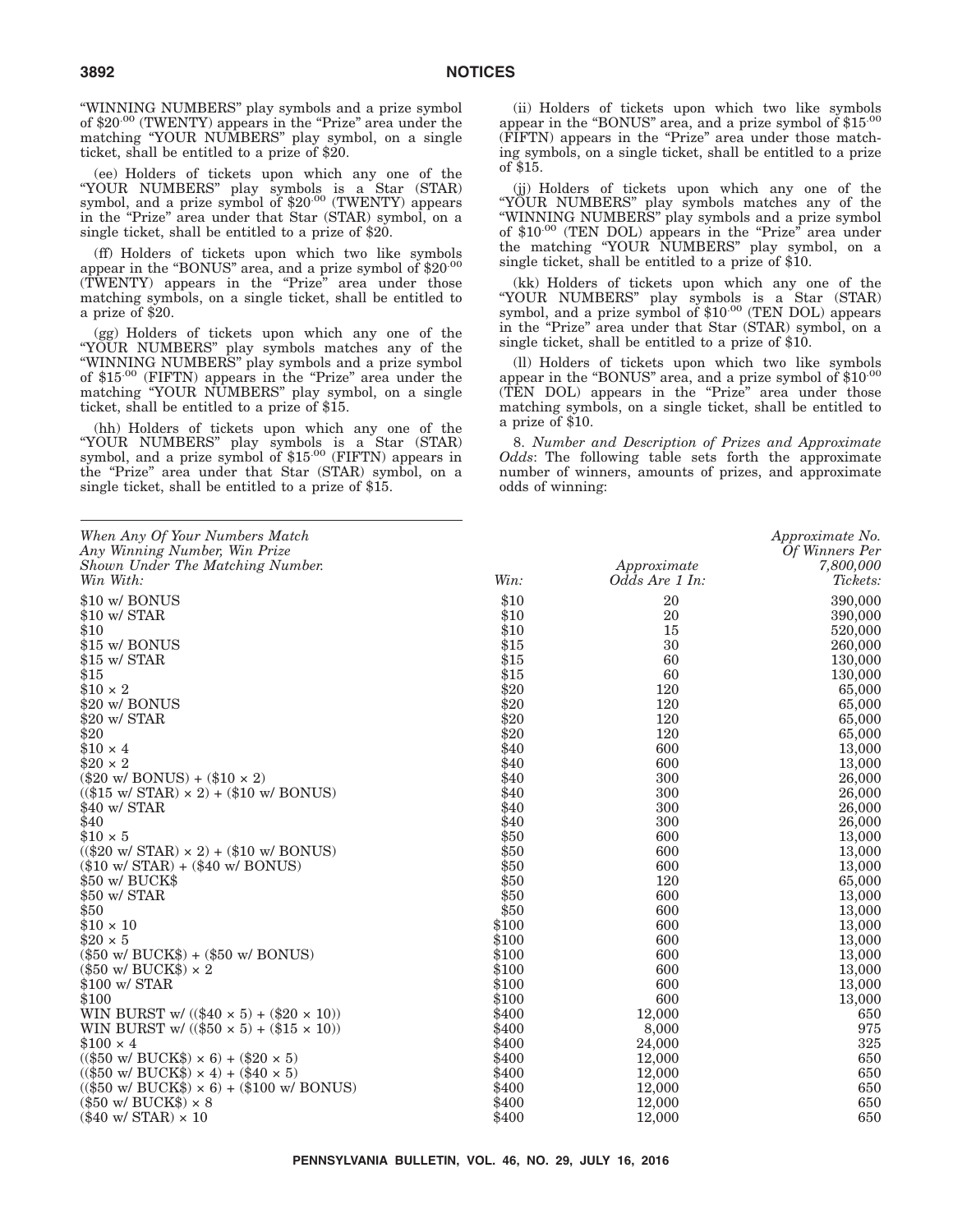| When Any Of Your Numbers Match<br>Any Winning Number, Win Prize<br>Shown Under The Matching Number.<br>Win With: | Win:      | Approximate<br>Odds Are 1 In: | Approximate No.<br>Of Winners Per<br>7,800,000<br>Tickets: |
|------------------------------------------------------------------------------------------------------------------|-----------|-------------------------------|------------------------------------------------------------|
| \$400 w/ STAR                                                                                                    | \$400     | 12,000                        | 650                                                        |
| \$400                                                                                                            | \$400     | 24,000                        | 325                                                        |
| WIN BURST w/ $((40 \times 10) + (20 \times 5))$                                                                  | \$500     | 12,000                        | 650                                                        |
| WIN BURST w/ $((\$100 \times 3) + (\$50 \times 2) + (\$10 \times 10))$                                           | \$500     | 12,000                        | 650                                                        |
| $(($50 w/ BUCK$) \times 8) + ($100 w/ BONUS)$                                                                    | \$500     | 12,000                        | 650                                                        |
| $(\$50 \text{ w} / \text{BUCK$}) \times 10$                                                                      | \$500     | 12,000                        | 650                                                        |
| $(\$100 \text{ w} / \text{STAR}) \times 5$                                                                       | \$500     | 12,000                        | 650                                                        |
| \$500 w/ STAR                                                                                                    | \$500     | 24,000                        | 325                                                        |
| \$500                                                                                                            | \$500     | 24,000                        | 325                                                        |
| WIN BURST w/ $((\$100 \times 5) + (\$50 \times 10))$                                                             | \$1,000   | 12,000                        | 650                                                        |
| WIN BURST w/ $((\$100 \times 6) + (\$50 \times 4) + (\$40 \times 5))$                                            | \$1,000   | 12,000                        | 650                                                        |
| $$100 \times 10$                                                                                                 | \$1,000   | 12,000                        | 650                                                        |
| $((\$100 \text{ w} / \text{STAR}) \times 5) + (\$500 \text{ w} / \text{BONUS})$                                  | \$1,000   | 24,000                        | 325                                                        |
| \$1,000 w/ STAR                                                                                                  | \$1,000   | 12,000                        | 650                                                        |
| \$1,000                                                                                                          | \$1,000   | 24,000                        | 325                                                        |
| WIN BURST w/ $((\$1,000 \times 5) + (\$500 \times 10))$                                                          | \$10,000  | 1,560,000                     | 5                                                          |
| $$1,000 \times 10$                                                                                               | \$10,000  | 1,560,000                     | $\overline{5}$                                             |
| $$10,000 \text{ w}$ STAR                                                                                         | \$10,000  | 1,560,000                     | $\overline{5}$                                             |
| \$10,000                                                                                                         | \$10,000  | 1,560,000                     | $\overline{5}$                                             |
| $$10,000 \times 3$                                                                                               | \$30,000  | 1,560,000                     | $\overline{5}$                                             |
| \$30,000 w/ STAR                                                                                                 | \$30,000  | 780,000                       | 10                                                         |
| \$30,000                                                                                                         | \$30,000  | 1,560,000                     | $\overline{5}$                                             |
| \$300,000                                                                                                        | \$300,000 | 780,000                       | 10                                                         |

Reveal a "STAR" (STAR) symbol, win prize shown under that symbol automatically.

Reveal a "BUCK\$" (WIN50) symbol, win \$50 instantly!

Reveal a ''WIN BURST'' (WINALL) symbol, win all 15 prizes shown!

BONUS: Reveal two matching symbols in the BONUS area, win prize shown. BONUS is played separately.

Prizes, including top prizes, are subject to availability at the time of purchase.

9. *Retailer Incentive Awards*: The Lottery may conduct a separate Retailer Incentive Program for retailers who sell Pennsylvania Wonder Buck\$ instant lottery game tickets.

10. *Retailer Bonus*: The Lottery may offer a retailer bonus in connection with the sale of Pennsylvania instant lottery game tickets. If a retailer bonus is offered, a Lottery retailer shall be eligible for a bonus as described in this section. Lottery retailers who sell a winning ticket that entitles the ticket holder to a prize, either payable in a single installment or having a guaranteed minimum payout, of at least \$100,000 and not exceeding \$500,000 shall be paid a bonus of \$500. Lottery retailers who sell a winning ticket that entitles the ticket holder to a prize, either payable in a single installment or having a guaranteed minimum payout, of at least \$500,001 and not exceeding \$1,000,000 shall be paid a bonus of \$5,000. Lottery retailers who sell a winning ticket that entitles the ticket holder to a prize, either payable in a single installment or having a guaranteed minimum payout, of at least \$1,000,001 and not exceeding \$10,000,000 shall be paid a bonus of \$10,000. A Lottery retailer is entitled only to the largest bonus for which he qualifies on a winning ticket. A bonus will be initiated for payment after the instant ticket is claimed and validated. A bonus will not be awarded to a Lottery retailer that sells a nonwinning Pennsylvania Lottery instant ticket used to enter

a Pennsylvania Lottery second-chance drawing or promotion that is subsequently selected to win a prize.

11. *Unclaimed Prize Money*: For a period of 1 year from the announced close of Pennsylvania Wonder Buck\$, prize money from winning Pennsylvania Wonder Buck\$ instant lottery game tickets will be retained by the Secretary for payment to the persons entitled thereto. If no claim is made within 1 year of the announced close of the Pennsylvania Wonder Buck\$ instant lottery game, the right of a ticket holder to claim the prize represented by the ticket, if any, will expire and the prize money will be paid into the State Lottery Fund and used for purposes provided for by statute.

12. *Governing Law*: In purchasing a ticket, the customer agrees to comply with and abide by the State Lottery Law (72 P.S. §§ 3761-101—3761-314), 61 Pa. Code Part V (relating to State Lotteries) and the provisions contained in this notice.

13. *Termination of the Game*: The Secretary may announce a termination date, after which no further tickets from this game may be sold. The announcement will be disseminated through media used to advertise or promote Pennsylvania Wonder Buck\$ or through normal communications methods.

#### EILEEN H. McNULTY,

*Secretary*

[Pa.B. Doc. No. 16-1226. Filed for public inspection July 15, 2016, 9:00 a.m.]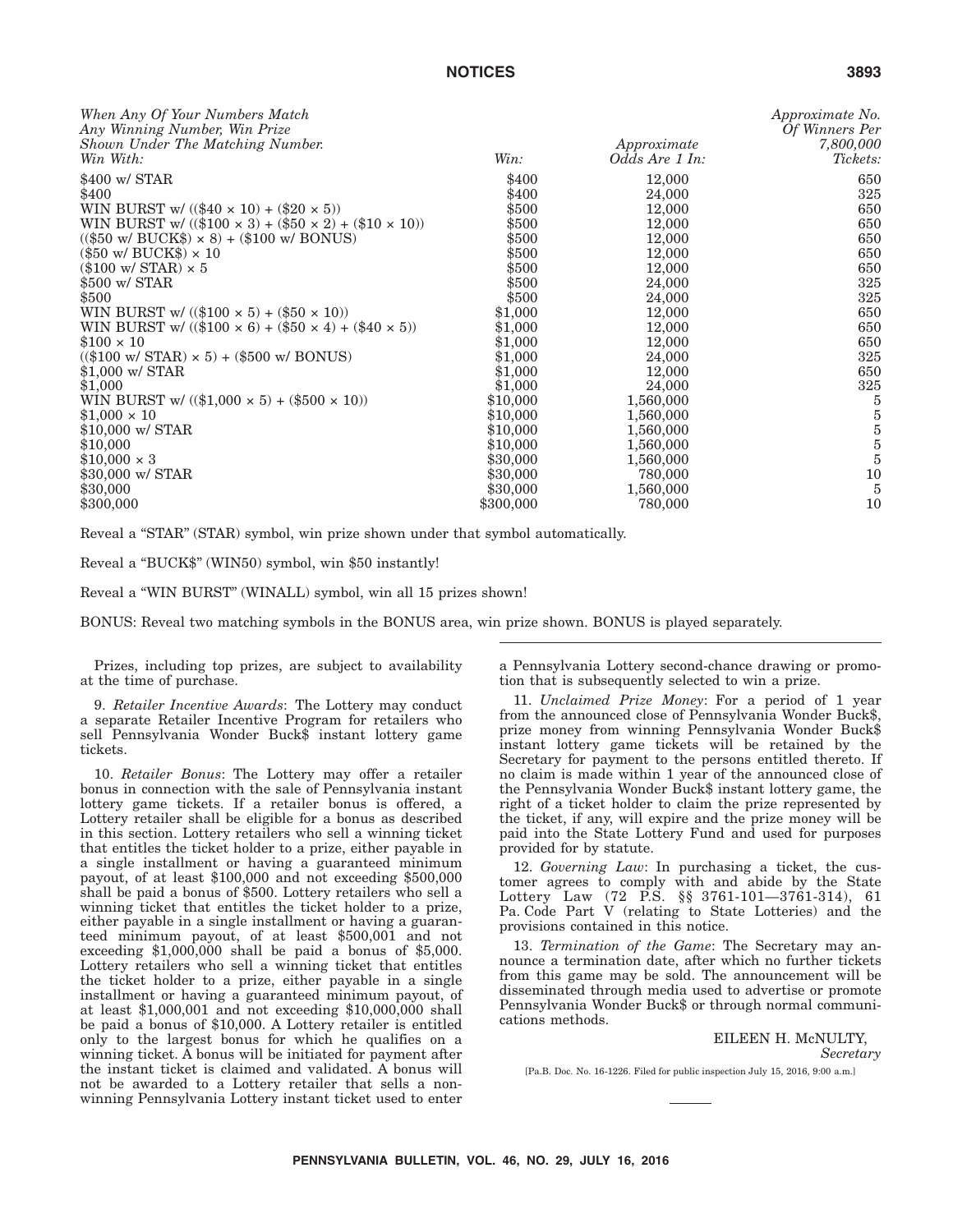# **DEPARTMENT OF TRANSPORTATION**

# **Contemplated Sale of Land No Longer Needed for Transportation Purposes**

The Department of Transportation (Department), under the Sale of Transportation Lands Act (71 P.S. §§ 1381.1— 1381.3), intends to sell certain land owned by the Department.

The following property is available for sale by the Department.

Sandy Township, Clearfield County. The parcel contains 7,263 square feet of unimproved land situated along South Brady Street, DuBois, PA. The estimated fair market value is \$2,200.

Interested persons are invited to express their interest in purchasing the site within 30 calendar days from the date of publication of this notice to the Department of Transportation, Engineering District 2-0, Attn: John R. Gaylor, Right-of-Way Administrator, 70 PennDOT Drive, Clearfield, PA 16830-5061.

> LESLIE S. RICHARDS, *Secretary*

[Pa.B. Doc. No. 16-1227. Filed for public inspection July 15, 2016, 9:00 a.m.]

# **INDEPENDENT REGULATORY REVIEW COMMISSION**

# **Action Taken by the Commission**

The Independent Regulatory Review Commission met publicly at 10 a.m., Thursday, June 30, 2016, and announced the following:

#### *Action Taken—Regulation Approved:*

State Board of Education # 6-333: Strategic Planning (amends 22 Pa. Code Subsections  $12.41(a)$ ,  $14.104(a)$ , 16.4(a) and 49.16(a))

State Board of Education # 6-329: Financial Recovery (amends 22 Pa. Code by adding Chapter 18)

Environmental Quality Board # 7-486: Administration of the Land Recycling Program (amends 25 Pa. Code Chapter 250)

Pennsylvania Public Utility Commission # 57-309: Customer Information Disclosure Requirements for Natural Gas Suppliers Providing Natural Gas Supply to Residential and Small Business Customers (amends 52 Pa. Code (§§ 62.72, 62.75 and 62.81))

*Action Taken—Regulation Disapproved: Order Not Yet Issued*

\*Pennsylvania Public Utility Commission # 57-304: Implementation of the Alternative Energy Portfolio Standards Act of 2004

\*Will advise when order is issued.

#### **Approval Order**

Public Meeting Held June 30, 2016

*Commissioners Voting*: George D. Bedwick, Chairperson; John F. Mizner, Esq., Vice Chairperson; W. Russell Faber; Murray Ufberg, Esq.; Dennis A. Watson, Esq.

> *State Board of Education Strategic Planning Regulation No. 6-333 (# 3149)*

On May 26, 2016, the Independent Regulatory Review Commission (Commission) received this regulation from the State Board of Education (Board). This rulemaking amends 22 Pa. Code Subsections 12.41(a), 14.104(a), 16.4(a) and 49.16(a). Notice of proposed rulemaking was omitted for this regulation; it will become effective upon publication in the *Pennsylvania Bulletin*.

This final-omitted regulation deletes references to strategic plans and clarifies the plans that are required for each program under existing Section 4.13.

We have determined this regulation is consistent with the statutory authority of the Board (24 P.S. §§ 1-121, 26-2603-B, 26-2604-B) and the intention of the General Assembly. Having considered all of the other criteria of the Regulatory Review Act, we find promulgation of this regulation is in the public interest.

*By Order of the Commission:*

This regulation is approved.

### **Approval Order**

Public Meeting Held June 30, 2016

*Commissioners Voting*: George D. Bedwick, Chairperson; John F. Mizner, Esq., Vice Chairperson; W. Russell Faber; Murray Ufberg, Esq.; Dennis A. Watson, Esq.

> *State Board of Education Financial Recovery Regulation No. 6-329 (# 3064)*

On July 8, 2014, the Independent Regulatory Review Commission (Commission) received this proposed regulation from the State Board of Education (Board). This rulemaking amends 22 Pa. Code by adding Chapter 18. The proposed regulation was published in the July 19, 2014 *Pennsylvania Bulletin* with a 30-day public comment period. The final-form regulation was submitted to the Commission on May 26, 2016.

This rulemaking identifies criteria that the Secretary of Education may consider in determining whether to place a school district in financial recovery status and provides direction on whether the financial recovery status will be deemed to be moderate or severe.

We have determined this regulation is consistent with the statutory authority of the Board (24 P.S. § 6-621- A(a)(2)) and the intention of the General Assembly. Having considered all of the other criteria of the Regulatory Review Act, we find promulgation of this regulation is in the public interest.

#### *By Order of the Commission:*

This regulation is approved.

**PENNSYLVANIA BULLETIN, VOL. 46, NO. 29, JULY 16, 2016**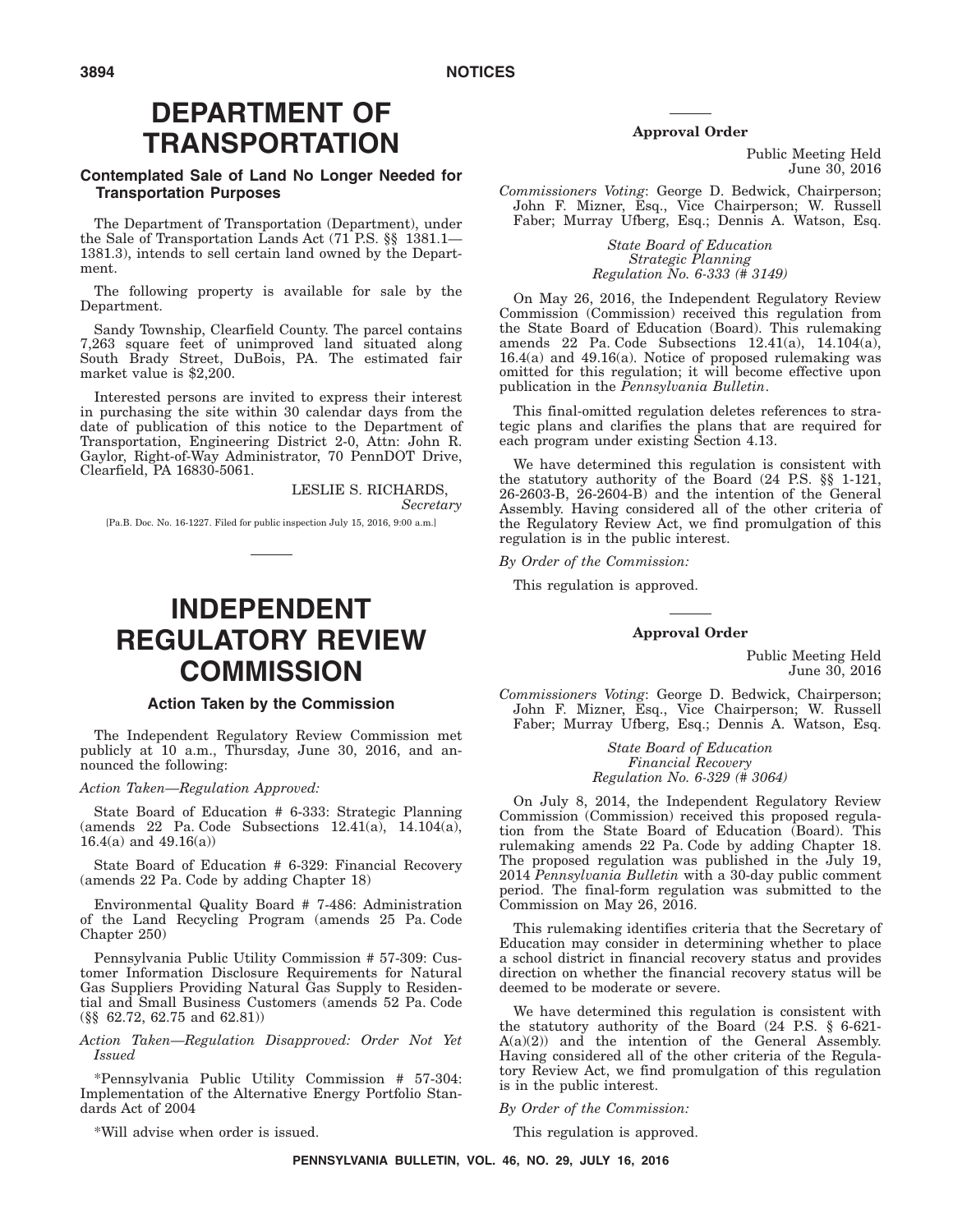# **Approval Order**

Public Meeting Held June 30, 2016

*Commissioners Voting*: George D. Bedwick, Chairperson; John F. Mizner, Esq., Vice Chairperson; W. Russell Faber; Murray Ufberg, Esq.; Dennis A. Watson, Esq.

*Environmental Quality Board Administration of the Land Recycling Program Regulation No. 7-486 (# 3057)*

On April 28, 2014, the Independent Regulatory Review Commission (Commission) received this proposed regulation from the Environmental Quality Board (Board). This rulemaking amends 25 Pa. Code Chapter 250. The proposed regulation was published in the May 17, 2014 *Pennsylvania Bulletin* with a 31-day public comment period. The final-form regulation was submitted to the Commission on May 13, 2016.

This regulation updates the Statewide health cleanup standards, corrects errors and omissions, and clarifies certain established program policies.

We have determined this regulation is consistent with the statutory authority of the Board (35 P.S. §§ 6026.104(a) and 6026.303(a)) and the intention of the General Assembly. Having considered all of the other criteria of the Regulatory Review Act, we find promulgation of this regulation is in the public interest.

*By Order of the Commission:*

This regulation is approved.

# **Approval Order**

Public Meeting Held June 30, 2016

*Commissioners Voting*: George D. Bedwick, Chairperson, dissenting; John F. Mizner, Esq., Vice Chairperson; W. Russell Faber; Murray Ufberg, Esq.; Dennis A. Watson, Esq.

*Pennsylvania Public Utility Commission Customer Information Disclosure Requirements for Natural Gas Suppliers Providing Natural Gas Supply to Residential and Small Business Customers Regulation No. 57-309 (# 3101)*

On May 20, 2015, the Independent Regulatory Review Commission (Commission) received this proposed regulation from the Pennsylvania Public Utility Commission (PUC). This rulemaking amends 52 Pa. Code (§§ 62.72, 62.75 and 62.81). The proposed regulation was published in the June 6, 2015 *Pennsylvania Bulletin* with a 30-day public comment period. The final-form regulation was submitted to the Commission on May 18, 2016.

The regulation amends the customer information disclosure requirements for natural gas suppliers, requiring them to provide additional information such as a contract summary with details regarding variable-priced products, historical pricing information, and pricing and terms.

We have determined this regulation is consistent with the statutory authority of the PUC (66 Pa.C.S.  $\S$  2206(c)) and the intention of the General Assembly. Having considered all of the other criteria of the Regulatory Review Act, we find promulgation of this regulation is in the public interest.

*By Order of the Commission:*

This regulation is approved. GEORGE D. BEDWICK,

*Chairperson*

[Pa.B. Doc. No. 16-1228. Filed for public inspection July 15, 2016, 9:00 a.m.]

# **Notice of Filing of Final Rulemakings**

The Independent Regulatory Review Commission (Commission) received the following regulation. It is scheduled to be considered on the date noted. The Commission's public meetings are held at 333 Market Street, 14th Floor, Harrisburg, PA at 10 a.m. To obtain a copy of the regulation, interested parties should first contact the promulgating agency. If a copy cannot be obtained from the promulgating agency, the Commission will provide a copy or it can be viewed on the Commission's web site at www.irrc.state.pa.us.

| Reg. No. | Agency/Title                                      | Received | Meeting |
|----------|---------------------------------------------------|----------|---------|
| 16A-4323 | State Board of Chiropractic<br>Distance Education | 7/1/16   | 8/18/16 |

GEORGE D. BEDWICK, *Chairperson*

*Public*

[Pa.B. Doc. No. 16-1229. Filed for public inspection July 15, 2016, 9:00 a.m.]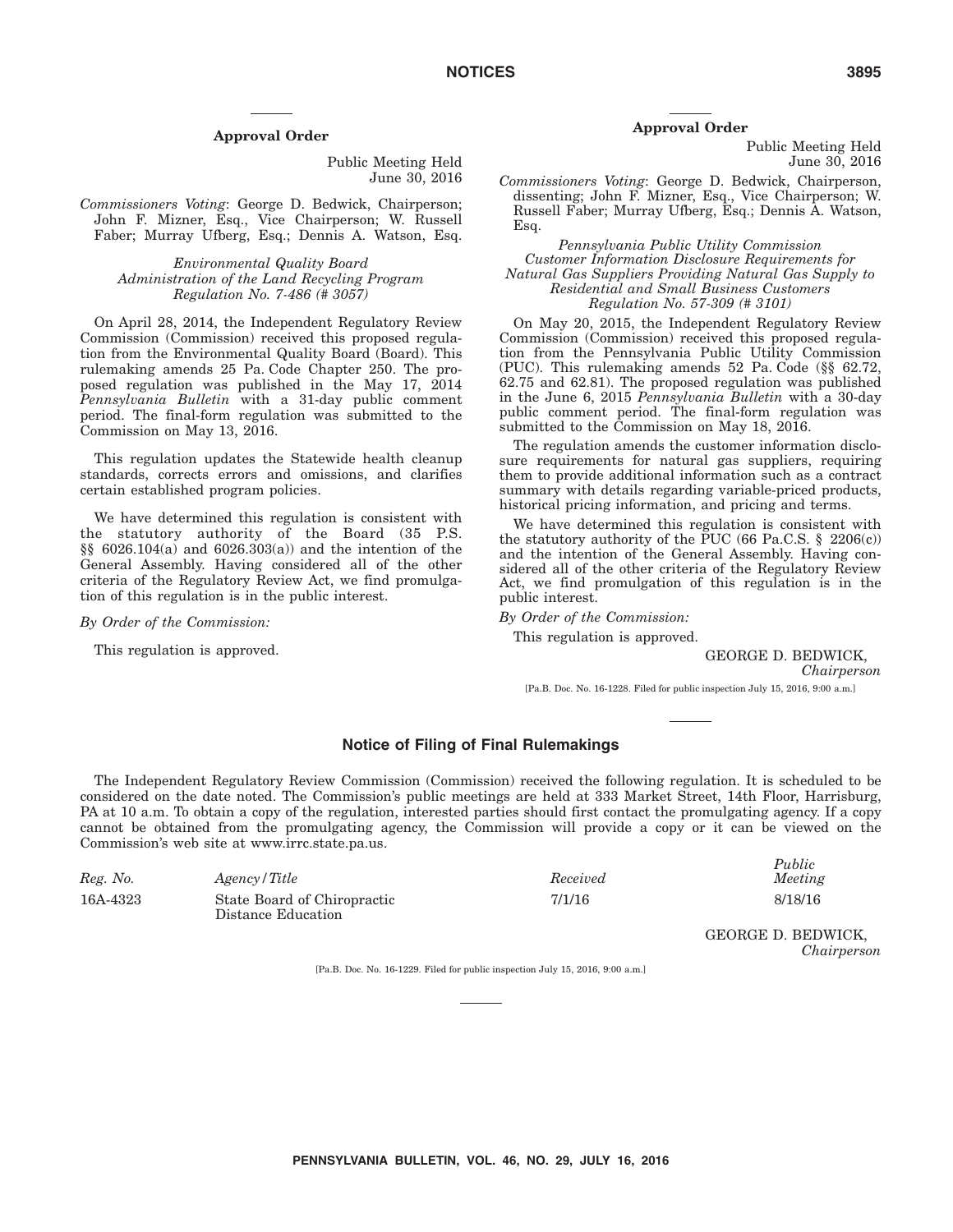# **INSURANCE DEPARTMENT**

# **Benjamin Joseph Wade Owens; License Denial; Doc. No. AG16-06-020**

The proceeding in this matter will be governed by 2 Pa.C.S. §§ 501—508 and 701—704 (relating to Administrative Agency Law), 1 Pa. Code Part II (relating to General Rules of Administrative Practice and Procedure) and 31 Pa. Code Chapter 56 (relating to Special Rules of Administrative Practice and Procedure).

A prehearing telephone conference initiated by this office is scheduled for July 26, 2016, at 10 a.m. Each party shall provide the Hearings Administrator a telephone number to be used for the telephone conference on or before July 22, 2016. A hearing shall occur on August 9, 2016, at 10 a.m. in the Administrative Hearings Office, Capitol Associates Building, Room 200, 901 North Seventh Street, Harrisburg, PA.

If an attorney or representative for a party attending the conference does not have complete settlement authority relative to this matter, the party or persons with full settlement authority shall be available by telephone during the conference. At the prehearing telephone conference, the parties shall be prepared to discuss settlement, stipulations, witnesses and the documents anticipated for use at the hearing, estimated time for the hearing, special evidentiary or legal issues and other matters relevant to the orderly, efficient and just resolution of this matter.

Motions preliminary to those at hearing, protests, petitions to intervene or notices of intervention, if any, must be filed on or before July 11, 2016, with the Hearings Administrator, Administrative Hearings Office, Capitol Associates Building, Room 200, 901 North Seventh Street, Harrisburg, PA 17102. Answer to petitions to intervene, if any, shall be filed on or before July 25, 2016.

Persons with a disability who wish to attend the previously referenced administrative hearing and require an auxiliary aid, service or other accommodations to participate in the hearing should contact Donna R. Fleischauer, Human Resources Director at (717) 705- 4194.

> TERESA D. MILLER, *Insurance Commissioner*

[Pa.B. Doc. No. 16-1230. Filed for public inspection July 15, 2016, 9:00 a.m.]

# **Pennsylvania Compensation Rating Bureau; United States Longshore and Harbor Workers Compensation Act; Rate Filing**

On July 1, 2016, the Insurance Department received from the Pennsylvania Compensation Rating Bureau (Bureau) proposed revisions to rates applicable to workers eligible for benefits under the Longshore and Harbor Workers' Compensation Act (33 U.S.C.A. §§ 901—950).

The filing proposes an overall rate level decrease of 41.6% effective October 1, 2016. (This overall figure represents an average; the effect of this filing on the rates for individual insureds will vary.) The filing is available for review on the Bureau's web site at www.pcrb.com in the "Filings" section.

Interested parties are invited to submit written comments, suggestions or objections to Eric Zhou, Insurance Department, Insurance Product Regulation, 1311 Strawberry Square, Harrisburg, PA 17120, gzhou@pa.gov within 30 days after publication of this notice in the *Pennsylvania Bulletin*.

> TERESA D. MILLER, *Insurance Commissioner*

[Pa.B. Doc. No. 16-1231. Filed for public inspection July 15, 2016, 9:00 a.m.]

# **LEGISLATIVE REFERENCE BUREAU**

# **Documents Filed But Not Published**

The Legislative Reference Bureau (Bureau) accepted the following document during the preceding calendar month for filing without publication under 1 Pa. Code § 3.13(b) (relating to contents of *Bulletin*). The Bureau will continue to publish on a monthly basis either a summary table identifying the documents accepted during the preceding calendar month under this subsection or a statement that no documents have been received. For questions concerning or copies of documents filed, but not published, call (717) 783-1530.

*Governor's Office*

Administrative Circular No. 15-14 (Revised)—Extension of Encumbrance Dates for the Fiscal Year Ended June 30, 2015, Dated June 8, 2016.

LAURA CAMPBELL, *Director Pennsylvania Code and Bulletin* [Pa.B. Doc. No. 16-1232. Filed for public inspection July 15, 2016, 9:00 a.m.]

# **PATIENT SAFETY AUTHORITY**

#### **Public Meeting**

The Patient Safety Authority (Authority), established by section 303 of the Medical Care Availability and Reduction of Error (MCARE) Act (40 P.S. § 1303.303), announces a meeting of the Authority's Board to be held at the Conference Center, Central Penn College, 600 Valley Road, Summerdale, PA 17093 at 10 a.m. on Tuesday, July 26, 2016.

Individuals with questions regarding this meeting, which is open to the public, should contact the Authority at (717) 346-0469.

REGINA M. HOFFMAN, RN, BSN, MBA, CPPS, *Executive Director*

[Pa.B. Doc. No. 16-1233. Filed for public inspection July 15, 2016, 9:00 a.m.]

**PENNSYLVANIA BULLETIN, VOL. 46, NO. 29, JULY 16, 2016**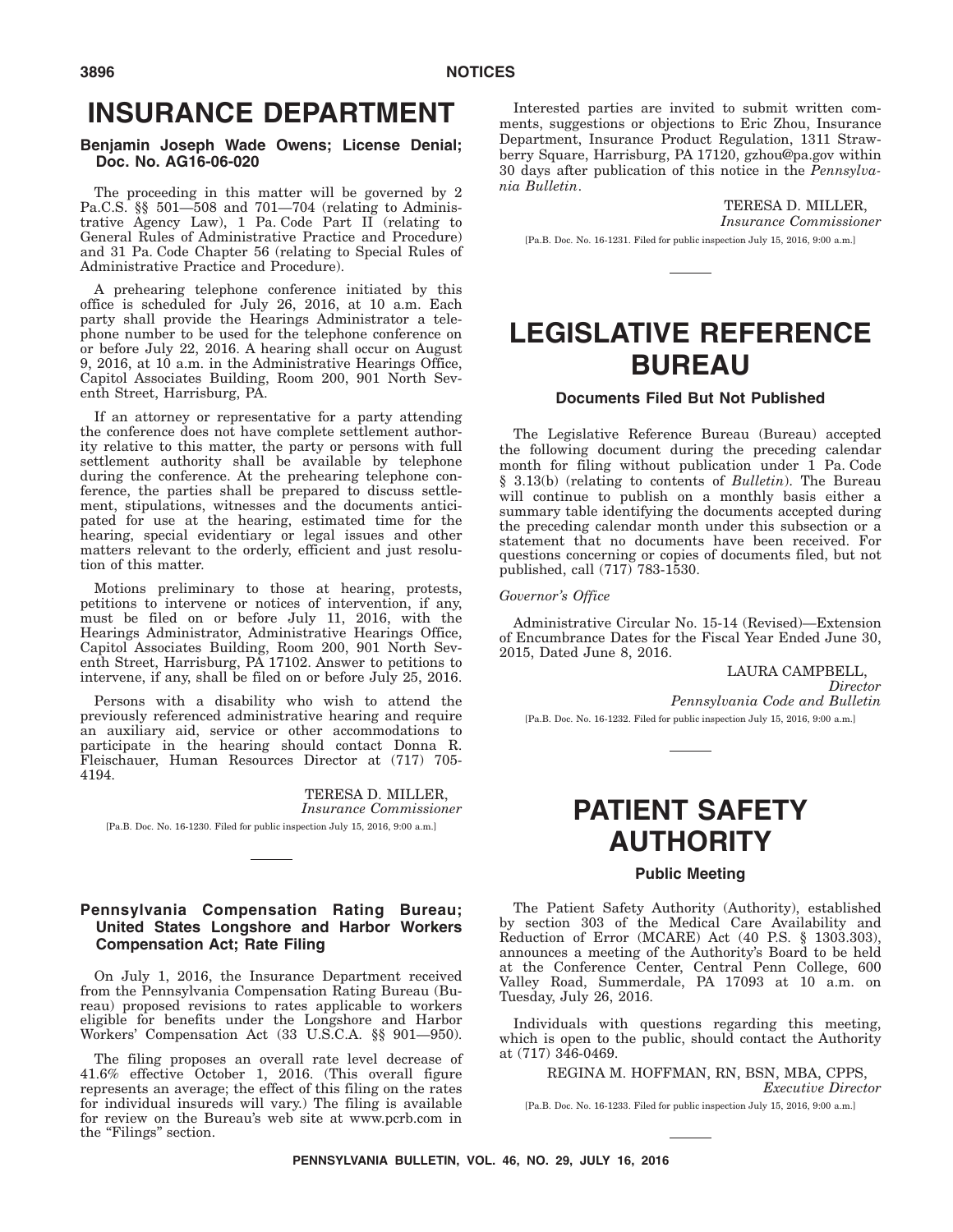# **PENNSYLVANIA PUBLIC UTILITY COMMISSION**

# **Electric Generation Supplier License Cancellations of Companies with an Expired Financial Security**

Public Meeting held June 30, 2016

*Commissioners Present*: Gladys M. Brown, Chairperson; Andrew G. Place, Vice Chairperson; John F. Coleman, Jr.; Robert F. Powelson; David W. Sweet

*Electric Generation Supplier License Cancellations of Companies with an Expired Financial Security; M-2015-2490383*

#### **Tentative Order**

### *By the Commission*:

The Commission's regulations at 52 Pa. Code  $\S$  54.40(a) state that an Electric Generation Supplier (EGS) license will not be issued or remain in force until the licensee furnishes a bond or other security approved by the Commission. In addition, 52 Pa. Code § 54.40(d) states that the maintenance of an EGS license is contingent on the licensee providing proof to the Commission that a bond or other approved security in the amount directed by the Commission has been obtained.

Each EGS must file an original bond, letter of credit, continuation certificate, amendment, or other approved financial instrument with Rosemary Chiavetta, Secretary, Pennsylvania Public Utility Commission, 400 North Street, Harrisburg, PA 17120 prior to the EGS's current security expiration date. Each financial instrument must be an original document that displays a ''wet'' signature or digital signature, preferable in blue ink, and displays a "raised seal" or original notary stamp. The name of the principal on the original financial instrument must match exactly with the name that appears on the EGS's license issued by the Commission.

Failure to file before the financial security's expiration date may cause Commission staff to initiate a formal proceeding that may lead to the following: cancellation of each company's electric supplier license, removal of each company's information from the Commission's website and notification to all electric distribution companies, in which each company is licensed to do business, of the cancellation of the license.

As of June 21, 2016, each EGS listed in the Supplier Table below has not provided proof to the Commission that it has a bond or other approved security in the amount directed by the Commission, to replace its expired bond as noted in the table below.

| Docket Number   | Company Name                        | Exp. Date |
|-----------------|-------------------------------------|-----------|
| A-2010-2179372  | GLOBAL ENERGY SOLUTIONS CORPORATION | 5/26/16   |
| A-2015-2501450  | GREENCROWN ENERGY, LLC              | 6/1/16    |
| A-2010-2175277  | HES ENERGY, LLC                     | 2/28/16   |
| A-2011-2250599  | INSOURCE POWER, INC.                | 5/17/16   |
| A-2015-2497630  | <b>LEGEND ENERGY ADVISORS</b>       | 6/18/16   |
| A-2011-2260124  | MABLOCK CONSULTING, LLC             | 6/15/16   |
| A-2014-2437023  | NAVIGATE POWER, LLC                 | 5/30/16   |
| A-2011-2257924* | TERM POWER & GAS, LLC               | 6/8/16    |
| A-2014-2403852  | TRUSTED ENERGY, LLC                 | 5/21/16   |
|                 |                                     |           |

*Supplier Table—List of Electric Generation Suppliers*

\* Taking title to electricity

As part of its EGS license validation procedures, the Commission's Bureau of Technical Utility Services sent a 60-day Security Renewal Notice Letter to each entity in the Supplier Table above stating that original documentation of a bond, or other approved security, must be filed within 30 days prior to each entity's security expiration date. None of the companies listed in the Supplier Table provided the required documentation.

Based on the above facts, we tentatively conclude that the EGSs listed in the Supplier Table are not in compliance with 52 Pa. Code  $\S$  54.40(a) and (d) and therefore it is appropriate to initiate the cancellation process for each EGS license of each company listed in the Supplier Table, without the necessity of a formal complaint, as being in the public interest; *Therefore*,

#### *It Is Ordered That*:

1. Cancellation of the Electric Generation Supplier Licenses of each company listed in the Supplier Table is hereby tentatively approved as being in the public interest.

2. The Secretary serve a copy of this Tentative Order upon the Office of Consumer Advocate, the Office of Small Business Advocate, the Bureau of Investigation & Enforcement, Department of Revenue—Bureau of Corporation Taxes, all electric distribution companies, all of the Electric Generation Suppliers in the Supplier Table and also cause a copy of this Tentative Order to be published in the *Pennsylvania Bulletin* with a 30-day comment period.

3. Absent the filing of adverse public comment or the filing of approved security within 30 days after publication in the *Pennsylvania Bulletin*, the Bureau of Technical Utility Services shall prepare a Final Order for entry by the Secretary.

4. Upon entry of the Final Order described in Ordering Paragraph No. 3 above, each company listed in the Supplier Table will be stricken from all active utility lists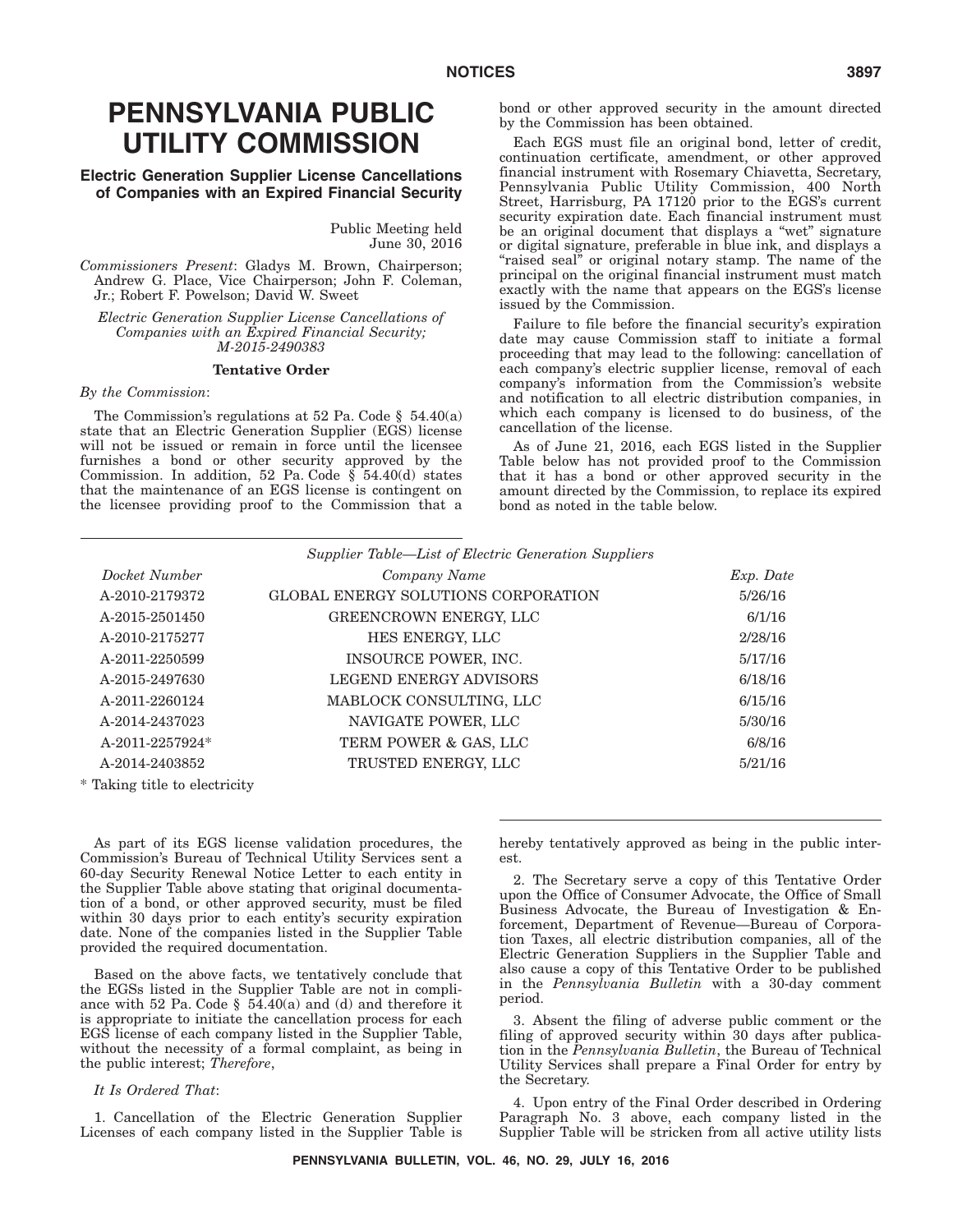maintained by the Commission's Bureau of Technical Utility Services and the Assessment Section of the Bureau of Administration, removed from the Commission's website, and notifications be sent to all electric distribution companies in which the Electric Generation Suppliers are licensed to do business.

5. Upon entry of the Final Order described in Ordering Paragraph No. 3, each electric distribution company in which the Electric Generation Suppliers are licensed to do business, shall return the customers of the Electric Generation Suppliers to default service.

ROSEMARY CHIAVETTA,

*Secretary*

[Pa.B. Doc. No. 16-1234. Filed for public inspection July 15, 2016, 9:00 a.m.]

# **Pike County Light and Power Company Plan for Seamless Moves and Instant Connects**

Public Meeting held June 30, 2016

*Commissioners Present*: Gladys M. Brown, Chairperson; Andrew G. Place, Vice Chairperson; John F. Coleman, Jr.; Robert F. Powelson; David W. Sweet

*Pike County Light and Power Company Plan for Seamless Moves and Instant Connects; M-2014-2401119*

#### **Final Order**

Before the Pennsylvania Public Utility Commission (Commission) is a recommendation from its Office of Competitive Market Oversight (OCMO) to provide Pike County Light and Power Company (Pike) with a temporary exemption of the Commission's seamless moves and instant connects requirements. On or before August 31, 2017, Pike is required to submit for the Commission's review and approval a revised plan for implementing seamless moves and instant connects in its service territory.

A seamless move is the ability of a customer's choice of supplier to move with the customer to a new address within a single service territory without interruption. Instant connect is the ability of supply service to start on "day one" of new utility service, without the customer first having to go on default service.

#### *Background*

By order entered on April 29, 2011, the Commission launched its Investigation of Pennsylvania's Retail Electricity Market (Electric RMI), directing OCMO to develop recommendations for improvements to ensure that a properly functioning and workable competitive retail electricity market exists in Pennsylvania.<sup>1</sup> On February 15, 2013, the Commission entered its Electric RMI Final Order (Electric RMI Final Order).<sup>2</sup> As part of the Electric RMI Final Order, the Commission instructed electric distribution companies (EDCs) to submit, by the end of 2013, plans for the implementation of seamless moves and instant connects in their service territories by June 1, 2015.

Pursuant to the Commission's Electric RMI Final Order, Pike submitted a compliance filing on December 30, 2013, which detailed its plan to implement seamless moves and instant connects in its service territory by June 1, 2015. In the alternative, Pike requested that it be exempted from the seamless moves and instant connects provisions due to the cost of implementation relative to the size of its customer base. Subsequent events caused the Commission to modify the implementation timelines for these new market enhancements. Specifically, on April 3, 2014, the Commission promulgated new regulations directing the EDCs to develop three-business day supplier switching timeframes.<sup>3</sup>

On July 29, 2014, Pike filed a Petition for Waiver of Regulations Regarding Standards for Changing a Customer's Generation Supplier requesting a waiver of the three-business day switching requirements.<sup>4</sup> Shortly thereafter, this Commission acknowledged that the implementation of three-business day supplier switching required significant effort by the EDCs and that the timely development of three-business day switching was a priority over instant connects and seamless moves. As such, by means of an August 13, 2014 Secretarial Letter, the Commission permitted the EDCs to delay the development of seamless moves and instant connects if an EDC determined that developing these processes could hinder or delay the development of three-business day supplier switching.<sup>5</sup>

At its November 13, 2014 Public Meeting, this Commission granted Pike's Petition for Waiver of Accelerated Switching, providing for a waiver of the three-business day switching requirements until June 15, 2015.6 The Commission required Pike to submit an analysis of the costs and feasibility of a manual process to switch customers that complies with our regulations at 52 Pa. Code § 57.174 within 90 days of the entry date of its Nov. 2015 Accelerated Switching Waiver Order.<sup>7</sup> On March 4, 2015, Pike submitted its analysis to the Com-<br>mission.<sup>8</sup> Pike included in that filing a request that it be provided with a permanent waiver of the three-business day switching requirements at 52 Pa. Code §§ 57.173— 57.174.9 As an alternative, Pike proposed implementation of three-business day, on-cycle switching.10

On March 20, 2015, this Commission issued a Secretarial Letter directing EDCs, including Pike, to file revised plans to implement seamless moves and instant connects by July 1, 2016.<sup>11</sup> EDCs, in their plans, were directed to demonstrate how they will achieve seamless moves and instant connects and their timeframes for implementation to meet a July 1, 2016 implementation

 $^{\rm 1}$  See Investigation of Pennsylvania's Retail Electricity Market, Docket No. I-2011-

<sup>2237952 (</sup>Order entered Apr. 29, 2011).<br><sup>2</sup> See Investigation of Pennsylvania's Retail Electricity Market: End State of Default<br>Service, Docket No. I-2011-2237952 (Final Order entered Feb. 15, 2013).

<sup>3</sup> See Rulemaking to Amend the Provisions of 52 Pa. Code, Chapter 57 Regulations Regarding Standards for Changing a Customer's Electricity Generation Supplier,

Docket L-2014-2409383 (Final-Omitted Rulemaking Order entered Apr. 3, 2014).<br><sup>4</sup> See Petition of Pike County Light & Power Company for Waiver of Regulations<br>Regarding Standards for Changing a Customer's Generation Supplier

M-2014-2401127 (Secretarial Letter served Aug. 13, 2014).<br><sup>6</sup> See Petition of Pike County Light & Power Company for Waiver of Regulations<br>Regarding Standards for Changing a Customer's Generation Supplier, 52 Pa. Code Ses 57.171—57.180, Docket No. P-2014-2437967 (Order entered Nov. 25, 2014) (hereinalter Nov. 2015 Accelerated Switching Waiver Order).

<sup>&</sup>lt;sup>7</sup> See Nov. 2015 Accelerated Switching Waiver Order at 10. 8 See Petition of Pike County Light & Power Company for Waiver of Regulations Regarding Standards for Changing a Customer's Generation Supplier (Pike Analysis of Costs and Feasibility of a Manual Process), Docket No. P-2014-2437967 (Filed Mar. 4,

<sup>2015) (</sup>hereinafter Pike's Analysis and Waiver Request).<br>
<sup>9</sup> Id. at 5.<br>
<sup>10</sup> Ibid.<br>
<sup>11</sup> See EDC plan filings for Seamless Moves and Instant Connects, Docket No.<br>M-2014-2401127 (Secretarial Letter served Mar. 20, 2015).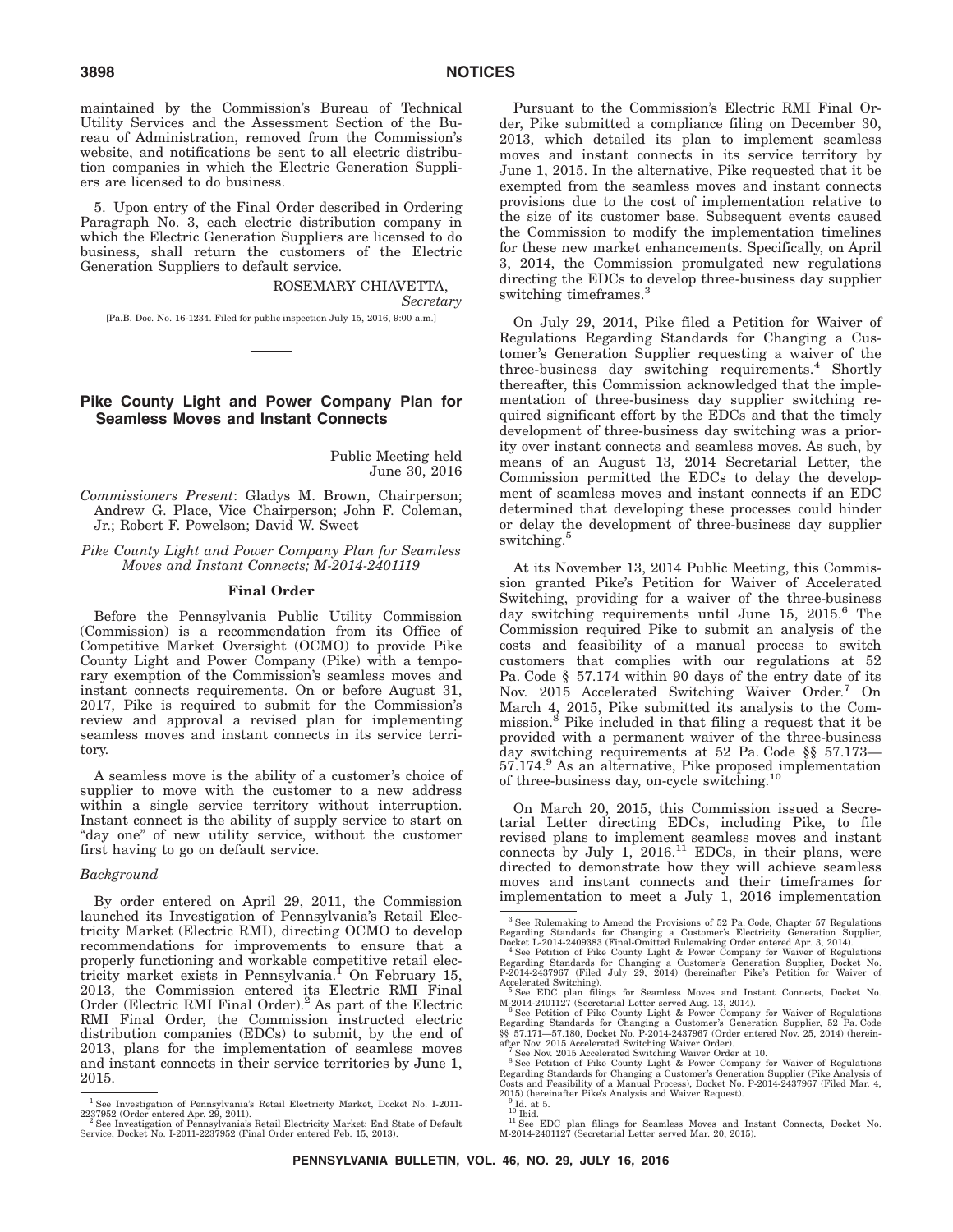deadline. Each plan was also to include an estimate of the costs to design, test, implement and maintain seamless moves and instant connects, and proposals for the recovery of those costs. This Secretarial Letter also provided a 30-day comment period for responses to the filed plans. The Commission then committed to review the plans and comments to determine appropriate further actions with regard to the filed plans.

On April 20, 2015, Pike filed a revised plan to implement seamless moves and instant connects by July 1, 2016. As in its previous plan, Pike included a request that it be exempted from the seamless move and instant connect requirements due to the high costs relative to the size of its customer base. On May 28, 2015, the Office of Consumer Advocate (OCA) submitted comments regarding Pike's revised plan, which are discussed below.

Lastly, this Commission, at its June 11, 2015 Public Meeting, addressed Pike's Analysis and Waiver Request.<sup>12</sup> In its June 2015 Accelerated Switching Waiver Order, the Commission accepted Pike's proposed three-business day, on-cycle switching process.<sup>13</sup> Additionally, Pike was provided with a waiver of the Commission's three-business day switching regulations until June 15, 2017.<sup>14</sup>

#### *Pike's Plan*

In its filing, Pike proposes that it be exempted from the seamless move and instant connects requirements discussed above. In the alternative, Pike proposes a Plan for implementation. Pike estimates the total cost of implementing seamless moves and instant connects will be between \$950,000 and \$1.2 million. Pike Plan at 7.

#### *Request for Exemption*

Pike states that it strongly supports retail electric competition and notes that currently 54% of its electric delivery customers are enrolled for commodity service with an electric generation supplier (EGS). Pike expresses concern, however, regarding the cost effectiveness of seamless moves and instant connects in its service territory. Pike estimates that the bill impact of seamless moves and instant connects on its 4,700 customers would be approximately \$289 to \$365 per year, per customer, for five years. Pike states that its analysis of EGS rates paid by its customers compared to Pike default service rates from July 2009 through December 2013 reveals that the largest customer cost incurred while waiting one month to switch to an EGS was \$12.07 based on 700 kilowatthour (kWh) per month usage. Pike notes that it does not believe that this amount has increased materially since 2013 and that, if the \$12.07 benefit was captured by all customers, the total benefit would be approximately \$57,000. Id. at 8.

Based on this information, Pike requests that the Commission exempt it from implementing both seamless moves and instant connects. Pike believes such an exemption to be in the best interests of its customers. Pike notes that, if the Commission does not provide such an exemption, it will implement seamless moves and instant connects based on its proposed plan (detailed below) and seek to recover the costs of implementation by adding

<sup>12</sup> See Petition of Pike County Light & Power Company For Waiver of Regulations<br>Regarding Standards for Changing a Customer's Electric Generation Supplier And an<br>Analysis of Costs and Feasibility of a Manual Process, Dock (Order entered June 11, 2015) (hereinafter June 2015 Accelerated Switching Waiver

them to the revenue requirement provided in its next rate filing, which it estimates will be filed no earlier than September 1, 2016.15

#### *Seamless Moves*

For seamless moves, Pike proposes to allow eligible shopping customers to retain their current electric generation supplier when moving within Pike's service territory provided that the customer requests the disconnection of service at one premises and the initiation of service at a different premises within Pike's service territory. Pike Plan at 5. Additionally, the customer must meet the following criteria:

• Customer is enrolled with an EGS at the existing premises;

- The name on both accounts is identical;
- The rate class on both accounts is identical; and

• The start date for service at the new premises is after the disconnect date at the existing premises.

Pike states that if the criteria listed above are met, its customer service representative (CSR) will ask whether the customer wishes to remain with his or her current EGS at the new premises. If the customer responds affirmatively, the CSR will initiate the seamless move transaction in Pike's billing system. Id. at 6. Pike will then send an electronic data interchange (EDI) transaction to the EGS notifying if of the customer's change in address and new account number.16 The EGS will send an acknowledgement upon receipt of the EDI change request. Pike states that, if the customer requests a start date that is at least four business days prior to the next meter read date, the customer will begin service at the new premises with the EGS. However, if the start date is less than four business days prior to the next meter read date, the customer will become a default service customer for the first bill cycle and will take service from the EGS beginning on the second bill period. Id. at 7.

Pike notes that, for a seamless move to occur, the customer must final the first account before initiating the second. Id. at 7. Additionally, backdating of service connections will not qualify; the change can only be made prospectively. Id. at 8.

If a customer calls to finalize service at his or her current location and initiate service at a new location with Pike's service territory and there is a pending active enrollment with a second EGS on that customer's current account, Pike states that the customer would be ineligible for a seamless move. Additionally, if, after a new account is created but before the current account is finalized, the customer calls for a seamless move and a second EGS submits an enrollment transaction via EDI, the transaction will follow the normal rules—the second enrollment will not become effective because the current account is in the process of closing. Id. at 7.

#### *Instant Connects*

When a customer calls Pike to initiate electric service, Pike proposes that its CSR establish the customer's account as a ''Pending Active'' account and assign a new account number, similar to Pike's current process. If the customer is either new to the Pike service territory or is adding a new service (e.g., the customer moved from one residence to another within Pike's service territory and

Order).  $\begin{array}{c} \text{13} \\ \text{14} \\ \text{14} \end{array}$  at 7. 14 Id. at 8.

<sup>&</sup>lt;sup>15</sup> Pike states that this would be in accordance with its current electric rate plan at  $\frac{16}{16}$  Pike notes that it utilizes  $\frac{N_{\text{cm}}}{N_{\text{cm}}}$  be DIA protocol at the state of the state of the state of the state of

Docket No. R-2013-2397237.<br><sup>16</sup> Pike notes that it utilizes New York EDI protocols and therefore will need to notify<br><sup>16</sup> Pike New York Public Service Commission (NYPSC) prior to the implementation of any EDI changes.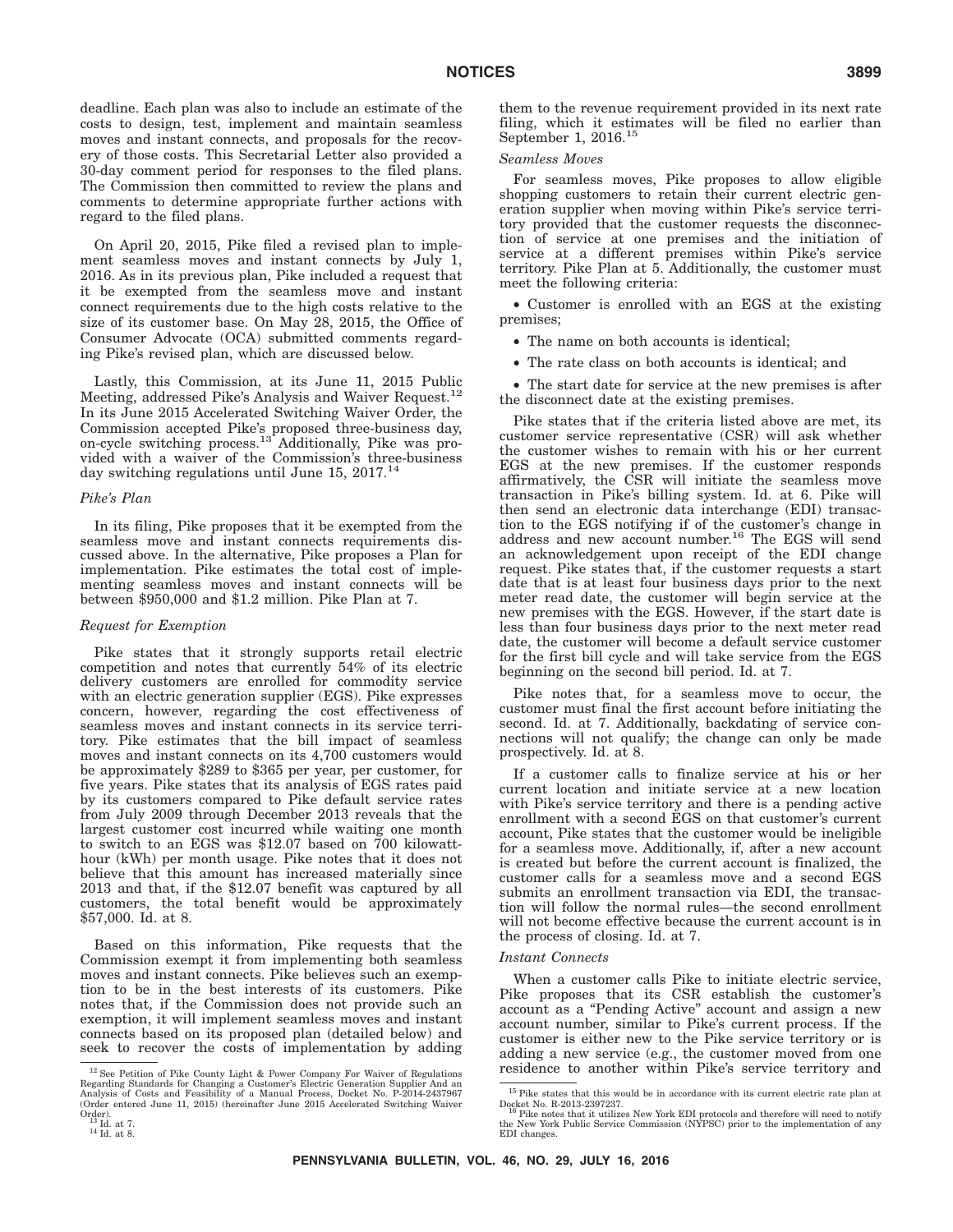was a default customer at the prior residence), the CSR will ask the customer if he/she would like to enroll with an EGS. If answered affirmatively, the CSR will provide the customer with the newly-created account number. The CSR will then transfer the customer to the customer's chosen EGS or, if a specific EGS is not chosen, to an EGS assigned on a rotating basis. If the customer enters into a contract with the EGS, the EGS must follow its normal enrollment process and submit an EDI enrollment request to Pike. Pike Plan at 3-4.

Pike proposes that, upon receipt of the EGS enrollment request, it will undertake its ''Day One'' process. ''Day One" refers to the first business day outside of the "8 Day" EDI acceptance window'' (the 8 Day Window). The 8 Day Window encompasses the four business days prior to the meter read date, the day of the meter read, and the three business days following the meter read date. Pike states that it cannot make changes to a customer's account during the 8 Day Window due to the downloading of data utilized to read the meter and prepare the bill (the four business days prior to the meter read date), the reading of the meter (the day of the meter read), and the preparation of the customer's bill (the three business days following the meter read date). Therefore, if the EDI enrollment request is received at least four business days prior to the customer's next meter read date, the EGS enrollment will be effective on the date that service is initiated. If the EDI enrollment request is received during the 8 Day Window, the customer will receive Pike's default service for a first billing period up to the end of the 8 Day Window (a maximum of eight business days). The customer will then receive service from the selected EGS beginning on the second bill period. Pike notes that neither the customer nor the EGS would be required to take any additional action to make the enrollment effective. Id. at 4.

Pike states that it will accept all enrollments from an EGS and will code the "Pending Active" account as enrolled with the chosen EGS. Pike notes that both the change in the number of days and an acceptance while an account is "Pending Active" constitute changes to its current enrollment processes and will require modifications to its billing and EDI systems, as well as to its Retail Access Information System (RAIS). Additionally, Pike states that it will follow its normal procedures and mail an enrollment letter to the customer. The customer will have the standard three days to rescind the contract. Id. at 4-5.

#### *Timeline*

Pike anticipates that it will need 12 months in order to modify its systems, develop new processes, and perform significant programming and testing in order to implement seamless moves and instant connects. Additionally, Pike notes that it must notify the NYPSC of any new EDI segments. Ibid.

#### *Comments*

OCA is in general agreement with the Commission's proposals related to seamless moves and instant connects. While it finds these processes to be reasonable, OCA asserts that certain issues should be addressed. OCA Comments at 2-3. OCA submits that every EGS customer who contacts the EDC to arrange a move should be informed of the seamless move process so that the customer is aware that they will retain the EGS at their new location unless the EGS determines that it will not continue to provide service at the new location. OCA further submits that EGSs should be required to send a

confirmation letter to a customer informing the customer that the EGS will or will not continue service at the new location. OCA acknowledges that this may increase costs for EGSs, but believes that customers should be aware of how their service will be provided as their circumstances change. Id. at 3-4.

Regarding EDC cost recovery, OCA submits that these costs should be recovered from the EGSs that benefit through maintaining the customer relationship and by establishing a contractual relationship at the time service is established. To the extent these costs are recovered from ratepayers, OCA submits that the costs should be recovered in a base rate case and that the Commission must carefully review these costs in such proceedings to ensure that they are just and reasonable. Id. at 5-6.

OCA states that Pike has clearly demonstrated that the costs of seamless move and instant connect implementation are not reasonable given the size of the utility. Therefore, OCA submits that the Commission should grant Pike's request for an exemption. Id. at 6.

#### *Resolution*

#### *Request for Exemption*

As discussed in our Orders addressing other  $EDCs$ ,  $^{17}$ this Commission remains convinced that seamless moves and instant connects are important enhancements to the competitive electric marketplace. These two items are, from a customer's perspective, ordinary and expected capabilities that have been hindered by current EDC account handling processes and information systems.<sup>18</sup> However, as expressed in our June 2015 Accelerated Switching Waiver Order, this Commission recognizes Pike's uniqueness, specifically with regard to its relatively small customer base and its operational relationship with<br>its corporate parent in New York.<sup>19</sup> Additionally, we recognize Pike's efforts to estimate the billing impacts associated with implementing seamless moves and instant connects in its service territory at this time. We will not grant Pike a permanent exemption from this Commission's seamless move and instant connects requirement, at this time. However, we will grant Pike a temporary exemption, similar to that afforded to Pike in our June 2015 Accelerated Switching Waiver Order regarding three-business day switching. As previously discussed herein, our June 2015 Accelerated Switching Waiver Order provided Pike with a waiver of the three-business day switching requirements until June 15, 2017, and also approved Pike's proposed three-business day, on-cycle switching process. The implementation of Pike's on-cycle process, as well as the expiration of the three-business day switching waiver in Pike's service territory, may allow for a smoother and less costly methodology for implementing seamless moves and instant connects. Therefore, this Commission will temporarily exempt Pike from our seamless move and instant connect requirements. As discussed later herein, Pike is require to submit to this Commission for its review and approval a revised plan for seamless move and instant connect implementation on or before August 31, 2017.

<sup>&</sup>lt;sup>17</sup> See Duquesne Light Company Plan for Seamless Moves and Instant Connects, Docket No. M-2014-2401127 (Final Order entered Sept. 3, 2015) at 10 (hereinafter Duquesne Order); Joint Plan of Metropolitan Edison Company, Pennsylvania Electric<br>Company, Pennsylvania Power Company and West Penn Power Company for Seamless<br>Moves and Instant Connects, Docket No. M-2014-2401130, et. al ( Inc.—Electric Division Plan for Seamless Moves and Instant Connects, Docket No.<br>M-2014-2401126 (Final Order entered May 19, 2016) at 7.<br><sup>18</sup> Bid.<br>See June 2015 Accelerated Switching Waiver Order at 6-7.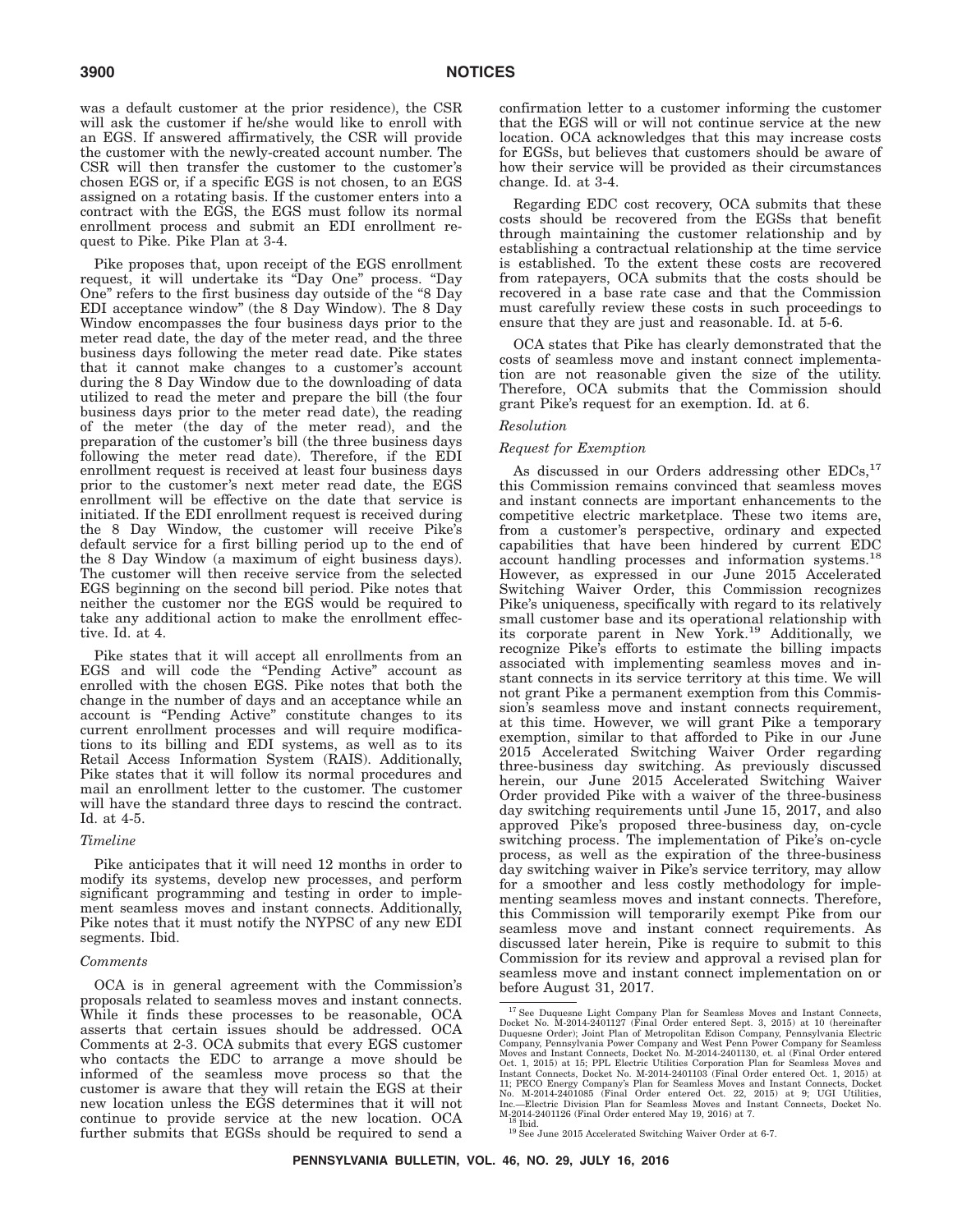#### *Revised Implementation Plan*

Pike's Plan details it existing processes for customer moves. It appears that Pike currently requires at least the first bill of a customer moving into its service territory to be processed before an EGS may even send an enrollment request. This request will then be processed and become effective on the customer's next meter read date. Pike states that, if an EGS sends an enrollment request less than five business days prior to the next meter read date, the enrollment will become effective on the second meter read date after Pike receives the enrollment request. As a result, new customers experience a shopping ''black out'' that requires them to take default service from Pike for at least the first bill period and potentially the second bill period, depending on the timing of the enrollment request. See Pike Plan at 3. It is unclear as to whether or not Pike's proposed instant connect process<sup>20</sup> addresses this shopping "black out." Therefore, we direct Pike to include in its revised plan a methodology for shortening, or preferably eliminating, this initial default service period.

In the proceedings regarding the revised plans filed by Duquesne, FirstEnergy, PECO and PPL, comments were filed by FirstEnergy Solutions (FES) regarding concerns about how customer relocation, in seamless move scenarios, could result in significant changes to the character of the service being used and thus possibly impacting existing contracts.<sup>21</sup> While FES did not file those same comments in this proceeding, we would like to maintain directives that are as consistent as possible across all EDC service territories. As noted in our Duquesne Order, we do not believe the way to address FES's concern is to allow EGSs to unilaterally terminate contracts simply because a customer relocates.<sup>22</sup> Instead, as outlined in the Duquesne Order, we will carefully restrict the customer eligibility requirements for seamless moves. We do not find Pike's customer eligibility requirements for either the seamless move or the instant connect process to be clear. As we approved in the Duquesne Order,<sup>23</sup> we direct Pike to include in its revised plan a requirement that, in a seamless move scenario, the customer maintains the same supplier billing rate, billing option and tax exemption percentage. Additionally, we direct Pike to include in its revised plan the rate classes/schedules eligible for both the seamless move and instant connects processes.

In response to the customer notice issues raised by OCA, we will adopt the same measures as we did in the Duquesne Order and not require EGSs to send a confirmation letter to the customer stating that it will/will not continue to serve the customer at the new address.<sup>24</sup> EGSs are free to send such a notice to their customers, but requiring such a notice is unnecessary. We prefer the approach adopted in the Duquesne Order, where the EDC will inform the customer that his or her EGS supply service will seamlessly move to the new location (assuming eligibility requirements are met).25 The customer does not have to authorize or take any additional actions for this to happen. We direct Pike to include this in its revised plan.

Pike notes that it will take approximately 12 months and between \$950,000 and \$1.2 million to implement the seamless moves and instant connect processes outlined in its plan. This Commission has provided through this Final Order a temporary waiver of the seamless move and instant connect requirements for Pike as we believe the implementation of Pike's three-business day, on-cycle switching, as well as the upcoming implementation of three-business day, off-cycle switching may affect both seamless moves and instant connects. We believe that the implementation of those processes may allow for a smoother and less costly methodology for implementing seamless moves and instant connects in the Pike service territory. Therefore, we direct Pike to include in its revised plan updated cost estimates and timelines for implementing the seamless move and instant connects functionalities. We will address potential cost recovery mechanisms upon review of Pike's revised implementation plan.

#### *Conclusion*

After review of Pike's proposed plan and request for exemption, we find that granting Pike a temporary exemption of this Commission's seamless move and instant connect requirements to be in the public interest. On or before August 31, 2017, Pike is required to submit for the Commission' s review and approval a revised plan, per the terms of this Final Order, for implementing seamless moves and instant connects in its service territory.

#### *Therefore*,

*It Is Ordered That*:

1. Pike County Light & Power Company's request for exemption from the Commission's seamless move and instant connects requirements is temporarily granted.

2. Pike County Light & Power Company shall file with the Commission, on or before August 31, 2017, a revised plan, per the terms of this Final Order, for implementing seamless moves and instant connects in its service territory.

3. This Final Order be served on all jurisdictional Electric Distribution Companies, the Bureau of Investigation and Enforcement, the Office of Consumer Advocate, the Office of Small Business Advocate and the parties who filed comments at Docket No. M-2014-2401119.

4. The Secretary shall deposit a notice of this Final Order with the Legislative Reference Bureau for publication in the *Pennsylvania Bulletin*.

5. A copy of this Order be posted on the Commission's website at the Office of Competitive Market Oversight's web page at http://www.puc.pa.gov/utility\_industry/ electricity/electric\_competitive\_market\_oversight.aspx.

6. The Office of Competitive Market Oversight shall electronically serve a copy of this Final Order on all persons on the contact list for the Committee Handling Activities for Retail Growth in Electricity.

ROSEMARY CHIAVETTA,

<sup>&</sup>lt;sup>20</sup> See Pike Plan at 3-5. <sup>21</sup> See Comments of FirstEnergy Solutions Corp. to the Seamless Moves and Instant <sup>21</sup> See Comments of FirstEnergy Solutions Corp. PECO Energy Company, PPL Electric Connects Plans of Duquesne Light Company, PECO Energy Company, PPL Electric<br>Utilities, Metropolitan Edison Company, Pennsylvania Electric Company, Pennsylvania<br>Power Company, and West Penn Power Company, Docket Nos. M-201

*Secretary*

<sup>[</sup>Pa.B. Doc. No. 16-1235. Filed for public inspection July 15, 2016, 9:00 a.m.]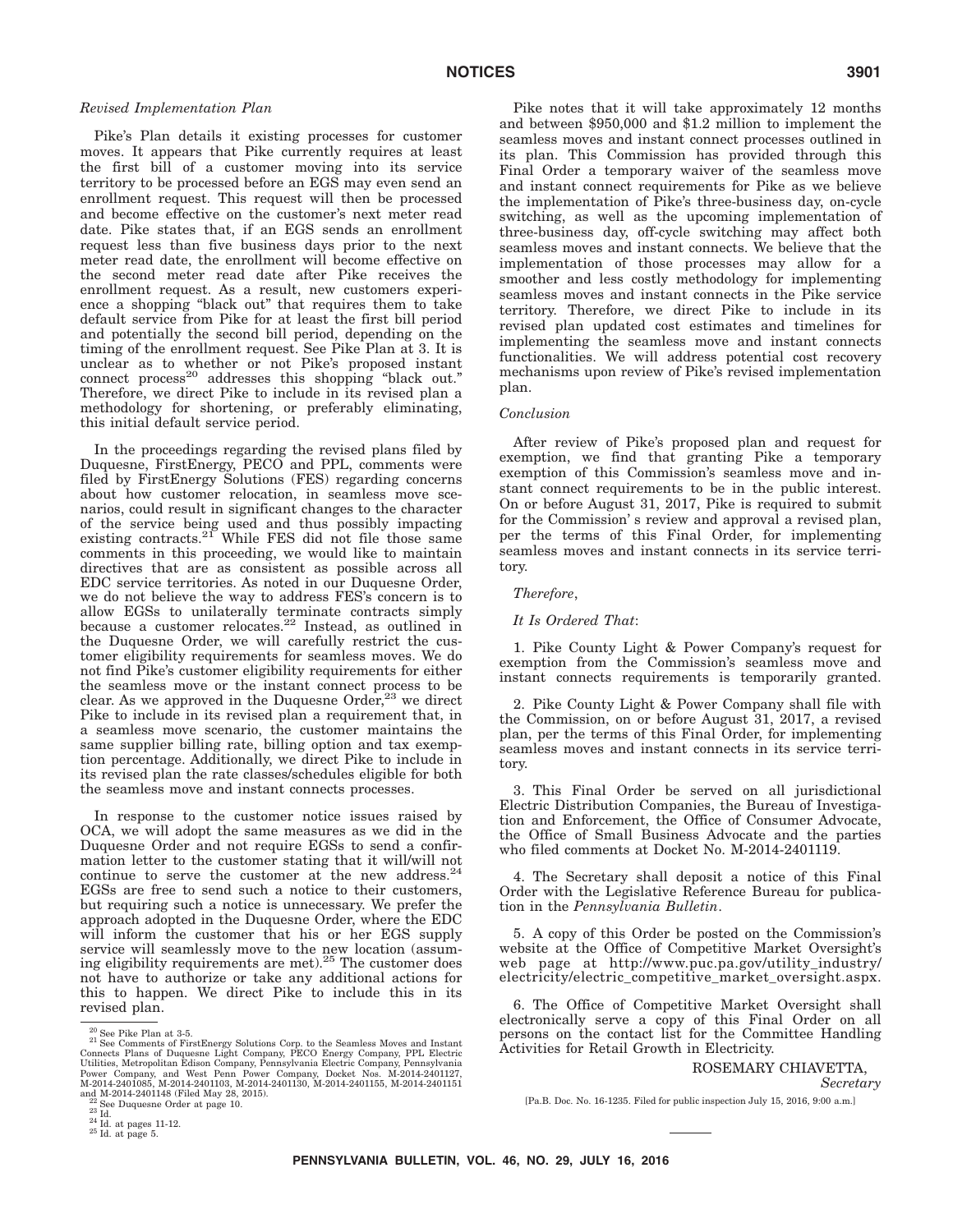#### **Public Wireless, Inc.**

Public Meeting held June 30, 2016

*Commissioners Present*: Gladys M. Brown, Chairperson; Andrew G. Place, Vice Chairperson; John F. Coleman, Jr.; Robert F. Powelson; David W. Sweet

*Public Wireless, Inc.; A-2009-2115540*

#### **Tentative Order**

*By the Commission*:

Public Wireless, Inc. (Public Wireless or the Company), whose utility code is 3111218, is a competitive access provider certificated at A-2009-2115540, on March 24, 2010.

Public Wireless appears to be an inactive business entity. Research by Commission staff revealed an entry on the FCC Form 499 website that Public Wireless Voice is no longer active as of June 30, 2014. Commission staff 's attempts to reach the Company have similarly been unsuccessful, and Commission records show that the Company's last filed annual financial report was in 2013.

Currently, there are no informal or formal complaints pending against the Company before the Commission. Based on the above facts, we tentatively conclude that it is appropriate to revoke Public Wireless's certificate of public convenience as being in the public interest. Where a company no longer provides utility service to the public, there is no reason to maintain a certificate of public convenience for that company; *Therefore*,

#### *It Is Ordered That*:

1. Revocation of Public Wireless, Inc.'s certificate of public convenience is hereby tentatively approved as being in the public interest.

2. The Secretary serve a copy of this Tentative Order upon the Office of Consumer Advocate, the Office of Small Business Advocate, and the Bureau of Investigation & Enforcement, and also cause a copy of this Tentative Order to be published in the *Pennsylvania Bulletin* with a 30-day comment period.

3. Absent the filing of adverse public comment within 30 days after publication in the *Pennsylvania Bulletin*, the Bureau of Technical Utility Services shall prepare a Final Order for entry by the Secretary and shall advise the affected Bureaus within the Commission in writing that the certificate of public convenience held by Public Wireless, Inc., utility code A-3111218, is cancelled and the case may be closed.

4. Upon entry of the Final Order described in ordering Paragraph No. 3 above, Public Wireless, Inc.'s name will be stricken from all active utility lists maintained by the Commission's Bureau of Technical Utility Services and the Assessment Section of the Bureau of Administration.

#### ROSEMARY CHIAVETTA, *Secretary*

[Pa.B. Doc. No. 16-1236. Filed for public inspection July 15, 2016, 9:00 a.m.]

#### **Service of Notice of Motor Carrier Applications**

The following temporary authority and/or permanent authority applications for the right to render service as a common carrier or contract carrier in this Commonwealth have been filed with the Pennsylvania Public Utility Commission. Formal protests and petitions to intervene must be filed in accordance with 52 Pa. Code (relating to public utilities). A protest shall indicate whether it applies to the temporary authority application, the permanent authority application, or both. Filings must be made with the Secretary, Pennsylvania Public Utility Commission, P.O. Box 3265, Harrisburg, PA 17105-3265, with a copy served on the applicant by August 1, 2016. Documents filed in support of the applications are available for inspection and copying at the Office of the Secretary between 8 a.m. and 4:30 p.m., Monday through Friday, and at the business address of the respective applicant.

#### **Applications of the following for approval to** *begin* **operating as** *common carriers* **for transportation of** *persons* **as described under each application.**

**A-2016-2528573 (Amended). Alliance for Nonprofit Resources, t/a ANR Transport** (212—214 South Main Street, Suite 1023, Butler, Butler County, PA 16001) in paratransit service, between points in the Counties of Allegheny, Armstrong, Beaver, Bedford, Blair, Butler, Cambria, Cameron, Centre, Clarion, Clearfield, Crawford, Elk, Erie, Fayette, Forest, Greene, Huntingdon, Indiana, Jefferson, Lawrence, McKean, Mercer, Potter, Somerset, Venango, Warren, Washington and Westmoreland. *Attorney*: David O'Boyle, 1450 Two Chatham Center, 112 Washington Place, Pittsburgh, PA 15219-3455.

**A-2016-2550877. Mali Taxi Service, LLC** (150 Sleepy Hollow Lane, Lewisburg, Union County, PA 17837) in call or demand service, between points in Pennsylvania; excluding areas under the jurisdiction of the Philadelphia Parking Authority.

**A-2016-2551953. Health Ride Plus, Inc.** (406 Magnolia Street, P.O. Box 1007, Northern Cambria, PA 15714) in paratransit service, from points in Potter, Clinton, Cameron and McKean Counties, to points in Pennsylvania.

**A-2016-2552112. J. Lieb Health Services, LLC, t/a Brightstar Care of Happy Valley** (402 South Atherton Street, Suite 210, State College, Centre County, PA 16801) in paratransit service, limited to persons who are unable to drive themselves due to a physical disability, between points in Centre, Mifflin and Huntingdon Counties.

**A-2016-2552452. S&W Charter Services Limited** (123 East High Street, Apartment 3, Manheim, Lancaster County, PA 17545) in group and party service, in vehicles seating 11 to 15 passengers, including the driver, from points in the Counties of Bucks, Chester, Dauphin, Delaware, Lancaster, Lebanon Montgomery, Philadelphia and York, to points in Pennsylvania, and return; excluding areas under the jurisdiction of the Philadelphia Parking Authority.

**A-2016-2553645. A AA Medical Transport, Inc., t/a AAA Fleet** (3021 Franks Road, Suite 7, Huntingdon Valley, Montgomery County, PA 19006) for the right to begin to transport, as a common carrier, by motor vehicle, persons in paratransit service, from points in the City and County of Philadelphia, to points in Pennsylvania, and return.

**A-2016-2553741. Medi-Cab Transport, LLC** (35 Majestic Circle, Hollidaysburg, Blair County, PA 16648) for the right to begin to transport, as a common carrier, by motor vehicle, persons in paratransit service, from points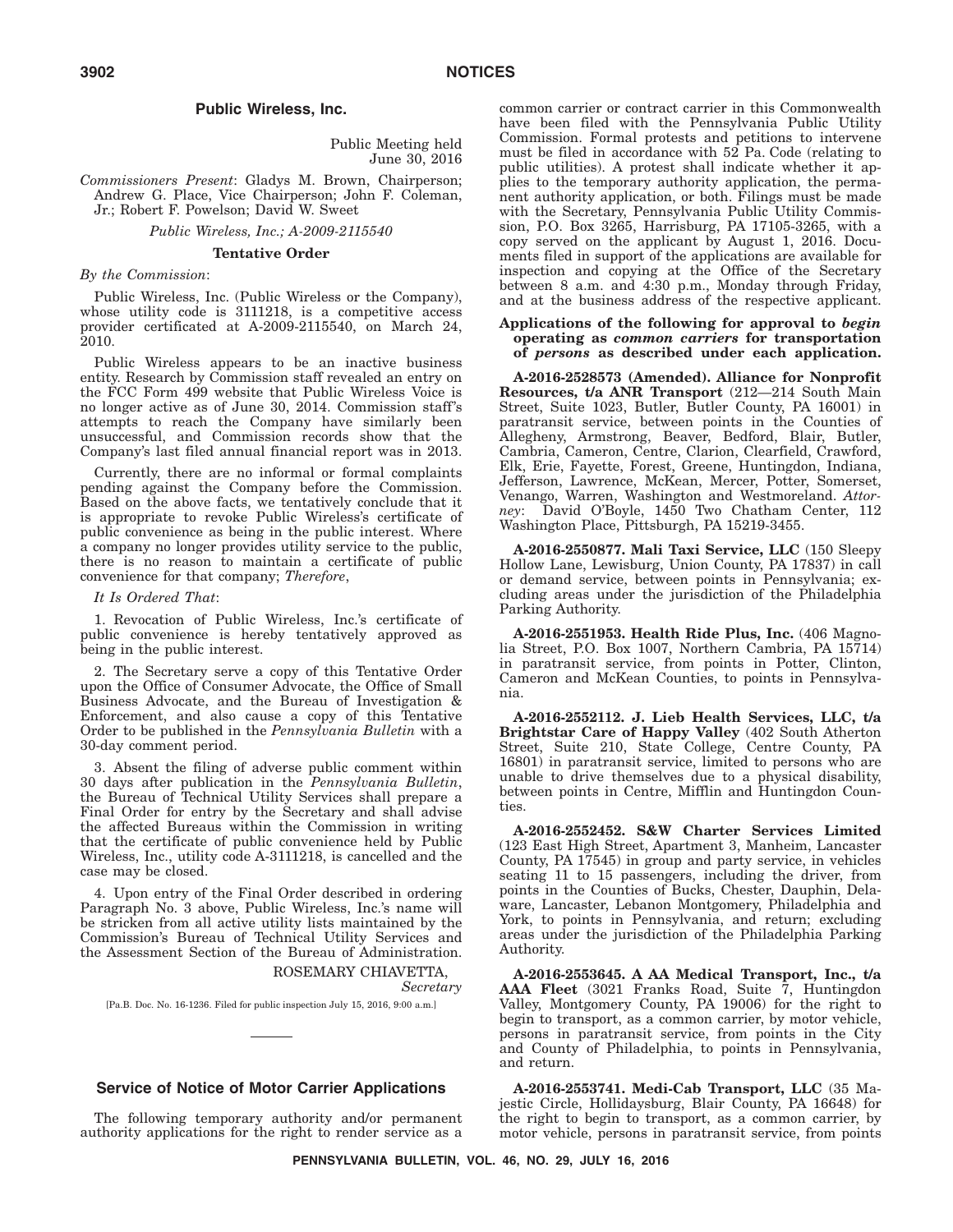in the Counties of Bedford, Blair, Cambria, Centre, Clearfield and Indiana, to points in Pennsylvania, and return.

**A-2016-2553638. Driving Betty, LLC** (P.O. Box 142, Cresson, Cambria County, PA 16630) in paratransit service, limited to persons who are unable to operate a motor vehicle, between points in Blair, Cambria, Centre and Huntingdon Counties.

**Applications of the following for approval of the** *beginning* **of the exercise of the right and privilege of operating motor vehicles as** *common carriers* **for the transportation of** *household goods* **as described under each application.**

**A-2016-2551148. Real-Time Delivery and Services, LLC** (2261 North Lawrence Street, Philadelphia, PA 19133) household goods in use, between points in Pennsylvania.

**A-2016-2552334. Philadelphia Movers, LLC** (600 Red Lion Road, Apartment 65, Philadelphia, PA 19115) household goods in use, between points in Pennsylvania.

#### **Application of the following for the approval of the right and privilege to** *discontinue/abandon* **operating as** *common carriers* **by motor vehicle and for cancellation of the certificate of public convenience as described under the application.**

**A-2016-2554777. Willow Street Fire Company, Inc.** (P.O. Box 495, Willow Street, PA 17584) for the discontinuance of service and cancellation of its certificate, as a common carrier, by motor vehicle, at A-00115269, authorizing the transportation of persons, in paratransit service, between points in the County of Lancaster, and from points in said county, to points in Pennsylvania, and return; *Subject to the following conditions*: 1) that no right, power or privilege is granted to provide service in the Borough of Ephrata, Lancaster County, and within an airline distance of 5 statute miles of the center of said borough; and 2) that service is limited to the use of vans which are both wheelchair and ambulance litter capable, which are equipped with wheelchair lifts.

> ROSEMARY CHIAVETTA, *Secretary*

[Pa.B. Doc. No. 16-1237. Filed for public inspection July 15, 2016, 9:00 a.m.]

# **Service of Notice of Motor Carrier Formal Complaints**

Formal Complaints have been issued by the Pennsylvania Public Utility Commission. Answers must be filed in accordance with 52 Pa. Code (relating to public utilities). Answers are due August 1, 2016, and must be made with the Secretary, Pennsylvania Public Utility Commission, P.O. Box 3265, Harrisburg, PA 17105-3265, with a copy to the First Deputy Chief Prosecutor, Pennsylvania Public Utility Commission.

#### **Pennsylvania Public Utility Commission; Bureau of Investigation and Enforcement v. American Life Ambulance, LLC; Docket No. C-2016-2545546**

#### COMPLAINT

*Now Comes* the Bureau of Investigation and Enforcement (I&E) of the Pennsylvania Public Utility Commission (Commission), by its prosecuting attorneys, and files this Complaint against American Life Ambulance, LLC (Respondent), pursuant to Section 701 of the Public Utility Code, 66 Pa.C.S. § 701. In support of its Complaint, I&E respectfully represents the following:

#### *Parties and Jurisdiction*

1. The Pennsylvania Public Utility Commission, with a mailing address of P.O. Box 3265, Harrisburg, PA 17105- 3265, is a duly constituted agency of the Commonwealth of Pennsylvania empowered to regulate public utilities within the Commonwealth pursuant to the Public Utility Code, 66 Pa.C.S. §§ 101, et seq.

2. Complainant is the Commission's Bureau of Investigation and Enforcement and is the entity established by statute to prosecute complaints against public utilities pursuant to 66 Pa.C.S. § 308.2(a)(11).

3. Complainant is represented by:

Stephanie M. Wimer Prosecutor Pennsylvania Public Utility Commission Bureau of Investigation and Enforcement P.O. Box 3265 Harrisburg, PA 17105-3265 717.772.8839 stwimer@pa.gov Gina L. Lauffer Prosecutor Pennsylvania Public Utility Commission Bureau of Investigation and Enforcement P.O. Box 3265 Harrisburg, PA 17105-3265 717.787.8754

ginlauffer@pa.gov

Michael L. Swindler Deputy Chief Prosecutor Pennsylvania Public Utility Commission Bureau of Investigation and Enforcement P.O. Box 3265 Harrisburg, PA 17105-3265

4. Respondent is American Life Ambulance, LLC and maintains its principal place of business at 3466 Progress Drive, Suite 113, Bensalem, PA 19020, Attention: Michael Burns.

5. Respondent is a ''public utility'' as that term is defined at 66 Pa.C.S. § 102, as it is engaged in transporting passengers in the Commonwealth of Pennsylvania for compensation.

6. The Commission issued Respondent a certificate of public convenience on or about December 16, 2013, at A-2013-2375524, for paratransit authority.

7. Section 501(a) of the Public Utility Code, 66 Pa.C.S. § 501(a), authorizes and obligates the Commission to execute and enforce the provisions of the Public Utility Code.

8. Section 701 of the Public Utility Code, 66 Pa.C.S. § 701, authorizes the Commission to, inter alia, hear and determine complaints against public utilities for a violation of any law or regulation that the Commission has jurisdiction to administer.

9. Section 3301 of the Public Utility Code, 66 Pa.C.S. § 3301, authorizes the Commission to impose civil penalties on any public utility, or any other person or corporation subject to the Commission's authority, for violation(s) of the Public Utility Code and/or Commission regulations.

10. Respondent, in transporting passengers as a common carrier for compensation, is subject to the power and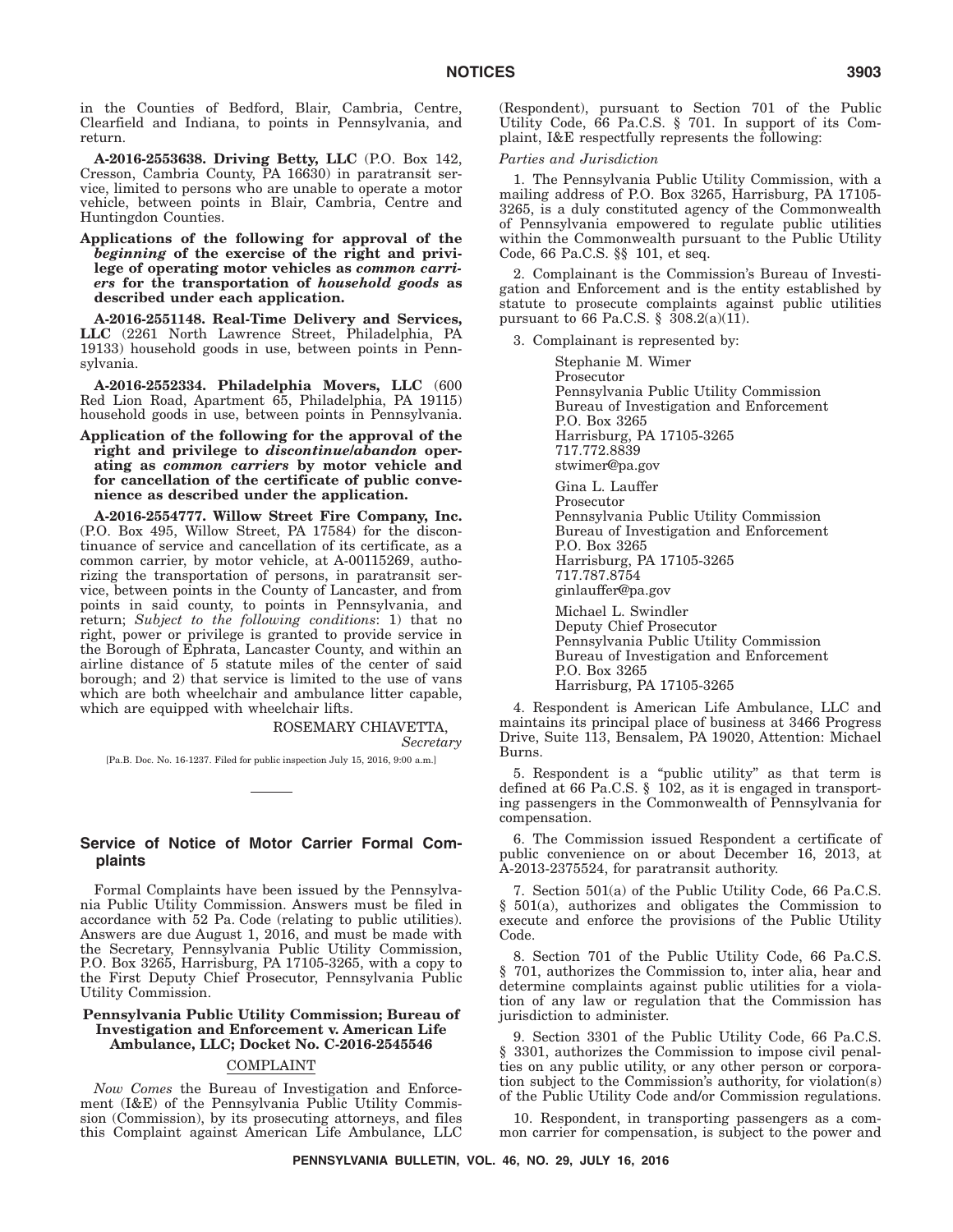authority of this Commission pursuant to Section 501(c) of the Public Utility Code, 66 Pa.C.S. § 501(c), which requires a public utility to comply with Commission regulations.

11. Pursuant to the provisions of the applicable Commonwealth statutes and regulations, the Commission has jurisdiction over the subject matter of this complaint and the actions of Respondent related thereto.

#### *Factual Background*

12. On or about February 6, 2015, the Commission mailed to Respondent an assessment report for Respondent to report its gross intrastate operating revenues for the 2014 calendar year.

13. The assessment report was accompanied by a letter, which notified Respondent that the report was to be completed and returned to the Commission on or before March 31, 2015.

14. Respondent failed to file an assessment report stating its 2014 calendar year revenues.

15. On or about September 10, 2015, the Commission mailed to Respondent an assessment invoice for the July 1, 2015 to June 30, 2016 Fiscal Year (2015-2016 Fiscal Year) that was based, in part, on Respondent's estimated revenues for the 2014 calendar year. Respondent's assessment was \$42.

16. Accompanying the assessment invoice was a notice that informed Respondent that it was obligated to pay the amount listed on the assessment invoice within thirty (30) days or file objections within fifteen (15) days.

17. There is no record that the assessment invoice was returned in the mail to the Commission as being undeliverable.

18. The Commission received no objections from Respondent to this assessment.

19. Respondent failed to pay the amount of its 2015- 2016 Fiscal Year assessment invoice.

20. The total outstanding assessment balance for Respondent is \$42.

### *Violations*

# *COUNT 1*

21. That Respondent failed to report its gross intrastate operating revenues for the 2014 calendar year in that it did not file an assessment report for that year. If proven, this is a violation of Section 510(b) of the Public Utility Code, 66 Pa.C.S. § 510(b). The Bureau of Investigation and Enforcement's proposed civil penalty for this violation is \$1,000.

#### *COUNT 2*

22. That Respondent failed to satisfy its 2015-2016 Fiscal Year assessment in that it did not pay the amount due within thirty (30) days of receipt of the invoice. If proven, this is a violation of Section 510(c) of the Public Utility Code, 66 Pa.C.S. § 510(c). The Bureau of Investigation and Enforcement's proposed civil penalty for this violation is 15% of the outstanding assessment balance or \$6.

*Wherefore*, for all the foregoing reasons, the Pennsylvania Public Utility Commission's Bureau of Investigation and Enforcement respectfully requests that:

(a) Respondent be ordered to pay a total of \$1,048, which consists of its outstanding assessment balance of \$42 and a total civil penalty of \$1,006 for the abovedescribed violations;

(b) Respondent be directed to file assessment reports on a going-forward basis; and

(c) If payment of the civil penalty and assessment is not made, the Bureau of Investigation and Enforcement requests that:

(1) the Commission issue an Order to cancel the Certificate of Public Convenience issued to Respondent;

(2) this matter be referred to the Pennsylvania Office of Attorney General for appropriate action; and

(3) the Commission certify automobile registrations to the Pennsylvania Department of Transportation for suspension or revocation.

Respectfully submitted, Stephanie M. Wimer Prosecutor

Pennsylvania Public Utility Commission Bureau of Investigation and Enforcement P.O. Box 3265 Harrisburg, PA 17105-3265 717.772.8839 stwimer@pa.gov

# VERIFICATION

I, Mandy Freas, Accountant, Bureau of Administrative Services, Assessment Section, hereby state that the facts above set forth are true and correct to the best of my knowledge, information, and belief and that I expect the Bureau will be able to prove the same at any hearing held in this matter. I understand that the statements herein are made subject to the penalties of 18 Pa.C.S. § 4904 relating to unsworn falsification to authorities.

Date: May 16, 2016

Date: May 16, 2016

Mandy Freas, Accountant Assessment Section Bureau of Administrative Services PA. Public Utility Commission P.O. Box 3265 Harrisburg, PA 17105-3265

# NOTICE

A. You must file an Answer within 20 days of the date of service of this Complaint. The date of service is the mailing date as indicated at the top of the Secretarial Letter. See 52 Pa. Code § 1.56(a). The Answer must raise all factual and legal arguments that you wish to claim in your defense, include the docket number of this Complaint, and be verified. You may file your Answer by mailing an original to:

> Rosemary Chiavetta, Secretary Pennsylvania Public Utility Commission P.O. Box 3265 Harrisburg, PA 17105-3265

Or, you may eFile your Answer using the Commission's website at www.puc.pa.gov. The link to eFiling is located under the Filing & Resources tab on the homepage. If your Answer is 250 pages or less, you are not required to file a paper copy. If your Answer exceeds 250 pages, you must file a paper copy with the Secretary's Bureau.

Additionally, a copy should either be mailed to:

Michael L. Swindler, Deputy Chief Prosecutor Pennsylvania Public Utility Commission Bureau of Investigation and Enforcement P.O. Box 3265 Harrisburg, PA 17105-3265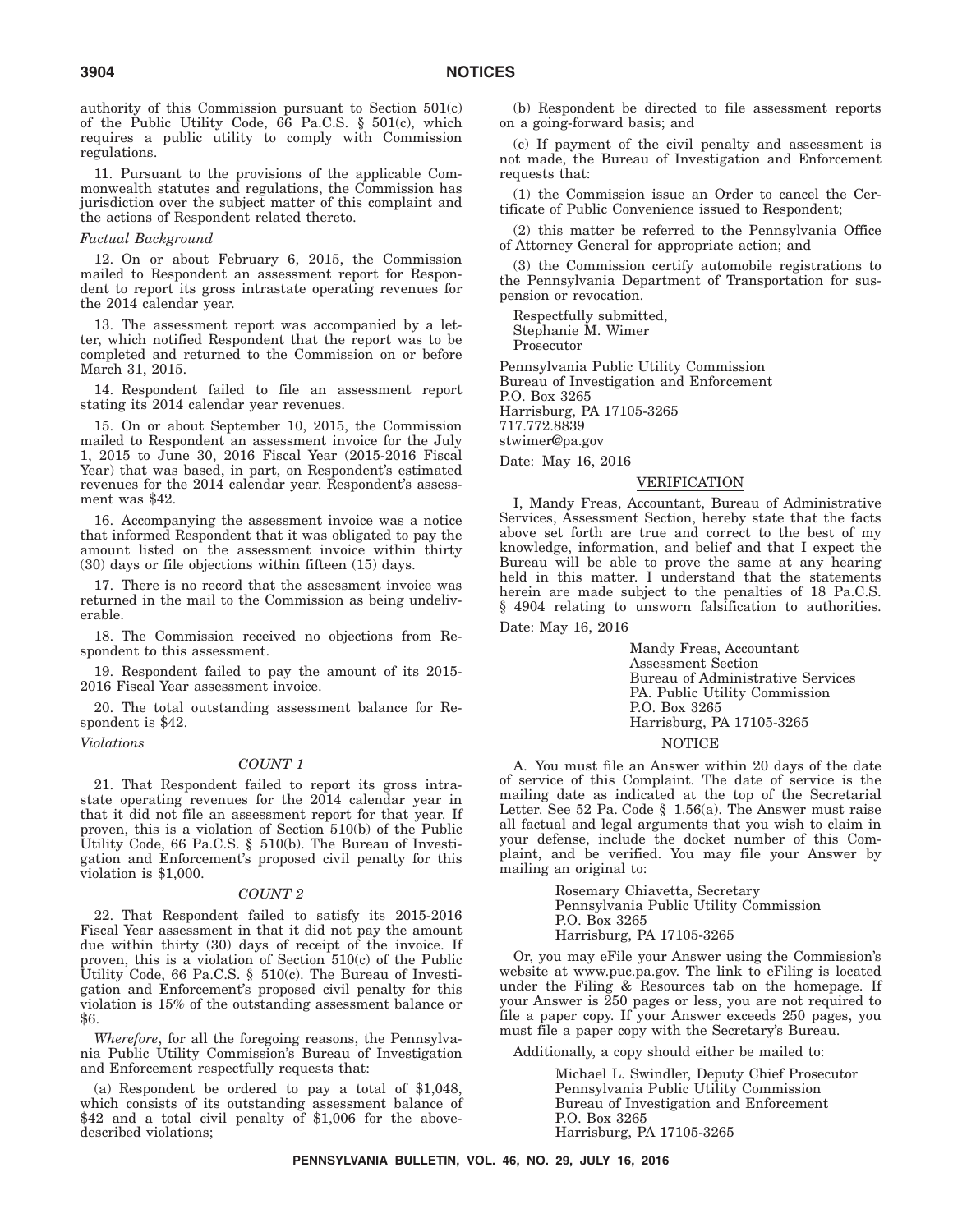Or, emailed to Mr. Swindler at: RA-PCCmplntResp@pa.gov

B. If you fail to answer this Complaint within 20 days, the Bureau of Investigation and Enforcement will request that the Commission issue an Order imposing the penalty.

C. You may elect not to contest this Complaint by paying the past due assessment and civil penalty within 20 days. Send only a certified check or money order made payable to the ''Commonwealth of Pennsylvania'' and mailed to:

> Rosemary Chiavetta, Secretary Pennsylvania Public Utility Commission P.O. Box 3265 Harrisburg, PA 17105-3265

D. If you file an Answer which either admits or fails to deny the allegations of the Complaint, the Bureau of Investigation and Enforcement will request the Commission to issue an Order imposing the penalty set forth in this Complaint.

E. If you file an Answer which contests the Complaint, the matter will be assigned to an Administrative Law Judge for hearing and decision. The Judge is not bound by the penalty set forth in the Complaint, and may impose additional and/or alternative penalties as appropriate.

F. If you are a corporation, you must be represented by legal counsel. 52 Pa. Code § 1.21.

G. Alternative formats of this material are available for persons with disabilities by contacting the Commission's ADA Coordinator at 717-787-8714.

### **Pennsylvania Public Utility Commission; Bureau of Investigation and Enforcement v. Brandon P. Walker, t/a B.P.W. Transportation; Docket No. C-2016-2545025**

### COMPLAINT

*Now Comes* the Bureau of Investigation and Enforcement (I&E) of the Pennsylvania Public Utility Commission (Commission), by its prosecuting attorneys, and files this Complaint against Brandon P. Walker, t/a B.P.W. Transportation (Respondent), pursuant to Section 701 of the Public Utility Code, 66 Pa.C.S. § 701. In support of its Complaint, I&E respectfully represents the following:

#### *Parties and Jurisdiction*

1. The Pennsylvania Public Utility Commission, with a mailing address of P.O. Box 3265, Harrisburg, PA 17105- 3265, is a duly constituted agency of the Commonwealth of Pennsylvania empowered to regulate public utilities within the Commonwealth pursuant to the Public Utility Code, 66 Pa.C.S. §§ 101, et seq.

2. Complainant is the Commission's Bureau of Investigation and Enforcement and is the entity established by statute to prosecute complaints against public utilities pursuant to 66 Pa.C.S. § 308.2(a)(11).

3. Complainant is represented by:

Stephanie M. Wimer Prosecutor Pennsylvania Public Utility Commission Bureau of Investigation and Enforcement P.O. Box 3265 Harrisburg, PA 17105-3265 717.772.8839 stwimer@pa.gov

Gina L. Lauffer Prosecutor Pennsylvania Public Utility Commission Bureau of Investigation and Enforcement P.O. Box 3265 Harrisburg, PA 17105-3265 717.787.8754 ginlauffer@pa.gov

Michael L. Swindler Deputy Chief Prosecutor Pennsylvania Public Utility Commission Bureau of Investigation and Enforcement P.O. Box 3265 Harrisburg, PA 17105-3265

4. Respondent is Brandon P. Walker, t/a B.P.W. Transportation and maintains his principal place of business at 6924 Church Road Felton, PA 17322.

5. Respondent is a ''public utility'' as that term is defined at 66 Pa.C.S. § 102, as he is engaged in transporting property in the Commonwealth of Pennsylvania for compensation.

6. The Commission issued Respondent a certificate of public convenience on or about July 23, 1999, at A-00113920, for truck authority.

7. Section 501(a) of the Public Utility Code, 66 Pa.C.S. § 501(a), authorizes and obligates the Commission to execute and enforce the provisions of the Public Utility Code.

8. Section 701 of the Public Utility Code, 66 Pa.C.S. § 701, authorizes the Commission to, inter alia, hear and determine complaints against public utilities for a violation of any law or regulation that the Commission has jurisdiction to administer.

9. Section 3301 of the Public Utility Code, 66 Pa.C.S. § 3301, authorizes the Commission to impose civil penalties on any public utility, or any other person or corporation subject to the Commission's authority, for violation(s) of the Public Utility Code and/or Commission regulations.

10. Respondent, in transporting property as a common carrier for compensation, is subject to the power and authority of this Commission pursuant to Section 501(c) of the Public Utility Code, 66 Pa.C.S. § 501(c), which requires a public utility to comply with Commission regulations.

11. Pursuant to the provisions of the applicable Commonwealth statutes and regulations, the Commission has jurisdiction over the subject matter of this complaint and the actions of Respondent related thereto.

#### *Factual Background*

12. On or about February 6, 2015, the Commission mailed to Respondent an assessment report for Respondent to report his gross intrastate operating revenues for the 2014 calendar year.

13. The assessment report was accompanied by a letter, which notified Respondent that the report was to be completed and returned to the Commission on or before March 31, 2015.

14. Respondent failed to file an assessment report stating his 2014 calendar year revenues.

15. On or about September 10, 2015, the Commission mailed to Respondent an assessment invoice for the July 1, 2015 to June 30, 2016 Fiscal Year (2015-2016 Fiscal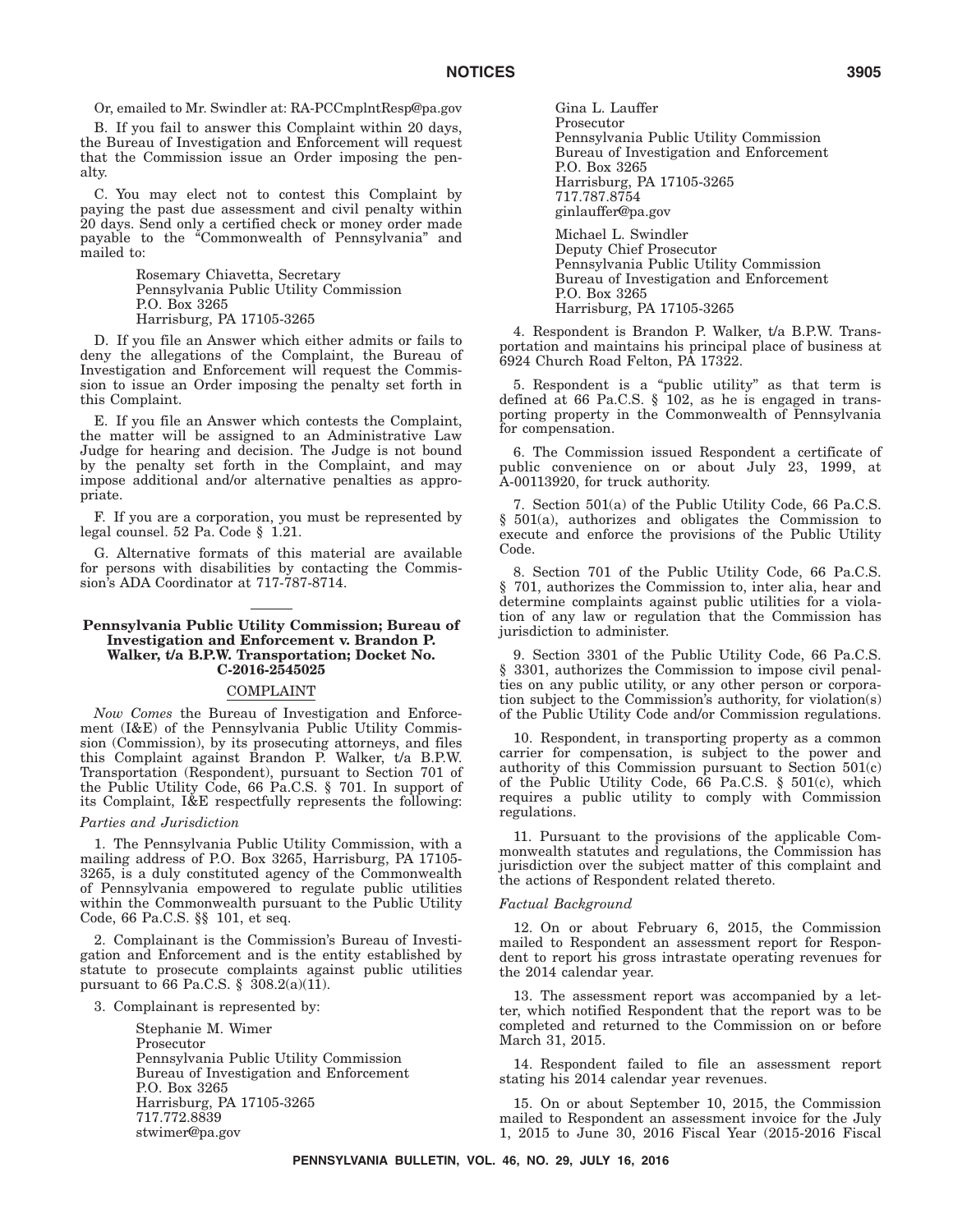Year) that was based, in part, on Respondent's estimated revenues for the 2014 calendar year. Respondent's assessment was \$49.

16. Accompanying the assessment invoice was a notice that informed Respondent that he was obligated to pay the amount listed on the assessment invoice within thirty (30) days or file objections within fifteen (15) days.

17. There is no record that the assessment invoice was returned in the mail to the Commission as being undeliverable.

18. The Commission received no objections from Respondent to this assessment.

19. Respondent failed to pay the amount of his 2015- 2016 Fiscal Year assessment invoice.

20. The total outstanding assessment balance for Respondent is \$49.

#### *Violations*

# *COUNT 1*

21. That Respondent failed to report his gross intrastate operating revenues for the 2014 calendar year in that he did not file an assessment report for that year. If proven, this is a violation of Section 510(b) of the Public Utility Code, 66 Pa.C.S. § 510(b). The Bureau of Investigation and Enforcement's proposed civil penalty for this violation is \$1,000.

#### *COUNT 2*

22. That Respondent failed to satisfy his 2015-2016 Fiscal Year assessment in that he did not pay the amount due within thirty (30) days of receipt of the invoice. If proven, this is a violation of Section 510(c) of the Public Utility Code, 66 Pa.C.S. § 510(c). The Bureau of Investigation and Enforcement's proposed civil penalty for this violation is 15% of the outstanding assessment balance or \$7.

*Wherefore*, for all the foregoing reasons, the Pennsylvania Public Utility Commission's Bureau of Investigation and Enforcement respectfully requests that:

(a) Respondent be ordered to pay a total of \$1,056, which consists of his outstanding assessment balance of \$49 and a total civil penalty of \$1,007 for the abovedescribed violations;

(b) Respondent be directed to file assessment reports on a going-forward basis; and

(c) If payment of the civil penalty and assessment is not made, the Bureau of Investigation and Enforcement requests that:

(1) the Commission issue an Order to cancel the Certificate of Public Convenience issued to Respondent;

(2) this matter be referred to the Pennsylvania Office of Attorney General for appropriate action; and

(3) the Commission certify automobile registrations to the Pennsylvania Department of Transportation for suspension or revocation.

Respectfully submitted, Stephanie M. Wimer Prosecutor

Pennsylvania Public Utility Commission Bureau of Investigation and Enforcement P.O. Box 3265 Harrisburg, PA 17105-3265 717.772.8839 stwimer@pa.gov

Date: May 13, 2016

# VERIFICATION

I, Mandy Freas, Accountant, Bureau of Administrative Services, Assessment Section, hereby state that the facts above set forth are true and correct to the best of my knowledge, information, and belief and that I expect the Bureau will be able to prove the same at any hearing held in this matter. I understand that the statements herein are made subject to the penalties of 18 Pa.C.S. § 4904 relating to unsworn falsification to authorities.

Date: May 13, 2016

Mandy Freas, Accountant Assessment Section Bureau of Administrative Services PA. Public Utility Commission P.O. Box 3265 Harrisburg, PA 17105-3265

# NOTICE

A. You must file an Answer within 20 days of the date of service of this Complaint. The date of service is the mailing date as indicated at the top of the Secretarial Letter. See 52 Pa. Code § 1.56(a). The Answer must raise all factual and legal arguments that you wish to claim in your defense, include the docket number of this Complaint, and be verified. You may file your Answer by mailing an original to:

> Rosemary Chiavetta, Secretary Pennsylvania Public Utility Commission P.O. Box 3265 Harrisburg, PA 17105-3265

Or, you may eFile your Answer using the Commission's website at www.puc.pa.gov. The link to eFiling is located under the Filing & Resources tab on the homepage. If your Answer is 250 pages or less, you are not required to file a paper copy. If your Answer exceeds 250 pages, you must file a paper copy with the Secretary's Bureau.

Additionally, a copy should either be mailed to:

Michael L. Swindler, Deputy Chief Prosecutor Pennsylvania Public Utility Commission Bureau of Investigation and Enforcement P.O. Box 3265 Harrisburg, PA 17105-3265

Or, emailed to Mr. Swindler at: RA-PCCmplntResp@pa.gov

B. If you fail to answer this Complaint within 20 days, the Bureau of Investigation and Enforcement will request that the Commission issue an Order imposing the penalty.

C. You may elect not to contest this Complaint by paying the past due assessment and civil penalty within 20 days. Send only a certified check or money order made payable to the "Commonwealth of Pennsylvania" and mailed to:

> Rosemary Chiavetta, Secretary Pennsylvania Public Utility Commission P.O. Box 3265 Harrisburg, PA 17105-3265

D. If you file an Answer which either admits or fails to deny the allegations of the Complaint, the Bureau of Investigation and Enforcement will request the Commission to issue an Order imposing the penalty set forth in this Complaint.

E. If you file an Answer which contests the Complaint, the matter will be assigned to an Administrative Law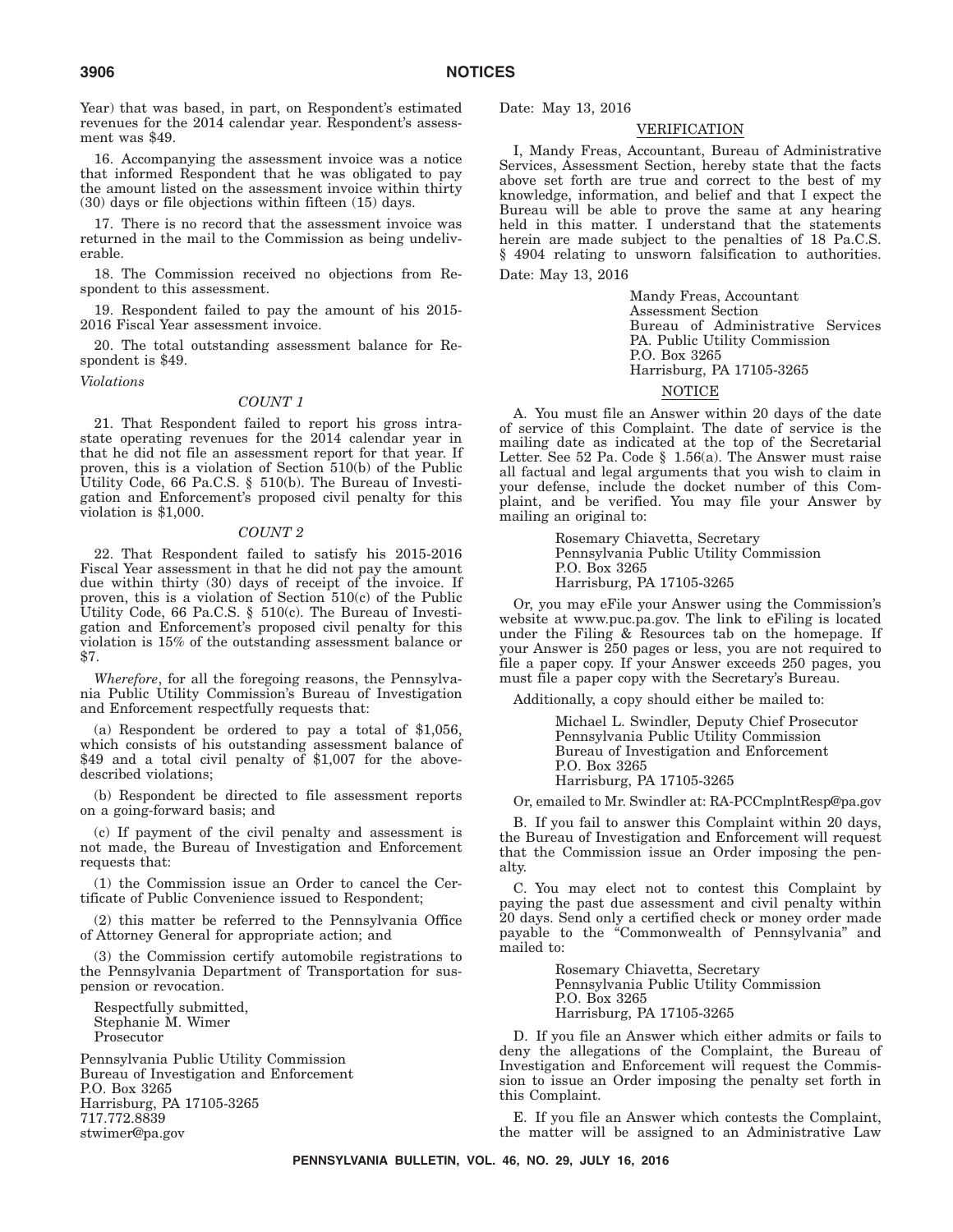Judge for hearing and decision. The Judge is not bound by the penalty set forth in the Complaint, and may impose additional and/or alternative penalties as appropriate.

F. If you are a corporation, you must be represented by legal counsel. 52 Pa. Code § 1.21.

G. Alternative formats of this material are available for persons with disabilities by contacting the Commission's ADA Coordinator at 717-787-8714.

#### **Pennsylvania Public Utility Commission; Bureau of Investigation and Enforcement v. Rapid Transit, Inc.; Docket No. C-2016-2545045**

#### COMPLAINT

*Now Comes* the Bureau of Investigation and Enforcement (I&E) of the Pennsylvania Public Utility Commission (Commission), by its prosecuting attorneys, and files this Complaint against Rapid Transit, Inc. (Respondent), pursuant to Section 701 of the Public Utility Code, 66 Pa.C.S. § 701. In support of its Complaint, I&E respectfully represents the following:

#### *Parties and Jurisdiction*

1. The Pennsylvania Public Utility Commission, with a mailing address of P.O. Box 3265, Harrisburg, PA 17105- 3265, is a duly constituted agency of the Commonwealth of Pennsylvania empowered to regulate public utilities within the Commonwealth pursuant to the Public Utility Code, 66 Pa.C.S. §§ 101, et seq.

2. Complainant is the Commission's Bureau of Investigation and Enforcement and is the entity established by statute to prosecute complaints against public utilities pursuant to 66 Pa.C.S.  $\S$  308.2(a)(11).

3. Complainant is represented by:

Stephanie M. Wimer Prosecutor Pennsylvania Public Utility Commission Bureau of Investigation and Enforcement P.O. Box 3265 Harrisburg, PA 17105-3265 717.772.8839 stwimer@pa.gov

Gina L. Lauffer Prosecutor Pennsylvania Public Utility Commission Bureau of Investigation and Enforcement P.O. Box 3265 Harrisburg, PA 17105-3265 717.787.8754 ginlauffer@pa.gov

Michael L. Swindler Deputy Chief Prosecutor Pennsylvania Public Utility Commission Bureau of Investigation and Enforcement P.O. Box 3265 Harrisburg, PA 17105-3265

4. Respondent is Rapid Transit, Inc. and maintains its principal place of business at 4648 H Street Philadelphia, PA 19124, Attention: Jose Lopez, Jr.

5. Respondent is a ''public utility'' as that term is defined at 66 Pa.C.S. § 102, as it is engaged in transporting passengers in the Commonwealth of Pennsylvania for compensation.

6. The Commission issued Respondent a certificate of public convenience on or about June 17, 2014, at A-2013- 2369268, for paratransit authority.

7. Section 501(a) of the Public Utility Code, 66 Pa.C.S. § 501(a), authorizes and obligates the Commission to execute and enforce the provisions of the Public Utility Code.

8. Section 701 of the Public Utility Code, 66 Pa.C.S. § 701, authorizes the Commission to, inter alia, hear and determine complaints against public utilities for a violation of any law or regulation that the Commission has jurisdiction to administer.

9. Section 3301 of the Public Utility Code, 66 Pa.C.S. § 3301, authorizes the Commission to impose civil penalties on any public utility, or any other person or corporation subject to the Commission's authority, for violation(s) of the Public Utility Code and/or Commission regulations.

10. Respondent, in transporting passengers as a common carrier for compensation, is subject to the power and authority of this Commission pursuant to Section 501(c) of the Public Utility Code, 66 Pa.C.S. § 501(c), which requires a public utility to comply with Commission regulations.

11. Pursuant to the provisions of the applicable Commonwealth statutes and regulations, the Commission has jurisdiction over the subject matter of this complaint and the actions of Respondent related thereto.

#### *Factual Background*

12. On or about September 10, 2015, the Commission mailed to Respondent, an assessment invoice for the July 1, 2015 to June 30, 2016 Fiscal Year (2015-2016 Fiscal Year). Respondent's assessment was \$59.

13. Accompanying the assessment invoice was a notice that informed Respondent that it was obligated to pay the amount listed on the assessment invoice within thirty (30) days or file objections within fifteen (15) days.

14. There is no record that the assessment invoice was returned in the mail to the Commission as being undeliverable.

15. The Commission received no objections from Respondent to the assessment amount set forth in the 2015-2016 Fiscal Year assessment invoice.

16. Respondent failed to pay the amount of its 2015- 2016 Fiscal Year assessment invoice.

17. The total outstanding assessment balance for Respondent is \$59.

#### *Violation*

18. That Respondent failed to satisfy its 2015-2016 Fiscal Year assessment in that it did not pay the amount due within thirty (30) days of receipt of the invoice. If proven, this is a violation of Section 510(c) of the Public Utility Code, 66 Pa.C.S. § 510(c). I&E's proposed civil penalty for this violation is 15% of the outstanding assessment balance or \$9.

*Wherefore*, for all the foregoing reasons, the Pennsylvania Public Utility Commission's Bureau of Investigation and Enforcement respectfully requests that:

(a) Respondent be ordered to pay a total of \$68, which consists of its outstanding assessment balance of \$59 and a civil penalty of \$9 for the above-described violations; and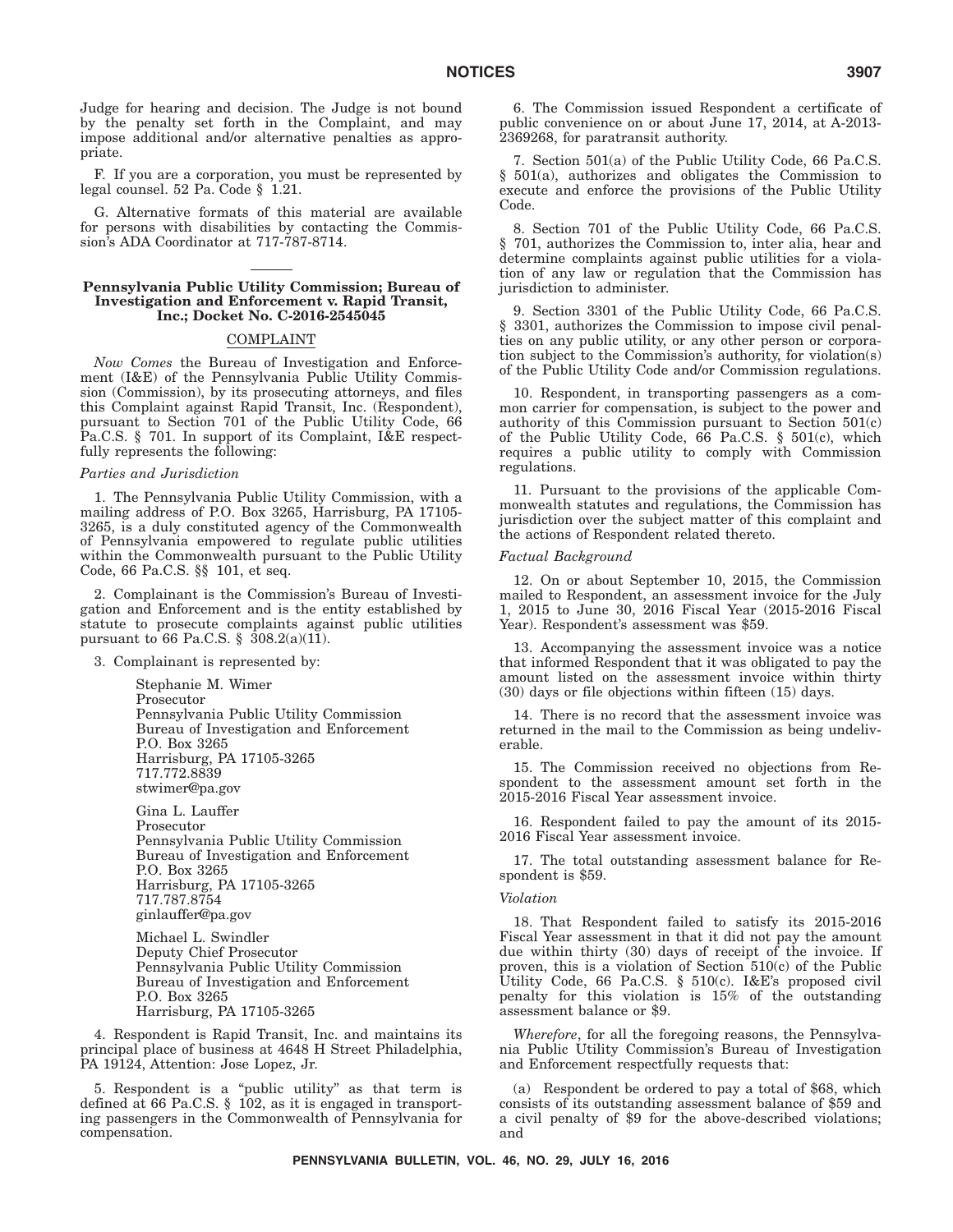(b) If payment of the civil penalty and assessment is not made, the Bureau of Investigation and Enforcement requests that:

(1) the Commission issue an Order to cancel the Certificate of Public Convenience issued to Respondent;

(2) this matter be referred to the Pennsylvania Office of Attorney General for appropriate action; and

(3) the Commission certify automobile registrations to the Pennsylvania Department of Transportation for suspension or revocation.

Respectfully submitted, Stephanie M. Wimer Prosecutor

Pennsylvania Public Utility Commission Bureau of Investigation & Enforcement P.O. Box 3265 Harrisburg, PA 17105-3265 717.772.8839 stwimer@pa.gov

Date: May 13, 2016

#### VERIFICATION

I, Mandy Freas, Accountant, Bureau of Administrative Services, Assessment Section, hereby state that the facts above set forth are true and correct to the best of my knowledge, information, and belief and that I expect the Bureau will be able to prove the same at any hearing held in this matter. I understand that the statements herein are made subject to the penalties of 18 Pa.C.S. § 4904 relating to unsworn falsification to authorities. Date: May 13, 2016

> Mandy Freas, Accountant Assessment Section Bureau of Administrative Services PA. Public Utility Commission P.O. Box 3265 Harrisburg, PA 17105-3265

# **NOTICE**

A. You must file an Answer within 20 days of the date of service of this Complaint. The date of service is the mailing date as indicated at the top of the Secretarial Letter. See 52 Pa. Code  $\S$  1.56(a). The Answer must raise all factual and legal arguments that you wish to claim in your defense, include the docket number of this Complaint, and be verified. You may file your Answer by mailing an original to:

> Rosemary Chiavetta, Secretary Pennsylvania Public Utility Commission P.O. Box 3265 Harrisburg, PA 17105-3265

Or, you may eFile your Answer using the Commission's website at www.puc.pa.gov. The link to eFiling is located under the Filing & Resources tab on the homepage. If your Answer is 250 pages or less, you are not required to file a paper copy. If your Answer exceeds 250 pages, you must file a paper copy with the Secretary's Bureau.

Additionally, a copy should either be mailed to:

Michael L. Swindler, Deputy Chief Prosecutor Pennsylvania Public Utility Commission Bureau of Investigation and Enforcement P.O. Box 3265 Harrisburg, PA 17105-3265

Or, emailed to Mr. Swindler at: RA-PCCmplntResp@pa.gov

B. If you fail to answer this Complaint within 20 days, the Bureau of Investigation and Enforcement will request that the Commission issue an Order imposing the penalty.

C. You may elect not to contest this Complaint by paying the past due assessment and civil penalty within 20 days. Send only a certified check or money order made payable to the "Commonwealth of Pennsylvania" and mailed to:

> Rosemary Chiavetta, Secretary Pennsylvania Public Utility Commission P.O. Box 3265 Harrisburg, PA 17105-3265

D. If you file an Answer which either admits or fails to deny the allegations of the Complaint, the Bureau of Investigation and Enforcement will request the Commission to issue an Order imposing the penalty set forth in this Complaint.

E. If you file an Answer which contests the Complaint, the matter will be assigned to an Administrative Law Judge for hearing and decision. The Judge is not bound by the penalty set forth in the Complaint, and may impose additional and/or alternative penalties as appropriate.

F. If you are a corporation, you must be represented by legal counsel. 52 Pa. Code § 1.21.

G. Alternative formats of this material are available for persons with disabilities by contacting the Commission's ADA Coordinator at 717-787-8714.

#### **Pennsylvania Public Utility Commission; Bureau of Investigation and Enforcement v. John W. Helms, Jr., t/a Johnny Helms Transport; Docket No. C-2016-2545053**

### COMPLAINT

*Now Comes* the Bureau of Investigation and Enforcement (I&E) of the Pennsylvania Public Utility Commission (Commission), by its prosecuting attorneys, and files this Complaint against John W. Helms, Jr., t/a Johnny Helms Transport (Respondent), pursuant to Section 701 of the Public Utility Code, 66 Pa.C.S. § 701. In support of its Complaint, I&E respectfully represents the following:

#### *Parties and Jurisdiction*

1. The Pennsylvania Public Utility Commission, with a mailing address of P.O. Box 3265, Harrisburg, PA 17105- 3265, is a duly constituted agency of the Commonwealth of Pennsylvania empowered to regulate public utilities within the Commonwealth pursuant to the Public Utility Code, 66 Pa.C.S. §§ 101, et seq.

2. Complainant is the Commission's Bureau of Investigation and Enforcement and is the entity established by statute to prosecute complaints against public utilities pursuant to 66 Pa.C.S.  $\S$  308.2(a)(11).

3. Complainant is represented by:

Stephanie M. Wimer Prosecutor Pennsylvania Public Utility Commission Bureau of Investigation and Enforcement P.O. Box 3265 Harrisburg, PA 17105-3265 717.772.8839 stwimer@pa.gov

**PENNSYLVANIA BULLETIN, VOL. 46, NO. 29, JULY 16, 2016**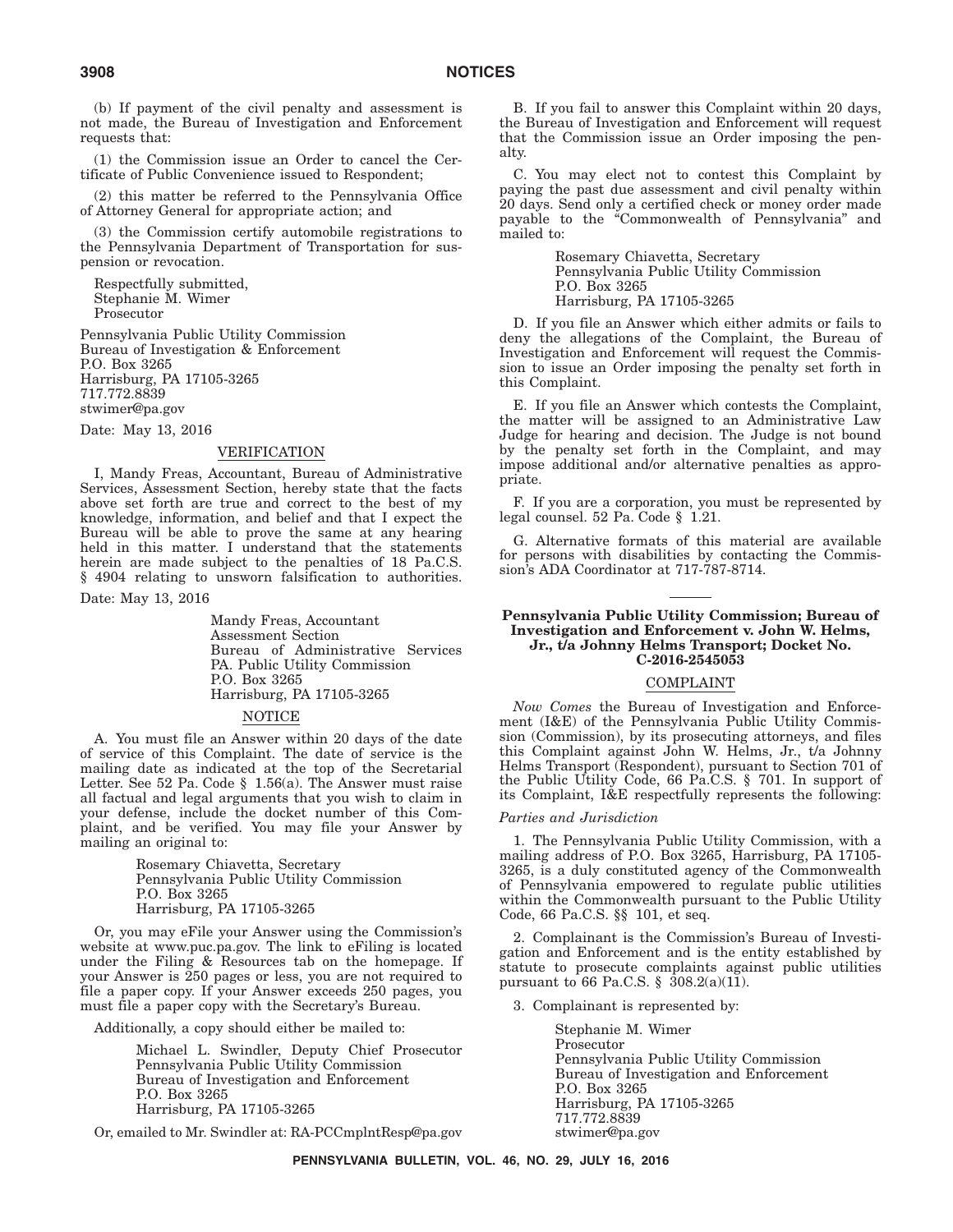Gina L. Lauffer Prosecutor Pennsylvania Public Utility Commission Bureau of Investigation and Enforcement P.O. Box 3265 Harrisburg, PA 17105-3265 717.787.8754 ginlauffer@pa.gov

Michael L. Swindler Deputy Chief Prosecutor Pennsylvania Public Utility Commission Bureau of Investigation and Enforcement P.O. Box 3265 Harrisburg, PA 17105-3265

4. Respondent is John W. Helms, Jr., t/a Johnny Helms Transport and maintains a principal place of business with a main mailing address of 3380 Country Club Road Mount Pleasant, PA 15666.

5. Respondent is a ''public utility'' as that term is defined at 66 Pa.C.S. § 102, as he is engaged in transporting property in the Commonwealth of Pennsylvania for compensation.

6. The Commission issued Respondent a certificate of public convenience on or about May 28, 2013, at A-2013- 2356857, for truck authority.

7. Section 501(a) of the Public Utility Code, 66 Pa.C.S. § 501(a), authorizes and obligates the Commission to execute and enforce the provisions of the Public Utility Code.

8. Section 701 of the Public Utility Code, 66 Pa.C.S. § 701, authorizes the Commission to, inter alia, hear and determine complaints against public utilities for a violation of any law or regulation that the Commission has jurisdiction to administer.

9. Section 3301 of the Public Utility Code, 66 Pa.C.S. § 3301, authorizes the Commission to impose civil penalties on any public utility, or any other person or corporation subject to the Commission's authority, for violation(s) of the Public Utility Code and/or Commission regulations.

10. Respondent, in transporting property as a common carrier for compensation, is subject to the power and authority of this Commission pursuant to Section 501(c) of the Public Utility Code, 66 Pa.C.S. § 501(c), which requires a public utility to comply with Commission regulations.

11. Pursuant to the provisions of the applicable Commonwealth statutes and regulations, the Commission has jurisdiction over the subject matter of this complaint and the actions of Respondent related thereto.

#### *Factual Background*

12. On or about February 6, 2015, the Commission mailed to Respondent an assessment report for Respondent to report his gross intrastate operating revenues for the 2014 calendar year.

13. The assessment report was accompanied by a letter, which notified Respondent that the report was to be completed and returned to the Commission on or before March 31, 2015.

14. Respondent failed to file an assessment report stating his 2014 calendar year revenues.

15. On or about September 10, 2015, the Commission mailed to Respondent an assessment invoice for the July 1, 2015 to June 30, 2016 Fiscal Year (2015-2016 Fiscal Year) that was based, in part, on Respondent's estimated revenues for the 2014 calendar year. Respondent's assessment was \$108.

16. Accompanying the assessment invoice was a notice that informed Respondent that he was obligated to pay the amount listed on the assessment invoice within thirty (30) days or file objections within fifteen (15) days.

17. There is no record that the assessment invoice was returned in the mail to the Commission as being undeliverable.

18. The Commission received no objections from Respondent to this assessment.

19. Respondent failed to pay the amount of his 2015- 2016 Fiscal Year assessment invoice.

20. The total outstanding assessment balance for Respondent is \$108.

*Violations*

# *COUNT 1*

21. That Respondent failed to report his gross intrastate operating revenues for the 2014 calendar year in that he did not file an assessment report for that year. If proven, this is a violation of Section 510(b) of the Public Utility Code, 66 Pa.C.S. § 510(b). The Bureau of Investigation and Enforcement's proposed civil penalty for this violation is \$1,000.

### *COUNT 2*

22. That Respondent failed to satisfy his 2015-2016 Fiscal Year assessment in that he did not pay the amount due within thirty (30) days of receipt of the invoice. If proven, this is a violation of Section 510(c) of the Public Utility Code, 66 Pa.C.S. § 510(c). The Bureau of Investigation and Enforcement's proposed civil penalty for this violation is 15% of the outstanding assessment balance or \$16.

*Wherefore*, for all the foregoing reasons, the Pennsylvania Public Utility Commission's Bureau of Investigation and Enforcement respectfully requests that:

(a) Respondent be ordered to pay a total of \$1,124, which consists of his outstanding assessment balance of \$108 and a total civil penalty of \$1,016 for the abovedescribed violations;

(b) Respondent be directed to file assessment reports on a going-forward basis; and

(c) If payment of the civil penalty and assessment is not made, the Bureau of Investigation and Enforcement requests that:

(1) the Commission issue an Order to cancel the Certificate of Public Convenience issued to Respondent;

(2) this matter be referred to the Pennsylvania Office of Attorney General for appropriate action; and

(3) the Commission certify automobile registrations to the Pennsylvania Department of Transportation for suspension or revocation.

Respectfully submitted, Stephanie M. Wimer Prosecutor

Pennsylvania Public Utility Commission Bureau of Investigation and Enforcement P.O. Box 3265 Harrisburg, PA 17105-3265 717.772.8839 stwimer@pa.gov

Date: May 13, 2016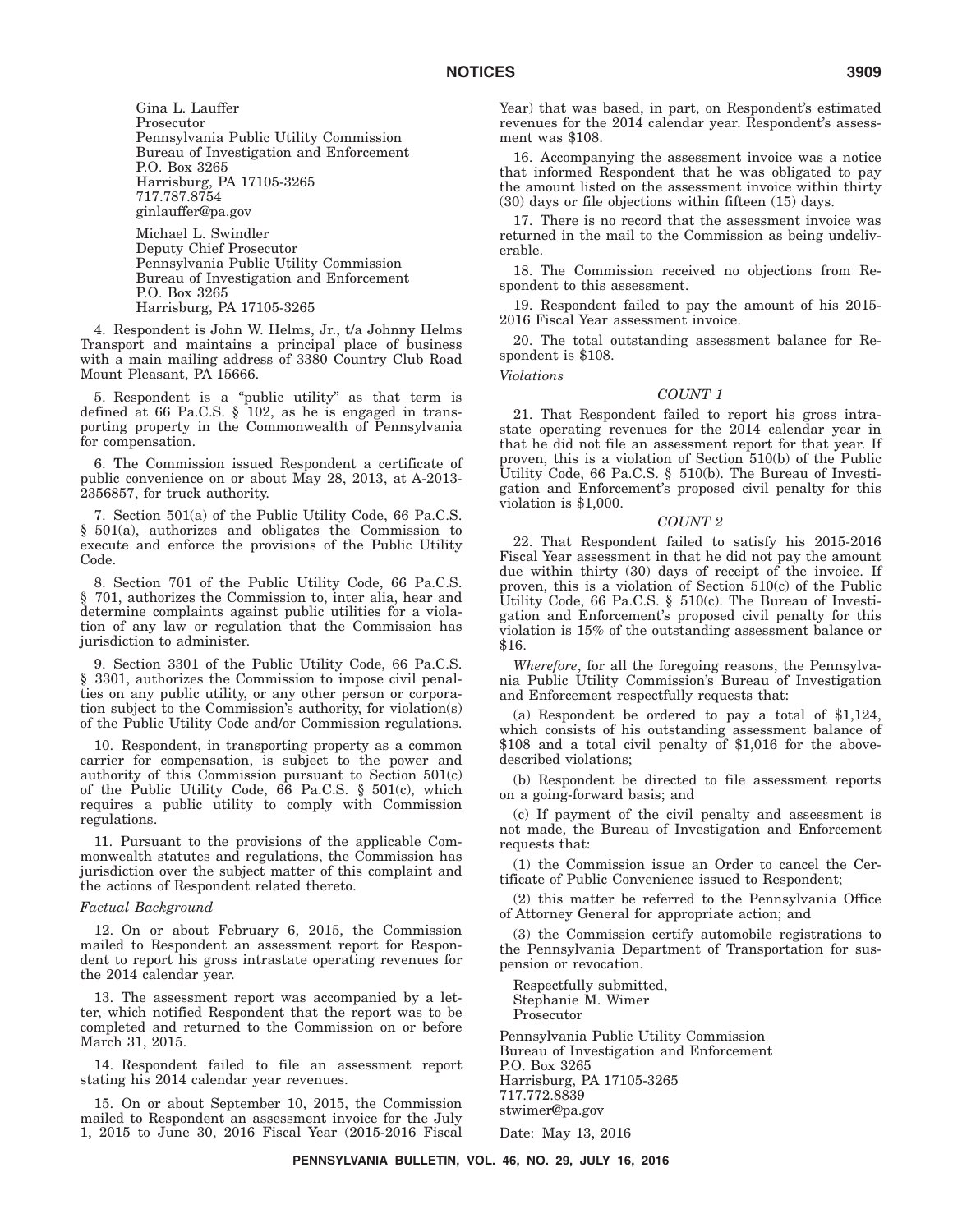#### VERIFICATION

I, Mandy Freas, Accountant, Bureau of Administrative Services, Assessment Section, hereby state that the facts above set forth are true and correct to the best of my knowledge, information, and belief and that I expect the Bureau will be able to prove the same at any hearing held in this matter. I understand that the statements herein are made subject to the penalties of 18 Pa.C.S. § 4904 relating to unsworn falsification to authorities.

Date: May 13, 2016

Mandy Freas, Accountant Assessment Section Bureau of Administrative Services PA. Public Utility Commission P.O. Box 3265 Harrisburg, PA 17105-3265

#### NOTICE

A. You must file an Answer within 20 days of the date of service of this Complaint. The date of service is the mailing date as indicated at the top of the Secretarial Letter. See 52 Pa. Code  $\S$  1.56(a). The Answer must raise all factual and legal arguments that you wish to claim in your defense, include the docket number of this Complaint, and be verified. You may file your Answer by mailing an original to:

> Rosemary Chiavetta, Secretary Pennsylvania Public Utility Commission P.O. Box 3265 Harrisburg, PA 17105-3265

Or, you may eFile your Answer using the Commission's website at www.puc.pa.gov. The link to eFiling is located under the Filing & Resources tab on the homepage. If your Answer is 250 pages or less, you are not required to file a paper copy. If your Answer exceeds 250 pages, you must file a paper copy with the Secretary's Bureau.

Additionally, a copy should either be mailed to:

Or, emailed to Mr. Swindler at: RA-PCCmplntResp@pa.gov

B. If you fail to answer this Complaint within 20 days, the Bureau of Investigation and Enforcement will request that the Commission issue an Order imposing the penalty.

C. You may elect not to contest this Complaint by paying the past due assessment and civil penalty within 20 days. Send only a certified check or money order made payable to the ''Commonwealth of Pennsylvania'' and mailed to:

> Rosemary Chiavetta, Secretary Pennsylvania Public Utility Commission P.O. Box 3265 Harrisburg, PA 17105-3265

D. If you file an Answer which either admits or fails to deny the allegations of the Complaint, the Bureau of Investigation and Enforcement will request the Commission to issue an Order imposing the penalty set forth in this Complaint.

E. If you file an Answer which contests the Complaint, the matter will be assigned to an Administrative Law Judge for hearing and decision. The Judge is not bound by the penalty set forth in the Complaint, and may impose additional and/or alternative penalties as appropriate.

F. If you are a corporation, you must be represented by legal counsel. 52 Pa. Code § 1.21.

G. Alternative formats of this material are available for persons with disabilities by contacting the Commission's ADA Coordinator at 717-787-8714.

# **Pennsylvania Public Utility Commission; Bureau of Investigation and Enforcement v. Ronald Cab, Inc., t/a Community Cab; Docket No. C-2016-2543579**

# COMPLAINT

*Now Comes* the Bureau of Investigation and Enforcement (I&E) of the Pennsylvania Public Utility Commission (Commission), by its prosecuting attorneys, and files this Complaint against Ronald Cab, Inc., t/a Community Cab (Respondent), pursuant to Section 701 of the Public Utility Code, 66 Pa.C.S. § 701. In support of its Complaint, I&E respectfully represents the following:

# *Parties and Jurisdiction*

1. The Pennsylvania Public Utility Commission, with a mailing address of P.O. Box 3265, Harrisburg, PA 17105- 3265, is a duly constituted agency of the Commonwealth of Pennsylvania empowered to regulate public utilities within the Commonwealth pursuant to the Public Utility Code, 66 Pa.C.S. §§ 101, et seq.

2. Complainant is the Commission's Bureau of Investigation and Enforcement and is the entity established by statute to prosecute complaints against public utilities pursuant to 66 Pa.C.S. § 308.2(a)(11).

3. Complainant is represented by:

Stephanie M. Wimer Prosecutor Pennsylvania Public Utility Commission Bureau of Investigation and Enforcement P.O. Box 3265 Harrisburg, PA 17105-3265 717.772.8839 stwimer@pa.gov

Gina L. Lauffer Prosecutor Pennsylvania Public Utility Commission Bureau of Investigation and Enforcement P.O. Box 3265 Harrisburg, PA 17105-3265 717.787.8754 ginlauffer@pa.gov Michael L. Swindler Deputy Chief Prosecutor Pennsylvania Public Utility Commission Bureau of Investigation and Enforcement P.O. Box 3265 Harrisburg, PA 17105-3265

4. Respondent is Ronald Cab, Inc., t/a Community Cab and maintains its principal place of business at P.O. Box 506 Wallingford, PA 19086-506.

5. Respondent is a ''public utility'' as that term is defined at 66 Pa.C.S. § 102, as it is engaged in transporting passengers in the Commonwealth of Pennsylvania for compensation.

6. The Commission issued Respondent a certificate of public convenience on or about June 14, 2000, at A-00116500, for taxi authority.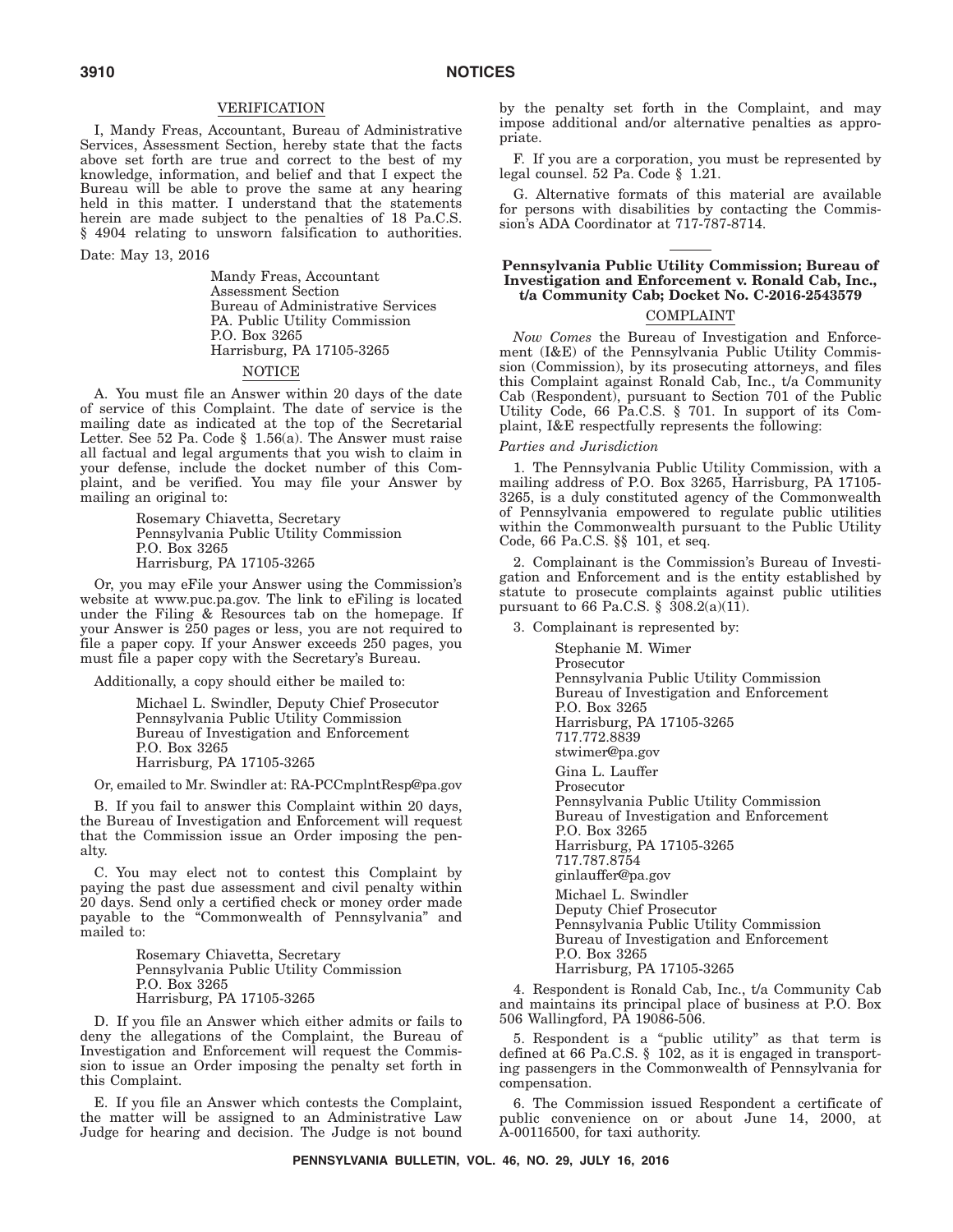7. Section 501(a) of the Public Utility Code, 66 Pa.C.S. § 501(a), authorizes and obligates the Commission to execute and enforce the provisions of the Public Utility Code.

8. Section 701 of the Public Utility Code, 66 Pa.C.S. § 701, authorizes the Commission to, inter alia, hear and determine complaints against public utilities for a violation of any law or regulation that the Commission has jurisdiction to administer.

9. Section 3301 of the Public Utility Code, 66 Pa.C.S. § 3301, authorizes the Commission to impose civil penalties on any public utility, or any other person or corporation subject to the Commission's authority, for violation(s) of the Public Utility Code and/or Commission regulations.

10. Respondent, in transporting passengers as a common carrier for compensation, is subject to the power and authority of this Commission pursuant to Section 501(c) of the Public Utility Code, 66 Pa.C.S. § 501(c), which requires a public utility to comply with Commission regulations.

11. Pursuant to the provisions of the applicable Commonwealth statutes and regulations, the Commission has jurisdiction over the subject matter of this complaint and the actions of Respondent related thereto.

# *Factual Background*

12. On or about September 10, 2015, the Commission mailed to Respondent an assessment invoice for the July 1, 2015 to June 30, 2016 Fiscal Year (2015-2016 Fiscal Year). Respondent's assessment was \$117.

13. Accompanying the assessment invoice was a notice that informed Respondent that it was obligated to pay the amount listed on the assessment invoice within thirty (30) days or file objections within fifteen (15) days.

14. There is no record that the assessment invoice was returned in the mail to the Commission as being undeliverable.

15. The Commission received no objections from Respondent to the assessment amount set forth in the 2015-2016 Fiscal Year assessment invoice.

16. Respondent failed to pay the amount of its 2015- 2016 Fiscal Year assessment invoice.

17. The total outstanding assessment balance for Respondent is \$117.

#### *Violation*

18. That Respondent failed to satisfy its 2015-2016 Fiscal Year assessment in that it did not pay the amount due within thirty (30) days of receipt of the invoice. If proven, this is a violation of Section 510(c) of the Public Utility Code, 66 Pa.C.S. § 510(c). I&E's proposed civil penalty for this violation is 15% of the outstanding assessment balance or \$18.

*Wherefore*, for all the foregoing reasons, the Pennsylvania Public Utility Commission's Bureau of Investigation and Enforcement respectfully requests that:

(a) Respondent be ordered to pay a total of \$135, which consists of its outstanding assessment balance of \$117 and a civil penalty of \$18 for the above-described violations; and

(b) If payment of the civil penalty and assessment is not made, the Bureau of Investigation and Enforcement requests that:

(1) the Commission issue an Order to cancel the Certificate of Public Convenience issued to Respondent;

(2) this matter be referred to the Pennsylvania Office of Attorney General for appropriate action; and

(3) the Commission certify automobile registrations to the Pennsylvania Department of Transportation for suspension or revocation.

Respectfully submitted, Stephanie M. Wimer Prosecutor

Pennsylvania Public Utility Commission Bureau of Investigation & Enforcement P.O. Box 3265 Harrisburg, PA 17105-3265 717.772.8839 stwimer@pa.gov

Date: May 5, 2016

#### VERIFICATION

I, Mandy Freas, Accountant, Bureau of Administrative Services, Assessment Section, hereby state that the facts above set forth are true and correct to the best of my knowledge, information, and belief and that I expect the Bureau will be able to prove the same at any hearing held in this matter. I understand that the statements herein are made subject to the penalties of 18 Pa.C.S. § 4904 relating to unsworn falsification to authorities.

Date: May 5, 2016

Mandy Freas, Accountant Assessment Section Bureau of Administrative Services PA. Public Utility Commission P.O. Box 3265 Harrisburg, PA 17105-3265

# NOTICE

A. You must file an Answer within 20 days of the date of service of this Complaint. The date of service is the mailing date as indicated at the top of the Secretarial Letter. See 52 Pa. Code § 1.56(a). The Answer must raise all factual and legal arguments that you wish to claim in your defense, include the docket number of this Complaint, and be verified. You may file your Answer by mailing an original to:

> Rosemary Chiavetta, Secretary Pennsylvania Public Utility Commission P.O. Box 3265 Harrisburg, PA 17105-3265

Or, you may eFile your Answer using the Commission's website at www.puc.pa.gov. The link to eFiling is located under the Filing & Resources tab on the homepage. If your Answer is 250 pages or less, you are not required to file a paper copy. If your Answer exceeds 250 pages, you must file a paper copy with the Secretary's Bureau.

Additionally, a copy should either be mailed to:

Michael L. Swindler, Deputy Chief Prosecutor Pennsylvania Public Utility Commission Bureau of Investigation and Enforcement P.O. Box 3265 Harrisburg, PA 17105-3265

Or, emailed to Mr. Swindler at: RA-PCCmplntResp@pa.gov

B. If you fail to answer this Complaint within 20 days, the Bureau of Investigation and Enforcement will request that the Commission issue an Order imposing the penalty.

C. You may elect not to contest this Complaint by paying the past due assessment and civil penalty within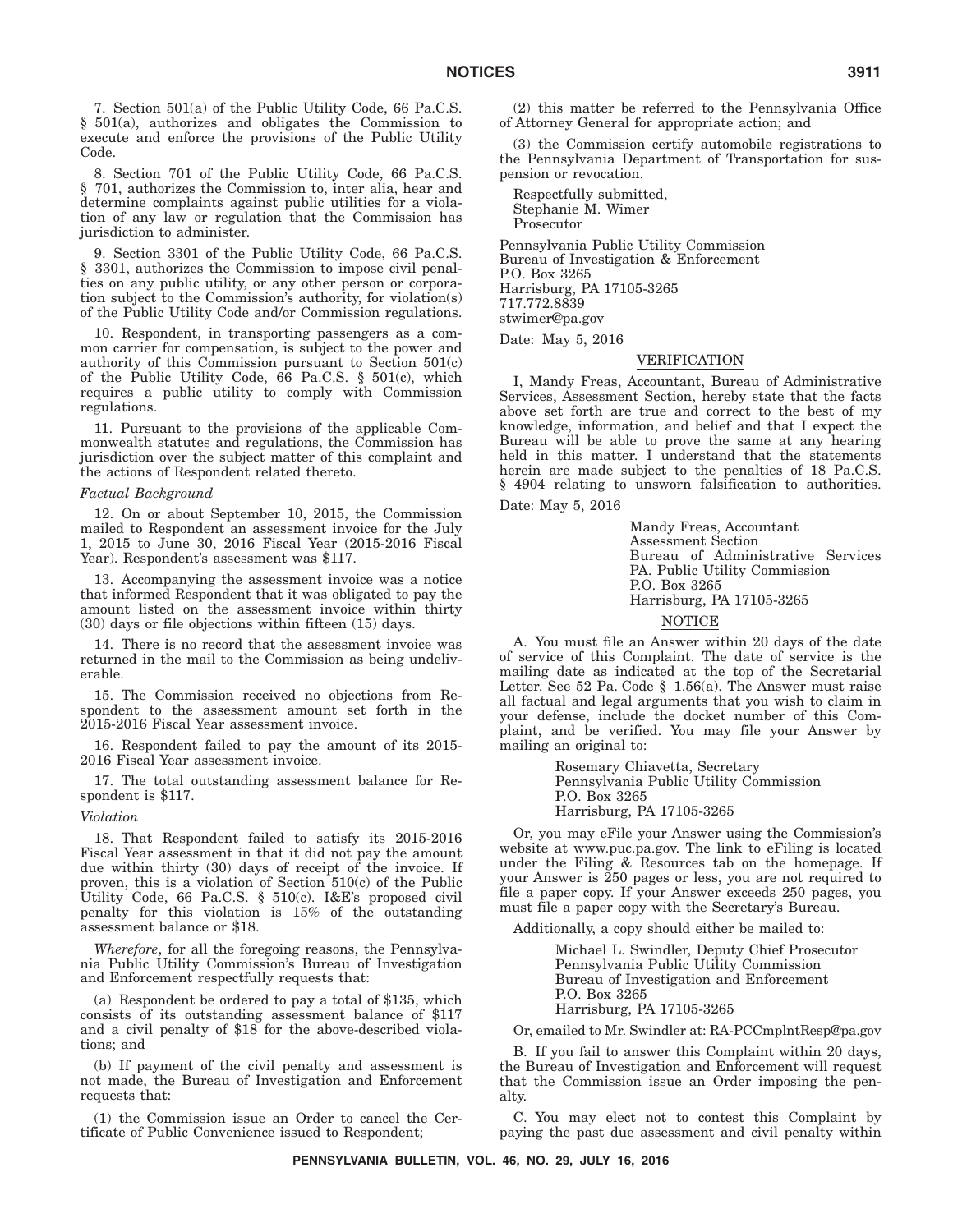20 days. Send only a certified check or money order made payable to the ''Commonwealth of Pennsylvania'' and mailed to:

> Rosemary Chiavetta, Secretary Pennsylvania Public Utility Commission P.O. Box 3265 Harrisburg, PA 17105-3265

D. If you file an Answer which either admits or fails to deny the allegations of the Complaint, the Bureau of Investigation and Enforcement will request the Commission to issue an Order imposing the penalty set forth in this Complaint.

E. If you file an Answer which contests the Complaint, the matter will be assigned to an Administrative Law Judge for hearing and decision. The Judge is not bound by the penalty set forth in the Complaint, and may impose additional and/or alternative penalties as appropriate.

F. If you are a corporation, you must be represented by legal counsel. 52 Pa. Code § 1.21.

G. Alternative formats of this material are available for persons with disabilities by contacting the Commission's ADA Coordinator at 717-787-8714.

### **Pennsylvania Public Utility Commission; Bureau of Investigation and Enforcement v. Shawn Cab, Inc., t/a Delaware County Cab Company; Docket No. C-2016-2543426**

# COMPLAINT

*Now Comes* the Bureau of Investigation and Enforcement (I&E) of the Pennsylvania Public Utility Commission (Commission), by its prosecuting attorneys, and files this Complaint against Shawn Cab, Inc., t/a Delaware County Cab Company (Respondent), pursuant to Section 701 of the Public Utility Code, 66 Pa.C.S. § 701. In support of its Complaint, I&E respectfully represents the following:

### *Parties and Jurisdiction*

1. The Pennsylvania Public Utility Commission, with a mailing address of P.O. Box 3265, Harrisburg, PA 17105- 3265, is a duly constituted agency of the Commonwealth of Pennsylvania empowered to regulate public utilities within the Commonwealth pursuant to the Public Utility Code, 66 Pa.C.S. §§ 101, et seq.

2. Complainant is the Commission's Bureau of Investigation and Enforcement and is the entity established by statute to prosecute complaints against public utilities pursuant to 66 Pa.C.S.  $\S$  308.2(a)(11).

3. Complainant is represented by:

Stephanie M. Wimer Prosecutor Pennsylvania Public Utility Commission Bureau of Investigation and Enforcement P.O. Box 3265 Harrisburg, PA 17105-3265 717.772.8839 stwimer@pa.gov

Gina L. Lauffer Prosecutor Pennsylvania Public Utility Commission Bureau of Investigation and Enforcement P.O. Box 3265 Harrisburg, PA 17105-3265 717.787.8754 ginlauffer@pa.gov

Michael L. Swindler Deputy Chief Prosecutor Pennsylvania Public Utility Commission Bureau of Investigation and Enforcement P.O. Box 3265 Harrisburg, PA 17105-3265

4. Respondent is Shawn Cab, Inc., t/a Delaware County Cab Company and maintains its principal place of business at 702 Macdade Blvd. Collingdale, PA 19023.

5. Respondent is a ''public utility'' as that term is defined at 66 Pa.C.S. § 102, as it is engaged in transporting passengers in the Commonwealth of Pennsylvania for compensation.

6. The Commission issued Respondent a certificate of public convenience on or about May 15, 2000, at A-00116498, for taxi authority.

7. Section 501(a) of the Public Utility Code, 66 Pa.C.S. § 501(a), authorizes and obligates the Commission to execute and enforce the provisions of the Public Utility Code.

8. Section 701 of the Public Utility Code, 66 Pa.C.S. § 701, authorizes the Commission to, inter alia, hear and determine complaints against public utilities for a violation of any law or regulation that the Commission has jurisdiction to administer.

9. Section 3301 of the Public Utility Code, 66 Pa.C.S. § 3301, authorizes the Commission to impose civil penalties on any public utility, or any other person or corporation subject to the Commission's authority, for violation(s) of the Public Utility Code and/or Commission regulations.

10. Respondent, in transporting passengers as a common carrier for compensation, is subject to the power and authority of this Commission pursuant to Section 501(c) of the Public Utility Code, 66 Pa.C.S. § 501(c), which requires a public utility to comply with Commission regulations.

11. Pursuant to the provisions of the applicable Commonwealth statutes and regulations, the Commission has jurisdiction over the subject matter of this complaint and the actions of Respondent related thereto.

#### *Factual Background*

12. On or about September 10, 2015, the Commission mailed to Respondent an assessment invoice for the July 1, 2015 to June 30, 2016 Fiscal Year (2015-2016 Fiscal Year). Respondent's assessment was \$233.

13. Accompanying the assessment invoice was a notice that informed Respondent that it was obligated to pay the amount listed on the assessment invoice within thirty (30) days or file objections within fifteen (15) days.

14. There is no record that the assessment invoice was returned in the mail to the Commission as being undeliverable.

15. The Commission received no objections from Respondent to the assessment amount set forth in the 2015-2016 Fiscal Year assessment invoice.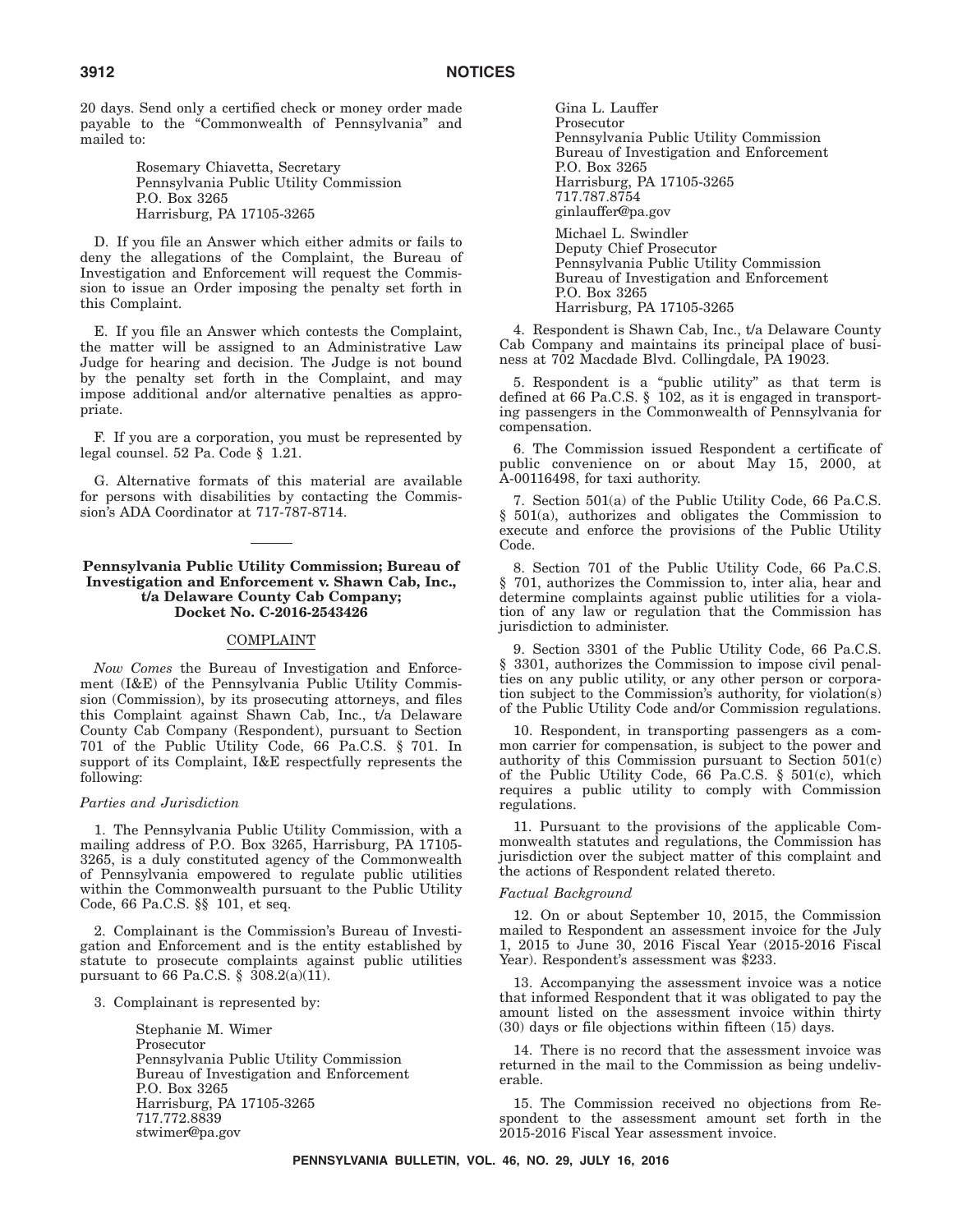16. Respondent failed to pay the amount of its 2015- 2016 Fiscal Year assessment invoice.

17. The total outstanding assessment balance for Respondent is \$233.

*Violation*

18. That Respondent failed to satisfy its 2015-2016 Fiscal Year assessment in that it did not pay the amount due within thirty (30) days of receipt of the invoice. If proven, this is a violation of Section 510(c) of the Public Utility Code, 66 Pa.C.S. § 510(c). I&E's proposed civil penalty for this violation is 15% of the outstanding assessment balance or \$35.

*Wherefore*, for all the foregoing reasons, the Pennsylvania Public Utility Commission's Bureau of Investigation and Enforcement respectfully requests that:

(a) Respondent be ordered to pay a total of \$268, which consists of its outstanding assessment balance of \$233 and a civil penalty of \$35 for the above-described violations; and

(b) If payment of the civil penalty and assessment is not made, the Bureau of Investigation and Enforcement requests that:

(1) the Commission issue an Order to cancel the Certificate of Public Convenience issued to Respondent;

(2) this matter be referred to the Pennsylvania Office of Attorney General for appropriate action; and

(3) the Commission certify automobile registrations to the Pennsylvania Department of Transportation for suspension or revocation.

Respectfully submitted, Stephanie M. Wimer Prosecutor

Pennsylvania Public Utility Commission Bureau of Investigation & Enforcement P.O. Box 3265 Harrisburg, PA 17105-3265 717.772.8839 stwimer@pa.gov

Date: May 4, 2016

#### VERIFICATION

I, Mandy Freas, Accountant, Bureau of Administrative Services, Assessment Section, hereby state that the facts above set forth are true and correct to the best of my knowledge, information, and belief and that I expect the Bureau will be able to prove the same at any hearing held in this matter. I understand that the statements herein are made subject to the penalties of 18 Pa.C.S. § 4904 relating to unsworn falsification to authorities.

Date: May 4, 2016

Mandy Freas, Accountant Assessment Section Bureau of Administrative Services PA. Public Utility Commission P.O. Box 3265 Harrisburg, PA 17105-3265

#### NOTICE

A. You must file an Answer within 20 days of the date of service of this Complaint. The date of service is the mailing date as indicated at the top of the Secretarial Letter. See 52 Pa. Code § 1.56(a). The Answer must raise all factual and legal arguments that you wish to claim in your defense, include the docket number of this Complaint, and be verified. You may file your Answer by mailing an original to:

> Rosemary Chiavetta, Secretary Pennsylvania Public Utility Commission P.O. Box 3265 Harrisburg, PA 17105-3265

Or, you may eFile your Answer using the Commission's website at www.puc.pa.gov. The link to eFiling is located under the Filing & Resources tab on the homepage. If your Answer is 250 pages or less, you are not required to file a paper copy. If your Answer exceeds 250 pages, you must file a paper copy with the Secretary's Bureau.

Additionally, a copy should either be mailed to:

Michael L. Swindler, Deputy Chief Prosecutor Pennsylvania Public Utility Commission Bureau of Investigation and Enforcement P.O. Box 3265 Harrisburg, PA 17105-3265

Or, emailed to Mr. Swindler at: RA-PCCmplntResp@pa.gov

B. If you fail to answer this Complaint within 20 days, the Bureau of Investigation and Enforcement will request that the Commission issue an Order imposing the penalty.

C. You may elect not to contest this Complaint by paying the past due assessment and civil penalty within 20 days. Send only a certified check or money order made payable to the ''Commonwealth of Pennsylvania'' and mailed to:

> Rosemary Chiavetta, Secretary Pennsylvania Public Utility Commission P.O. Box 3265 Harrisburg, PA 17105-3265

D. If you file an Answer which either admits or fails to deny the allegations of the Complaint, the Bureau of Investigation and Enforcement will request the Commission to issue an Order imposing the penalty set forth in this Complaint.

E. If you file an Answer which contests the Complaint, the matter will be assigned to an Administrative Law Judge for hearing and decision. The Judge is not bound by the penalty set forth in the Complaint, and may impose additional and/or alternative penalties as appropriate.

F. If you are a corporation, you must be represented by legal counsel. 52 Pa. Code § 1.21.

G. Alternative formats of this material are available for persons with disabilities by contacting the Commission's ADA Coordinator at 717-787-8714.

#### **Pennsylvania Public Utility Commission; Bureau of Investigation and Enforcement v. David M. Saul; Docket No. C-2016-2543173**

# COMPLAINT

*Now Comes* the Bureau of Investigation and Enforcement (I&E) of the Pennsylvania Public Utility Commission (Commission), by its prosecuting attorneys, and files this Complaint against David M. Saul (Respondent), pursuant to Section 701 of the Public Utility Code, 66 Pa.C.S. § 701. In support of its Complaint, I&E respectfully represents the following: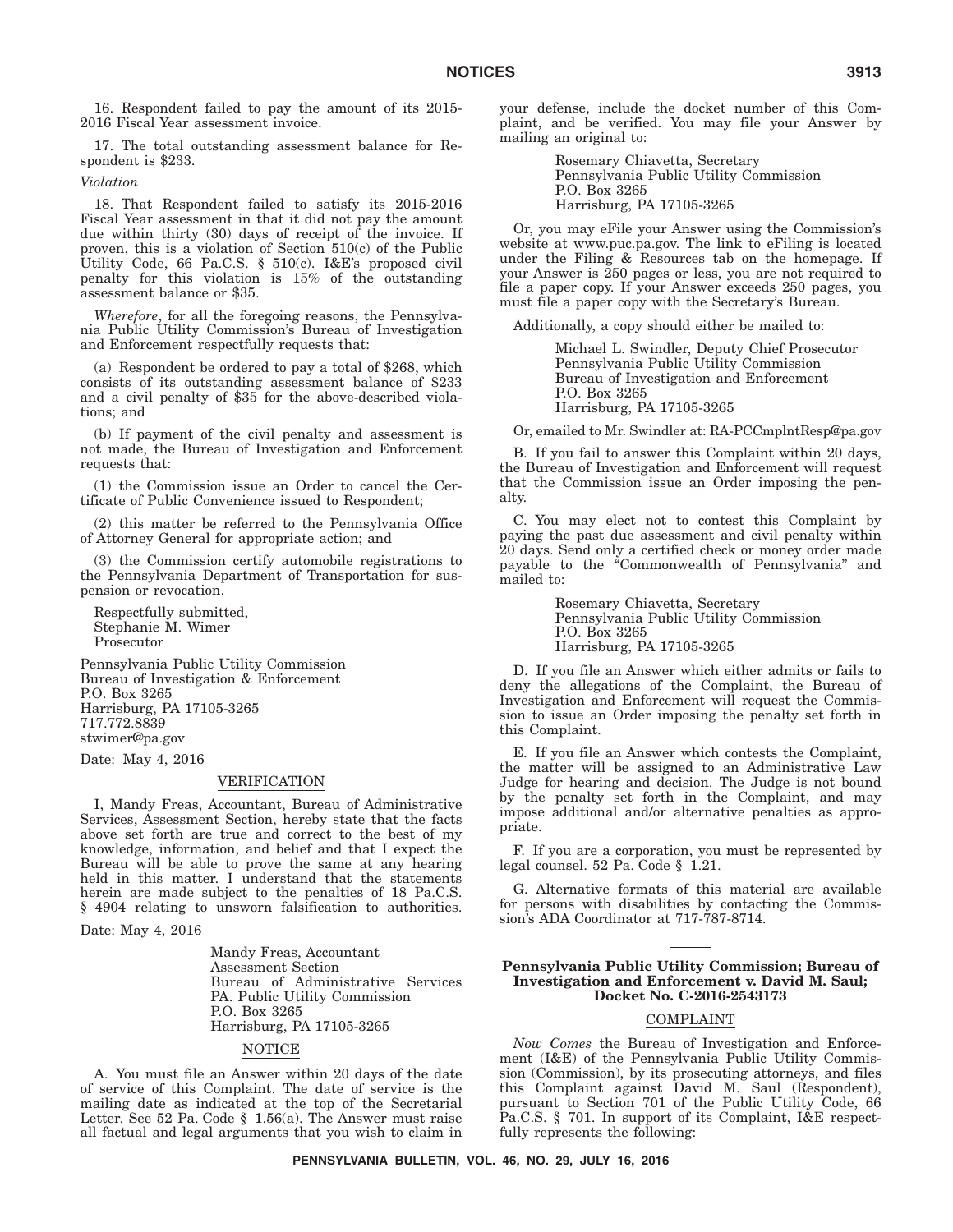#### *Parties and Jurisdiction*

1. The Pennsylvania Public Utility Commission, with a mailing address of P.O. Box 3265, Harrisburg, PA 17105- 3265, is a duly constituted agency of the Commonwealth of Pennsylvania empowered to regulate public utilities within the Commonwealth pursuant to the Public Utility Code, 66 Pa.C.S. §§ 101, et seq.

2. Complainant is the Commission's Bureau of Investigation and Enforcement and is the entity established by statute to prosecute complaints against public utilities pursuant to 66 Pa.C.S.  $\S$  308.2(a)(11).

3. Complainant is represented by:

Stephanie M. Wimer Prosecutor Pennsylvania Public Utility Commission Bureau of Investigation and Enforcement P.O. Box 3265 Harrisburg, PA 17105-3265 717.772.8839 stwimer@pa.gov

Gina L. Lauffer Prosecutor Pennsylvania Public Utility Commission Bureau of Investigation and Enforcement P.O. Box 3265 Harrisburg, PA 17105-3265 717.787.8754 ginlauffer@pa.gov

Michael L. Swindler Deputy Chief Prosecutor Pennsylvania Public Utility Commission Bureau of Investigation and Enforcement P.O. Box 3265 Harrisburg, PA 17105-3265

4. Respondent is David M. Saul and maintains his principal place of business at 469 Isle Road Butler, PA 16001, Attention: David M. Saul.

5. Respondent is a ''public utility'' as that term is defined at 66 Pa.C.S. § 102, as he is engaged in transporting property in the Commonwealth of Pennsylvania for compensation.

6. The Commission issued Respondent a certificate of public convenience on or about October 24, 2006, at A-00123123, for truck authority.

7. Section 501(a) of the Public Utility Code, 66 Pa.C.S. § 501(a), authorizes and obligates the Commission to execute and enforce the provisions of the Public Utility Code.

8. Section 701 of the Public Utility Code, 66 Pa.C.S. § 701, authorizes the Commission to, inter alia, hear and determine complaints against public utilities for a violation of any law or regulation that the Commission has jurisdiction to administer.

9. Section 3301 of the Public Utility Code, 66 Pa.C.S. § 3301, authorizes the Commission to impose civil penalties on any public utility, or any other person or corporation subject to the Commission's authority, for violation(s) of the Public Utility Code and/or Commission regulations.

10. Respondent, in transporting property as a common carrier for compensation, is subject to the power and authority of this Commission pursuant to Section 501(c) of the Public Utility Code, 66 Pa.C.S. § 501(c), which requires a public utility to comply with Commission regulations.

11. Pursuant to the provisions of the applicable Commonwealth statutes and regulations, the Commission has jurisdiction over the subject matter of this complaint and the actions of Respondent related thereto.

#### *Factual Background*

12. On or about February 6, 2015, the Commission mailed to Respondent an assessment report for Respondent to report his gross intrastate operating revenues for the 2014 calendar year.

13. The assessment report was accompanied by a letter, which notified Respondent that the report was to be completed and returned to the Commission on or before March 31, 2015.

14. Respondent failed to file an assessment report stating his 2014 calendar year revenues.

15. On or about September 10, 2015, the Commission mailed to Respondent an assessment invoice for the July 1, 2015 to June 30, 2016 Fiscal Year (2015-2016 Fiscal Year) that was based, in part, on Respondent's estimated revenues for the 2014 calendar year. Respondent's assessment was \$534.

16. Accompanying the assessment invoice was a notice that informed Respondent that he was obligated to pay the amount listed on the assessment invoice within thirty (30) days or file objections within fifteen (15) days.

17. There is no record that the assessment invoice was returned in the mail to the Commission as being undeliverable.

18. The Commission received no objections from Respondent to this assessment.

19. Respondent failed to pay the amount of his 2015- 2016 Fiscal Year assessment invoice.

20. The total outstanding assessment balance for Respondent is \$534.

#### *Violations*

# *COUNT 1*

21. That Respondent failed to report his gross intrastate operating revenues for the 2014 calendar year in that he did not file an assessment report for that year. If proven, this is a violation of Section 510(b) of the Public Utility Code, 66 Pa.C.S. § 510(b). The Bureau of Investigation and Enforcement's proposed civil penalty for this violation is \$1,000.

#### *COUNT 2*

22. That Respondent failed to satisfy his 2015-2016 Fiscal Year assessment in that he did not pay the amount due within thirty (30) days of receipt of the invoice. If proven, this is a violation of Section 510(c) of the Public Utility Code, 66 Pa.C.S. § 510(c). The Bureau of Investigation and Enforcement's proposed civil penalty for this violation is 15% of the outstanding assessment balance or \$80.

*Wherefore*, for all the foregoing reasons, the Pennsylvania Public Utility Commission's Bureau of Investigation and Enforcement respectfully requests that:

(a) Respondent be ordered to pay a total of \$1,614, which consists of his outstanding assessment balance of \$534 and a total civil penalty of \$1,080 for the abovedescribed violations;

(b) Respondent be directed to file assessment reports on a going-forward basis; and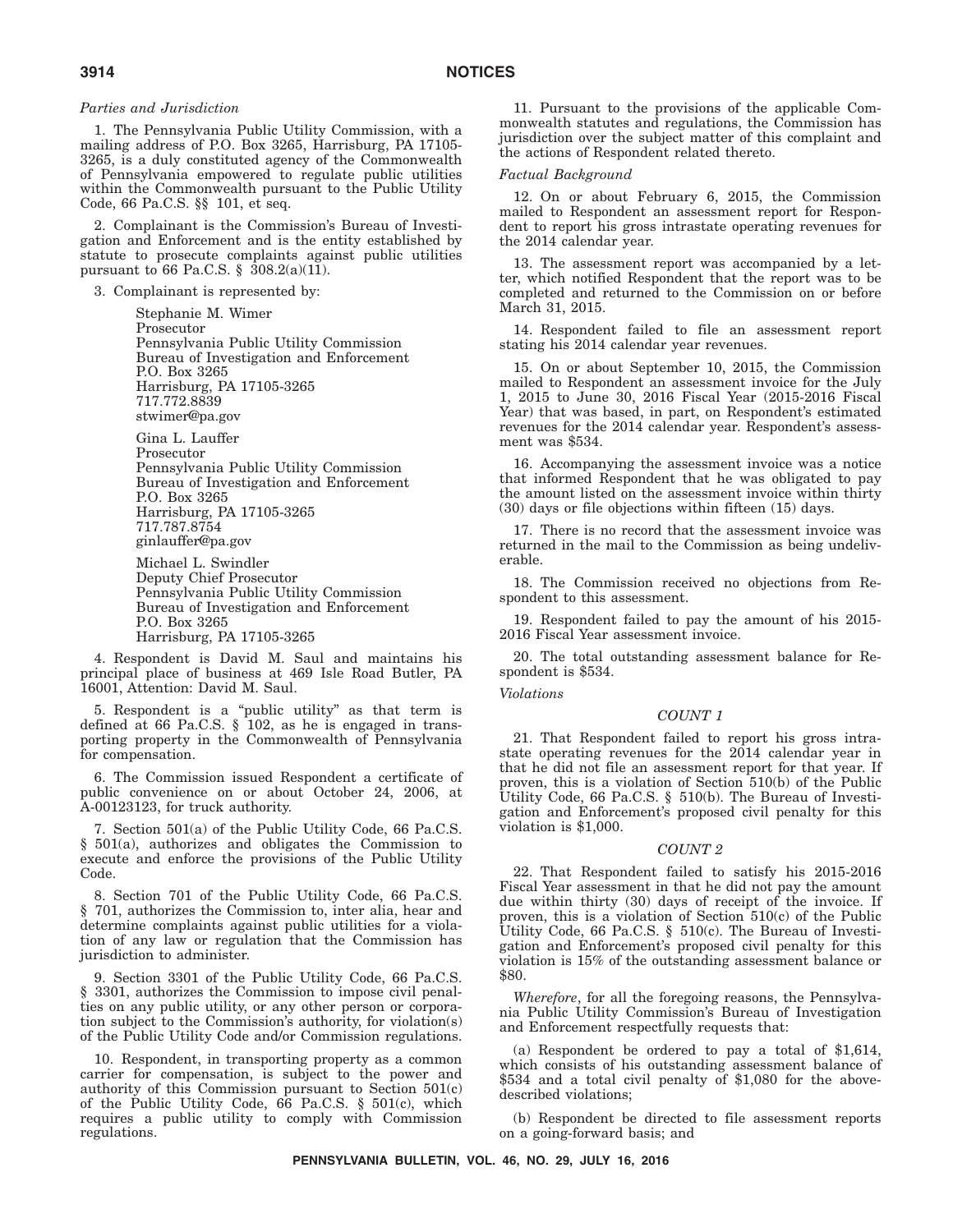(c) If payment of the civil penalty and assessment is not made, the Bureau of Investigation and Enforcement requests that:

(1) the Commission issue an Order to cancel the Certificate of Public Convenience issued to Respondent;

(2) this matter be referred to the Pennsylvania Office of Attorney General for appropriate action; and

(3) the Commission certify automobile registrations to the Pennsylvania Department of Transportation for suspension or revocation.

Respectfully submitted, Stephanie M. Wimer Prosecutor

Pennsylvania Public Utility Commission Bureau of Investigation and Enforcement P.O. Box 3265 Harrisburg, PA 17105-3265 717.772.8839 stwimer@pa.gov

Date: May 3, 2016

#### VERIFICATION

I, Mandy Freas, Accountant, Bureau of Administrative Services, Assessment Section, hereby state that the facts above set forth are true and correct to the best of my knowledge, information, and belief and that I expect the Bureau will be able to prove the same at any hearing held in this matter. I understand that the statements herein are made subject to the penalties of 18 Pa.C.S. § 4904 relating to unsworn falsification to authorities. Date: May 3, 2016

> Mandy Freas, Accountant Assessment Section Bureau of Administrative Services PA. Public Utility Commission P.O. Box 3265 Harrisburg, PA 17105-3265

# **NOTICE**

A. You must file an Answer within 20 days of the date of service of this Complaint. The date of service is the mailing date as indicated at the top of the Secretarial Letter. See 52 Pa. Code  $\S$  1.56(a). The Answer must raise all factual and legal arguments that you wish to claim in your defense, include the docket number of this Complaint, and be verified. You may file your Answer by mailing an original to:

> Rosemary Chiavetta, Secretary Pennsylvania Public Utility Commission P.O. Box 3265 Harrisburg, PA 17105-3265

Or, you may eFile your Answer using the Commission's website at www.puc.pa.gov. The link to eFiling is located under the Filing & Resources tab on the homepage. If your Answer is 250 pages or less, you are not required to file a paper copy. If your Answer exceeds 250 pages, you must file a paper copy with the Secretary's Bureau.

Additionally, a copy should either be mailed to:

Michael L. Swindler, Deputy Chief Prosecutor Pennsylvania Public Utility Commission Bureau of Investigation and Enforcement P.O. Box 3265 Harrisburg, PA 17105-3265

Or, emailed to Mr. Swindler at: RA-PCCmplntResp@pa.gov

B. If you fail to answer this Complaint within 20 days, the Bureau of Investigation and Enforcement will request that the Commission issue an Order imposing the penalty.

C. You may elect not to contest this Complaint by paying the past due assessment and civil penalty within 20 days. Send only a certified check or money order made payable to the ''Commonwealth of Pennsylvania'' and mailed to:

> Rosemary Chiavetta, Secretary Pennsylvania Public Utility Commission P.O. Box 3265 Harrisburg, PA 17105-3265

D. If you file an Answer which either admits or fails to deny the allegations of the Complaint, the Bureau of Investigation and Enforcement will request the Commission to issue an Order imposing the penalty set forth in this Complaint.

E. If you file an Answer which contests the Complaint, the matter will be assigned to an Administrative Law Judge for hearing and decision. The Judge is not bound by the penalty set forth in the Complaint, and may impose additional and/or alternative penalties as appropriate.

F. If you are a corporation, you must be represented by legal counsel. 52 Pa. Code § 1.21.

G. Alternative formats of this material are available for persons with disabilities by contacting the Commission's ADA Coordinator at 717-787-8714.

### **Pennsylvania Public Utility Commission; Bureau of Investigation and Enforcement v. Leroy Mickens, III, t/a Big Time's Night Train; Docket No. C-2016-2542914**

#### COMPLAINT

*Now Comes* the Bureau of Investigation and Enforcement (I&E) of the Pennsylvania Public Utility Commission (Commission), by its prosecuting attorneys, and files this Complaint against Leroy Mickens, III, t/a Big Time's Night Train (Respondent), pursuant to Section 701 of the Public Utility Code, 66 Pa.C.S. § 701. In support of its Complaint, I&E respectfully represents the following:

#### *Parties and Jurisdiction*

1. The Pennsylvania Public Utility Commission, with a mailing address of P.O. Box 3265, Harrisburg, PA 17105- 3265, is a duly constituted agency of the Commonwealth of Pennsylvania empowered to regulate public utilities within the Commonwealth pursuant to the Public Utility Code, 66 Pa.C.S. §§ 101, et seq.

2. Complainant is the Commission's Bureau of Investigation and Enforcement and is the entity established by statute to prosecute complaints against public utilities pursuant to 66 Pa.C.S.  $\S$  308.2(a)(11).

3. Complainant is represented by:

Stephanie M. Wimer Prosecutor Pennsylvania Public Utility Commission Bureau of Investigation and Enforcement P.O. Box 3265 Harrisburg, PA 17105-3265 717.772.8839 stwimer@pa.gov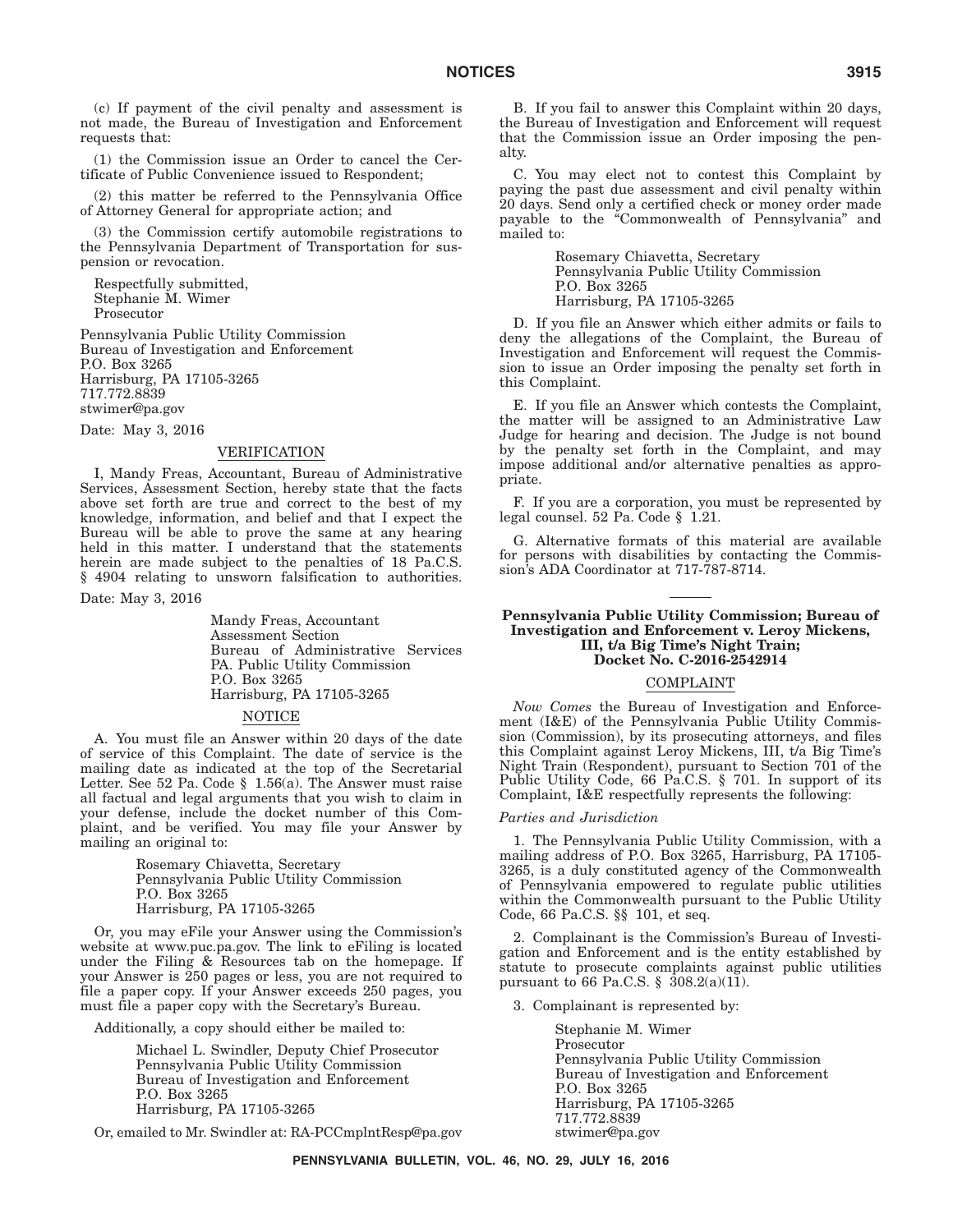Gina L. Lauffer Prosecutor Pennsylvania Public Utility Commission Bureau of Investigation and Enforcement P.O. Box 3265 Harrisburg, PA 17105-3265 717.787.8754 ginlauffer@pa.gov

Michael L. Swindler Deputy Chief Prosecutor Pennsylvania Public Utility Commission Bureau of Investigation and Enforcement P.O. Box 3265 Harrisburg, PA 17105-3265

4. Respondent is Leroy Mickens, III, t/a Big Time's Night Train and maintains its principal place of business at 751 Cypress Street, P.O. Box 0086, Lansdowne, PA 19050, Attention: Leroy Mickens, III.

5. Respondent is a ''public utility'' as that term is defined at 66 Pa.C.S. § 102, as it is engaged in transporting passengers in the Commonwealth of Pennsylvania for compensation.

6. The Commission issued Respondent a certificate of public convenience on or about July 8, 2005, at A-00121227, for limousine authority.

7. Section 501(a) of the Public Utility Code, 66 Pa.C.S. § 501(a), authorizes and obligates the Commission to execute and enforce the provisions of the Public Utility Code.

8. Section 701 of the Public Utility Code, 66 Pa.C.S. § 701, authorizes the Commission to, inter alia, hear and determine complaints against public utilities for a violation of any law or regulation that the Commission has jurisdiction to administer.

9. Section 3301 of the Public Utility Code, 66 Pa.C.S. § 3301, authorizes the Commission to impose civil penalties on any public utility, or any other person or corporation subject to the Commission's authority, for violation(s) of the Public Utility Code and/or Commission regulations.

10. Respondent, in transporting passengers as a common carrier for compensation, is subject to the power and authority of this Commission pursuant to Section 501(c) of the Public Utility Code, 66 Pa.C.S. § 501(c), which requires a public utility to comply with Commission regulations.

11. Pursuant to the provisions of the applicable Commonwealth statutes and regulations, the Commission has jurisdiction over the subject matter of this complaint and the actions of Respondent related thereto.

#### *Factual Background*

12. On June 1, 2010, the Commission's former Bureau of Transportation and Safety<sup>1</sup> filed a Complaint against Respondent at Docket No. C-2010-2171403, alleging that Respondent violated Section 510(c) of the Public Utility Code, 66 Pa.C.S.  $\S$  510(c), by failing to pay assessments that were issued in 2007, 2008 and 2009, with a cumulative outstanding assessment amount totaling \$5,448.

13. On or about June 30, 2010, Respondent paid the entire outstanding assessment amount of \$5,448 and the matter was marked closed.

#### *2015-2016 Fiscal Year*

14. On or about February 6, 2015, the Commission mailed to Respondent an assessment report for Respondent to report its gross intrastate operating revenues for the 2014 calendar year.

15. The assessment report was accompanied by a letter, which notified Respondent that the report was to be completed and returned to the Commission on or before March 31, 2015.

16. Respondent failed to file an assessment report stating its 2014 calendar year revenues.

17. On or about September 10, 2015, the Commission mailed to Respondent an assessment invoice for the July 1, 2015 to June 30, 2016 Fiscal Year (2015-2016 Fiscal Year) that was based, in part, on Respondent's estimated revenues for the 2014 calendar year. Respondent's assessment was \$596.

18. Accompanying the assessment invoice was a notice that informed Respondent that it was obligated to pay the amount listed on the assessment invoice within thirty (30) days or file objections within fifteen (15) days.

19. There is no record that the assessment invoice was returned in the mail to the Commission as being undeliverable.

20. The Commission received no objections from Respondent to this assessment.

21. Respondent failed to pay the amount of its 2015- 2016 Fiscal Year assessment invoice.

22. The total outstanding assessment balance for Respondent is \$596.

#### *Violations*

23. That Respondent failed to report its gross intrastate operating revenues for the 2014 calendar year in that it did not file an assessment report for that year. If proven, this is a violation of Section 510(b) of the Public Utility Code, 66 Pa.C.S. § 510(b). I&E's proposed civil penalty for this violation is \$1,000.

24. That Respondent failed to satisfy its 2015-2016 Fiscal Year assessment in that it did not pay the amount due within thirty (30) days of receipt of the invoice. If proven, this is a violation of Section 510(c) of the Public Utility Code, 66 Pa.C.S. § 510(c). I&E's proposed civil penalty for this violation is 25% of the outstanding assessment balance or \$149. This civil penalty is based, in part, on Respondent's history of noncompliance with the Public Utility Code involving a failure to timely pay assessments, as set forth above.

*Wherefore*, for all the foregoing reasons, the Pennsylvania Public Utility Commission's Bureau of Investigation and Enforcement respectfully requests that:

(a) Respondent be ordered to pay a total of \$1,745, which consists of its outstanding assessment balance of \$596 and a total civil penalty of \$1,149 for the abovedescribed violations;

(b) Respondent be directed to file assessment reports on a going-forward basis; and

(c) If payment of the civil penalty and assessment is not made, the Bureau of Investigation and Enforcement requests that:

(1) the Commission issue an Order to cancel the Certificate of Public Convenience issued to Respondent;

(2) this matter be referred to the Pennsylvania Office of Attorney General for appropriate action; and

(3) the Commission certify automobile registrations to the Pennsylvania Department of Transportation for suspension or revocation.

<sup>&</sup>lt;sup>1</sup> Motor carrier enforcement functions were transferred to I&E as part of the Commission's reorganization. See Implementation of Act 129 of 2008; Organization of Commission of See Bureaus and Offices, Docket No. M-2008-2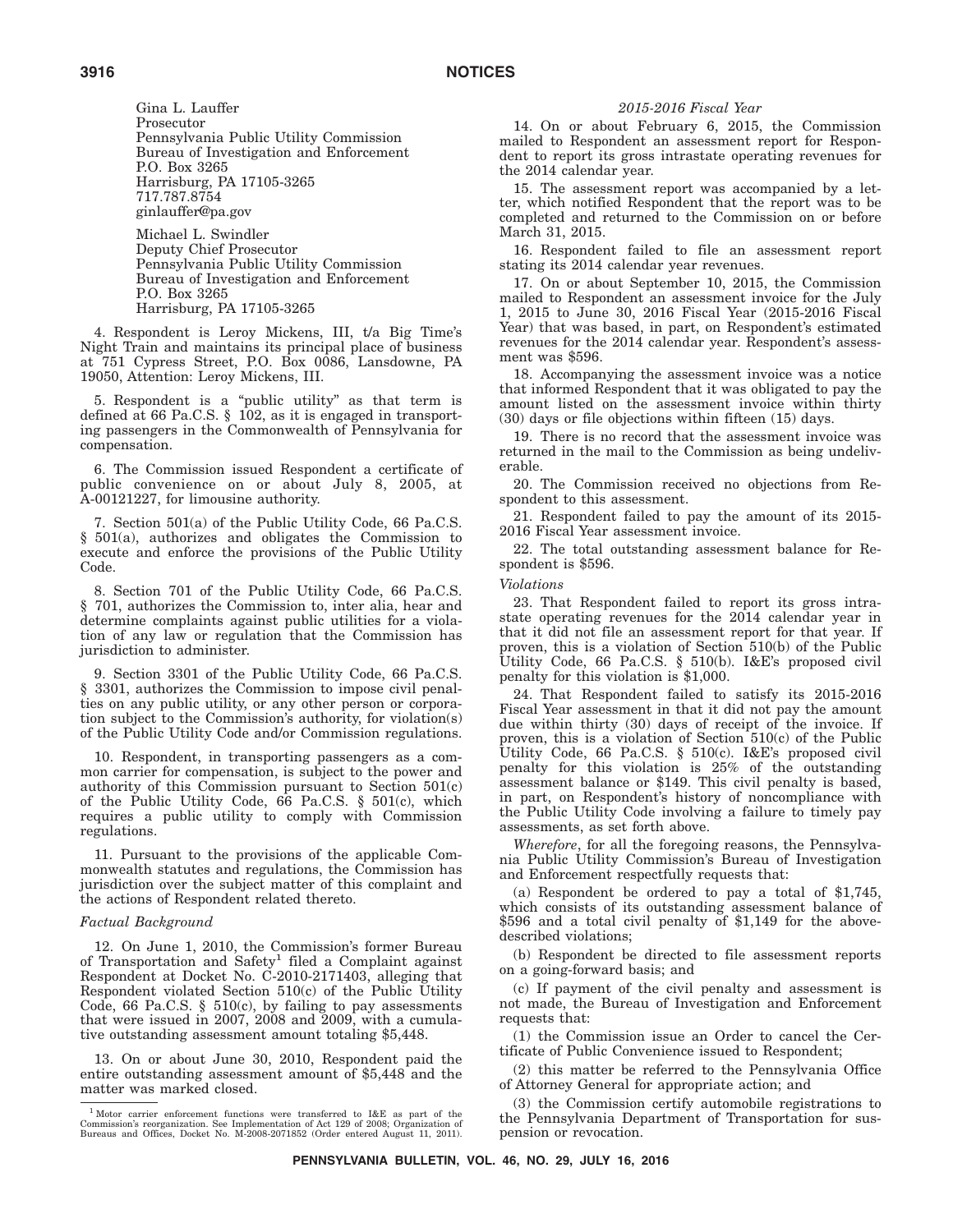Respectfully submitted, Stephanie M. Wimer Prosecutor

Pennsylvania Public Utility Commission Bureau of Investigation and Enforcement P.O. Box 3265 Harrisburg, PA 17105-3265 717.772.8839 stwimer@pa.gov

Date: May 2, 2016

#### VERIFICATION

I, Mandy Freas, Accountant, Bureau of Administrative Services, Assessment Section, hereby state that the facts above set forth are true and correct to the best of my knowledge, information, and belief and that I expect the Bureau will be able to prove the same at any hearing held in this matter. I understand that the statements herein are made subject to the penalties of 18 Pa.C.S. § 4904 relating to unsworn falsification to authorities.

Date: May 2, 2016

Mandy Freas, Accountant Assessment Section Bureau of Administrative Services PA. Public Utility Commission P.O. Box 3265 Harrisburg, PA 17105-3265

# NOTICE

A. You must file an Answer within 20 days of the date of service of this Complaint. The date of service is the mailing date as indicated at the top of the Secretarial Letter. See 52 Pa. Code § 1.56(a). The Answer must raise all factual and legal arguments that you wish to claim in your defense, include the docket number of this Complaint, and be verified. You may file your Answer by mailing an original to:

> Rosemary Chiavetta, Secretary Pennsylvania Public Utility Commission P.O. Box 3265 Harrisburg, PA 17105-3265

Or, you may eFile your Answer using the Commission's website at www.puc.pa.gov. The link to eFiling is located under the Filing & Resources tab on the homepage. If your Answer is 250 pages or less, you are not required to file a paper copy. If your Answer exceeds 250 pages, you must file a paper copy with the Secretary's Bureau.

Additionally, a copy should either be mailed to:

Michael L. Swindler, Deputy Chief Prosecutor Pennsylvania Public Utility Commission Bureau of Investigation and Enforcement P.O. Box 3265 Harrisburg, PA 17105-3265

Or, emailed to Mr. Swindler at: RA-PCCmplntResp@pa.gov

B. If you fail to answer this Complaint within 20 days, the Bureau of Investigation and Enforcement will request that the Commission issue an Order imposing the penalty.

C. You may elect not to contest this Complaint by paying the past due assessment and civil penalty within 20 days. Send only a certified check or money order made payable to the "Commonwealth of Pennsylvania" and mailed to:

Rosemary Chiavetta, Secretary Pennsylvania Public Utility Commission P.O. Box 3265 Harrisburg, PA 17105-3265

D. If you file an Answer which either admits or fails to deny the allegations of the Complaint, the Bureau of Investigation and Enforcement will request the Commission to issue an Order imposing the penalty set forth in this Complaint.

E. If you file an Answer which contests the Complaint, the matter will be assigned to an Administrative Law Judge for hearing and decision. The Judge is not bound by the penalty set forth in the Complaint, and may impose additional and/or alternative penalties as appropriate.

F. If you are a corporation, you must be represented by legal counsel. 52 Pa. Code § 1.21.

G. Alternative formats of this material are available for persons with disabilities by contacting the Commission's ADA Coordinator at 717-787-8714.

ROSEMARY CHIAVETTA,

*Secretary* [Pa.B. Doc. No. 16-1238. Filed for public inspection July 15, 2016, 9:00 a.m.]

#### **Telecommunications Services**

**A-2016-2543613. NEP TelCom, Inc.** Application of NEP TelCom, Inc. for approval to offer, render, furnish or supply telecommunications services as a competitive local exchange carrier to the public in this Commonwealth in the service territories of all incumbent local exchange carriers.

Formal protests and petitions to intervene must be filed in accordance with 52 Pa. Code (relating to public utilities) on or before August 1, 2016. Filings must be made with the Secretary of the Pennsylvania Public Utility Commission, P.O. Box 3265, Harrisburg, PA 17105-3265, with a copy served on the applicant. The documents filed in support of the application are available for inspection and copying at the Office of the Secretary between 8 a.m. and 4:30 p.m., Monday through Friday, on the Pennsylvania Public Utility Commission's web site at www.puc. pa.gov and at the applicant's business address.

*Applicant*: NEP TelCom, Inc.

*Through and By Counsel*: Charles E. Thomas, III, Thomas, Niesen & Thomas, LLC, 212 Locust Street, Suite 600, Harrisburg PA 17101

ROSEMARY CHIAVETTA,

*Secretary*

[Pa.B. Doc. No. 16-1239. Filed for public inspection July 15, 2016, 9:00 a.m.]

# **PHILADELPHIA REGIONAL PORT AUTHORITY**

### **Request for Bids**

The Philadelphia Regional Port Authority will accept sealed bids for Project No. 16-074.1, Constitution Avenue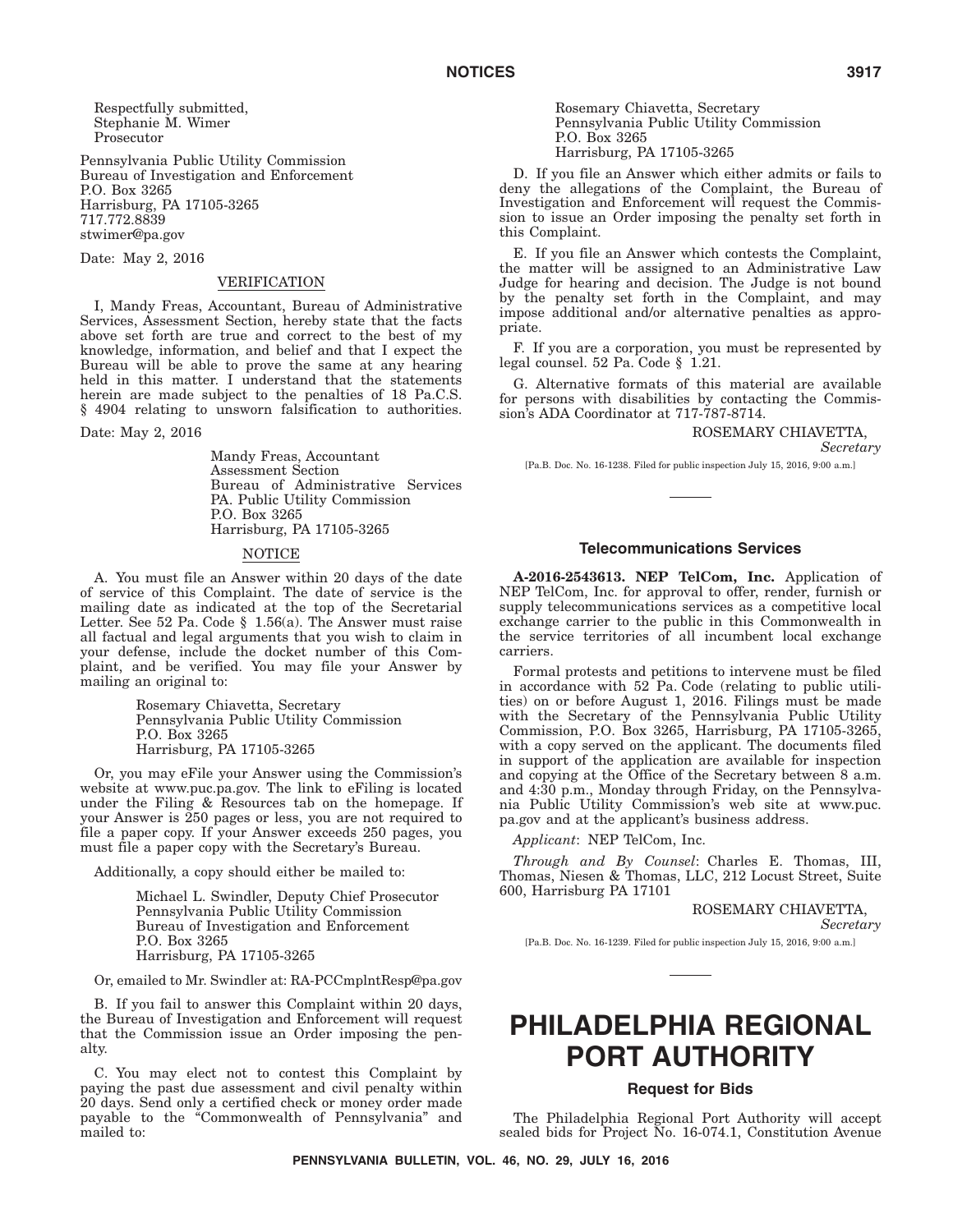Road Repairs, until 2 p.m. on Thursday, August 18, 2016. Information (including mandatory prebid information) can be obtained from the web site www.philaport.com under "Our Port," then "Procurement" or call  $(215)$  426-2600.

JACK DEMPSEY,

*Deputy Executive Director*

[Pa.B. Doc. No. 16-1240. Filed for public inspection July 15, 2016, 9:00 a.m.]

# **Request for Proposals**

The Philadelphia Regional Port Authority will accept sealed proposals for Project No. 16-053.S, RFP for Auditing Services, until 2 p.m. on Wednesday, August 24, 2016. Information (including mandatory preproposal information) can be obtained from the web site www. philaport.com under "Our Port," then "Procurement" or call (215) 426-2600.

> JACK DEMPSEY, *Deputy Executive Director*

[Pa.B. Doc. No. 16-1241. Filed for public inspection July 15, 2016, 9:00 a.m.]

# **Request for Proposals**

The Philadelphia Regional Port Authority will accept sealed proposals for Project No. 16-072.S, RFP for Insurance—Liability Services, until 2 p.m. on Thursday, August 25, 2016. Information (including mandatory preproposal information) can be obtained from the web site www.philaport.com under "Our Port," then "Procurement" or call (215) 426-2600.

> JACK DEMPSEY, *Deputy Executive Director*

[Pa.B. Doc. No. 16-1242. Filed for public inspection July 15, 2016, 9:00 a.m.]

# **SUSQUEHANNA RIVER BASIN COMMISSION**

### **Projects Approved for Consumptive Uses of Water**

The Susquehanna River Basin Commission (Commission) approved by rule the following list of projects from May 1, 2016, through May 31, 2016.

For further information contact Jason E. Oyler, General Counsel, (717) 238-0423, Ext. 1312, fax (717) 238-2436, joyler@srbc.net. Regular mail inquiries may be sent to the Susquehanna River Basin Commission, 4423 North Front Street, Harrisburg, PA 17110-1788.

#### *Supplementary Information*

This notice lists the projects, described as follows, receiving approval for the consumptive use of water under the Commission's approval by rule process in 18 CFR 806.22(f) (relating to standards for consumptive uses of water) for the time period previously specified:

# *Approvals By Rule Issued Under 18 CFR 806.22(f)*

1. Pennsylvania General Energy Company, LLC, Pad ID: COP Tract 293 Pad I, ABR-201111014.R1, Cummings Township, Lycoming County, PA; Consumptive Use of Up to 3.5000 mgd; Approval Date: May 2, 2016.

2. Range Resources—Appalachia, LLC, Pad ID: Null, Eugene Unit # 2H—# 7H Drilling Pad, ABR-201104011.R1, Lewis Township, Lycoming County, PA; Consumptive Use of Up to 5.0000 mgd; Approval Date: May 2, 2016.

3. Seneca Resources Corporation, Pad ID: Gamble Pad C Alt, ABR-201605001, Gamble Township, Lycoming County, PA; Consumptive Use of Up to 4.0000 mgd; Approval Date: May 2, 2016.

4. SWEPI, LP, Pad ID: Butler 853, ABR-201103037.R1, Middlebury Township, Tioga County, PA; Consumptive Use of Up to 4.0000 mgd; Approval Date: May 2, 2016.

5. Chesapeake Appalachia, LLC, Pad ID: Donovan, ABR-201110016.R1, Ulster Township, Bradford County, PA; Consumptive Use of Up to 7.5000 mgd; Approval Date: May 2, 2016.

6. Chesapeake Appalachia, LLC, Pad ID: Gardner, ABR-201110020.R1, Albany Township, Bradford County, PA; Consumptive Use of Up to 7.5000 mgd; Approval Date: May 2, 2016.

7. Chesapeake Appalachia, LLC, Pad ID: Laurel, ABR-201110004.R1, Overton Township, Bradford County, PA; Consumptive Use of Up to 7.5000 mgd; Approval Date: May 2, 2016.

8. Anadarko E&P Onshore, LLC, Pad ID: Lycoming H&FC Pad E, ABR-201105013.R1, Cogan House Township, Lycoming County, PA; Consumptive Use of Up to 4.0000 mgd; Approval Date: May 5, 2016.

9. Anadarko E&P Onshore, LLC, Pad ID: Larrys Creek F&G Pad H, ABR-201106019.R1, Cummings Township, Lycoming County, PA; Consumptive Use of Up to 4.0000 mgd; Approval Date: May 5, 2016.

10. Anadarko E&P Onshore, LLC, Pad ID: H. Lyle Landon Pad A, ABR-201106020.R1, Cogan House Township, Lycoming County, PA; Consumptive Use of Up to 4.0000 mgd; Approval Date: May 5, 2016.

11. Anadarko E&P Onshore, LLC, Pad ID: COP Tract 728 Pad B, ABR-201106027.R1, Watson Township, Lycoming County, PA; Consumptive Use of Up to 4.0000 mgd; Approval Date: May 5, 2016.

12. Range Resources—Appalachia, LLC, Pad ID: Gulf USA # 63H Drilling Pad, ABR-201103043.R1, Snow Shoe Township, Centre County, PA; Consumptive Use of Up to 5.0000 mgd; Approval Date: May 5, 2016.

13. Pennsylvania General Energy Company, LLC, Pad ID: COP Tract 293 Pad G, ABR-201109005.R1, McHenry Township, Lycoming County, PA; Consumptive Use of Up to 3.5000 mgd; Approval Date: May 5, 2016.

14. Pennsylvania General Energy Company, LLC, Pad ID: COP Tract 293 Pad H, ABR-201111013.R1, Cummings Township, Lycoming County, PA; Consumptive Use of Up to 3.5000 mgd; Approval Date: May 5, 2016.

15. Pennsylvania General Energy Company, LLC, Pad ID: COP Tract 729 Pad B, ABR-201111015.R1, Cummings Township, Lycoming County, PA; Consumptive Use of Up to 3.5000 mgd; Approval Date: May 5, 2016.

16. Cabot Oil & Gas Corporation, Pad ID: VandermarkR P1, ABR-201107029.R1, Dimock Township, Susquehanna County, PA; Consumptive Use of Up to 3.5750 mgd; Approval Date: May 11, 2016.

17. Chief Oil & Gas, LLC, Pad ID: Elliott B Drilling Pad # 1, ABR-201109030.R1, Monroe Township, Bradford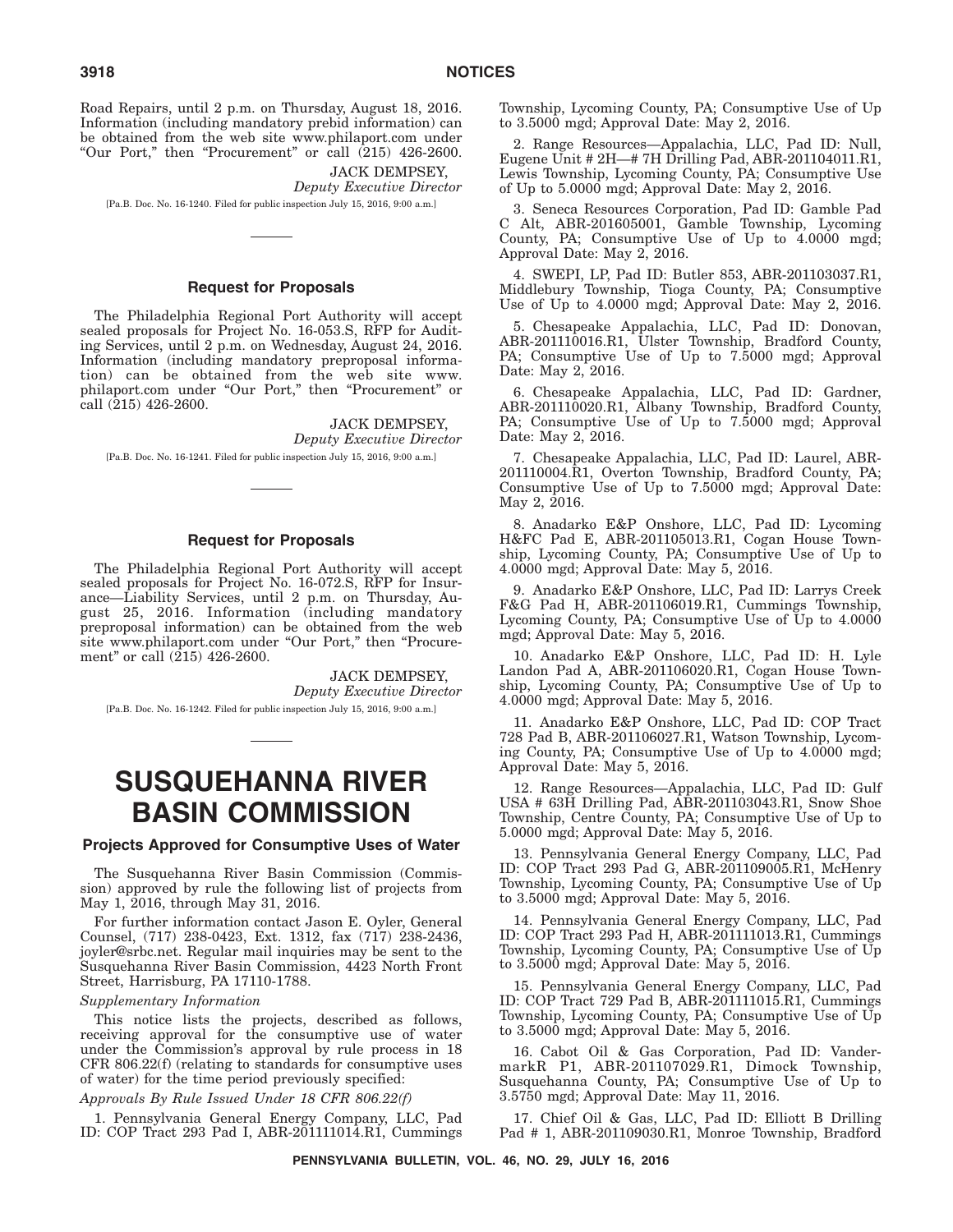County, PA; Consumptive Use of Up to 2.0000 mgd; Approval Date: May 11, 2016.

18. SWEPI, LP, Pad ID: M L Mitchell Trust 554, ABR-201103017.R1, Middlebury Township, Tioga County, PA; Consumptive Use of Up to 4.0000 mgd; Approval Date: May 11, 2016.

19. SWEPI, LP, Pad ID: Salevsky 335, ABR-201103046.R1, Charleston Township, Tioga County, PA; Consumptive Use of Up to 4.0000 mgd; Approval Date: May 11, 2016.

20. Cabot Oil & Gas Corporation, Pad ID: GreenwoodR P2, ABR-201605002, Bridgewater Township, Susquehanna County, PA; Consumptive Use of Up to 4.2500 mgd; Approval Date: May 13, 2016.

21. Chief Oil & Gas, LLC, Pad ID: Kerr B Drilling Pad # 1, ABR-201109031.R1, Lathrop Township, Susquehanna County, PA; Consumptive Use of Up to 2.0000 mgd; Approval Date: May 13, 2016.

22. EOG Resources, Inc., Pad ID: PHC Pad DD, ABR-201103025.R1, Lawrence Township, Clearfield County, PA; Consumptive Use of Up to 4.9990 mgd; Approval Date: May 13, 2016.

23. EOG Resources, Inc., Pad ID: PHC Pad CC, ABR-201103027.R1, Lawrence Township, Clearfield County, PA; Consumptive Use of Up to 4.9990 mgd; Approval Date: May 13, 2016.

24. EOG Resources, Inc., Pad ID: PHC Pad BB, ABR-201103028.R1, Lawrence Township, Clearfield County, PA; Consumptive Use of Up to 4.9990 mgd; Approval Date: May 13, 2016.

25. EOG Resources, Inc., Pad ID: COP Pad S, ABR-201103029.R1, Lawrence Township, Clearfield County, PA; Consumptive Use of Up to 4.9990 mgd; Approval Date: May 13, 2016.

26. EOG Resources, Inc., Pad ID: HOUSER 1H Pad, ABR-201107018.R1, Burlington Township, Bradford County, PA; Consumptive Use of Up to 4.9990 mgd; Approval Date: May 13, 2016.

27. EOG Resources, Inc., Pad ID: CRANE Pad, ABR-201107023.R1, Smithfield Township, Bradford County, PA; Consumptive Use of Up to 4.9990 mgd; Approval Date: May 13, 2016.

28. SWN Production Company, LLC, Pad ID: Price Pad, ABR-201104017.R1, Lenox Township, Susquehanna County, PA; Consumptive Use of Up to 4.9900 mgd; Approval Date: May 17, 2016.

29. SWN Production Company, LLC, Pad ID: Lyncott Corp Pad, ABR-201107044.R1, New Milford Township, Susquehanna County, PA; Consumptive Use of Up to 4.9900 mgd; Approval Date: May 17, 2016.

30. SWN Production Company, LLC, Pad ID: Bark'em Squirrel Pad, ABR-201107045.R1, New Milford Township, Susquehanna County, PA; Consumptive Use of Up to 4.9900 mgd; Approval Date: May 17, 2016.

31. SWN Production Company, LLC, Pad ID: Cramer Pad, ABR-201108007.R1, New Milford Township, Susquehanna County, PA; Consumptive Use of Up to 4.9900 mgd; Approval Date: May 17, 2016.

32. SWN Production Company, LLC, Pad ID: Roman Pad, ABR-201108020.R1, New Milford Township, Susquehanna County, PA; Consumptive Use of Up to 4.9900 mgd; Approval Date: May 17, 2016.

33. SWN Production Company, LLC, Pad ID: Folger Pad, ABR-201108022.R1, New Milford Township, Susquehanna County, PA; Consumptive Use of Up to 4.9900 mgd; Approval Date: May 17, 2016.

34. SWN Production Company, LLC, Pad ID: Grizzanti Pad, ABR-201108023.R1, New Milford Township, Susquehanna County, PA; Consumptive Use of Up to 4.9900 mgd; Approval Date: May 17, 2016.

35. Talisman Energy USA, Inc., Pad ID: 05 253 Senn W, ABR-201106001.R1, Windham Township, Bradford County, PA; Consumptive Use of Up to 6.0000 mgd; Approval Date: May 17, 2016.

36. Chesapeake Appalachia, LLC, Pad ID: Alkan, ABR-201110021.R1, Wilmot Township, Bradford County, PA; Consumptive Use of Up to 7.5000 mgd; Approval Date: May 25, 2016.

37. Chesapeake Appalachia, LLC, Pad ID: Bodolus, ABR-201111028.R1, Litchfield Township, Bradford County, PA; Consumptive Use of Up to 7.5000 mgd; Approval Date: May 25, 2016.

38. Chief Oil & Gas, LLC, Pad ID: Kuziak Drilling Pad # 1, ABR-201107028.R1, Fox Township, Sullivan County, PA; Consumptive Use of Up to 2.0000 mgd; Approval Date: May 25, 2016.

39. Chief Oil & Gas, LLC, Pad ID: Savage Drilling Pad # 1, ABR-201108018.R1, Elkland Township, Sullivan County, PA; Consumptive Use of Up to 2.0000 mgd; Approval Date: May 25, 2016.

40. Chief Oil & Gas, LLC, Pad ID: Yonkin Drilling Pad # 1, ABR-201109020.R1, Cherry Township, Sullivan County, PA; Consumptive Use of Up to 2.0000 mgd; Approval Date: May 25, 2016.

41. SWEPI, LP, Pad ID: Root # 1, ABR-201605003, Jackson Township, Tioga County, PA; Consumptive Use of Up to 4.0000 mgd; Approval Date: May 25, 2016.

42. SWEPI, LP, Pad ID: Hector 2, ABR-201605004, Hector Township, Potter County, PA; Consumptive Use of Up to 4.0000 mgd; Approval Date: May 25, 2016.

43. Seneca Resources Corporation, Pad ID: DCNR 007 Pad G, ABR-201605005, Shippen Township, Tioga County, PA; Consumptive Use of Up to 4.0000 mgd; Approval Date: May 25, 2016.

*Authority*: Pub.L. 91-575, 84 Stat. 1509 et seq., 18 CFR Parts 806—808.

*Dated*: July 6, 2016.

ANDREW D. DEHOFF,

*Executive Director*

[Pa.B. Doc. No. 16-1243. Filed for public inspection July 15, 2016, 9:00 a.m.]

# **Public Hearing**

The Susquehanna River Basin Commission (Commission) will hold a public hearing on August 4, 2016, at 2:30 p.m. at the Pennsylvania State Capitol, Room 8E-B, East Wing, Commonwealth Avenue, Harrisburg, PA. The public hearing will end at 5 p.m. or at the conclusion of public testimony, whichever is sooner. At this public hearing, the Commission will hear testimony on the projects listed in the Supplementary Information section of this notice. The Commission will also hear testimony on a proposal to rescind its Information Technology Services Fee Policy.

**PENNSYLVANIA BULLETIN, VOL. 46, NO. 29, JULY 16, 2016**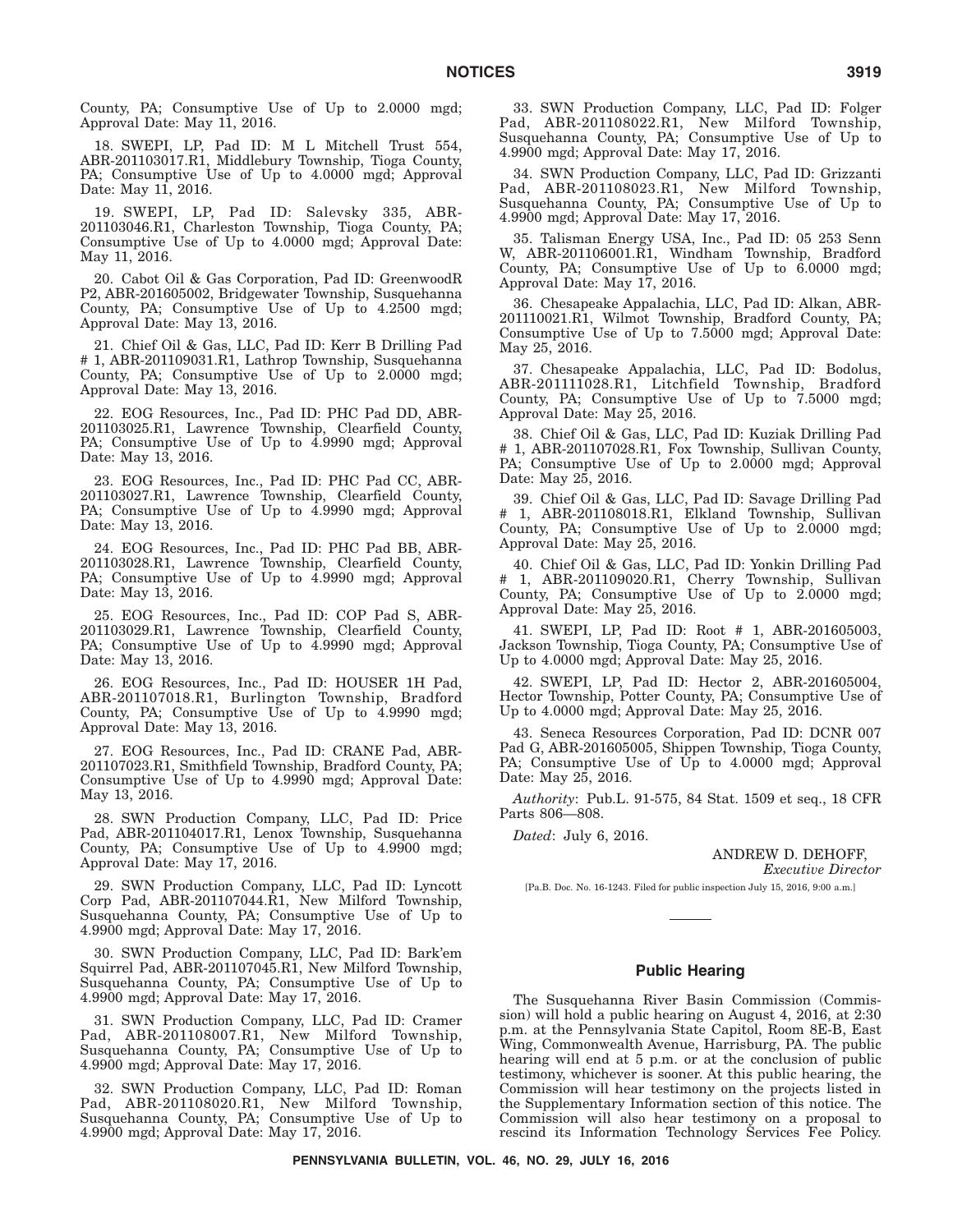The projects and the proposal are intended to be scheduled for Commission action at its next business meeting, tentatively scheduled for September 8, 2016, which will be noticed separately. The public should take note that this public hearing will be the only opportunity to offer oral comment to the Commission for the listed projects and proposal. The deadline for the submission of written comments is August 15, 2016.

For further information contact Jason Oyler, General Counsel, (717) 238-0423, Ext. 1312, fax (717) 238-2436.

Information concerning the applications for these projects is available at the Commission's Water Resource Portal at www.srbc.net/wrp. Additional supporting documents are available to inspect and copy in accordance with the Commission's Access to Records Policy at www. srbc.net/pubinfo/docs/2009-02\_Access\_to\_Records\_Policy\_ 20140115.pdf.

#### *Supplementary Information*

The public hearing will cover a proposed rescission to the Commission's Information Technology Services Fee Policy, as posted on the Commission's Public Participation Center webpage at www.srbc.net/pubinfo/ publicparticipation.htm. The public hearing will also cover the following projects:

#### *Projects Scheduled for Action*

1. Project Sponsor and Facility: Bloomfield Borough Water Authority, Centre Township, Perry County, PA. Application for groundwater withdrawal of up to 0.302 mgd (30-day average) from Well 3.

2. Project Sponsor and Facility: Cabot Oil & Gas Corporation (Susquehanna River), Great Bend Township, Susquehanna County, PA. Application for renewal of surface water withdrawal of up to 2.000 mgd (peak day) (Docket No. 20120904).

3. Project Sponsor and Facility: Elizabethtown Area Water Authority, Elizabethtown Borough, Lancaster County, PA. Application for groundwater withdrawal of up to 0.201 mgd (30-day average) from Well 1.

4. Project Sponsor and Facility: Elizabethtown Area Water Authority, Mount Joy Township, Lancaster County, PA. Application for groundwater withdrawal of up to 0.106 mgd (30-day average) from Well 3.

5. Project Sponsor and Facility: Elizabethtown Area Water Authority, Elizabethtown Borough, Lancaster County, PA. Application for groundwater withdrawal of up to 0.130 mgd (30-day average) from Well 4.

6. Project Sponsor and Facility: Elizabethtown Area Water Authority, Mount Joy Township, Lancaster County, PA. Application for groundwater withdrawal of up to 0.187 mgd (30-day average) from Well 8.

7. Project Sponsor and Facility: Elizabethtown Area Water Authority, Mount Joy Township, Lancaster County, PA. Application for groundwater withdrawal of up to 0.216 mgd (30-day average) from Well 9.

8. Project Sponsor: Exelon Generation Company, LLC. Project Facility: Muddy Run Pumped Storage Project, Drumore and Martic Townships, Lancaster County, PA. Application for an existing hydroelectric facility.

9. Project Sponsor and Facility: Geisinger Health System, Mahoning Township, Montour County, PA. Modification to increase consumptive water use by an additional 0.319 mgd (peak day), for a total consumptive water use of up to 0.499 mgd (peak day) (Docket No. 19910103).

10. Project Sponsor and Facility: Gilberton Power Company, West Mahanoy Township, Schuylkill County, PA. Application for renewal of consumptive water use of up to 1.510 mgd (peak day) (Docket No. 19851202).

11. Project Sponsor and Facility: Gilberton Power Company, West Mahanoy Township, Schuylkill County, PA. Application for groundwater withdrawal of up to 1.870 mgd (30-day average) from the Gilberton Mine Pool.

12. Project Sponsor and Facility: Manbel Devco I, LP, Manheim Township, Lancaster County, PA. Application for groundwater withdrawal of up to 4.320 mgd (30-day average) from the Belmont Quarry.

13. Project Sponsor: Pennsylvania American Water Company. Project Facility: Nittany Water System, Walker Township, Centre County, PA. Application for groundwater withdrawal of up to 0.432 mgd (30-day average) from Nittany Well 1.

14. Project Sponsor and Facility: Republic Services of Pennsylvania, LLC, Windsor and Lower Windsor Townships, York County, PA. Application for renewal of groundwater withdrawal of up to 0.350 mgd (30-day average) from groundwater remediation wells (Docket No. 19860903).

15. Project Sponsor and Facility: SWN Production Company, LLC, Herrick Township, Bradford County, PA. Application for groundwater withdrawal of up to 0.101 mgd (30-day average) from the Fields Supply Well.

16. Project Sponsor and Facility: Talisman Energy USA, Inc. (Susquehanna River), Sheshequin Township, Bradford County, PA. Application for renewal of surface water withdrawal of up to 1.500 mgd (peak day) (Docket No. 20120912).

17. Project Sponsor and Facility: Transcontinental Gas Pipe Line Company, LLC. Project: Atlantic Sunrise (Chiques Creek), West Hempfield Township, Lancaster County, PA. Application for surface water withdrawal of up to 2.880 mgd (peak day).

18. Project Sponsor and Facility: Transcontinental Gas Pipe Line Company, LLC. Project: Atlantic Sunrise (Conestoga River-1), Conestoga Township, Lancaster County, PA. Application for surface water withdrawal of up to 2.880 mgd (peak day).

19. Project Sponsor and Facility: Transcontinental Gas Pipe Line Company, LLC. Project: Atlantic Sunrise (Conestoga River-1), Conestoga Township, Lancaster County, PA. Application for consumptive water use of up to 0.100 mgd (peak day).

20. Project Sponsor and Facility: Transcontinental Gas Pipe Line Company, LLC. Project: Atlantic Sunrise (Conestoga River-2), Conestoga Township, Lancaster County, PA. Application for surface water withdrawal of up to 2.592 mgd (peak day).

21. Project Sponsor and Facility: Transcontinental Gas Pipe Line Company, LLC. Project: Atlantic Sunrise (Conestoga River-2), Conestoga Township, Lancaster County, PA. Application for consumptive water use of up to 0.100 mgd (peak day).

22. Project Sponsor and Facility: Transcontinental Gas Pipe Line Company, LLC. Project: Atlantic Sunrise (Deep Creek), Hegins Township, Schuylkill County, PA. Application for surface water withdrawal of up to 2.880 mgd (peak day).

23. Project Sponsor and Facility: Transcontinental Gas Pipe Line Company, LLC. Project: Atlantic Sunrise (Fish